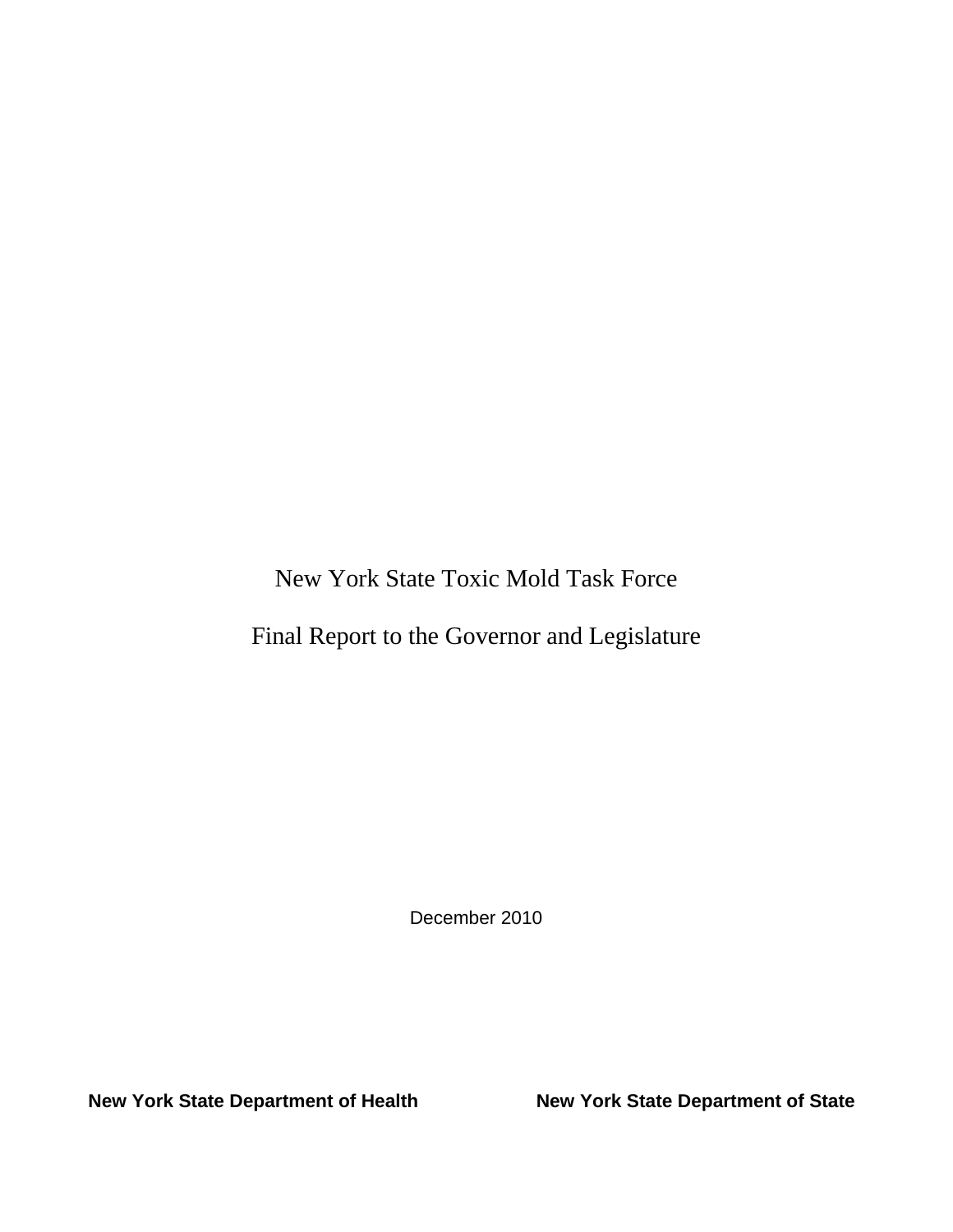| $1_{-}$             |  |
|---------------------|--|
|                     |  |
| 3.                  |  |
| 4.                  |  |
| 5.                  |  |
|                     |  |
| 1.                  |  |
| 2.                  |  |
| 3.                  |  |
|                     |  |
| 1.                  |  |
| 2.                  |  |
| 3.                  |  |
| 4.                  |  |
| 5.                  |  |
| 6.                  |  |
| a)                  |  |
| b)<br>$\mathbf{c})$ |  |
| d)                  |  |
| e)                  |  |
| D.                  |  |
| 1.                  |  |
| 2                   |  |
| 3.                  |  |
| 4.                  |  |
|                     |  |
|                     |  |
| 2.                  |  |
| a)                  |  |
| b)<br>c)            |  |
| 3.                  |  |
| Ш.                  |  |
| IV.                 |  |
|                     |  |
|                     |  |

# **Contents**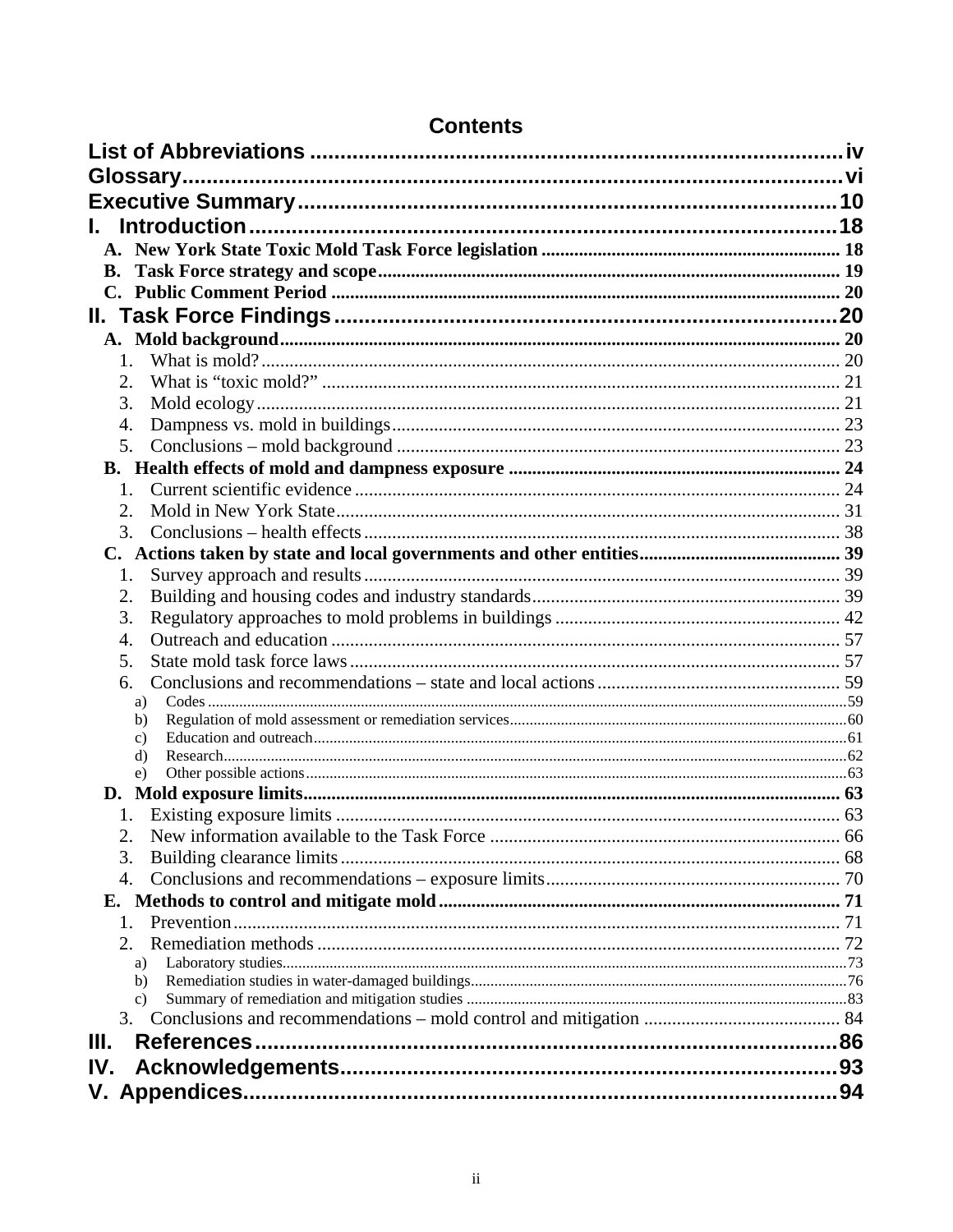| A. Chapter 356 of the Laws of New York, 2005 (as amended by Chapter 198 of the Laws of             |    |
|----------------------------------------------------------------------------------------------------|----|
|                                                                                                    | 94 |
| B. New York State Toxic Mold Task Force membership and meeting agendas  97                         |    |
| C. Summary of task force scope for the tasks listed in Public Health Law Section 1384  105         |    |
| D. Examples of consensus industry technical standards and guidelines that address building         |    |
| assessment and remediation or the performance of construction materials or buildings with          |    |
|                                                                                                    |    |
| E. Organizations offering training certificates or certification for mold assessment and           |    |
|                                                                                                    |    |
| F. Summary of mold-related outreach and education materials or programs from state health          |    |
|                                                                                                    |    |
| G. Recommendations from other recent state task force reports on mold and building IAQ             |    |
|                                                                                                    |    |
| H. Mold assessment consultant recommendations for exposure limits or clearance criteria            |    |
| used to evaluate indoor mold sampling data from building-investigation reports submitted to        |    |
|                                                                                                    |    |
| I. World Health Organization: Guidelines for indoor air quality: dampness and mould                |    |
|                                                                                                    |    |
| Specific ideas to consider related to task force conclusions and recommendations  146<br><b>J.</b> |    |
| K. Background information on certification, training and licensing programs for assessment         |    |
|                                                                                                    |    |
|                                                                                                    |    |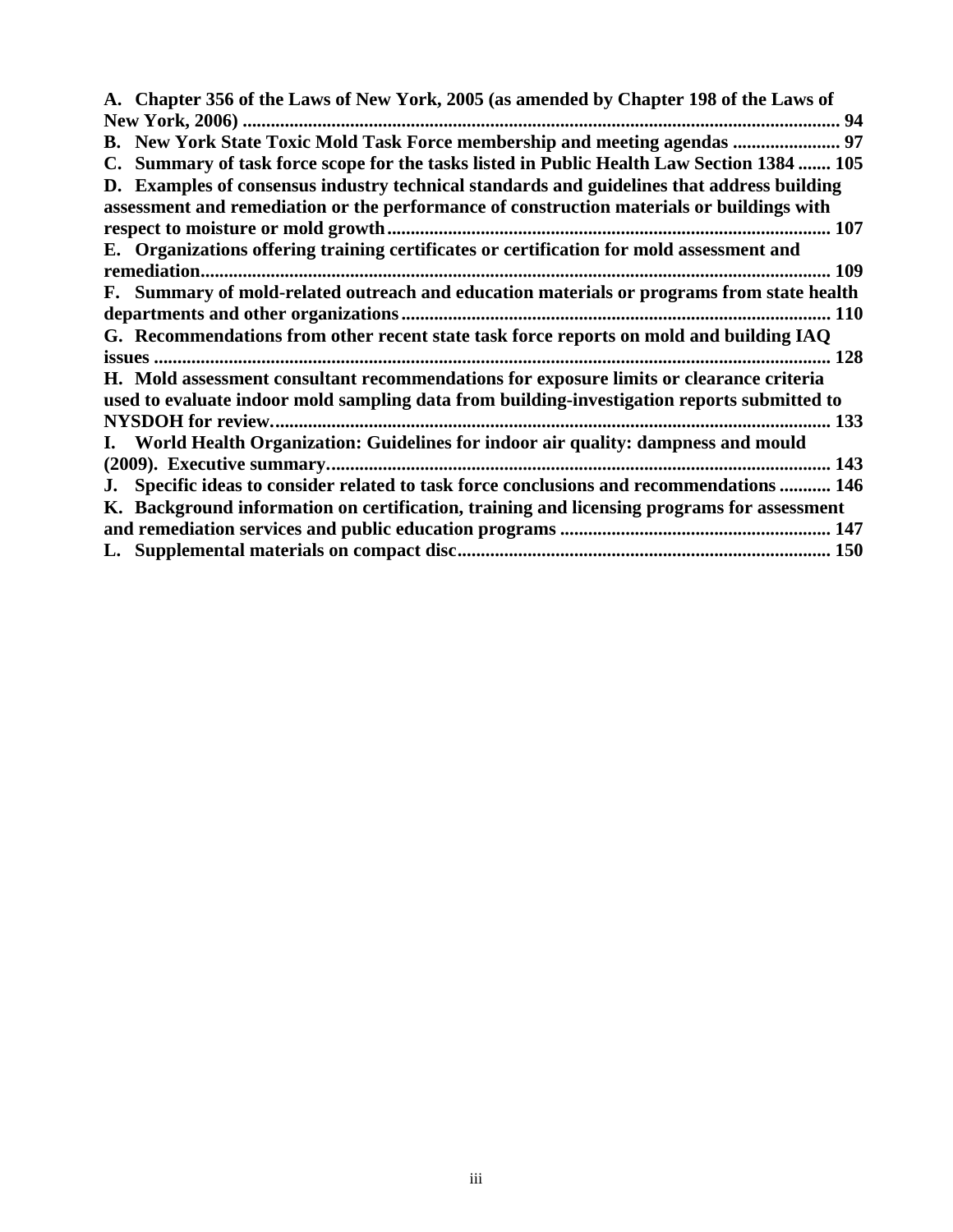# **List of Abbreviations**

<span id="page-3-0"></span>

| <b>AAEM</b>                  | American Academy of Emergency Medicine                                                       |
|------------------------------|----------------------------------------------------------------------------------------------|
| <b>ACAC</b>                  | American Council for Accredited Certification (formerly American Indoor Air Quality Council) |
| <b>ACOEM</b>                 | American College of Occupational and Environmental Medicine                                  |
| AIA                          | American Institute of Architects                                                             |
| <b>AIHA</b>                  | American Industrial Hygiene Association                                                      |
| <b>ANSI</b>                  | American National Standards Institute                                                        |
| <b>ASHRAE</b>                | American Society of Heating, Refrigerating and Air-conditioning Engineers                    |
| <b>ASTM</b>                  | ASTM International (formerly American Society for Testing and Materials)                     |
|                              |                                                                                              |
| <b>CADHS</b>                 | California Department of Health Services (now California Department of Public Health)        |
| <b>CDC</b>                   | <b>US Centers for Disease Control</b>                                                        |
| <b>CEO</b>                   | Code Enforcement Official                                                                    |
| <b>CFU</b>                   | Colony-Forming Units                                                                         |
|                              | Colony-forming units per gram                                                                |
| CFU/g<br>CFU/in <sup>2</sup> |                                                                                              |
| $CFU/m^3$                    | Colony-forming units per square inch                                                         |
|                              | Colony-forming units per cubic meter                                                         |
| <b>CHSA</b>                  | Children's Health Survey for Asthma                                                          |
| <b>CRB</b>                   | California Research Bureau                                                                   |
| <b>DHHS</b>                  | US Department of Health and Human Services                                                   |
| EPA                          | <b>US Environmental Protection Agency</b>                                                    |
| <b>EUROEXPO</b>              | European expert panel follow-up review of NORDDAMP panel (see below)                         |
|                              |                                                                                              |
| <b>FTE</b>                   | Full Time Equivalent or equivalent to one year of work                                       |
| <b>HPD</b>                   | New York City Department of Housing Preservation and Development                             |
| IAQ                          | <b>Indoor Air Quality</b>                                                                    |
| ICC                          | <b>International Code Council</b>                                                            |
| <b>IDPH</b>                  | Illinois Department of Public Health                                                         |
| <b>IICRC</b>                 | Institute of Inspection, Cleaning, and Restoration Certification                             |
| <b>IOM</b>                   | <b>Institute of Medicine</b>                                                                 |
|                              |                                                                                              |
| <b>NIOSH</b>                 | National Institute of Occupational Safety and Health                                         |
| <b>NOCA</b>                  | National Organization for Competency Assurance (now Institute for Credentialing Excellence)  |
| <b>NORDDAMP</b>              | European expert panel review of dampness in buildings as a risk factor for health effects    |
| <b>NS</b>                    | Not Statistically Significant                                                                |
| <b>NYCDHMH</b>               | New York City Department of Health and Mental Hygiene                                        |
| <b>NYSBA</b>                 | <b>New York State Builders Association</b>                                                   |
| <b>NYSDHCR</b>               | New York State Division of Housing and Community Renewal                                     |
| <b>NYSDOH</b>                | New York State Department of Health                                                          |
| <b>NYSDOS</b>                | New York State Department of State                                                           |
| <b>NYSED</b>                 | New York State Education Department                                                          |
| <b>NYSOGS</b>                | New York State Office of General Services                                                    |
| <b>NYSTAR</b>                | New York State Office for Science, Technology, and Academic Research                         |
|                              | <b>Oriented Strand Board</b>                                                                 |
| <b>OSB</b>                   |                                                                                              |
| <b>OSHA</b>                  | Occupational Safety and Health Administration                                                |
| PA DOH                       | Pennsylvania Department of Health                                                            |
| <b>PCR</b>                   | Polymerase Chain Reaction                                                                    |
| PEL                          | Permissible Exposure Limit                                                                   |
|                              |                                                                                              |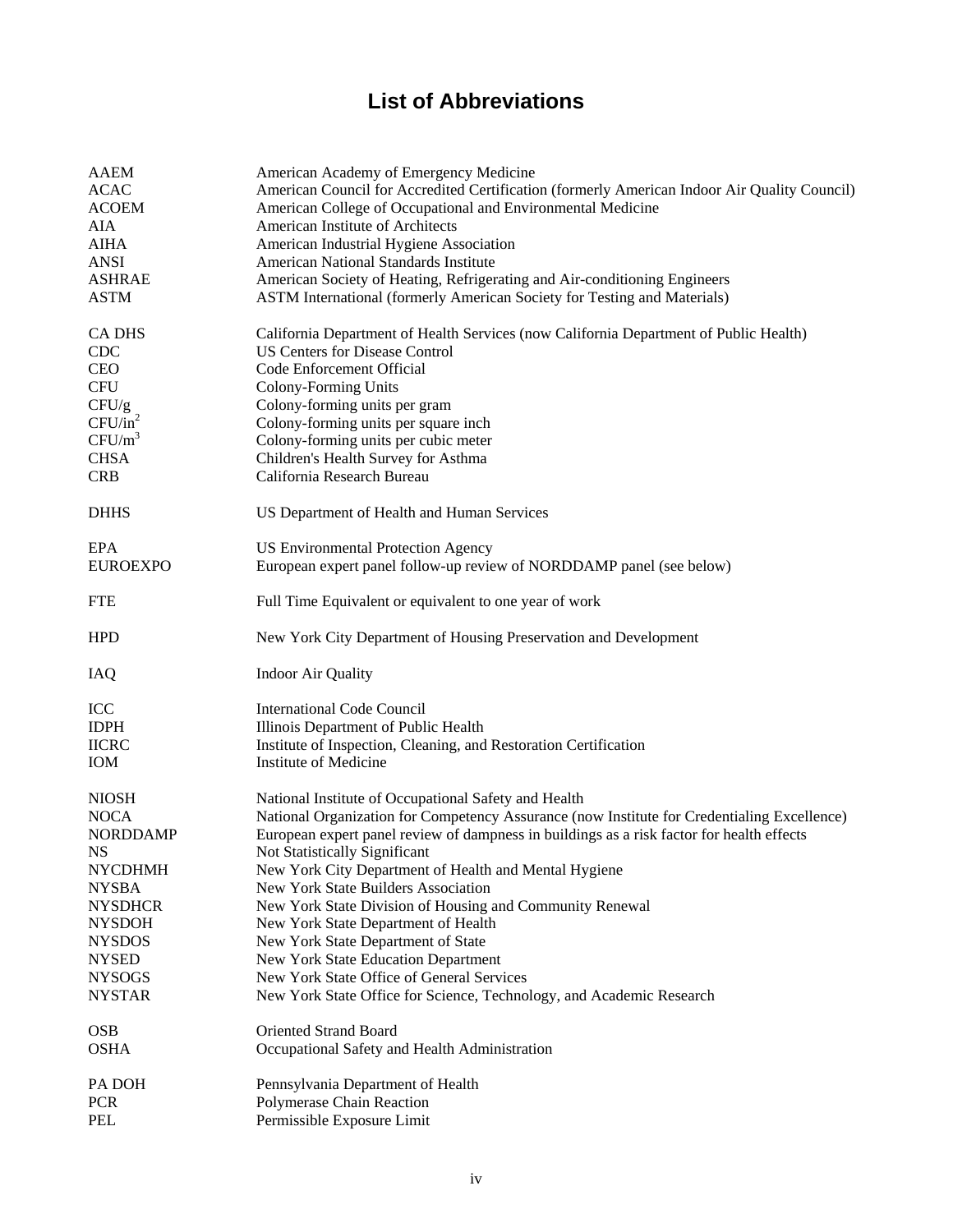| <b>PHL</b>     | Public Health Law                                |
|----------------|--------------------------------------------------|
| <b>REL</b>     | Recommended Exposure Limit                       |
| RfC            | Reference Concentration                          |
| <b>RfD</b>     | Reference Dose                                   |
| <b>SPARCS</b>  | State Planning, Research and Cooperative System  |
| <b>SUNY</b>    | <b>State University of New York</b>              |
| <b>TX DSHS</b> | <b>Texas Department of State Health Services</b> |
| TX RCC         | <b>Texas Residential Construction Commission</b> |
| <b>VOC</b>     | Volatile Organic Compound                        |
| WHO            | World Health Organization                        |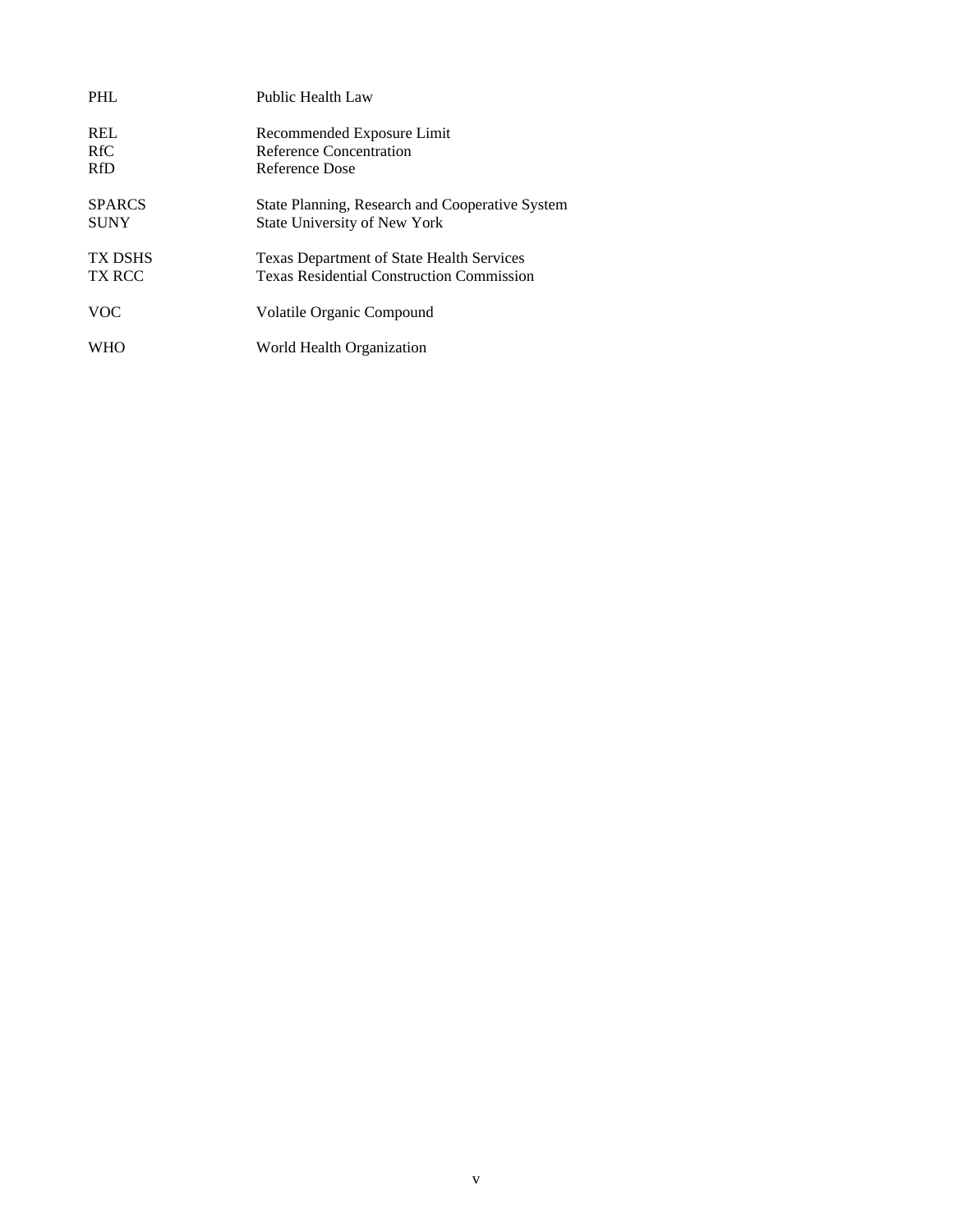# **Glossary**

<span id="page-5-0"></span>Abatement – see remediation.

 Acute Idiopathic Pulmonary Hemorrhage (AIPH) – as defined by the US Centers for Disease Control (MMWR, Recommendations and Reports, 53(RR02);1-12, March 12, 2004): "AIPH is the sudden onset of pulmonary hemorrhage in a previously healthy infant in whom differential diagnoses and neonatal medical problems that might cause pulmonary hemorrhage have been ruled out."

 range from mild rash or hay-fever symptoms to potentially fatal asthma exacerbations or anaphylaxis. Allergen – any chemical substance (primarily proteins, but also other biological and non-biological chemicals) exposure to which by inhalation, ingestion or skin contact provokes an immediate or delayed immune reaction. Allergic reactions can

Ambient Air – air in the outdoor environment.

Antimicrobial Treatment – application of any antimicrobial pesticide product. Pesticide products that are intended to reduce, inhibit, destroy or eliminate micro-organisms (bacteria, fungi, viruses, algae or protozoans) on inanimate surfaces are referred to as antimicrobial pesticides. Antimicrobial pesticides include (by increasing order of treatment strength) sanitizers, disinfectants and chemical sterilants.

Asbestos – any naturally occurring hydrated mineral silicate separable into commercially usable fibers, including chrysotile (serpentine), amosite (cummingtonite-grunerite), crocidolite (riebeckite), tremolite, anthrophyllite and actinolite.

Asthma – inflammation and reversible obstruction of the airways in the lung. The term asthma is used both for the chronic disease where airway inflammation predisposes the airways to being hyper-responsive to triggers and for acute attacks or exacerbations that result in coughing, wheezing and shortness of breath.

Assessment – as used in this report: inspection of buildings for the presence of moisture problems and associated mold growth. Mold assessment activities also involve developing work plans for remediating dampness and mold problems that have been identified in a building and follow-up inspection to establish that remediation work has been successfully completed. Other common terms used for assessment include inspection and evaluation.

#### Association – see statistical association

 communities or populations (i.e., epidemiology studies), determining causation is a scientific judgment based on an Causal Relationship – the relationship between cause (such as environmental exposure) and effect (such as a disease or health symptom). Causation can be clearly established in an experimental setting where only one variable is manipulated at a time while holding others constant and a change is measured in the effect variable. When considering health studies in assessment of the overall weight of evidence, taking into account factors such as measurement bias, confounding by other variables, chance associations, consistency among studies, biological plausibility, time sequence of exposure and effects and other factors.

Certificate – as used in this report: a document indicating that a person has successfully completed a single training course.

Certification – as used in this report: an industry credential in a specific field of expertise that is conferred on an individual who has met specific criteria for educational background and relevant work experience and has passed required examinations. Certifications generally require ongoing continuing education and periodic renewal. Certifying organizations should be independent of any training provider.

 Chronic Exposure – exposure that occurs over an extended period of time from many months to years. Chronic exposures can be continuous (such as breathing contaminants in ambient air) or repeated (such as daily exposure from food or in the workplace).

 possible alternative causes that could be investigated with other studies (such as epidemiology studies). Clinical Study – study that investigates disease or health symptoms in individual patients or small groups of patients. If known medical causes of the disease or health effects under study are not found, these studies can suggest hypotheses for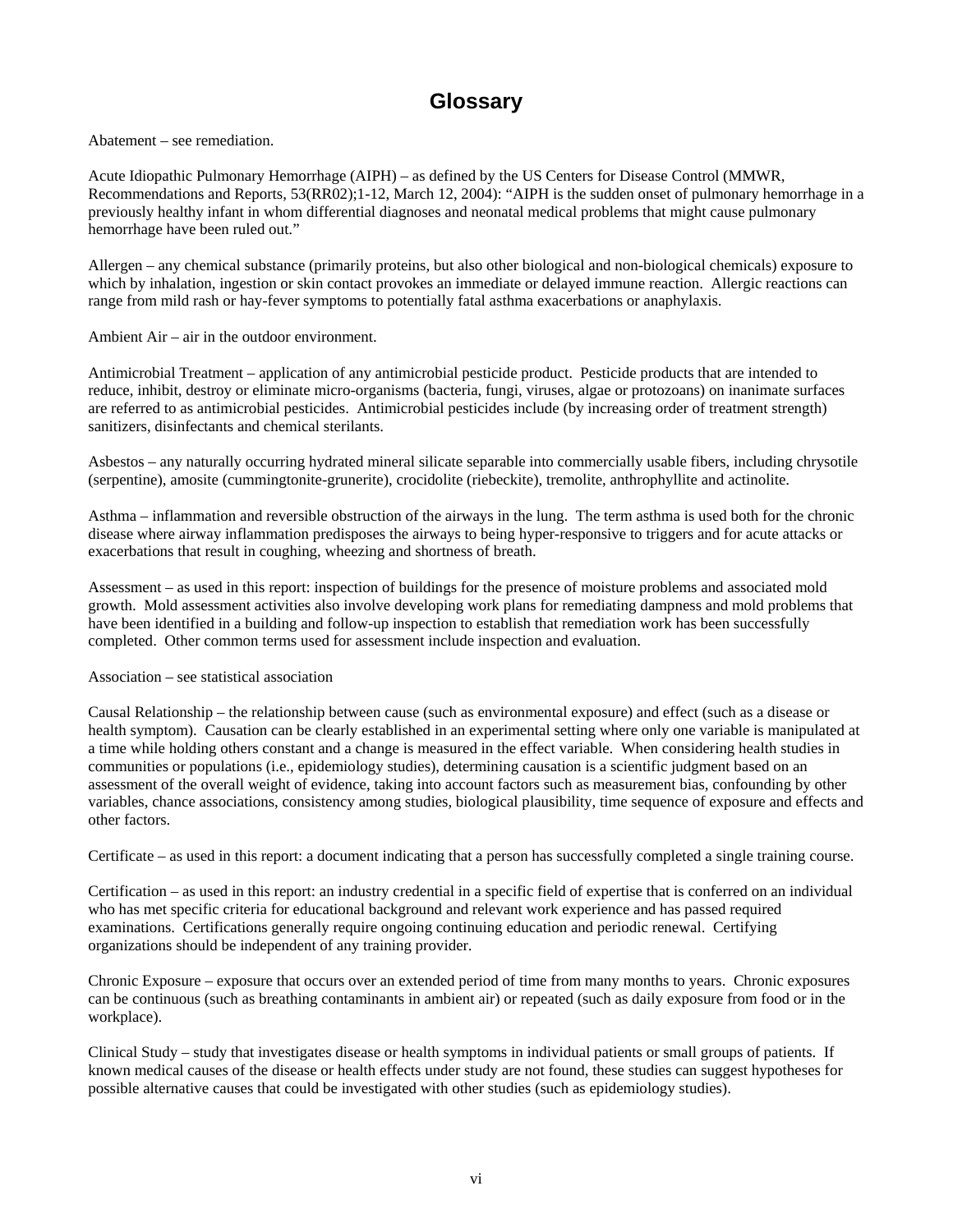Code Enforcement Official – in NYS, municipal government (i.e., town or city) officials responsible for enforcement of the state (and New York City) uniform codes that include construction, fire prevention and property maintenance codes.

Cognitive – brain functions involved in processing information such as memory, problem solving, decision making, language comprehension and math skills

 Culturable Fungal Counts – counts of fungi from environmental samples (air, water, dust or other materials) that grow on a laboratory growth medium such as malt dextrose agar. Only those fungi present that can grow under the chosen laboratory conditions (such as growth medium, temperature, relative humidity) will be counted. Different results can be obtained from the same sample for different choices of growth medium, temperature and other variables.

Dampness – used throughout this document, along with excess moisture, moisture problems and water damage, to refer to conditions where bulk water or water vapor has affected building materials or the indoor environment. These terms are somewhat interchangeable, but may have subtly different meanings depending on the context.

Disinfection – application of disinfectant antimicrobial pesticide products intended to destroy or eliminate micro-organisms (except bacterial endospores) on inanimate surfaces. See Antimicrobial Treatment.

Encapsulant Treatment – a surface treatment that is intended to encase the surface, and any contaminant present on the surface, in a material to prevent release of the contaminant from the surface. This could include treatments that are painted or sprayed onto a surface or treatments that wrap the surface in covering material.

Endotoxin – a chemical product of some types of bacteria that forms a part of the bacterial cell wall. Endotoxin exposure can be common in some occupational settings, such as cotton and lumber processing.

 Epidemiology Study – study that investigates possible statistical associations or causal relationships between exposures and diseases or health symptoms in a defined community or population.

Excess Moisture – see dampness.

False Negatives – in exposure assessment, a measurement that appears to indicate no exposure (i.e., a 'negative' finding) when some exposure is actually occurring. This may be due to an insensitive measurement technique or a sampling method that is not adequately representative of actual exposure.

Fungi – a biological kingdom separate from plants, animals and other micro-organisms. Fungi have cells that contain a true nucleus, lack chlorophyll and use organic carbon sources for growth and energy. Fungi include yeasts, molds, smuts, rusts and mushrooms.

Hazard Assessment – a qualitative (i.e., presence or absence) conclusion regarding whether exposure to a chemical, physical or biological agent causes a particular type of health effect. For example, a conclusion (based on available evidence) that a chemical does or does not cause liver damage, developmental toxicity or cancer. Hazard assessment conclusions often are based on experimental animal studies and do not consider the level of exposure needed to cause an effect. Also see doseresponse assessment.

Hypersensitivity Pneumonitis – an inflammation of the deep regions of the lung where gas exchanges takes place (the alveoli) due to immune reactions to inhaled dust or aerosol particles containing bacteria or organic matter. Acute symptoms occur after exposures to large amounts of inhaled material. Chronic exposure can lead to permanent lung damage.

 Hypothesis Generating – with respect to health effects, studies that do not provide direct evidence of a statistical association or causal relationship but only suggest hypotheses about possible associations between a cause and a health outcome that could be tested through more scientifically rigorous study designs.

Intervention – as used in this report: a portion of a study protocol that involves remediation of mold or water damage in buildings as a way to reduce mold exposures in building occupants.

Lower Respiratory Illness – illnesses such as asthma, bronchitis, pneumonia or hypersensitivity pneumonitis affecting the deep regions of the lung including small airways (bronchi) and where gas-exchange takes place (the alveoli).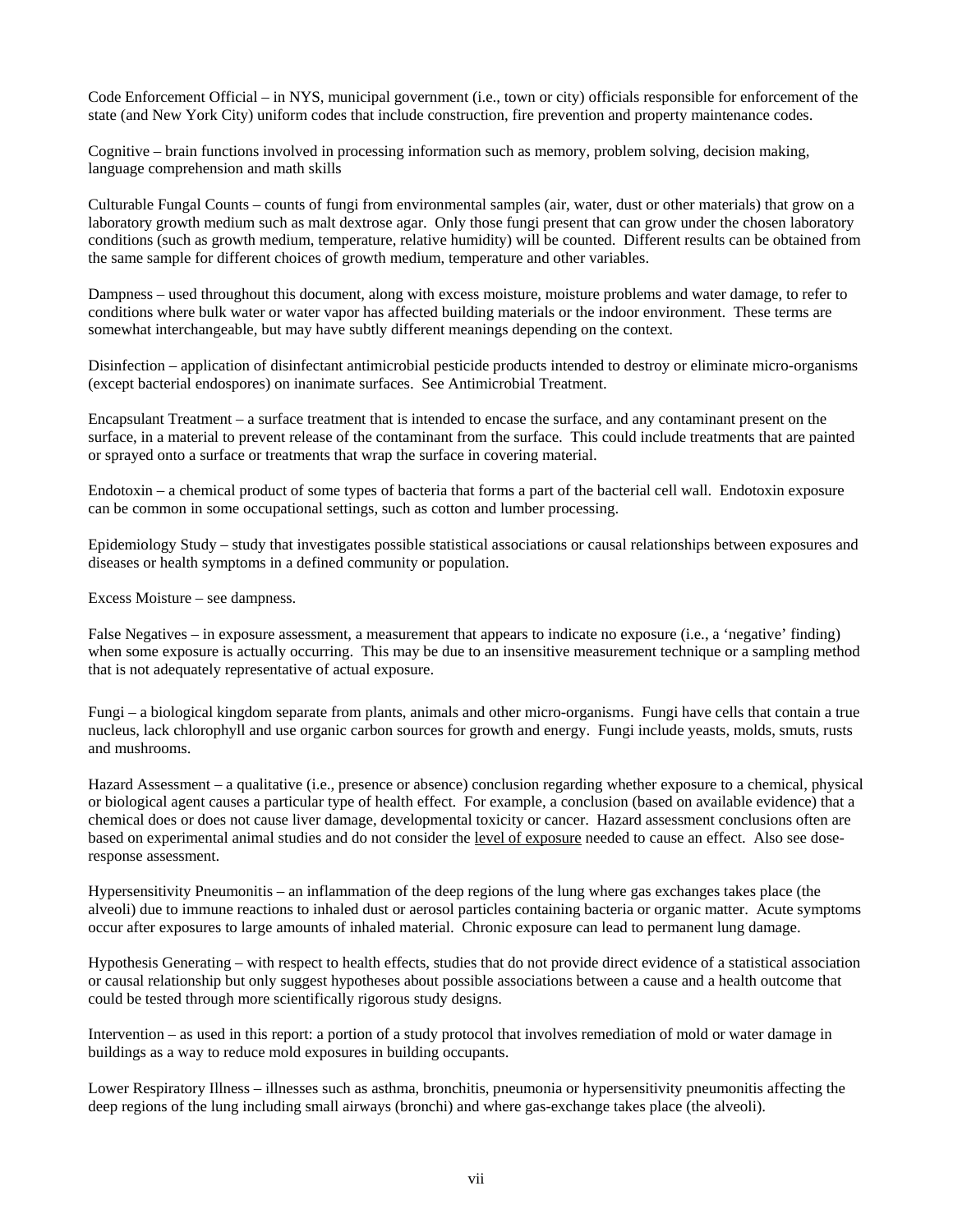Metabolism – the chemical changes in living cells by which energy is provided for cell processes and activities, new material is assimilated and waste products are disposed of.

Mitigation – as used in Public Health Law Section 1384(1)(e), assumed to be synonymous with remediation (see below).

Moisture Problems – see dampness.

 Mold – defined in the Public Health Law Section 1384 as: "any form of multicellular fungi that live on plant or animal Commonly used to refer to any fungus growth; more properly used for fungi that are not yeasts or mushrooms. matter and in indoor environments. Types of mold shall include, but not be limited to, cladosporium, alternaria, aspergillus, trichoderma, memnoniella, mucor, and stachybotrys chartarum, often found in water damaged building materials."

Mycelium – the vegetative part of a fungus, consisting of a mass of branching, threadlike filaments.

 Mycotoxin – certain types of chemicals produced by fungi as by-products of their metabolism that do not readily evaporate into the air (i.e., are non-volatile) and have the potential to cause adverse health effects.

Prevention – taking steps to avoid the causes of a health problem rather than to treat the health problem after it has occurred.

 Reference Concentration (RfC) – as defined by US EPA (http://www.epa.gov/iris/help\_gloss.htm): "An estimate (with uncertainty spanning perhaps an order of magnitude) of a continuous inhalation exposure to the human population (including sensitive subgroups) that is likely to be without an appreciable risk of deleterious effects during a lifetime."

 Reference Dose (RfD) – as defined by US EPA (http://www.epa.gov/iris/help\_gloss.htm): "An estimate (with uncertainty that is likely to be without an appreciable risk of deleterious effects during a lifetime." spanning perhaps an order of magnitude) of a daily oral exposure to the human population (including sensitive subgroups)

 Remediation work can also include work to repair sources of building dampness such as roof or plumbing leaks, but these repairs can also be done by workers or companies with expertise not specific to mold remediation (e.g., plumbers or Remediation – work involved in repairing, cleaning or removing mold-contaminated building materials following work plans based on a building inspection. This can include several components, depending on the extent of the mold problem, including establishing proper containment, demolition, cleaning, surface disinfection, worker protection and waste handling. roofers).

 dispersed by being released into the air. Fungal spores are produced by either sexual or asexual reproduction, depending on Spore – as used in this report: any reproductive unit produced by fungi, somewhat analogous to the seeds of plants that are the fungus involved.

Statistical Association or Correlation – a consistent numerical relationship between two variables such that when one variable increases, the second variable consistently increases (positive association) or consistently decreases (negative association). Observing an association does not prove that a change in one variable causes the change in the other variable (see causal relationship).

Substrate – as used in this report: any material that provides nutrient and energy requirements for mold growth.

Toxic – as used in this report: any adverse effects that might occur as a result of mold exposure (by inhalation, ingestion or skin contact), including allergic, inflammatory or mucous membrane irritation responses as well as effects such as tissue damage that could be caused by mycotoxins. Adverse responses in people exposed to any chemical agent produced by molds can be considered toxic responses.

Toxic Mold – this term is not specifically defined in Public Health Law Section 1384 and there is no generally accepted scientific definition or category of "toxic mold." (also see Toxic).

Upper Respiratory Symptoms – health symptoms involving the region from the nose to the throat.

Water Damage – see dampness.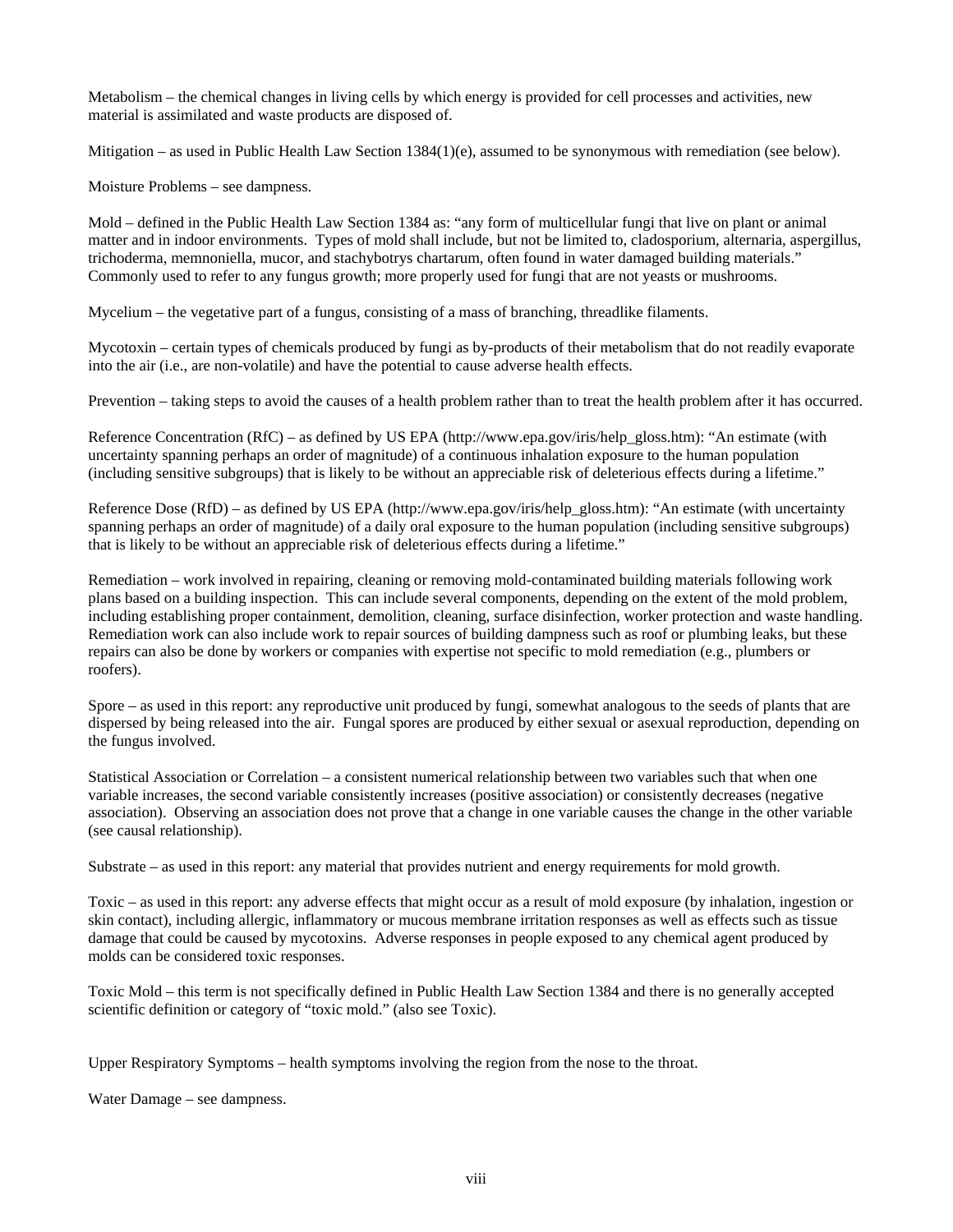Weight of Evidence – as used in this report: a characterization, based on systematic review of existing studies and data, of the extent to which the available data support a hypothesis that a causal relationship exists between exposure to an environmental agent and an adverse health effect.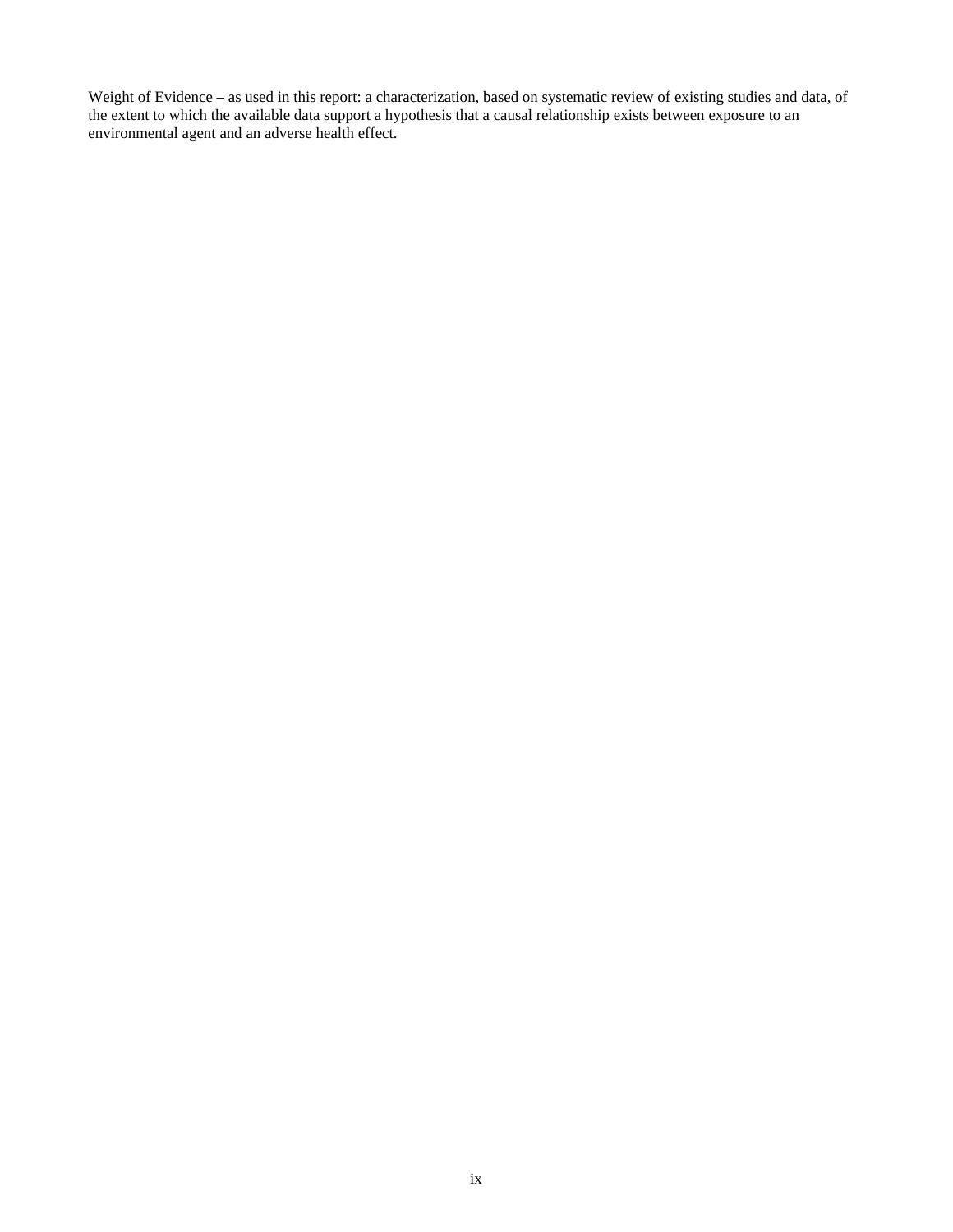# <span id="page-9-0"></span>**Executive Summary**

Section 1384 of the New York State (NYS) Public Health Law (enacted in Chapter 356 of the laws of 2005; amended by Chapter 198 of the laws of 2006) established the NYS Toxic Mold Task Force (hereafter Task Force). The Task Force was charged with assessing and measuring, based on scientific evidence, the adverse environmental and health effects of mold exposure, including specific effects on population subgroups at greater risk of adverse effects; assessing the latest scientific data on mold exposure limits; identifying actions taken by state and local government and other entities; determining methods to control and mitigate mold and preparing a report to the Governor and Legislature. Under Section 1384, the Task Force consists of 12 at-large members with specific technical affiliations or technical expertise and the Commissioner of Health and the Secretary of State or their designees as cochairs.

The main goals of the Task Force were to summarize and assess existing evidence and information relevant to the tasks listed in the law and to assess the feasibility of possible recommendations for any further actions to be taken by the state legislature or state agencies based on its analysis. To achieve these goals, the Task Force activities were organized into four main areas of inquiry: (1) health effects of molds in indoor environments; (2) exposure limits and assessment of mold in buildings; (3) approaches to mold mitigation and remediation; (4) building codes, regulations and other actions taken by other governments and private-sector organizations that relate to building mold problems.

The Task Force held four public meetings to obtain and discuss technical information on the four main areas of inquiry. Several additional working meetings were held by conference call while drafting the Task Force report. Supporting information was obtained from peer-reviewed scientific literature and other technical documents. In addition to its review and synthesis of scientific data, the Task Force considered a large amount of information provided by interested members of the public in written form or given as oral comments during public meetings.

A draft version of this report was released for public comment on August 25, 2010 and written public comments were accepted on the draft through October 12, 2010. Copies of the comments received are included in the Supplemental Material to this report (see Appendix L).

### Conclusions and Recommendations

Conclusions and recommendations are presented below for each of the Task Force's main areas of inquiry. Where recommended actions are included, they are accompanied by judgments regarding the feasibility of the recommended action, as required by Public Health Law Section 1384. The costs of any recommended action, as well as what the action would and would not be expected to accomplish, were considered as part of the feasibility judgments.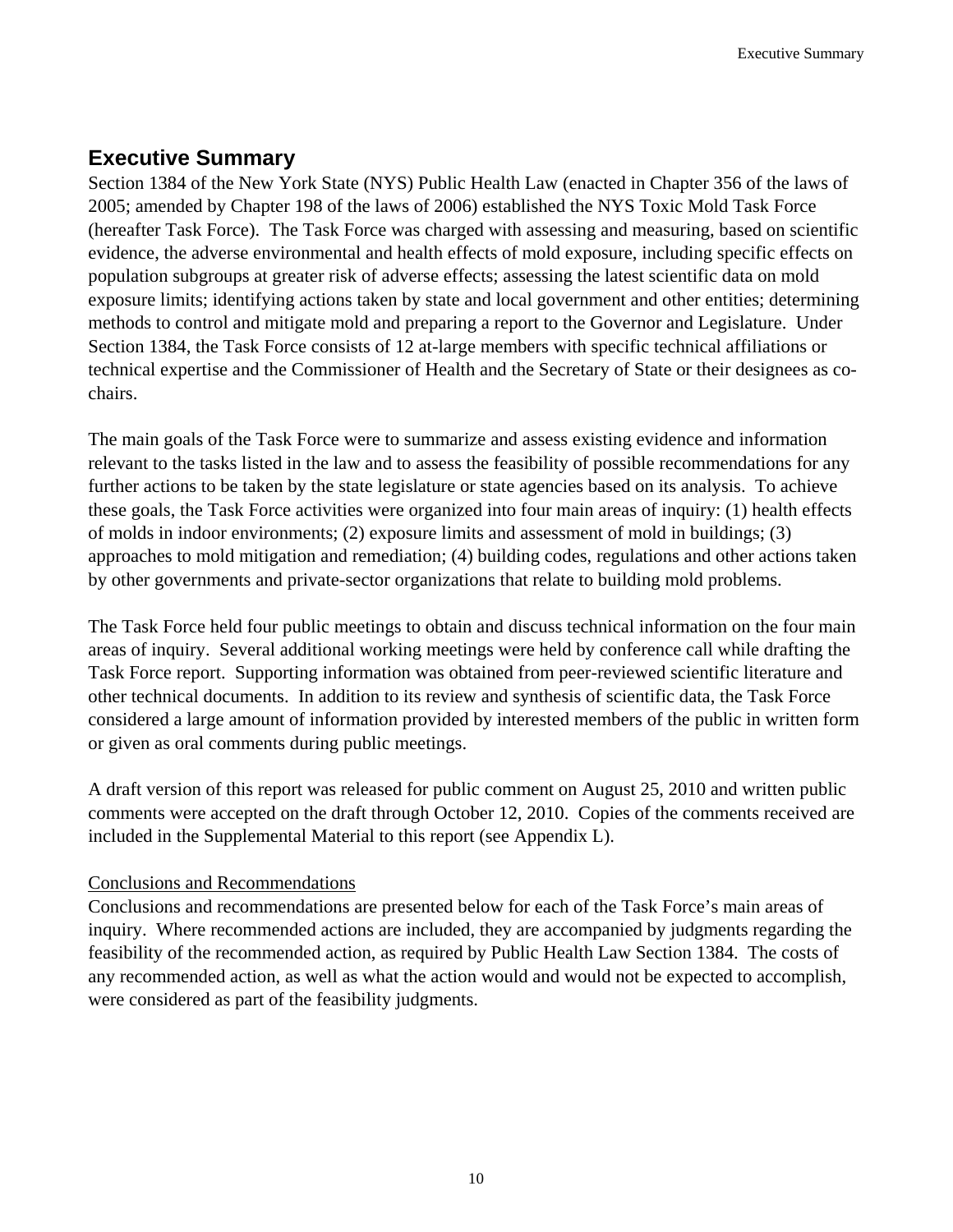#### **Mold Background**

Conclusions:

- Mold growth in buildings is a symptom of water damage or moisture problems. Therefore, actions intended to prevent mold growth in buildings and associated public health consequences should focus on prevention of water or moisture problems.
- When water damage or moisture problems occur in buildings, efforts and resources should be focused on mitigating the water or moisture source and effectively cleaning or removing affected building materials that are, or could become, sources of mold growth.
- Some mold spore exposure is unavoidable because mold spores are naturally present in outdoor (ambient) air. This is also true in most building environments because outdoor air routinely mixes with indoor air.
- Dampness in buildings can promote other exposure sources aside from mold such as bacteria, dust mites, cockroaches and chemical releases associated with some building materials. Since multiple agents may be present in damp buildings simultaneously, accurately attributing particular health effects to one particular exposure source, such as mold growth, can be difficult.
- A practical objective for building owners and managers is to maintain buildings so that they do not contribute to additional mold exposures. In other words, avoid active growth of molds indoors by keeping indoor materials and surfaces dry and by promptly mitigating any water problems (and associated mold growth) that do occur.
- Evidence does not exist supporting clear distinctions between a category of "toxic mold" species versus other "non-toxic" mold species or between "toxic mold" health effects and health effects associated with other molds.

### **Health Effects**

Conclusions:

- Exposure to building dampness and dampness-related agents including mold has been recognized nationally and at the state and local level as a potential public health problem.
- The strongest evidence exists for associations between indoor mold exposures and upper and lower respiratory health effects such as nasal symptoms and asthma exacerbations.
- Asthma and other allergic respiratory diseases that can be exacerbated by mold exposures are common in NYS. This means many people are at risk for exacerbation of their respiratory conditions by exposure to mold conditions in buildings.
- Evidence for associations between non-respiratory effects and mold exposures in buildings is much more limited and generally does not allow clear conclusions to be drawn one way or the other.
- Molds, along with other organisms such as bacteria, mites and insects that proliferate in damp buildings, produce volatile compounds, spores and other minute particles that can cause irritant and allergic responses that range from annoying to serious depending on the amount of exposure and the immune system of the individual. Although some molds produce toxins, their contribution to adverse health effects in damp buildings, based on existing scientific information, is uncertain.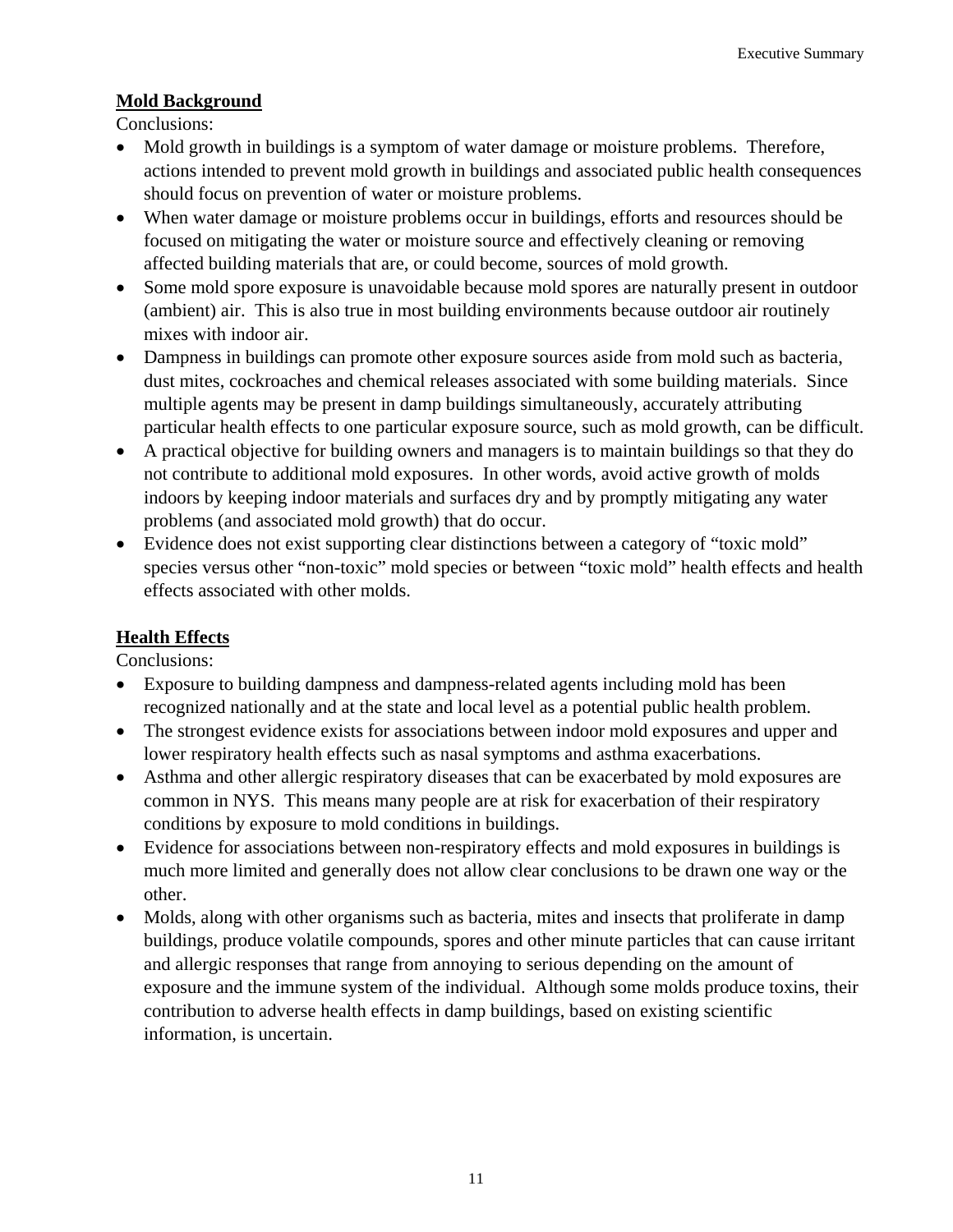Implications:

- Since mold problems in buildings are preventable with proper building construction, maintenance and housekeeping aimed at preventing excess building dampness, opportunities exist to prevent morbidity from exposure to indoor molds.
- Overabundant growth of any mold or other dampness-related organisms is undesirable and can be addressed by removing contaminants and correcting water problems. Whether or not exposure to mold toxins is likely when mold growth occurs in a damp building does not substantially change the need for mitigation of the water and mold problem.

### **State and Local Actions**

### a) Codes

Conclusions:

- The State Uniform Fire Prevention and Building Code and the State Energy Conservation Construction Code (and analogous New York City [NYC] codes) are the mechanisms that NYS uses to prevent or minimize moisture problems in buildings through design, construction and property maintenance requirements.
- The presence and power of the code enforcement official (CEO) can also help minimize the potential for mold problems in buildings when approving construction documents, during construction inspections of new buildings and when issuing property-maintenance violations related to moisture conditions in existing buildings during required inspections.
- The codes and their enforcement are important tools to help prevent moisture problems in buildings. Opportunities should be pursued by the State and NYC to strengthen building codes and code enforcement with respect to preventing and correcting moisture problems.

Recommended actions:

- NYS and NYC should continue to improve building code requirements that address building design, construction techniques and property maintenance so that they prevent or minimize the potential for water problems to occur. They should both work within the framework of the International Code Council (ICC) code adoption process to monitor and develop proposals to prevent or minimize mold in new and existing buildings.
- Provide targeted training and education to CEOs to improve understanding of subtle moisture problems in buildings (e.g., uncontrolled air flows causing condensation) and to enable them to address potential or existing water and mold problems more effectively.

Feasibility:

- NYS (except NYC) has a State Uniform Fire Prevention and Building Code that since 2003 has been based on the model codes used throughout most of the United States, written by the ICC. As of 2008, the Building Code of the City of New York is also based on the ICC codes. The ICC issues new editions of its code every three years to keep up with changes in the building industry.
- The NYS Department of State (NYSDOS) and the NYC Department of Buildings are both active in the ICC code adoption process. Assistance of the NYS Department of Health (NYSDOH) in creating code language and providing supporting documentation could be necessary for code proposals intended to prevent dampness and mold problems.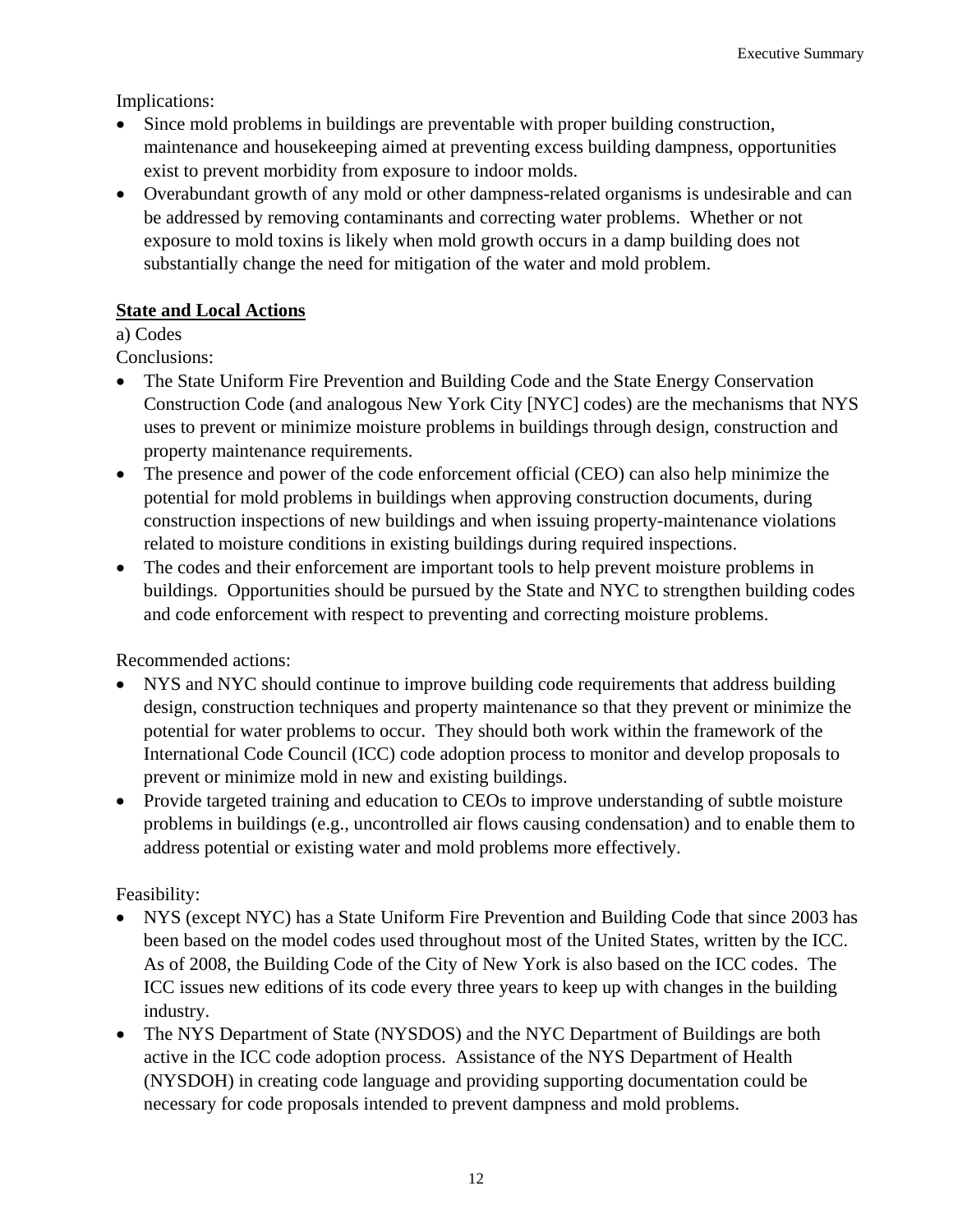• CEO training outside of NYC is done by NYSDOS at no cost to municipalities. NYSDOS trainers working with NYSDOH indoor environmental quality experts can update existing courses on code changes or mold problems for CEOs, as necessary. Any new CEO training should reflect any changes made to the codes regarding mold.

b) Regulation of Mold Assessment or Remediation Services Conclusion:

- Having persons who provide mold assessment and remediation services properly trained and following accepted protocols is desirable. Approaches that have been tried to accomplish this range from providing specific guidance for recommended work practices to an extensive regulatory program.
- Although several states and NYC have developed some level of formal guidance or regulatory oversight, mostly for the mold remediation industry, information evaluating the effectiveness of these various regulatory approaches was not found.
- • Voluntary industry standards that could apply to mold-related assessment and remediation services exist for training programs and certification.

Recommended Action:

• The main public health goal of any additional guidance or regulation of mold assessment or mold remediation industries should be to reduce the potential for mold exposures and the concomitant risk of health effects in damp buildings by improving the quality of mold assessment or remediation work done in the State. State agencies should, at a minimum, provide guidance about recommended work practices for assessment and remediation and about the existence of training curricula and certification (see Table 5, items A, B). Other possible regulatory actions that could be considered by the State are also presented (see Table 5, items C, D).

Feasibility:

- General recommended work practices and certification programs for building assessment and remediation have already been developed by reputable organizations. Providing information about these practices and programs, along with any limitations as to their effectiveness would be relatively easy and would cost about \$150,000 annually.
- The above concerns about effectiveness of regulation notwithstanding, if legislation to establish authority to regulate the mold assessment or remediation industries is considered, state funding support would be needed for agency staff and overhead administrative costs. These funds would support the development and implementation of regulations and their continuing administration and enforcement. Examples from an analogous NYS program suggest annual costs could be in the range of \$4.5 million. Fees and fines that are established in regulation and paid into a special revenue account established for the program could be considered as one way of paying for these new government services. Fees and fines should be structured to continue to provide adequate program funding over time.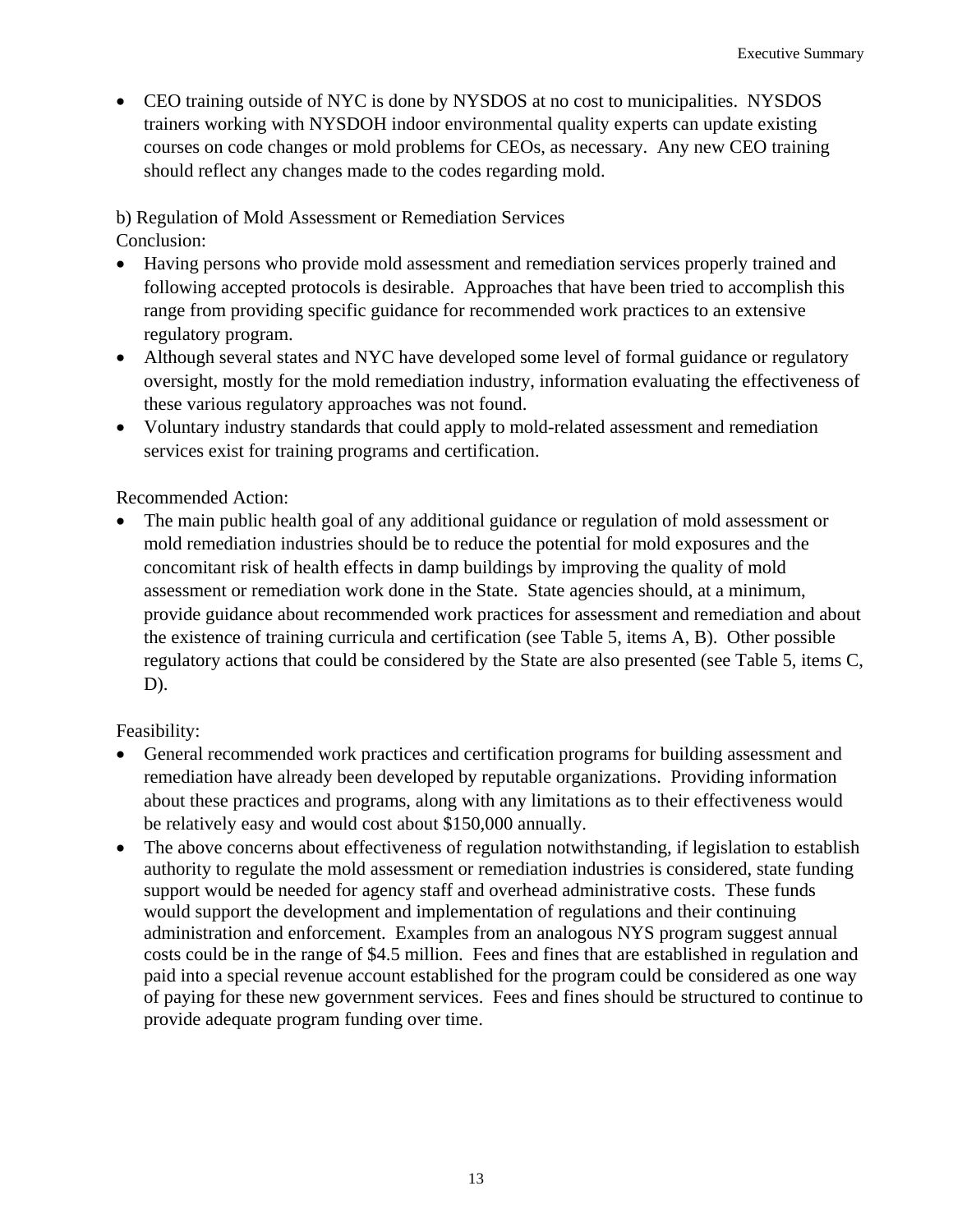### c) Education and Outreach

Conclusion:

- Recognition of potential adverse health effects from dampness and resulting mold growth in buildings has driven preventive education and outreach messages toward water and mold problems in buildings by state and local health departments for over 10 years. For example, NYC initially developed guidelines in 1993 (revised in 2000 and 2008) that focused on minimizing indoor mold exposures by minimizing or correcting water, dampness and mold conditions in buildings.
- Additional targeted education could enhance efforts to prevent building moisture problems, mold problems and any concomitant health effects.

Recommended action:

- Governmental, private and non-profit organizations should develop or enhance educational materials related to building moisture prevention and tailor those materials to specific audiences dealing with building design, construction and maintenance. These organizations should proactively disseminate the materials to the intended audiences. A coordinated proactive, multi-media educational campaign is likely to be more effective than simple distribution of brochures or other written outreach materials. Potential audiences for targeted education on preventing building moisture include architects, builders, contractors, remodelers, weatherization assistance programs, building performance consultants, building owners, CEOs and building occupants.
- Education and outreach messages for the general public should emphasize that potential health problems associated with dampness and mold in buildings can be reduced by correcting water problems and removing sources of indoor mold growth in a timely manner.

Feasibility:

- State agencies with relevant outreach and education programs related to aspects of moisture prevention in building construction and maintenance include, but are not limited to, NYSDOS, NYSDOH, NYS Education Department (NYSED), NYS Department of Housing and Community Renewal (NYSDHCR) and the NYS Office of General Services (NYSOGS). Nongovernmental organizations include professional and trade associations (e.g., American Institute of Architects, NYS Builder's Association, Commercial Lumberman's Association) and tenants' organizations.
- • Costs for enhancing educational materials and programs would depend on how much existing programs were augmented. Costs could include increased expenditures on supplies, printing, public media resources (e.g., TV, radio, print), travel, meeting venues and other operational resources, in addition to personnel time.
- The efficiency of educational efforts could be increased by leveraging existing outreach venues such as professional society meetings and continuing education programs; commercial trade associations and tenants' associations. Extensive multi-media educational campaigns, such as the recent NYSDOH tobacco control campaign, can be expensive. The annual funding level for the tobacco control program is \$55.1 million dollars in the State fiscal year 09-10 (see Appendix K for additional details).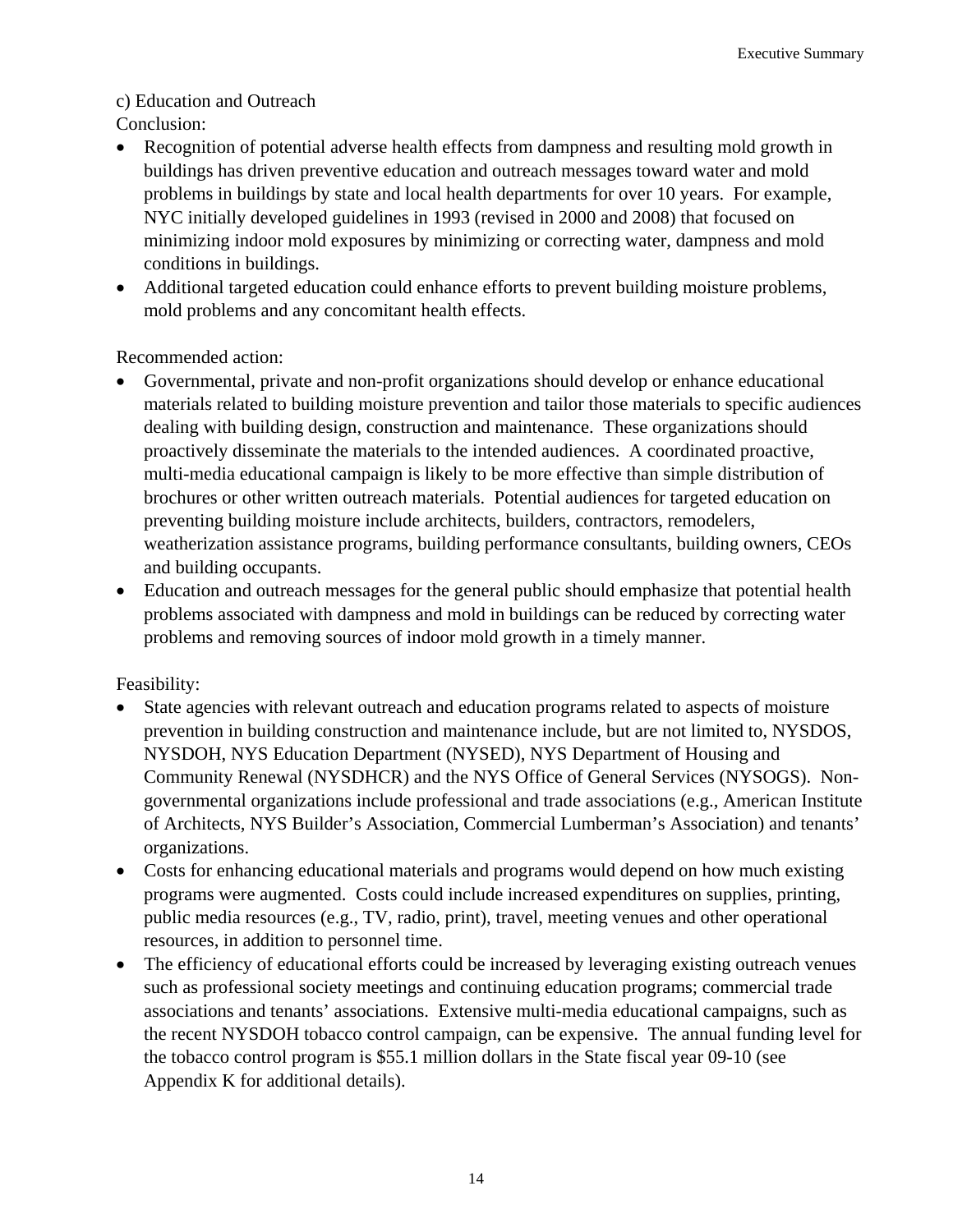### d) Research

Conclusion:

• Better information obtained through careful research would help inform decision making regarding many issues related to dampness and mold problems in buildings.

Recommended action:

- Additional research is needed on the following issues:
	- the prevention and mitigation of building moisture problems and mold growth;
	- the effectiveness of different education approaches to dampness and mold prevention;
	- the effectiveness of different antimicrobial treatments as part of mold remediation;
	- the effectiveness of specific aspects of mold remediation protocols including the level of containment needed, salvage or disposal of wet or contaminated materials and the level of cleanliness required at the end of remediation;
	- the development and effectiveness of methods for identifying moisture problems in buildings undergoing energy retrofits;
	- the effectiveness of moisture-resistant building materials and the relationship between green building and energy conservation building criteria and the prevention of building moisture problems; and
	- the possible relationship between indoor mold exposure and chronic health effects.

Feasibility:

• State agencies have extensive expertise in many issues related to preventing and mitigation building water and mold problems. NYSDOH and the NYC Department of Health and Mental Hygiene (NYCDHMH) have extensive experience in conducting health studies related to environmental exposures. Obtaining external funding for such research should be explored when available.

### e) Other possible actions

Conclusions:

- Other actions were outside of the Task Force scope, but might be considered as part of NYS's response to dampness and mold problems in buildings:
	- requirement for disclosure by property sellers or landlords of known mold-related conditions as part of a real estate transaction (see Section II.C.1, page 39);
	- requirement for "right to cure" clauses in construction contract language that provide contractors an opportunity to correct construction defects in a timely manner to avoid litigation (see Section II.C.1, page 39);
	- requirement for mediation in landlord-tenant mold/moisture-related disputes to avoid litigation (e.g., as recommended by the Maine mold task force, see Section II.C.5, page 57); and
	- a process that would quickly resolve how building remediation is to be paid could help prevent delays that can allow water damage to lead to significant mold problems. State insurance laws or regulations could be reviewed for opportunities to improve the timeliness of response to moisture problems in buildings.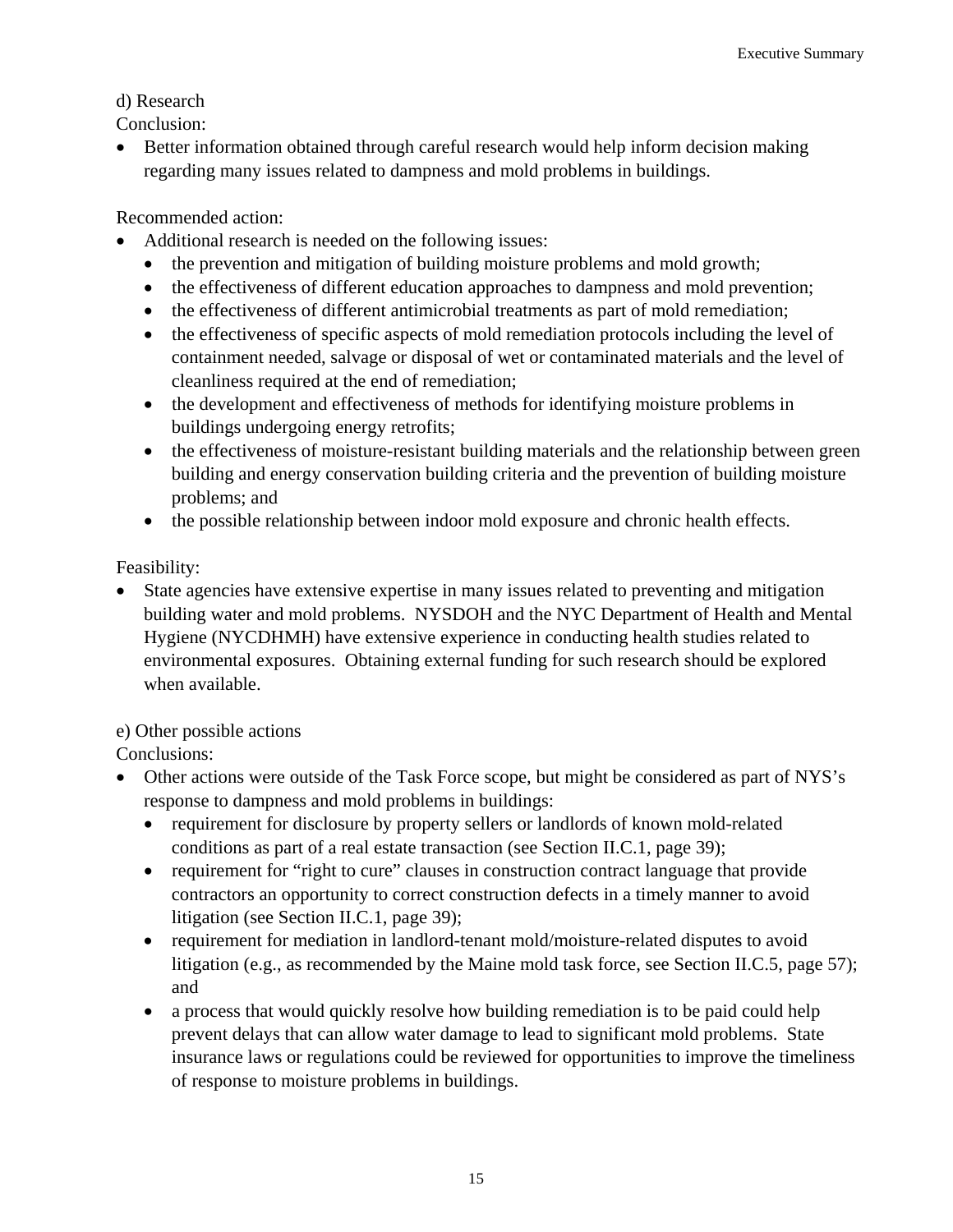### **Exposure Limits**

Conclusions:

- The development of reliable, health-based quantitative mold exposure limits is not currently feasible due to a number of technical challenges. Many other recent state, federal and international expert panel reports have reached similar conclusions on this issue.
- The technical challenges to the development of reliable quantitative exposure limits for building clearance do not preclude the use of qualitative clearance guidance for water damage and mold remediation. Qualitative guidance focuses on correcting water problems that cause indoor mold growth and cleaning or removing sources of overabundant mold growth on building surfaces and furnishings regardless of the type of mold.
- Narrative guidance, such as the 2008 NYCDHMH guidelines checklist of quality assurance indicators, exists for qualitative assessment during and after remediation that can help document successful work to abate moisture problems and any associated mold growth in buildings. A similar visual assessment tool for building dampness and mold conditions is currently being developed by the National Institute of Occupational Safety and Health.

Recommended action:

- NYSDOH and NYSDOS should work together to promote the use of qualitative building assessment and clearance checklists or similar qualitative guidance such as the NYCDHMH quality assurance indicators.
- NYSDOH should continue to follow the scientific literature and regulations and should provide guidance if quantitative exposure limits become useful in the future.

Feasibility:

- NYSDOH has promoted qualitative approaches to building assessment and can continue to stay abreast of useful assessment approaches such as the NYCDHMH quality assurance guidelines.
- NYSDOH routinely reviews the scientific literature on mold and will share information about quantitative exposure limits as it becomes available.
- DOH should continue to emphasize in its public education materials that clearance sampling for airborne mold is unlikely to provide reliable information for decision-making in damp or moldy buildings.

## **Mold Control and Mitigation**

Conclusions:

- Laboratory studies provide limited evidence that some chemical disinfectant or encapsulant treatments have utility for mitigating or preventing mold growth on building materials. Overall, these laboratory results are not very robust, as they do not address what happens on treated surfaces after more than six months.
- Existing evidence, although limited, suggests approaches directed toward correcting moisture problems and removing mold exposure sources can help reduce occupant respiratory symptoms.
- Written mold and water-damage assessment and remediation guidelines developed by many organizations provide practical guidance focused on identifying and repairing water damage in buildings and removing mold source materials.
- • This approach to building mitigation is health protective because its goal is elimination of exposure sources. It is also less complicated to implement than mitigation based on attaining a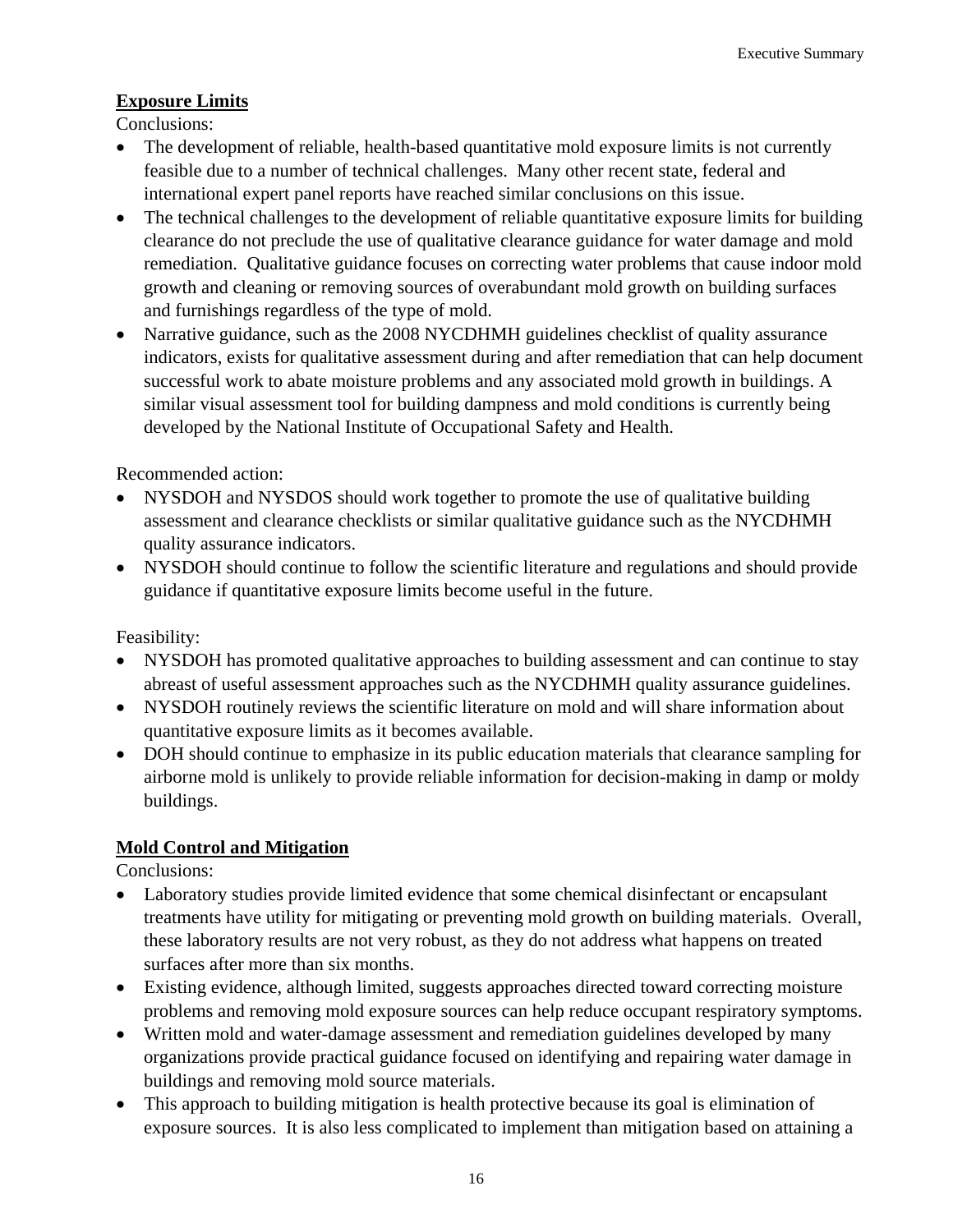numerical clearance criterion, since its main mitigation goal is that the building be returned to a clean and dry condition.

• If water sources are properly corrected and existing sources of mold growth are eliminated, further treatment with disinfectants may not provide significant additional value in preventing further mold growth or exposure. Disinfectants may be useful for controlling mold in certain situations (e.g., circumstances where permanently correcting dampness conditions is not feasible such as poorly ventilated bathrooms).

Recommended actions:

- State and local government agencies and professional organizations addressing building performance and indoor air quality issues should continue to emphasize these practical waterdamage and mold mitigation approaches.
- The decision to use disinfectants as part of remediation will be case-specific and should take into account potential adverse effects of disinfectant exposure to applicators and building occupants.

Feasibility:

• State and local health departments and professional organizations currently emphasize assessment and remediation guidance designed to return buildings to a clean and dry condition. Any additional costs would come from expanding existing programs. This could include expanding education and outreach regarding building assessment and remediation.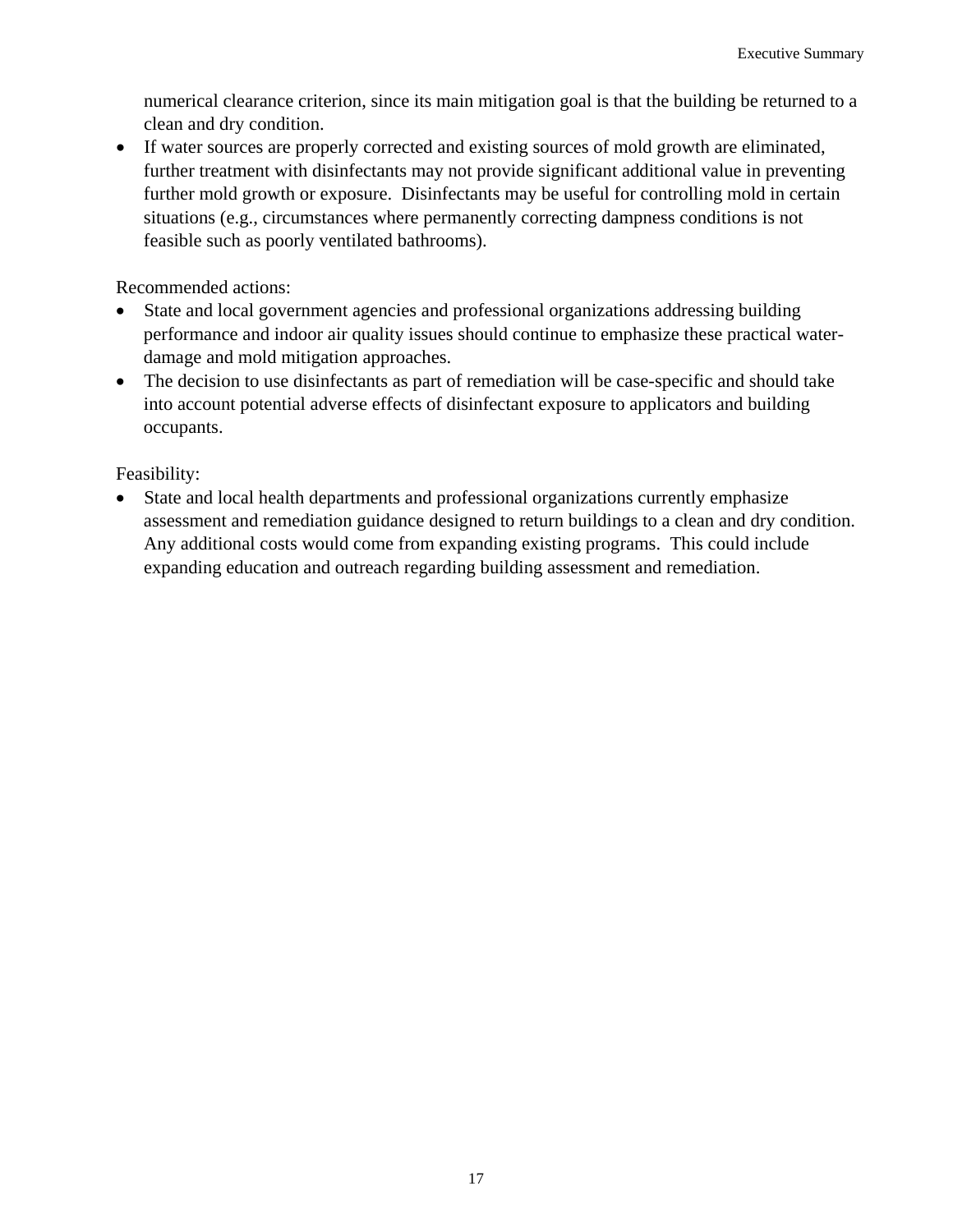## <span id="page-17-0"></span>**I. Introduction**

### *A. New York State Toxic Mold Task Force legislation*

Chapter 356 of the laws of 2005 (amended by Chapter 198 of the laws of 2006) amended article 13 of the NYS Public Health Law (PHL) by adding a new title 11-A (complete text in Appendix A) establishing the NYS Toxic Mold Task Force (hereafter Task Force).

Public Health Law, article 13, title 11-A, Section 1384 (1) states:

"The New York State toxic mold task force is hereby established. The task force shall:

- a) assess, based on scientific evidence, the nature, scope and magnitude of the adverse environmental and health impacts caused by toxic mold in the state;
- b) measure, based on scientific evidence, the adverse health effects of exposure to molds on the general population, including specific effects on subgroups identifiable as being at greater risk of adverse health effects when exposed to molds;
- c) identify actions taken by state, and local governments, and other entities;
- d) assess the latest scientific data on exposure limits to mold in indoor environments;
- e) determine methods for the control of mold in a cost-effective and environmentally sound manner and identify measures to mitigate mold; and
- f) prepare a report to the governor and the legislature that assesses the current body of knowledge on toxic mold, provides the status of toxic mold in the state, and assesses the feasibility of any further actions to be taken by the legislature or state agencies as recommended by the task force."

Under PHL Section 1384, the Task Force shall consist of 14 members to include 12 at-large members, who shall be selected to represent specific technical affiliations or areas of expertise specified in the law, and the Commissioner of Health and the Secretary of State or their designees as co-chairs. In addition to the agency co-chairs, the Task Force membership shall include representatives of four specific organizations: SUNY College of Environmental Science and Forestry; New York Indoor Environmental Quality Center, Inc.; NYCDHMH and NY STAR Center for Environmental Quality Systems. Other members shall have the following technical expertise or credentials: mycology, toxicology, public health officer, environmental health officer, certified public health engineer, pediatric environmental health, expertise in mold abatement from a labor organization, expertise in real estate management including building renovation. The number of members making up the Task Force and the qualifications for each Task Force seat were explicitly established by the statute that created the Task Force. Section 1384 did not provide authority to alter the number of Task Force members or the required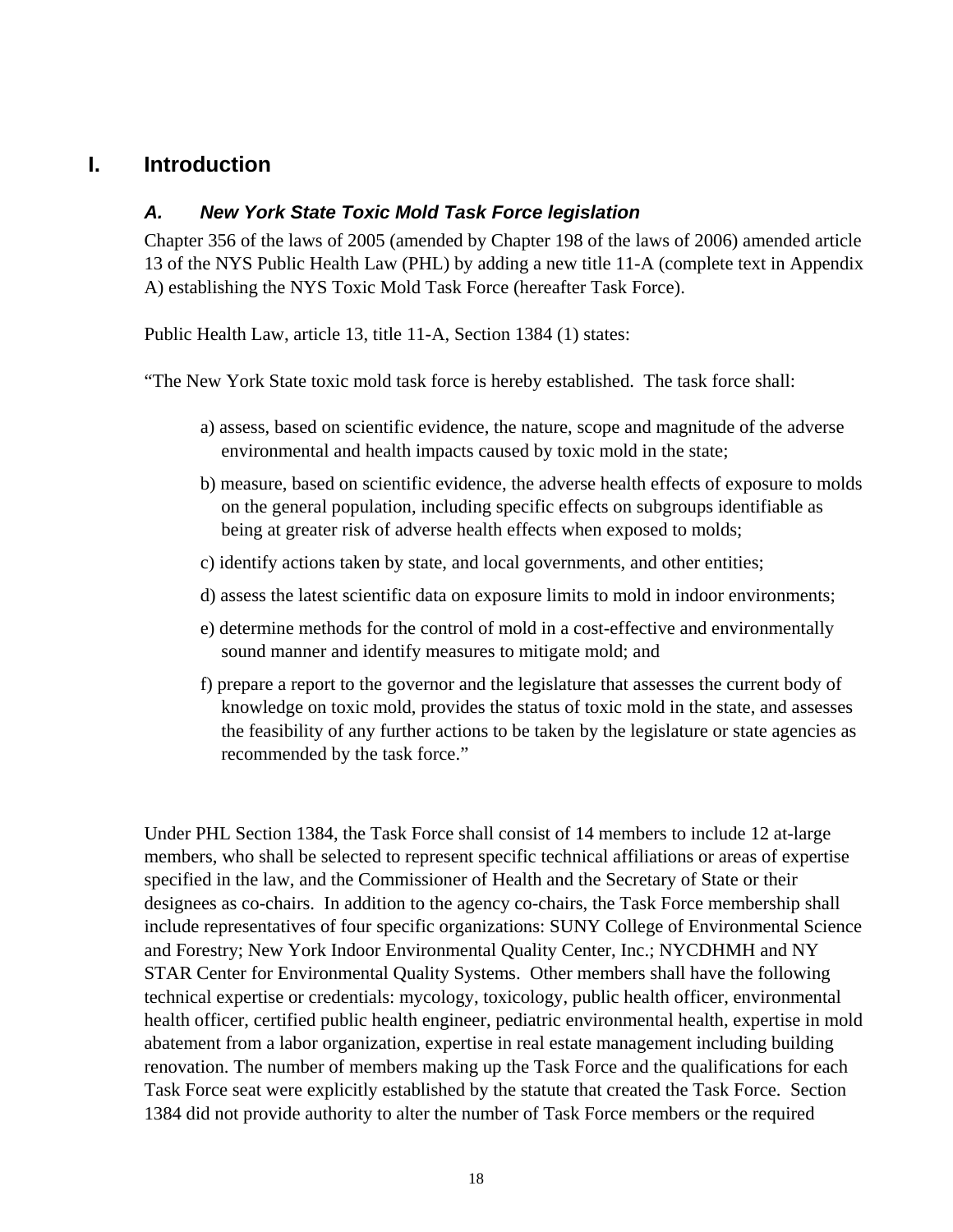<span id="page-18-0"></span>qualifications for each seat. The Task Force membership and affiliations are listed in Appendix B.

### *B. Task Force strategy and scope*

The main goals of the Task Force were to summarize and assess existing evidence and information relevant to the tasks listed in the law and to assess the feasibility of possible recommendations for any further actions to be taken by the state legislature or state agencies. To achieve these goals, the Task Force activities were organized into four main areas of inquiry: (1) health effects of molds in indoor environments; (2) exposure limits and assessment of mold in buildings; (3) approaches to mold mitigation and remediation; and (4) building codes, regulations and other actions taken by other governments and private-sector organizations that relate to building mold problems. The Task Force held four public meetings to obtain and discuss technical information on these main areas of inquiry. Public comment was also solicited during each meeting. Several additional working meetings were held by conference call while drafting the Task Force report. Copies of Task Force meeting agendas are included in Appendix B. Supporting information was obtained from written materials submitted to the Task Force, peer-reviewed scientific literature and other technical documents. This report summarizes the Task Force's synthesis of the information obtained from these different sources as well as the Task Force's recommendations based on its analysis.

Under Section 1384, tasks (a), (b) and (d) indicate that assessment of health effects and exposure limits is to be based on scientific information. A substantial body of scientific literature already exists investigating the toxicology and human health effects of mold exposures and approaches to mold exposure assessment. Many scientific conferences exploring these issues and expert-panel reviews of this information have taken place in recent years. The Task Force members agreed that acknowledging and building on the major findings of these efforts would be more productive than attempting to repeat these efforts. Therefore, the Task Force focused their analysis of these issues primarily on any newly-emerging scientific information and on identifying areas where significant knowledge gaps still exist that appear to substantially hinder decision making. A similar approach to update existing scientific summaries and identify relevant knowledge gaps was taken with respect to other elements of the Task Force's charge where scientific information was more limited (e.g., identifying effective mold control and mitigation measures). The Task Force's evaluation considered scientific literature published through the end of 2008. Results pertaining to tasks (a) through (e) are presented in Section II of this report. Any recommended actions and consideration of their feasibility are included at the end of the relevant task sub-sections. Appendix C briefly summarizes how the Task Force addressed the elements of tasks (a) through (f).

In addition to its review and synthesis of peer-reviewed, published scientific information, the Task Force considered a large amount of information provided by interested members of the public in written form or given as oral comments during public meetings. These comments and written materials helped inform the Task Force in developing its conclusions and recommendations presented in this report. The written materials are compiled on a compact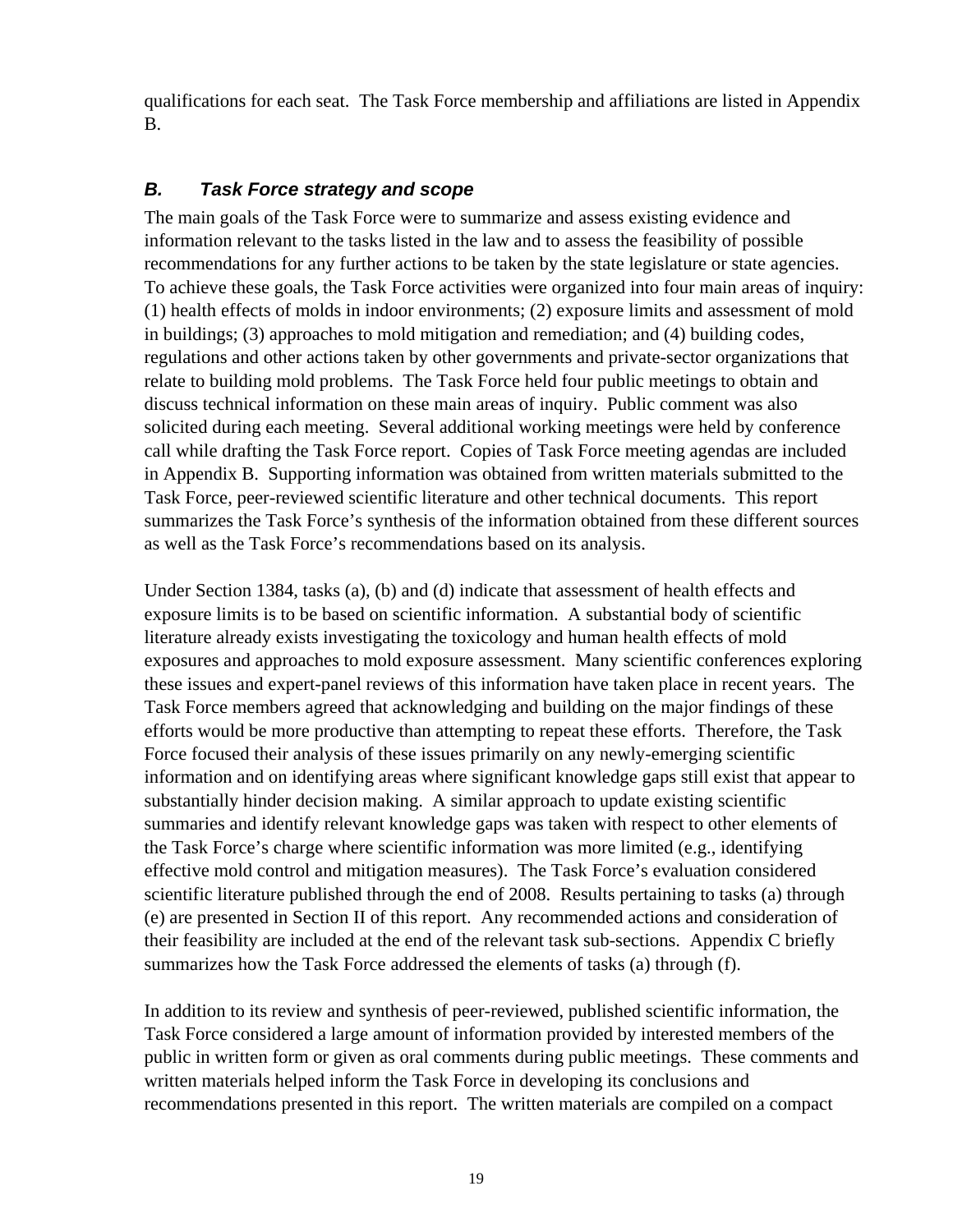<span id="page-19-0"></span>disc that is included as a supplement to this report (see Appendix L). Briefly, these comments and written materials addressed the following topics:

- suggested changes to building codes;
- limitations of the NYC Housing Preservation and Development mold inspection program and the ability of the NYC housing court to enforce mold remediation guidelines;
- difficulties reported by tenants getting landlords to properly correct water and mold problems in their apartments;
- experiences described by individuals involving exposures to mold and health problems;
- offers of direct assistance to the Task Force and requests for membership on the Task Force from industry and community advocacy individuals and groups;
- copies of correspondence from advocacy groups to US legislators, US government agencies, President Obama and the World Health Organization;
- bibliographic collections of books, reports and scientific publications for the Task Force to include in their review;
- observations of individual physicians regarding mold health effects, based on treating patients;
- information about antimicrobial pesticide products for mold control; and
- opinions of remediation industry representatives on the need for mold hazard levels and remediation standards.

## *C. Public Comment Period*

A draft version of this report was released for public comment on August 25, 2010 and written public comments were accepted on the draft through October 12, 2010. Twenty-three separate comments were received that covered issues including mold health effects, building code requirements, building assessment and remediation, practical approaches to reducing dampness and associated mold exposures, training and certification programs, education and outreach programs and mycology research. After reviewing and considering the comments, the report was revised, primarily to clarify existing concepts in the report. Copies of the comments received are included in the Supplemental Material to this report (see Appendix L).

# **II. Task Force Findings**

## *A. Mold background*

### 1. What is mold?

Section 1384 defines mold for the purposes of the law as "any form of multicellular fungi that live on plant or animal matter and in indoor environments. Types of mold shall include, but not be limited to, cladosporium, alternaria, aspergillus, trichoderma, memnoniella, mucor, and stachybotrys chartarum, often found in water damaged building materials." Fungi form a biological kingdom separate from plants and animals and are characterized by cells that lack chlorophyll (i.e., do not use photosynthesis as plants do) and use organic-carbon sources (e.g., sugars, starch, cellulose, proteins) for growth and energy. Fungi commonly referred to as molds usually grow as a mass of thread-like cells, collectively called the mycelium, that occurs within and on the surface of materials that provide the fungus nutrients such as soil, leaves, food or various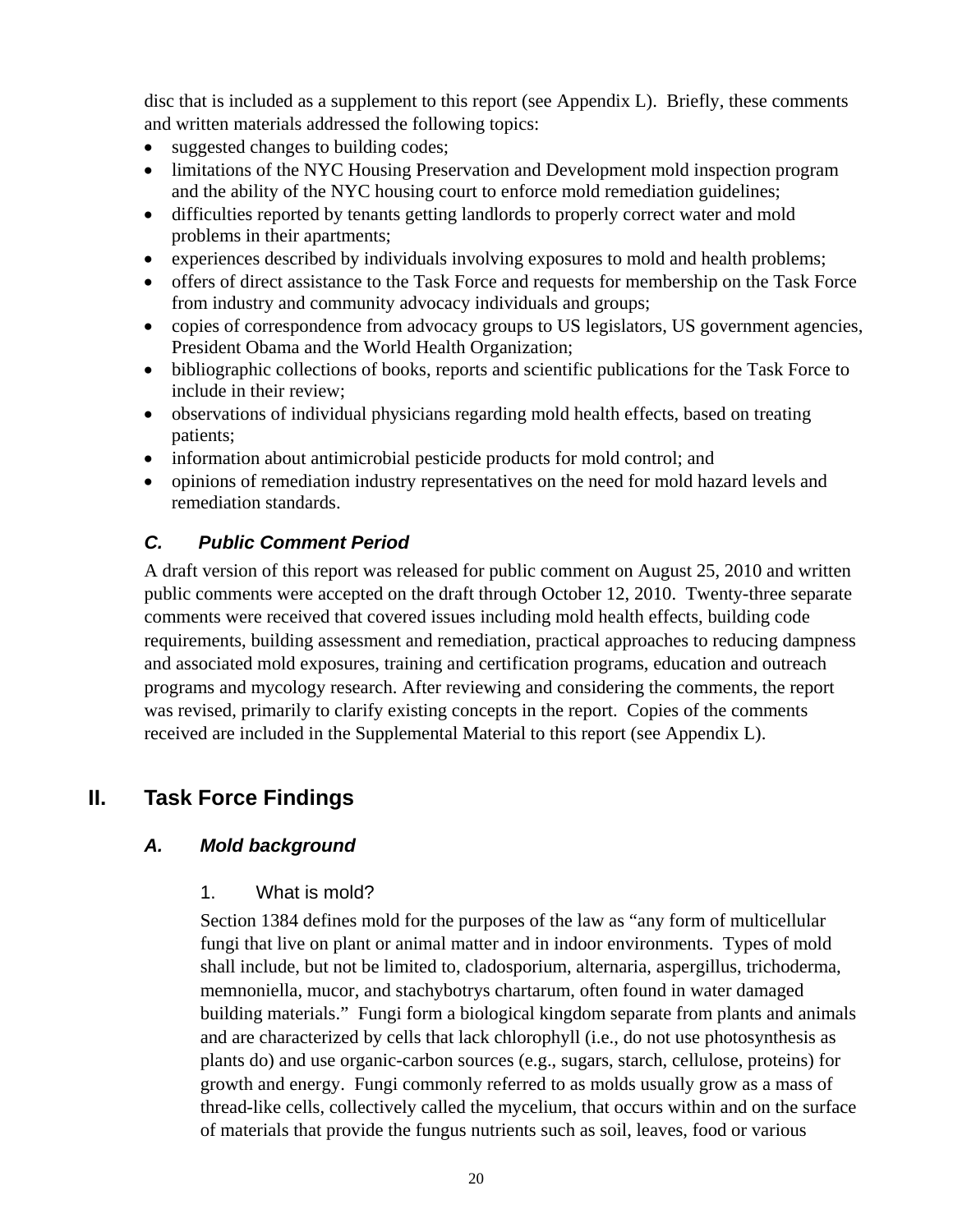<span id="page-20-0"></span>building materials. Most molds reproduce by producing airborne spores. Their sporeproducing structures are generally too small to be seen without a microscope, in contrast to mushrooms. Mildew is another common name for mold. The law's definition is consistent with this common use of the term "mold." Yeasts are single-celled fungi that do not form a mycelium but are also often found in buildings. In the context of waterdamaged buildings, mold and fungi can be used essentially interchangeably.

Visible mold growth on surfaces can appear slimy, sooty, velvety or fuzzy and can be a variety of colors including blue, green, gray, brown, white or black. The color is mostly from the microscopic spores formed when the fungus matures. Mold spores are somewhat analogous to the seeds of plants. While the fungus grows attached to a surface, the spores are released into the air as a way to spread to other locations suitable for the spores to germinate and begin growth of a new mycelium.

#### 2. What is "toxic mold?"

Some of the tasks listed in Section 1384 refer specifically to "toxic mold," while others only mention "mold." However, the law does not define toxic mold or the term toxic. A simple dictionary definition for toxic as "harmful, destructive, deadly, poisonous" is appropriate when considering health effects of mold exposures. This broadens the scope of potential health effects considered by the Task Force beyond effects that might be associated with certain chemicals produced by molds (known as mycotoxins) to include adverse effects such as allergic, inflammatory or mucous membrane irritation responses. Chemicals produced by molds in buildings that have potential to cause adverse reactions in building occupants can include protein allergens; complex carbohydrates such as 1,3 beta-D-glucan and extracellular polysaccharides; volatile organic compounds such as aldehydes, ketones and alcohols; and non-volatile mycotoxins. Some mix of these different chemicals can be produced by any type of mold growing in buildings and adverse responses in people exposed to any of these agents can be considered toxic responses.

The Task Force members agreed that scientific evidence does not exist supporting clear distinctions between a category of "toxic mold" species versus other "non-toxic" mold species or between "toxic mold" health effects and health effects associated with other molds. Therefore, the remainder of this report will address all molds as a group, recognizing that there is tremendous variability among mold species in the way they grow, their metabolism, the chemicals they produce, how they interact with their environment and their potential to cause adverse health effects when people are exposed to them.

### 3. Mold ecology

#### *Molds in nature*

All molds have a source in nature such as soil, leaf litter or water. No mold has evolved to live exclusively in buildings. Molds and other fungi perform the useful function of breaking down and recycling the nutrients in dead plant and animal matter. There are thousands of species of mold, all of which have a specialized role or niche in nature, but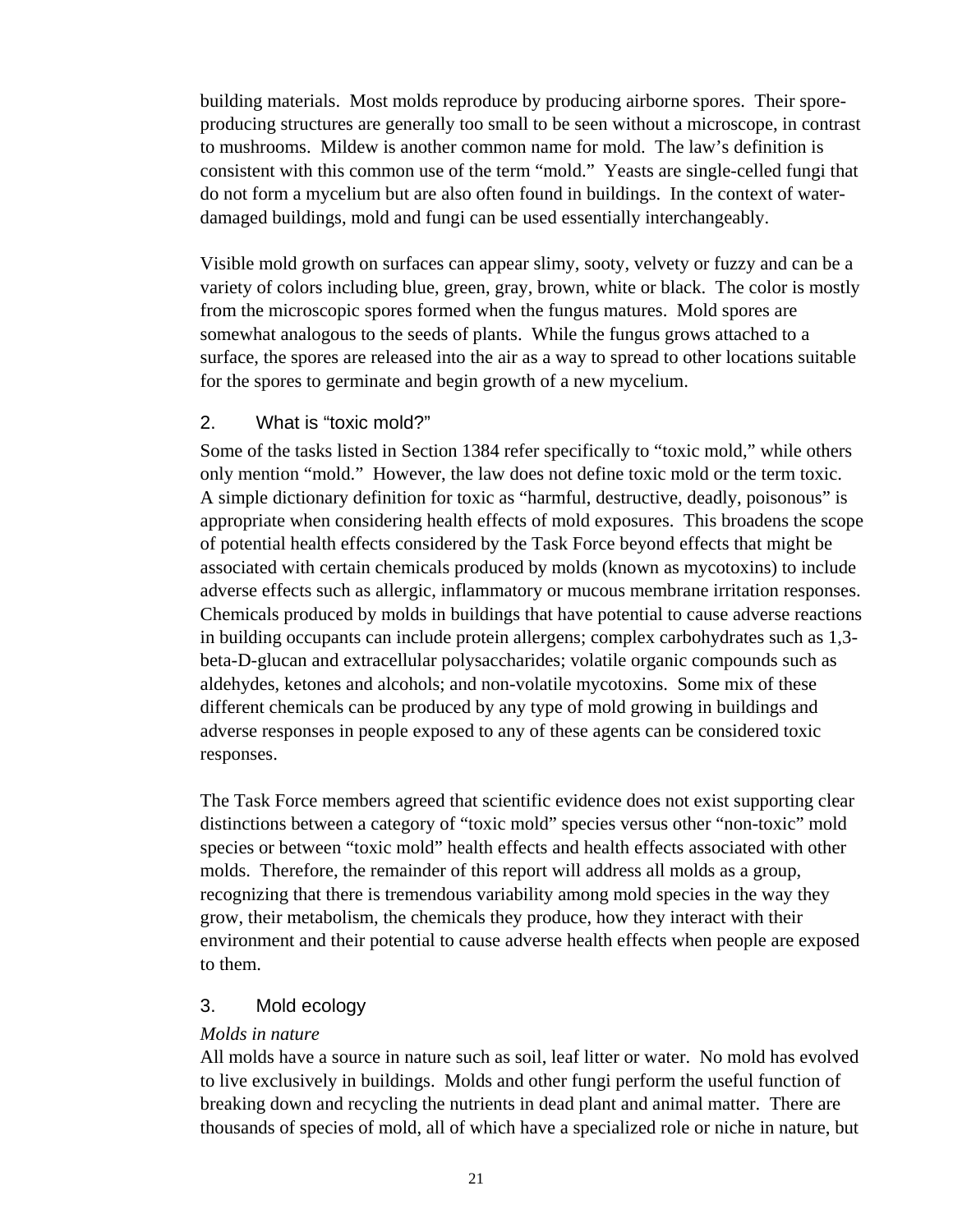up to only a few hundred of these species have found conditions in damp or waterdamaged buildings<sup>1</sup> suitable for growth.

"Normal" air in the outdoor environment (also called ambient air) can contain huge numbers of mold and other fungus spores. The kinds and amounts of spores depend on season and weather. The air in the warmest, wettest months can contain airborne spores in numbers exceeding 100,000 per cubic meter of air, while the coldest, driest months may have less than a few hundred. These spores – like airborne pollen from trees, grasses or weeds – have nothing to do with human activity and constitute a natural background of spores expected to be present in ambient air. Most of us inhale thousands of these spores every day without noticeable effect.

#### *Molds in buildings*

 $\overline{\phantom{a}}$ 

Mold spores are found in virtually all air outdoors. Since air inside buildings usually comes from outdoors, mold spores are expected to be found in most indoor air as well. Keeping a building free of spores requires highly specialized equipment and protocols such as those used in industrial clean rooms and hospital isolation units. This is obviously not practical in more common building environments such as homes, schools or office buildings. Mechanical air handling systems in some buildings can filter out some spores and the air in these buildings normally has fewer spores than outdoor air, but in many homes the air inside is normally very similar to the air outside in terms of spore levels.

A substantial amount of information exists describing the types of molds that commonly grow in buildings and the environmental conditions that encourage mold growth (e.g., IOM 2004, chapter 2). In buildings, water is the problem; mold growth is a symptom and a consequence of water problems. Dampness, excess moisture or water damage in buildings is the major factor in promoting mold growth. That is because spores are always present in the air. Indoors, airborne spores eventually settle on all exposed surfaces, including floors, walls, ceilings and furnishings. If a water source is not present where spores settle, the spores become part of the settled dust that occurs in all buildings. They can remain dormant in settled dust, in some cases for many years, as long as they remain dry. Dormant spores in settled dust will be triggered to germinate and begin growing only when the material where the dust has settled becomes wet. Mold will almost always develop if dampness occurs in the form of dripping or seeping water or condensation affecting certain types of building materials. Without water mold growth cannot develop, and existing mold will stop growing.

 may have subtly different meanings depending on the context. For example, water damage may be used more commonly often be used to refer to condensation problems. Dampness is often used in the biomedical literature in a general way to  $1$  The terms water damage, excess moisture, moisture problems and dampness are used throughout this document to refer to conditions where water has affected building materials or the indoor environment. They are somewhat interchangeable, but when referring to the effects of bulk water intrusions from flooding or plumbing leaks, while moisture damage may more refer to any building condition related to water problems. See IOM (2004, pp 30–44) for a thorough discussion of the related concepts of dampness, moisture and humidity and sources of excess moisture in buildings.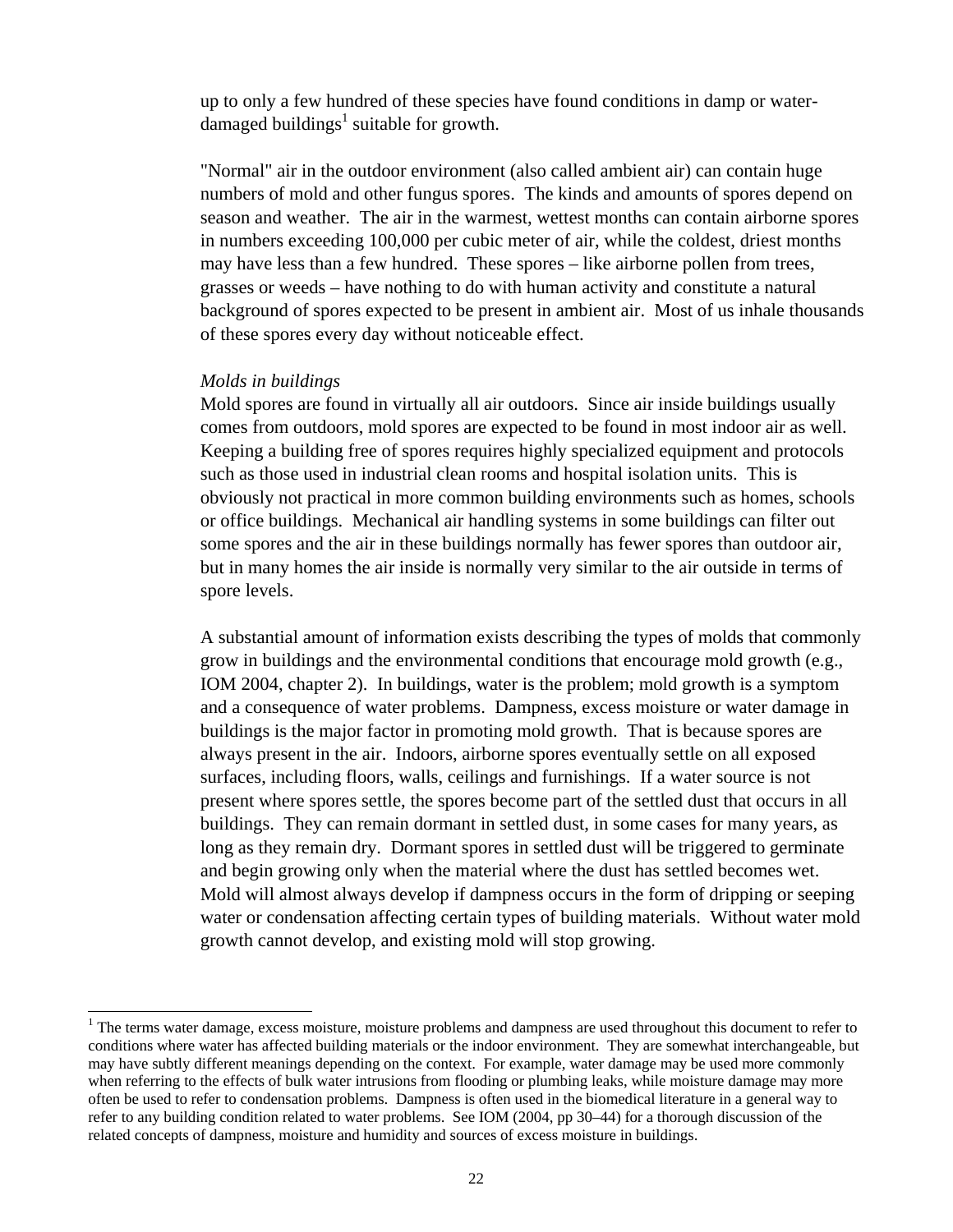<span id="page-22-0"></span>The distinction between airborne mold spores and mold growth on surfaces in buildings is important because mold spores can always be detected in air samples from buildings, even buildings without any water or dampness problems (e.g., Shelton et al., 2002). A building cannot be said to have a mold problem based simply on detecting mold spores in air samples. Mold problems occur in buildings when dampness or water damage occurs which then triggers indoor mold growth.

### 4. Dampness vs. mold in buildings

Dampness in buildings can promote other exposure sources aside from mold such as bacteria, dust mites, cockroaches and chemical releases associated with some building materials (see IOM, 2004). Since multiple agents may be present in damp buildings simultaneously, accurately attributing particular health effects to one particular exposure source, such as mold growth, can be difficult. Likewise, evaluating the efficacy of remediation techniques becomes more complicated when multiple exposure sources occur together. Many health-effects studies have chosen to assess effects associated with the presence of dampness *per se*, rather than focus on particular chemical or biological agents. In the remainder of this report, the Task Force has attempted to draw distinctions between conclusions that relate specifically to mold exposures and conclusions that relate to building dampness.

### 5. Conclusions – mold background

- Mold growth in buildings is a symptom of water damage or moisture problems. Therefore, actions intended to prevent mold growth in buildings and associated public health consequences should focus on prevention of water or moisture problems.
- When water damage or moisture problems occur in buildings, efforts and resources should be focused on mitigating the water or moisture source and effectively cleaning or removing affected building materials that are, or could become, sources of mold growth.
- Some mold spore exposure is unavoidable because mold spores are naturally present in outdoor (ambient) air. This is also true in most building environments because outdoor air routinely mixes with indoor air.
- Dampness in buildings can promote other exposure sources aside from mold such as bacteria, dust mites, cockroaches and chemical releases associated with some building materials. Since multiple agents may be present in damp buildings simultaneously, accurately attributing particular health effects to one particular exposure source, such as mold growth, can be difficult.
- A practical objective for building owners and managers is to maintain buildings so that they do not contribute to additional mold exposures. In other words, avoid active growth of molds indoors by keeping indoor materials and surfaces dry and by promptly mitigating any water problems (and associated mold growth) that do occur.
- Evidence does not exist supporting clear distinctions between a category of "toxic" mold" species versus other "non-toxic" mold species or between "toxic mold" health effects and health effects associated with other molds.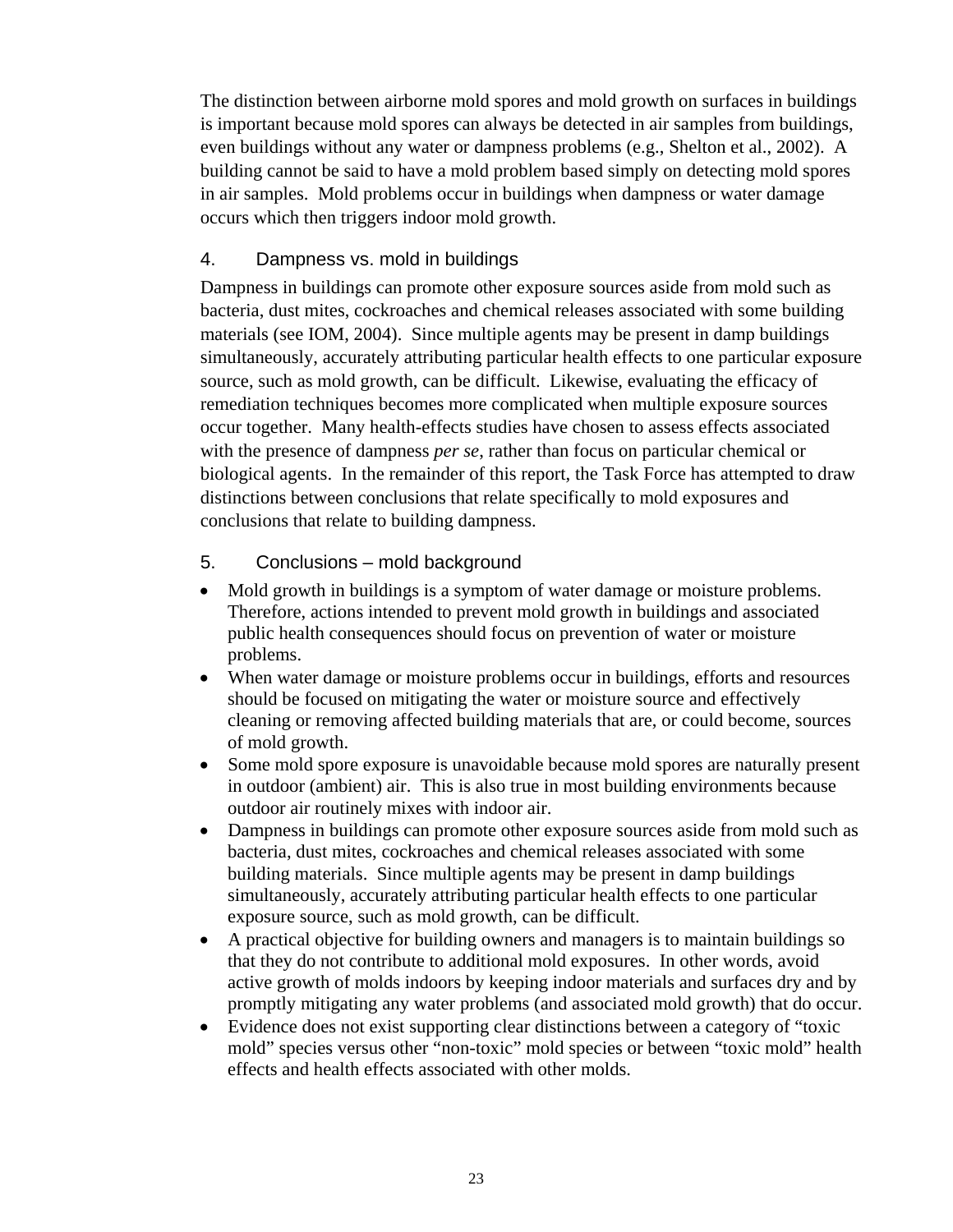### <span id="page-23-0"></span>*B. Health effects of mold and dampness exposure*

For many years, public health agencies in NYS have generally recommended that buildings with dampness and mold-growth problems be remediated to correct dampness problems and control or remove mold-contaminated materials that could act as exposure sources for building occupants (e.g., NYCDHMH, 2008 guidelines are revisions of guidelines first issued in 1993). This is a cautious approach recognizing that dampness problems in buildings can have effects on exposed occupants, but it does not depend on knowing precisely what all the possible effects are or precisely what dampness-related agents are involved. The Task Force chose to focus its health effects review primarily on any new information that would substantially alter that paradigm. A comprehensive study of all health-related information including clinical studies and basic biomedical research investigations was not necessary to fulfill the legislative charge to the Task Force. The Task Force's evaluation considered scientific literature published through the end of 2008.

Most published scientific information on the human health consequences of dampness and mold in buildings comes from epidemiology studies<sup>2</sup>. Environmental epidemiology studies provide important information about potential associations between environmental exposures and adverse human health effects by directly observing or measuring health outcomes and exposures in human populations. However, these studies often have limitations that complicate their interpretation due to the inability of researchers to control many factors that can influence the apparent relationship between an environmental exposure and the health outcome of interest. As a result, establishing a causal relationship between an environmental exposure and a health outcome (as opposed to a statistical correlation or association) is rarely possible for a single epidemiology study. Rather, scientific judgment is used to assess the weight of evidence for causal relationships based on the total body of evidence related to a particular exposure or disease outcome. Evaluations of weight-of-evidence from epidemiologic studies are often informed by a set of criteria described by Hill (1965) that include, among other factors, the strength of measured associations, their biological plausibility, their temporality (i.e., did the exposure precede the health outcome?), the coherence among studies and how well studies control for factors such as bias, confounding and chance findings.<sup>3</sup> Although the Task Force did not conduct a formal weight of evidence evaluation, it relied on expert reviews that followed these concepts to summarize large bodies of existing evidence and employed the Hill criteria as an informal conceptual guide when reviewing more recent scientific evidence.

### 1. Current scientific evidence

 $\overline{a}$ 

Several expert reviews conducted over the past decade in the United States and Europe have evaluated the scientific evidence of associations between adverse health outcomes and mold exposure or dampness in buildings (ACOEM, 2002, 2003; AAEM, 2008; Bornehag et al., 2001, 2004; Bush et al., 2006; CRB, 2006; IOM, 2000; 2004; Shannon

 $2$  Epidemiology is the study of patterns and causes of diseases in populations. Epidemiology study designs vary substantially in their sophistication and, as a result, in their ability to reliably establish associations between exposures and health outcomes. Important aspects of evaluating human health effects based on epidemiologic evidence are detailed in the IOM Damp Indoor Spaces report (IOM, 2004; pp 21–27 and pp 186–189).

 $3$  See the IOM (2004) report, pp 21–27 for a more detailed discussion of the Hill criteria and their application to evaluation of epidemiologic evidence and summarizing study conclusions.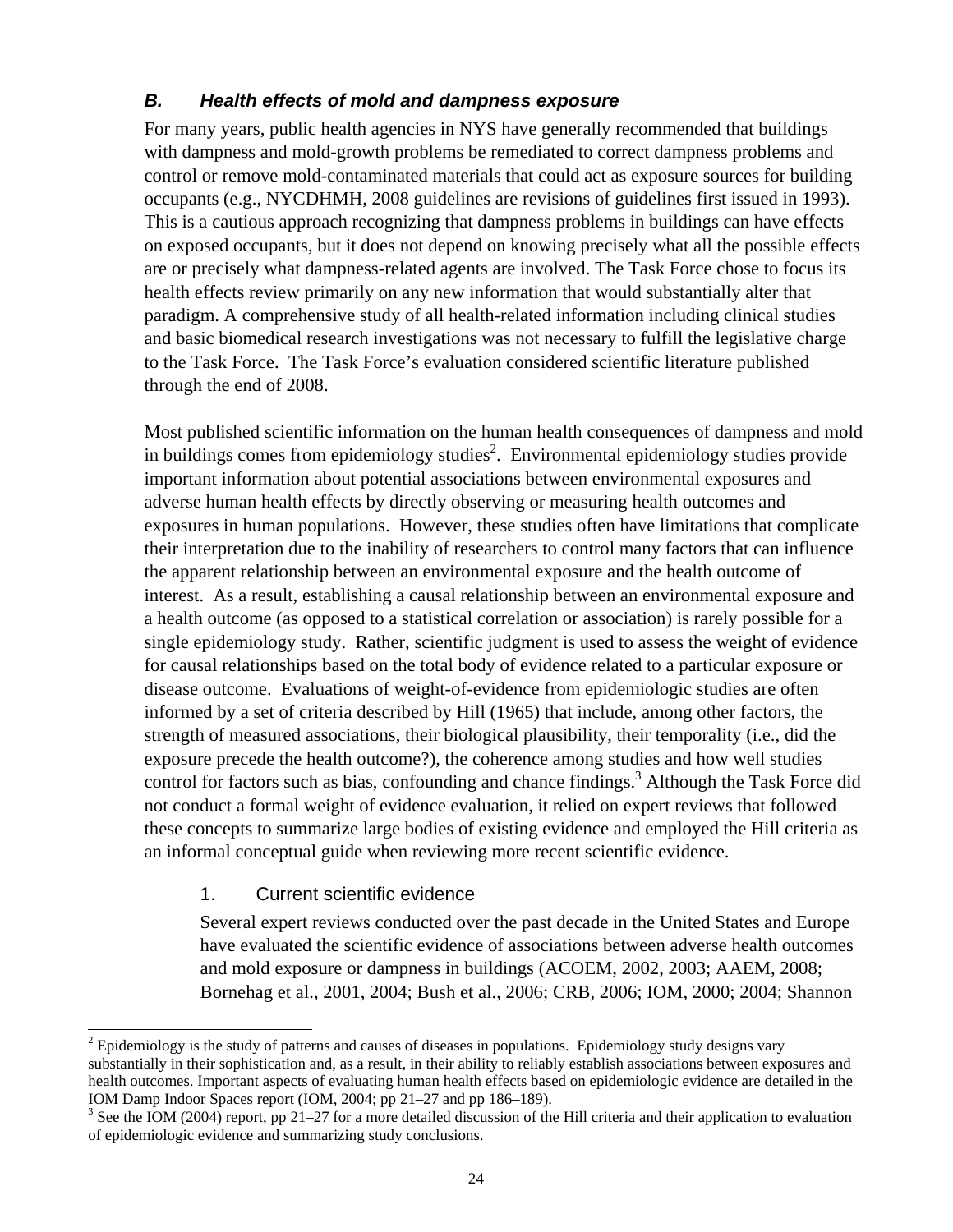et al., 2006; WHO, 2009). These reviews are consistent in their major conclusions that exposures to damp conditions or molds indoors can be associated with adverse effects on occupant health. At the same time, these reports acknowledge that substantial uncertainties continue to exist in our detailed understanding of the qualitative and quantitative relationships between indoor exposures to molds or other dampness-related agents and adverse health effects.

At the time of the first Task Force meeting (December, 2007), the most current and thorough evaluation of the state of the scientific evidence regarding the public health significance of, and response to, dampness and molds in buildings was the Institute of Medicine (IOM, a component of the National Academies) report entitled *Damp Indoor*  Spaces and Health (2004).<sup>4</sup> This report presented the results of an expert panel review commissioned by the US Centers for Disease Control and Prevention (CDC). The expert panel conducted a comprehensive evaluation of the scientific literature regarding the relationship between damp or moldy indoor environments and adverse health outcomes, focusing on non-infectious health effects of fungi, including allergens, mycotoxins and other biologically active products. This comprehensive review also evaluated evidence regarding exposure assessment and control and mitigation of molds in buildings and discussed recommendations for public health responses to dampness and molds in buildings.

The IOM Damp Indoor Spaces Committee concluded in its report that excessive indoor dampness is a public health problem and, therefore, it is an appropriate public health goal to prevent or reduce the occurrence of potentially problematic damp indoor environments. The committee arrived at this conclusion recognizing that information on health effects related to indoor dampness is incomplete. For example, sufficient information is generally lacking to establish the appropriate level of dampness reduction or "safe" exposure levels to most dampness-related agents such as molds. As noted above, many indoor chemical and biological agents are associated with damp conditions, and the relationship between adverse health outcomes and exposure to a specific agent (e.g., a particular mold species or the presence of any mold) is often unclear because multiple exposures occur simultaneously.

#### *Asthma and other respiratory effects*

 $\overline{a}$ 

The IOM committee concluded that there was sufficient evidence of an association between the presence of mold (generally unspecified) in damp buildings and several respiratory health effects.<sup>5</sup> These include upper respiratory symptoms (e.g., sneezing,

<sup>&</sup>lt;sup>4</sup> Subsequent to the public meetings held by the Task Force and the literature research that contributed to this Task Force report, The World Health Organization (WHO) published *Guidelines for Indoor Air Quality: dampness and mould* (2009). buildings are consistent with conclusions from the IOM (2004) report (although the WHO weight-of-evidence criteria for The complete WHO Guidelines document (248 pages) was not thoroughly reviewed for this Task Force report. Its major health effects conclusions that the evidence is strongest for respiratory health effects in occupants of damp and moldy sufficient evidence differ slightly from IOM's). The WHO (2009) executive summary is included in Appendix I of this report.

 $5$  IOM review panels evaluate the weight of evidence from epidemiology studies by characterizing evidence for different health outcomes into categories based on commonly-used criteria for judging causality from observational data. As used by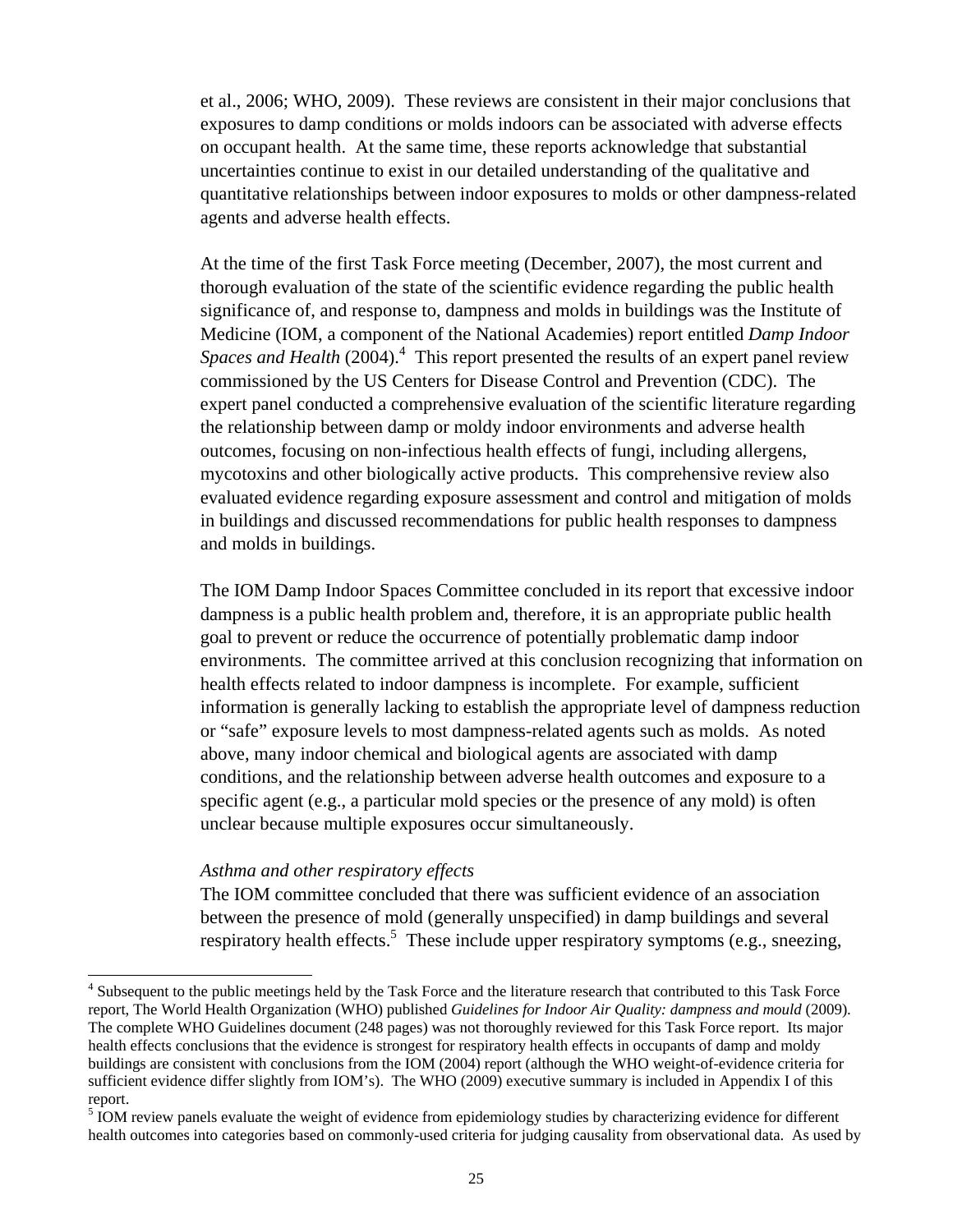runny or itchy nose, throat irritation), wheeze, cough and acute asthma symptoms in sensitized asthmatics. Sufficient evidence also exists for an association between mold or bacterial exposures in damp buildings and development of hypersensitivity pneumonitis, an immune-mediated lung disease that can progress to permanent loss of lung function. Limited or suggestive evidence was found for an association between the presence of mold in damp buildings and lower respiratory illness (e.g., pneumonia) in otherwise healthy children. No health outcomes were found by the committee that met the "sufficient evidence of a causal relationship" criteria for the presence of mold, dampness or other dampness-related agents.

Sufficient or limited evidence was found for associations between exposure to indoor dampness and the same set of upper and lower respiratory effects (except hypersensitivity pneumonitis) as was found for the presence of mold. In addition, limited evidence of an association between the development of new cases of asthma and exposure to dampness in buildings was found. Dampness in these studies could be an indicator of mold growth, but it could also indicate the presence of other dampnessdependent agents such as dust mites.

The IOM Damp Indoor Spaces Committee found inadequate or insufficient evidence to determine whether an association exists between the presence of mold or dampness in buildings and several other potential health effects, including other respiratory effects, skin symptoms, fatigue, gastrointestinal disease, neuropyschiatric symptoms, rheumatic or other immunologic diseases, reproductive effects, acute idiopathic lung hemorrhage in infants or cancer. In the IOM committee's judgment, studies of these outcomes were either lacking, or of insufficient quality, consistency or statistical power to permit a conclusion about the presence or absence of an association.

Other recent reviews of the scientific evidence regarding adverse health effects of molds and dampness in buildings have come to similar conclusions. An earlier IOM expert panel evaluating the evidence for effects of indoor chemical and biological exposures on asthma (IOM, 2000) concluded that there was sufficient evidence of an association between indoor exposures to fungi or molds and exacerbation of asthma, but that (at that time) there was inadequate or insufficient evidence to determine whether an association existed between indoor mold exposures and development of new asthma cases.

A 2006 report commissioned by the California Research Bureau (CRB, a unit of the California State Library) reached similar conclusions based on a review of existing literature and consultation with a panel of outside experts. The report's conclusions

 $\overline{a}$ 

 that the criteria for sufficient evidence of an association have been met, and, in addition, criteria for strength of association, the IOM, sufficient evidence of an association indicates that a statistical association between an agent and a health outcome has been demonstrated for which chance, bias and confounding can be ruled out as explanations with reasonable confidence. Limited evidence is suggestive of an association, but limited because chance, bias or confounding cannot be ruled out with reasonable confidence. The strongest weight-of-evidence category, "sufficient evidence of a causal relationship," indicates biologic gradient, consistency of association, biological plausibility, coherence and temporality have also been met.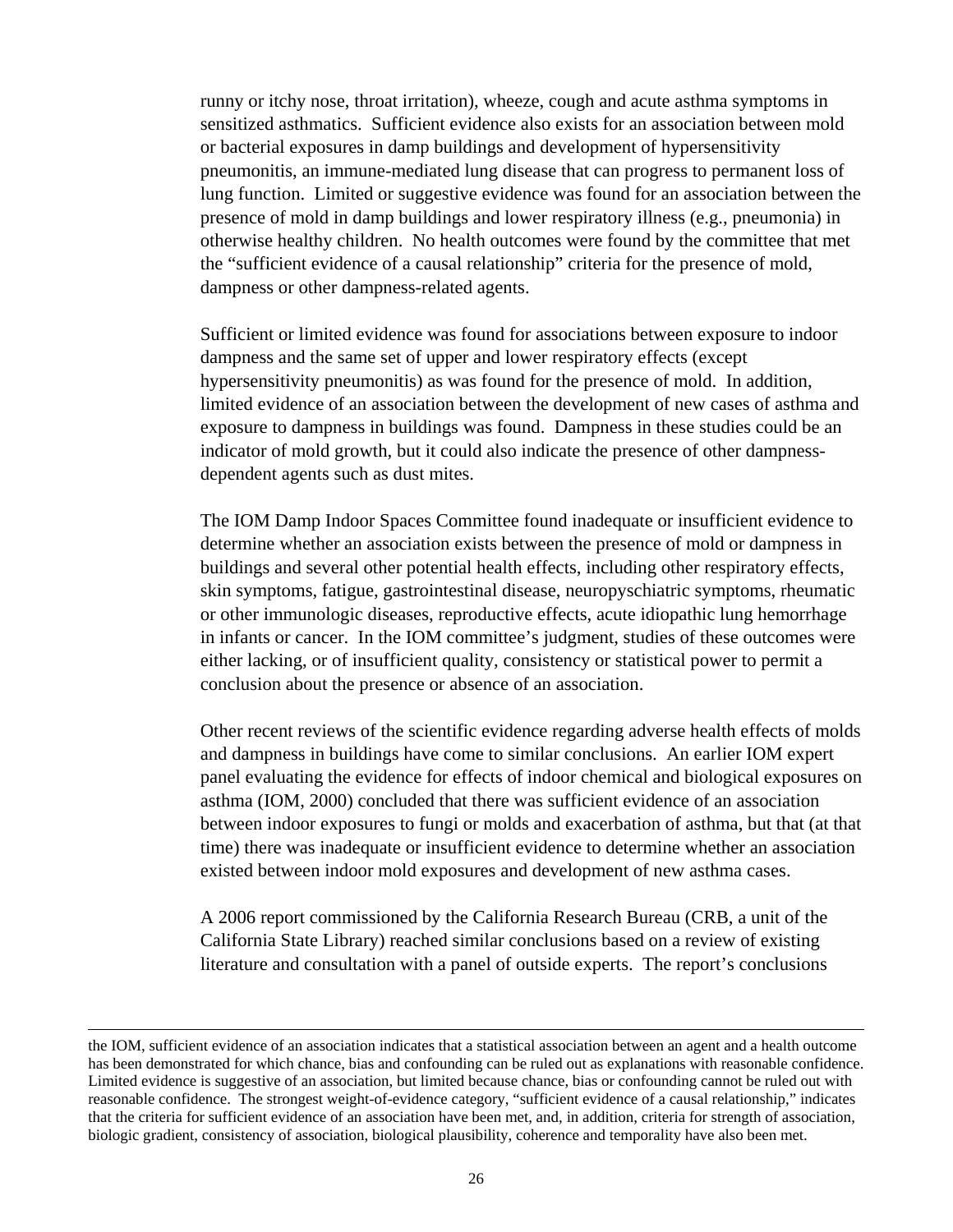from section 2 (Health Effects and Risks, page 20) regarding asthma, allergies and other respiratory effects stated:

- Damp and unremediated water-damaged indoor environments can contribute to conditions that harm health. Those conditions should be avoided and the causes corrected.
- Molds that result from indoor dampness and prior water intrusion or accumulation contribute to allergies and may aggravate other health conditions, including asthma, but the mere presence of indoor mold has not in itself been proven to impair health.
- The best documented and most common effects attributed to exposure to indoor mold, such as typical allergic responses, are relatively mild and reversible (if the exposure is stopped) in persons who are otherwise in good health.
- Symptoms attributed to the presence of molds in indoor environments (especially nonspecific symptoms) may be the result of other sources and conditions, such as bacteria, dust mites, animal allergens, or prior water damage and dampness.
- Exposure to indoor mold poses higher risks to children, to persons with preexisting conditions, such as asthma, and especially to persons with impaired immune systems, who are susceptible to serious fungal infections.
- Symptoms associated with exposure to damp indoor spaces and to related conditions, including mold, tend to subside when the individual is removed from that setting or when the conditions are corrected (remediated).

Two European reviews have evaluated the scientific evidence for associations between damp buildings and health effects. The NORDDAMP panel (Bornehag et al., 2001) concluded that living or working in damp buildings increases the risk of respiratory symptoms such as cough, wheeze and asthma symptoms as well as unspecific symptoms including headache and tiredness. They considered the evidence that these associations were causal to be strong. However, the specific agents associated with damp buildings (e.g., mold, bacteria or dust mites) that cause the observed effects could not be determined from the existing evidence.

The EUROEXPO panel conducted an update of the NORDDAMP review (Bornehag et al., 2004) and reported very similar conclusions. Some evidence indicated that both mold spore and dust mite exposures in buildings were associated with respiratory symptoms and also with allergic sensitization to molds and mites (respectively), but the panel still considered the evidence inconclusive in terms of the specific agents causing effects in damp buildings. The NORDDAMP and EUROEXPO panels both recommended that, despite the lack of clear evidence on the specific agents causing health effects, dampness in buildings should be avoided by remediating damp buildings or taking measures to prevent dampness in dry buildings.

Recent statements and reviews by medical associations have also concluded that indoor mold exposures can contribute to respiratory health effects including cough, wheeze, asthma symptoms, upper respiratory symptoms and, less commonly, hypersensitivity pneumonitis, allergic sinusitis and allergic bronchopulmonary aspergillosis (ACOEM, 2002, 2003; Bush et al., 2006; Mazur and Kim, 2006). A meta-analysis of asthma and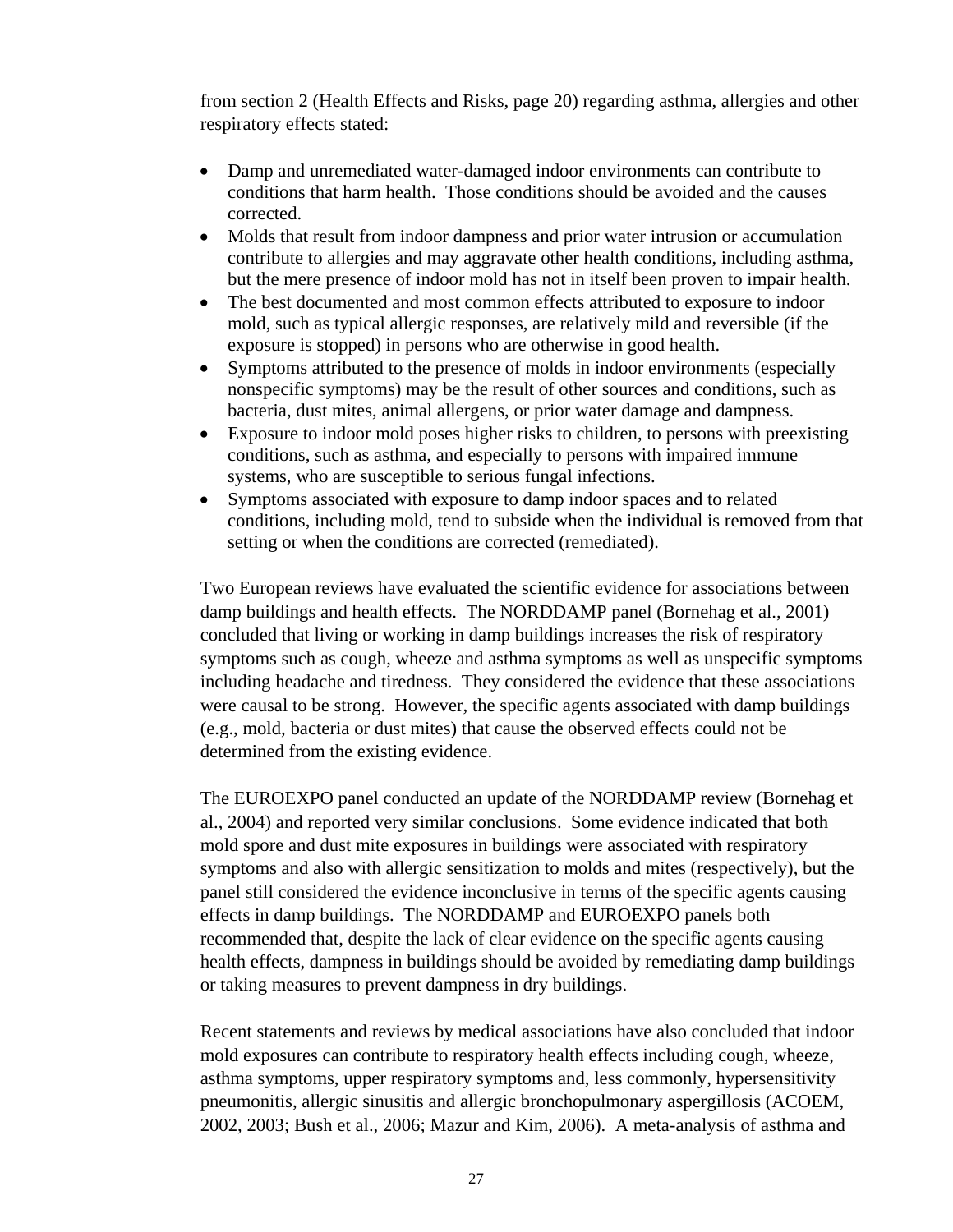respiratory health studies from the IOM (2004) report conducted by researchers at Lawrence Berkley National Laboratory concluded that dampness and mold in homes was associated with about a  $30 - 50$  percent increase in these health outcomes compared to homes without dampness or mold (Fisk et al., 2007).

#### *Mold toxins*

 $\overline{\phantom{a}}$ 

Scientific evidence for associations between indoor exposures to mold toxins (also called mycotoxins) and adverse health effects in building occupants is inconclusive. The IOM (2004) expert panel concluded that current scientific evidence was inadequate or insufficient to determine whether or not an association exists between exposure to damp indoor environments or the presence of mold or other agents in damp buildings and many adverse effects hypothesized to be attributable to indoor "toxic mold" exposure. These effects included skin symptoms, gastrointestinal symptoms, fatigue, neuropyschiatric symptoms, reproductive effects, rhuematological and other immune disorders and acute idiopathic pulmonary hemorrhage in infants.

Similarly, the CRB noted in their report (2006, page 21) that "Evidence for other adverse health effects *specifically* due to indoor molds, especially toxic effects, is inconclusive and has been questioned by some scientists on the grounds that the evidence does not meet strict scientific standards for proof of causation. However, such effects appear to be plausible under unusual environmental and individual circumstances" (emphasis from original).

The IOM (2004) expert panel reviewed the extensive scientific data on toxicity of chemical products from molds and bacteria (referred to collectively below as microbial toxins). They concluded that molds and bacteria that produce toxins under certain environmental conditions can and do grow indoors in damp buildings. Evidence suggests exposure to mycotoxins can occur via inhalation as well as by dermal contact with moldy materials and ingestion of contaminated food. More recent studies (e.g., Brasel et al., 2005a,b) have established that mold toxins can occur in airborne particles sampled in moldy buildings. *In vitro* studies (studies on cells in test tubes) and studies using laboratory animals indicate that microbial toxins can cause adverse effects to many body organs or systems, including respiratory, immune, neurological, liver, kidney and skin (see, for example, reviews by Fung and Clark, 2004; Pestka et al., 2008). Existing animal study results are largely based on high-dose, single exposure or short-term repeated experiments using exposure routes that may not be relevant to indoor air exposures (injection, ingestion or forced tracheal instillation). These experimental data provide mechanistic and qualitative hazard assessment $^6$  information that suggests adverse effects in building occupants who inhale airborne microbial toxins are possible, but they do not directly document such effects or establish the degree of health risk that may exist. Long-term inhalation studies in laboratory animals that

 which risk of the effect is increased. <sup>6</sup> Hazard assessment indicates whether a certain type of toxic effect is possible, but does not identify the exposure level at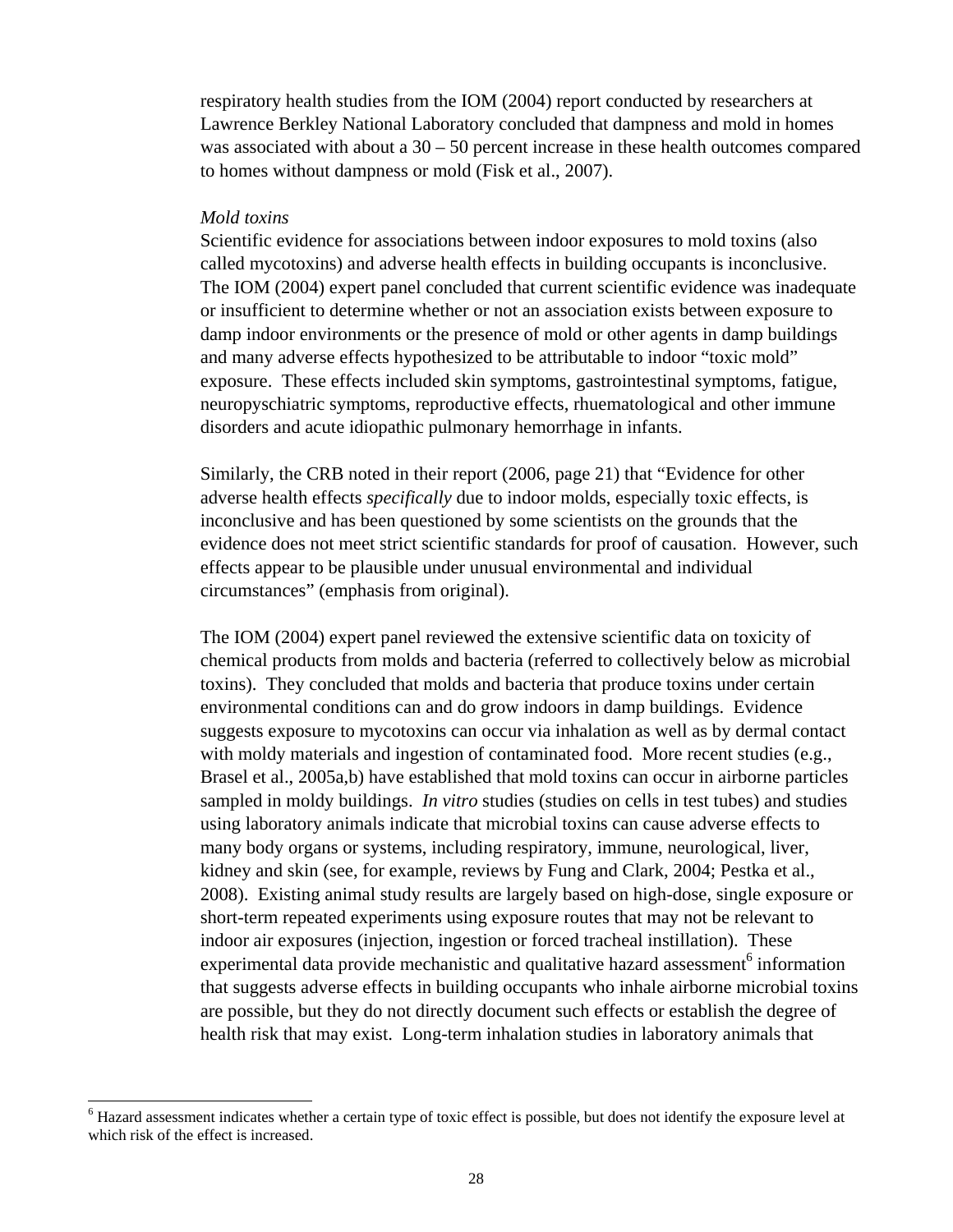would help to evaluate the risk of adverse health effects from chronic exposure to low levels of toxin-producing molds or mycotoxins in buildings were not found.

Well designed epidemiology studies investigating the risk of adverse effects from exposure to mold toxins in damp or moldy buildings are lacking. Several studies have reported results of clinical symptom surveys (e.g., headache, fatigue, lethargy, cough or muscle pain) and cognitive testing (e.g., memory, learning, language or problem solving) from series of self-selected patients reporting a history of exposure to wet and/or moldy building conditions and subsequent health complaints. Several of these studies report apparent high frequency of symptoms or neurocognitive impairment among patients compared to historical population ("normative") data or unmatched control groups (e.g., Baldo et al., 2002; Crago et al., 2003; Gordon et al., 1999, 2004; Gray et al., 2003; Johanning et al., 1996; Johanning & Landsbergis, 1999; Kilburn 2003; Shoemaker and House, 2006). Others have not observed increased symptoms or impairment or have associated symptoms with other medical conditions unrelated to mold toxins (Khalili and Bardana, 2005; Reinhard et al., 2007; Stone et al., 2006). However, none of these studies allows a clear conclusion to be drawn as to whether living or working in a damp or moldy building is associated with increased risk of neurological effects because they are essentially descriptive case-series studies of patients who have self-selected based on both health complaints and assumed mold exposure (see exposure discussion below). This type of study is not well-suited to evaluating disease associations. Major design deficiencies include lack of a clear case or disease definition (Fung and Clark, 2004), lack of appropriate matched control subjects, lack of control for bias and confounding and lack of statistical control for chance findings (Fox et al., 2005; McCaffrey and Yantz, 2005).

The clinical studies of mold-exposed patients described above also lack detailed exposure information. The papers generally state that patients report occupying a building with mold problems and that these reports were confirmed by reviewing sampling or other building assessment records, but detailed documentation is not provided. Exposures are generally described interchangeably as involving mold, toxic mold or mycotoxins, although direct evidence for exposure to or the presence of mold toxins or toxin-producing molds is absent in most cases. One report (Khalili and Bardana, 2005) noted that among the 50 cases they reviewed, none of the indoor air quality studies accompanying the cases met minimum expectations for indoor fungal sampling as described by Portnoy et al. (2004). All self-reports of the existence of any mold condition in a building are interpreted as implying toxin exposure and essentially treated as equivalent. However, mycotoxin production varies substantially by mold species and also by growth substrate and environmental conditions even within species considered to be toxin producing (e.g., Kuhn and Ghannoum, 2003; Nikulin et al., 1994). Additionally, environmental assessment of other potential contributing exposures (e.g., dust mites, bacterial endotoxin, environmental tobacco smoke or volatile organic compounds) appears lacking in these reports, so they are unable to evaluate alternative hypotheses related to these potential exposures for observed symptoms or clinical testing results.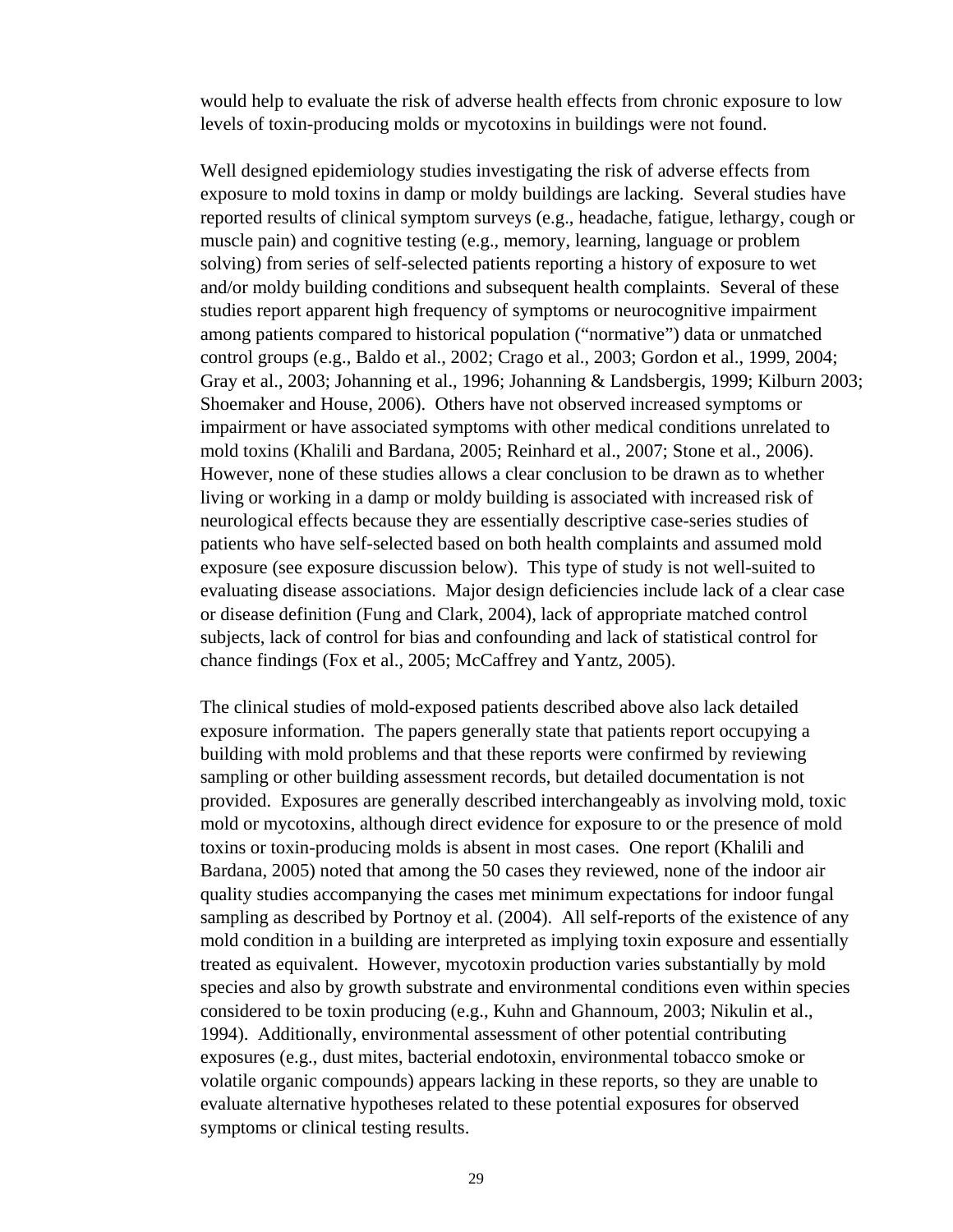Results from a series of clinical patient evaluations as presented in the reports described above can only be considered hypothesis generating; that is, they can suggest possible relationships between an environmental exposure and health effects that could be investigated systematically in epidemiology studies designed to control for bias, confounding, temporality and chance findings. These types of clinical reports do not allow conclusions to be drawn about causal associations between mold exposures and health risk. For example, Gordon et al. (2006) acknowledged that their 2004 study was not an epidemiological study designed to evaluate causal associations between mold exposure and cognitive impairment. Nevertheless, the main title of the 2004 paper ("Cognitive impairment associated with toxigenic fungal exposure") and the conclusion stated in the last paragraph<sup>7</sup> both strongly imply that conclusions about associations are being drawn. Other clinical studies cited above draw similarly strong conclusions that are not supported by thorough epidemiological analysis.

Over-interpretation of the results of descriptive clinical studies could give a misleading impression that neurological or cognitive effects are a well-understood consequence of indoor mold exposures. Conversely, large-scale, population-based studies have not been done that clearly reject a hypothesis of adverse effects from mycotoxins in buildings. Carefully conducted epidemiology studies that thoroughly characterize exposures in damp and moldy building environments and attempt to control for bias and confounding while comparing health outcomes in exposed and unexposed populations are needed to gain a better understanding of the potential health risks of chronic exposure to indoor molds and mold toxins. Without such studies, whether or not living or working in buildings with mold growth is associated with an increased risk of neurological effects remains in dispute scientifically. There is a lack of definitive research on both sides.

This is an area where scientific investigation interacts with personal injury claims, liability litigation and claims of conflict of interest. $8$  Some lay literature may overstate strengths and weaknesses of scientific evidence on both sides, particularly when drawing conclusions based on litigation documents.<sup>9</sup>

 $\overline{\phantom{a}}$ 

 7 "This study adds to a growing body of evidence (Baldo et al., 2002; Gordon et al., 1999) that suggests *exposure to mycotoxins can result in* significant and measurable cognitive deficits in memory, learning, attention, processing speed, and executive functions" (emphasis added; Gordon et al., 2004).

<sup>&</sup>lt;sup>8</sup> For example, see the series of commentaries published in the September 2006 issue (v118, n3) of the Journal of Allergy and Clinical Immunology in response to Bush et al. (2006) and commentaries on the ACOEM 2002, 2003 position papers such as Craner (2008) on the one hand; and concerns about speculative opinion and recall bias, particularly in disputed situations, on the other (e.g., Fung and Clark, 2004; Khalili and Bardana, 2005; Lees-Haley, 2003).

 health risks at a population level. These judgments are based on statistical trends in populations and cannot be used to would imply that, for two hypothetical groups of children who differed only in whether or not they were exposed to damp <sup>9</sup> It is also important to note that assessing the weight of evidence for health risks from environmental exposures is a very different question than a medical assessment of the cause of an individual patient's health condition. Judgments about the weight of evidence regarding whether or not certain health effects are associated with indoor mold growth address potential prove or disprove the cause of an individual's health condition. For example, the IOM (2004) concluded that exposure to building dampness is associated with an increased risk of developing asthma in children. If this association is causal, it building conditions, more asthma cases would be expected in the exposed group. However, the population-based evidence cannot predict which individuals will or won't develop asthma, and the existence of a demonstrated population-based association does not imply that any particular case of asthma in a child exposed to damp building conditions was definitely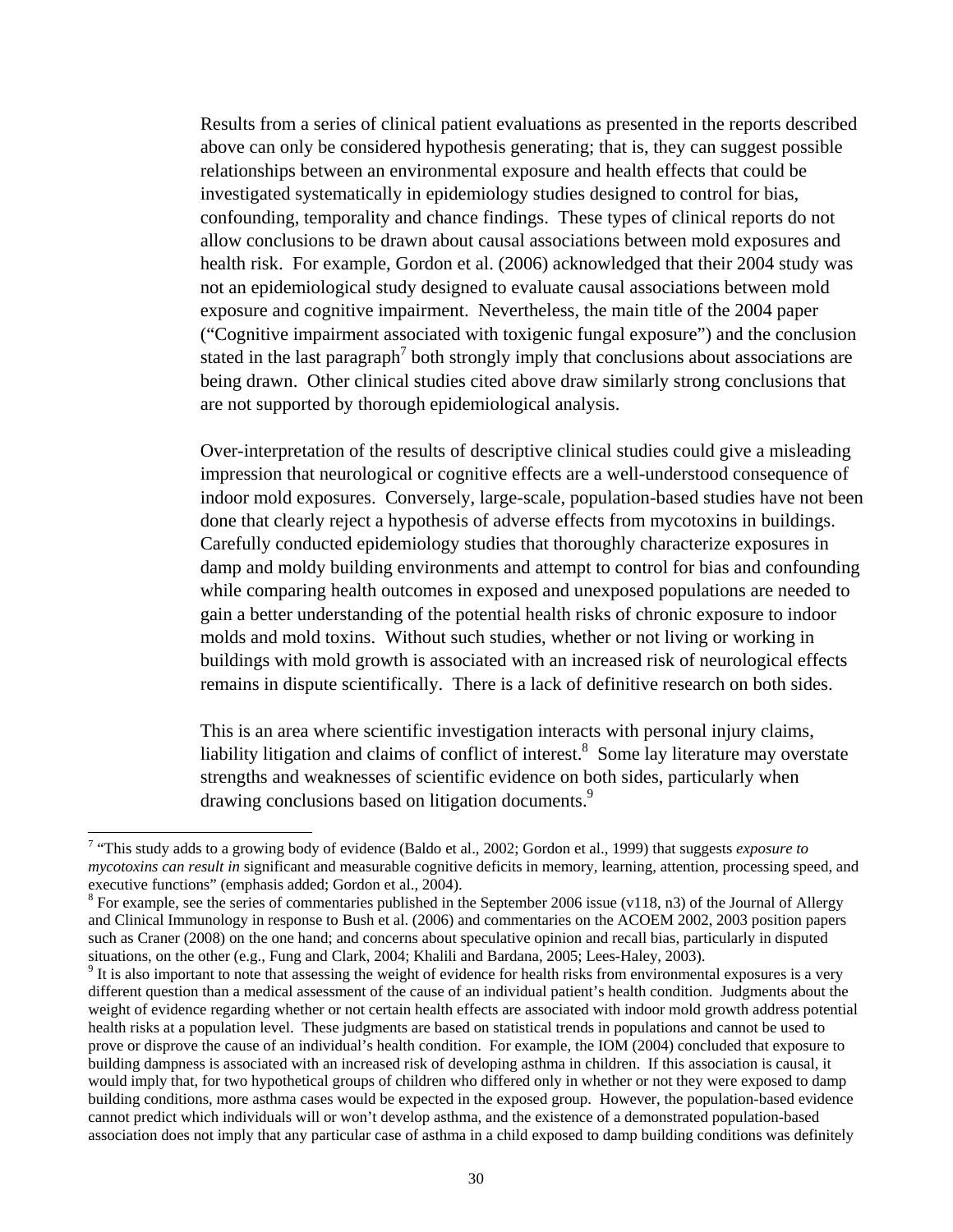#### <span id="page-30-0"></span>*Infectious disease and damp buildings*

Most cases of infectious disease caused by fungi (including both molds and yeasts) in otherwise healthy people are relatively minor skin or mucous membrane infections (e.g., athlete's foot, ringworm, thrush) that have no particular connection to molds associated with building dampness. Buildings can be exposure sources for important fungal pathogens, especially *Histoplasma capsulatum* and *Cryptococcus neoformans*, when large accumulations of bird or bat guano occur at roost sites (Chamany et al., 2004; Dean et al., 1978; Lenhart et al., 2004; Pal, 1989; Stobierski et al., 1996). Otherwise, more serious fungal infections mostly occur in people with conditions that substantially suppress immune function (e.g., certain cancer treatments, organ transplant, HIV/AIDS). Susceptibility to these opportunistic infections depends more on the host's immune status than on the level of mold spore exposure, so that severely immune compromised patients are at risk from background exposure levels common in outdoor air. Hospital construction is a well-known risk factor for opportunistic fungal infection in susceptible patients (e.g., Chang et al., 2008; Opal et al., 1986). Otherwise, searches of the published scientific literature did not find evidence of fungal infectious disease risk specifically attributable to mold growth in damp buildings.

The IOM (2004) report concluded that there was limited or suggestive evidence of an association between exposure to a damp indoor environment or the presence of mold (unspecified) and unspecified lower respiratory illness in otherwise healthy children. The evidence supporting this conclusion does not clearly distinguish between infectious (e.g., pneumonia) and non-infectious respiratory diseases or the specific dampnessrelated agents involved.

### 2. Mold in New York State

 $\overline{\phantom{a}}$ 

Information documenting adverse health effects specifically attributable to mold exposure in the general population or specific subgroups in NYS is limited. The only routinely-collected disease surveillance data available are hospital admissions collected under the State Planning, Research and Cooperative System (SPARCS) that include a fungal infection diagnosis. SPARCS hospitalization data for fungal infections were summarized for  $2000 - 2006$  (Table 1). All of these fungal infections except candidiasis (yeast infection) are likely the result of an environmental exposure, although determining whether the source was indoors or outdoors is not possible from these data. Annual rates of fungal infections reported as the principal diagnosis did not vary substantially over this interval. Candidiasis (yeast infection) was the most common diagnoses, accounting for nearly two-thirds of all SPARCS cases. *Aspergillus* and *Cryptococcus* infections were the next two most common diagnoses. SPARCS primary diagnosis data are one measure of the burden of disease associated with mold exposures

caused by the building conditions (because many other factors also contribute to increased asthma risk). Similarly, the inconclusive evidence for associations between occupancy in moldy buildings and neurotoxic or other mycotoxin effects does not prove or disprove a clinical judgment about the cause of observed medical conditions in an individual patient.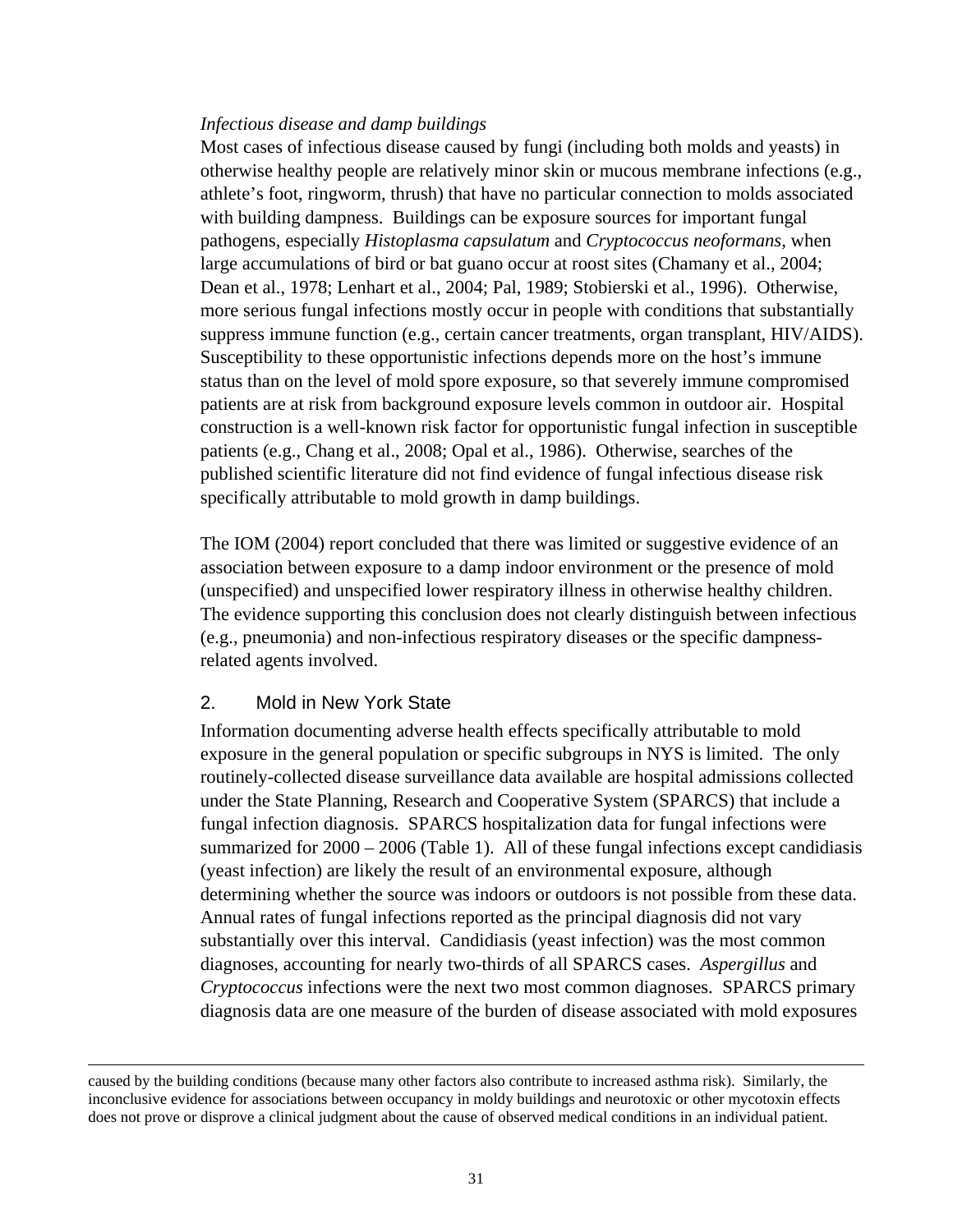in NYS. The results in Table 1 suggest serious fungal infection rates have remained fairly constant over the last several years.

SPARCS primary diagnosis data are subject to some limitations. Hospitalizations for fungal infections are relatively severe cases. However, they likely represent a small fraction of all the health effects to which mold exposure contributes. Mild infections and non-infectious health effects such as asthma exacerbations are not captured by these data. The data in Table 1 are principal hospital diagnoses, so additional fungal infections reported as secondary diagnoses are not included in the table.

Individuals with mold allergies are clearly at some increased risk for allergic respiratory effects such as asthma, rhinitis or sinusitis compared to those not sensitized to mold allergens. Routine surveillance data for respiratory health effects that could be associated with mold exposure such as asthma exacerbations or upper-respiratory symptoms are only collected if the outcome is severe enough to require an emergency department visit or hospital admission (for example, see http://www.health.state.ny.us/diseases/asthma/ for NYS asthma surveillance data). Even

when surveillance data for a potentially mold-related respiratory health outcome exist (e.g., emergency department visits for acute asthma exacerbation), those data do not identify environmental exposures associated with cases. Separating the contribution due to mold exposures from other exposures that also contribute to the same health outcomes is not possible with these data.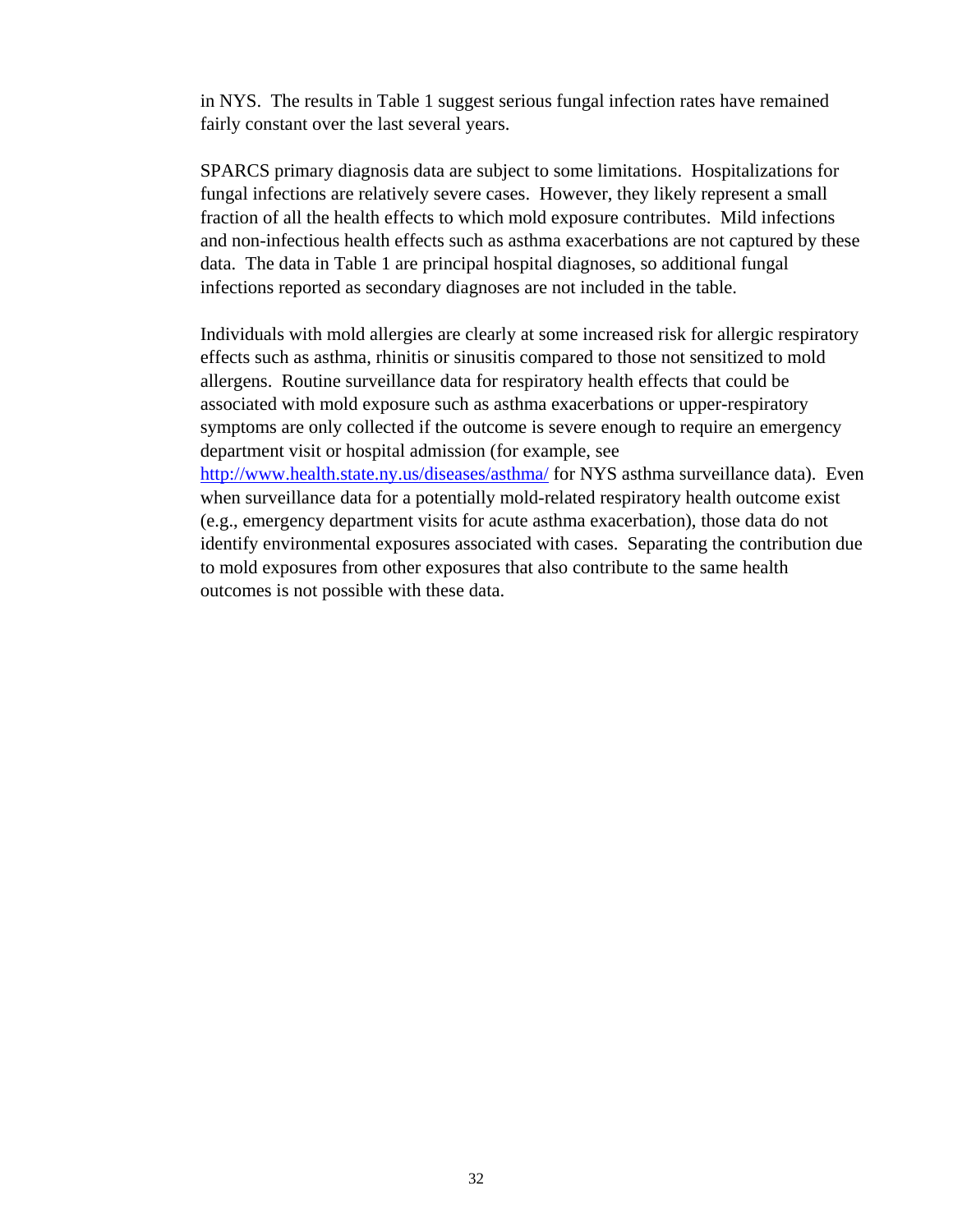|                                                     | Year             |           |             |             |             |                  |             |
|-----------------------------------------------------|------------------|-----------|-------------|-------------|-------------|------------------|-------------|
| <b>Principal diagnosis (ICD-9 Code)</b>             | 2000             | 2001      | 2002        | 2003        | 2004        | 2005             | 2006        |
| Dermatophytosis (110)                               | 3.5              | 3.2       | 3.5         | 3.5         | 2.9         | 3.9              | 4.0         |
| Dermatomycosis,<br>other and unspecified (111)      | 0.3              | 0.4       | 0.5         | 0.5         | 0.5         | 0.6              | 0.7         |
| Candidiasis (112)                                   | 37               | 38        | 41          | 42          | 42          | 40               | 41          |
| Coccidioidomycosis (114)                            | 0.4              | 0.4       | 0.6         | 0.8         | 0.5         | 0.3              | 0.6         |
| Histoplasmosis (115)                                | 0.7              | 0.9       | 1.0         | 0.8         | 0.7         | 0.7              | 1.3         |
| Blastomycotic infection (116)                       | 0.2              | 0.3       | 0.1         | 0.1         | 0.2         | $\pmb{0}$        | 0.1         |
| Other mycoses (117)<br>(sub-total of 117.1 - 117.9) | 16               | 17        | 18          | 16          | 17          | 16               | 14          |
| Sporotrichosis (117.1)                              | 0.3              | $\pmb{0}$ | 0.1         | $\mathbf 0$ | $\mathbf 0$ | 0.1              | 0.1         |
| Chromoblastomycosis (117.2)                         | $\mathbf 0$      | 0.2       | 0.1         | 0           | $\pmb{0}$   | $\boldsymbol{0}$ | 0.1         |
| Aspergillosis (117.3)                               | 8.0              | 9.3       | 9.0         | 8.3         | 8.8         | 8.1              | 6.0         |
| Mycotic mycetoma (117.4)                            | 0.1              | 0         | 0.1         | 0.1         | 0.1         | 0.1              | $\mathbf 0$ |
| Cryptococcosis (117.5)                              | 4.9              | 4.8       | 4.3         | 3.7         | 4.4         | 2.8              | 3.9         |
| Allescheriosis (117.6)                              | $\boldsymbol{0}$ | 0         | $\mathbf 0$ | $\mathbf 0$ | $\mathbf 0$ | $\mathbf 0$      | 0.1         |
| Zygomycosis (117.7)                                 | 0.3              | 0.1       | 0.6         | 0.4         | 0.1         | 0.4              | 0.2         |
| Phaehyphomycosis (117.8)                            | $\pmb{0}$        | 0         | 0.1         | 0.1         | 0.1         | 0                | $\mathbf 0$ |
| Other and unspecified (117.9)                       | 2.6              | 3.0       | 4.0         | 3.6         | 3.6         | 4.1              | 3.6         |
| Opportunistic mycoses (118)                         | 0.2              | 0         | $\mathbf 0$ | 0           | 0.1         | 0.2              | 0.1         |
| Total (110 - 118)                                   | 58               | 61        | 65          | 63          | 64          | 62               | 62          |

**Table 1.** Annual statewide rate of NYS resident hospitalizations for fungal infections by ICD-9 principal diagnosis code, 2000 – 2006. Data are number of hospitalizations per 1 million population per year.\*

\* Source: NYS Statewide Planning and Research Cooperative System (SPARCS) inpatient data with principal diagnoses ICD-9 110 – 118. US Census Bureau annual population estimates for NYS (http://www.census.gov/popest/states/NST-ann-est.html). Overall totals may differ from sum of separate items due to rounding.

Historical records from the NYSDOH and local health departments give some indication that concerns about indoor mold exposures have been common across the state for many years. During the period from January 2006 through December 2008, the Indoor Health Assessment section in the NYSDOH Center for Environmental Health received an average of 37 calls per month related to mold concerns (Figure 1). Since many health inquiries from the public are handled by local health departments rather than the NYSDOH, this likely represents a small fraction of the total mold inquiries to health departments, and does not reflect inquiries fielded by private companies, consultants or physicians. An earlier summary of NYSDOH indoor air quality activities related to mold found that NYSDOH provided technical assistance to local health departments for over 500 mold investigations for the years 2000 and 2001. Local health department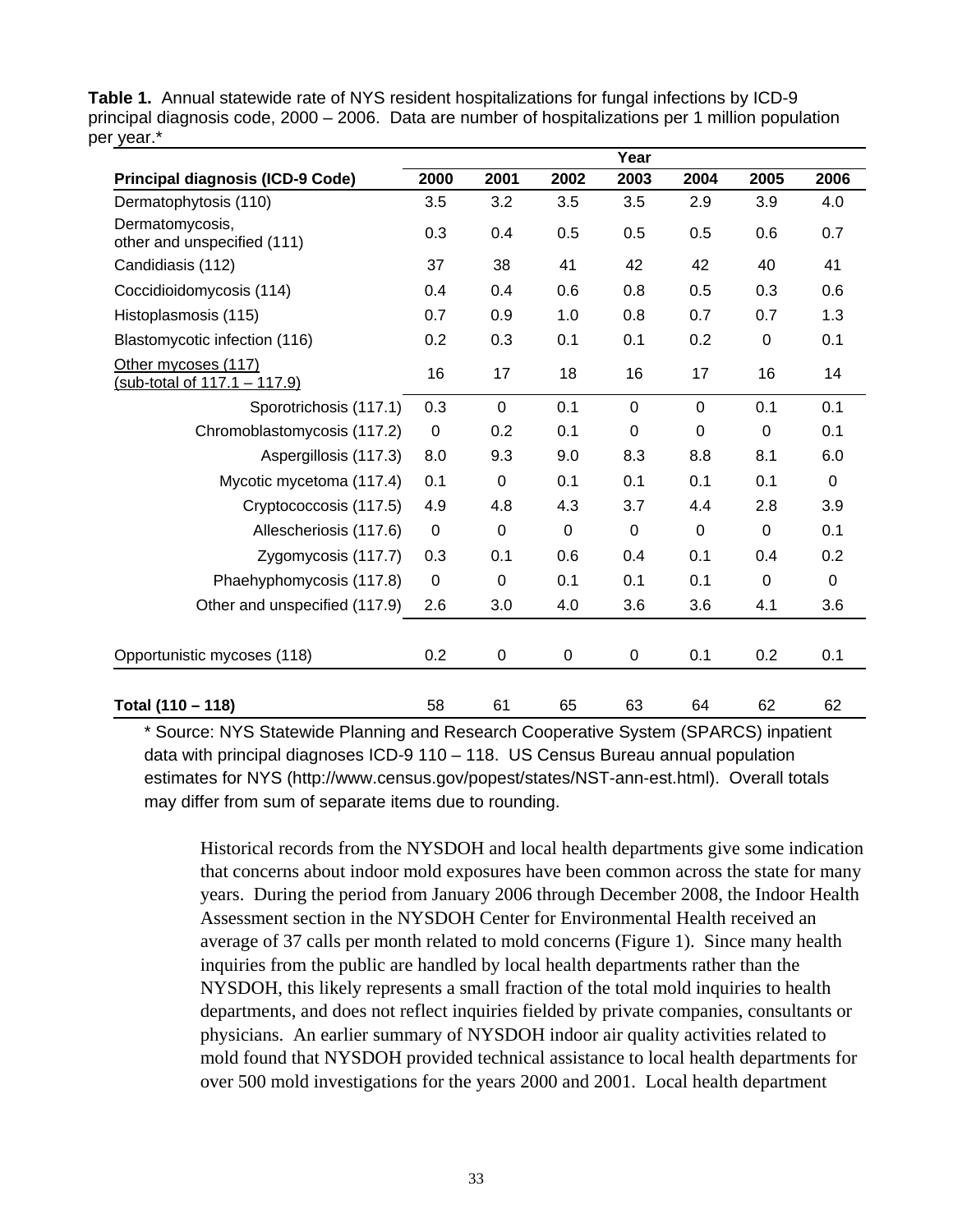staff carried out many more investigations without NYSDOH assistance.<sup>10</sup> Not all inquiries involve adverse health effects; many only involved investigating the presence of mold growth due to water problems in buildings.

The NYC Department of Housing Preservation and Development (HPD), Division of Code Enforcement investigates mold complaints made by tenants in private, multi-unit residential buildings in NYC. Since September of 2004, HPD fielded between 1200 and 2300 mold complaints per month and issued between 600 and 1500 disrepair violations per month for mold (Figures  $2 - 3$ ). In 2007, HPD received over 20,000 mold complaints and issued over 14,000 violations related to mold. Mold violations that are not corrected by the building owner are referred to the HPD emergency repair program. Under this program, HPD contractors repair the violation and bill the building owner. In 2007, almost 1400 apartments were referred for emergency repair, at a cost of approximately \$211,000 (an average cost of approximately \$150 per repair). The HPD program responds to complaints related to building conditions and does not assess whether adverse health effects are associated with the conditions.

Many of the oral and written comments provided to the Task Force by members of the public described experiences involving mold growth in water-damaged buildings where people lived or worked. These testimonials commonly included descriptions of health problems such as respiratory or neurological symptoms that the commentors associated with indoor mold exposures. This type of testimonial information does not allow an evaluation of the degree of population-level health risk (see footnote 9 above) associated with indoor mold exposures. However, these reports reinforce the message from HPD and NYSDOH investigation data that water damage leading to mold growth occurs frequently in NYS buildings. Many of the reports are also consistent with what is known about some of the respiratory consequences of indoor mold exposures.

 $\overline{\phantom{a}}$ 

<sup>&</sup>lt;sup>10</sup> Edward G. Horn, Ph.D. Testimony before the New York State Senate Standing Committee on Health and the Standing Committee on Environmental Conservation, May 23, 2002.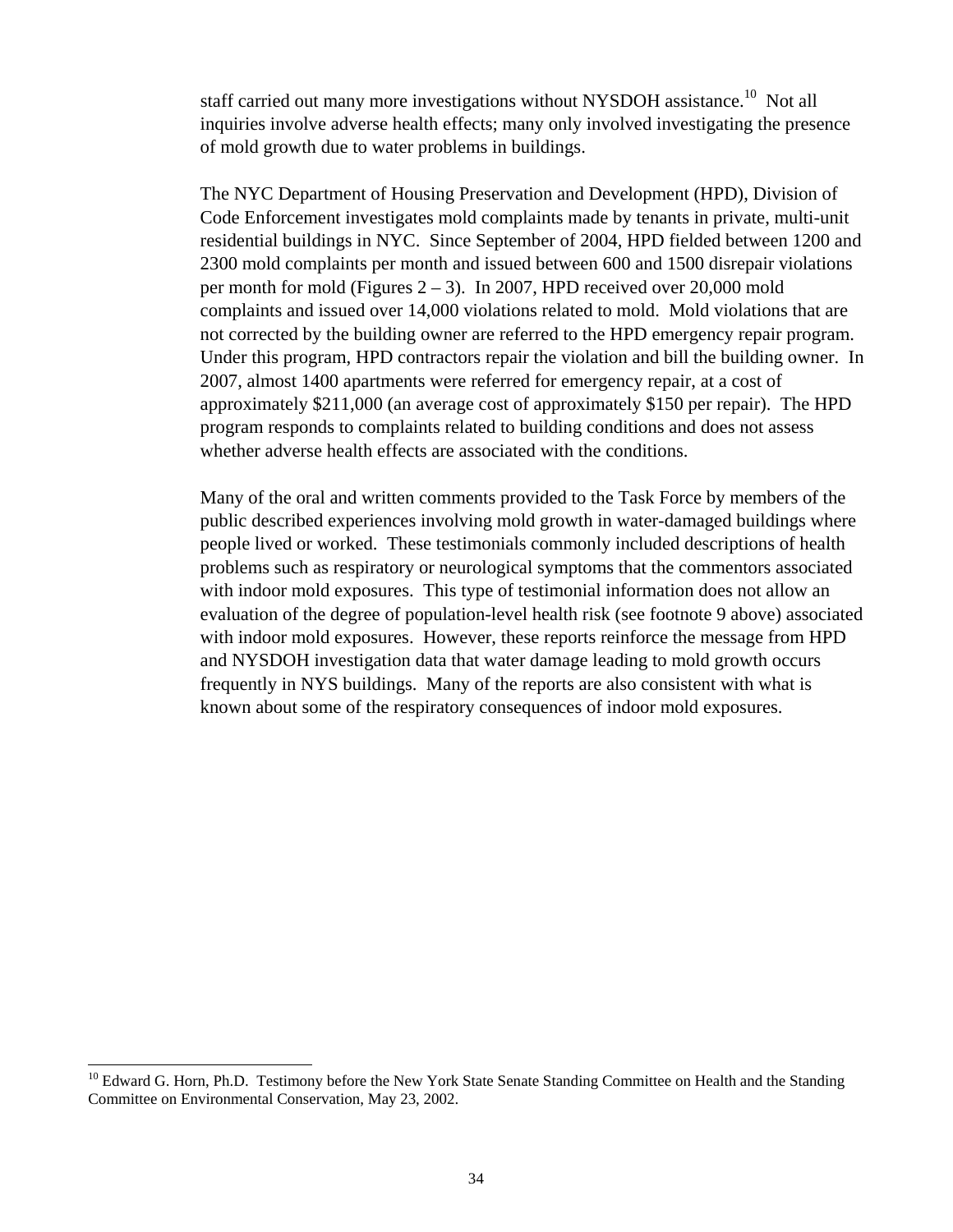

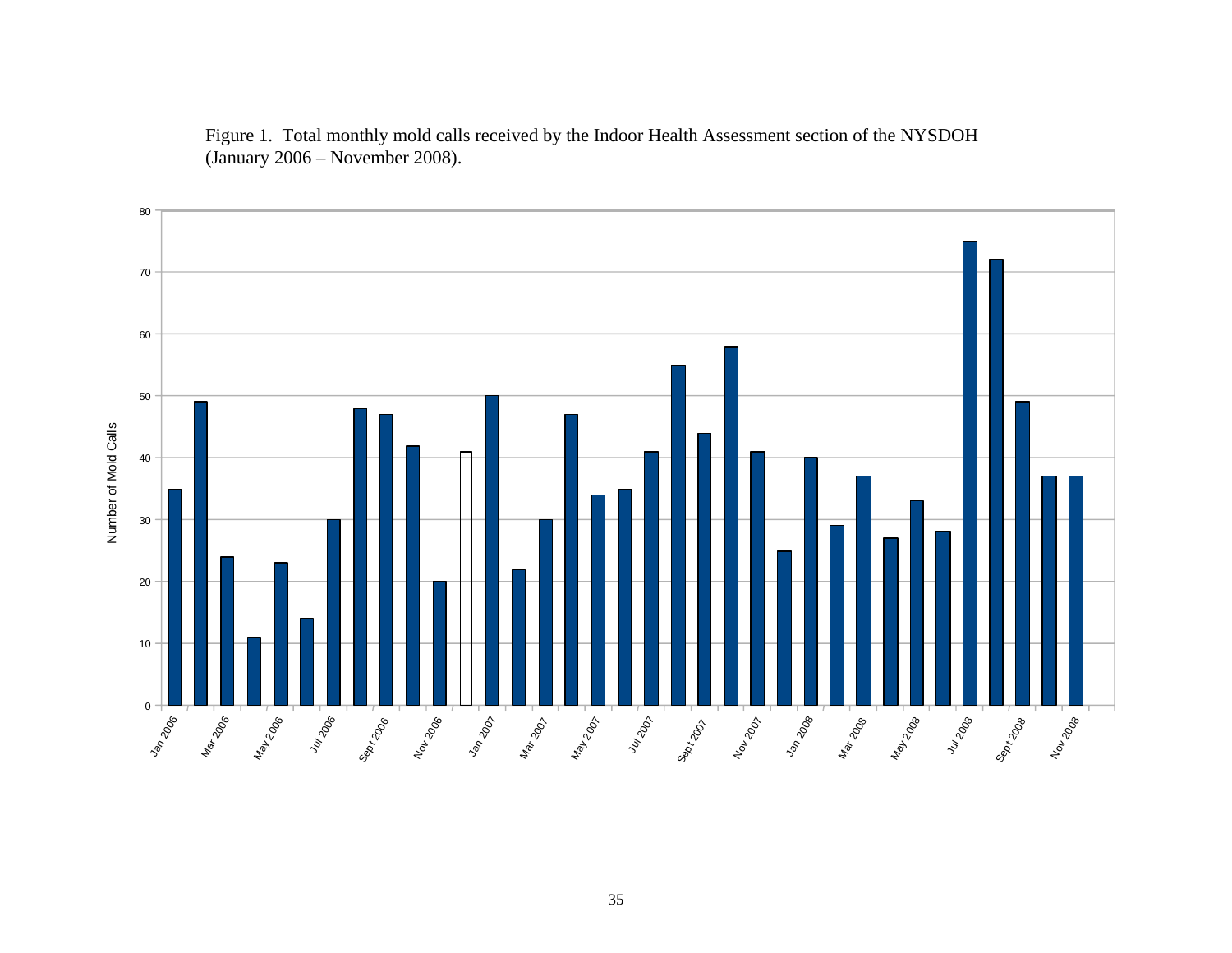Figure 2. Total monthly mold complaints received by the NYC Department of Housing Preservation and Development (September 2004 – March 2008).

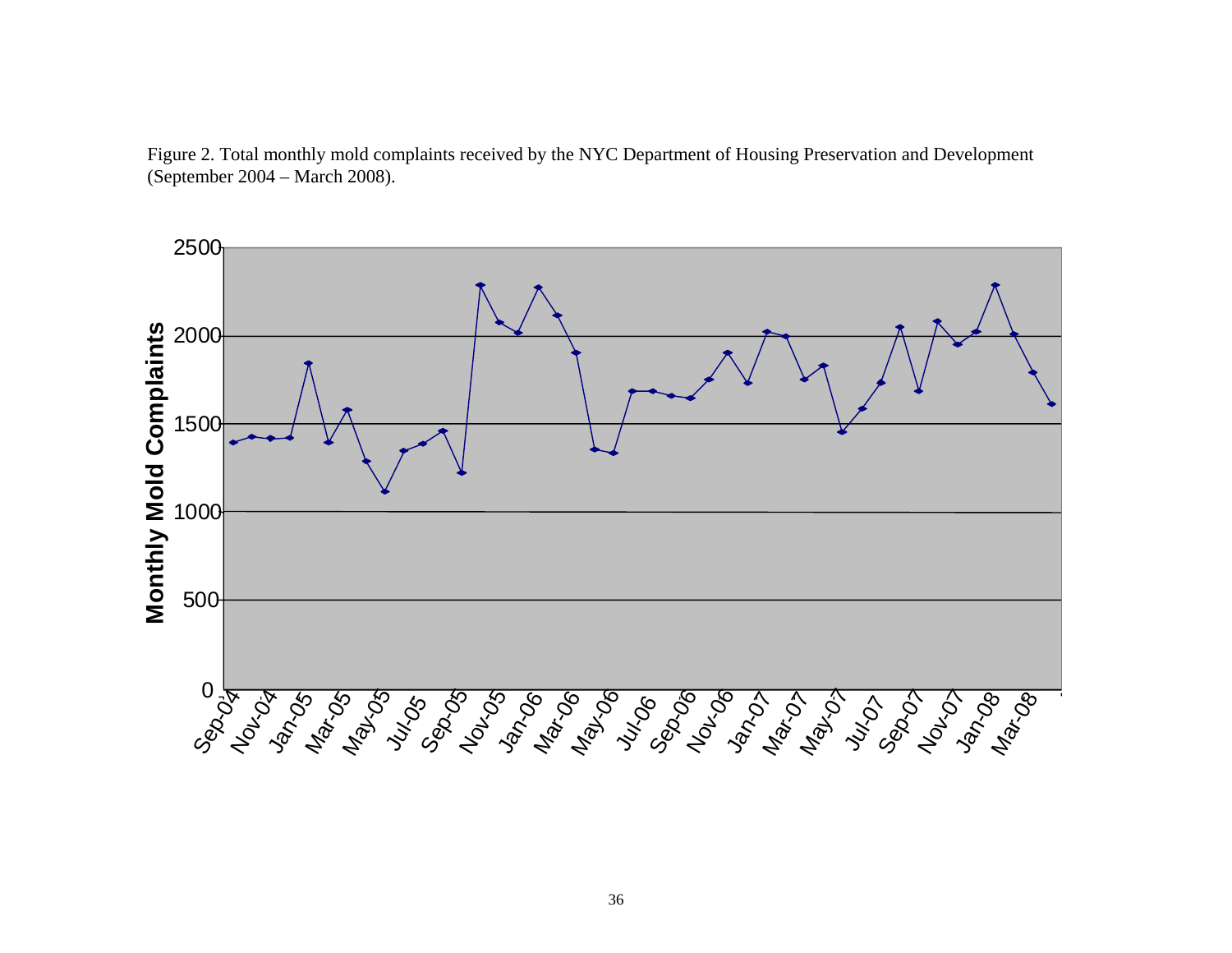Figure 3. Total monthly mold violations cited by the NYC Department of Housing Preservation and Development (September 2004 – March 2008). Class B violations are less serious than Class C violations. Building owners are required to correct Class C violations within 24 hours.

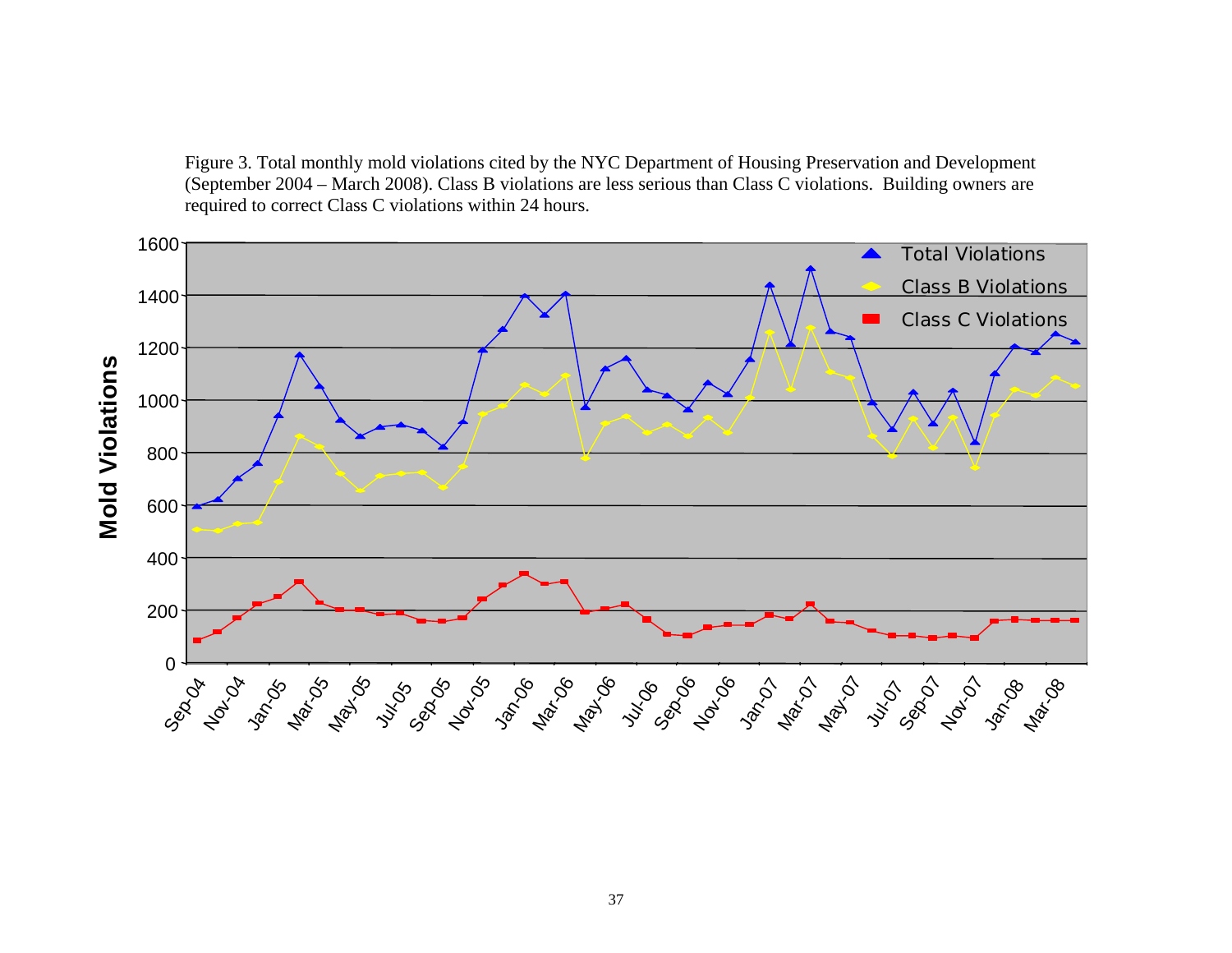- 3. Conclusions health effects
- Exposure to building dampness and dampness-related agents including mold has been recognized nationally and at the state and local levels as a potential public health problem.
- The strongest evidence exists for associations between indoor mold exposures and upper and lower respiratory health effects such as nasal symptoms and asthma exacerbations.
- Asthma and other allergic respiratory diseases that can be exacerbated by mold exposures are common in New York. For example, approximately 15 – 20 percent of NYS middle-school and high-school aged children report having asthma, based on surveys from 2005 and 2006 (NYSDOH, 2007). This means many people are at risk for exacerbation of their respiratory conditions by exposure to mold conditions in buildings.
- Evidence for associations between other health effects (such as neurological, gastro-intestinal, muscular or immunological effects) and mold exposures in buildings is much more limited and generally does not allow clear conclusions to be drawn one way or the other.
- Molds, along with other organisms such as bacteria, mites and insects that proliferate in damp buildings, produce volatile compounds, spores and other minute particles that can cause irritant and allergic responses that range from annoying to serious depending on the amount of exposure and the immune system of the individual. Although some molds produce toxins, their contribution to adverse health effects in damp buildings, based on existing scientific information, is uncertain.

Implications:

- Since most mold problems in buildings are preventable with proper building construction, maintenance and housekeeping aimed at preventing excess building dampness, opportunities exist to prevent morbidity from exposure to indoor molds.
- Overabundant growth of any mold or other dampness-related organisms is undesirable and can be addressed by removing contaminants and correcting water problems. Whether or not exposure to mold toxins is likely when mold growth occurs in a damp building does not substantially change the need for mitigation of the water and mold problem.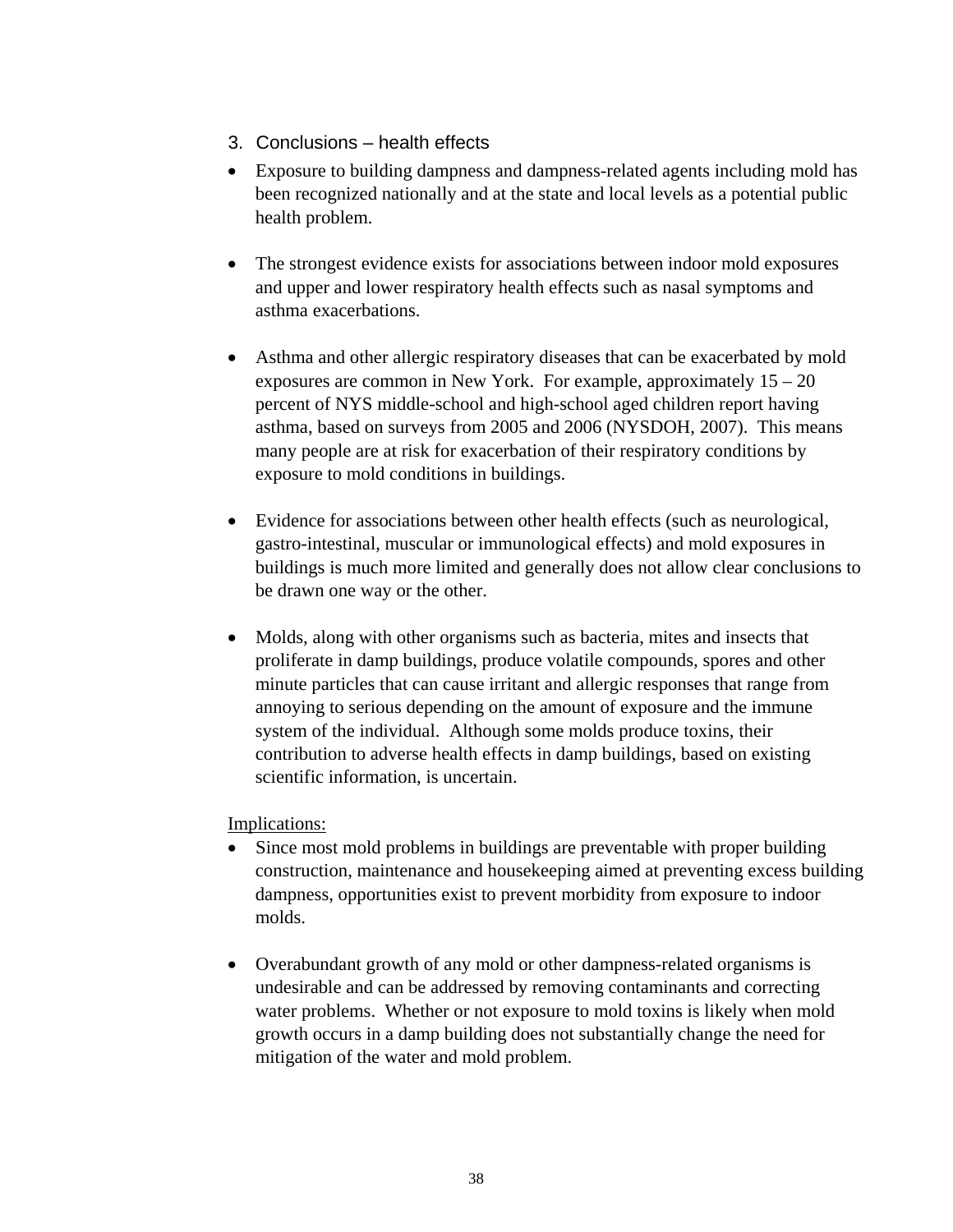## *C. Actions taken by state and local governments and other entities*

## 1. Survey approach and results

NYSDOH and NYSDOS staff conducted multiple searches for published materials addressing any actions taken by state and local governments or other entities relevant to the Task Force scope as defined in Section  $1384$ .<sup>11</sup> The information obtained was categorized into four main topic areas:

- Building and housing codes and industry standards;
- Regulatory programs;
- Outreach and education; and
- Mold task force laws or initiatives.

These are discussed in detail below.

Two other common actions were identified during these searches that were considered outside of the scope of Section 1384 and are mentioned here without further discussion. One of these is the use of or requirement for real estate disclosures. These generally are either recommended by local real estate broker associations or required by state or local law and are intended to protect a property seller or landlord from liability and/or inform prospective purchasers or tenants by disclosing a property's known mold-related conditions or history (see, for example, http://www.cdph.ca.gov/programs/CLPPB/Documents/ResEnviroHaz2005.pdf and http://www.realtor.org/realtororg.nsf/pages/moldchart0403). The other action involved legal requirements for "right to cure" clauses in construction contract language. This is intended to provide an opportunity for builders to correct construction problems that lead to water damage and/or mold problems in exchange for some protection from liability claims (see, for example, http://commerce.wi.gov/SB/SB-DivPublications.html).

## 2. Building and housing codes and industry standards

## *Existing building codes*

 $\overline{\phantom{a}}$ 

NYSDOS staff reviewed construction codes for NYS (available at: http://www.dos.state.ny.us/code/ls-codes.html) and other states and consulted with International Code Council staff to review building, residential and mechanical codes for 12 large states and localities. Construction, property maintenance and housing codes generally do not specifically address the presence of mold. Codes are

 broad survey of state building codes was conducted, along with a more focused survey of building, residential and  $11$  There is no central source for this type of information, so internet-based searches focused on state health departments, relevant federal agencies and industry standards organizations, along with additional searches using internet search engines and contacts with other state agencies and independent associations knowledgeable in related technical areas. Although this approach cannot claim to be exhaustive, there was an effort made to survey all states for any relevant guidance, legislative or regulatory actions and all state health department web sites specifically for relevant outreach and education materials. A mechanical codes for 12 states. Web site addresses appearing in the report were verified as of August, 2009.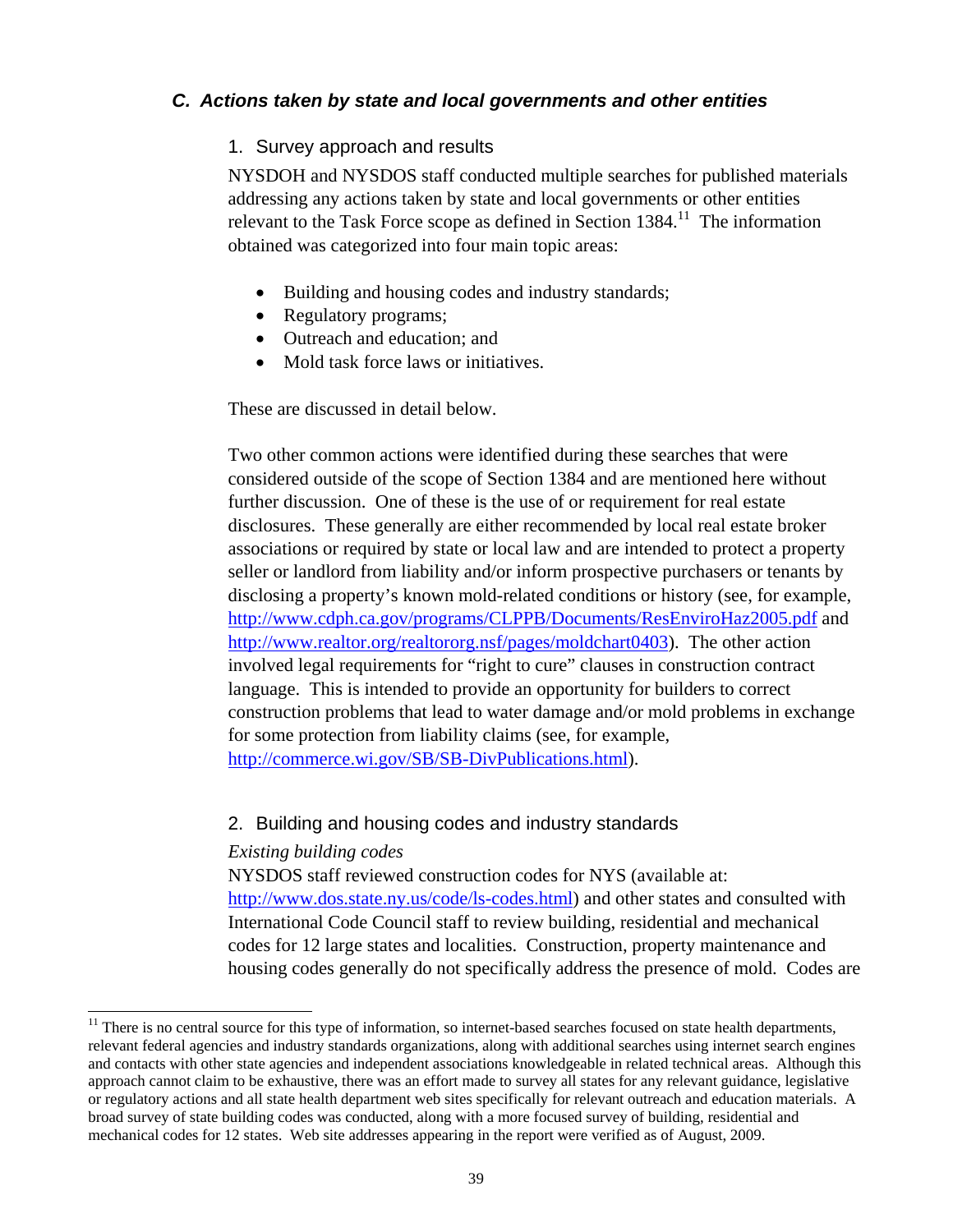prevention oriented and contain many provisions aimed at building moisture control such as building ventilation requirements, drainage and building envelope elements (e.g., caulking and flashing).

In NYS, code chapters (2007 revision) that address building moisture prevention and control include:

- Building code, Chapter 14, Exterior Walls;
- Building code, Chapter 15, Roof Assemblies and Rooftop Structures;
- Building code, Chapter 18, Soils and Foundations;
- Residential code, Chapter 3, Building Planning;
- Residential code, Chapter 4, Foundations;
- Residential code, Chapter 7, Wall Covering;
- Residential code, Chapter 9, Roof Assemblies;
- Residential code, Chapter 11, Energy Efficiency;
- Residential code, Chapter 15, Exhaust Systems;
- Residential code, Chapter 18, Chimneys and Vents;
- Mechanical code, Chapter 4, Ventilation;
- Plumbing Code, Chapter 11, Storm Drainage;
- Property Maintenance Code, Chapter 1, General Requirements;
- Property Maintenance Code, Chapter 3, General Requirements; and
- Property Maintenance Code, Chapter 5, Plumbing Facilities and Fixture Requirements.

Industry standards organizations have developed many standards relevant to construction materials or building dampness (Appendix D). For example, the American Society for Testing and Materials (ASTM) has many testing standards for assessment of water or mold resistance of various building materials. The American Society of Heating, Refrigerating and Air-conditioning Engineers (ASHRAE) has developed performance standards for building ventilation systems that include consideration of moisture prevention. These are consensus industry technical standards that can be incorporated into building codes by reference, but are otherwise generally voluntary.

#### *Building code enforcement*

Code enforcement in NYS is largely the responsibility of the local municipality. Code enforcement officials (CEOs) are the individuals who are responsible for approving construction documents, doing inspections during construction and issuing certificates of occupancy upon successful completion of the building. They also are required to inspect existing buildings (except one and two family dwellings) on a regular basis and can issue violations.

Dampness problems and mold growth in buildings can be addressed by CEOs under existing authority to control nuisance conditions that affect building habitability. CEOs should understand obvious problems with plumbing leaks or weatherproofing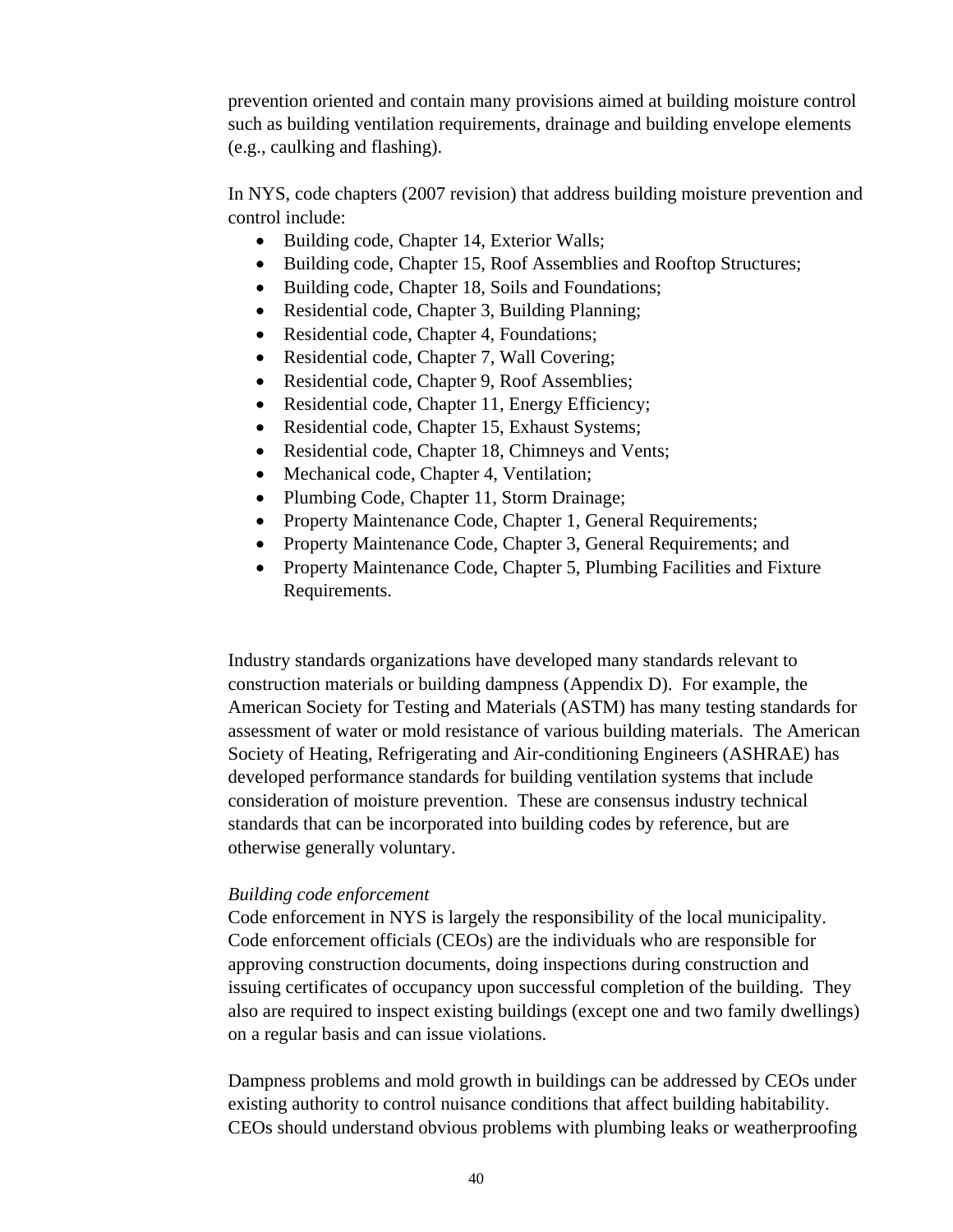that could lead to a mold problem. However, their ability to recognize subtle moisture problems in buildings (e.g., uncontrolled airflows causing condensation) probably varies and, as result, potential construction or maintenance violations that can lead to mold problems may be missed.

The NYC HPD inspection program for disrepair violations described previously (Section II.B.2) is an example of building-code enforcement applied to dampness and mold problems. NYC also has a separate part under its judicial system that specializes in housing issues, including landlord-tenant conflicts that can arise from dampness and mold problems in apartments.

Despite the extensive enforcement infrastructure for property-maintenance issues in NYC, public comments made at Task Force meetings stated that the enforcement system is limited in its ability to successfully resolve many building owner-building resident conflicts related to dampness and mold problems. For example, some public speakers reported that HPD mold violations were repaired by simple measures such as surface cleaning and re-painting without fully abating contaminated building materials or the underlying water problem causing the mold growth. Although these repairs initially corrected the letter of the violation (based on visual appearance), mold problems were reported to recur after a short period of time. Information was not available to the Task Force to determine how common this type of superficial repair work is. Another limitation of the HPD program is that it does not apply to all residential situations in NYC (e.g., Co-Op buildings and public housing are outside HPD's jurisdiction).

The Task Force also heard from attorneys who pointed out that NYC Housing Court judges cannot require building owners to follow the details of the NYCDHMH mold assessment and remediation guidance when making dampness and mold-related repairs, because, as guidelines, they are not legally enforceable.

In NYS outside of NYC, no other formal enforcement programs appear to exist, based on information available to NYSDOS staff, as well as responses to an informal email poll of CEOs. However, isolated examples were found where town CEOs have used their authority on an *ad hoc* basis to require mitigation of water and mold problems in buildings based on disrepair conditions or habitability judgments. The application of this authority is subject to local discretion on the part of each town code enforcement office.

Indoor mold may be addressed as a building code issue in other states, although this appears to vary. Internet searches were conducted to find examples of how buildingcode enforcement is applied to dampness and mold problems in other states. This was not intended to be an exhaustive survey. Links to relevant documents found are provided in Table 2. These examples show that mold problems are sometimes addressed by local CEOs, while in other locations this does not appear to be an option.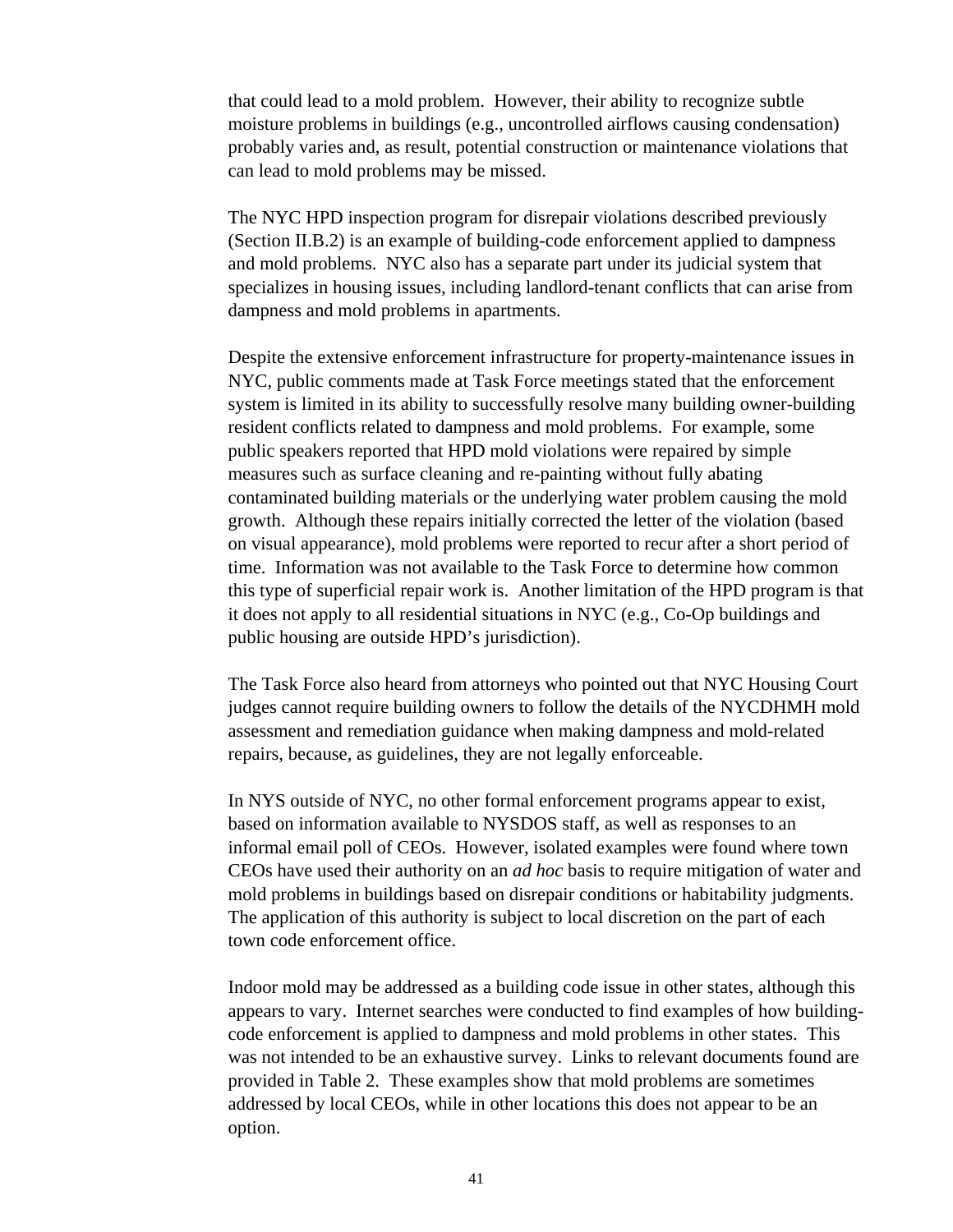### 3. Regulatory approaches to mold problems in buildings

#### *Assessment and remediation industry regulation*

In the sections that follow, mold assessment refers to inspection of buildings for the presence of moisture problems and associated mold growth. Mold assessment activities also involve developing work plans for remediating dampness and mold problems that have been identified in a building and follow-up inspection to establish that remediation work has been successfully completed. Other common terms used for assessment include inspection and evaluation.

Mold remediation is used in this report to refer to the actual work involved in repairing or removing mold-contaminated building materials following work plans based on a building inspection. This can include several components, depending on the extent of the mold problem, including establishing proper containment, demolition, cleaning, surface disinfection, worker protection and waste handling. Remediation work can also include work to repair sources of building dampness such as roof or plumbing leaks, but these repairs can also be done by workers or companies with expertise not specific to mold remediation (e.g., plumbers or roofers). Other common terms used for remediation include abatement, mitigation and clean-up.

The scope of any mold assessment or mold remediation job and the need for specialized services will depend on the extent of the problem. Small-scale, temporary moisture and mold problems can often be successfully assessed and remediated by a homeowner or building maintenance staff with minimal technical resources. Successfully assessing and remediating extensive flooding or widespread, chronic roof leaks leading to extensive mold contamination will generally require hiring specialized services. Many variations on the need for either assessment or remediation services fall in-between these two extremes. It is not simple to foresee all the possible combinations of assessment and remediation conditions that might arise within this continuum.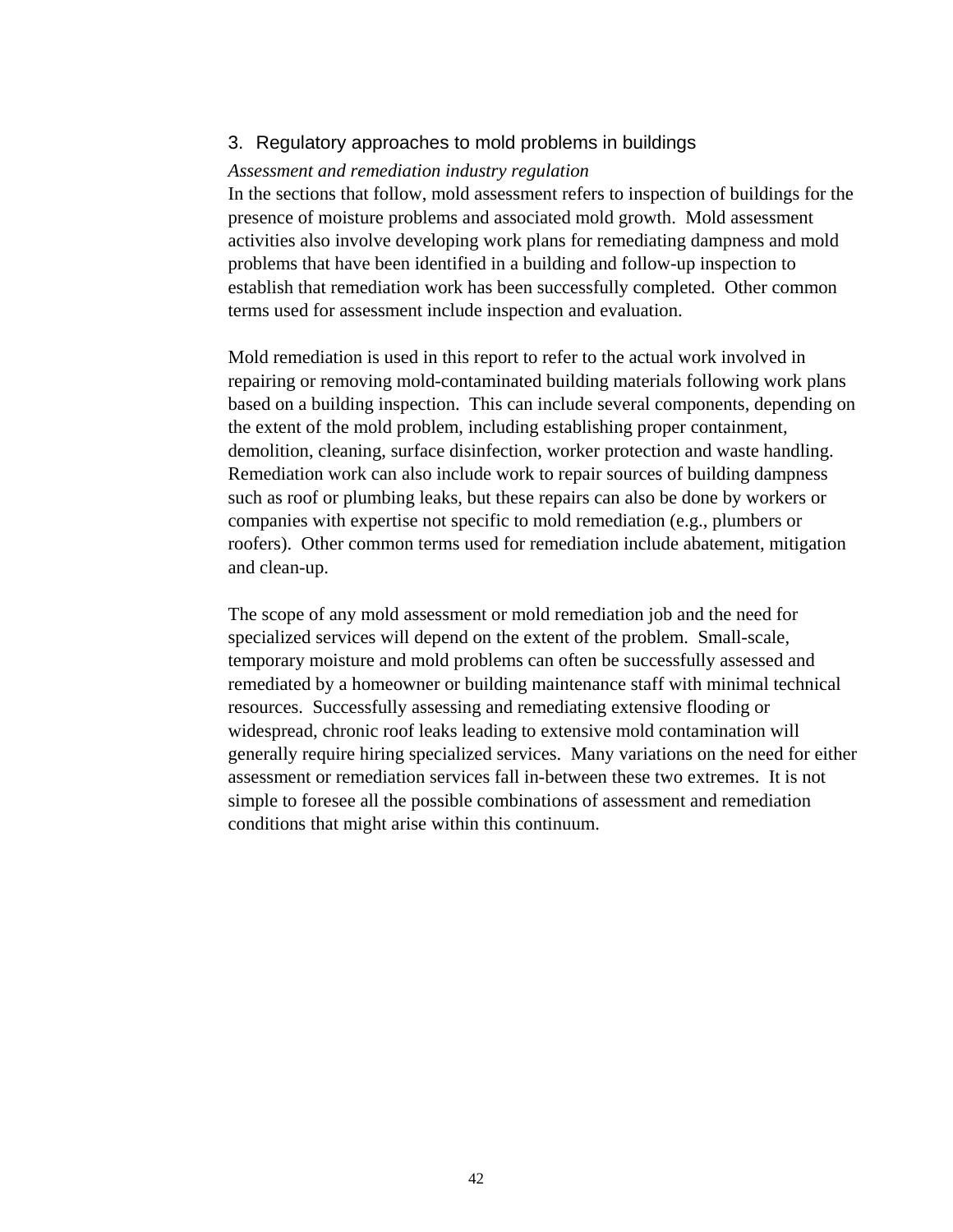| State or Locality                                                                              | Document link |  |  |  |  |
|------------------------------------------------------------------------------------------------|---------------|--|--|--|--|
| code enforcement in other states.                                                              |               |  |  |  |  |
| <b>Table 2.</b> Examples of the way dampness and mold problems are addressed through building- |               |  |  |  |  |

| <b>State or Locality</b>  | <b>Document link</b>                                                                                                                                    |
|---------------------------|---------------------------------------------------------------------------------------------------------------------------------------------------------|
| North Carolina            | http://www.ncbar.org/download/environmentalLaw/moldContamination.pdf                                                                                    |
| Sacramento County,        | http://www.emd.saccounty.net/EH/Tenant-Landlord-mold.pdf &                                                                                              |
| California                | http://www.hrfh.org/mold.html                                                                                                                           |
| San Francisco, California | http://www.sfdph.org/dph/files/EHSdocs/ehsPublsdocs/Art11FAQ.pdf                                                                                        |
| Maywood, Illinois         | http://www.maywood-il.org/VoM_Depts/Code/Code_1indx.htm                                                                                                 |
| Delta Township, Michigan  | http://www.deltami.gov/wp-<br>content/uploads/2009/08/Moldabatementpolicy.pdf                                                                           |
| Peoria, Illinois          | http://www.ci.peoria.il.us/frequently-asked-questions-code-enforcement#6                                                                                |
| New Mexico                | http://www.health.state.nm.us/eheb/tenants.shtml                                                                                                        |
| Bradenton, Florida        | http://www.cityofbradenton.com/vertical/Sites/%7B2D1C3C91-86C5-4ACC-<br>86B6-6CFA76381D46%7D/uploads/%7BF34266B0-0749-454D-9C1E-<br>318175F91098%7D.PDF |

Assessment and remediation of buildings affected by water damage and resulting mold problems are subject to different levels of government oversight in different states. Nine states were found to have some form of statute or regulation that applied to building assessment and/or remediation for mold problems (Table 3). There is an inherent trade-off when attempting to regulate these industries between providing needed flexibility for service providers to respond to specific conditions as they encounter them and providing prescriptive solutions to many possible dampness and mold situations. More flexibility can also mean more variation in the quality of work that is done. Conversely, prescriptive rules may provide greater quality control but are more likely to create unnecessary obstacles in some situations. The regulatory approaches taken by different state and local governments can affect how these two competing goals are balanced, and there seems to be relatively little consistency in way this problem has been approached.

Existing regulatory approaches vary in terms of which providers are regulated (assessment, remediation or both). They also vary in terms of the stringency of their licensing requirements. States sometimes rely on completion of third party training courses or industry certification programs (discussed in detail below) as the basis for licensure, while in others the state has developed its own training and testing criteria for obtaining licenses. Most states appear to have addressed mold assessment and mold remediation by issuing guidance (or endorsing existing guidance) and have not taken any specific regulatory action.

In Texas, mold assessors, mold remediators and mold laboratories must be licensed to operate legally in the state. The Texas Department of State Health Services (TX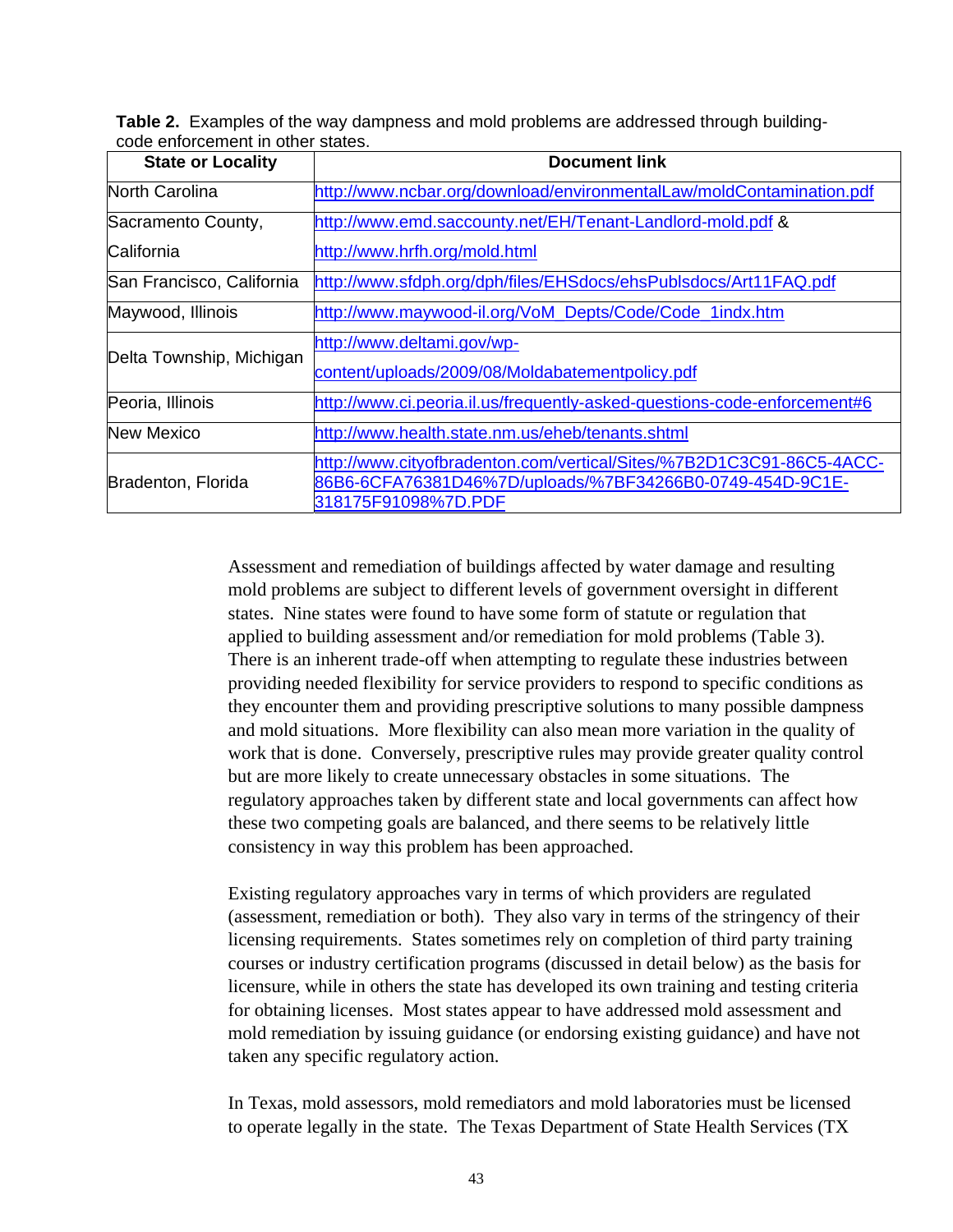DSHS) administers this program, establishes minimum work practices for each discipline, certifies training programs and administers the testing program that is used to issue licenses (http://www.dshs.state.tx.us/mold/default.shtm). The Texas program also includes work site inspections and complaint investigations related to mold remediation jobs. This is currently the most extensive regulatory program of any state for mold assessment and remediation. When contacted, TX DSHS staff estimated that the mold licensing program requires approximately 10 full time equivalents (FTEs). However, the mold program is not budgeted separately from other programs, so detailed program expenses are not available. See Appendix K for additional details.

In Louisiana, mold remediators are licensed by the State Licensing Board for Contractors (http://www.lslbc.louisiana.gov/mold\_remediation\_menu.htm). The Board sets training requirements that can be met by third party training courses. Mold assessors apparently do not require licensure. The Louisiana State Licensing Board for Contractors was not able to provide a precise cost estimate for its mold remediator licensing program, because they do not assign dedicated staff to that activity. However, license applications and renewals for mold remediators in Louisiana constitute approximately 1.5 percent of the total license and registration applications and renewals processed by the State Licensing Board annually. The Board has 55 employees (August 2008), nearly evenly divided between licensing and enforcement responsibilities. This suggests licensing and enforcement related to mold remediation contractors in Louisiana accounts for about three-quarters of one full-time-equivalent per year (55 x  $0.015 = 0.82$ ). See Appendix K for additional details.

A licensing program for both assessors and remediators based on meeting training requirements and passing a state exam is scheduled to go into effect in Florida in 2010 (2008 Florida Statutes, Chapter 468, Part XVI, ss 468.84-468.8423; http://www.myfloridalicense.com/dbpr/pro/mold/statutes.html). The Florida program will be administered by the State Department of Business and Professional Regulation.

In Arizona, mold assessment and remediation is defined under state law as a form of structural pest control

(http://www.sb.state.az.us/PDFDocuments/Laws&Rules/OPM\_Statutes7-07-08.pdf; http://www.sb.state.az.us/LicCatDefConv.php). Companies and individuals in Arizona are licensed by the Structural Pest Control Commission to inspect and treat structures for visible fungus. Requirements for mold assessment and remediation licensure under this program appear to be the same as for other structural pest control applicators.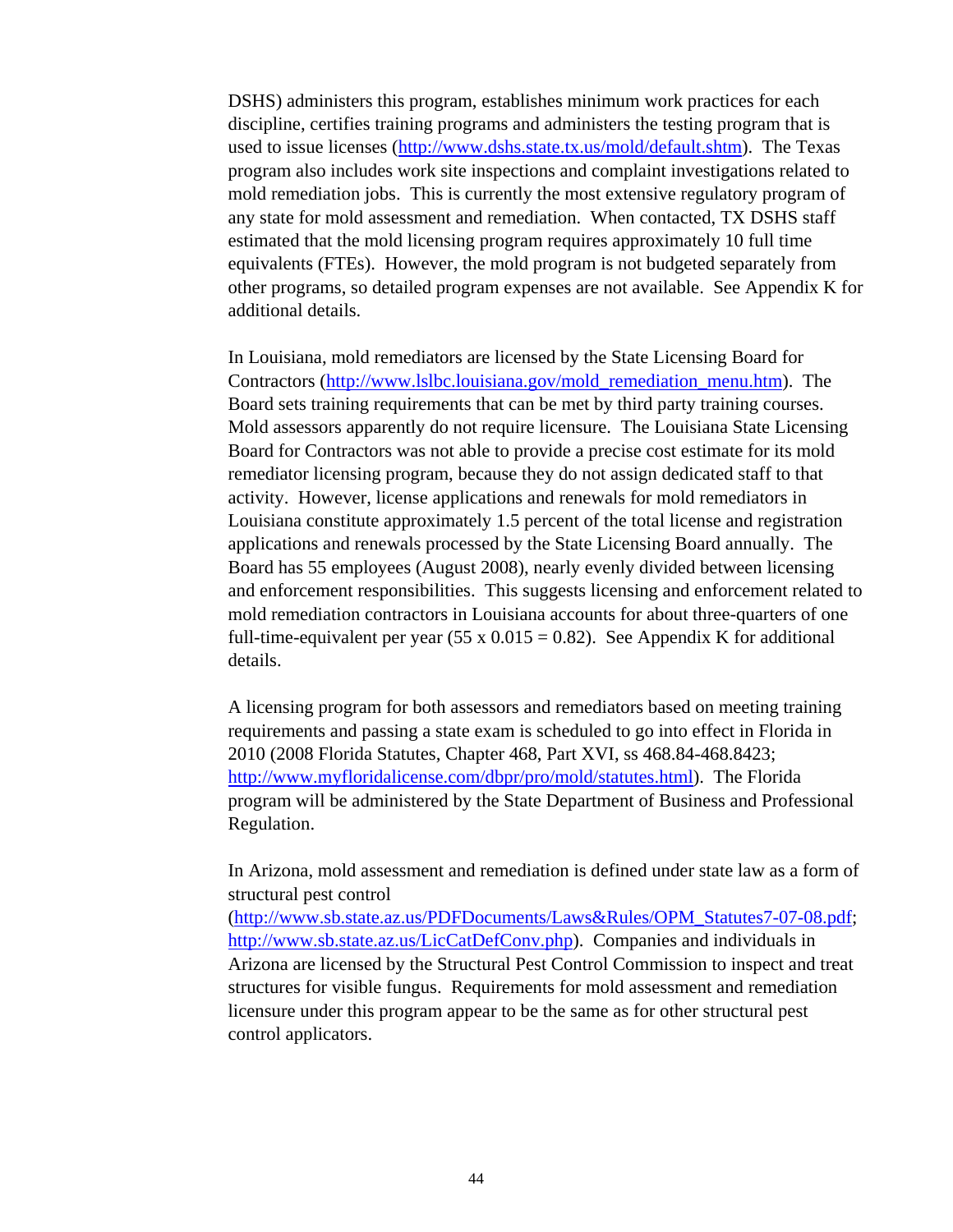| <b>State</b>    | Type of<br><b>Regulatory</b><br>Program | <b>Bill/Law</b><br><b>Establishing Legal</b><br><b>Authority</b>                 | <b>Responsible</b><br>Agency                              | <b>Program Summary</b>                                                                                                                                                                                                                                                                                                                                           |
|-----------------|-----------------------------------------|----------------------------------------------------------------------------------|-----------------------------------------------------------|------------------------------------------------------------------------------------------------------------------------------------------------------------------------------------------------------------------------------------------------------------------------------------------------------------------------------------------------------------------|
| Arizona         | License                                 | Chapter 115 of 46 <sup>th</sup><br>Legislature, First<br>Regular session<br>2003 | <b>Structural Pest</b><br>Control Commission <sup>®</sup> | Assessment and control of fungi added to pests under structural pesticide<br>law<br>Individuals and companies licensed as for other pest control<br>http://www.azleg.gov/FormatDocument.asp?inDoc=/legtext/46leg/1R/laws/<br>0115.htm<br>http://www.sb.state.az.us/PDFDocuments/Laws&Rules/OPM Statutes7-<br>07-08.pdf                                           |
| Arkansas        | License                                 | Act 1467 of 2009                                                                 | <b>State Plant Board</b>                                  | License mold investigators<br>Establish standards for mold investigations<br>Establish qualifications for mold investigators<br>http://www.arkleg.state.ar.us/assembly/2009/R/Pages/BillInformation.aspx<br>?measureno=sb803                                                                                                                                     |
| Florida         | License                                 | 2008 Florida<br>Statutes, Chapter<br>468, Part XVI, ss<br>468.84-468.8423;       | Dept of Business<br>and Professional<br>Regulation        | Applies to assessment and remediation<br>Sets training and experience requirements<br>Establishes state exam or equivalent<br>http://www.myfloridalicense.com/dbpr/pro/mold/statutes.html                                                                                                                                                                        |
| <b>Illinois</b> |                                         | <b>Public Act</b><br>095-0456; 2007                                              | Dept of Public<br>Health                                  | Requires the Department to report annually on any Federal regulations<br>implemented for indoor air quality standards and training or licensing<br>The Department may adopt rules requiring mold remediation companies<br>to register with the State and provide proof of financial responsibility<br>http://www.ilga.gov/legislation/publicacts/95/095-0456.htm |
| Louisiana       | License                                 | Act 800, Regular<br>Session 2003                                                 | State Licensing<br>Board for<br>Contractors               | Applies to remediation<br>Sets training requirement<br>Only explicit work practice requirement is written report to client<br>http://www.lslbc.louisiana.gov/pdf files/Mold%20Act.pdf                                                                                                                                                                            |
| Maryland        | License                                 | Chapter 537 of<br>Laws of 2008                                                   | Maryland Home<br>Improvement<br>Commission                | Applies to remediation<br>Based on certification by independent accreditation body<br>Does not apply to nonresidential property<br>http://mlis.state.md.us/2008rs/chapters_noln/Ch_537_hb1309E.pdf                                                                                                                                                               |

# **Table 3.** Summary of state regulations for mold assessment and remediation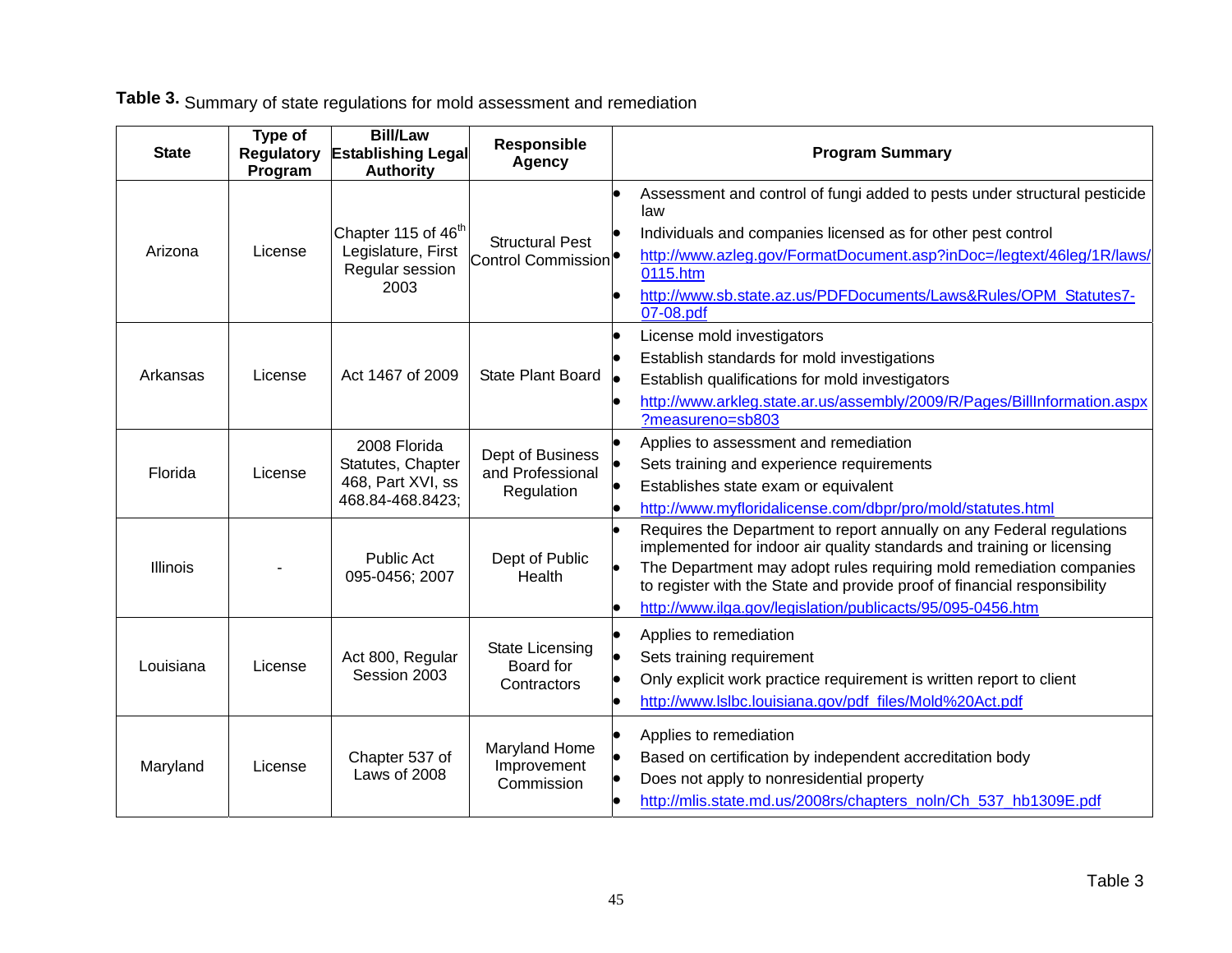| Table 3 continued |                                  |                                                                  |                                                                   |                                                                                                                                                                                                                                                                      |
|-------------------|----------------------------------|------------------------------------------------------------------|-------------------------------------------------------------------|----------------------------------------------------------------------------------------------------------------------------------------------------------------------------------------------------------------------------------------------------------------------|
| <b>State</b>      | Type of<br>Regulatory<br>Program | <b>Bill/Law</b><br><b>Establishing Legal</b><br><b>Authority</b> | <b>Responsible</b><br>Agency                                      | <b>Program Summary</b>                                                                                                                                                                                                                                               |
| Oklahoma          |                                  | 2004 OK Session<br>Laws Section 425                              |                                                                   | Prohibits a firm from conducting both mold assessment and remediation<br>on the same property                                                                                                                                                                        |
| Texas             | License                          | Acts of 2003,<br>Chapter 205,<br>Sec. 1                          | Dept of State Health<br><b>Services</b>                           | Applies to assessment, remediation and laboratory analysis<br>Specifies training, examination and minimum work standards<br>Remediation protocol required to include unspecified clearance criteria<br>http://www.statutes.legis.state.tx.us/Docs/OC/htm/OC.1958.htm |
| Virginia          | License                          | Chapter 358 of<br>Virginia Acts of<br>Assembly, 2009             | State Board for<br>Asbestos, Lead,<br>Mold and Home<br>Inspectors | Requires license to perform mold inspection or remediation in state<br>Board to promulgate regulations setting licensing requirements<br>Mold-related provisions become effective July, 2011<br>http://leg1.state.va.us/cgi-bin/legp504.exe?091+sum+HB2032           |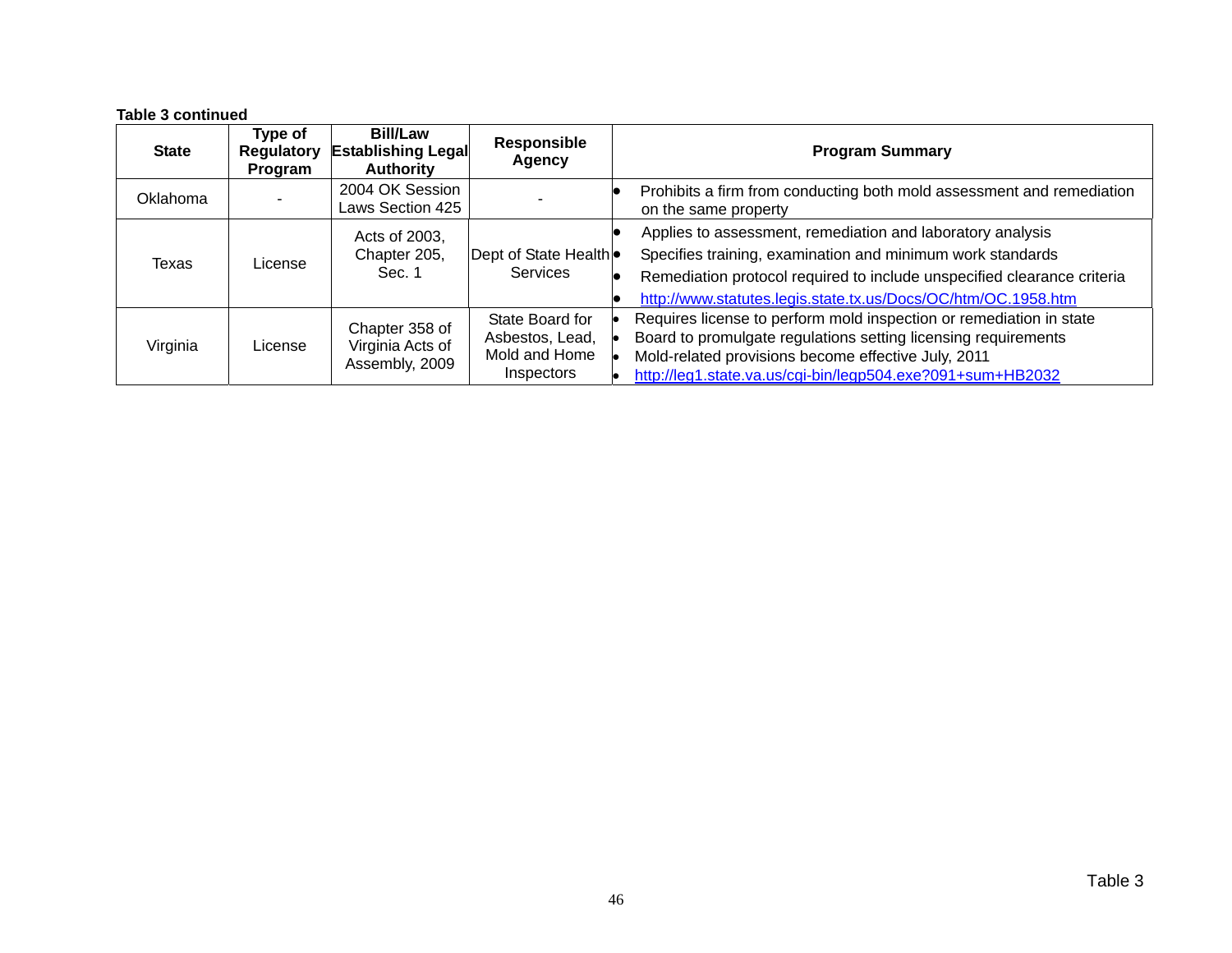In Maryland, mold remediation companies are required to be licensed by the state Home Improvement Commission (Title 8, Business Regulation, Sections 8-701 – 8 718; http://www.dllr.state.md.us/license/law/mhiclaw.shtml and follow instructions for Title 8 Annotated Code of Maryland). Employees who provide remediation services must be certified by the American Indoor Air Quality Council (renamed the American Council for Accredited Certifications [ACAC] in 2009) or other accreditation body that is independent of training, industry or trade organizations.

A law passed in 2009 requires that, beginning in January 2010, persons in Arkansas wishing to perform mold investigation services for a fee must be licensed by the state (http://www.arkleg.state.ar.us/assembly/2009/R/Bills/SB803.pdf). The licensure program is to be administered by the State Plant Board, a state agency that regulates certain aspects of agriculture, including pesticide regulation. The Plant Board is charged with developing regulations to implement the new law.

Oklahoma does not appear to require mold assessors or remediators to be licensed or certified, but a state law prohibits companies or individuals from conducting assessment and remediation activities on the same property (2004 OK Session Laws Section 425).

#### A 2007 law passed in Illinois (Public Act 095-0456;

http://www.ilga.gov/legislation/publicacts/95/095-0456.htm) requires the Illinois Department of Public Health (IDPH) to report annually to the State Legislature on any federal regulations that establish indoor air quality standards or any standards for training, certification or licensing of mold remediation services. The law gives authority to the IDPH to develop rules to register parties offering mold remediation services in the state and have them provide evidence of financial responsibility. The law's effective date was January 1, 2008, but no rules implementing the law have been promulgated as of July 2010.

A 2009 law passed in Virginia (Acts of Assembly, Chapter 358; http://leg1.state.va.us/cgi-bin/legp504.exe?091+sum+HB2032) requires mold inspectors and mold remediators to be licensed by the state Board for Asbestos, Lead, Mold and Home Inspectors. The Board is required to promulgate regulations establishing the licensing requirements. The law becomes effective July 2011.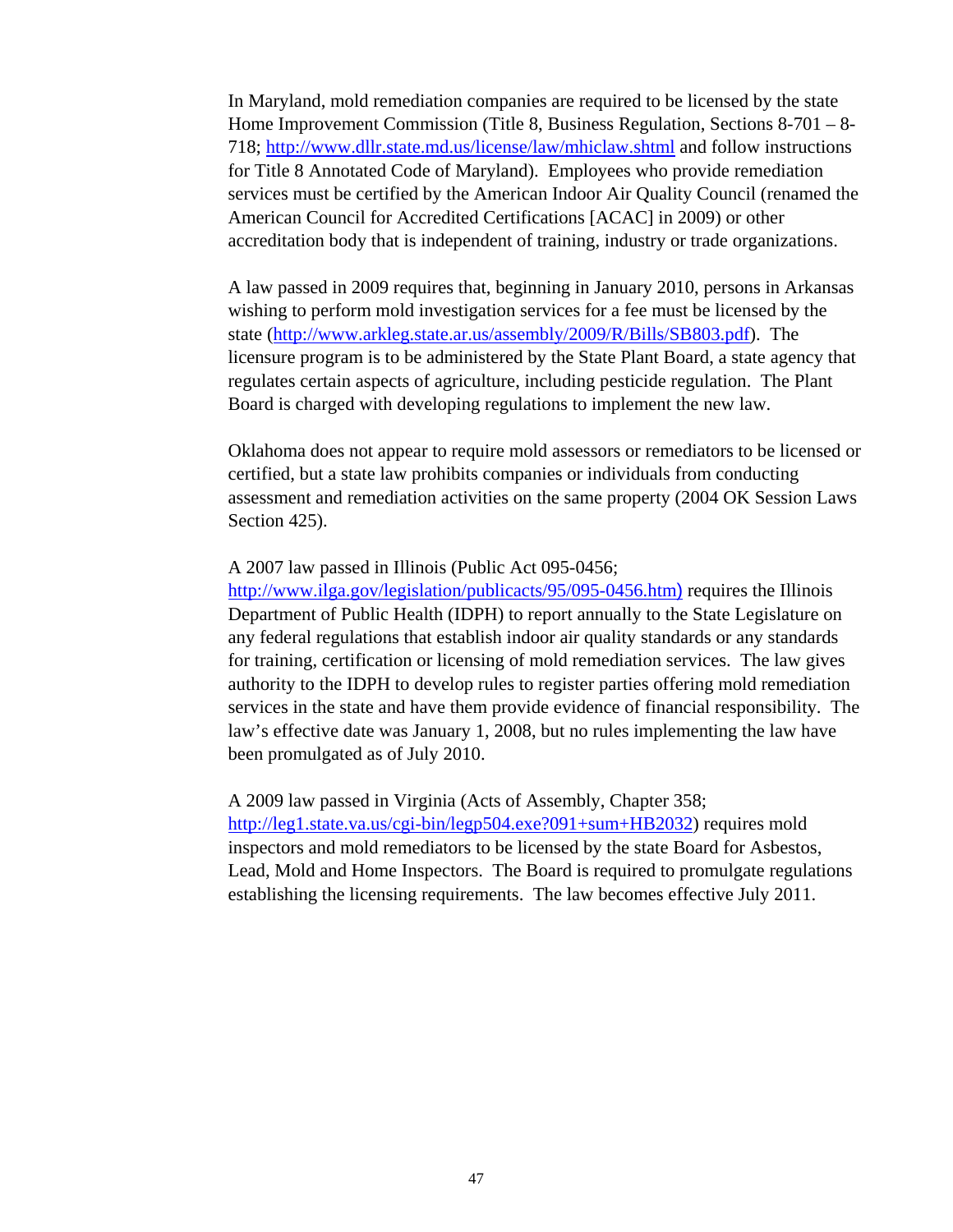**Table 4.** Standards and guidance documents for assessment and remediation of mold and dampness in buildings\*

| uamphess in buildings<br>Organization                                                | Year                     | <b>Title</b>                                                                                                                                         |
|--------------------------------------------------------------------------------------|--------------------------|------------------------------------------------------------------------------------------------------------------------------------------------------|
| American Conference of<br>Governmental and Industrial<br><b>Hygienists</b>           | 1999                     | Bioaerosol: assessment and control                                                                                                                   |
| American Industrial Hygiene<br>Association                                           | 2005                     | Assessment, Remediation, and Post-Remediation<br>Verification of Mold in Buildings                                                                   |
| American Industrial Hygiene<br>Association                                           | 2008                     | Recognition, Evaluation and Control of Indoor Mold                                                                                                   |
| American Society for Testing and<br><b>Materials</b>                                 | 2006                     | ASTM E2418 Standard Guide for Readily Observable<br>Mold and Conditions Conducive to Mold in<br><b>Commercial Buildings: Baseline Survey Process</b> |
| American Society for Testing and<br><b>Materials</b>                                 | <b>Draft</b><br>May 2010 | ASTM WK3792: Guide for Assessment of Fungal<br>Growth in Buildings (draft work item)                                                                 |
| CT Department of Public Health                                                       | 2006                     | <b>Connecticut Guidelines for Mold Abatement</b><br>Contractors                                                                                      |
| CT Department of Public Health                                                       | 2007                     | <b>Get The Mold Out:</b><br>Mold Clean-Up Guidance for Residences                                                                                    |
| <b>Enterprise Community Partners</b><br>& the National Center for Healthy<br>Housing | 2006                     | Creating a healthy home: a field guide for clean-up of<br>flooded homes                                                                              |
| <b>Health Canada</b>                                                                 | 2007                     | Residential Indoor Air Quality Guidelines: Moulds                                                                                                    |
| Institute of Inspection Cleaning<br>and Restoration Certification                    | 2003                     | <b>IICRC S520 Standard and Reference Guide for</b><br><b>Professional Mold Remediation</b>                                                           |
| Institute of Inspection Cleaning<br>and Restoration Certification                    | 2006<br>$(3rd$ edition)  | ANSI/IICRC S500-2006 Standard and Reference<br>Guide for Professional Water Damage Restoration                                                       |
| New York City Dept of Health<br>and Mental Hygiene                                   | 2008<br>(revised)        | Guidelines on Assessment and Remediation of Fungi<br>in Indoor Environments                                                                          |
| <b>US Environmental Protection</b><br>Agency                                         | 2001                     | Mold Remediation in Schools and Commercial<br><b>Buildings</b>                                                                                       |
| <b>US Environmental Protection</b><br>Agency                                         | 2002                     | A Brief Guide to Mold, Moisture, and Your Home                                                                                                       |
| <b>US Environmental Protection</b><br>Agency                                         | Sept 2008<br>update      | Mold resources web site:<br>http://www.epa.gov/mold/moldresources.html                                                                               |
| World Health Organization                                                            | 2009                     | WHO Indoor air quality guidelines for dampness and<br>mould                                                                                          |

\* Major guidance documents and standards are listed. A more extensive list of fact sheets, brief guidance and other related documents from many states, cooperative extension offices and other organizations is presented in Appendix F.

#### *Guidance materials and voluntary industry credentials*

Beyond formal regulation, many government agencies and private organizations provide guidance materials related to building assessment and remediation for dampness and mold (Table 4). For example, detailed guidance for response to water damage and mold growth in buildings was developed by the NYCDHMH in 1993 and has been revised twice since then (NYCDHMH, 2008). This guidance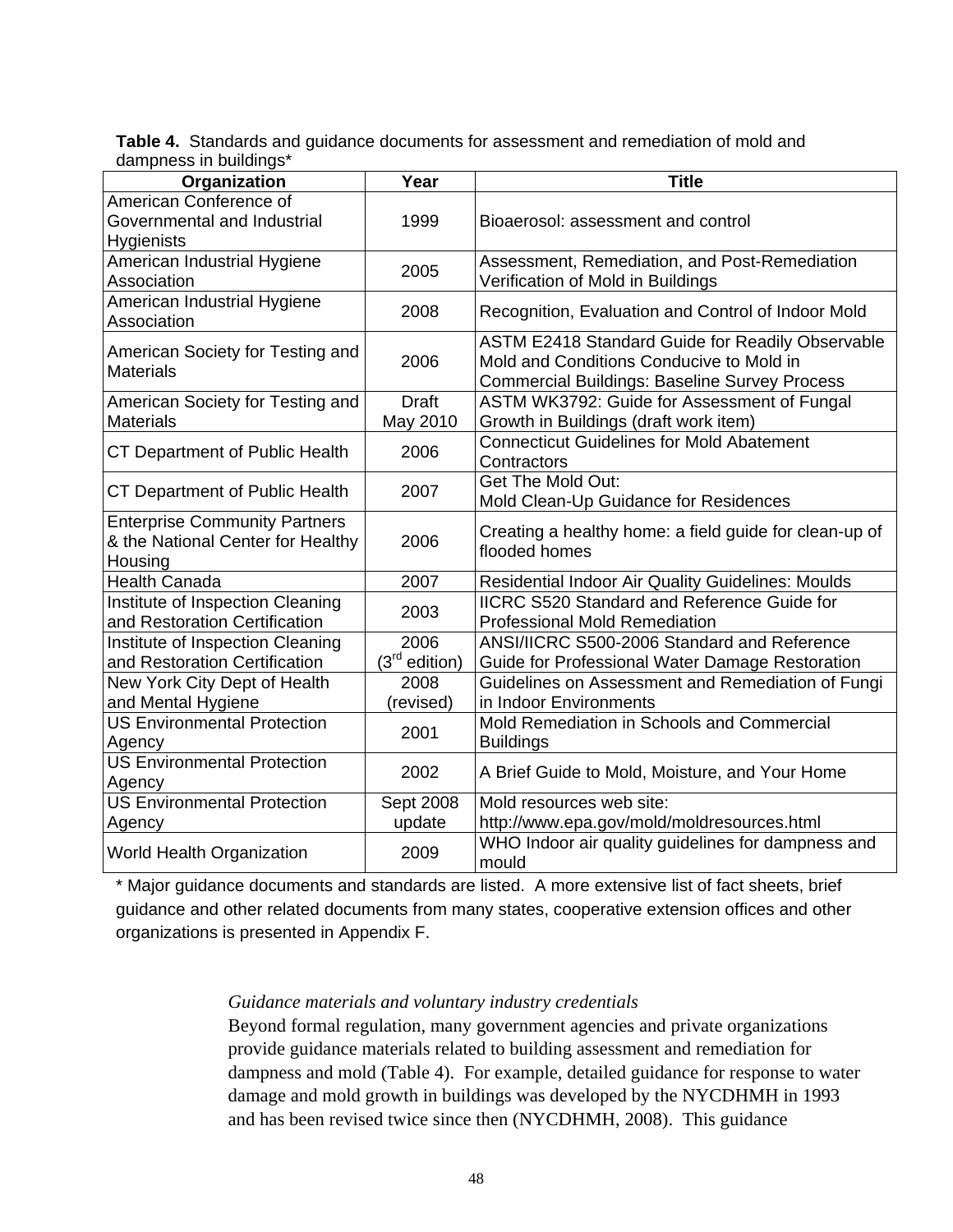document has been adopted as a minimum work practice by Pennsylvania (PA DOH, 2006). Similar detailed guidance has been produced by the Connecticut Department of Health and US EPA. Industry associations and standard-setting organizations (for example, the American Industrial Hygiene Association and the American Society of Testing and Materials) have also developed several detailed guidance documents for various aspects of prevention, assessment and remediation of dampness or flooding and mold growth in buildings.

Many private organizations provide credentials related to aspects of mold assessment and remediation in buildings (a list of some of these found through internet searches is provided in Appendix E). Information was gathered to explore how different types of credentialing programs compare in terms of their requirements and what they indicate about the credential-holder's knowledge and experience. In the discussion that follows, mention of specific training, credentialing or certification organizations or programs does not constitute endorsement of that organization, program or credential. The discussion is only intended to describe and compare various alternative approaches that currently exist.

In general, private credentialing for activities such as mold assessment and remediation falls into two categories: 1) "certificates" indicating completion of a specific training course or 2) "certifications" based on an assessment of an individual's specific industry knowledge and experience that are issued by an organization independent of any training program. Certificates represent completion of a single training course that could range from a short online course to a multi-day in-person course. In contrast, certifications are based on meeting a series of established criteria that demonstrate industry knowledge and experience. The criteria can include requirements for relevant post-secondary education (e.g., bachelors or masters degree), a minimum level of work experience in relevant fields and passing written or practical examinations that are not tied to any particular training course.

Certifications are granted for a limited time after which they need to be renewed to remain valid. The only mold-related certifications found in our review are offered by ACAC (formerly American Indoor Air Quality Council). ACAC requires recertification every two years. The current ACAC re-certification fee is \$300 and documentation of 40 hours of continuing education or professional development credits is also required during the two-year certification term (http://www.acac.org/recertification/rchome.htm). Examples of two to three day recertification courses listed on the ACAC web site cost between \$500 and \$1000 each. ACAC does not develop, audit or administer these courses.

As of October 2009, 145 NYS residents held ACAC-administered mold-related certifications, 354 residents of states bordering NYS held ACAC mold-related certifications and a total of 3298 US residents held ACAC mold-related certifications (personal communication from ACAC representative Adam Andrews).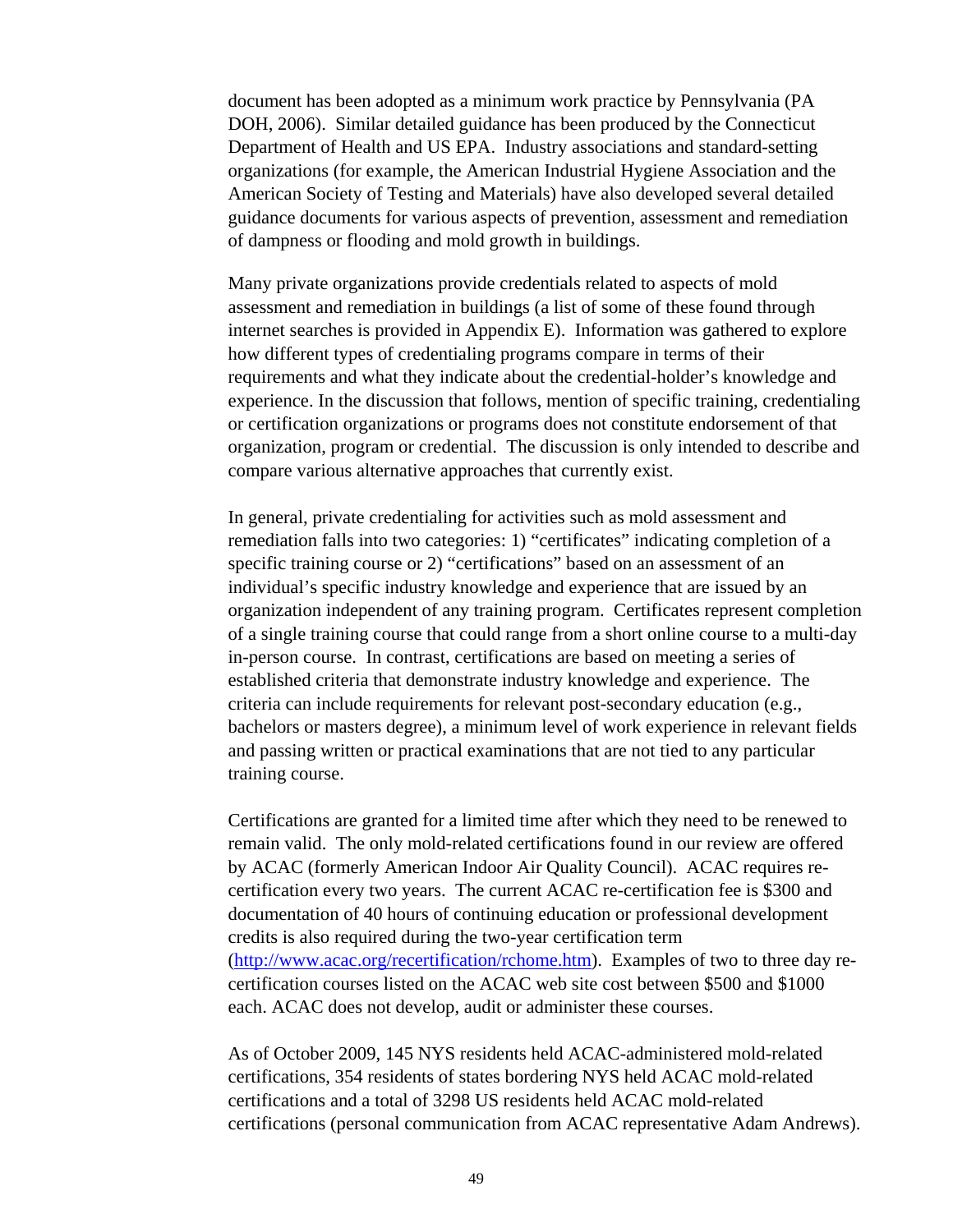Another example of a certification program is the Certified Industrial Hygienist (CIH) credential provided by the American Board of Industrial Hygiene. Individuals with CIH credentials would generally be qualified to conduct building assessments, although assessing potential mold exposure in damp buildings is not a primary focus of this certification.

Most certificates for mold training are provided by non-governmental organizations. In general, mold training programs from non-governmental organizations cost between \$300 and \$1000 per person. Numbers of mold-related certificate holders from various training organizations are not available. However, the number of certificate holders is likely to exceed the number of ACAC certifications because certificates can be obtained in a training class, but certifications can only be issued after a person's training, experience and capability are reviewed and approved.

One industry standard was found relating to the development of training courses that issue certificates: the National Organization for Competency Assurance  $(NOCA)^{12}$ 'Quality Standard for Assessment-Based Certificate Programs' (NOCA 1100, 2009).<sup>13</sup> NOCA 1100 is an American National Standards Institute (ANSI) accredited industry standard. It is intended to set minimum quality standards for training courses that issue certificates. A certificate issued by a NOCA 1100 compliant training course should indicate that course participants have achieved intended learning outcomes for the course based on rigorous assessment.

The very similar terminology (i.e., certificate vs. certification) used to categorize different types of credentials possessed by mold assessors and remediators could be confusing for those in need of services. The training, experience and industry knowledge – and therefore the quality of services provided – of individuals and companies claiming to be "certified" might vary substantially. NOCA 1100 stipulates that the term "certified" or the use of acronyms after an individual's name to indicate certification are reserved for holders of professional certifications (such as those administered by ACAC). Under NOCA 1100, individuals possessing only a training certificate may not use "certified" to describe their credentials or follow their name with acronyms implying certification (see industry bulletins from the American Council for Accredited Certification:

http://www.acac.org/forms/otherpdfs/NOCA%20Article%203-09.pdf; http://www.acac.org/forms/otherpdfs/NOCA1100.pdf). However, NOCA 1100 is

 $\overline{\phantom{a}}$ 

<sup>&</sup>lt;sup>12</sup> In November, 2009, NOCA officially changed its name to the Institute for Credentialing Excellence.

<sup>&</sup>lt;sup>13</sup> The standard's scope is described by ANSI as follows (http://www.nssn.org/search/DetailResults.aspx?docid=659060&selnode= ):

<sup>&</sup>quot;This standard pertains to assessment-based certificate programs defined as a non-degree granting program that: a) provides training to aid participants in acquiring specific knowledge, skills, and/or competencies; b) evaluates participants' achievement of the intended learning outcomes; and c) awards a certificate only to those participants who meet the performance, proficiency, or passing standard for the assessment(s). This standard is NOT intended to cover classes, courses, programs, or events that award only a certificate of attendance or participation; nor is it intended to apply to professional or personnel certification programs."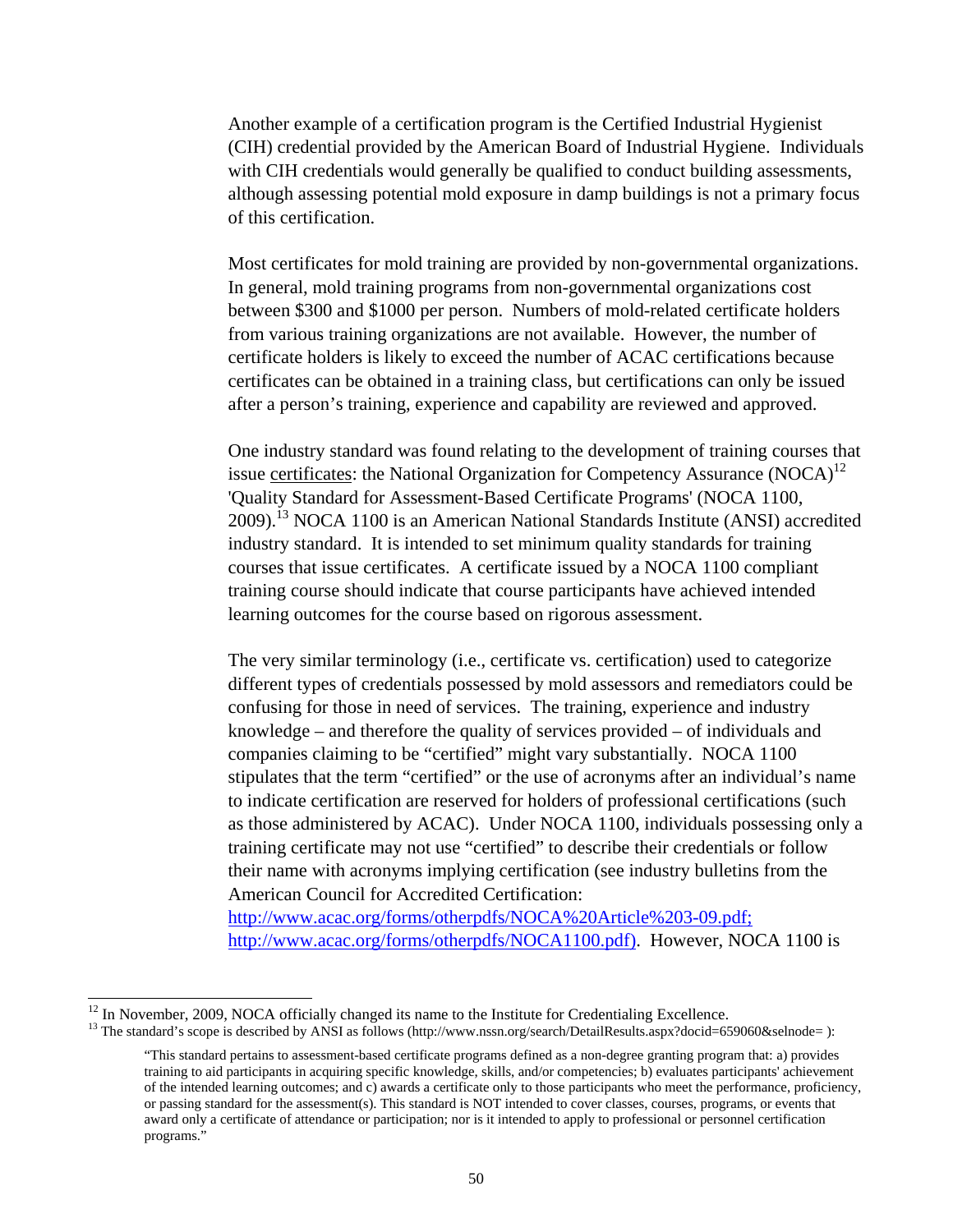relatively new and compliance with industry standards such as NOCA 1100 is voluntary.

## *Possible approaches to developing guidance or regulation of mold-related industries*

As indicated by the preceding discussion, state and local governments have taken many different approaches to guidance, oversight or regulation of industries involved in mold assessment or mold remediation. Different approaches to industry self-regulation (e.g., voluntary training-course standards and certification criteria) also exist. Based on this review, there does not appear to be a clear consensus about an ideal regulatory approach to mold assessment or remediation.

The main public health goal of any additional guidance or regulation of mold assessment or mold remediation industries should be to reduce the potential for mold exposures and the concomitant risk of health effects in damp buildings by improving the quality of mold assessment or remediation work done in the State. To achieve this, state oversight approaches could include encouraging or requiring that assessment and/or remediation workers have appropriate training and could also involve inspection and enforcement activities.

It is important to note that any goals pertaining to oversight of the mold assessment or remediation industries should be supplemental to the primary goal of preventing dampness or water damage conditions in buildings in the first place. As discussed at the beginning of this section, that goal depends on strengthening construction and property-maintenance codes and their enforcement to prevent water problems.

Another important element of any government activity in this area is to improve awareness of building dampness and mold growth issues among building owners and occupants. A number of guidance materials intended for residential building occupants already exist that help explain the relationship between building dampness or moisture problems and mold contamination (see Section II.C.4, page 57). Additional guidance materials are needed that will help building owners and occupants when they need to hire mold assessment or remediation service providers. Consumers considering prospective service companies should ask what certifications or other qualifications are held by the company or its employees. They should also ask for a written itemized description of the water damage or mold contamination that has been identified, the specific remediation actions that are proposed to correct the identified problems and what assessment criteria will be used to determine that the job has been completed satisfactorily.

In the following discussion and in Table 5, several possible alternative guidance or regulation approaches are described for mold assessment or mold remediation services. The limited number of regulatory strategies considered below and in the table is intended to provide examples of the range of possible oversight actions from voluntary guidance to a relatively regimented regulatory program. Table 5 provides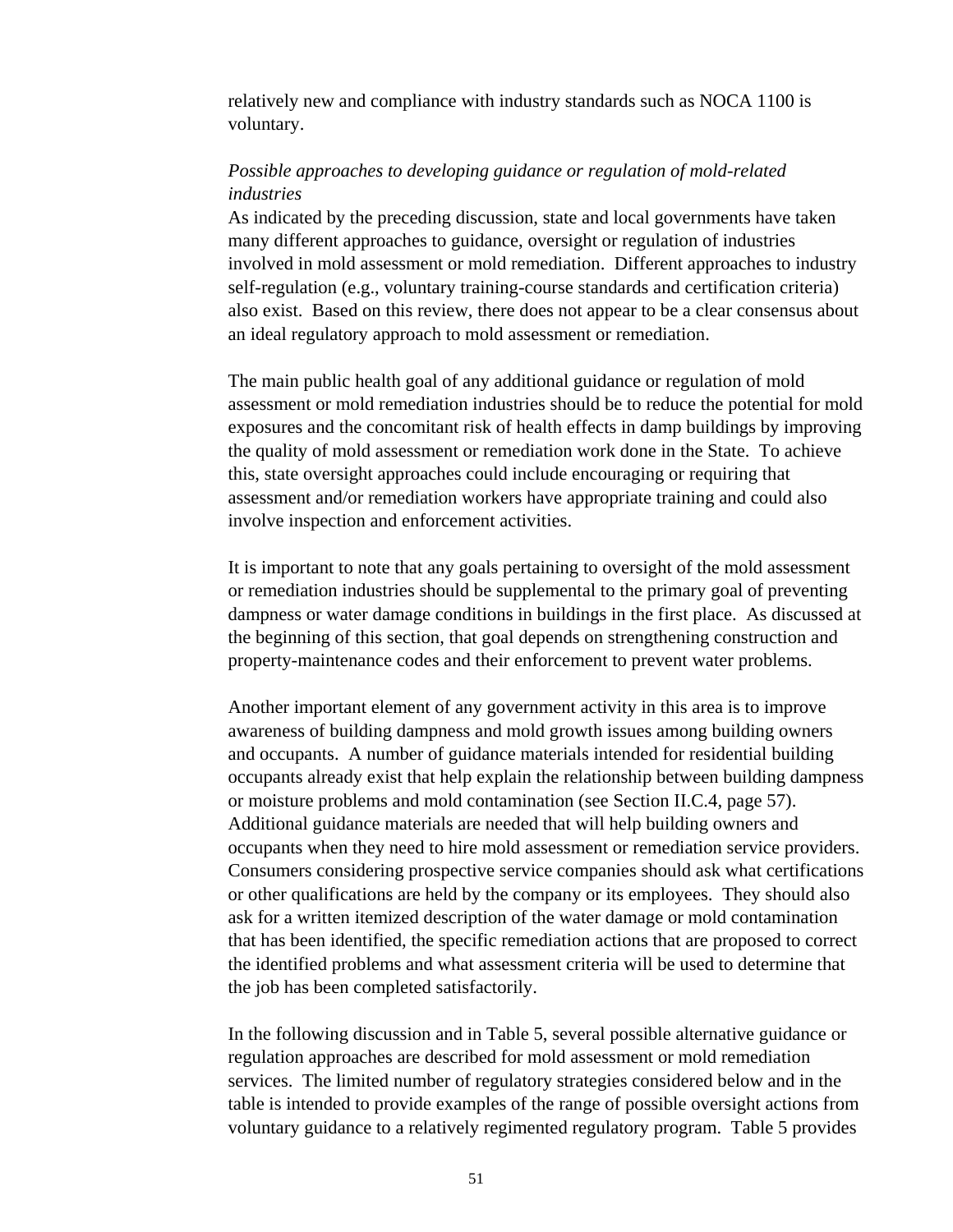cost estimates for this range of examples. Other combinations of government requirements within this broad continuum are possible, and the discussion here is not intended to precisely define specific regulatory frameworks. There is no assumption implied that mold assessment and mold remediation companies should have the same level of government oversight; any of these approaches could be applied only to mold assessment companies or only to mold remediation companies.

Mold assessment and mold remediation services can be provided by contracting or consulting companies with many employees or by individual contractors. The licensing approaches described below and in Table 5 are assumed to apply to mold assessment or mold remediation companies. The companies would then be responsible for documenting that their employees have obtained the proper training or industry credentials. However, in cases where the "company" is an independent contractor the licensing and documentation requirements would obviously apply to the same individual as both the regulated entity and the employee.

Based on the review of relevant programs in NYS and other states, several levels of potential government oversight of the mold assessment and remediation industries are outlined:

- A. Voluntary guidance: Guidance materials (e.g., the 2008 NYCDHMH mold assessment and remediation guidance, the 2007 Cornell University Cooperative Extension guidance (Cornell, 2007) on hiring a mold remediation contractor) could be recommended that establish a basic set of preferred work practices for assessing and remediating moisture and mold problems in buildings, but would not carry any government oversight or enforcement authority. Information should also be developed to assist consumers with making decisions about responding to moisture and mold problems.
- B. Voluntary training or certification programs: Government agencies could review available training courses or certification programs for mold assessment or remediation and identify recommended courses or certification, but not make obtaining the preferred training or certification a legal requirement to perform work in the state. This could help establish preferred work practices that emphasize the basic set of recommended principles for addressing moisture and mold problems in buildings. The state could create a list of providers who are self-identified as having obtained the preferred training or industry credentials. This would be a market-driven approach putting the onus on consumers to be informed about recommended training or certification and thereby creating demand for compliant providers. Additional guidance for consumers to assist them in selecting providers should accompany this approach.
- C. State licensing of service companies: Under this approach, mold assessment or remediation companies would be licensed by the state and would be required to document that their workers have the appropriate training or certification credentials. Offering services without a license would be a violation. Different variations on this approach have been implemented in other states. These variations on licensing companies providing mold assessment or remediation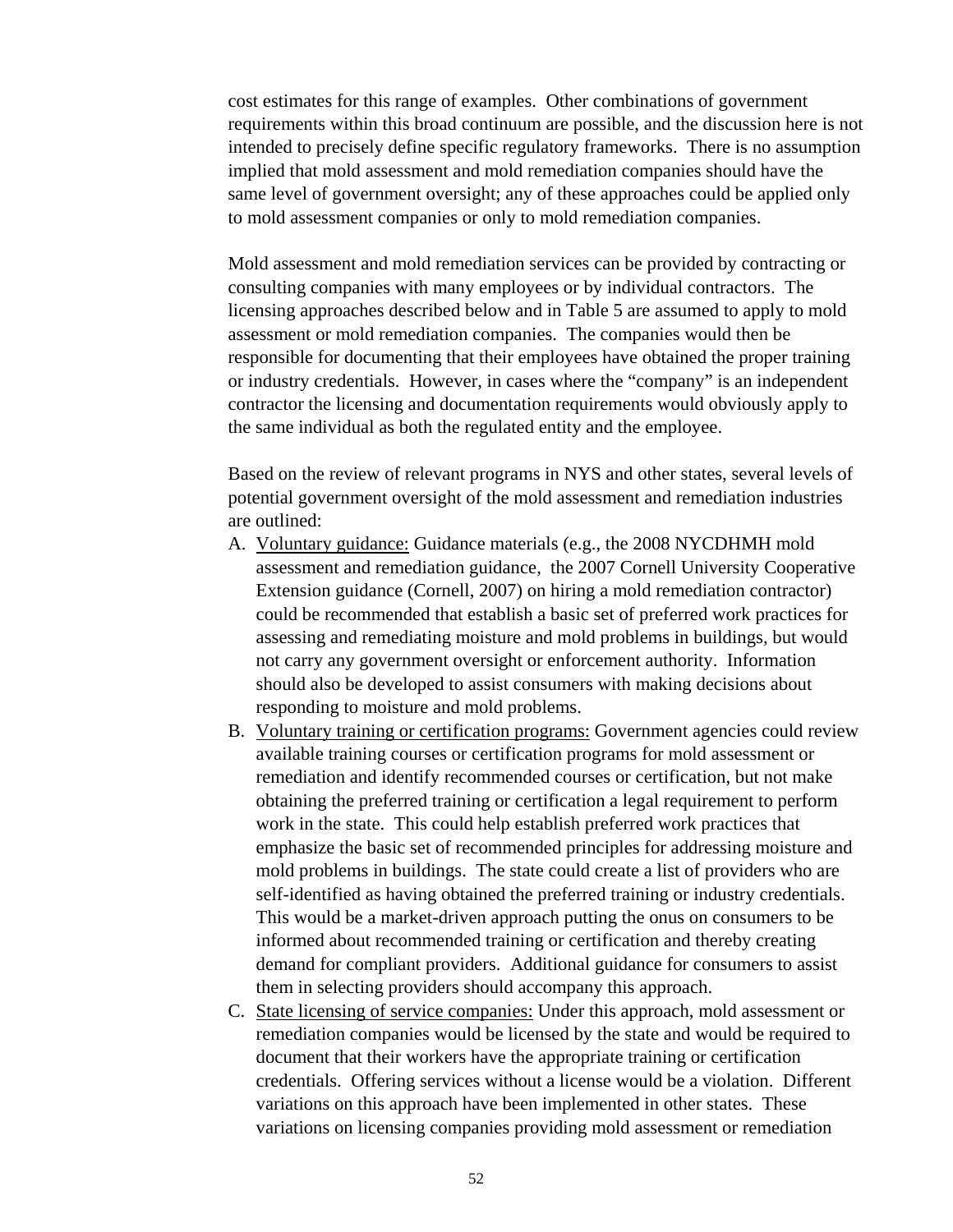services (based on approving training courses or certification programs or providing direct training and certification) differ in their required state resources and the level of credentialing required of licensed companies' employees.

- 1. A licensing program based on requiring companies to document that their employees have attended certain third party training courses would require dedicated state resources to review training programs and identify those that qualify. Under this option, workers of licensed companies should all be exposed to the same set of basic recommended assessment and/or remediation principles. This would be similar to option (B) above, with the additional requirement that companies would have to submit a license application (with any associated fees) and document compliance. The level of state resources required would be less than in option (2) below if the training programs are not directly accredited by the state and if there is no state audit process to verify worker attendance at training courses. This option is also a relatively less stringent requirement on companies compared to option (3) requiring workers have full industry certification from a third party.
- 2. A licensing program that includes review and accreditation of training courses would require an organization similar to the current NYS asbestos program, where the state regulates both the abatement companies and the training programs. Under this option, workers of licensed companies should all be exposed to the same set of basic recommended assessment and/or remediation principles. This option would require more dedicated state resources, compared to options (1) or (3), to review and process applications for approval of training curricula and to conduct training-course audits. Course audits would probably be limited, but would provide some degree of compliance assurance. Having employees attend required training courses should be a less stringent requirement on companies than requiring that employees possess full industry certification from a third party.
- 3. A licensing program based on requiring companies to document that their employees possess approved industry certification from a third party would require dedicated state agency resources to review a limited number of alternative programs and to administer the company licensing program. Certification programs (e.g., ACAC Certified Mold Remediator) already have established criteria for educational background, work experience and continuing education to maintain the certification credential. Relying on an independent certification program to identify acceptable education, experience and re-certification training would remove the need for the state to undertake a more costly training review and approval program (as compared with the accredited training-based alternative (2) above). However, requiring formal industry certification for employees of licensed mold assessment or remediation companies is a more stringent requirement on the companies than requiring that employees attend training courses. Requiring companies to document that their employees have formal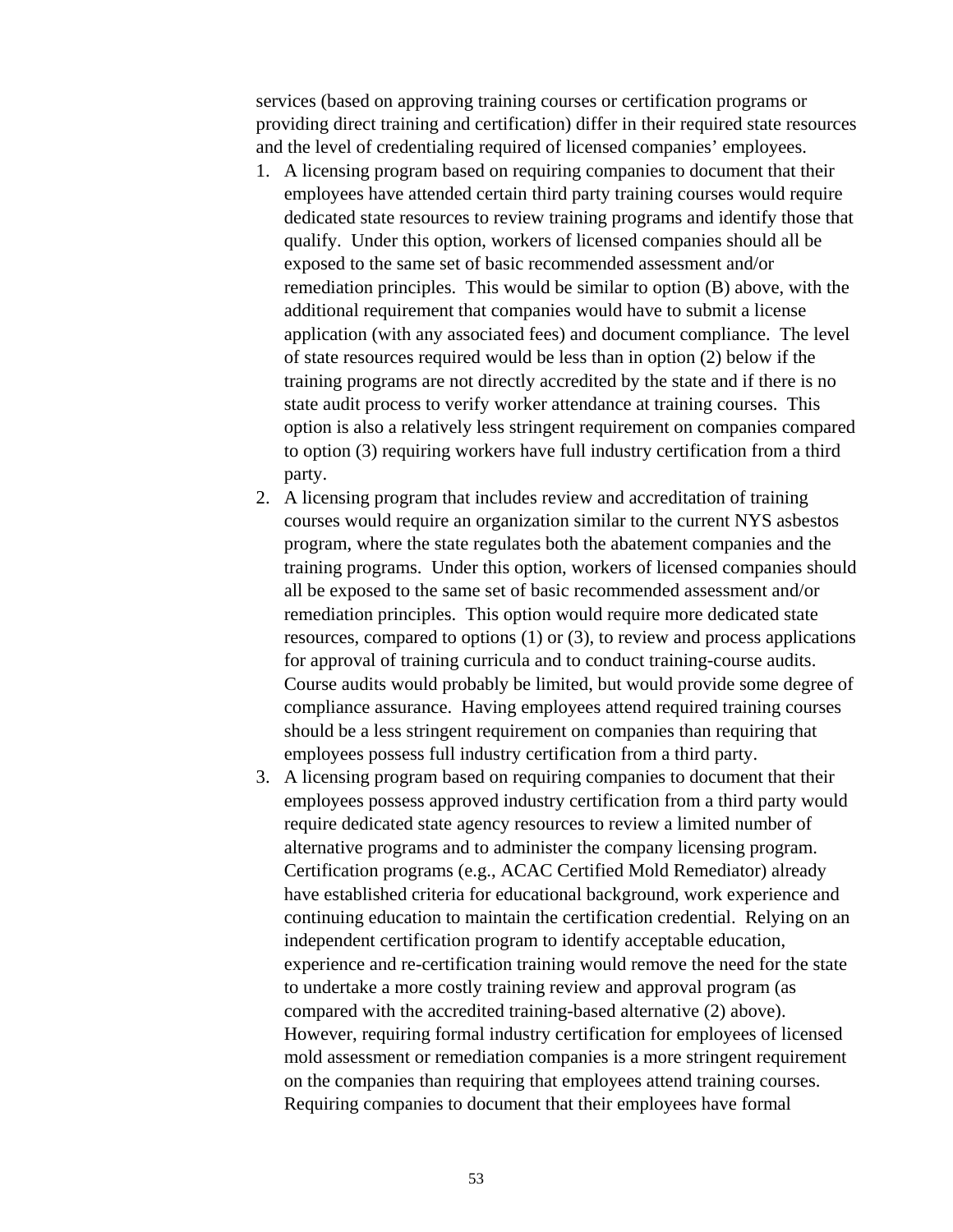certification is modeled after the law in Maryland (requiring that workers possess certification by ACAC or equivalent).

- 4. A licensing program based on requiring companies' employees to possess state certification would be similar to combining options (2) and (3) above, except a state agency would be directly responsible for the establishment of all certification criteria and for conducting training and testing programs. Developing and administering a state-operated training and certification program for employees of licensed mold assessment or remediation companies would require a similar or slightly greater level of dedicated state resources compared to option (2) above. This approach is modeled after the regulatory program in Texas.
- D. Field inspection and enforcement: The alternative regulatory approaches described in item (C) above focus on documentation of appropriate worker training or certification as the basis for licensing mold assessment or remediation companies. Separate enforcement authority could also be created that could apply to any of those alternatives. Licensed companies could be subject to field inspection of actual mold assessment or remediation work sites by a state agency and work-practice violations could be issued. Based on the inspection and enforcement elements of the NYS asbestos regulatory program, these activities would require substantial state resources in addition to those required for any of the alternatives under item (C) above.

The regulatory approaches considered above rely on identifying existing guidance, training courses or certification programs that emphasize the general building assessment and remediation principles to find and correct water problems and clean or remove moldy building materials. Focusing on these basic principles is preferred over attempting to codify detailed building inspection or remediation protocols through regulation. There are major challenges to developing detailed prescriptive regulations for building assessment and remediation. Each building assessment and remediation plan for dampness and mold problems will have unique features. It is probably not possible to anticipate all the possible circumstances that could arise so as to avoid creating adverse unintended consequences for building owners, occupants or service providers when attempting to codify detailed protocols for building inspection or remediation.

It should also be noted that a state licensing program can emphasize certain work practices and discourage others, but cannot verify that preferred work practices are actually being implemented without an enforcement program that includes field inspection of actual work sites and the authority to issue violations. Enforcement activities are particularly costly and, depending on available resources, would probably only be able to cover a small fraction of all mold assessments or mold remediation jobs.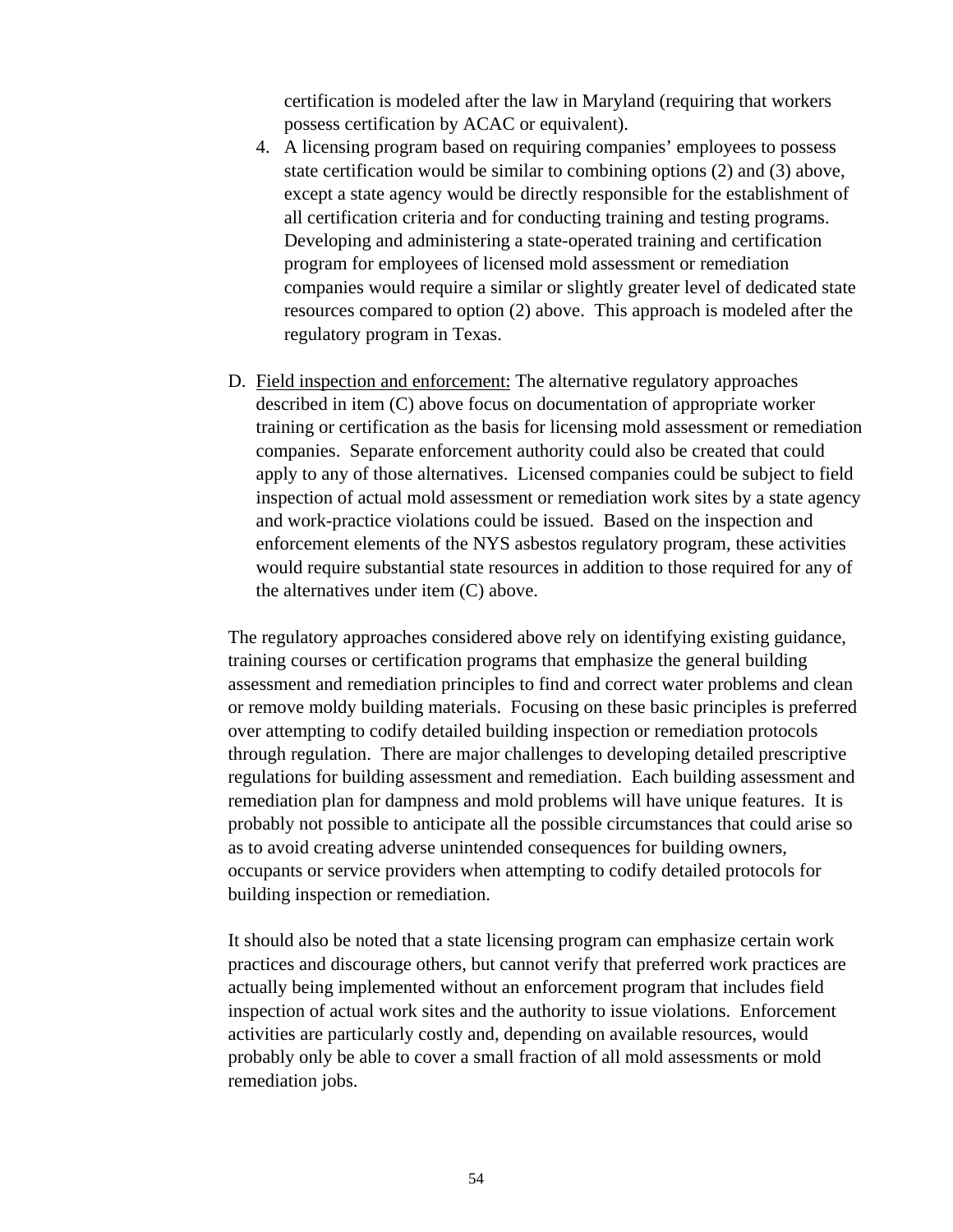In addition to any oversight approach for assessment and remediation companies, written guidance materials should be developed for service consumers (building owners and occupants) to help them when obtaining assessment or remediation services. This includes obtaining information from prospective companies about their qualifications and obtaining written documentation of assessment findings, proposed remediation work plans and criteria to be used to assess whether the job has been completed satisfactorily.

Cost estimates in Table 5 for different potential oversight approaches are based on available information from similar existing programs.<sup>14</sup> Guidance and licensing approaches that depend on third-party training courses or industry certification programs were assumed to require a minimal level of dedicated state resources (one to two full-time equivalents) to administer. This was informed, in part, by cost estimates for the Louisiana licensing program and the recognition that establishing and administering a new licensing program without dedicated resources is likely to be burdensome for state agencies.<sup>15</sup> Cost estimates could be up to twice as high as those shown in Table 5 if separate staff and administrative costs are required to administer programs regulating both the building assessment and building remediation industries.

The NYS regulatory program for asbestos abatement companies was used as a model for the level of resources that might be required to implement a relatively extensive regulatory program (including enforcement authority) for mold remediation. The NYS asbestos program requires that asbestos abatement companies be licensed and that licensed companies oversee projects that involve the abatement of asbestos. The program requires asbestos training programs to be accredited by the State and asbestos workers to obtain training from accredited training programs (see additional details in Appendix K). Detailed information was available from that program to develop cost estimates for different regulatory approaches for analogous mold assessment and remediation services. Limited information from the Texas program was also used to estimate the number of staff that would be needed for two of the five approaches, although those estimates are less certain than the estimates based on the asbestos program.

 $\overline{\phantom{a}}$ 

 $14$  Cost estimates for personal services and administrative costs are based on 2010 salary, fringe and other operating expenses (e.g., supplies, etc.) assuming relevant civil service titles for the programmatic functions described. The actual legal requirements for program implementation will influence program costs. Many other factors such as the effects of climate or age of housing stock could affect the actual cost of implementing a New York State program compared to other states' programs. Also, New York State does not currently license general building contractors, so additional resources could be required to create a new programmatic infrastructure to administer such a licensing program.<br><sup>15</sup> Fees and fines paid into a special revenue account established for the program could be considered as one means of

 agency the authority to set fees in regulation. Fees and fines should be structured to continue to provide adequate program setting agency costs. However, the special account should be created in legislation and the legislation should give the funding over time.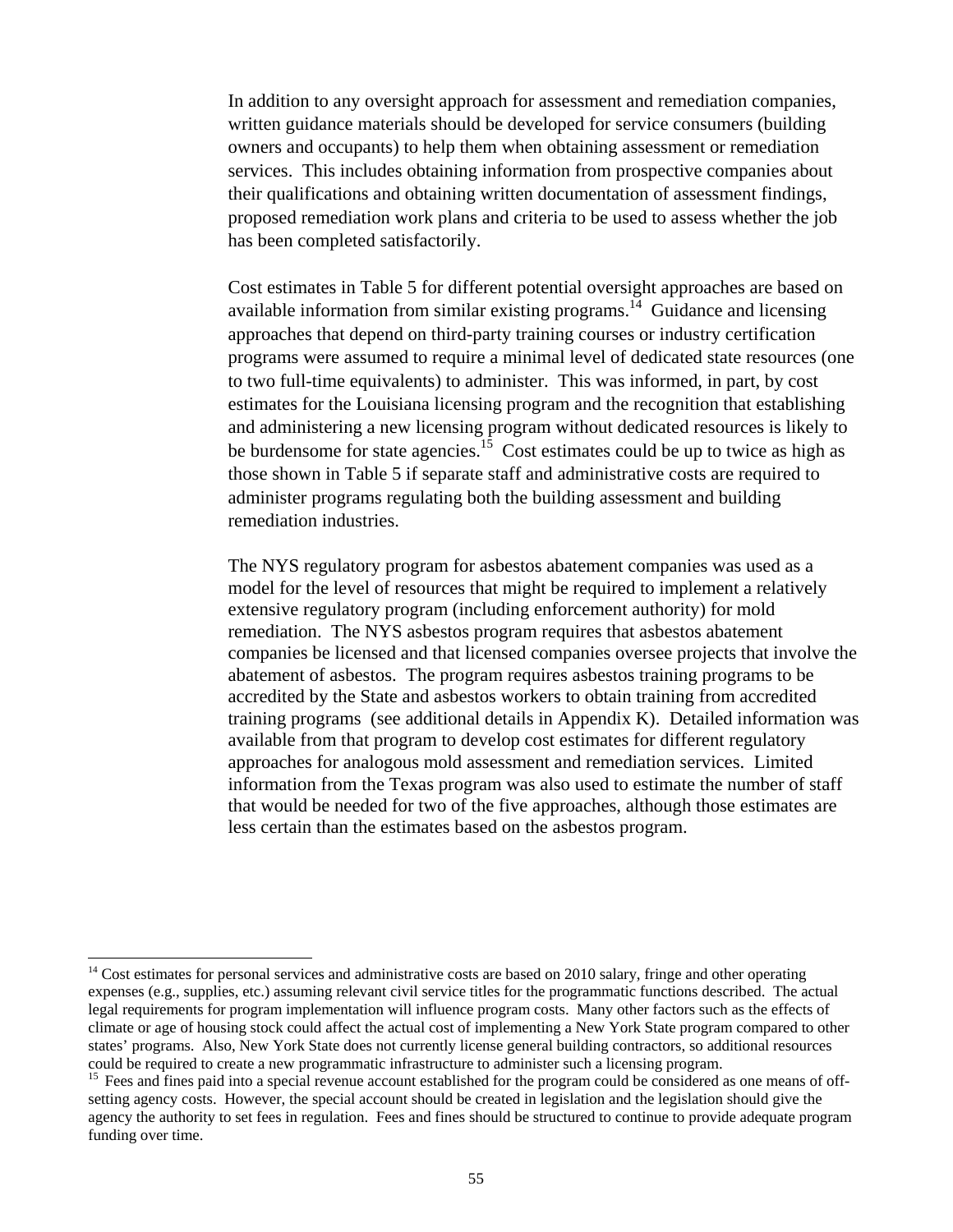**Table 5.** Cost estimates for potential alternative approaches to developing guidance or regulation of mold assessment or remediation service companies. Refer to discussion in Section II.C.3 (page 42) for further detailed explanations of items **A – D**.

| <b>Potential approach</b>                                                                                                                                                                                                                                                                                      | Annual cost estimate <sup>a</sup>                                                                                                                                                                                                                                           |  |  |  |
|----------------------------------------------------------------------------------------------------------------------------------------------------------------------------------------------------------------------------------------------------------------------------------------------------------------|-----------------------------------------------------------------------------------------------------------------------------------------------------------------------------------------------------------------------------------------------------------------------------|--|--|--|
| A. Voluntary guidance                                                                                                                                                                                                                                                                                          |                                                                                                                                                                                                                                                                             |  |  |  |
| recommend specific guidance (e.g., NYCDHMH) as<br>preferred work practices for assessment and<br>remediation in state                                                                                                                                                                                          | 1 $FTE^b$<br>approximately \$150,000 for ongoing review and<br>updating of guidance materials                                                                                                                                                                               |  |  |  |
| B. Voluntary training or certification programs                                                                                                                                                                                                                                                                |                                                                                                                                                                                                                                                                             |  |  |  |
| identify particular third-party training curricula or<br>industry certification credentials as preferred without<br>requiring them by law or regulation                                                                                                                                                        | 1 FTE<br>approximately \$150,000 for ongoing review of<br>third-party training curricula or industry certification<br>programs and administering list of providers; does<br>not include auditing of providers for compliance<br>with training or certification requirements |  |  |  |
| C. State licensing of service companies                                                                                                                                                                                                                                                                        |                                                                                                                                                                                                                                                                             |  |  |  |
| 1) require licensing of assessment or remediation<br>companies based on documenting that workers obtain<br>preferred third-party training curricula                                                                                                                                                            | 2 FTEs<br>approximately \$200,000 for ongoing review of<br>third-party training curricula and administering                                                                                                                                                                 |  |  |  |
| do not require state accreditation or auditing of training<br>providers or courses                                                                                                                                                                                                                             | licensing program                                                                                                                                                                                                                                                           |  |  |  |
| 2) require licensing of assessment or remediation<br>companies based on documenting that workers<br>successfully complete state-accredited, third-party<br>training course<br>require state accreditation of training providers and<br>auditing of training courses by regulator as in DOH<br>asbestos program | Up to 10 FTEs<br>approximately \$1.2 million including auditing of<br>some training courses (based on analogy to<br>asbestos program)                                                                                                                                       |  |  |  |
| 3) require licensing of assessment or remediation<br>companies based on documenting that workers have<br>obtained specific independent industry certification<br>(e.g., ACAC <sup>c</sup> -certified mold inspector or mold<br>remediator)                                                                     | 2 FTEs<br>approximately \$200,000 for ongoing review of<br>third-party certification criteria and administering<br>licensing program                                                                                                                                        |  |  |  |
| 4) require licensing of assessment or remediation<br>companies based on workers obtaining certification<br>through state-developed training and testing program                                                                                                                                                | $10 - 15$ FTEs<br>approximately $$1.2 - 1.6$ million without field<br>inspection (based on analogy to NYS asbestos<br>program and limited feedback from TX)                                                                                                                 |  |  |  |
| D. Field inspection and enforcement                                                                                                                                                                                                                                                                            |                                                                                                                                                                                                                                                                             |  |  |  |
| for any of the licensing options (C) above:<br>include authority for state agency to conduct<br>inspections of assessment and/or remediation work<br>and issue violations                                                                                                                                      | approximately 30 additional FTEs<br>approximately \$3.3 million based on analogy with<br>NYS DOL/DOH asbestos program                                                                                                                                                       |  |  |  |

<sup>a</sup> Cost estimates could be up to twice as high as indicated if separate staff and administrative costs are required to implement programs for mold assessment companies and mold remediation companies

 $b$  FTE = full-time equivalent; one person working full-time for one year, based on 2010 salary estimates can consider  $c$  according  $C$  or  $c$  is  $C$  and  $c$  is  $C$  and  $c$  is  $C$  and  $c$  is  $C$  and  $c$  is  $C$  and  $c$  is

ACAC = American Council for Accredited Certification (formerly American Indoor Air Quality Council)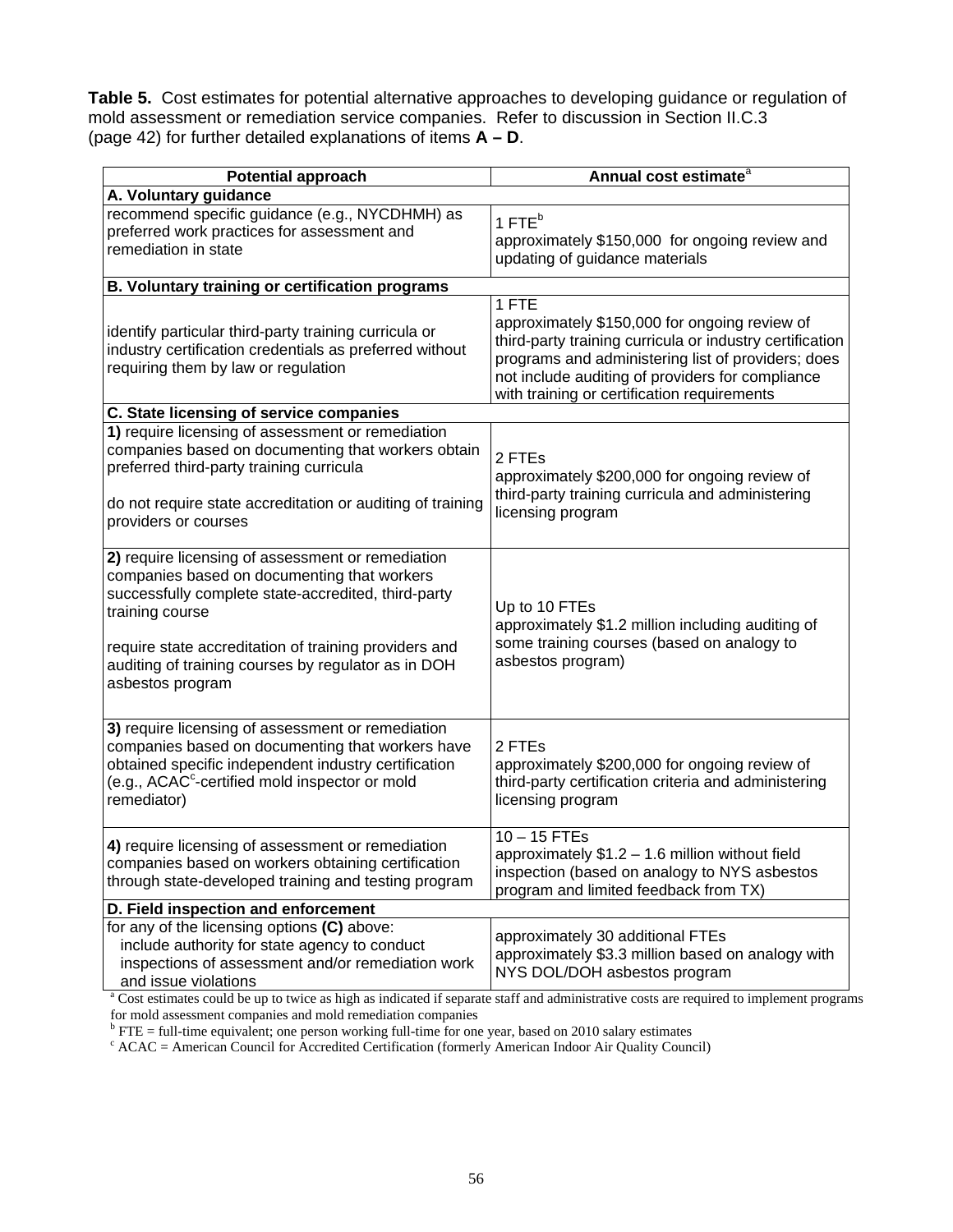#### 4. Outreach and education

Almost all state health departments and some cooperative-extension services provide education and outreach materials developed for the general public that address water problems and mold growth in buildings. These were reviewed and an itemized list of these resources is provided in Appendix F. Major messages or attributes that are common to many of these educational and outreach materials are summarized here.

Public health education and outreach materials generally cover some elements of potential mold health effects and the prevention, assessment and mitigation of water and mold problems. A number of common messages occur in these materials. Health department educational materials indicate that indoor mold growth resulting from dampness or moisture problems has the potential to contribute to adverse health effects in building occupants and, therefore, should be abated to minimize the potential risks by minimizing exposures. The goal of abatement is generally to minimize potential mold exposure in buildings by controlling exposure sources and correcting the root cause of the mold condition (i.e., moisture problems). This includes tracing and correcting water sources in the building and removal or cleaning of mold-damaged building materials. Many educational materials include recommendations for precautions to take during abatement work to limit mold dispersal and worker exposure. Most educational materials developed by health agencies recommend little need for environmental mold sampling to achieve or confirm the remediation goal of complete elimination of the water problem and any moldy materials in the building, especially in residences.

#### 5. State mold task force laws

At least four other states convened advisory committees similar to the NYS Task Force to investigate various aspects of the mold and damp buildings issue and have issued reports (CA DHS, 2005; CRB, 2006; ME DHHS/DEP, 2007; PA DOH, 2006; TX RCC, 2005). The major recommendations from each task force are listed *verbatim* in Appendix G. Selected observations from two state reports are mentioned here.

California passed a law in 2001 entitled "The Toxic Mold Protection Act." The law directed the California Department of Health Services (DHS; now the Department of Public Health) to determine the feasibility of establishing permissible exposure limits (PELs) for indoor mold and to convene a stakeholder task force to consult with DHS in developing enforceable standards and voluntary guidelines to prevent health conditions that may occur with exposures in damp or moldy indoor environments. DHS issued a report (2005) where it concluded, based on several significant information gaps, that sound, science-based PELs were not feasible (see Section II.D, page 63 on exposure limits for details). DHS further reported that, due to severe resource limitations, the agency could not complete the remainder of the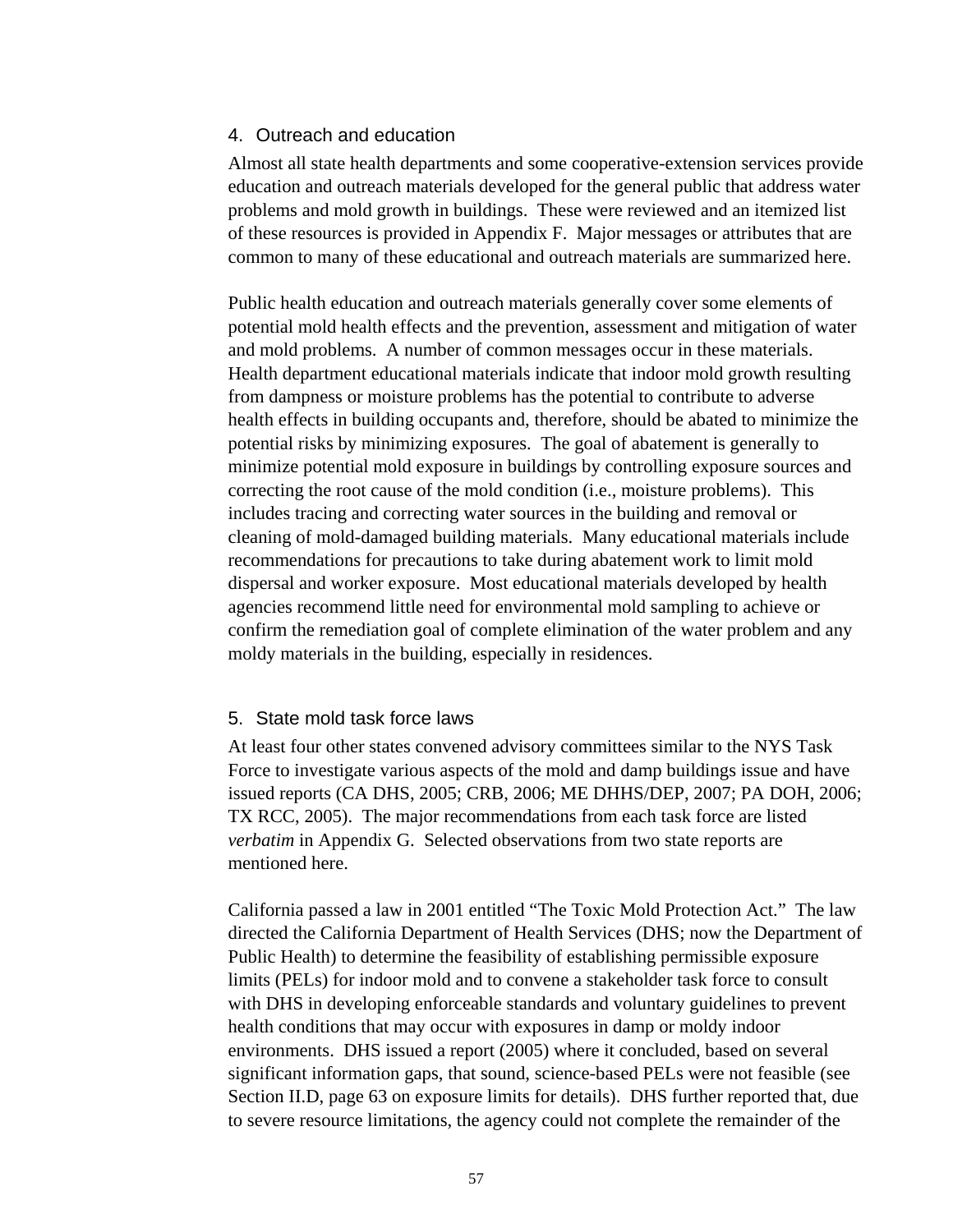tasks in the law. Nevertheless, DHS concluded that indoor dampness, water intrusion or fungal growth should always be eliminated in a safe and efficient manner and that public health was best protected by limiting indoor mold  $exposures.<sup>16</sup>$ 

The Maine Departments of Health and Human Services and Environmental Protection issued a "Mold in Maine Buildings Task Force" report in 2007. Several of its primary recommendations dealt with aspects of building management issues particular to Maine, including modifying model building codes (local adoption of residential codes is voluntary in Maine) and construction contract language. The task force also recommended that the state publicize existing guidelines and standards for building assessment; building remediation; education and certification of mold assessment and remediation professionals; and worker protection. Two recommendations not addressed in other state reports related to dispute resolution and enforcement actions and are reproduced *verbatim* here:

- Strengthen Tenants Rights
	- Tenants rights laws and guidance must be strengthened by requiring mediation between tenants and landlords in mold/moisture disputes, prior to requiring the tenant to pursue legal action against the landlord as is currently the case under the Maine Warranty of Habitability Act, 14 M.R.S.A. § 6021.
	- Rationale: Under current statute, tenants engaged in a dispute with a landlord over mold/moisture issues have little or no recourse other than to initiate litigation. This can be a hardship for many tenants, particularly the elderly or those with small children. (Based on the mold-related calls received by Maine CDC, the preponderance of tenants who call the State looking for assistance for mold issues are elderly, have a debilitating disease, or have small children.)
- Strengthen Authority of Local Health Officers
	- Add a provision to 17 MRSA c. 91 that specifically grants authority to the Local Health Officer for the purpose of investigating mold as a public or private nuisance.
	- Rationale: Consumers often look to their municipality to assist them with their mold/moisture problems, particularly those in landlord/tenant situations. Specifically granting authority to local health officers to investigate mold/moisture problems in homes and buildings will provide consumers with some recourse for getting their nuisance mold problem investigated, and subsequently resolved.

 $\overline{\phantom{a}}$ 

 professionals that indoor dampness, water intrusion, or fungal growth should always be eliminated in a safe and efficient <sup>16</sup> "Notwithstanding the inability to develop PELs for indoor molds, DHS agrees with other building and health manner. The public health is best protected by limiting exposure to mold growth, other biological contaminants, and chemicals in damp buildings to prevent allergic, irritant, and infectious health effects."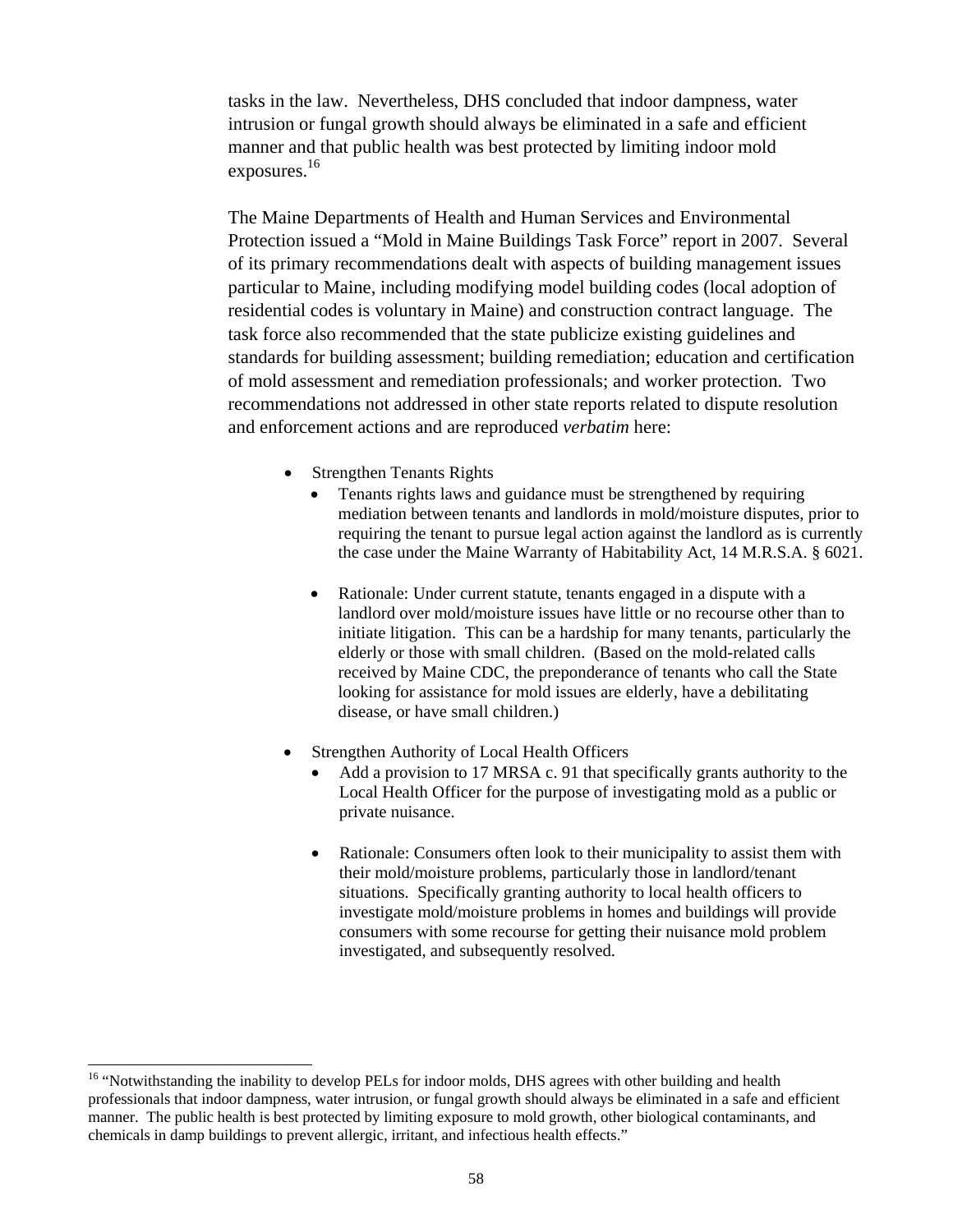6. Conclusions and recommendations – state and local actions

## a) Codes

Conclusions:

- The State Uniform Fire Prevention and Building Code and the State Energy Conservation Construction Code (and analogous NYC codes) are the mechanisms that NYS uses to prevent or minimize moisture problems in buildings through design, construction and property maintenance requirements.
- The presence and power of the CEO can also help minimize the potential for mold problems in buildings when approving construction documents, during construction inspections of new buildings and when issuing property-maintenance violations related to moisture conditions in existing buildings during required inspections.
- The codes and their enforcement are important tools to help prevent moisture problems in buildings. Opportunities should be pursued by NYS and NYC to strengthen building codes and code enforcement with respect to preventing and correcting moisture problems.

Recommended actions:

- NYS and NYC should continue to improve building code requirements that address building design, construction techniques and property maintenance so that they prevent or minimize the potential for water problems to occur. They should both work within the framework of the International Code Council (ICC) code adoption process to monitor and develop proposals to prevent or minimize dampness and mold in new and existing buildings.
- Provide targeted training and education to CEOs to improve understanding of subtle moisture problems in buildings (e.g., uncontrolled air flows causing condensation) and to enable them to address potential or existing water and mold problems more effectively.

# Feasibility:

- NYS (except NYC) has a State Uniform Fire Prevention and Building Code that since 2003 has been based on the model codes used throughout most of the United States, written by ICC. As of 2008, the Building Code of the City of New York is also based on the ICC codes. The ICC issues new editions of its code every three years to keep up with changes in the building industry.
- The NYSDOS and the NYC Department of Buildings are both active in the ICC code adoption process. Assistance of the NYSDOH in creating code language and providing supporting documentation could be necessary for code proposals intended to prevent dampness and mold problems. Some specific examples of areas to consider for potential building code enhancements are listed in Appendix J.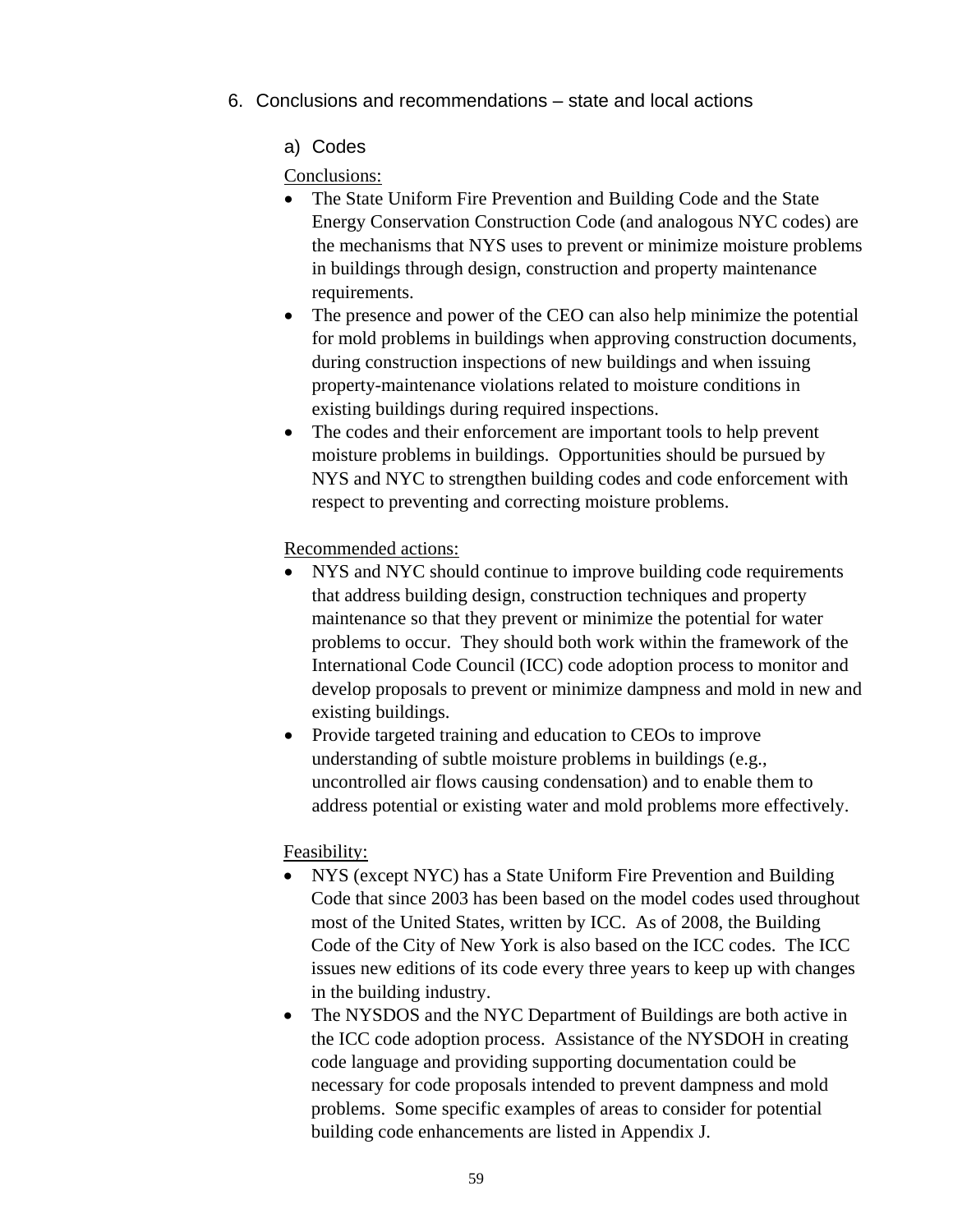- CEO training outside of NYC is done by NYSDOS at no cost to municipalities. NYSDOS trainers working with NYSDOH indoor environmental quality experts can update existing courses on code changes or mold problems for CEOs as necessary. Any new CEO training should reflect any changes made to the codes regarding mold.
- b) Regulation of mold assessment or remediation services

## Conclusions:

- Having persons who provide mold assessment and remediation services properly trained and following accepted protocols is desirable. Approaches that have been tried to accomplish this range from providing specific guidance for recommended work practices to an extensive regulatory program.
- Although several states and NYC have developed some level of formal guidance or regulatory oversight, mostly for the mold remediation industry, information evaluating the effectiveness of these various regulatory approaches was not found.
- Voluntary industry standards that could apply to mold-related assessment and remediation services exist for training programs and certification.

## Recommended Actions:

• The main public health goal of any additional guidance or regulation of mold assessment or mold remediation industries should be to reduce the potential for mold exposures and the concomitant risk of health effects in damp buildings by improving the quality of mold assessment or remediation work done in the State. State agencies should, at a minimum, provide guidance about recommended work practices for assessment and remediation and about the existence of training curricula and certification (see Table 5, items A, B). Other possible regulatory actions that could be considered by the state are also presented in Table 5, items C, D.

## Feasibility:

- General recommended work practices and certification programs for building assessment and remediation have already been developed by reputable organizations. Providing information about these practices and programs, along with any limitations as to their effectiveness would be relatively easy and would cost about \$150,000 annually.
- The above concerns about effectiveness of regulation notwithstanding, if legislation to establish authority to regulate the mold assessment or remediation industries is considered, state funding support would be needed for agency staff and overhead administrative costs. These funds would support the development and implementation of regulations and their continuing administration and enforcement. Examples from an analogous NYS program suggests annuals costs could be in the range of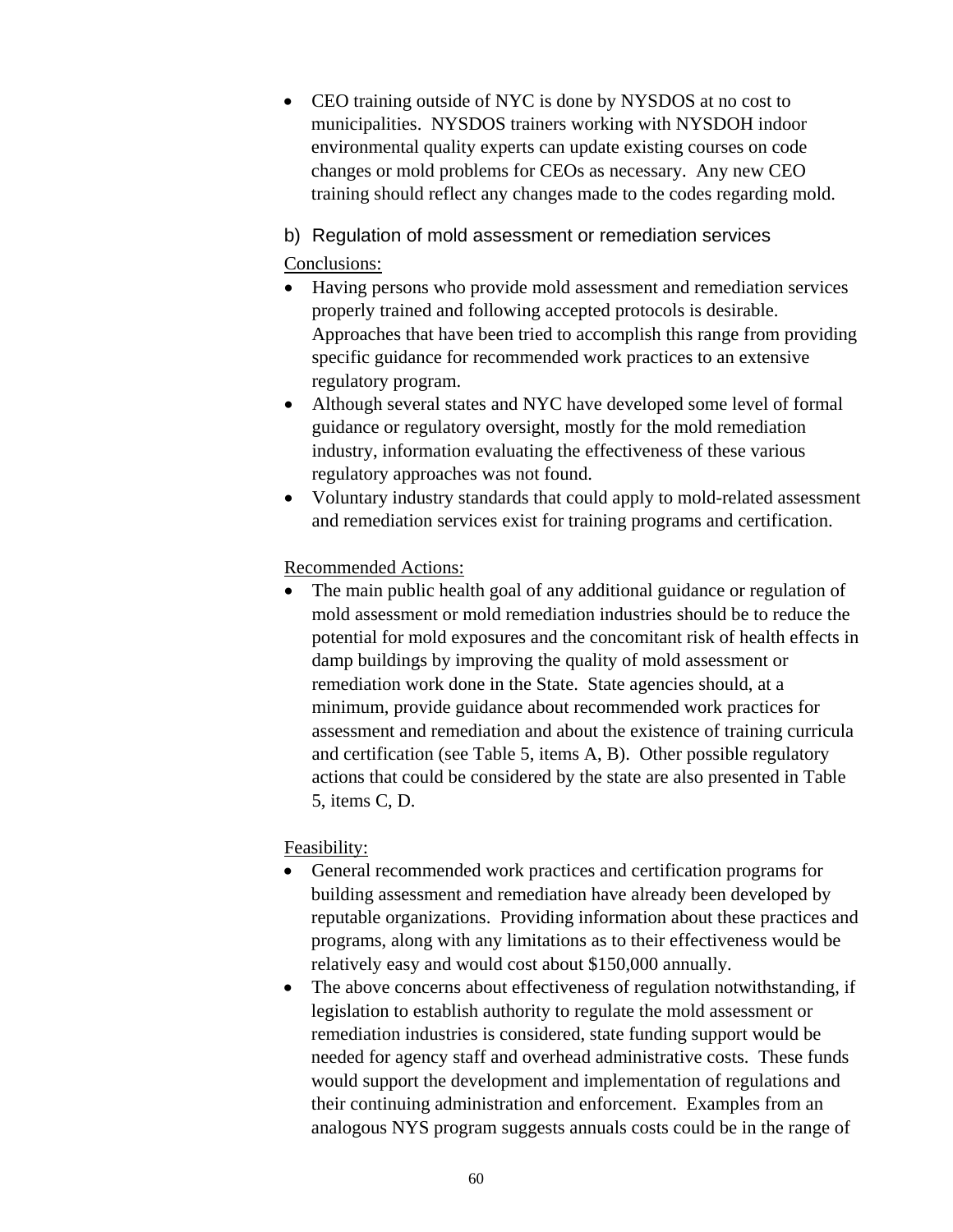\$4.5 million. Fees and fines that are established in regulation and paid into a special revenue account established for the program could be considered as one way of paying for these new government services. Fees and fines should be structured to continue to provide adequate program funding over time.

c) Education and outreach

## Conclusions:

- Recognition of potential adverse health effects from dampness and resulting mold growth in buildings has driven preventive education and outreach messages toward water and mold problems in buildings by state and local health departments for over 10 years. For example, NYC initially developed guidelines in 1993 (revised in 2000 and 2008) that focused on minimizing indoor mold exposures by minimizing or correcting water, dampness and mold conditions in buildings.
- Additional targeted education might enhance efforts to prevent building moisture problems, mold problems and any concomitant health effects.

## Recommended actions:

- • Governmental, private and non-profit organizations should develop or enhance educational materials related to building moisture prevention and tailor those materials to specific audiences dealing with building design, construction and maintenance. These organizations should proactively disseminate the materials to the intended audiences. A coordinated proactive, multi-media educational campaign is likely to be more effective than simple distribution of brochures or other written outreach materials. Potential audiences for targeted education on preventing building moisture include architects, builders, contractors, remodelers, weatherization assistance programs, building performance consultants, building owners, code officials and building occupants.
- Education and outreach messages for the general public should emphasize that potential health problems associated with dampness and mold in buildings can be reduced by correcting water problems and removing sources of indoor mold growth in a timely manner.

#### Feasibility:

- State agencies with relevant outreach and education programs related to aspects of moisture prevention in building construction and maintenance include, but are not limited to, NYSDOS, NYSDOH, NYSED, NYSDHCR and the NYSOGS. Non-governmental organizations include professional and trade associations (e.g., American Institute of Architects, NYS Builder's Association, Commercial Lumberman's Association) and tenants' organizations.
- Costs for enhancing educational materials and programs would depend on how much existing programs were augmented. Costs could include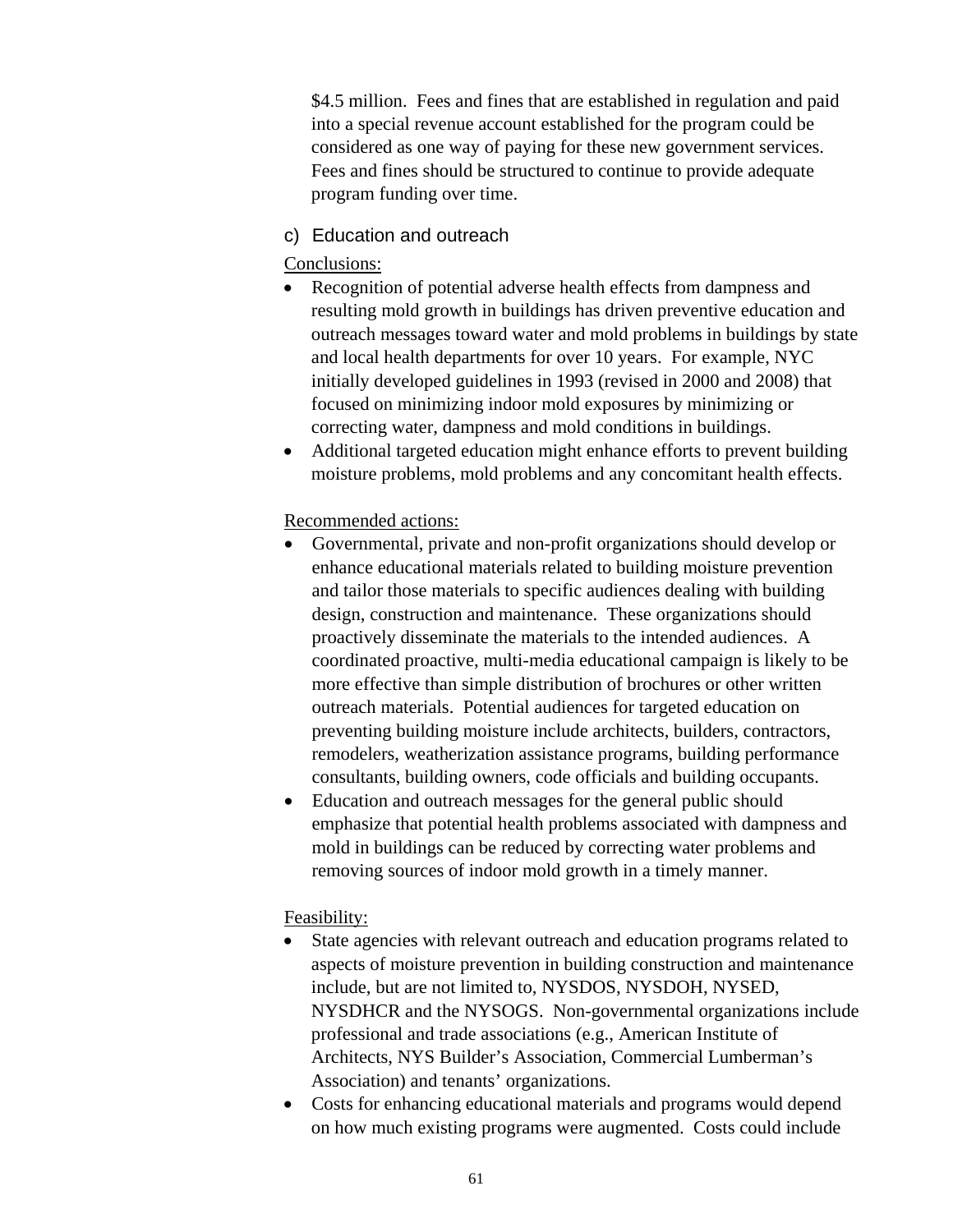increased expenditures on supplies, printing, public media resources (e.g., TV, radio, print), travel, meeting venues and other operational resources, in addition to personnel time.

- The efficiency of educational efforts could be increased by leveraging existing outreach venues such as professional society meetings and continuing education programs, commercial trade associations and tenants' associations. Extensive multi-media educational campaigns, such as the recent NYSDOH tobacco control campaign, can be expensive. The current annual funding level for the tobacco control program was \$55.1 million dollars in state fiscal year 09-10 (see Appendix K for additional details).
- d) Research

# Conclusion:

• Better information obtained through careful research would help inform decision making regarding many issues related to dampness and mold problems in buildings.

## Recommended action:

- Additional research is needed on the following issues:
	- the prevention and mitigation of building moisture problems and mold growth;
	- the effectiveness of different education approaches to dampness and mold prevention;
	- the effectiveness of different antimicrobial treatments as part of mold remediation;
	- the effectiveness of specific aspects of mold remediation protocols including the level of containment needed, salvage or disposal of wet or contaminated materials and the level of cleanliness required at the end of remediation;
	- the development and effectiveness of methods for identifying moisture problems in buildings undergoing energy retrofits;
	- $\blacksquare$  the effectiveness of moisture-resistant building materials and the relationship between green-building and energy-conservation criteria and the prevention of building moisture problems; and
	- $\blacksquare$  the possible relationship between indoor mold exposure and chronic health effects.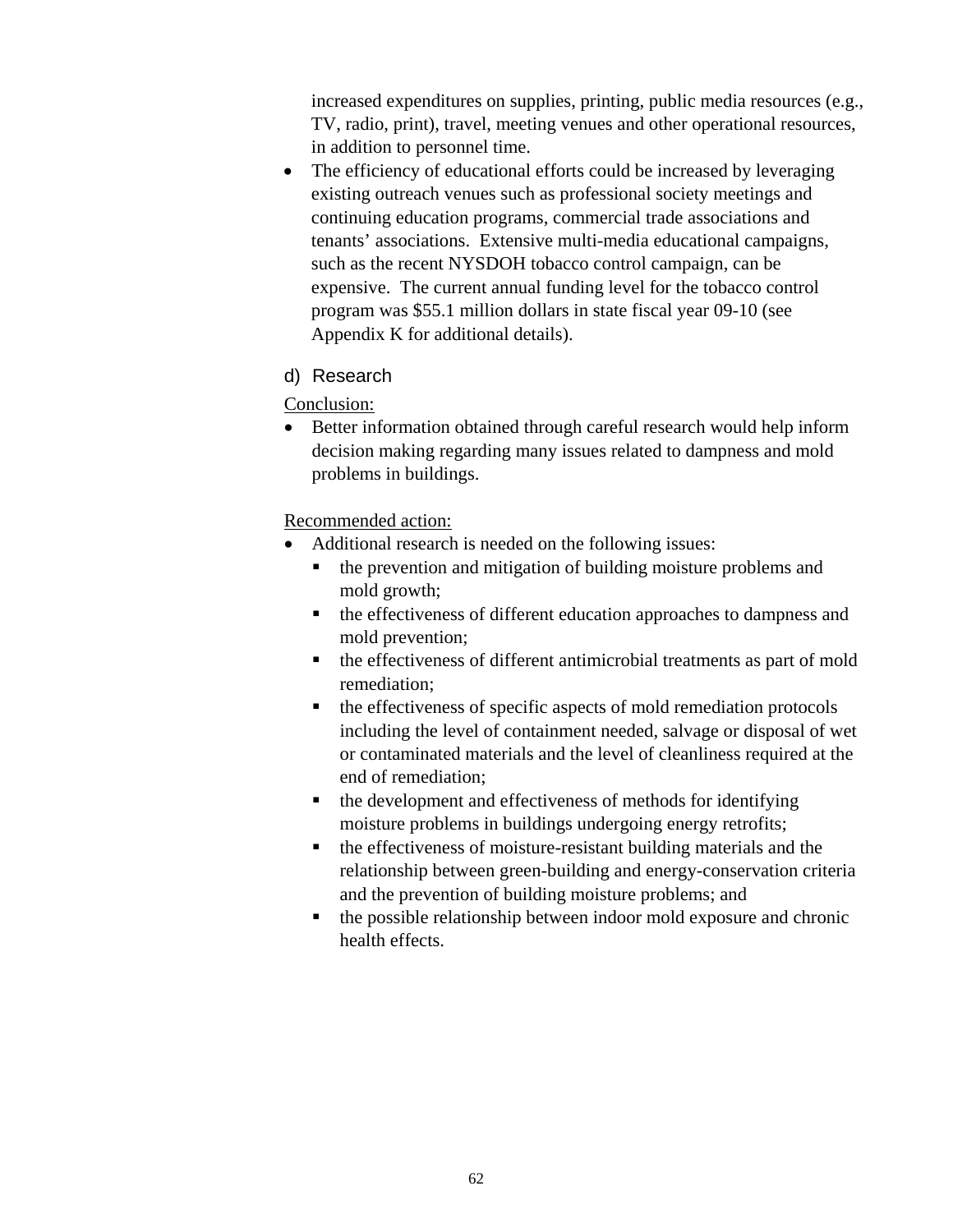## Feasibility:

• State agencies have extensive expertise in many issues related to preventing and mitigating building water and mold problems. NYSDOH and NYCDHMH both have extensive experience in conducting health studies related to environmental exposures. Obtaining external funding for such research should be explored when available.

## e) Other possible actions

### Conclusions:

- Other actions were outside of the Task Force scope, but might be considered as part of NYS's response to dampness and mold problems in buildings:
	- **•** requirement for disclosure by property sellers or landlords of known mold-related conditions as part of a real estate transaction (see Section II.C.1, page 39);
	- requirement for "right to cure" clauses in construction contract language that provide contractors an opportunity to correct construction defects in a timely manner to avoid litigation (see Section II.C.1, page 39);
	- requirement for mediation in landlord-tenant mold/moisture-related disputes to avoid litigation (e.g., as recommended by the Maine mold task force, see Section II.C.5, page 57); and
	- a process that would quickly resolve how building remediation is to be paid could help prevent delays that can allow water damage to lead to significant mold problems. State insurance laws or regulations could be reviewed for opportunities to improve the timeliness of response to moisture problems in buildings.

# *D. Mold exposure limits*

Section 1384 requires the Task Force to "assess the latest scientific data on exposure limits to mold in indoor environments." Several Task Force members gave presentations that considered aspects of this charge (see supplemental material on CD). Additional information was obtained from published research and other expert panel or advisory committee reports that have addressed this issue.

## 1. Existing exposure limits

Section 1384 does not define mold exposure limits or what level of health protection they should provide. Exposure limits can be developed for different potential exposure scenarios (e.g., single exposure or long-term repeated exposure), different environmental media (e.g., air or food) and different populations (e.g., workers in a specific industry or the general public). These differences can result in different limits for the same agent under different circumstances. For example, limits intended to protect workers from short-term, high-level chemical exposures that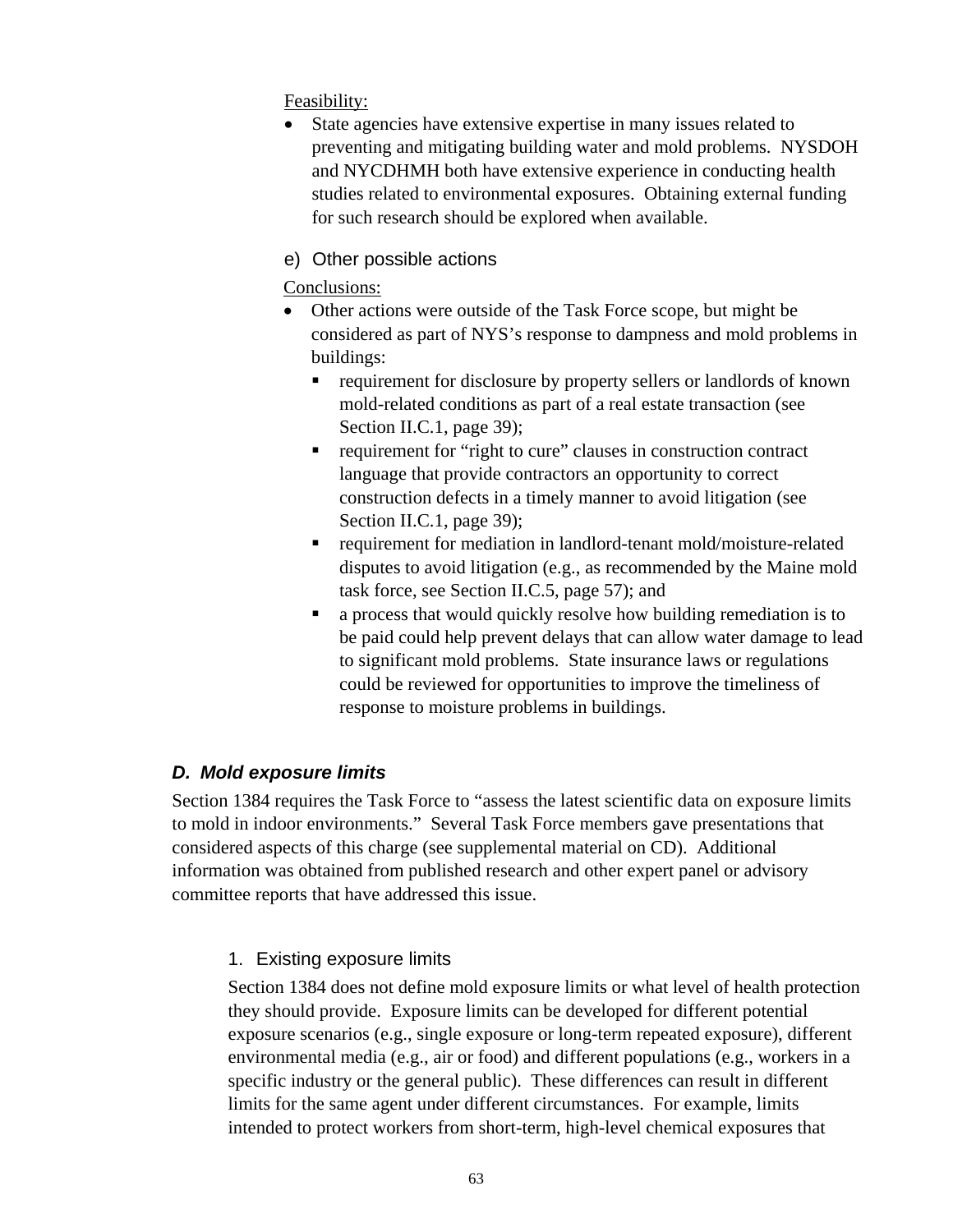could be immediately life-threatening can be hundreds or thousands of times higher than corresponding workplace limits intended to protect workers from effects associated with long-term repeated exposure to low levels of the same chemicals. Similarly, limits developed for workplace chemical exposures might be higher than limits developed for residential exposure to the same chemical, since residential exposure patterns could be different from workplace exposures and the general population could include individuals who are more susceptible than healthy adult workers.

Exposure limits can also differ in their legal enforceability. For example, at the federal level, the National Institute of Occupational Safety and Health (NIOSH) develops Recommended Exposure Limits (REL) for workplace chemical exposures. The Occupational Safety and Health Administration (OSHA) establishes PELs for the same chemical exposures. A REL is a non-enforceable guideline, while a PEL is a legally-enforceable workplace standard. The numerical values of many RELs and their corresponding PELs are the same. However, in some cases the REL is lower than the PEL. In this case, the REL is a recommended guideline, but is not a legallyenforceable standard, while the corresponding PEL is legally enforceable. Even among enforceable standards, the level of a standard can vary depending on the legal authority for the standard. In some cases, enforceable limits are only to be based on health risk, while in other cases, benefits of a particular chemical use or process, feasibility or costs are to be weighed against the potential health risks in establishing an enforceable standard. As a result of differing legal construction, the same health risks from an exposure could be managed by two different enforceable standards in different contexts.

Section 1384 does not address any of these factors related to setting exposure limits and only requires the Task Force to assess the latest scientific data on exposure limits. Therefore, the following discussion focuses on a general assessment of the health basis for mold exposure limits in indoor environments.

Existing chemical exposure limits for chronic, repeated exposures generally aim to identify (within a defined exposure-scenario context) an exposure level that can be experienced over a period of many years without appreciable risk of adverse health effects. For example, the US Environmental Protection Agency defines their Reference Dose (RfD) and Reference Concentration (RfC) as repeated daily exposure doses or continuous air concentrations (with uncertainty spanning perhaps an order of magnitude), respectively, exposure to which (including susceptible subgroups in the general population) is

"...likely to be without an appreciable risk of deleterious effects during a lifetime." (see, for example, http://www.epa.gov/ncea/iris/index.html)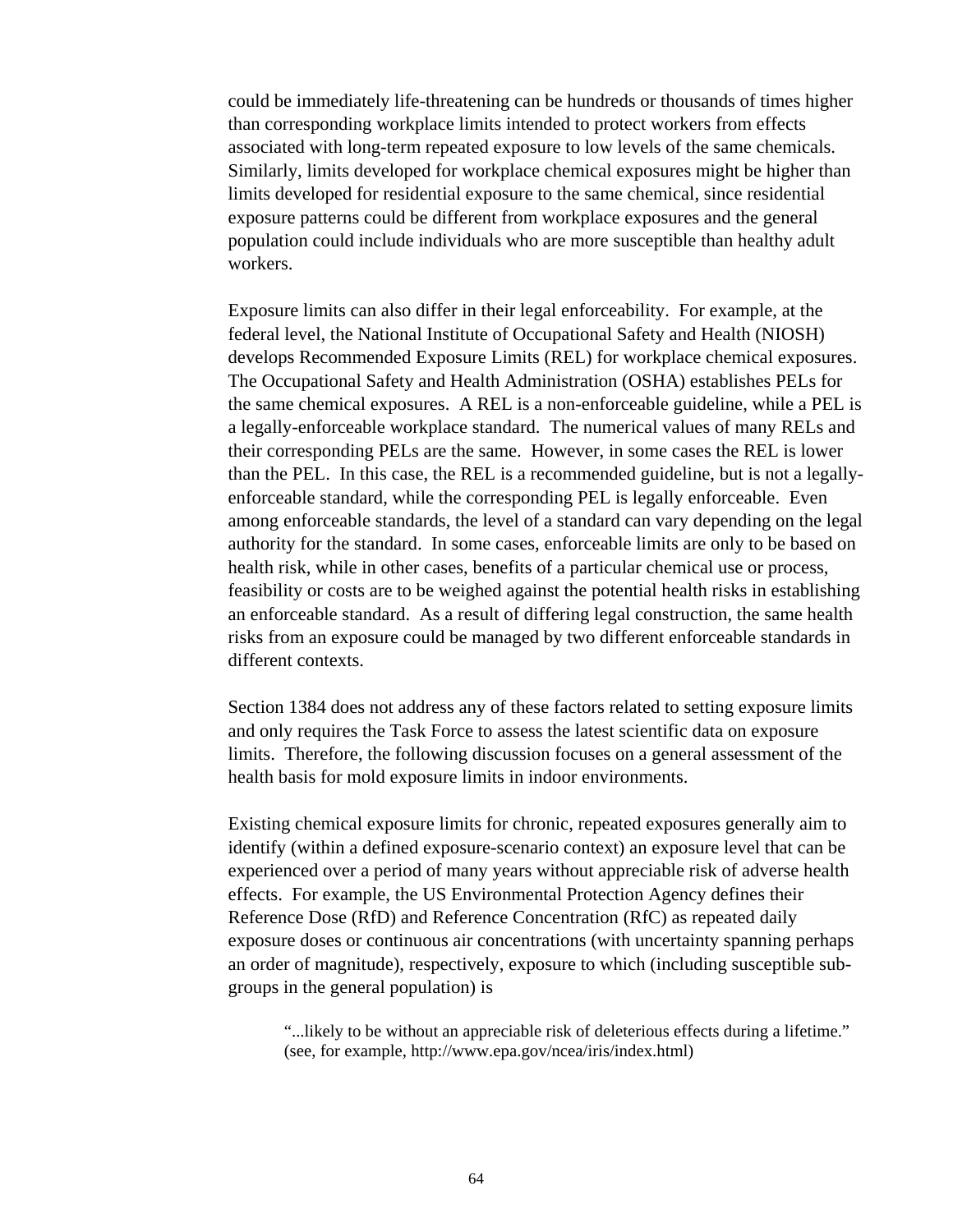Applying this concept to airborne mold<sup>17</sup> exposure limits would require identifying the highest concentration of a specific mold agent or indicator (such as spores, particles or cellular/chemical components) in air that people could be exposed to continuously or repeatedly without appreciable risk of adverse health effects. No health-based exposure limits of this type for indoor molds have been set by federal, state or local health agencies in the US.

In its 2005 evaluation of scientific evidence regarding PELs for molds in buildings, the California DHS (now the Department of Public Health) noted that five components were needed to establish a PEL:

- the scientific basis for the standard; $^{18}$
- a standardized, validated field sampling or detection method;
- a standardized, validated laboratory analytical method;
- a sampling strategy; and
- a limit value.<sup>19</sup>

 $\overline{a}$ 

DHS concluded that sound, scientifically-based exposure limits for mold were not feasible due to limitations or data gaps in all five PEL components. Critical information gaps they identified included:

- The absence of exposure-response data to determine the types of human health problems occurring after inhalation of various concentrations of different mold spores or fragments.
- Differences in individual susceptibilities to molds due to factors such as genetics, age, nutritional status, personal habits and medical conditions.
- The existence of hundreds of mold species capable of growing indoors, each varying in its ability to produce airborne spores, allergens or toxins depending on environmental conditions.
- The lack of widely-accepted, standardized and validated field sampling methods, laboratory analysis methods and sampling strategies (i.e., where, when, what and how frequently to sample) to characterize building conditions for molds.

Published reports from Texas (TX RCC, 2005), the IOM (2004) expert panel, NYCDHMH (2008), Health Canada (2007) and the World Health Organization (2009) have also addressed the technical feasibility of establishing mold exposure limits. All have reached similar conclusions to the DHS (2005) report that

<sup>&</sup>lt;sup>17</sup> It is important to note that "mold" is not a defined, uniform substance analogous to a specific chemical compound (e.g., benzene). A single mold spore is a complex mixture of chemical components and a sample of indoor air is a mixture of many different types of mold spores plus other airborne agents. The mix of agents present in two air samples reporting the same total concentration of mold spores cannot be expected to be the same. Even two samples reporting the same concentration of one fungal species cannot be expected to contain identical allergens, toxins or other fungal products because of variability due to strain differences and differing growth conditions.<br><sup>18</sup> Scientific documentation of the health effects associated with exposure to the agent and the quantitative dose-response

relationship for those effects.

 $19$  The actual numerical exposure limit based on the documented relationship between exposure and health effects.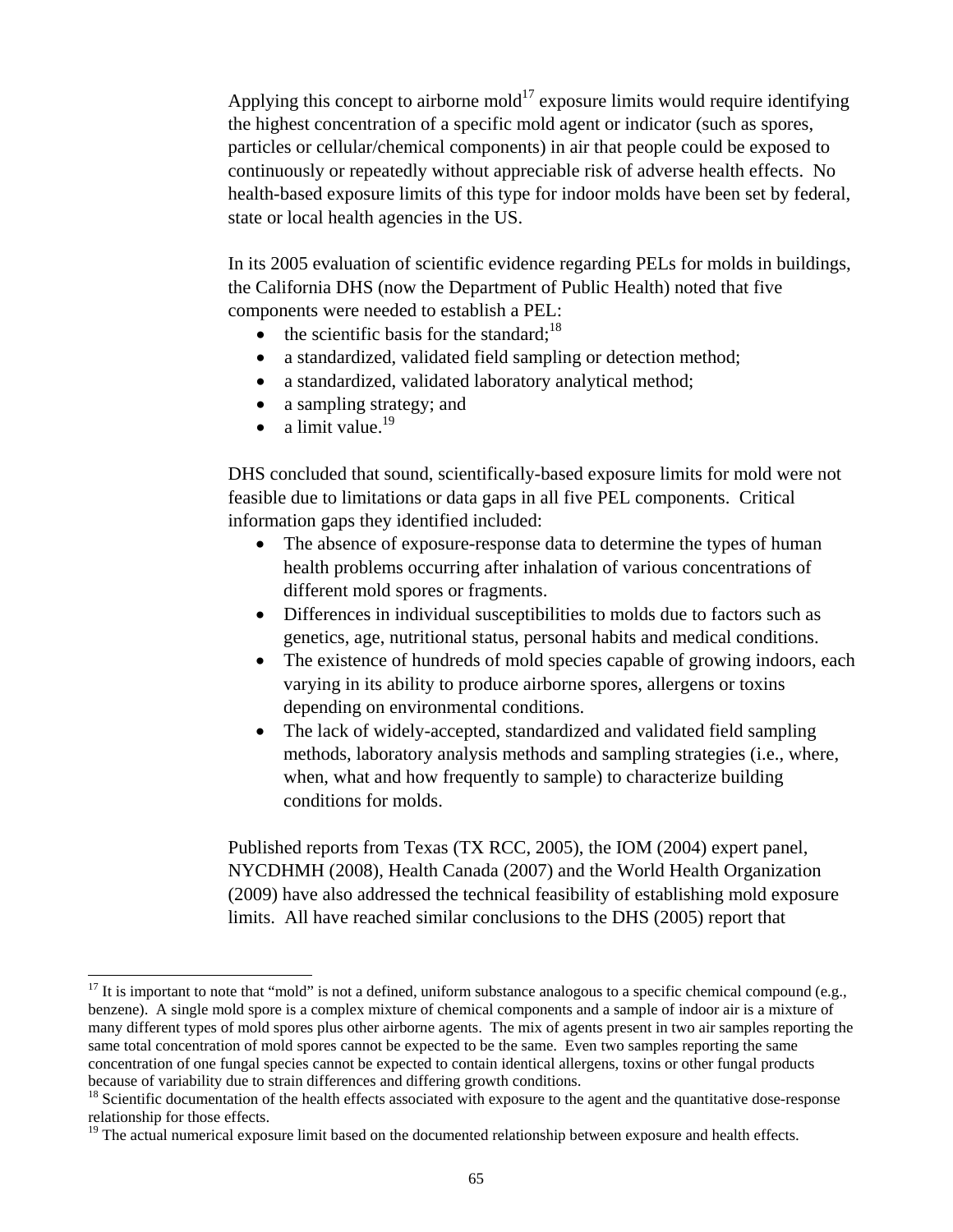scientifically-sound, health-based quantitative mold exposure limits are not currently feasible.

#### 2. New information available to the Task Force

Despite evidence indicating that indoor mold exposures can contribute to allergic respiratory morbidity and possibly other health problems, new data that would allow scientifically-sound, quantitative, health-based mold exposure limits to be developed were not identified. Clear evidence necessary to resolve the critical information gaps identified by DHS in 2005 was not identified. A major gap continues to be the lack of dose-response information for molds or dampness and associated health effects that is necessary to derive exposure levels expected to pose minimal health risk. Several other technical obstacles related to evaluating mold exposures were identified and are briefly summarized below.

Although the presence of indoor mold is associated in many studies with respiratory effects such as cough or asthma exacerbation (see Section II.A, page 21), a single causative agent is not clearly identified from these studies. Many studies suggest fungal allergens are probably important exposure agents. However, mold growth in damp buildings almost always involves multiple fungal species, many of which may produce multiple allergen proteins that vary in their ability to cause allergic reactions. Furthermore, the allergenicity of many fungal species that can occur in wet buildings has not been studied, so that focusing on one or a few wellcharacterized fungal allergens will not adequately describe exposure (and therefore health risks) in many cases. $^{20}$ 

It is also common to detect many fungi that are, at least initially, unidentifiable in indoor air samples. For example, an extensive air-sampling survey of homes in Central New York found almost one-third of initial fungal isolates were categorized as unknown (Rosenbaum et al., 2005, 2009). This was the most common single category among initial isolate identifications. Extensive follow-up laboratory work can characterize many of these initially unknown isolates, and can also detect slowgrowing species that are commonly outcompeted in culture samples by fast-growing isolates (e.g., Catranis et al., 2006).<sup>21</sup> However these follow-up analyses are complex, labor-intensive research methods and are not typical of damp building

 $\overline{\phantom{a}}$ 

 $20$  Even when narrowly-defined fungal groups (e.g., genus) can be identified as dominant in mold samples, this does not necessarily give precise information about allergen exposure. For instance, air sampling results often report concentrations for *Penicillium* or *Aspergillus* without identifying the species detected. There are approximately 100 *Penicillium* species and 200 *Aspergillus* species. Not all species within a genus are the same in terms of their allergens, so grouping these species together as total counts for each genus does not adequately characterize relevant allergen exposure either qualitatively or quantitatively. Furthermore, individual species can have different strains that vary substantially in their allergen production, and allergen production can vary depending on the growth conditions. For example, one well-studied

allergenic fungal species, *Alternaria alternata*, has over 50 recognized strains that can vary in their allergen content.<br><sup>21</sup> Partial results of the Central NY survey study reported a total of 14,552 fungal isolates obse that were obtained from four Anderson impactor air samples (three indoor, one outdoor) collected from each of 130 homes (i.e., 520 air samples).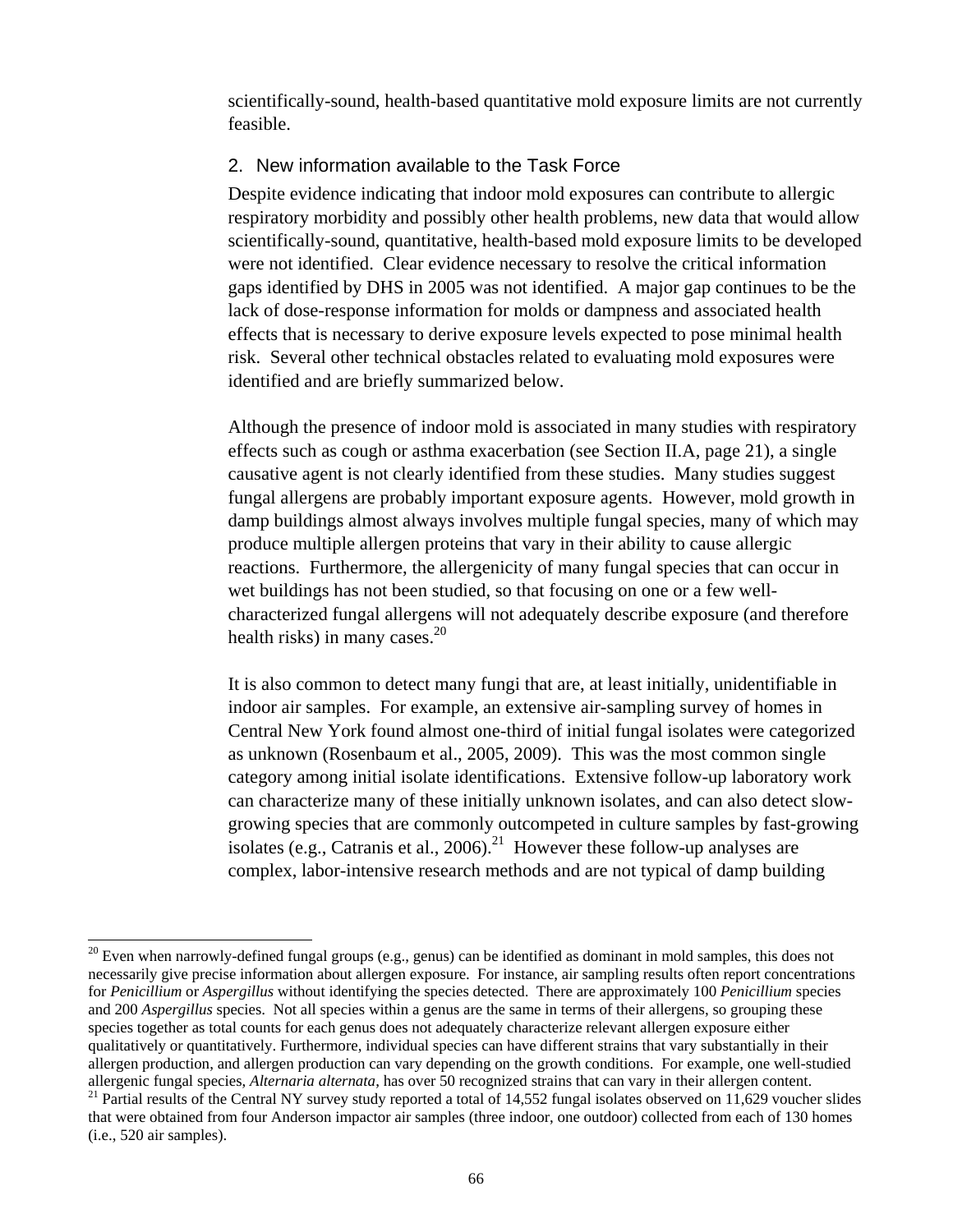investigations. Also, having more precise species identifications would not significantly change remediation best practices. $^{22}$ 

Aside from fungal allergens, other fungal products may also be present in damp environments (e.g., glucans, extracellular polysaccharides, volatile organic compounds, mycotoxins; see, for instance Hope and Simon, 2007), along with numerous other agents that can contribute to similar health effects (e.g., animal allergens from dust mites, cockroaches, cats, dogs or rodents; pollen; bacteria; bacterial endotoxin or chemicals off-gassing from building materials). Epidemiological studies have rarely been able to pinpoint the single agent or mix of agents from among this complex mixture that is the primary factor associated with adverse health effects. Crude mold or dampness exposure metrics (e.g., dampness, presence of mold growth, airborne spore counts) in these studies nearly always constitute an imprecise surrogate for the specific (and usually unknown) agent causing health effects. In the NORDAMP and EUROEXPO expert panel reviews, Bornehag et al. (2001, 2004) noted that the reviewed studies clearly supported associations between building dampness and respiratory health effects, but results became much more equivocal when only studies that attempted to more precisely define exposures to specific agents in damp buildings were considered.

In addition to any adverse effects they might contribute to directly, fungal products such as glucans or mycotoxins and other agents (e.g., VOCs, animal allergens) may also act to modify immune responses and, as a result, modify responses to fungal or other allergens (e.g., Jarvis and Miller, 2005). The World Health Organization (WHO) guideline on indoor dampness and mold (2009) noted that mechanistic data from laboratory studies suggest complex interactions are possible among multiple microbial agents affecting different cellular or tissue responses such as inflammation, cytotoxicity and immune suppression, and that these interactions could give rise to unexpected responses in people exposed to such mixtures. This may be one factor making it difficult to detect specific exposures as causally-related to building-associated health effects.

Another major obstacle to establishing health-based, quantitative exposure limits is that no single mold sampling method provides complete information to characterize indoor mold exposure. Inhalation would be the relevant exposure route to assess the risk of respiratory health effects from molds in buildings, and air sampling should provide more directly relevant exposure information for inhalation effects than surface sampling methods. However, two major air sampling approaches commonly used to measure airborne indoor molds (viable sampling and total count sampling)

 $\overline{a}$ 

 be minimal. Whether or not a specific type of mold is present should not change the basic remediation approach of removing or cleaning all moldy material after correcting the source of dampness or water intrusion. In other words, the  $22$  Even if such research methods were to precisely identify a fungal species or strain associated with adverse health effects and were made cost effective, the practical impact on the approach to building assessment and remediation would probably absence of a certain type of mold known to cause health problems would not be a reasonable rationale for leaving visible mold growth unremediated.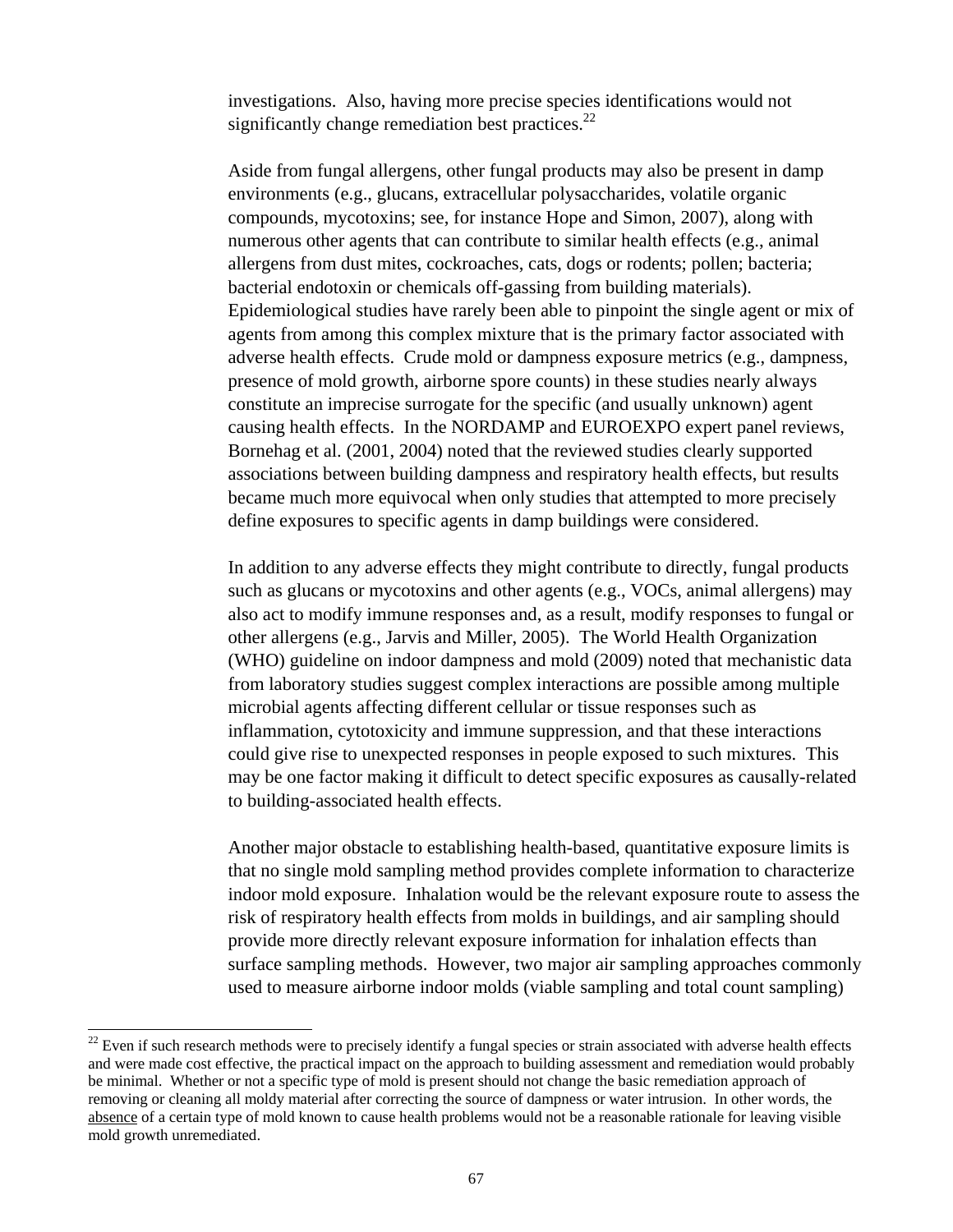both only provide partial information about species present.<sup>23</sup> Molecular (e.g., DNA-based) analysis methods (e.g., Fierer et al., 2008; Vesper et al., 2007) could potentially improve information obtained from air sampling by making species identifications in samples more complete. $^{24}$  However, these techniques are currently still primarily research tools and very costly.

An important limitation of mold-spore air sampling is that it generally only characterizes short exposure "snap-shots" of usually less than one hour. Studies have demonstrated that disturbance of settled dust by human activities can cause substantial changes in fungal-spore air levels on these short time scales (e.g., Buttner & Stetzenbach, 1993; Chew et al., 2006; Lehtonen et al., 1993). This brings into question the reliability of a single, short-term grab sample result (often seen in consultant reports to characterize individual rooms in a building, or the entire building in some cases) for comparison with an exposure limit value. WHO (2009) cites one published estimate that 27 – 36 viable-count samples would be needed per house to limit statistical bias to 10 percent when estimating average exposure in epidemiology studies. This level of assessment effort is rare in typical residential mold investigations and would increase costs for residential mold remediation substantially.

Results from surface samples such as swabs, wipes, tape lifts or bulk samples can describe mold species present and the spatial distribution of growth in a building, but do not characterize airborne exposure levels experienced by building occupants.

#### 3. Building clearance limits

 $\overline{a}$ 

Clearance sampling is commonly used by private mold remediation consultants in an effort to assess whether remediation efforts were adequate. Mold assessment reports from building investigations where the NYSDOH was requested to provide technical review or assistance were reviewed to determine if there were any common approaches to building clearance among these reports (thumbnail report descriptions are provided in Appendix H).

The reports demonstrate a lack of consistency in clearance criteria employed by private consultants evaluating mold-related indoor air quality complaints. While the

 'basidiospores.' Viable counts depend on the growth of captured particles deposited on a growth medium. Many fungal <sup>23</sup> Total count methods detect nearly all airborne particles (including cell fragments that may still be allergenic or carry mycotoxin) in the size range that includes fungal spores, but require highly trained expert judgment to identify captured particles, and still often can only categorize the particles at a high (non-specific) level of identification (for example, mushroom spores of many different species are virtually indistinguishable and are generally only identified collectively as species simply do not grow on typical culture media and the limited range of species that can be detected varies depending on the growth medium chosen. Evidence also suggests that fast-growing species often outcompete and, therefore, mask the presence of slower-growing species in these air samples. This approach is also time-consuming and labor-intensive, especially if complete identifications are made for the isolates that can grow on the selected medium.<br><sup>24</sup> Uncertainty can still exist with these methods, depending on how they are employed, because detection of isolated

 products. Conversely, cell-wall fragments containing agents such as allergens but without DNA would not be detected. sequences does not necessarily infer the presence of particular allergens, cell-wall components, mycotoxins or other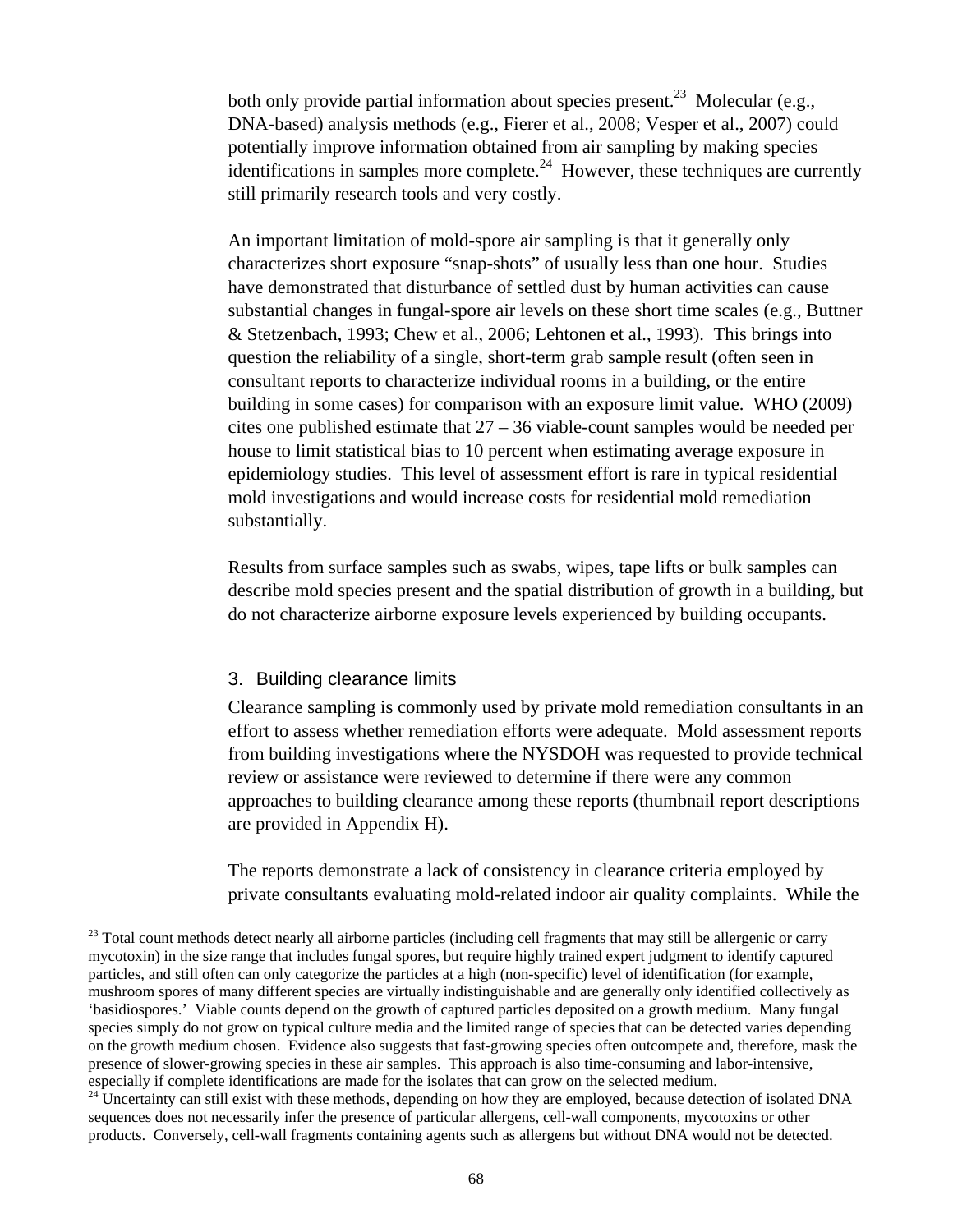basis for these clearance limits is not always clearly stated, they are generally not intended to be based on health risk, and are sometimes presented as representing 'reference' or 'acceptable' indoor conditions that should be attained after mold remediation. A basis sometimes stated is the recommendation in several mold assessment and remediation guidelines that indoor mold levels should be similar to or less than corresponding outdoor levels with a similar species mix. In other cases, a fixed numerical cutoff value is invoked as a clearance criterion. Most consultant reports note that regulatory clearance limits or health comparison values for mold levels in buildings are not available.

Empirical evidence from studies surveying molds in buildings suggests characterizing "normal" or "typical" indoor mold levels in buildings based on air or dust sampling is a complex technical problem potentially affected by many variables such as climate, season, type of building, sampling method and analytical method (e.g., Anagnost 2008; Baxter et al., 2005; Gots et al., 2003; Horner et al., 2004; Lee et al., 2006; Light, 2005; Macher, 2001; Shelton et al., 2002). In some published surveys, airborne fungal spore concentrations correlate with the presence of water damage and mold growth in buildings (e.g., Baxter et al., 2005; Ren et al., 1999), but not in others (e.g., Foto et al., 2005; Miller et al., 2000). Indoor-to-outdoor ratios for different fungal categories tend toward values less than one in buildings without water and mold-growth problems, but this is not a universal observation, and daily variation in this ratio can be high in buildings unaffected by water or mold problems (e.g., LeBouf et al., 2008). A presentation at the Task Force public meeting in April 2008 showed that indoor/outdoor ratios from a survey of homes in central New York averaged less than one during the summer, but greater than one during the winter, largely due to very low outdoor mold levels that are common in winter (Anagnost, 2008). Some authors have concluded that shifts in the relative proportions of certain types of fungi in indoor samples compared to outdoor is a better indicator of the presence of indoor mold growth than absolute spore counts (e.g., Horner et al., 2004). However, all of these survey results suggest tendencies toward certain relationships between building conditions and sampling results, rather than precise interpretations about meeting a specific numerical value.

For example, data suggest dust samples from houses without mold problems tend to have higher proportions of leaf surface fungi, while higher proportions of soil fungi occur in dust samples from houses with water and mold problems. In a sampling survey of 50 homes, Horner et al. (2004) concluded that settled dust samples dominated by soil fungi are "atypical" in non-problem homes and suggest that dust samples from buildings without a moisture or mold problem should have a mold species composition dominated by leaf surface fungi. However, 15 percent of their dust samples from non-problem homes were dominated by soil fungi. If dust samples dominated by soil fungi were considered an indicator of water or mold problems in a house, this would imply a false-positive rate (i.e., interpreting results as showing the building is contaminated when it is not) for that clearance criterion of 15 percent from their sample of non-problem homes. At a false-positive rate of 15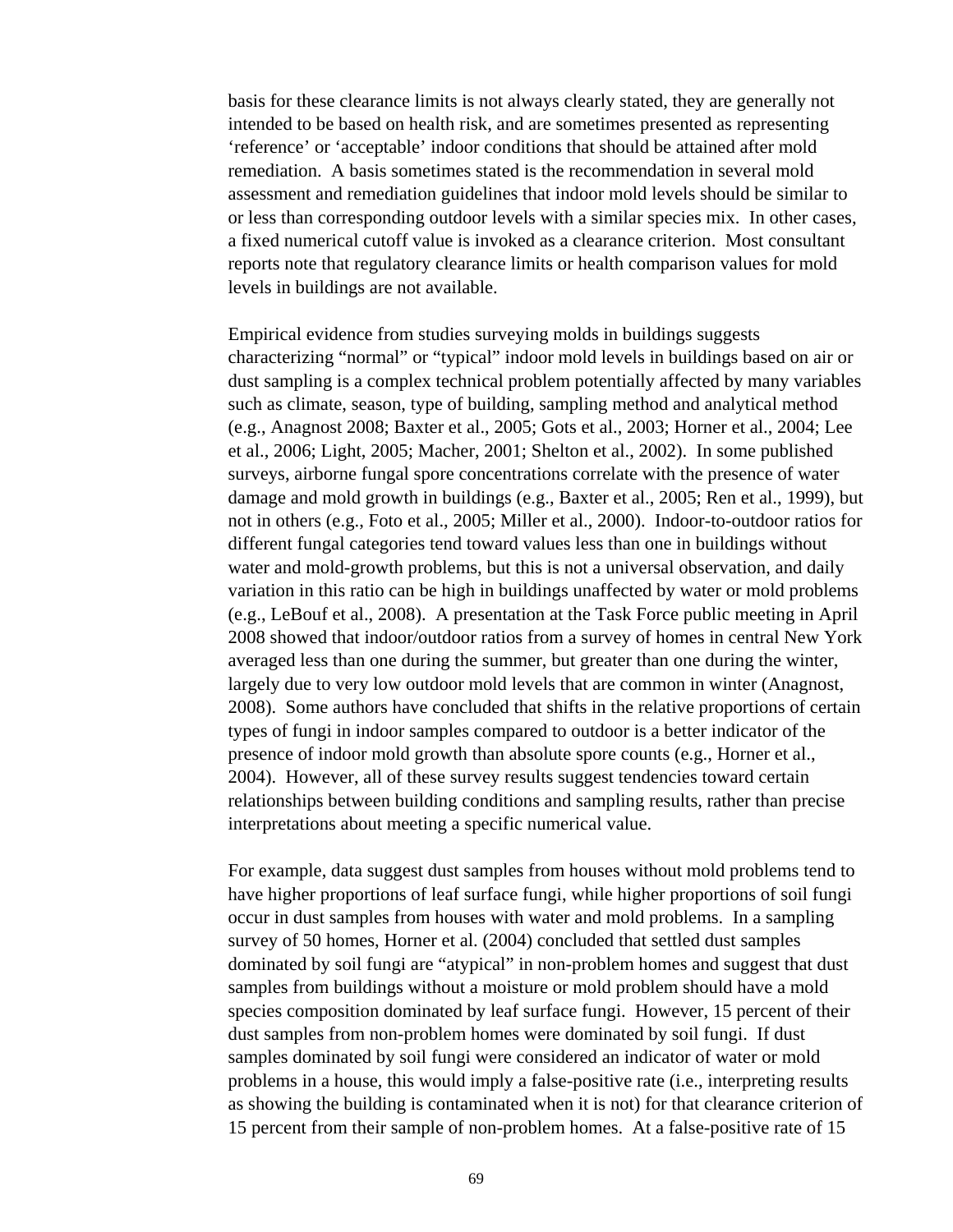percent, about one of every 7 non-problem homes tested using this clearance criterion would "fail." Other possible clearance criteria based on trends in mold spore counts, indoor/outdoor ratios or species composition would be subject to similar problems when trying to implement them as bright-line (i.e., accept/reject or pass/fail) cutoffs for building clearance.

If a simple, objective pass/fail criterion is not sufficiently predictive of actual mold conditions in a building to avoid frequent false positives and false negatives (i.e., failing to detect building contamination that is actually present) when making clearance decisions, some degree of subjective judgment would have to be employed in interpreting sampling results. A recent study demonstrated that clearance decisions based on professional judgement applied to mold air sampling data varied substantially among a group of 18 indoor-air quality practitioners evaluating 30 separate data sets (Johnson et al, 2008).

The inherent subjectivity in the interpretation of mold spore sampling data from buildings was acknowledged by one member of the public at the September 2008 Task Force meeting held in NYC (see supplemental material CD). This speaker operated an environmental microbiology laboratory business and expressed the opinion that, although interpreting mold-sampling results was inherently subjective, it was acceptable to rely on such expert judgment when using sampling for decision making such as building clearance or re-entry. It may be possible for individuals to develop such judgment through experience, and, as a result, make effective use of some types of mold sampling as a supplement to other assessment methods. However, it would probably not be possible to implement a regulatory scheme for building clearance based on subjective judgment that would not be open to criticism as being arbitrary.

#### 4. Conclusions and recommendations – exposure limits

Conclusions:

- The development of reliable, health-based quantitative mold exposure limits is not currently feasible due to a number of technical challenges. Many other recent state, federal and international expert panel reports have reached similar conclusions on this issue.
- The technical challenges to the development of reliable quantitative exposure limits for building clearance do not preclude the use of qualitative clearance guidance for water damage and mold remediation. Qualitative guidance focuses on correcting water problems that cause indoor mold growth and cleaning or removing sources of overabundant mold growth on building surfaces and furnishings regardless of the type of mold.
- Narrative guidance exists for qualitative assessment during and post-remediation that can document successful work to abate moisture problems and any associated mold growth in buildings. For example, AIHA (2001) recommends documenting successful intervention in the moisture source, containment,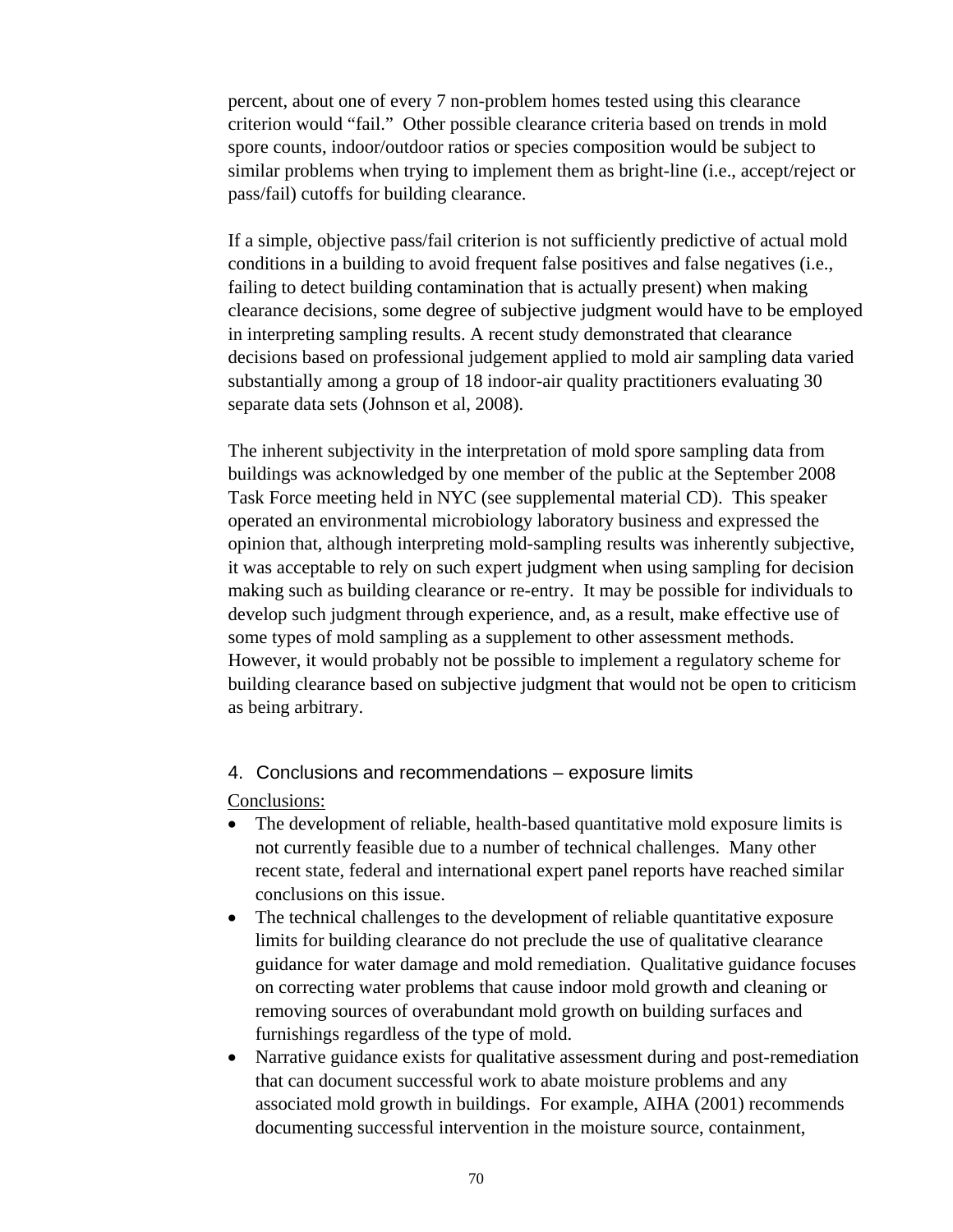cleaning or removal of contaminated materials and final surface dust cleaning. The NYCDHMH guidelines (2008 update) provide a similar checklist of quality assurance indicators and states as the final criterion for all levels of remediation work that "all areas should be left dry and visibly free from mold, dust, and debris." A similar visual assessment tool for building dampness and mold conditions is currently being developed by the National Institute of Occupational Safety and Health (NIOSH, 2010).

Recommended actions:

- DOH and NYSDOS should work together to promote the use of qualitative building assessment and clearance checklists or similar qualitative guidance such as the NYCDHMH quality assurance indicators.
- DOH should continue to follow the scientific literature and regulations, and provide guidance if quantitative exposure limits become useful in the future.
- DOH should continue to emphasize in its public education materials that clearance sampling for airborne mold is unlikely to provide reliable information for decision-making in damp or moldy buildings.

## Feasibility:

- DOH has promoted qualitative approaches to building assessment and can continue to stay abreast of useful assessment approaches such as the NYCDHMH quality assurance guidelines.
- DOH routinely reviews the scientific literature on mold and will share information about quantitative exposure limits as it becomes available.

# *E. Methods to control and mitigate mold*

Section 1384 requires the committee to "determine methods for the control of mold in a cost-effective and environmentally sound manner and identify measures to mitigate mold." The scope of this task was taken to refer to both prevention and remediation of indoor mold problems. The Task Force focused on assessing available information on prevention and remediation methods, including any published information evaluating exposure-reduction effectiveness.

## 1. Prevention

In public health, prevention of exposures and adverse health impacts is generally a preferable goal to mitigating exposures after health impacts have occurred. As noted in the introduction, airborne mold spores in outdoor air are unavoidable. Since air moves between the outdoors and indoors in buildings, movement of outdoor airborne spores to indoor environments is also usually unavoidable without elaborate building systems to isolate rooms from ambient air. However, prevention of mold growth indoors is feasible by focusing on the underlying cause of indoor mold problems, which is indoor dampness. The IOM (2004) Damp Indoor Spaces and Health report includes the following recommendation: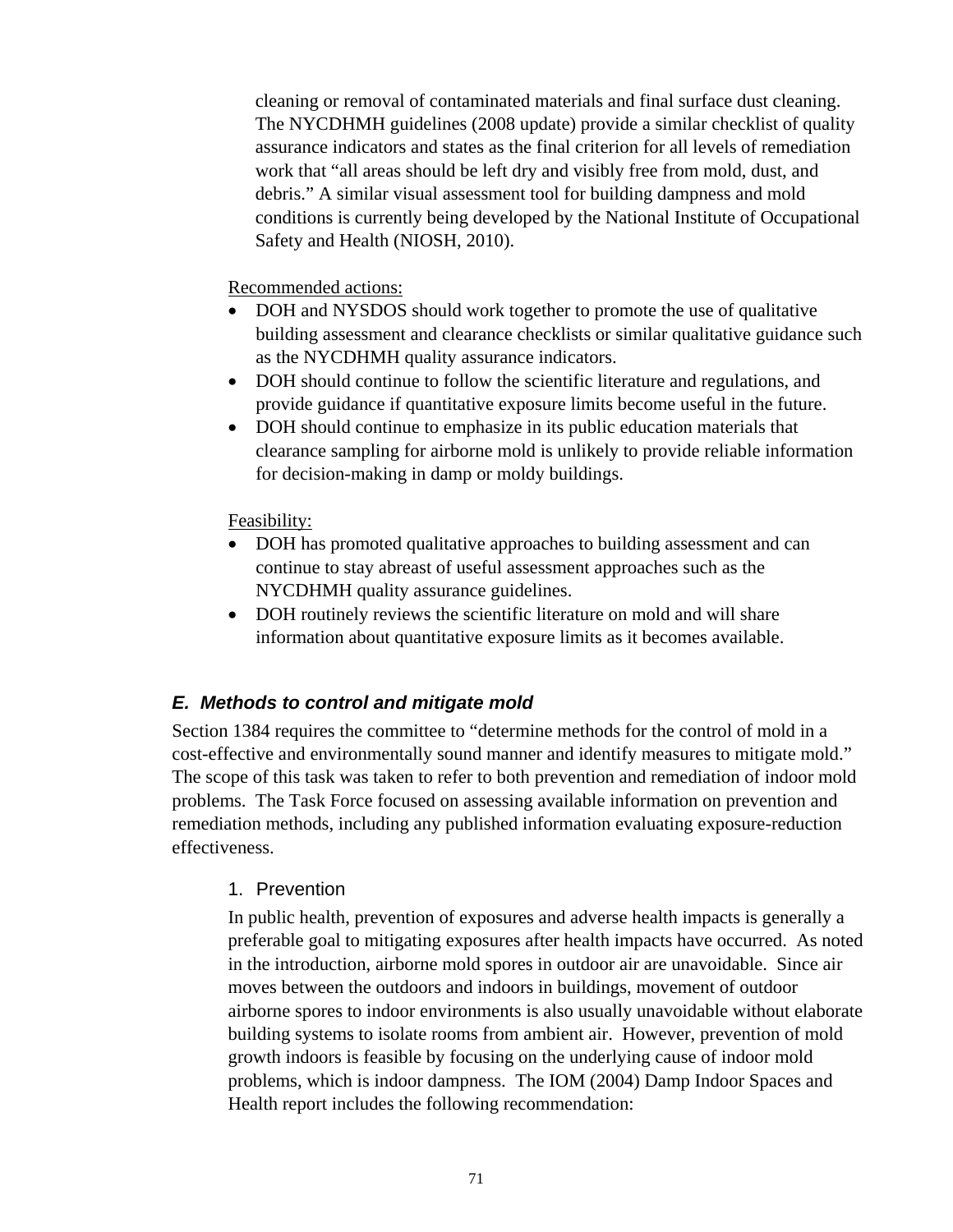"Homes and other buildings should be designed, operated, and maintained to prevent water intrusion and excessive moisture accumulation when possible. When water intrusion or moisture accumulation is discovered, the sources should be identified and eliminated as soon as practicable to reduce the possibility of problematic microbial growth and building-material degradation."

As discussed in Section II.C.2 (page 40), building codes already contain many elements intended to prevent indoor dampness problems. Construction and building design elements in existing codes are intended to: prevent water damage to building materials during construction; prevent water intrusions from outdoors; prevent conditions that promote leaks or condensation indoors; and enhance water resistance of building materials used in certain situations. Property maintenance elements in existing codes are intended to prevent adverse consequences of water intrusions and other dampness sources by encouraging appropriate and timely responses to maintenance problems.

Several areas were discussed where building code changes could improve prevention of building dampness problems (see Section II.C.6.a, page 59). One emerging area is requiring the use, in particular circumstances, of water-resistant or mold-resistant materials that would not promote mold growth when wet. For example, gypsum wallboard products are now available that do not contain cellulose-based paper facing. The Task Force received input from some industry representatives suggesting this type of wallboard should be required in the construction codes for situations where dampness problems are common (e.g., below-grade finished basements, bathrooms).

## 2. Remediation methods

 $\overline{a}$ 

As described in Section II.C (page 39), many states, cooperative extension services and private organizations have developed general mold remediation guidance for residential settings. More detailed mold remediation guidance documents have been developed by several government agencies or technical associations.<sup>25</sup> The IOM (2004) report summarized seven written guidance documents that address aspects of the assessment and remediation of water damage and mold growth in buildings (IOM, 2004, Table 6-1). The IOM committee found the seven documents agreed on the following general conclusions:

- Molds should not be allowed to colonize materials and furnishings in buildings.
- The underlying moisture condition supporting mold growth should be identified and eliminated.
- The best way to remediate problematic mold growth is to remove it from materials that can be effectively cleaned and to discard materials that cannot be cleaned or are physically damaged beyond use.

<sup>&</sup>lt;sup>25</sup> New York City Department of Health and Mental Hygiene (1993 with revisions in 2000 and 2008); US Environmental Protection Agency; Health Canada; American Industrial Hygiene Association; American Conference of Governmental and Industrial Hygienists; International Society of Indoor Air and Climate.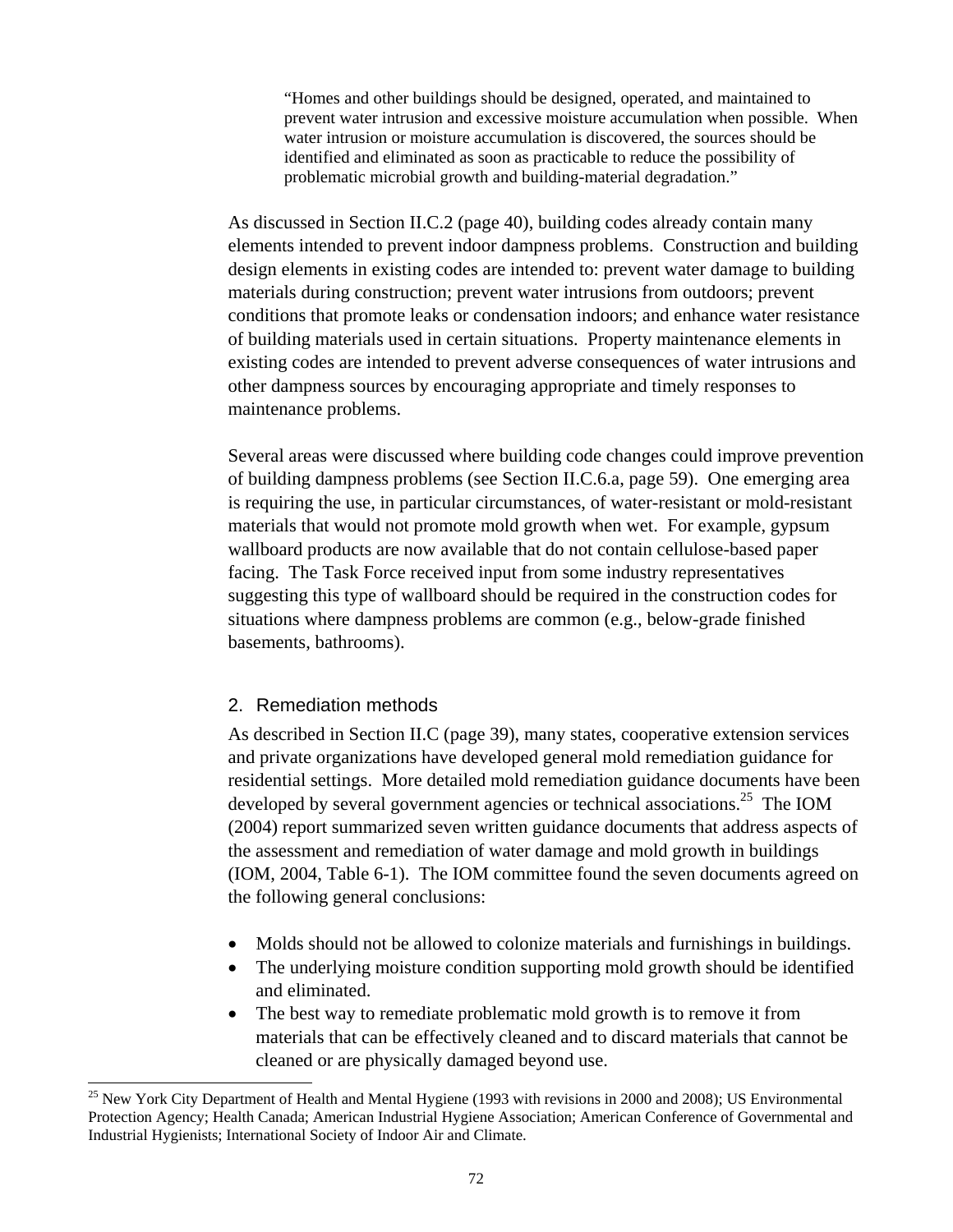• Occupants and workers must be protected from dampness-related contaminants during remediation.

Since the publication of the IOM damp indoor spaces report, other formal assessment and remediation guidance documents have been published, including the American Society for Testing and Materials (ASTM) E-2418-06 *Standard Guide for Readily Observable Mold and Conditions Conducive to Mold in Commercial Buildings: Baseline Survey Process*; and the Institute for Inspection, Cleaning and Restoration Certification (IICRC) S500 *Standard and Reference Guide for Professional Water Damage Restoration* and S520 *Standard and Reference Guide for Mold Remediation.* S500 and S520 are American National Standards Institute (ANSI) endorsed procedural standards. The NYCDHMH *Guidelines on Assessment and Remediation of Fungi in Indoor Environments* was also revised (NYCDHMH, 2008). The NYCDHMH and the two IICRC standards are generally consistent in philosophy with the four conclusions quoted above from the IOM review of the earlier guidance documents. The ASTM standard only relates to conducting baseline building surveys that identify water and mold problems by visual inspection, but is consistent in philosophy with the first two conclusions above.

Prior to the IOM (2004) report, published documentation evaluating the effectiveness of mold remediation practices was sparse. Several reports have been published since the IOM report evaluating the effects of remediation interventions on building materials, on mold exposure levels or occupant health status in homes, schools and commercial buildings. Because this is a relatively new area of emerging scientific investigation, it is reviewed in some detail in this section.

# a) Laboratory studies

Cleaning with detergents and surface disinfection (primarily with bleach, but other disinfectants for mold are available) are frequently recommended methods for removing mold from building materials. However, little research has been done to compare the two methods. Also, research on the use of bleach alone on building materials has produced inconsistent results. Martyny et al. (2005) showed that bleach (sodium hypochlorite) solutions sprayed onto a mold contaminated orientedstrand board (OSB) modified the spore-producing surface of *Aspergillus fumigatus*. Both diluted bleach and Tilex™, a bleach based product, inhibited recognition of *A. fumigatus* antigens from extracts of the treated OSB materials in a standard antigen measurement test. In human testing, eight individuals had an initial positive reaction to *A. fumigatus*, but only four tested positive to extracts from water-treated moldy OSB in a skin prick test, also suggesting a loss of antigen activity. Of these four positive results, only one person tested positive to moldy OSB treated with bleach, and two people tested positive to the moldy OSB treated with Tilex<sup>™</sup>, indicating a reduction in allergenicity after treating mold with these hypochlorite solutions.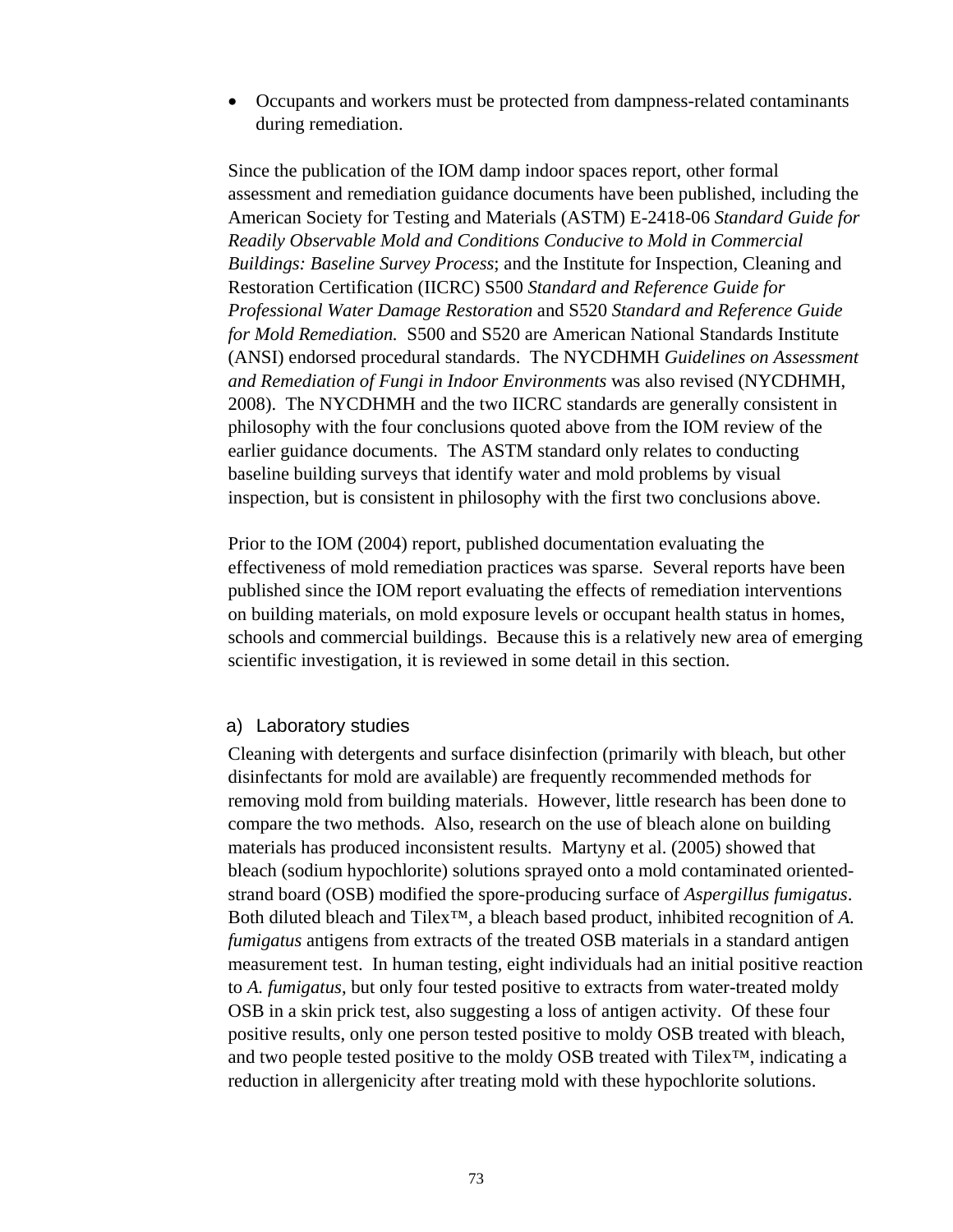Wilson et al. (2004) evaluated three techniques for cleaning and disinfecting typical home materials including paper, cloth and wood. Treatment with a solution containing two percent sodium hypochlorite and two percent of a commercial detergent was effective in either inactivating or eliminating *Stachybotrys chartarum*, *Penicillium chrysogenum*, and *Aspergillus niger* spores from all of the materials. The bleach and detergent treatment also reduced the number of spores of *Chaetomium globosum* on wood and cloth, but the number of spores increased on paper. The treatment removed two macrocyclic trichothecene mycotoxins (roridin A and verrucarin A) and one simple trichothecene (T-2) from cloth and paper, but not carpet or untreated wood. A gamma irradiation technique inactivated all of the spores, but did not reduce the mycotoxin levels. Steam cleaning only reduced the number of spores of *S. chartarum* and *C. globosum* on wood. This study was also small in scope, consisting of nine samples and five controls. These results suggest that the performance of surface treatments for molds on porous materials is variable and complex, depending on the surface type, the treatment and the microbial agent on the surface.

Krause et al. (2006) investigated the effectiveness of disinfecting gypsum wallboard with bleach. One panel was sprayed with a bleach solution containing 6 percent sodium hypochlorite and wiped with paper towels, and another panel was treated with a 6–7 percent sodium hypochlorite solution plus detergent. These two inoculated panels contained very few mold spores or hyphae immediately after treatment. Vacuuming after cleaning also slightly reduced the spore counts. A brushing technique used to clean one panel containing mold growth was found to be ineffective. This study also evaluated spore growth over an eight-week period and found different mold species varied in their timing of appearance on wet wallboards. The authors identified hyphae without spores after two weeks and other species appearing from week three to week eight on wet panels. Their observations suggest the often recommended 24–48 hour maximum limit for drying out wet building materials to avoid mold contamination (e.g., EPA, CDC, OSHA mold guidance documents) might be too short, but more detailed study would be needed to better define this time limit.

Krause et al. (2006) also presented data comparing the ability of three surface treatment products (two borate products and one titanium-dioxide plus glycol product) to prevent mold growth on new gypsum wallboard panels that were suspended vertically with one edge in a tray of water. Wallboard panels pre-treated with one of the borates and with the titanium-dioxide/glycol product showed no mold growth for the full length of the 10-week experiment. In contrast, wallboard panels treated with the other borate product and the untreated control panels become colonized with mold growth after four to five weeks. Likewise, Menetrez et al. (2008) reported no mold re-growth for up to 180 days for several encapsulant paint products that were applied after cleaning mold-contaminated wallboard. These results are intriguing, but do not address whether pre-treating wallboard or other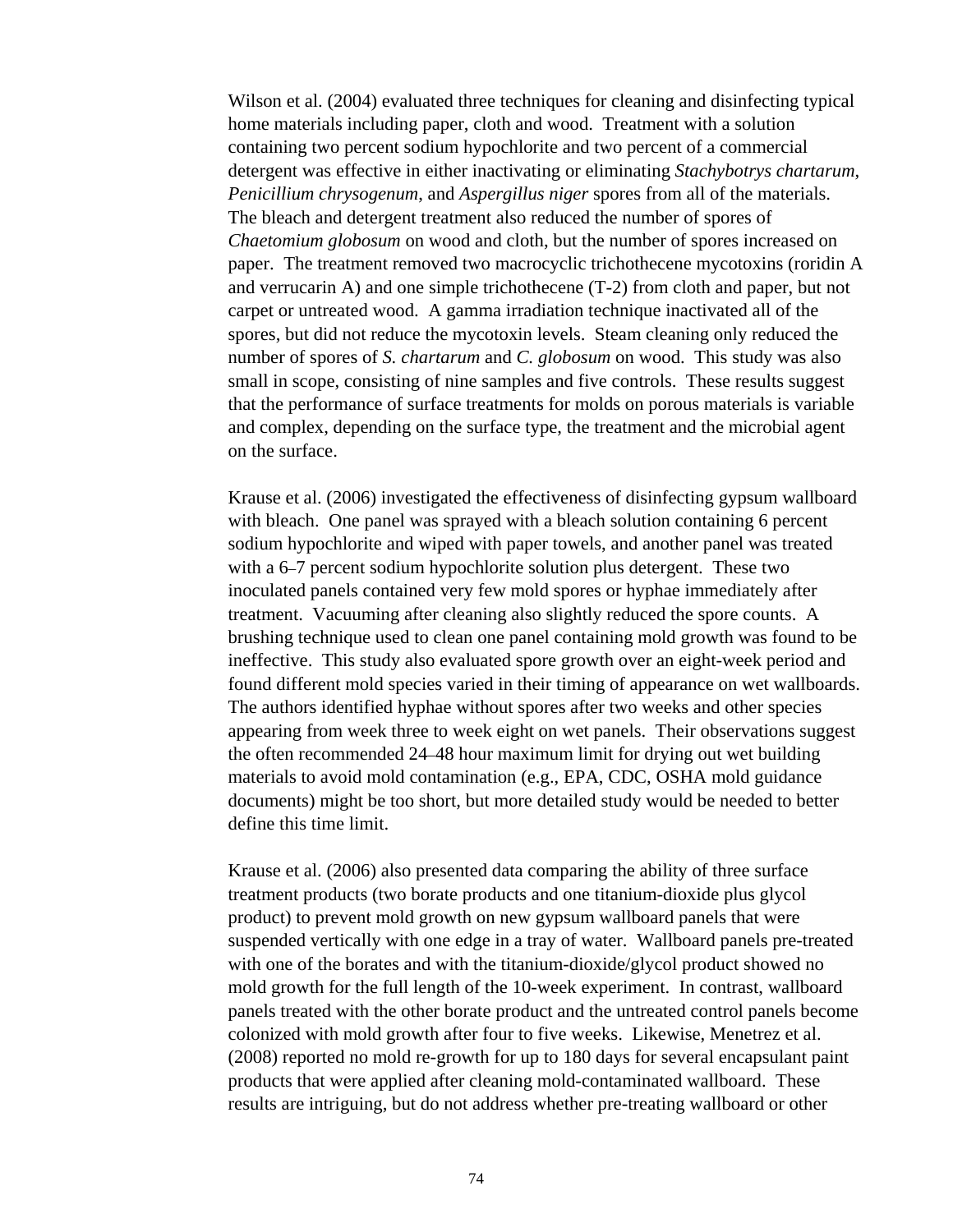building materials could prevent mold contamination for longer periods of time (i.e., years) that would be relevant in buildings.

Menetrez et al. (2007) also investigated the ability of different cleaner or disinfectant products to prevent re-growth of *Stachybotrys chartarum* on different types of gypsum wallboard after surface cleaning. Of 13 treatments tested on each of 6 different wallboard surfaces, borax and two commercial cleaners (one containing alcohol ethoxylates and quaternary ammonium compounds and one containing dlimonene and glycol ethers) performed the best, preventing regrowth for up to 180 days on most surfaces. Three products containing bleach did not perform as well, with some re-growth after 180 days on most types of wallboard.

Price and Ahearn (1999) investigated the efficacy of different sanitizer treatments on gypsum wallboard colonized with *S. chartarum*. The treatments included using a quaternary ammonium solution, a quaternary ammonium and chlorine dioxide solution and an oxygen-saline solution. The quaternary ammonium solution was least effective in preventing reemergence of *S. chartarum*, which occurred after five weeks. After 9-12 weeks, other fungi including species of *Aspergillus, Chaetomium*  and *Penicillium* colonized both uninoculated (control) wallboard and most treated surfaces. The wallboard treated with a quaternary sanitizing treatment coupled with an acrylic antimicrobial coating was most effective for inhibiting regrowth of *S. chartarum*. Post-treatment growth was not visible on this wallboard until after 90 days of high humidity conditions.

Nickmilder et al. (2007) surveyed 234 children for allergic and respiratory disease measures in relation to the use of chlorine bleach as part of house cleaning. The authors found statistically significant lower prevalence of asthma, eczema and sensitization to indoor aeroallergens among children from households that used bleach compared to the non-bleach households. The authors suggest that use of chlorine bleach as a household cleaner offers a protective effect for these health effects. In contrast, there was an increased prevalence of recurrent bronchitis among children in households that used bleach and where at least one parent smoked. Recurrent colds and hay fever also tended to be more prevalent among children from bleach households, but the trends were not statistically significant. It is possible that the results reflect a prior decision by families of children with asthma or eczema to avoid use of bleach, rather than use of bleach protecting from these diseases. The authors did not consider that hypothesis for their results.

The variety of fungi that may proliferate inside a building, the variety of building materials that can be involved and the variety of building environmental conditions can all make it difficult to identify a single successful approach to application of disinfectants for mold remediation. Some of the lab studies reviewed here suggest that a few types of products showed success preventing mold growth or re-growth on building materials such as gypsum wallboard for a period of several months. Borate-based products seemed to be more consistently effective at preventing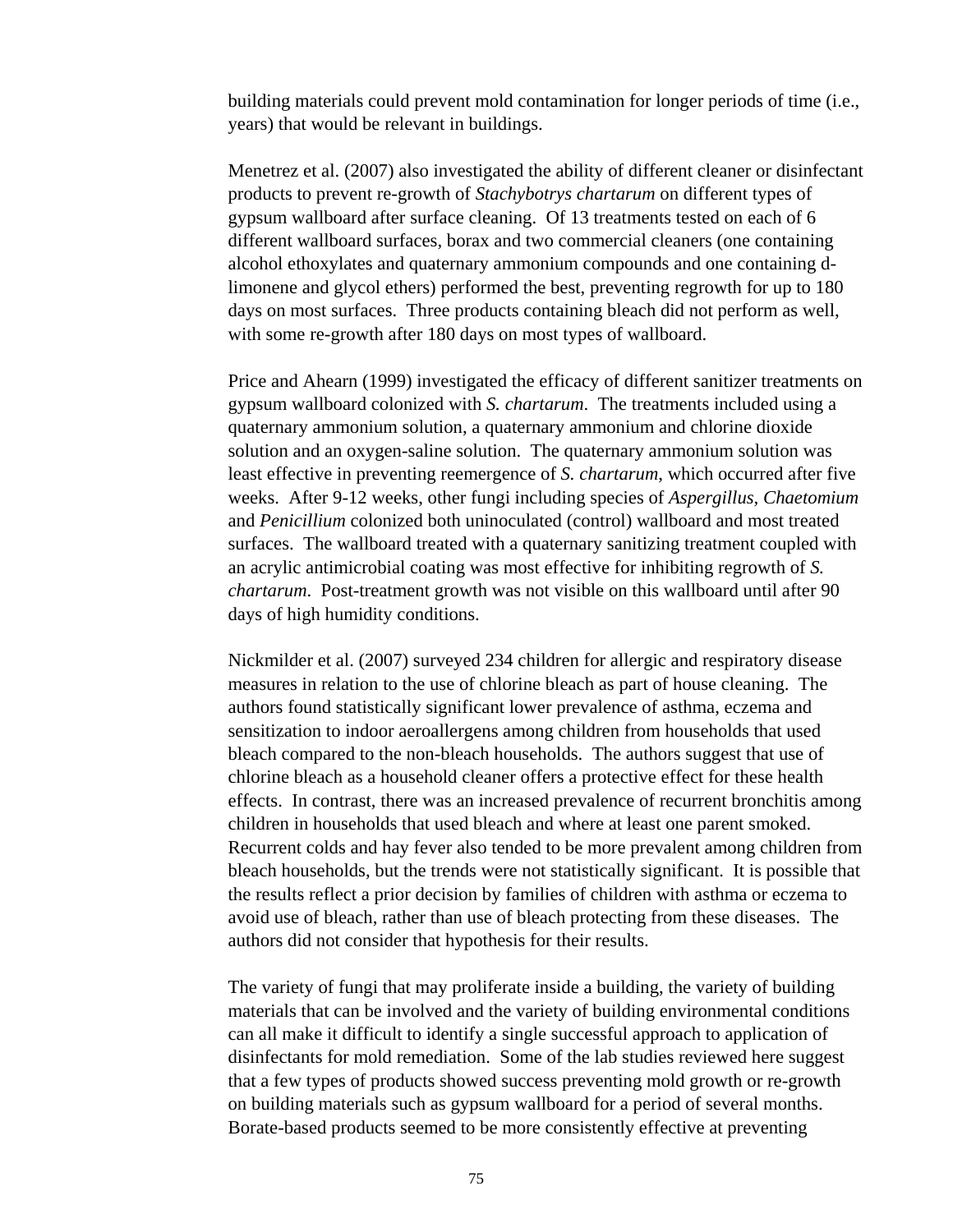growth or re-growth on wallboard for extended periods compared to other types of products, but this was not true for every borate product tested. Fungal spore production may be inhibited by solutions containing sodium hypochlorite and these solutions may produce a short-term decrease in allergic symptoms, but long-term reduction in symptoms has not been shown. Prevention of fungal re-growth under damp conditions has also not been demonstrated. The limited scope of the studies reviewed – especially the limited time periods studied (up to six months) – indicates a need for more representative investigations of real-world uses of disinfectants and detergents in mold remediation and prevention.

# b) Remediation studies in water-damaged buildings

Four studies evaluated the effectiveness of remediation protocols in buildings where water damage and visible mold growth were present by assessing levels of molds or mold-related materials before and after remediation work. Remediation protocols in three of the studies (Barnes et al., 2007; Chew et al., 2006; Huttunen et al., 2008) included: identifying and correcting water or dampness sources; some combination of surface cleaning, surface disinfection and tear-out/replacement of moldcontaminated building materials; and drying the remaining building interior prior to reconstruction. One study evaluated whole-building fumigation with a gaseous disinfectant (chlorine dioxide) without any other surface treatments or removal of contaminated building materials (Clark Burton et al., 2008).

Seventeen homes that underwent "professional remediation" in the Kansas City area were evaluated by measuring total airborne fungal spore counts and spore counts for specific fungal genera indoors and outdoors before and after remediation (Barnes et al., 2007). The median total spore count decreased about 10-fold after remediation, compared to before remediation, and the median indoor/outdoor spore ratio trend was similar. Although the overall trend showed a decrease in mold levels, total spore counts and counts of *Pencillium*/*Aspergillus* spores were unchanged or increased in 3 of 17 and 2 of 17 homes, respectively.

Three houses flooded during Hurricane Katrina underwent water damage and mold remediation as a demonstration project (Chew et al., 2006). Indoor and outdoor air samples were collected before, during and after remediation. Fungal levels were measured as total spore counts, culturable fungal counts (i.e., colony-forming units or CFU) and polymerase chain-reaction (PCR) spore equivalents, and airborne bacterial endotoxin was also measured. Comparing pre-remediation to postremediation results, PCR counts decreased in all three homes, and total CFU decreased in two of the homes while remaining unchanged in the third. Most decreases varied between one and two orders of magnitude. Only one home had pre- and post-remediation total spore count samples collected; levels decreased about four-fold. Pre- and post-remediation outdoor levels for each fungal measure were approximately unchanged, suggesting observed differences were attributable to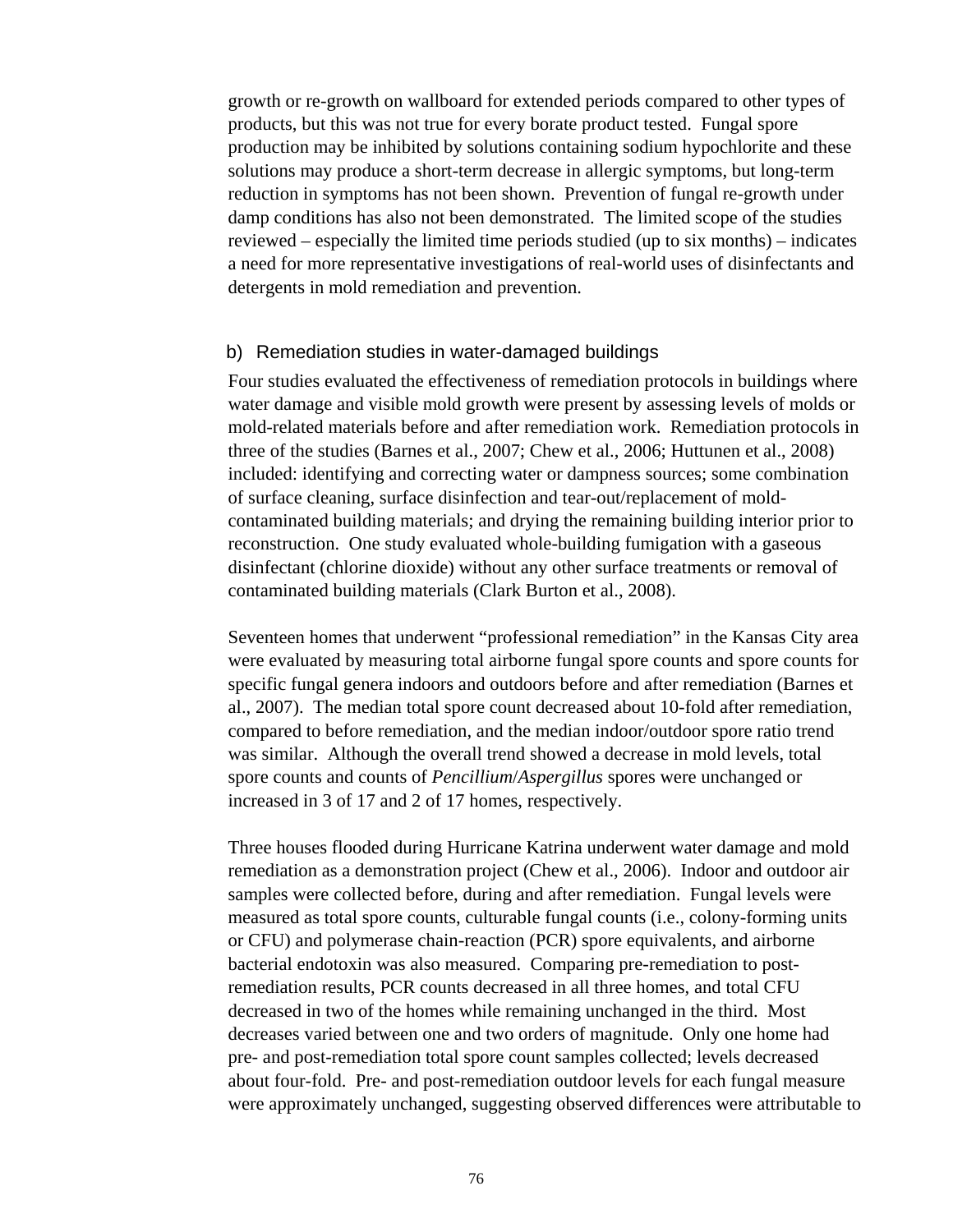the intervention. Endotoxin levels decreased about 10-fold in 2 homes, but increased almost 10-fold in the third home.

A school and an unspecified commercial building that had moisture problems and visible mold growth were evaluated by air sampling for several fungal measures (total spore counts, PCR counts and ergosterol, a chemical marker of fungal cell membranes) as well as total airborne particle counts before and after remediation (Huttunen et al., 2008). Samples were also analyzed for their ability to elicit production of inflammatory chemical markers in a cell-culture bioassay. Comparisons were made between pre- and post-remediation results as well as between the intervention buildings and matched reference comparison buildings without water damage. In the school building, fungal measures were generally unchanged comparing pre- vs. post-remediation and intervention vs. reference building. Ergosterol increased, while total particle counts decreased in the intervention building. However, the ability of samples from the school to elicit inflammatory markers was significantly decreased from the pre- to the postremediation samples, with post-remediation levels similar to the reference building levels. Results from the commercial building were somewhat opposite those from the school, with increases in total fungal counts post-remediation and no change in ergosterol, particle counts or inflammatory markers. Total PCR fungal counts did not change pre- vs. post-remediation and were higher than corresponding outdoor levels at the school, but decreased to below corresponding outdoor levels at the commercial building after remediation.

Clark Burton et al. (2008) evaluated the effectiveness of a whole-building fumigation method for mold mitigation. The method involves sealing the building exterior with a tent and pumping in chlorine dioxide gas which acts as a biocide. An abandoned house in upstate New York that had significant indoor mold growth was used as a pilot test of this procedure. Because this mitigation did not include complete removal of the mold-contaminated materials, it did not adhere to conventional remediation guidance and is not directly comparable with most other remediation studies reviewed here. Comparing pre- and post-remediation air samples from this mitigation test showed 7- to 30-fold decreases in levels of airborne fungi and bacteria using several different measurement methods. Interestingly, airborne β-glucan (a fungal cell-wall component) was increased posttreatment about five-fold. Also, surface tape-lifts showed fungal remnants were still present on surfaces in the home.

Eight studies (Åhman et al., 2000; Ebbehøj et al., 2002; Haverinen-Shaughnessy et al., 2008; Jarvis & Morey, 2001; Meklin et al., 2002, 2005; Patrovirta et al., 2004; Rudblad et al., 2002; Savilahti et al., 2000) report results from building mold remediation efforts similar to the building remediation studies summarized above, except that some type of health assessment of the building occupants was conducted along with the building assessment. These studies compared a single snap-shot in time of occupant health status before and after the remediation. All eight studies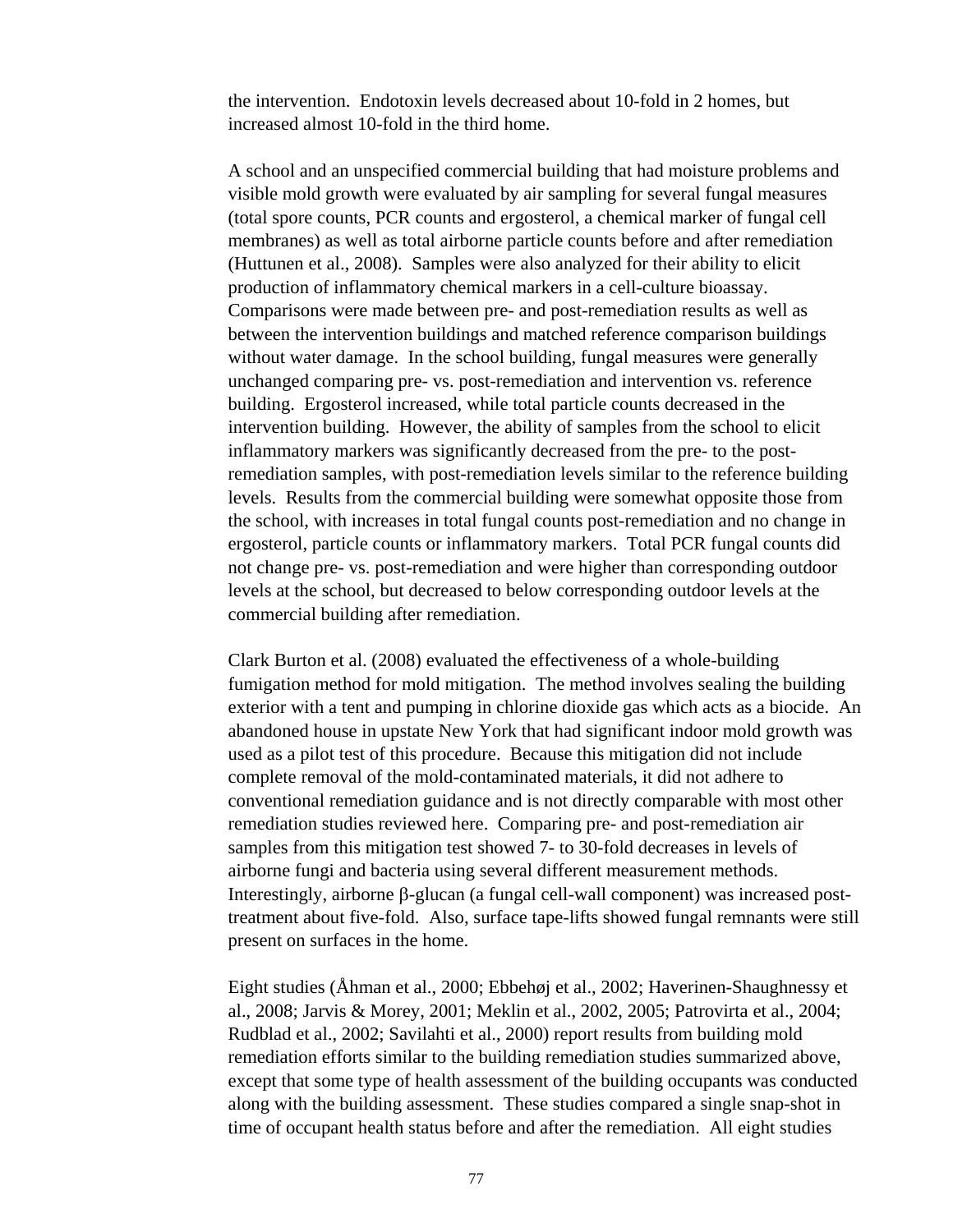employed the general renovation strategy of fixing water intrusions and cleaning or replacing any wet or moldy building materials, although the degree of renovation described in the papers varies. In some cases, renovations were accompanied by changes to the building ventilation system. Seven of the eight interventions took place in Finland or Sweden. The eighth was located in the southeastern United States. Among the eight studies, the subject buildings included nine schools, three office buildings (one included attached athletic facilities), three health-care facilities and a group of row houses. Building evaluations were similar to the building remediation studies above, primarily comparing before and after air sampling results and visual inspection. Before vs. after samples from a reference location were included in some cases. Health assessments were primarily based on self-reported symptoms and responses to health questionnaires that were focused on respiratory outcomes, but also included other symptoms such as neurological (headache, fatigue, concentration) and skin. Objective clinical measurements of nasal and lung function, blood biomarkers and clinical exam observations were collected in some of the studies. Seven studies report fairly detailed results from one building or, in two cases, three buildings. One report (Haverinen-Shaughnessey et al., 2008) summarizes case studies from seven separate building investigations conducted following a standardized protocol, but provides less detailed results for each building.

An abbreviated summary of the results from the eight published reports is presented in Table 6. A total of 17 buildings was assessed in the 8 studies (including 1 combining an office building with athletic facilities in an attached building). Seven of the 17 were assessed for changes in general indoor air quality parameters (such as temperature, relative humidity, ventilation, air movement, surface moisture, visual observations). Of these, improvement on several parameters was found in four, and partial improvement in the other three. Bioaerosol assessment (including measures of fungi, bacteria and visual detection of any microbial growth) was reported for 12 of 17 buildings, with half of those (6) showing improvement post-intervention in several parameters and only partial or no improvement reported for the other 6.

Health assessments were reported for each of the 17 buildings, but teacher health reports were combined in one study of 3 schools (student health reports for one of those schools were reported separately in another publication). For the study combining teacher assessments from three schools, self-reported health assessments were reported separately for nervous-system symptoms and respiratory symptoms, and no objective or clinical evaluation is reported for those schools. Therefore, 16 self-reported or questionnaire health assessments and 15 clinical assessments are possible.

Two reports did not include any health assessment based on self-reported information. Of the remaining 14 health assessments based on self-reported symptoms or questionnaire results, 5 reported post-remediation improvement on several health parameters or symptoms and another 5 reported either partial or no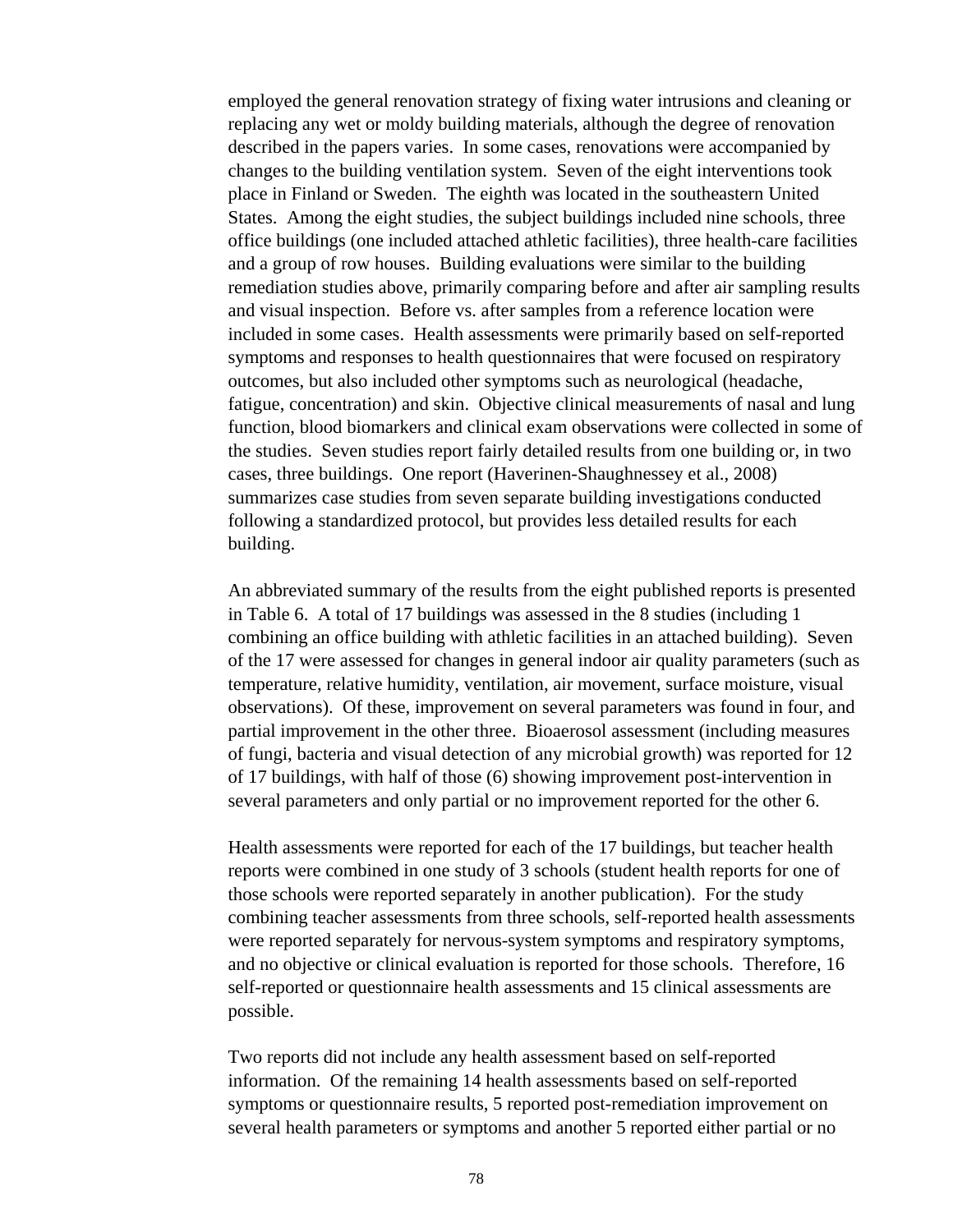improvement among the parameters assessed. The remaining four assessments showed decreases in symptom frequency in the intervention occupants comparing post-intervention to baseline health status, but symptom frequency was still higher than for a control group. Most of these studies did not report any health assessment based on clinical examination or objective laboratory measurements (11 of 15). Of the four where some objective measures where reported, two reported postintervention improvement in multiple parameters, one reported no improvement and one reported similar changes relative to baseline in the intervention and control groups.

Three additional studies randomly assigned homes to either an intervention treatment or a control (non- or sham-treatment) group and assessed changes in building conditions and occupant health over time, comparing changes posttreatment to baseline, and comparing changes between the treatment and control groups (Table 7). This is a potentially more powerful study design for evaluating the effect of interventions compared to the studies described above. Randomization helps control for confounding effects of extraneous variables (e.g., building age, lifestyle factors) and makes interpretation of the actual effect of the intervention clearer. Collecting data prospectively over time also provides more information about the long-term effectiveness of the intervention.

In two studies, asthma patients with visible evidence of mold growth in their homes were recruited (Burr et al., 2007; Kercsmar et al., 2006). In the third (Howden-Chapman et al., 2007), patients with current respiratory symptoms living in uninsulated homes in a moderate temperate climate (New Zealand) were recruited. The Kercsmar intervention study included reducing water infiltration, removal of water-damaged or moldy materials, improvement in ventilation, lead hazard control and focused indoor cleaning. The Burr intervention was similar, except that all visible mold removal was done through a surface cleaning/disinfectant treatment and application of surface fungicide treatment. Ventilation was also improved through installation of an attic fan. The Howden-Chapman intervention did not specifically address visible mold, but was focused on insulating ceilings, weatherproofing doors and creating a vapor barrier between the ground and the house.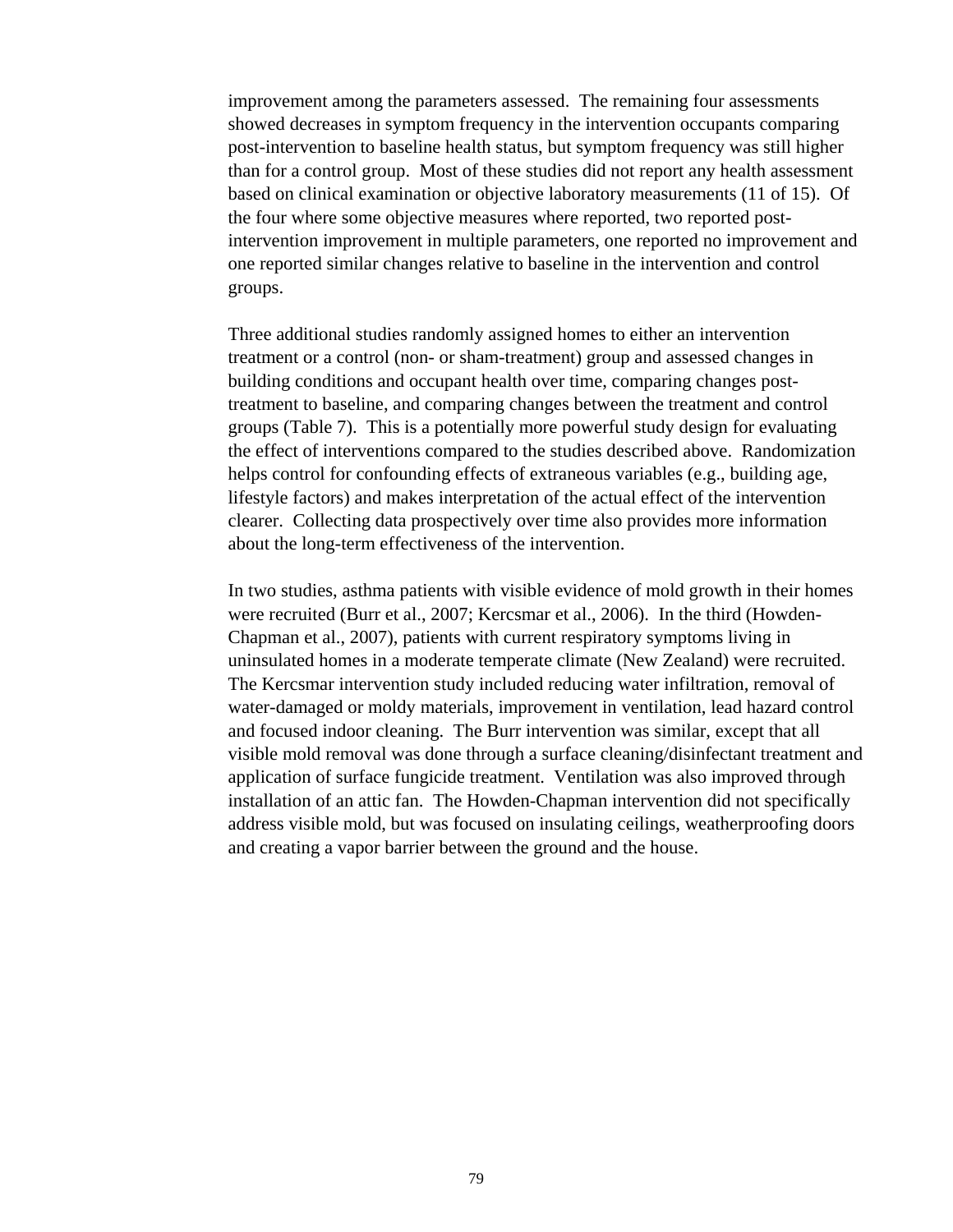**Table 6.** Abbreviated summary of non-randomized building remediation studies that include an occupant health-assessment component. Studies included some form of pre- and post-remediation health assessment of occupants (usually by single questionnaire) and, in some cases, included preand post-remediation environmental assessment. Health comparisons were made between baseline (pre-remediation) and post-remediation and, in some cases, also between post-remediation and responses from occupants in control buildings without water/mold problems.

|                                          | <b>Population N</b>                    |                                                                                                          | <b>Exposure Results<sup>a</sup></b> |                        | <b>Health Results<sup>a</sup></b>             |                               |                                             |
|------------------------------------------|----------------------------------------|----------------------------------------------------------------------------------------------------------|-------------------------------------|------------------------|-----------------------------------------------|-------------------------------|---------------------------------------------|
| <b>Building type</b>                     | <b>Exposed</b>                         | <b>Control</b>                                                                                           | General<br><b>IAQ</b>               | <b>Bioaerosols</b>     | Self-reports                                  | Objective/<br><b>Clinical</b> | <b>Reference</b>                            |
| school                                   | 303 children                           | 175 children                                                                                             | <b>NA</b>                           | $++$                   | $+/-$                                         | $+/-$                         | Savilahti et al., 2000                      |
| school                                   | 44 adults                              | 29 adults                                                                                                | <b>NA</b>                           | NА                     | $+/-$                                         | <b>NA</b>                     |                                             |
| school                                   | 460 children                           | 301 children                                                                                             | <b>NA</b>                           | <b>NA</b>              | $+/-$                                         | <b>NA</b>                     | Ahman et al., 2000                          |
| school                                   | 408 children                           | 296 children/<br>238 children <sup>b</sup>                                                               | <b>NA</b>                           | $++$                   | $++$                                          | <b>NA</b>                     | Meklin et al., 2002;<br>Meklin et al., 2005 |
| school                                   | 28 adults                              | 18 adults                                                                                                | $++$                                | <b>NA</b>              | $+/-$                                         | $-$                           | Rudblad et al., 2002                        |
| school (3)<br>(health results<br>merged) | 56 adults                              | none                                                                                                     | <b>NA</b><br><b>NA</b><br><b>NA</b> | $++$<br>$^{++}$<br>$-$ | ++ (headache/<br>fatigue)<br>-- (respiratory) | <b>NA</b>                     | Patrovirta et al.,<br>2004                  |
| office + pool                            | 25 adults                              | none                                                                                                     | <b>NA</b>                           | $+$                    | $++$                                          | $++$                          | Ebbehøj et al., 2002                        |
| office                                   | 461 adults                             | 242 $(118^{\circ})$<br>adults                                                                            | <b>NA</b>                           | $++$                   | $++$                                          | <b>NA</b>                     | Jarvis & Morey,<br>2001                     |
| health clinic                            |                                        |                                                                                                          | <b>NA</b>                           | <b>NA</b>              | $++$                                          | <b>NA</b>                     |                                             |
| lab/office                               | summary of                             | summary of<br>seven case-<br>seven case-<br>studies did not<br>include<br>include<br>occupant<br>details | $++$                                | $++$                   | low response                                  | #                             |                                             |
| school                                   | studies did not<br>occupant<br>details |                                                                                                          | $+$                                 | $- -$                  |                                               | <b>NA</b>                     | Haverinen-                                  |
| university                               |                                        |                                                                                                          | $++$                                | $^{+}$                 | --                                            | #                             | Shaughnessy et al.,                         |
| nursing home                             |                                        |                                                                                                          | $^{++}$                             | $+$                    | $\pm$                                         | <b>NA</b>                     | 2008                                        |
| hospital ward                            |                                        |                                                                                                          | $\pm$                               | $+$                    | low response                                  | #                             |                                             |
| row houses                               |                                        |                                                                                                          | $+$                                 | <b>NA</b>              |                                               | #                             |                                             |

 $a^2$ ++ = improvement on several parameters; + = partial improvement; +/- = improvement vs. baseline but not vs. control; -- = no improvement; NA = not available or not reported; IAQ = indoor air quality; # = clinical or

<sup>b</sup> the comparison school (N=296) in Meklin et al. (2002) appears to also be reported as a partially renovated school in Meklin et al. (2005) and results for an additional reference school (N=238) are reported in the 2005 study.

<sup>c</sup> a second comparison group was included comprised of former occupants of the subject building who had moved to another (unaffected) building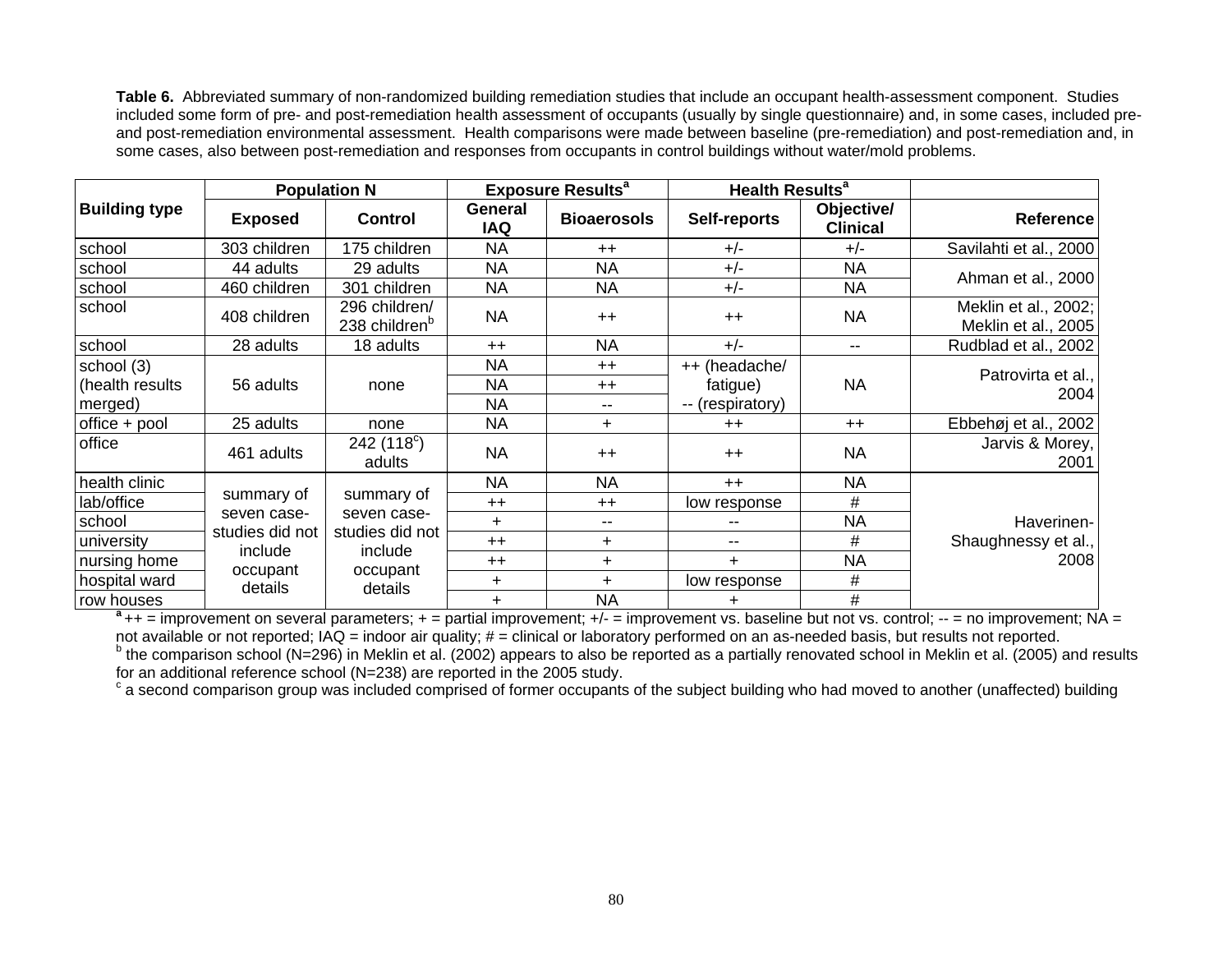**Table 7.** Summary of residential intervention studies for patients with asthma (Kercsmar et al., 2006, Burr et al., 2007) or any respiratory symptoms (Howden-Chapman et al., 2007) using randomized assignment to intervention or control group. Health comparisons were pre- vs. post-remediation for intervention and control groups and comparison of net change between intervention and control groups.

| <b>Primary Interventions</b>                                                                                                                      |                                                                                                                                                                                         | <b>Health Results<sup>a</sup></b>                                                                                                    |                                                                                                             |                                |
|---------------------------------------------------------------------------------------------------------------------------------------------------|-----------------------------------------------------------------------------------------------------------------------------------------------------------------------------------------|--------------------------------------------------------------------------------------------------------------------------------------|-------------------------------------------------------------------------------------------------------------|--------------------------------|
| (Treatment N)<br>(Control N)                                                                                                                      | <b>Exposure Results</b>                                                                                                                                                                 | Self-reports                                                                                                                         | <b>Objective/Clinical</b>                                                                                   | <b>Reference</b>               |
| control water<br>- remove moldy materials<br>correct heating,<br>ventilation & exhaust<br>systems<br>- cleaning<br>(29 children)<br>(33 children) | observed net improvement for<br>intervention:<br>visible mold score<br>no net improvement observed for<br>intervention:<br>dustborne spore levels<br>endotoxin<br>6 allergens           | symptoms declined both groups<br>NS treatment v. control                                                                             | fewer acute care visits<br>transient spirometry<br>improvement<br>NS CHSA <sup>b</sup> treatment v. control | Kercsmar et al.,<br>2006       |
| cleaning<br>disinfectant<br>improve ventilation<br>(115 adults & children)<br>(117 adults & children)                                             | any visible mold 12 months post<br>intervention:<br>40% treatment<br>78% control<br>significant groupwise decrease in<br>absolute humidity                                              | net improvement v. control:<br>medication use<br>preventer use<br>reliever use<br>breathing<br>wheeze<br>rhinitis/conjunctivitis     | peak flow variability declined in<br>both<br>NS group differences                                           | Burr et al., 2007              |
| insulation<br>weatherize<br>- vapor barrier<br>(2262 adults & children)<br>(2145 adults & children)                                               | self-reported improvement v. control:<br>any mold<br>house always cold<br>heating ineffective<br>2 dampness metrics<br>decreased energy use<br>improved temperature & relative humidity | significant improvement:<br>5 well being metrics<br>5 respiratory symptoms<br>lost work days<br>lost school days<br>physician visits | NS group differences:<br>physician visit records<br>hospitalizations                                        | Howden-Chapman<br>et al., 2007 |

 $a<sup>a</sup>$  NS = not statistically significant

 $b$  CHSA = Children's Health Survey for Asthma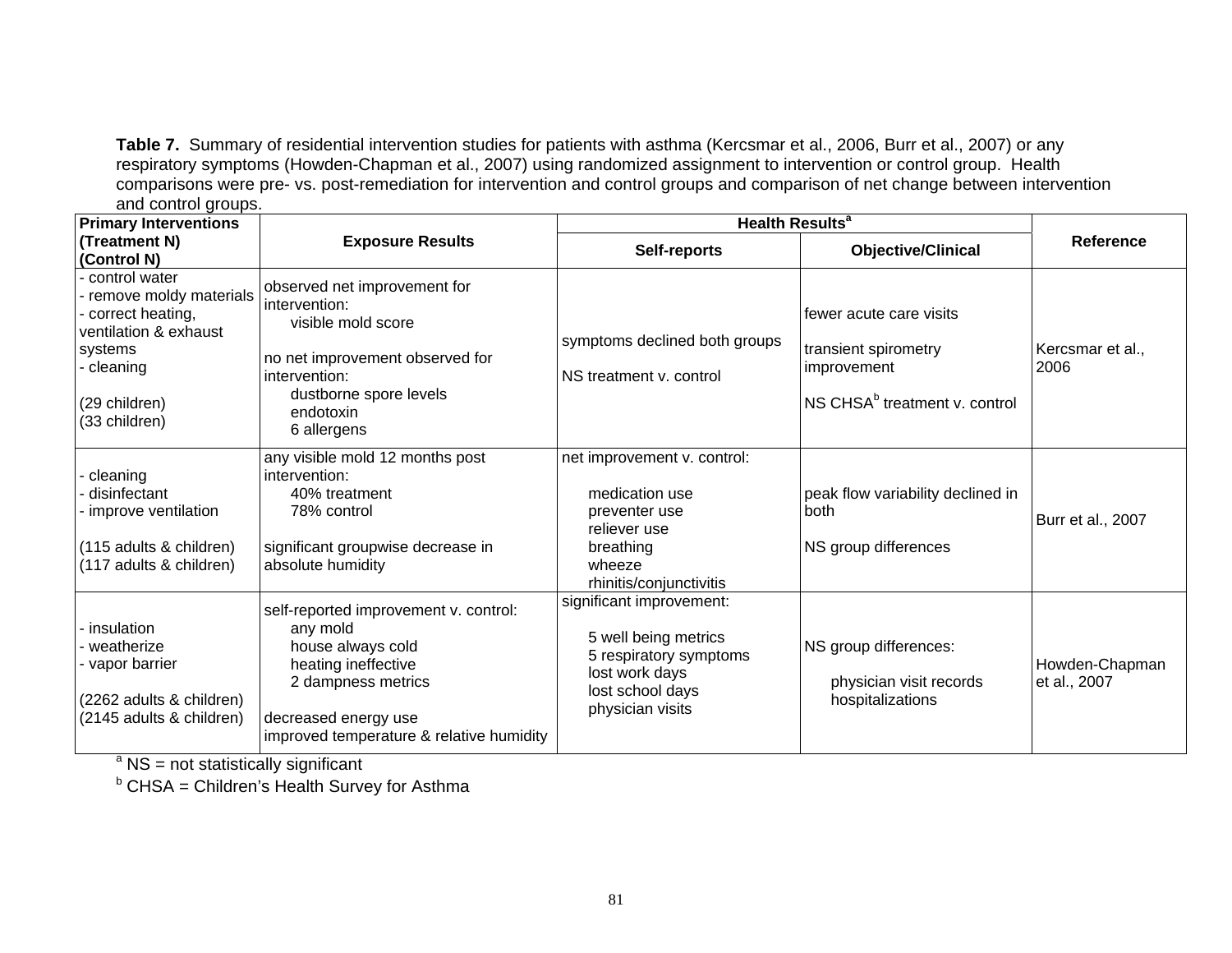In the Kercsmar et al. (2006) study, the intervention significantly reduced visible mold in the treatment group, but other bioaerosol measures (dustborne spore levels, bacterial endotoxin and six non-fungal allergens in dust) were not changed. Selfreported days with asthma symptoms decreased in the intervention and control groups, with a weak trend toward improvement persisting in the intervention group after one year of follow-up. Treatment-group patients had fewer acute-care doctor visits and fewer emergency room visits for acute asthma exacerbations. Pulmonary function tests showed a slight improvement post-remediation in the treatment group compared to controls at 6 months, but this effect disappeared by the end of the 12 month follow-up.

Burr et al. (2007) assessed the effect of their intervention treatment on mold by visual inspection. Frequency of observing any indoor mold was less in the treatment group (40 percent) compared to the control group (78 percent). Most of the mold observed in the treatment group was new growth on surfaces previously unaffected and untreated during the intervention protocol. Only 5 of the 27 houses in the treatment group with post-intervention mold showed re-growth of mold on previously-treated surfaces. Self-reported asthma symptoms at 6 and 12 months post-intervention follow-up showed a net improvement (i.e., number reporting improvement was greater than number reporting worsening) in all categories for the treatment group and some categories for the control group. Overall, significantly greater net improvement occurred in the treatment group for measures of medication use, breathing difficulty, wheeze and rhinitis/conjunctivitis symptoms. Lung function as assessed by change in daily peak flow rate variability compared to baseline did not differ between the treatment and control groups.

Although mold remediation was not the central focus of the Howden-Chapman et al. (2008) study, about 75 percent of the homes in the study reported at least some mold present at baseline. Twelve months after the intervention aimed at reducing indoor dampness, improvements were reported more frequently in the intervention group compared to controls for presence of any mold, as well as thermal comfort, condensation and general dampness. Average temperature increased significantly in treatment vs. control homes and average relative humidity decreased significantly. Improvements in most self-reported health metrics were significantly more frequent among the treatment group compared to the controls. Five measures of respiratory symptoms were significantly improved, as well as five measures of overall wellbeing, two scales of social functioning, lost work days, lost school days and physician visits. Although self-reported physician visits were decreased more among the treatment group compared to the controls, the corresponding general practitioner medical records did not show this difference. Frequency of respiratory hospitalizations post intervention tended to decrease more among the treatment group, but numbers were small for both groups and differences were not significant.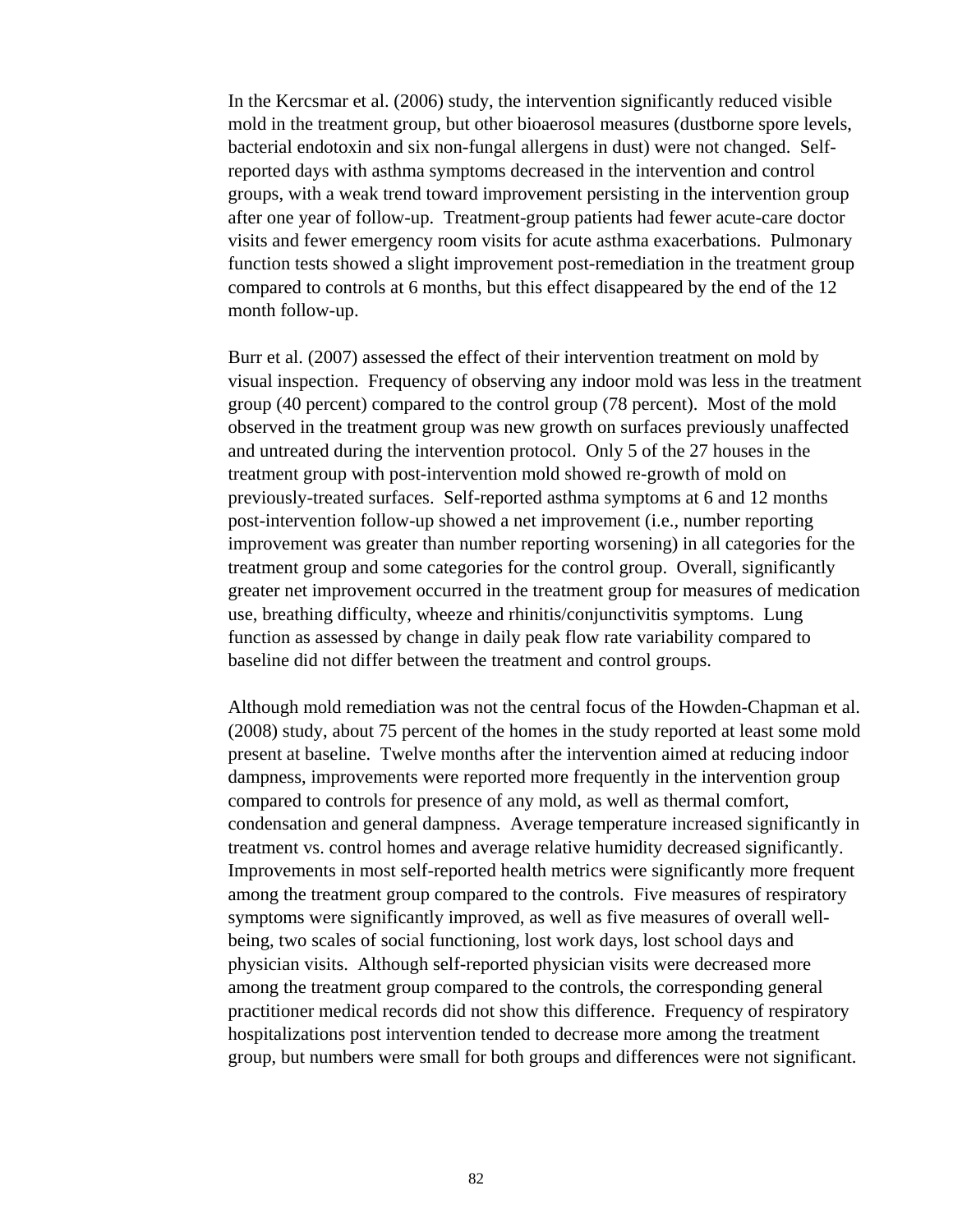## c) Summary of remediation and mitigation studies

The body of scientific literature investigating environmental and health effects of building interventions for mold and dampness has grown substantially since the publication of the IOM (2004) damp indoor spaces report. Despite the increased attention to this issue, comparisons among various mold mitigation approaches are still inconclusive. Evidence from visual inspection of treated buildings generally supports actions to reduce water intrusions and dampness in buildings combined with physical removal of moldy building materials as effective for reducing or eliminating visible mold growth. The Burr et al. (2007) prospective, randomized intervention trial provides suggestive evidence that surface cleaning and disinfection, combined with building dampness reduction, also has some potential as an effective mold mitigation approach. Consistent with the Burr et al. results, some limited data from laboratory studies were found that support the possibility of disinfectant treatments that could prevent mold growth or inhibit mold re-growth after cleaning moldy building materials (e.g., Kraus et al., 2006; Menetrez et al., 2008).

Air and surface sampling to evaluate environmental conditions following building interventions tends to show reduced mold levels in many, but not all, cases. In some cases, while levels of intact organisms (i.e., bacterial cells or fungal spores) declined, levels of some chemical markers such as glucans (fungi) or endotoxin (bacteria) increased. The variability in environmental sampling results raises questions about the effects of subtle differences in remediation protocols used in the different studies such as dust control or various approaches to surface cleaning. It also raises further questions (in addition to those raised above in Section II.D, page 63) about the utility of any one type of sampling method to adequately characterize post-remediation conditions for building clearance compared to a pre-defined exposure limit.

Evaluations of mold and dampness intervention effects on occupant health tend to be more equivocal than the environmental results. Self-reported respiratory symptoms often improve among building occupants after remediation actions, but similar improvements are sometimes observed in control groups in the randomized treatment studies, or symptoms in the treatment group, although decreased, were still higher than symptoms in unaffected control groups in non-randomized studies. In general, demonstrating clinically-relevant improvement in respiratory symptoms related to environmental interventions is challenging for several reasons. Chief among these is that multiple environmental factors influence respiratory health outcomes such as asthma and rhinitis, and focus on only one agent or one control method is generally not sufficient to reduce all relevant exposures sufficiently (e.g., Morgan et al., 2004; Platts-Mills, 2003; Recer, 2004). Population-based asthma interventions have demonstrated successful clinical improvement in asthma morbidity when designed to include comprehensive, multi-factorial environmental and clinical actions tailored to each individual patient's circumstances and implemented using direct, in-home education from an intervention counselor (Evans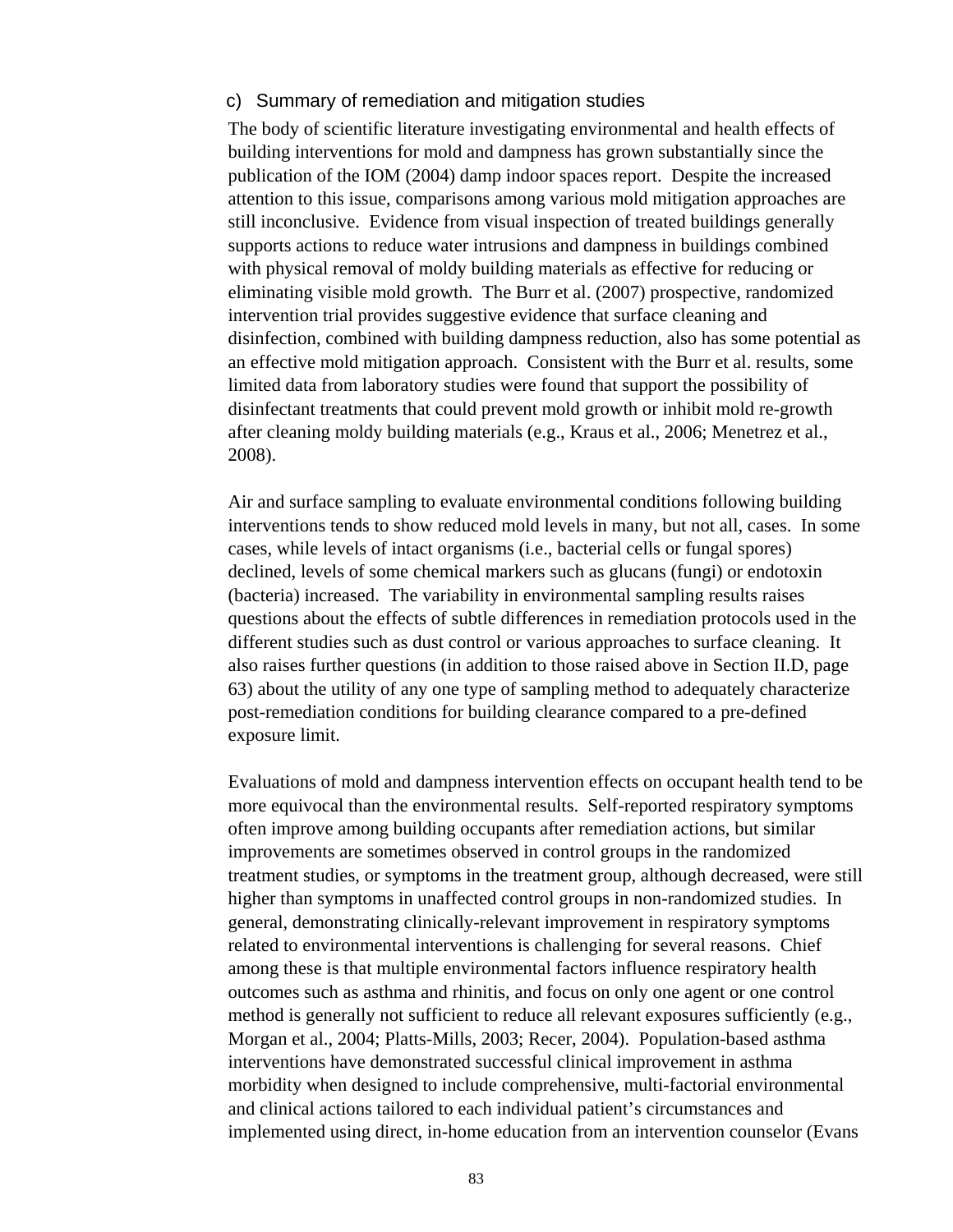et al., 1999; Morgan et al., 2004). One element of such comprehensive interventions would be correcting sources of dampness and cleaning or removing moldy building materials.

# 3. Conclusions and recommendations – mold control and mitigation

# Conclusions:

- Laboratory studies provide limited evidence that some chemical disinfectant or encapsulant treatments have utility for mitigating or preventing mold growth on building materials. These studies suggest some products (particularly those based on borate, titanium-dioxide/glycol or chlorothalonil) can prevent mold growth or re-growth on gypsum wallboard for several months. Bleach products can reduce mold growth on treated surfaces, but do not appear to be very effective at preventing longer-term re-growth. Overall, these laboratory results are not very robust, as they do not address what happens on treated surfaces after more than six months.
- Existing evidence, although limited, suggests approaches directed toward correcting moisture problems and removing mold exposure sources can help reduce occupant respiratory symptoms.
- Written mold and water-damage assessment and remediation guidelines developed by many organizations (including, but not limited to, USEPA, NYCDHMH, Enterprise Community Partners/National Center for Healthy Housing, NYSDOH and numerous other state health departments) provide practical guidance focused on identifying and repairing water damage in buildings and removing mold source materials.
- This approach to building mitigation is health protective because its goal is elimination of exposure sources. It is also less complicated to implement than mitigation based on attaining a numerical clearance criterion, since its main mitigation goal is that the building be returned to a clean and dry condition.
- If water sources are properly corrected and existing sources of mold growth are eliminated, further treatment with disinfectants may not provide significant additional value in preventing further mold growth or exposure. Disinfectants may be useful for controlling mold in certain situations, e.g., circumstances where permanently correcting dampness conditions is not feasible such as poorly ventilated bathrooms.

Recommended actions:

- State and local government agencies and professional organizations addressing building performance and indoor air quality issues should continue to emphasize these practical water-damage and mold mitigation approaches.
- The decision to use disinfectants as part of remediation will be case-specific and should take into account potential adverse effects of disinfectant exposure to applicators and building occupants.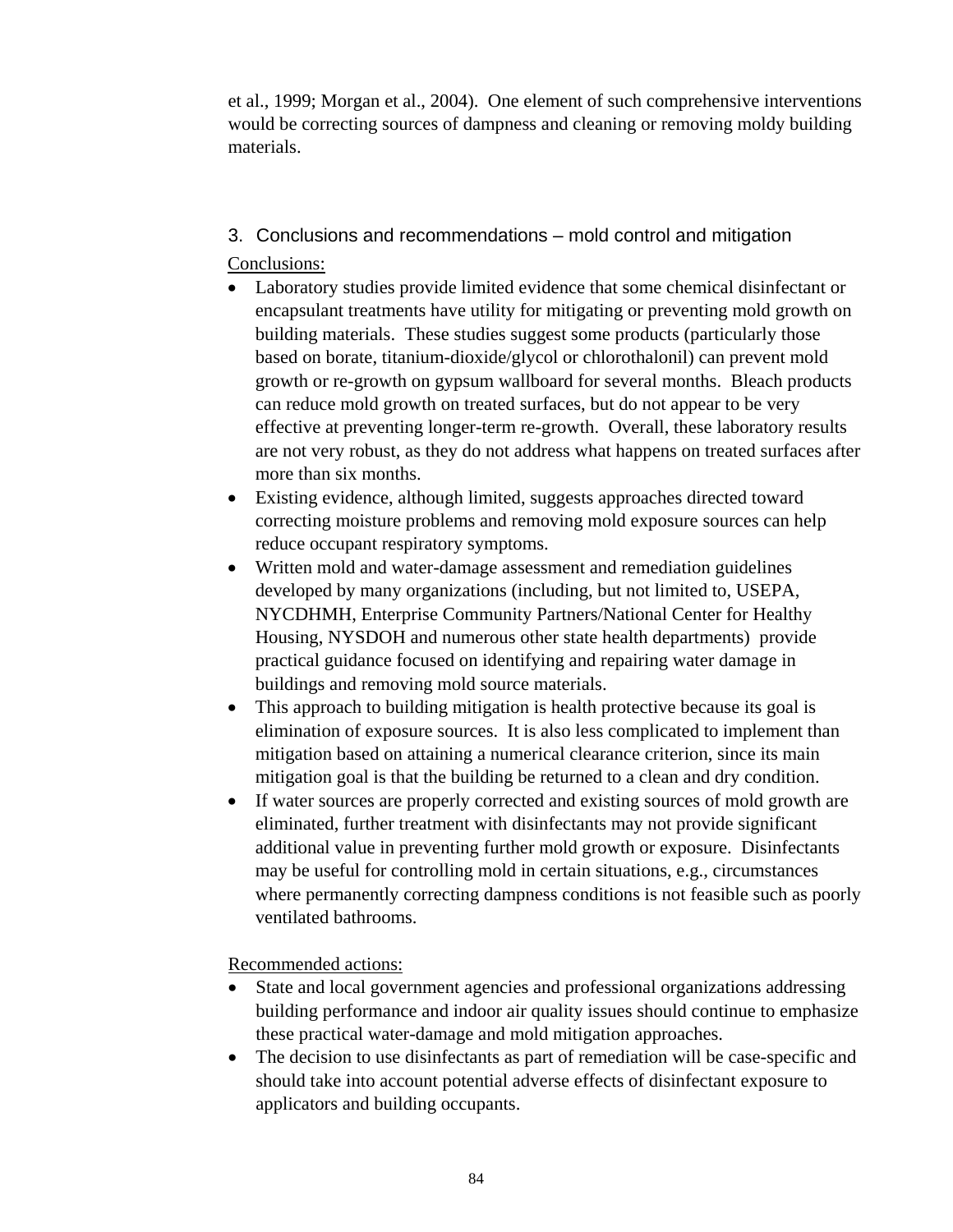Feasibility:

• State and local health departments and professional organizations currently emphasize assessment and remediation guidance designed to return buildings to a clean and dry condition. Any additional costs would come from expanding existing programs. This could include expanding education and outreach regarding building assessment and remediation (see Section II.C.6.b, page 60).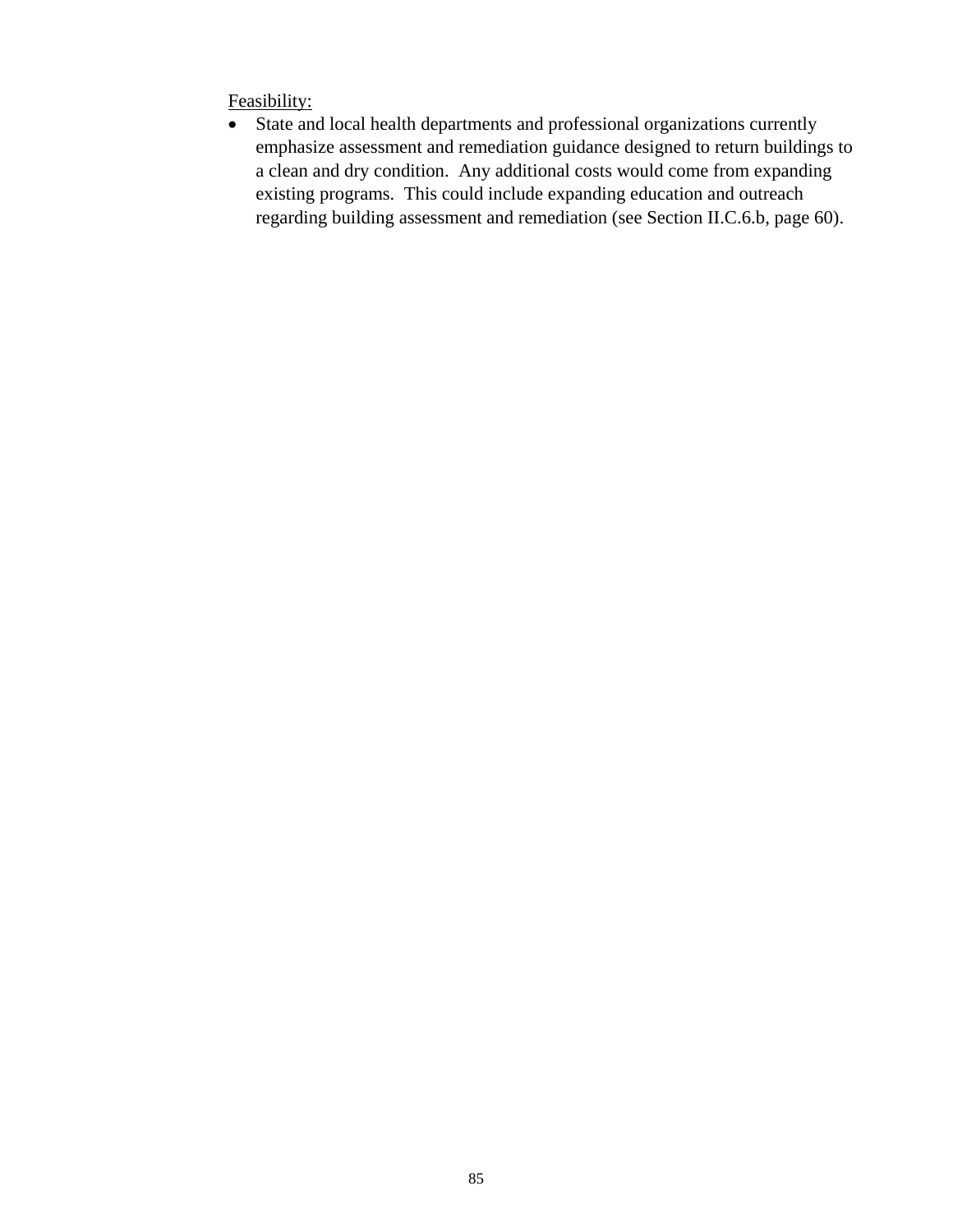# **III. References**

**Note:** This report cites numerous internet documents. All cited internet document addresses were active as of May, 2010.

- Åhman M, Lundin A, Musabašic V and Söderman E. 2000. Improved health after intervention in a school with moisture problems. Indoor Air. 10: 57–62.
- American Academy of Environmental Medicine. 2008. Molds and Mycotoxins (Toxic Molds) in Human Health. Wichita, KS.
- American Academy of Pediatrics. 2006. Spectrum of noninfectious health effects from molds. Committee on Environmental Health. Policy Statement. Pediatrics. 118: 2582–2586.
- American College of Occupational and Environmental Medicine (ACOEM). 2002. ACOEM Evidence-based Statement: Adverse Human Health Effects Associated with Molds in the Indoor Environment.
- American College of Occupational and Environmental Medicine (ACOEM). 2003. ACOEM evidence-based statement: adverse human health effects associated with molds in the indoor environment. J Occup Environ Med. 45(5): 470–478.
- American Conference of Governmental and Industrial Hygienists (ACGIH). 1999. Bioaerosols Assessment and Control. Cincinnati OH.
- American Industrial Hygiene Association (AIHA). 2001. Report of the microbial task force. AIHA Press. Fairfax VA.
- Anagnost SE. 2008. Sampling methods and interpretation -the Andersen sampler: can aerobiology surveys translate to exposure limits? Presentation to the NYS Toxic Mold Task Force, April 2008 public meeting (see supplemental material on CD).
- Baldo J, Ahmad L, Ruff R. 2002. Neuropsychological performance of patients following mold exposure. Appl Neuropsychol. 9(4): 193–202.
- Barnes CS, Dowling P, Van Osdol T and Portnoy J. 2007. Comparison of indoor fungal spore levels before and after professional home remediation. Ann Allergy Asthma Immunol. 98: 262–268.
- Baxter DM, Perkins JL, McGhee CR and Seltzer JM. 2005. A regional comparison of mold spore concentrations outdoors and inside "clean" and "mold contaminated" southern California buildings. J Occup Environ Hygiene. 2: 8–18.
- Bornehag CG, Blomquist G, Gyntelberg F, et al. 2001. Dampness in buildings and health: Nordic Interdisciplinary Review of the Scientific Evidence on Associations between Exposure to ''Dampness'' in Buildings and Health Effects (NORDDAMP). Indoor Air. 11: 72–86.
- Bornehag CG, Sundell J, Bonini S, et al. 2004. Dampness in buildings as a risk factor for health effects, EUROEXPO: a multidisciplinary review of the literature (1998–2000) on dampness and mite exposure in buildings and health effects. Indoor Air. 14: 243–257.
- Brasel TL, Douglas DR, Wilson SC, Straus DC. 2005b. Detection of airborne *Stachybotrys chartarum* macrocyclic trichothecene mycotoxins on particulates smaller than conidia. Appl Environ Micro. 71(1): 114–22.
- Brasel TL, Martin JM, Carriker CG, et al. 2005a. Detection of airborne *Stachybotrys chartarum*  macrocyclic trichothecene mycotoxins in the indoor environment. Appl Environ Micro. 71(11): 7376–7388.
- Burr ML, Matthews IP, Arthur RA, Watson HL, Gregory CJ, Dunstan FDJ and Palmer SR. 2007. Effects on patients with asthma of eradicating visible indoor mould: a randomised controlled trial. Thorax. 62: 766–771.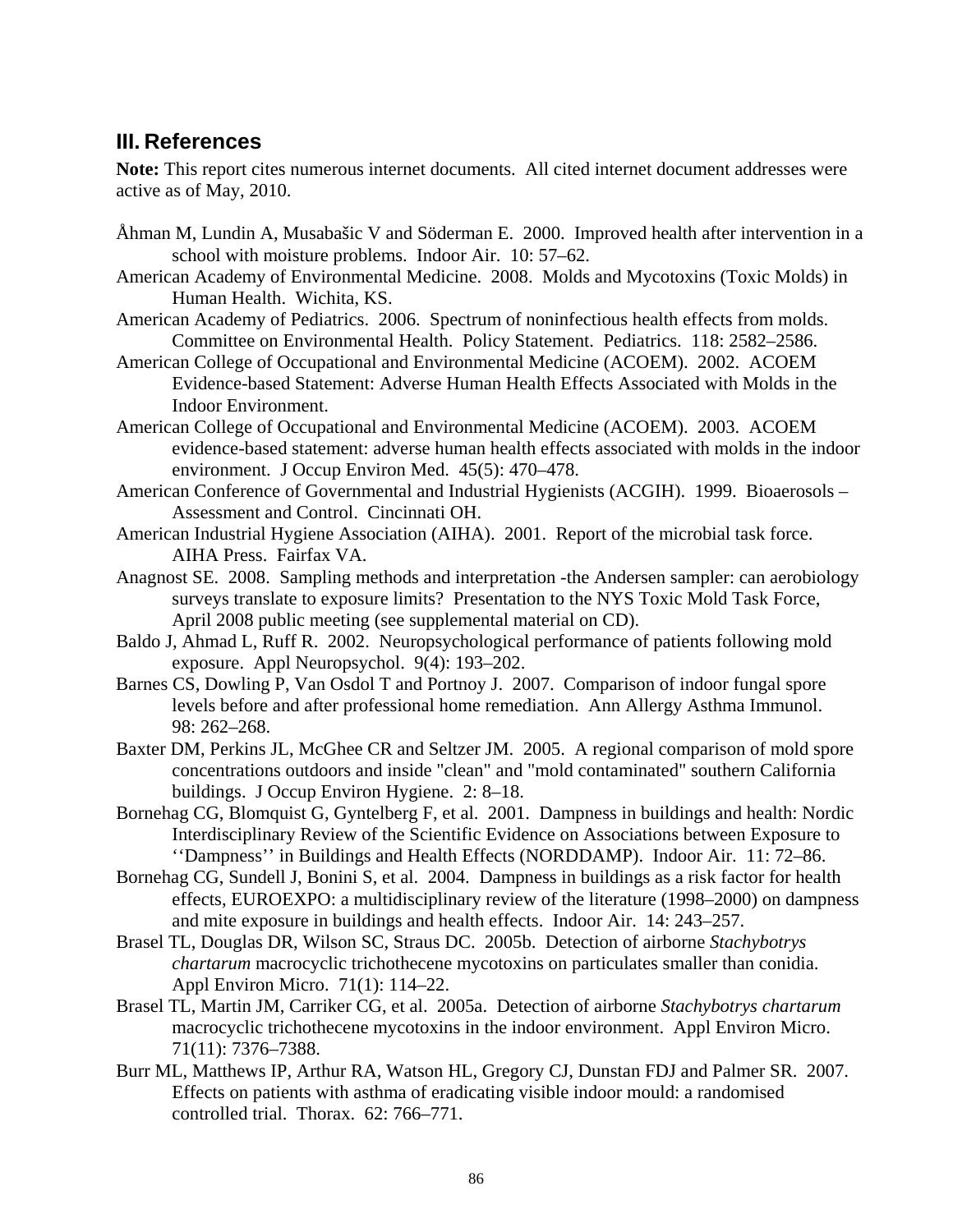- Bush RK, Portnoy JM, Saxon A, et al. 2006. The medical effects of mold exposure. J Allergy Clin Immunol. 117(2): 326–333.
- Buttner MP, Stetzenbach LD. 1993. Monitoring airborne fungal spores in an experimental indoor environment to evaluate sampling methods and the effects of human activity on air sampling. Appl Environ Microbiol. 59: 219–26.
- California Department of Health Services (CA DHS). 2005. Implementation of the Toxic Mold Protection Act of 2001. Report to the California Legislature. Division of Environmental and Occupational Disease Control. Richmond CA.
- California Research Bureau (CRB). 2006. Indoor mold: a general guide to health effects, prevention and remediation. California State Library. Sacramento, CA. CRB 06-001.
- Catranis CM, Anagnost SE, Zhang L, Zhou S, Fernando A, Morey S and Wang CJK. 2006. A new sub-sampling method for analysis of air samples collected with the Andersen single-stage sampler. Aerobiologia. 22: 177–184.
- Chamany S, Mirza SA, Fleming JW, Howell JF, Lenhart SW, Mortimer VD, Phelan MA, Lindsley MD, Iqbal NJ, Wheat LJ, Brandt ME, Warnock DW, Hajjeh RA. 2004. A large histoplasmosis outbreak among high school students in Indiana, 2001. Pediatr Infect Dis J. 23: 909–14.
- Chang CC, Cheng AC, Devitt B. 2008. Successful control of an outbreak of invasive aspergillosis in a regional haematology unit during hospital construction works. J Hosp Infec. 69: 33–38.
- Chew GL, Wilson J, Rabito FA, et al. 2006. Mold and endotoxin levels in the aftermath of hurricane Katrina: a pilot project of homes in New Orleans undergoing renovation. Environ Health Persp. 114: 1883–1889.
- Clark Burton N, Adhikari A, Iossifova Y, et al. 2008. Effect of gaseous chlorine dioxide on indoor microbial contaminants. Air & Waste Manage Assoc. 58: 647–656.
- Cornell University Cooperative Extension. 2007. Hiring a mold remediation contractor. Laquatra J and Reichel C. Cornell Office of Publications and Marketing. Available at: http://www.human.cornell.edu/dea/outreach/loader.cfm?csModule=security/getfile&PageID  $=47816$
- Crago BR, Davis M. 2003. Psychological, neuropsychological, and electrocortical effects of mixed mold exposure. Arch Environ Health. 58(8): 452–463.
- Craner J. 2008. A critique of the ACOEM statement on mold: undisclosed conflicts of interest in the creation of an "evidence-based" statement. Int J Occup Environ Health. 14: 283–298.
- Dean AG, Bates JH, Sorrels C, Sorrels T, Germany W, Ajello L, Kaufman L, McGrew C & Fitts A. 1978. An outbreak of histoplasmosis at an Arkansas courthouse with five cases of probable reinfection. Am J Epidemiol. 108: 36–46.
- Ebbehøj NE, Hansen MØ, Sigsgaard T, et al. 2002. Building-related symptoms and molds: a twostep intervention Study. Indoor Air. 12: 273–277.
- Evans R 3rd, Gergen PJ, Mitchell H, Kattan M, Kercsmar C, Crain E, Anderson J, Eggleston P, Malveaux FJ, Wedner HJ. 1999. A randomized clinical trial to reduce asthma morbidity among inner-city children: results of the National Cooperative Inner-City Asthma Study. J Pediatr. 135(3):332–8.
- Fierer N, Liu Z, Rodrıguez-Hernandez M, Knight R, Henn M and Hernandez MT. 2008. Shortterm temporal variability in airborne bacterial and fungal populations. Appl Environ Microbiol. 74: 200–207.
- Fisk WJ, Lei-Gomez Q, Mendell MJ. 2007. Meta-analyses of the associations of respiratory health effects with dampness and mold in homes. Indoor Air. 17: 284–296.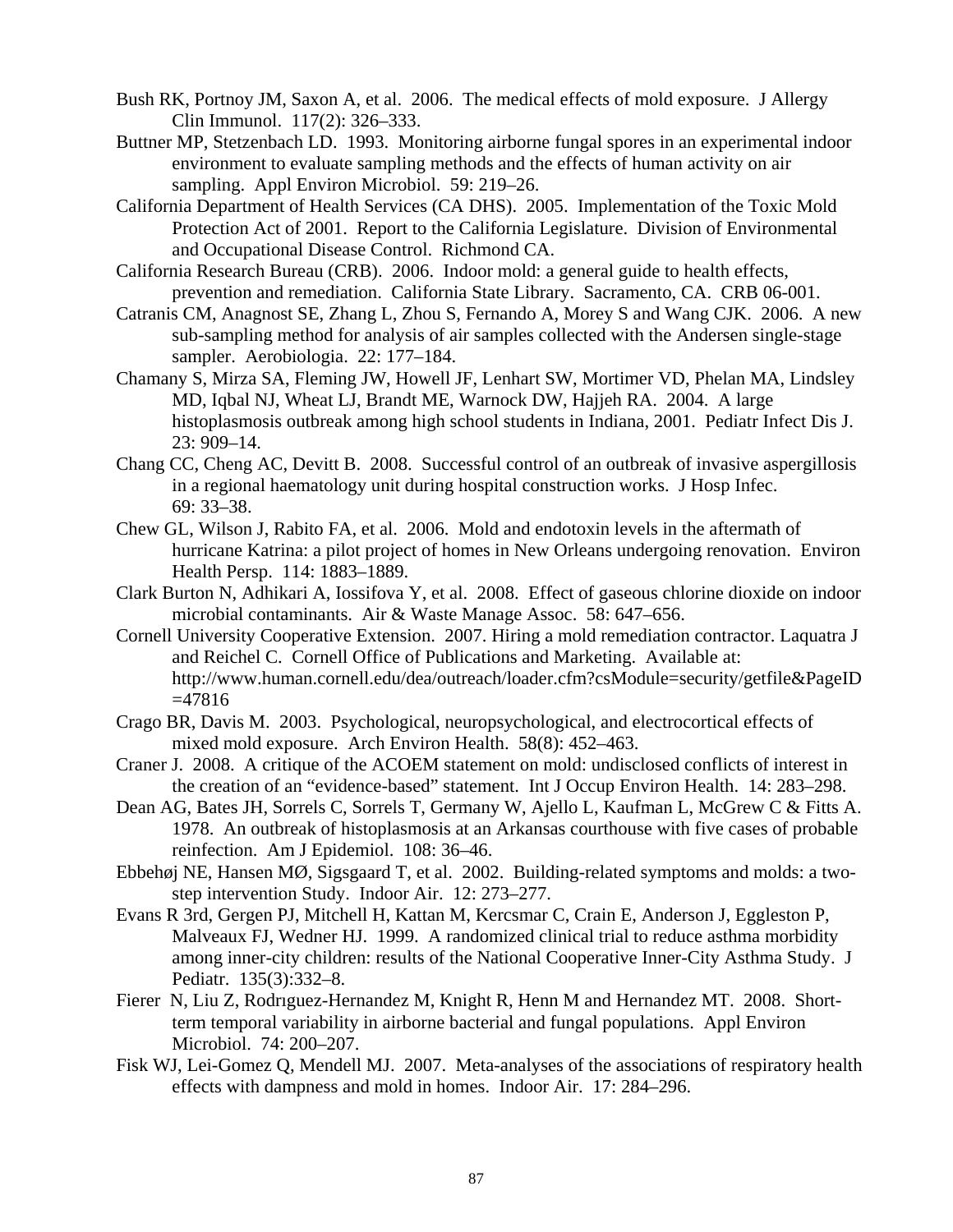- Foto M, Vrijmoed LLP, Miller JD, Ruest K, Lawton M and Dales RE. 2005. A comparison of airborne ergosterol, glucan and Air-O-Cell data in relation to physical assessments of mold damage and some other parameters. Indoor Air. 15: 257–266.
- Fox DD, Greiffenstein MF, Lees-Haley PR. 2005. Commentary on cognitive impairment with toxigenic fungal exposure. Appl Neuropsychol. 12(3): 129–133.
- Fung F, Clark R. 2004. Health effects of mycotoxins: a toxicological review. J Toxicol-Clin Toxic. v42: 217–234.
- Gordon WA, Cantor JB, Johanning E, et al. 2004. Cognitive impairment associated with toxigenic fungal exposure: a replication and extension of previous findings. Appl Neuropsychol. 11(2): 65–74.
- Gordon WA, Cantor JB, Spielman L, et al. 2006. Cognitive impairment associated with toxigenic fungal exposure: a response to two critiques. Appl Neuropsychol. 13(4): 251–257.
- Gordon WA, Johanning E, & Haddad L. 1999. Cognitive impairment associated with exposure to toxigenic fungi. In E. Johanning (Ed.), Bioaerosols, fungi and mycotoxins: Health effects, assessment, prevention and control (pp. 94–105). New York: Eastern New York Occupational and Environmental Health Center.
- Gots RE, Layton NJ and Pirages SW. 2003. Indoor health: background levels of fungi. AIHAJ. 64: 427–438.
- Gray MR, Thrasher JD, Crago R, Madison RA, Arnold L, Campbell AW, Vojdani A. 2003. Mixed mold mycotoxicosis: immunological changes in humans following exposure in waterdamaged buildings. Arch Environ Health. 58: 410–20.
- Haverinen-Shaughnessy U, Hyvärinen A, Putus T, Nevalainen A. 2008. Monitoring success of remediation: seven case studies of moisture and mold damaged buildings. Sci Total Environ. 399: 19–27.
- Health Canada. 2007. Residential indoor air quality guidelines: Moulds. Ottawa: Health Canada. HC Pub.: 4075E. ISBN: 978-0-662-45739-8.
- Hill AB. 1965. The environment and disease: association or causation. Proc Royal Soc Med. 58: 295–300.
- Hope AP Simon RA. 2007. Excess dampness and mold growth in homes: an evidence-based review of the aeroirritant effect and its potential causes. Allergy Asthma Proc. 28: 257–8.
- Horner WE, Worthan AG, Morey PR. 2004. Air- and dustborne mycoflora in houses free of water damage and fungal growth. Appl Environ Microbiol. 70: 6394–400.
- Howden-Chapman P, Matheson A, Crane J, Viggers H, Cunningham M, Blakely T, Cunningham C, Woodward A, Saville-Smith K, O'Dea D, Kennedy M, Baker M, Waipara N, Chapman R, Davie G. 2007. Effect of insulating existing houses on health inequality: cluster randomised study in the community. BMJ. 334: 460. Erratum in: BMJ. 2007 Jun 23;334(7607).
- Huttunen K, Rintala H, Hirvonen MR, et al. 2008. Indoor air particles and bioaerosols before and after renovation of moisture-damaged buildings: the effect on biological activity and microbial flora. Environ Res. 107(3): 291–8.
- Institute of Medicine (IOM). 2000. Clearing the Air: Asthma and Indoor Air Exposures. The National Academies Press. Washington DC.
- Institute of Medicine (IOM). 2004. Damp Indoor Spaces and Health. National Academy Press. Washington DC.
- Jarvis BB, Miller JD. 2005. Mycotoxins as harmful indoor air contaminants. Appl Microbiol Biotechnol. 66: 367–372.
- Jarvis BB, Moery PR. 2001. Allergic respiratory disease and fungal remediation in a building in a subtropical climate. Appl Occup Environ Hygiene. 16: 380 – 388.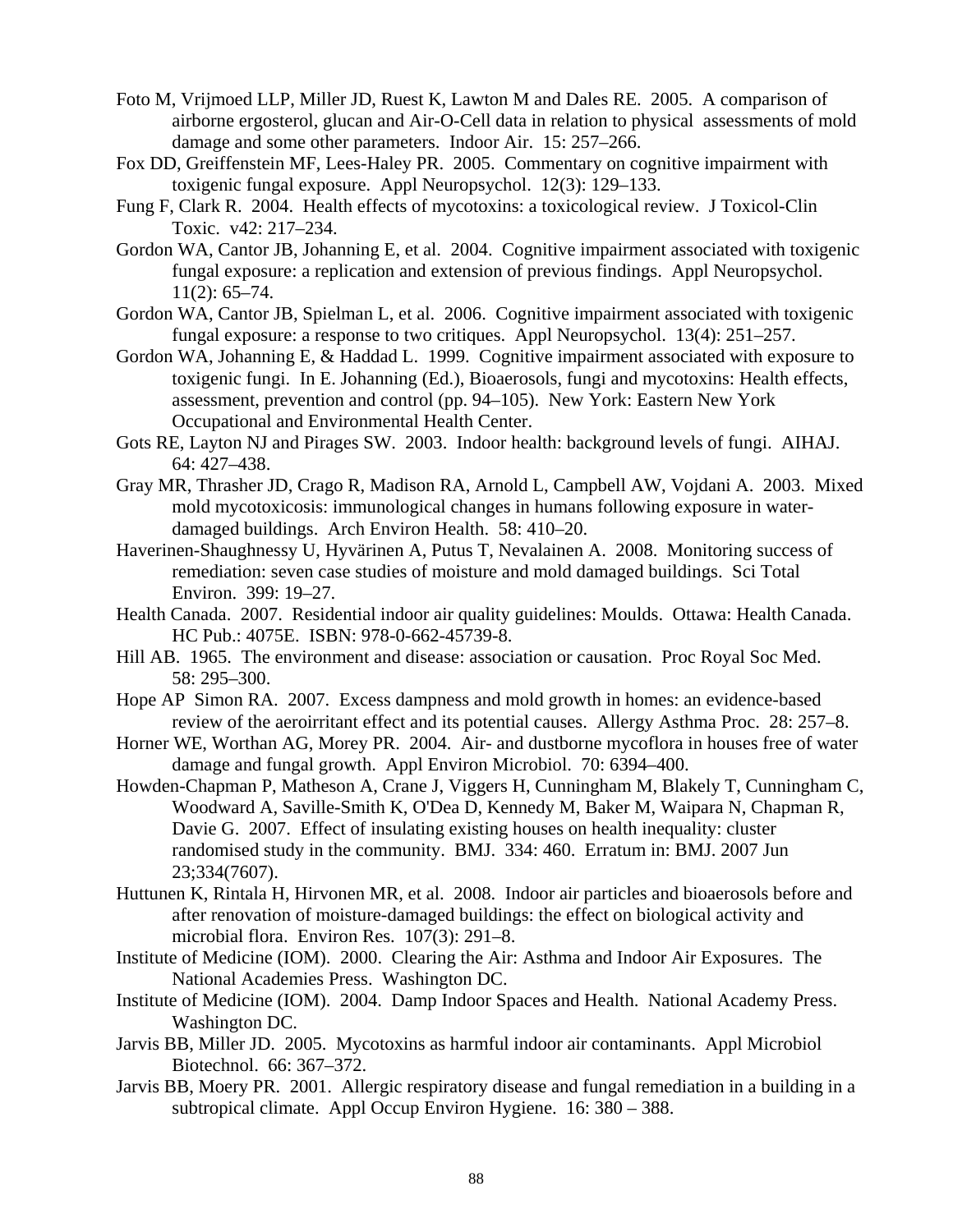- Johanning E, Biagini R, Hull D, Morey P, Jarvis B, Landsbergis P. 1996. Health and immunology study following exposure to toxigenic fungi (*Stachybotrys atra*) in a water-damaged office environment. Int Arch Occup Environ Health. 68: 207–218.
- Johanning E & Landsbergis P. 1999. Clinical findings related to indoor fungal exposure review of clinic data of a specialty clinic. In E. Johanning (Ed.), Bioaerosols, fungi and mycotoxins: Health effects, assessment, prevention and control (pp. 70–78). New York: Eastern New York Occupational and Environmental Health Center.
- Johnson D, Thompson D, Clinkenbeard R, Redus J. 2008. Professional judgment and the interpretation of viable mold air sampling data. J Occup Environ Hyg. 5(10):656-63.
- Kercsmar CM, Dearborn DG, Schluchter M, Xue L, Kirchner HL, Sobolewski J, Greenberg SJ, Vesper SJ, Allan T. 2006. Reduction in asthma morbidity in children as a result of home remediation aimed at moisture sources. Environ Health Perspect. 114: 1574–80.
- Khalili B, Bardana Jr EJ. 2005. Inhalational mold toxicity: fact or fiction? A clinical review of 50 cases. Ann Allerg Asthma Im. 95: 239–246.
- Kilburn KH. 2003. Indoor mold exposure associated with neurobehavioral and pulmonary impairment: a preliminary report. Arch Environ Health. 58: 390–8.
- Kuhn DM and Ghannoum MA. 2003. Indoor mold, toxigenic fungi, and *Stachybotrys chartarum*: infectious disease perspective. Clin Microbiol Rev. 16: 144–172.
- Krause M, Geer W, Swenson L, Fallah P, and Robbins C. 2006. Controlled study of mold growth and cleaning procedure on treated and untreated wet gypsum wallboard in an indoor environment. J Occup Environ Hyg. 3: 435–441.
- LeBouf R, Yesse L, Rossner A. 2008. Seasonal and diurnal variability in airborne mold from an indoor residential environment in northern New York. J Air & Waste Manage Assoc. 58: 684–692.
- Lee T, Grinshpun SA, Martuzevicius D, Adhikari A, Crawford CM, Reponen T. 2006. Culturability and concentration of indoor and outdoor airborne fungi in six single-family homes. Atmos Environ. 40: 2902–2910.
- Lees-Haley PR. 2003. Toxic mold and mycotoxins in neurotoxicity cases: Stachybotrys, Fusarium, Trichoderma, Aspergillus, Penicillium, Cladosporium, Alternaria, Trichothecenes. Psychol Reports. 93: 561–584.
- Lehtonen M, Reponen T & Nevalainen A. 1993. Everyday activities and variation of fungal spore concentrations in indoor air. Int Biodeterior Biodegrad. 31: 25–39.
- Lenhart SW, Schafer MP, Singal M, & Hajjeh RA. 2004. Histoplasmosis: protecting workers at risk. National Institute for Occupational Safety and Health. Cincinnati, OH. Publication No. 2005–109.
- Light E. 2005. Letter to the editor. J Occup Environ Hygiene. 2: D48.
- Macher JM. 2001. Review of methods to collect settled dust and isolate culturable microorganisms. Indoor Air. 11: 99–110.
- Maine Department of Health & Human Services/Maine Department of Environmental Protection. 2007. Report of the Mold in Maine Buildings Task Force Including Recommendations Regarding Mold and Moisture in Maine Buildings. Augusta, ME.
- Martyny JW, Harbeck RJ, Pacheco K, Barker EA, Sills M, Silveira L, Arbuckle S, and Newman L. 2005. Aerosolized sodium hypochlorite inhibits viability and allergenicity of mold on building materials. J Allergy Clin Immunol. 116(3): 630–635.
- Mazur LJ, Kim J. 2006. American Academy of Pediatrics, Committee on Environmental Health. Spectrum of noninfectious health effects from molds [technical report]. Pediatrics. 2006;118(6). Available at: www.pediatrics.org/cgi/content/full/118/6/e1909
- McCaffrey RJ, Yantz CL. 2005. "Cognitive impairment associated with toxigenic fungal exposure": a critique and critical analysis. Appl Neuropsychol. 12(3): 134–137.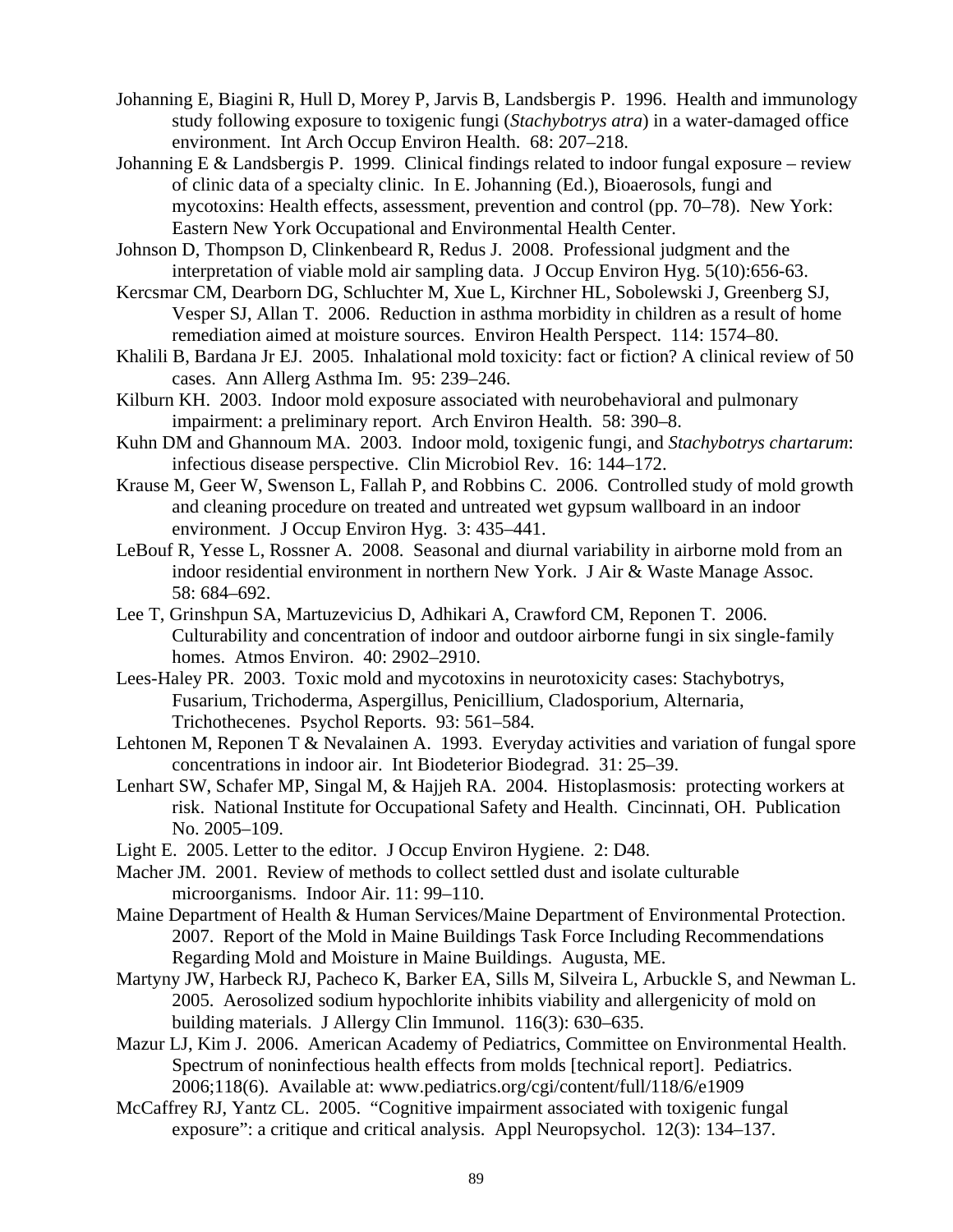- Meklin T, Husman T, Pekkanen J, Hyvärinen A, Hirvonen MR, Nevalainen A. 2002. Effects of moisture-damage repair on microbial exposure and health effects in schools. Proceeding of Indoor Air 2002. pp 416–420.
- Meklin T, Potus T, Pekkanen J, Hyvärinen A, Hirvonen MR, Nevalainen A. 2005. Effects of moisture-damage repairs on microbial exposure and symptoms in schoolchildren. Indoor Air. 15 Suppl 10: 40–7.
- Menetrez MY, Foarde KK, Webber TD, et al. 2008. Testing antimicrobial paint efficacy on gypsum wallboard contaminated with *Stachybotrys chartarum*. Journal of Occupational and Environmental Hygiene. J Occup Environ Hyg. 5: 63–66.
- Menetrez MY, Foarde KK, Webber TD. 2007. Testing antimicrobial cleaner efficacy on gypsum wallboard contaminated with *Stachybotrys chartarum*. Env Sci Pollut Res. 14(7): 523–528.
- Miller JD, Haisley PD, Reinhardt JH. 2000. Air sampling results in relation to extent of fungal colonization of building materials in some water-damaged buildings. Indoor Air. 10: 146–51.
- Morgan WJ, Crain EF, Gruchalla RS, O'Connor GT, Kattan M, Evans R 3rd, Stout J, Malindzak G, Smartt E, Plaut M, Walter M, Vaughn B, Mitchell H; Inner-City Asthma Study Group. 2004. Results of a home-based environmental intervention among urban children with asthma. N Engl J Med. 351: 1068–80.
- New York City Department of Health and Mental Hygiene (NYCDHMH). 2008. Guidelines on assessment and remediation of fungi in indoor environments. Available at: http://www.nyc.gov/html/doh/html/epi/mold.shtml
- New York State Department of Health (NYSDOH). 2007. New York State asthma surveillance summary report. Available at:
- http://www.health.state.ny.us/statistics/ny\_asthma/pdf/2007\_asthma\_surveillance\_summary\_report.pdf
- Nickmilder M, Carbonnelle S, and Bernard A. 2007. House cleaning with chlorine bleach and the risks of allergic and respiratory diseases in children. Ped Allergy Immunol. 18: 27–35.
- Nikulin M, Pasanen AL, Berg S, Hintikka EL. 1994. Stachybotrys atra growth and toxin production in some building materials and fodder under different relative humidities. Appl Environ Microbiol. 60: 3421–3424.
- NIOSH. 2010. Application of observational checklist for Indoor Dampness and Mold. Presentation to USEPA CIAQ meeting 13 October, 2010, available online at: http://www.epa.gov/iaq/ciaq/niosh\_presentation\_10\_13\_10.pdf
- NOCA 1100. 2009. Quality Standard for Assessment-Based Certificate Programs. Accessed on July 27, 2009. http://www.noca.org/Portals/0/NOCA%20Certificate%20Standard%20FINAL%20FOR%20 PUBLICATION.pdf
- Opal SM, Asp AA, Cannady PB, et al. 1986. Efficacy of infection control measures during a nosocomial outbreak of disseminated aspergillosis associated with hospital construction. J Infect Dis. 153: 634–637.
- Osei S. 2009. Compare and contrast mold certifications offered in New York State by private organizations. MPH internship report. Univ. at Albany, School of Public Health.
- Pal M. 1989. *Cryptococcus neoformans* var. neoformans and munia birds. Mycoses. 32: 250–2.
- Patovirta RL, Meklin T, Nevalainen A, Husman T. 2004. Effects of mould remediation on school teachers' health. Int J Environ Health Res. 14: 415–27.
- Pennsylvania Department of Health (PA DOH). 2006. Pennsylvania Mold Management Task Force Report to the Pennsylvania General Assembly.
- Pestka JJ, Yike I, Dearborn DG, et al. 2008. *Stachybotrys chartarum*, trichothecene mycotoxins, and damp building–related Illness: new insights into a public health enigma. Toxicol Sci. 104(1): 4–26.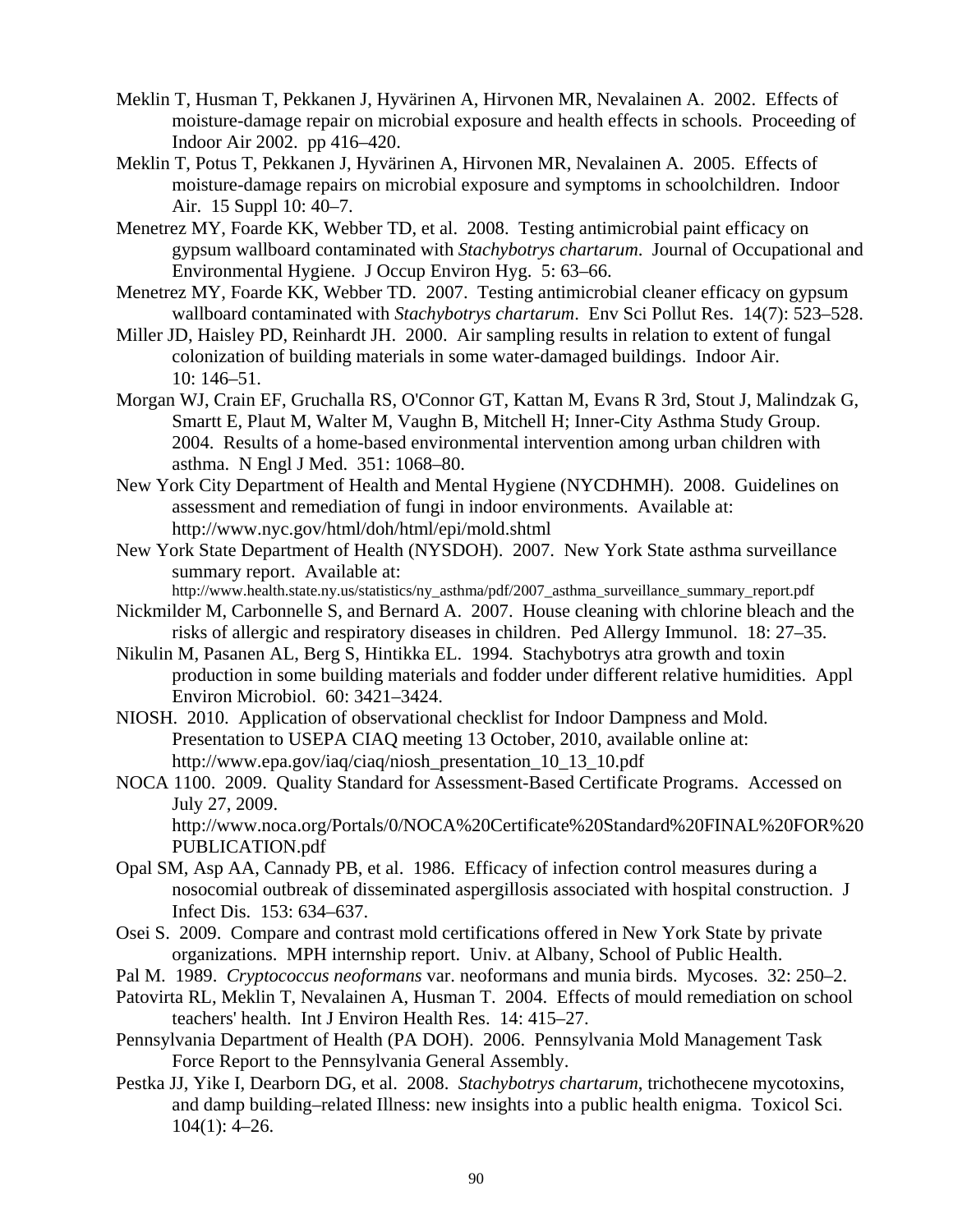- Platts-Mills TAE. 2003. Allergen avoidance in the treatment of asthma and rhinitis. N Engl J Med. 349: 207–208.
- Portnoy JM, Barnes CS, Kennedy K. 2004. Sampling for indoor fungi. J Allergy Clin Immunol. 113:189–198.
- Price DL, and Ahearn DG. 1999. Sanitation of wallboard colonized with *Stachybotrys chartarum*. Curr Microbiol. 39: 21–26.
- Recer GM. 2004. A review of the effects of impermeable bedding encasements on dust-mite allergen exposure and bronchial hyper-responsiveness in dust-mite-sensitized patients Clin Exp Allergy. 34: 268–75.
- Reinhard MJ, Satz P, Scaglione CA, et al. 2007. Neuropsychological exploration of alleged mold neurotoxicity. Clin Neuropsychol. 22: 533–543.
- Ren P, Jankun TM, Leaderer BP. 1999. Comparisons of seasonal fungal prevalence in indoor and outdoor air and in house dusts of dwellings in one Northeast American county. J Expo Anal Environ Epidemiol. 9: 560–8.
- Rosenbaum PF, Crawford JA, Anagnost SE, Wang CJ, Hunt A, Anbar RD, Hargrave TM, Hall EG, Liu CC, Abraham JL. 2009. Indoor airborne fungi and wheeze in the first year of life among a cohort of infants at risk for asthma. J Expo Sci Environ Epidemiol. 2009 Jun 17. [Epub ahead of print]
- Rosenbaum PF, Hargrave T, Abraham JL, Crawford JA, Liu C, and Lane SD et al. 2005. Risk factors for wheeze in the first year of life in inner-city infants at risk for asthma. Proc Am Thoracic Soc 2(abstracts): A694.
- Rudblad S, Andersson K, Stridh G, Bodin L, Juto JE. 2002. Slowly decreasing mucosal hyperreactivity years after working in a school with moisture problems. Indoor Air. 12: 138–44.
- Savilahti R, Uitti J, Laippala P, Husman T, Roto P. 2000. Respiratory morbidity among children following renovation of a water-damaged school. Arch Environ Health. 55: 405–10.
- Shannon MW, Best D, Binns HJ, Forman JA, Johnson CL, Karr CJ, Kim JJ, Mazur LJ, Roberts JR. 2006. Spectrum of Noninfectious Health Effects From Molds. Committee on Environmental Health. American Academy of Pediatrics. Policy Statement. Pediatrics. 118: 2582–2586.
- Shelton BG, Kirkland KH, Flanders WD, Morris GK. 2002. Profiles of airborne fungi in buildings and outdoor environments in the United States. Appl Environ Microbiol. 68: 1743–53.
- Shoemaker RC, House DE. 2006. Sick building syndrome (SBS) and exposure to water-damaged buildings: time series study, clinical trial and mechanisms. Neurotoxicol Teratol. 28: 573–88.
- Stobierski MG, Hospedales CJ, Hall WN, Robinson-Dunn B, Hoch D & Sheill DA. 1996. Outbreak of histoplasmosis among employees in a paper factory - Michigan, 1993. J Clin Microbiol. 134: 220–1223.
- Stone DC, Boone KB, Back-Madruga C, et al. 2006. Has the rolling uterus finally gathered moss? somatization and malingering of cognitive deficit in six cases of ''toxic mold'' exposure. Clin Neuropsychol. 20: 766–785.
- Texas Residential Construction Commission (TX RCC). 2005. Mold Reduction and Remediation Task Force Report. Austin TX.
- Vesper S, McKinstry C, Haugland R, Wymer L, Bradham K, Ashley P, Cox D, Dewalt G, Friedman W. 2007. Development of an environmental relative moldiness index for US homes. J Occup Environ Med. 49: 829–33.
- Wilson SC, Brasel TL, Carriker CG, et al. 2004. An investigation into techniques for cleaning mold-contaminated home contents. J Occup Environ Hyg. 1: 442–447.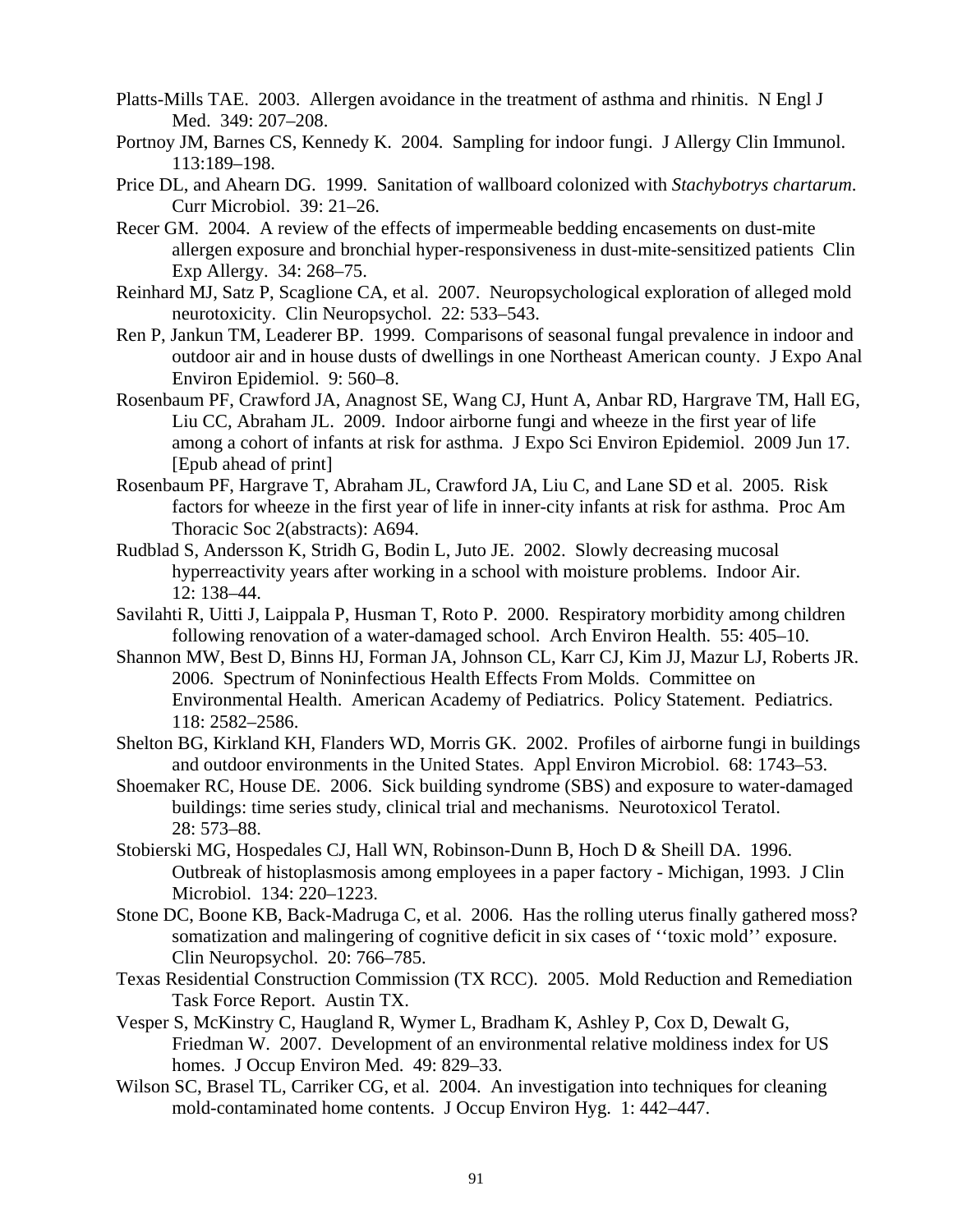World Health Organization (WHO). 2009. WHO guidelines for indoor air quality: dampness and mould. WHO Regional Office for Europe. Copenhagen, Denmark.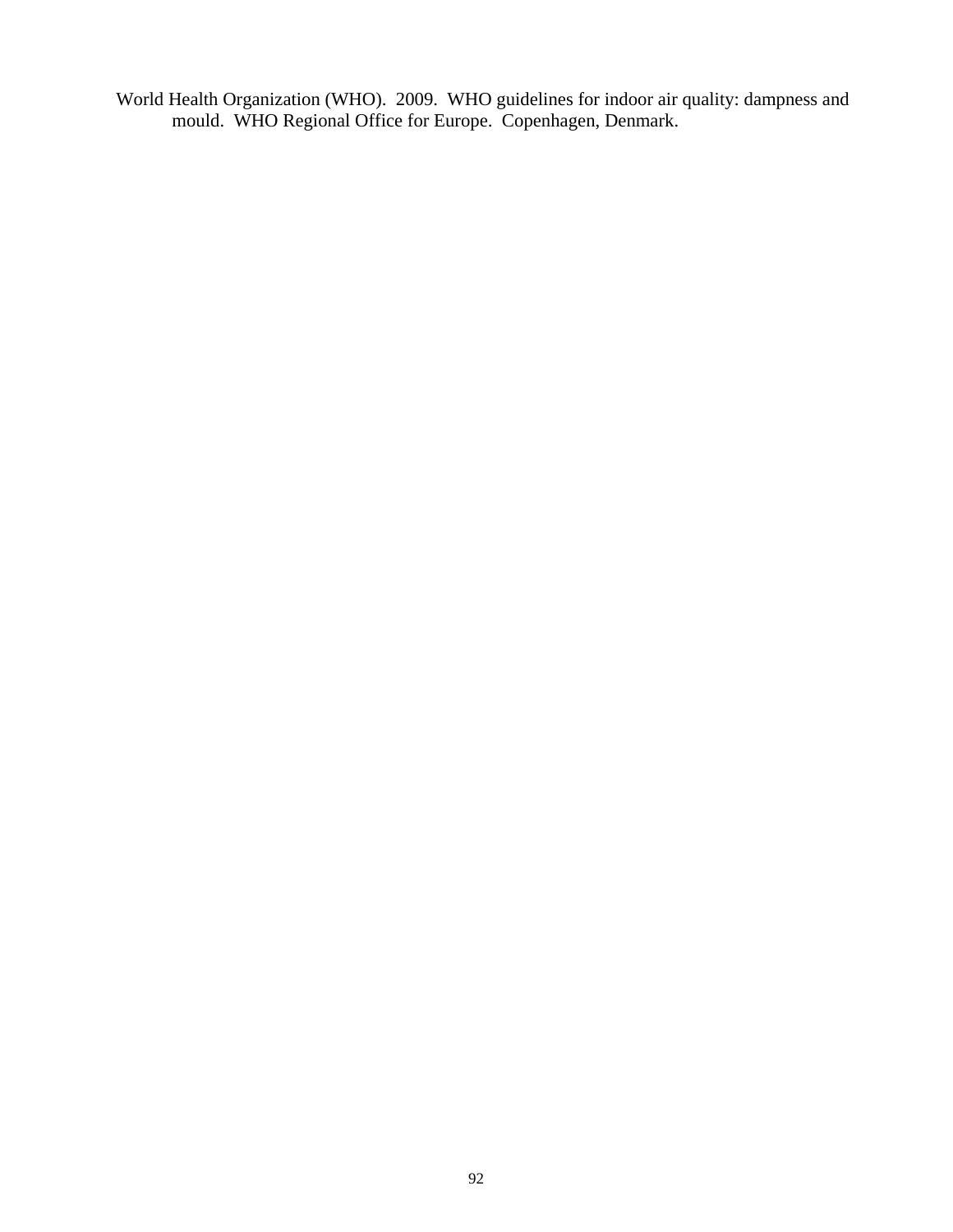# **IV. Acknowledgements**

*New York State Department of Health New York State Department of State* 

 *New York State Department of Health New York State Department of State*  Nancy Kim, PhD Thomas Mahar Task Force Co-Chair Task Force Co-Chair

Richard F. Daines, MD, Commissioner Ruth Noemí Colón, Acting Secretary of State

*Center for Environmental Health Division of Code Enforcement and Administration* 

*We gratefully acknowledge the contributions of the following individuals:* 

 Robert Denz, PE, Broome County Health Department (retired January 1, 2010) Eric Faisst, MPH, REHS, Madison County Health Department John Haines, PhD, New York State Museum **New York State Toxic Mold Task Force At-Large Members**  Susan Anagnost, PhD, SUNY College of Environmental Science and Forestry Terry Brennan, MS, Camroden Associates Inc. Ginger Chew, ScD, Columbia University Christopher D'Andrea, MS, New York City Department of Health and Mental Hygiene Melanie Desiderio, MS, Erie County Department of Health Meyer Kattan, MD, Columbia University Medical Center Joseph Laquatra, PhD, Cornell University James Melius, MD, DrPH, New York State Laborers' Health and Safety Trust Fund Jianshun Zhang, PhD, Syracuse University

#### **New York State Department of Health**

*Center for Environmental Health* 

Gregg Recer, PhD

Sarah Brazzell Todd R. Crawford Karen Davda Nina Knapp Michelle Lavigne Ryan MacFee M. Katherine Olschewske, MPH Selina Osei Bettsy Prohonic Judith A. Stasack, MPH

*Division of Legal Affairs*  Diana Yang, Esq

*Office of Governmental & External Affairs*  Andrea Small, LMSW

**New York State Department of State**  *Division of Code Enforcement and Administration* 

Ray Andrews, RA

Michael Auerbach, PE Catherine E. Karp, RA Miriam McGiver, PE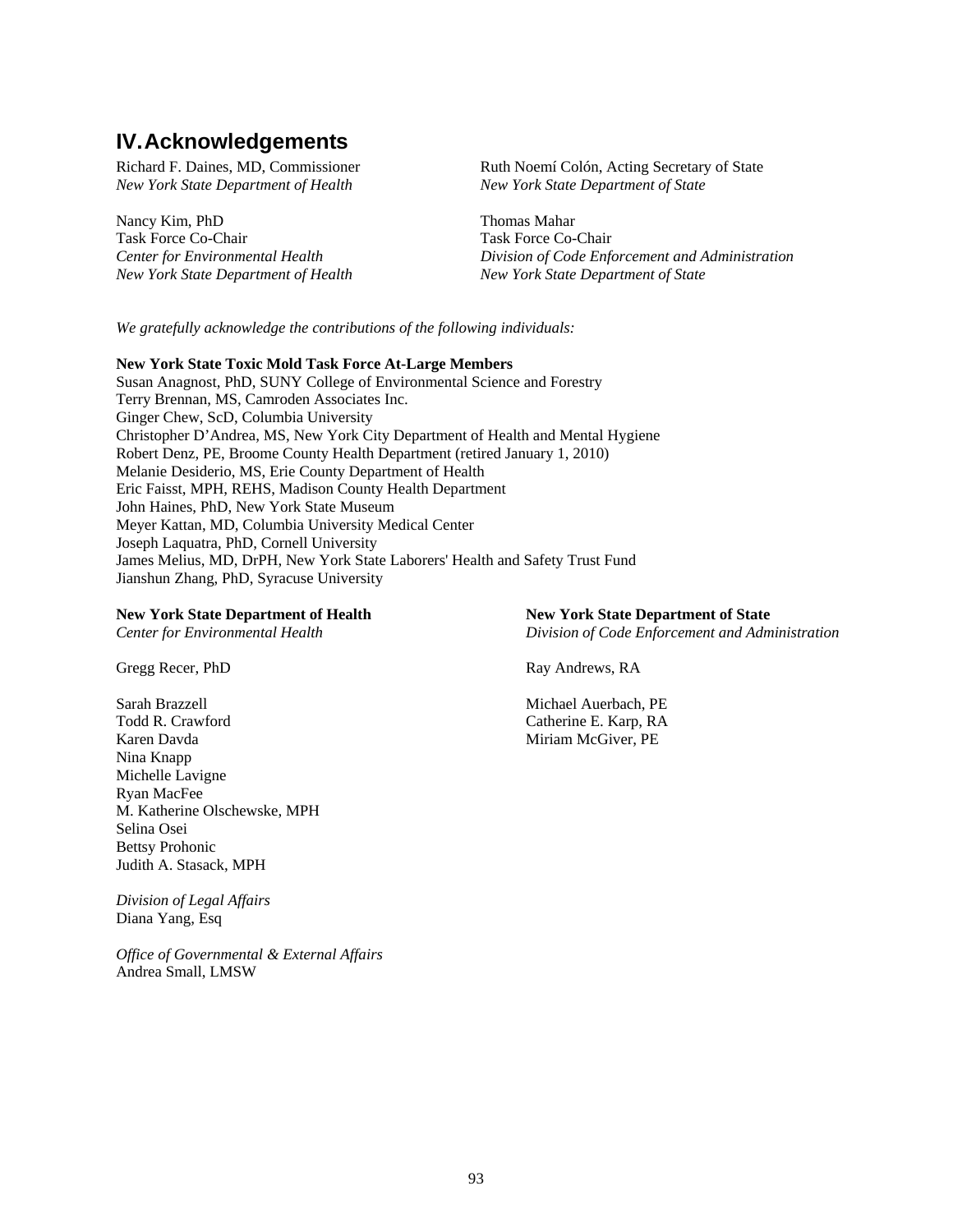# **V. Appendices**

*A. Chapter 356 of the Laws of New York, 2005 (as amended by Chapter 198 of the Laws of New York, 2006)* 

**CHAPTER TEXT:**

LAWS OF NEW YORK, 2005

CHAPTER 356

 AN ACT to amend the public health law, in relation to establishing the New York state toxic mold task force

 Became a law August 2, 2005, with the approval of the Governor. Passed by a majority vote, three-fifths being present.

# **The People of the State of New York, represented in Senate and Assembly, do enact as follows:**

 Section 1. Legislative intent. The legislature finds that certain forms of mold pose an unacceptable risk to New York state's health and environment. Moreover, the legislature finds that indoor toxins, specifically toxic mold, have been an under recognized health and environmental problem.

 The legislature recognizes that numerous studies have indicated possible health effects from mold spores, varying from cold like symptoms to more serious symptoms, such as allergy and asthma outbreaks. These toxins can have negative effects on humans when ingested, inhaled, or when they come in contact with the skin. These effects can have serious consequences for some subgroups especially infants, children, pregnant women, the elderly, asthmatics, allergic individuals, and immune compromised individuals. Healthcare professionals now know that molds can cause allergies, trigger asthma attacks, detrimentally affect the function of vital human organs and increase susceptibility to colds and flu.

The legislature further recognizes that though all molds are not

94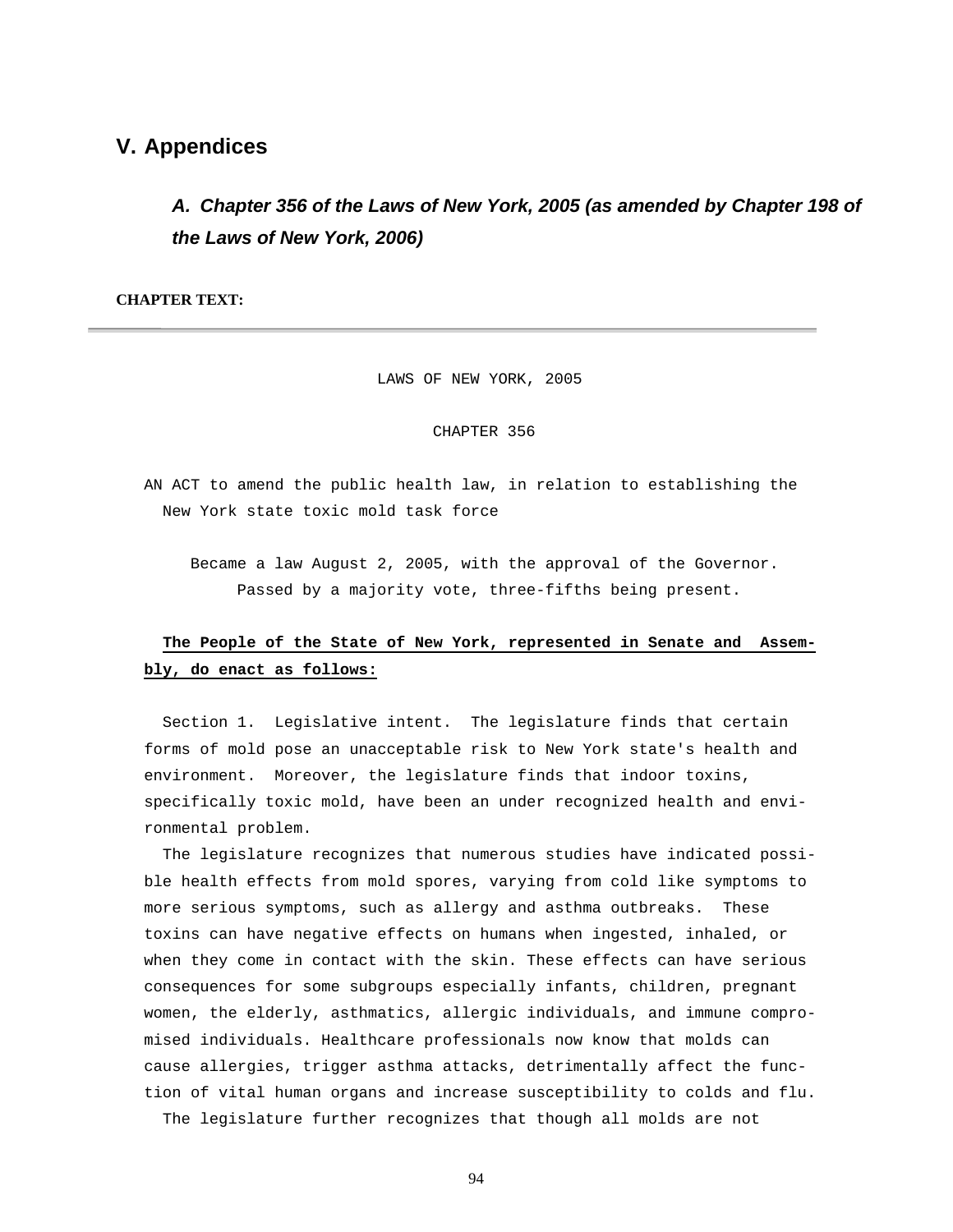toxic, there are certain dangers that molds present within buildings and structures. It is imperative that the toxicity of its presence be determined and a corresponding plan of action be taken to address such hazards in buildings and structures within the state. The legislature recognizes that it is in the best interest of the public health, welfare and safety, to establish a comprehensive, scientific study of toxic mold.

 § 2. Article 13 of the public health law is amended by adding a new title 11-A to read as follows:

#### **TITLE XI-A**

#### **NEW YORK STATE TOXIC MOLD TASK FORCE**

**Section 1384. New York state toxic mold task force.** 

**§ 1384. New York state toxic mold task force. 1. The New York state toxic mold task force is hereby established. The task force shall:** 

**(a) assess, based on scientific evidence, the nature, scope and magnitude of the adverse environmental and health impacts caused by toxic mold in the state;** 

**(b) measure, based on scientific evidence, the adverse health effects of exposure to molds on the general population, including specific effects on subgroups identifiable as being at greater risk of adverse health effects when exposed to molds;** 

**(c) identify actions taken by state, and local governments, and other entities;**

EXPLANATION--Matter in *italics* is new; matter in brackets [-] is old law to be omitted.

CHAP. 356 2

**(d) assess the latest scientific data on exposure limits to mold in indoor environments;** 

**(e) determine methods for the control of mold in a cost-effective and environmentally sound manner and identify measures to mitigate mold; and** 

**(f) prepare a report to the governor and the legislature that assesses the current body of knowledge on toxic mold, provides the status of toxic mold in the state, and assesses the feasibility of any further actions to be taken by the legislature or state agencies as recommended by the task force.** 

**2. For purpose of this title, the term "mold" shall mean any form of**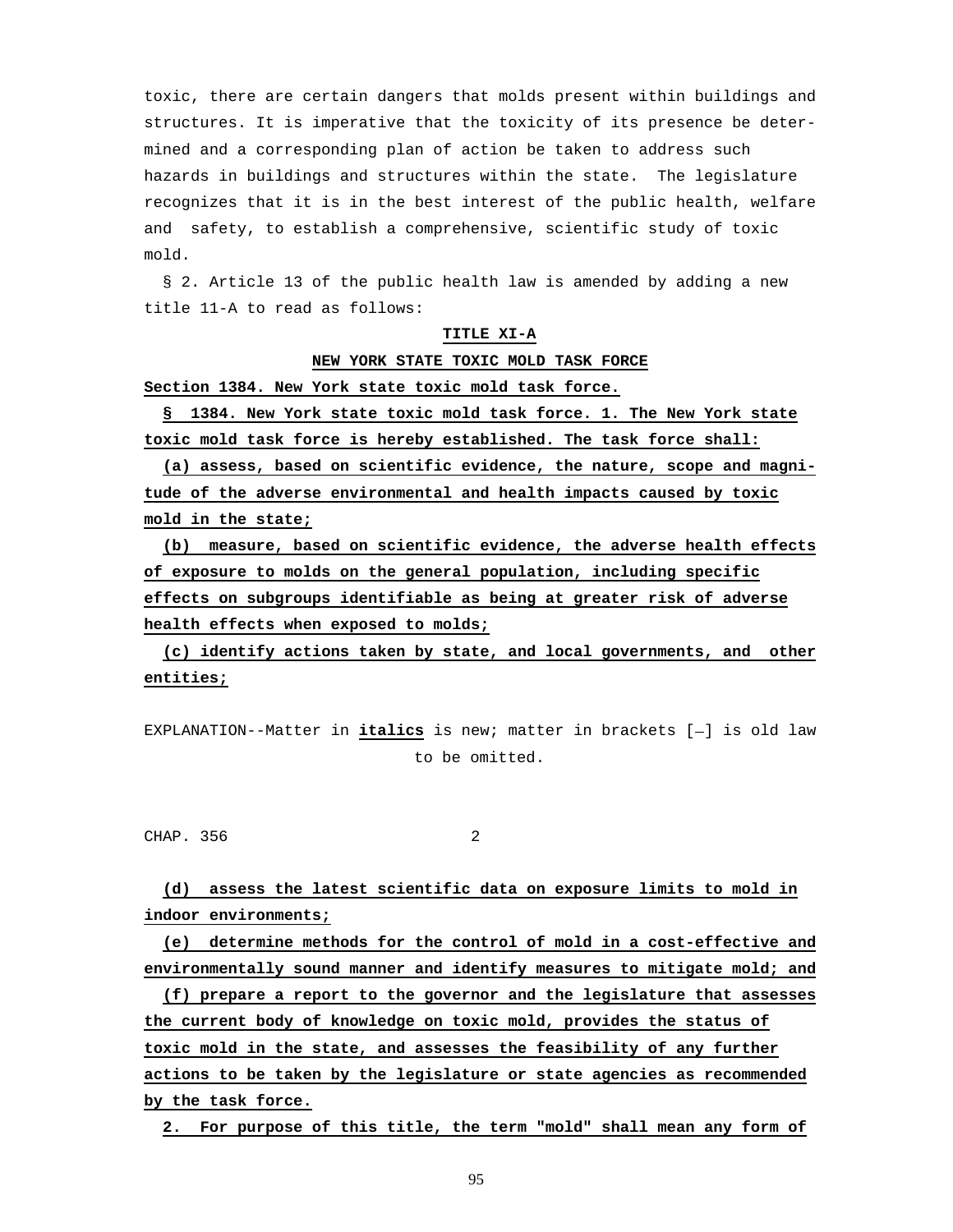**multicellular fungi that live on plant or animal matter and in indoor environments. Types of mold shall include, but not be limited to, cladosporium, alternaria, aspergillus, trichoderma, memnoniella, mucor, and stachybotrys chartarum, often found in water damaged building materials.** 

**3. The task force shall issue its findings, in the form of a report, no later than November thirtieth, two thousand six.** 

**4. The task force shall consist of a total of fourteen members and shall include the commissioner and the secretary of state or their designees. The commissioner and the secretary of state shall select the task force's eleven twelve at-large members from each of the following: SUNY college of environmental science and forestry, New York Indoor Environmental Quality Center, Inc., New York city department of health and mental hygiene, NY STAR Center for Environmental Quality Systems, public health officer, environmental health officer, certified public health engineer, pediatric environmental health specialist, a person with an expertise in toxicology, a person with an expertise in mycology, a person with expertise in mold abatement from a labor organization that represents workers performing mold abatement and a person with expertise in real estate management, including building repair, renovation or rehabilitation of multi-family and single family residences.** 

**5. The commissioner and the secretary of state or their designees shall serve as joint chairs of the task force.** 

**6. The task force may consult with any organization, educational institution, governmental agency, or person including, but not limited to, the United States department of health and human services, the United States environmental protection agency, and the occupational safety and health administration.** 

**7. The commissioner and the secretary of state may reconvene the task force, with the same or different members, after issuance of the report, to address any toxic mold issues.** 

**8. The members of the task force shall serve without compensation, except that at-large members shall be allowed their necessary and actual expenses incurred in the performance of their duties under this title.**

§ 3. This act shall take effect immediately.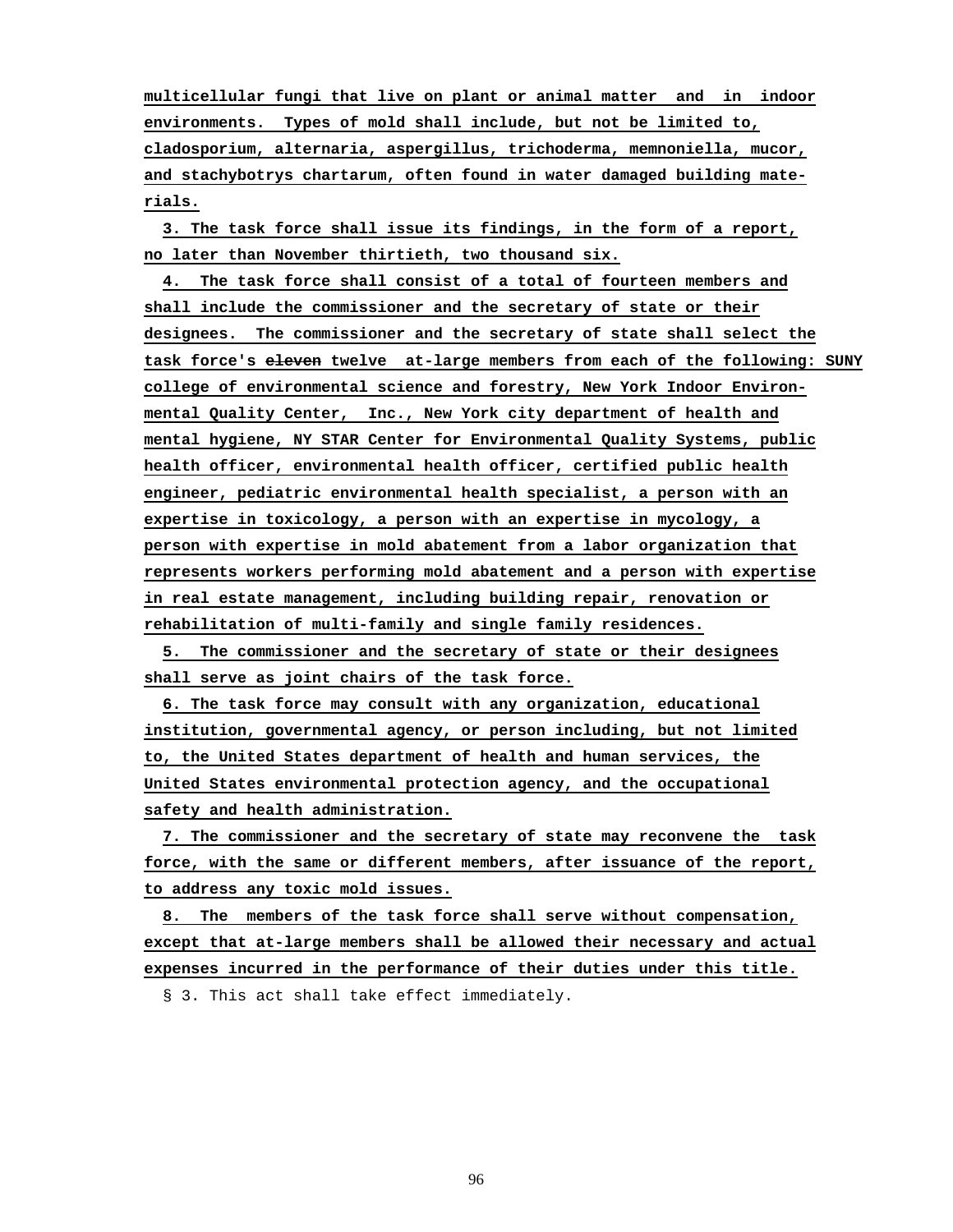# *B. New York State Toxic Mold Task Force membership and meeting agendas*

| <b>Name</b>                                                | <b>Affiliation</b>                                                                    |
|------------------------------------------------------------|---------------------------------------------------------------------------------------|
| <b>Member Seat</b>                                         |                                                                                       |
| Nancy Kim, Ph.D., Co-Chair<br>DOH designee                 | Center for Environmental Health<br>New York State Department of Health                |
| Thomas Mahar, Co-Chair                                     |                                                                                       |
| DOS designee                                               | Division of Code Enforcement and Administration<br>New York State Department of State |
| Susan Anagnost, Ph.D.                                      |                                                                                       |
| <b>SUNY ESF</b>                                            | SUNY College of Environmental Science and Forestry                                    |
| Terry Brennan, M.S.                                        |                                                                                       |
| <b>Building Management</b>                                 | Camroden Associates Inc.                                                              |
| Ginger Chew, Sc.D.                                         | Columbia University                                                                   |
| Toxicology                                                 |                                                                                       |
| Christopher D'Andrea, M.S.<br><b>NYCDHMH</b>               | New York City Department of Health and Mental Hygiene                                 |
| Robert Denz, P.E.                                          |                                                                                       |
|                                                            | <b>Broome County Health Department</b>                                                |
| Public Health Engineer                                     | (retired January 1, 2010)                                                             |
| Melanie Desiderio, M.S.                                    |                                                                                       |
|                                                            | Erie County Department of Health                                                      |
| <b>Environmental Health Officer</b>                        |                                                                                       |
| Eric Faisst, M.P.H.                                        |                                                                                       |
|                                                            | <b>Madison County Health Department</b>                                               |
| Public Health Officer                                      |                                                                                       |
| John Haines, Ph.D.                                         |                                                                                       |
|                                                            | New York State Museum                                                                 |
| Mycology                                                   |                                                                                       |
| Meyer Kattan, M.D.                                         |                                                                                       |
|                                                            | Columbia University Medical Center                                                    |
| Pediatric Environmental Health                             |                                                                                       |
| Joseph Laquatra, Ph.D.                                     |                                                                                       |
| New York Indoor Environmental Quality Center,<br>Inc.      | Cornell University                                                                    |
| James Melius, MD, Dr.P.H.                                  |                                                                                       |
|                                                            | New York State Laborers' Health and Safety Trust Fund                                 |
| Labor organization                                         |                                                                                       |
| Jianshun Zhang, Ph.D.                                      |                                                                                       |
| NY STAR Center for Environmental Quality<br><b>Systems</b> | <b>Syracuse University</b>                                                            |
|                                                            |                                                                                       |
| New York State Staff                                       |                                                                                       |
| Gregg Recer, Ph.D.                                         | Center for Environmental Health, Department of Health                                 |
| Diana Yang, Esq.                                           | Division of Legal Affairs, Department of Health                                       |
| Ray Andrews, R.A.                                          | Assistant Director for Code Development, Department of State                          |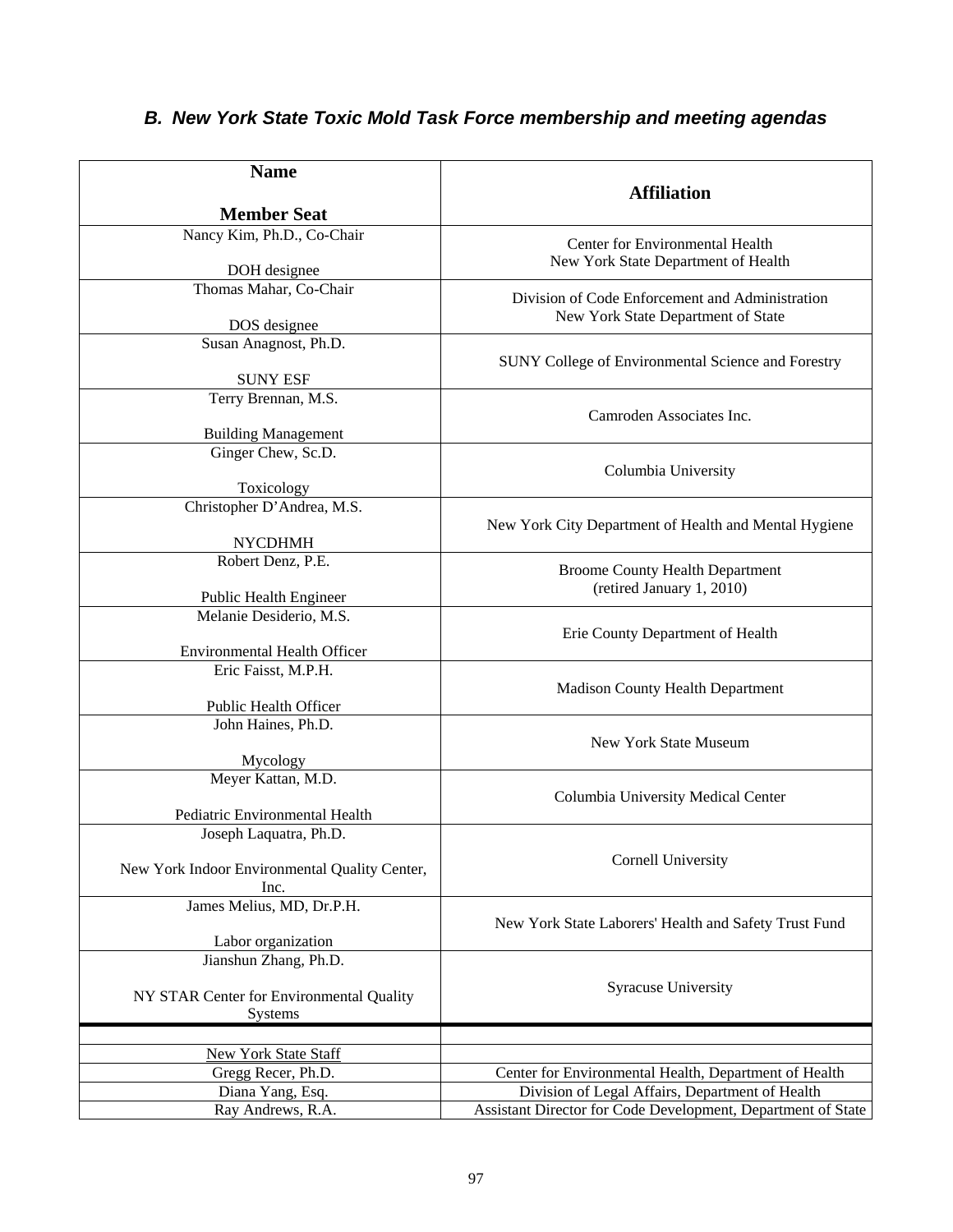#### NYS Toxic Mold Task Force **Tuesday, December 4, 2007**  New York State Nurses Association Headquarters Office 11 Cornell Rd, Latham NY 8:00 a.m. – 2:45 p.m. Draft Agenda

**Objectives** 

Obtain committee input on proposed report strategy Understand current building assessment and mitigation practices Consider whether potential alternative practices are desirable or necessary

| 8:30     | Introductions<br>Nancy Kim, PhD, Interim Director, Center for Environmental Health<br>Thomas Mahar, Assistant Director, Division of Code Enforcement and<br>Administration, Department of State                                                   |
|----------|---------------------------------------------------------------------------------------------------------------------------------------------------------------------------------------------------------------------------------------------------|
| 8:45     | Meeting Agenda<br>Format of Meetings<br>Legislation and Charge to the Task Force<br>Nancy Kim, PhD<br><b>Thomas Mahar</b>                                                                                                                         |
| 9:15     | Draft strategy for completing report followed by discussion<br>Nancy Kim, PhD                                                                                                                                                                     |
| 10:00    | New York City Department of Health and Mental Hygiene guidelines and practices for assessment and<br>mitigation of mold and dampness in buildings<br>Chris D'Andrea, Research Scientist,<br>New York City Department of Health and Mental Hygiene |
| 10:30    | <b>Break</b>                                                                                                                                                                                                                                      |
| 10:40    | Discussion - NYC guidelines and practices                                                                                                                                                                                                         |
| 11:10    | Assessment of mold and dampness in buildings: range of current industry practices and standards<br>Terry Brennan, President, Camroden Associates                                                                                                  |
| 11:40    | Discussion – Industry practices and standards                                                                                                                                                                                                     |
| 12:00 PM | Lunch                                                                                                                                                                                                                                             |
| 1:00     | Discussion - Assessment and mitigation of mold and dampness in buildings                                                                                                                                                                          |
| 2:00     | <b>Public Comment Period</b>                                                                                                                                                                                                                      |
| 2:30     | Meeting wrap-up, action items<br><b>Task Force Chairs</b>                                                                                                                                                                                         |
| 2:45     | Adjourn                                                                                                                                                                                                                                           |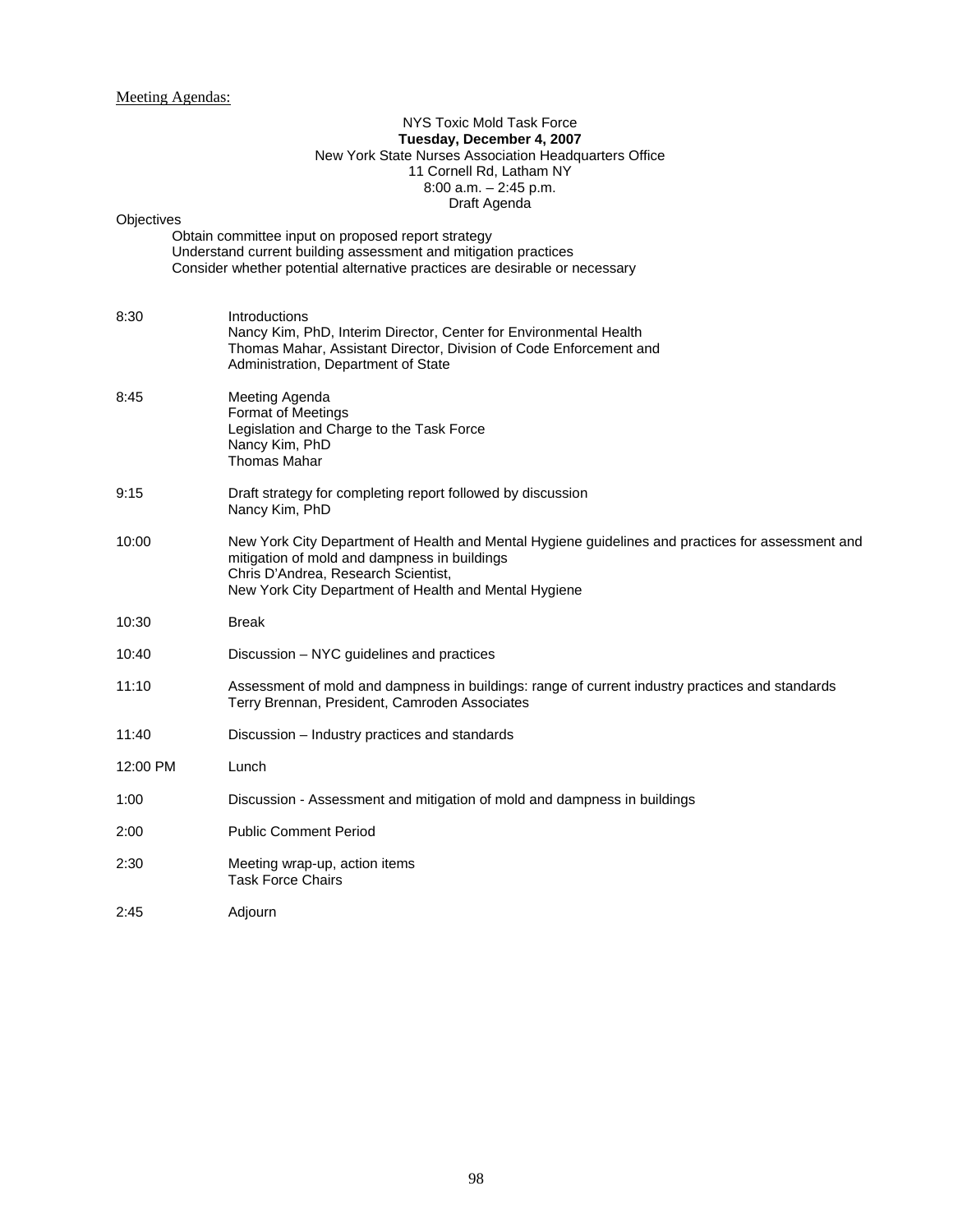#### NYS Toxic Mold Task Force **Tuesday, April 22, 2008**  NYS Nurses Association Headquarters 8:00 a.m. – 5:00 p.m. Draft Agenda

| Objectives<br>Understand health effects of mold exposure<br>Understand strengths and limitations of mold sampling methods & interpretation<br>Understand alternatives for setting mold exposure limits<br>Begin discussion of Task Force report outline |  |                                                                                                                                                                                                 |
|---------------------------------------------------------------------------------------------------------------------------------------------------------------------------------------------------------------------------------------------------------|--|-------------------------------------------------------------------------------------------------------------------------------------------------------------------------------------------------|
| 8:30                                                                                                                                                                                                                                                    |  | Introductions<br>Nancy Kim, PhD, Interim Director, Center for Environmental Health<br>Thomas Mahar, Assistant Director, Division of Code Enforcement and<br>Administration, Department of State |
| 8:45                                                                                                                                                                                                                                                    |  | Meeting Agenda                                                                                                                                                                                  |
| 9:00                                                                                                                                                                                                                                                    |  | Health effects of mold exposures -- Epidemiology<br>Ginger Chew, ScD<br><b>Columbia University</b>                                                                                              |
| 9:30                                                                                                                                                                                                                                                    |  | Health effects of mold exposures -- Clinical<br>Meyer Kattan, MD<br>Columbia University Medical Center                                                                                          |
| 10:00                                                                                                                                                                                                                                                   |  | Health effects of mold exposures - Clinical, Occupational<br>Eckardt Johanning, MD, MSc<br>Occupational and Environmental Life Science,<br>Fungal Research Group Foundation, Inc.               |
| 10:30                                                                                                                                                                                                                                                   |  | <b>Break</b>                                                                                                                                                                                    |
| 10:45                                                                                                                                                                                                                                                   |  | Discussion - Health effects of mold exposures                                                                                                                                                   |
| 11:30                                                                                                                                                                                                                                                   |  | NYS Building codes relating to water and mold prevention<br>Thomas Mahar, NYS Department of State                                                                                               |
| 12:00 PM                                                                                                                                                                                                                                                |  | Lunch                                                                                                                                                                                           |
| 1:00                                                                                                                                                                                                                                                    |  | Mold sampling methods & interpretation<br>John Haines, PhD, NYS Museum Emeritus Scientist                                                                                                       |
| 1:30                                                                                                                                                                                                                                                    |  | Mold sampling methods & interpretation<br>Susan Anagnost, PhD, SUNY College of Environmental Science and Forestry                                                                               |
| 2:00                                                                                                                                                                                                                                                    |  | Alternatives for setting exposure limits<br>Ginger Chew, PhD,<br><b>Columbia University</b>                                                                                                     |
| 2:30                                                                                                                                                                                                                                                    |  | <b>Break</b>                                                                                                                                                                                    |
| 2:45                                                                                                                                                                                                                                                    |  | Discussion - Mold sampling and exposure limits                                                                                                                                                  |
| 3:30                                                                                                                                                                                                                                                    |  | <b>Public Comment Period</b>                                                                                                                                                                    |
| 4:00                                                                                                                                                                                                                                                    |  | Discussion -- Task Force Report outline                                                                                                                                                         |
| 5:00                                                                                                                                                                                                                                                    |  | Adjourn                                                                                                                                                                                         |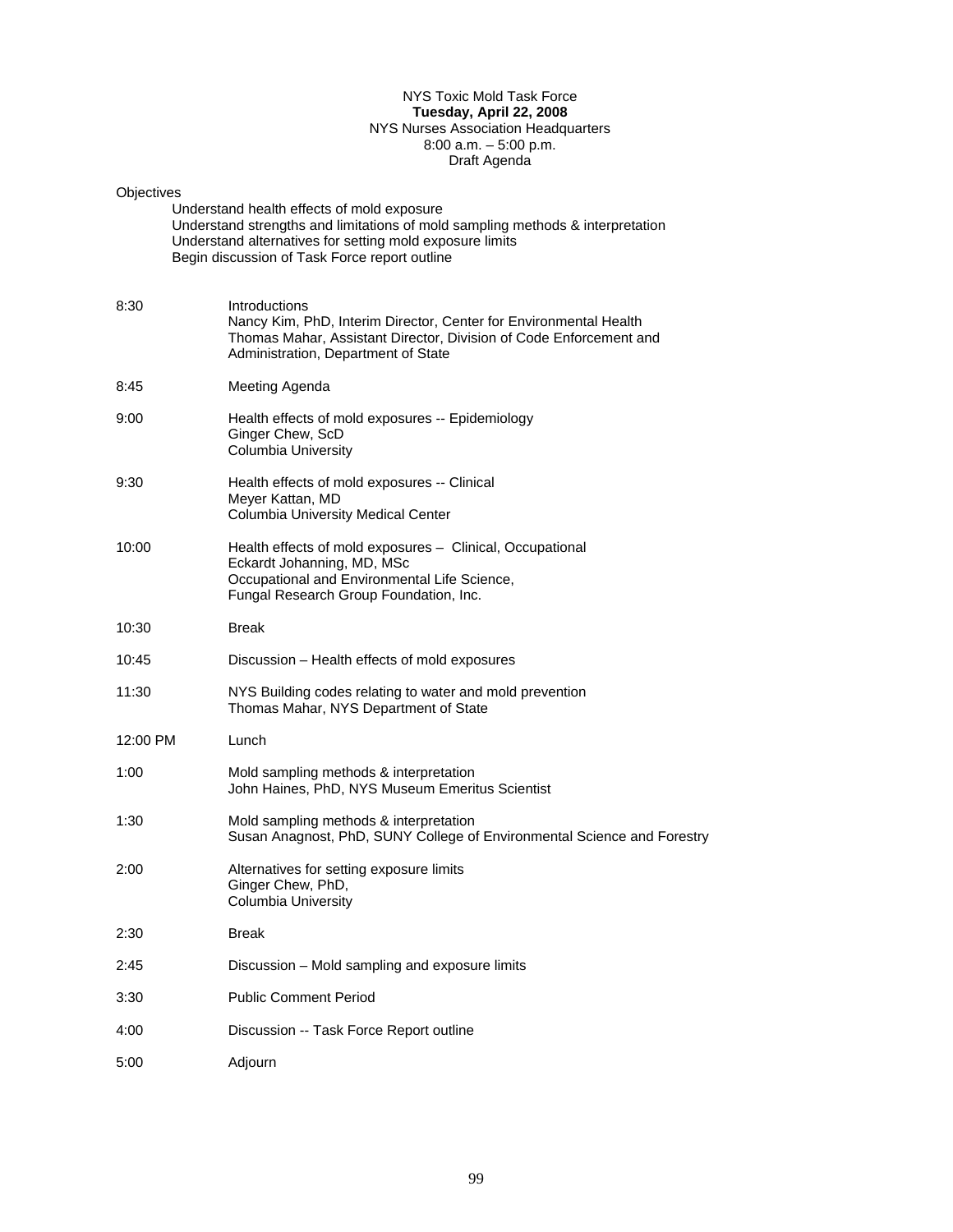#### NYS Toxic Mold Task Force **Tuesday, July 8, 2008**  NYS Dept of Health Conference Room 217 Broadway New York, NY 10:00 AM – 5:30 PM Draft Agenda

## **Objectives**

| ODJECTIVES | Understand efforts by housing and code enforcement officers to deal with mold in buildings<br>Understand code enforcement legal issues, successful strategies and obstacles to compliance<br>Brief the Task Force on proposed revisions to NYC mold guidelines<br>Discussion of Task Force report outline |
|------------|-----------------------------------------------------------------------------------------------------------------------------------------------------------------------------------------------------------------------------------------------------------------------------------------------------------|
| 10:00      | Introductions & Meeting Agenda<br>Nancy Kim, PhD, Interim Director, Center for Environmental Health<br>Thomas Mahar, Assistant Director, Division of Code Enforcement and<br>Administration, Department of State                                                                                          |
| 10:15      | NYC Mold Guidelines Update<br>Chris D'Andrea, Research Scientist<br>NYC Dept. Health and Mental Hygiene                                                                                                                                                                                                   |
| 11:00      | Discussion - Task Force Report Draft Outline                                                                                                                                                                                                                                                              |
| 11:45      | Lunch                                                                                                                                                                                                                                                                                                     |
| $1:00$ PM  | <b>Public Comment Period</b>                                                                                                                                                                                                                                                                              |
| 3:00       | <b>Break</b>                                                                                                                                                                                                                                                                                              |
| 3:15       | NYC HPD/Code Enforcement Perspective<br>Vito Mustaciuolo and Staff<br>NYC Dept. of Housing Preservation and Development                                                                                                                                                                                   |
| 4:00       | NYC Housing Court Perspective<br><b>Judge Gerald Lebovits</b><br><b>NYC Housing Court</b>                                                                                                                                                                                                                 |
| 4:45       | <b>Discussion</b>                                                                                                                                                                                                                                                                                         |
| 5:30       | Adjourn                                                                                                                                                                                                                                                                                                   |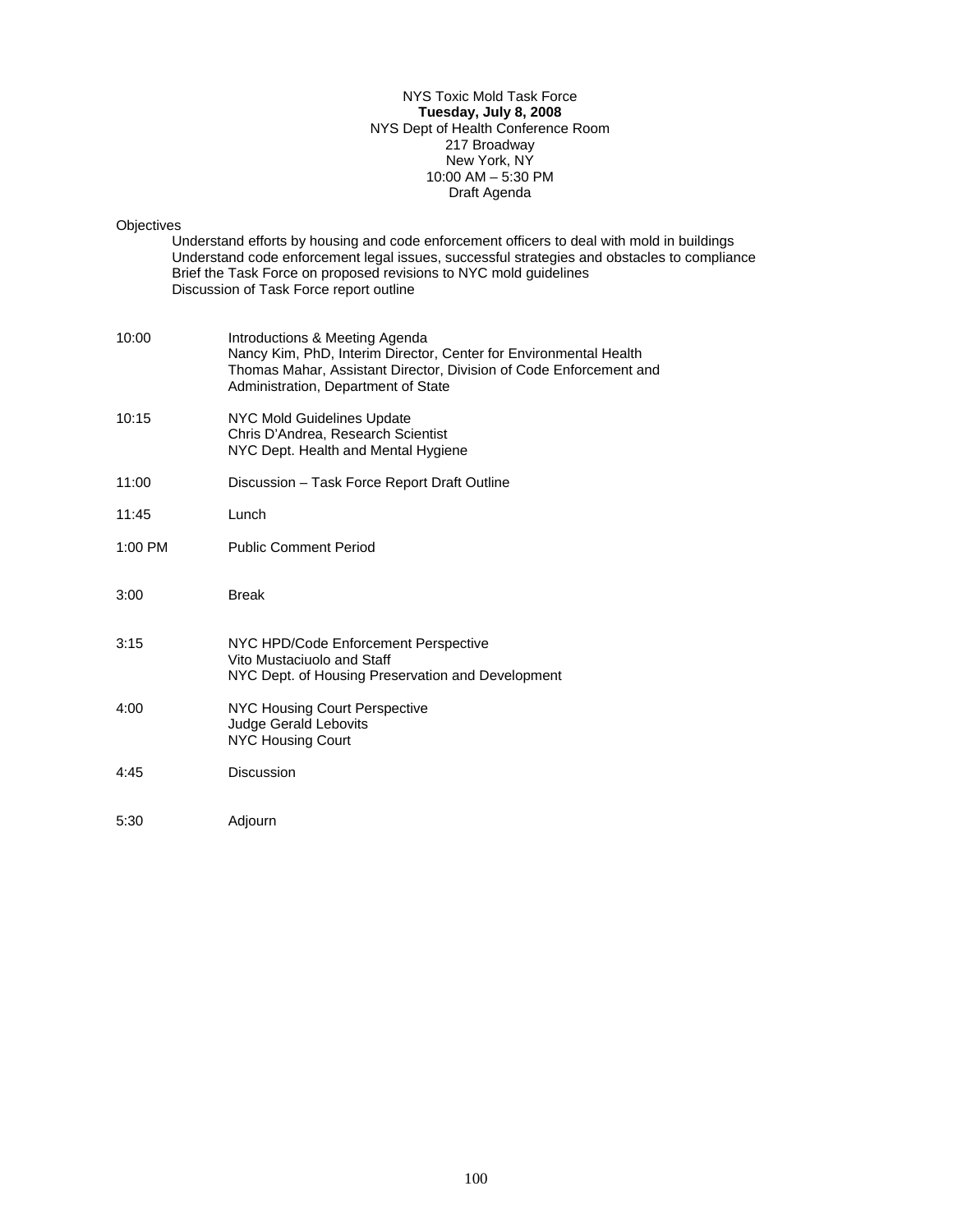#### NYS Toxic Mold Task Force **Tuesday, September 23, 2008**  Bronfman Center at New York University 7 E 10 $th$  St New York, NY 11:00 AM – 7:15 PM Draft Agenda – Revised\* September 15, 2008

# **Objectives**

|          | Understand actions taken by other state and local governments and other entities<br>Information and regulations related to mold and buildings<br>Education and outreach messages and materials<br>Understand guidance, practices and regulations related to molds and disinfectant use<br>Discussion of draft task force report and possible recommendations |
|----------|--------------------------------------------------------------------------------------------------------------------------------------------------------------------------------------------------------------------------------------------------------------------------------------------------------------------------------------------------------------|
| 11:00 AM | Introductions and meeting agenda<br>Nancy Kim, PhD, Center for Environmental Health, NYS Department of Health<br>Thomas Mahar, Assistant Director, Division of Code Enforcement and<br>Administration, NY Department of State                                                                                                                                |
| 11:15    | Mold-IAQ-related actions taken by governments and other entities<br>Gregg Recer, PhD, Research Scientist, NYS Department of Health                                                                                                                                                                                                                           |
| 12:15 PM | Lunch                                                                                                                                                                                                                                                                                                                                                        |
| $1:00*$  | Public comment period                                                                                                                                                                                                                                                                                                                                        |
| $2:30*$  | Mold remediation and disinfectant use<br>Gregg Recer, PhD, Research Scientist, NYS Department of Health<br>Judy Stasack, MPH, Research Scientist, NYS Department of Health                                                                                                                                                                                   |
| 3:30     | <b>Break</b>                                                                                                                                                                                                                                                                                                                                                 |
| $3:45*$  | Discuss draft task force report and possible recommendations<br><b>Task Force Members</b>                                                                                                                                                                                                                                                                    |
| $5:15*$  | <b>Break</b>                                                                                                                                                                                                                                                                                                                                                 |
| $5:30*$  | Public comment period                                                                                                                                                                                                                                                                                                                                        |
| 7:00     | Task Force discussion and next steps                                                                                                                                                                                                                                                                                                                         |
| 7:15     | Adjourn                                                                                                                                                                                                                                                                                                                                                      |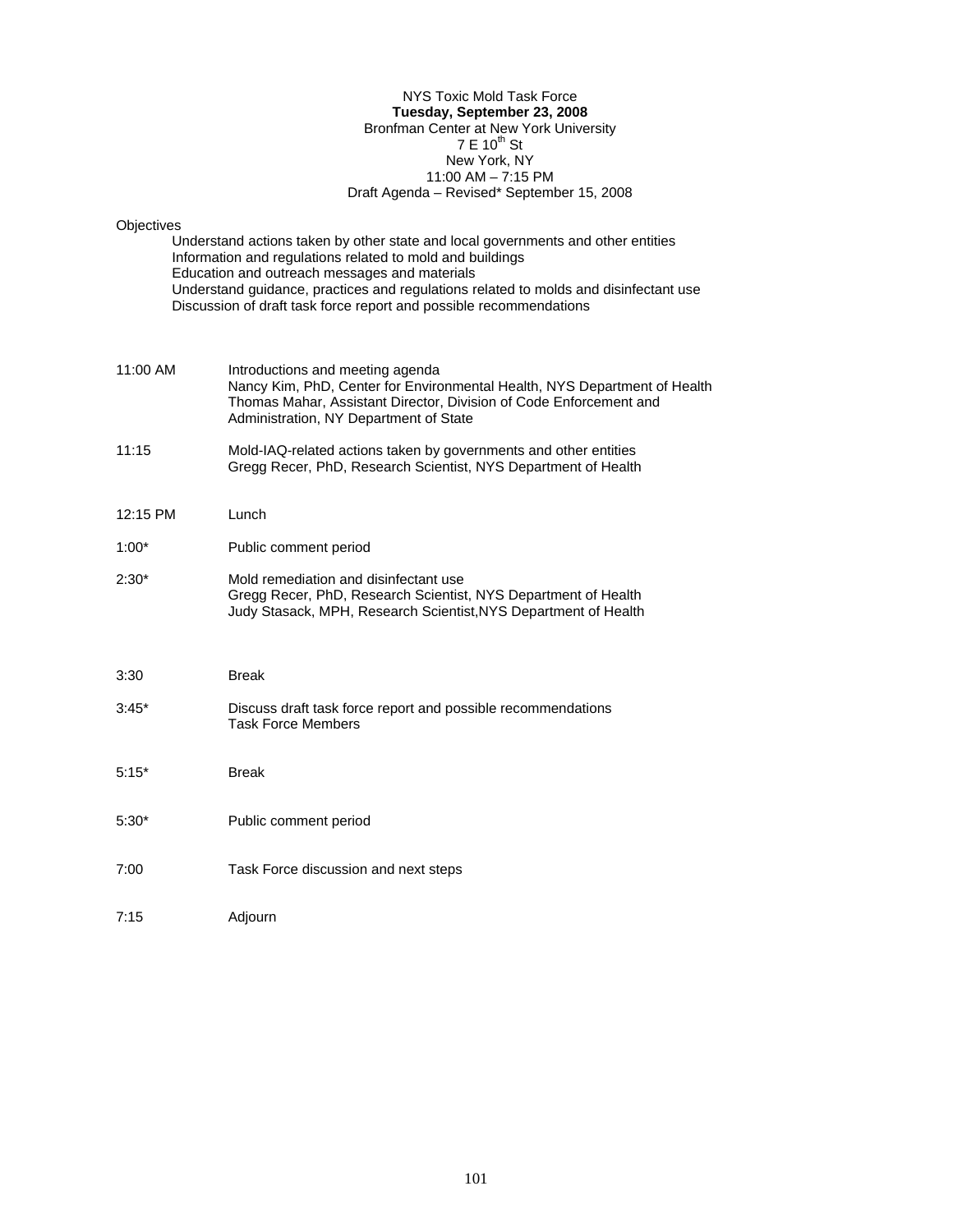#### NYS Toxic Mold Task Force **Monday, March 2, 2009**  2:00 PM – 4:00 PM by Conference Call Draft Agenda

#### Objectives

Obtain task force comments on draft report and agree on direction of next draft. Obtain ideas for possible recommendations and agree on approach for including them in the next draft

#### **Conference Call Agenda:**

| 2:00 PM      | Introduction and roll call                                                                                                                                                                                                                                                                                                                                                                                                                                                                                                                                                                                                                                                                  |
|--------------|---------------------------------------------------------------------------------------------------------------------------------------------------------------------------------------------------------------------------------------------------------------------------------------------------------------------------------------------------------------------------------------------------------------------------------------------------------------------------------------------------------------------------------------------------------------------------------------------------------------------------------------------------------------------------------------------|
| 2:05         | Task Force members' comments on overall-content questions:<br>Intended audience and language level?<br>■<br>Use of terms moisture, water, dampness?<br>п<br>Additional tables or other summary exhibits?<br>■<br>Any other sections that need to be developed?<br>ш<br>Degree of reference citations needed?<br>■<br>Any other major comments?<br>■                                                                                                                                                                                                                                                                                                                                         |
| 2:35         | Topics for possible Task Force recommendations and discussion of feasibility:<br>Moisture control-<br>Possible alternatives for improving construction, building maintenance and building inspection<br>with respect to moisture prevention and mitigation:<br>promote continuing education for construction professionals, building owners<br>and code officials<br>promote occupant education for moisture prevention<br>possible code enhancements (e.g., require more use of moisture-resistant<br>■<br>building materials; identify any areas where construction and energy codes<br>conflict)<br>opportunities for strengthening code enforcement, especially during<br>construction? |
| 3:15         | Assessment and remediation -<br>Possible alternatives for improving building assessment and remediation of moisture and<br>mold problems:<br>promote training following recommended protocols for inspectors, remediators<br>and code officials<br>develop list of specific companies<br>state certification or licensing of inspectors or remediators<br>ш<br>opportunities to enhance HPD program in NYC?<br>ш                                                                                                                                                                                                                                                                            |
| 3:55<br>4:00 | Next steps<br>Adjourn call                                                                                                                                                                                                                                                                                                                                                                                                                                                                                                                                                                                                                                                                  |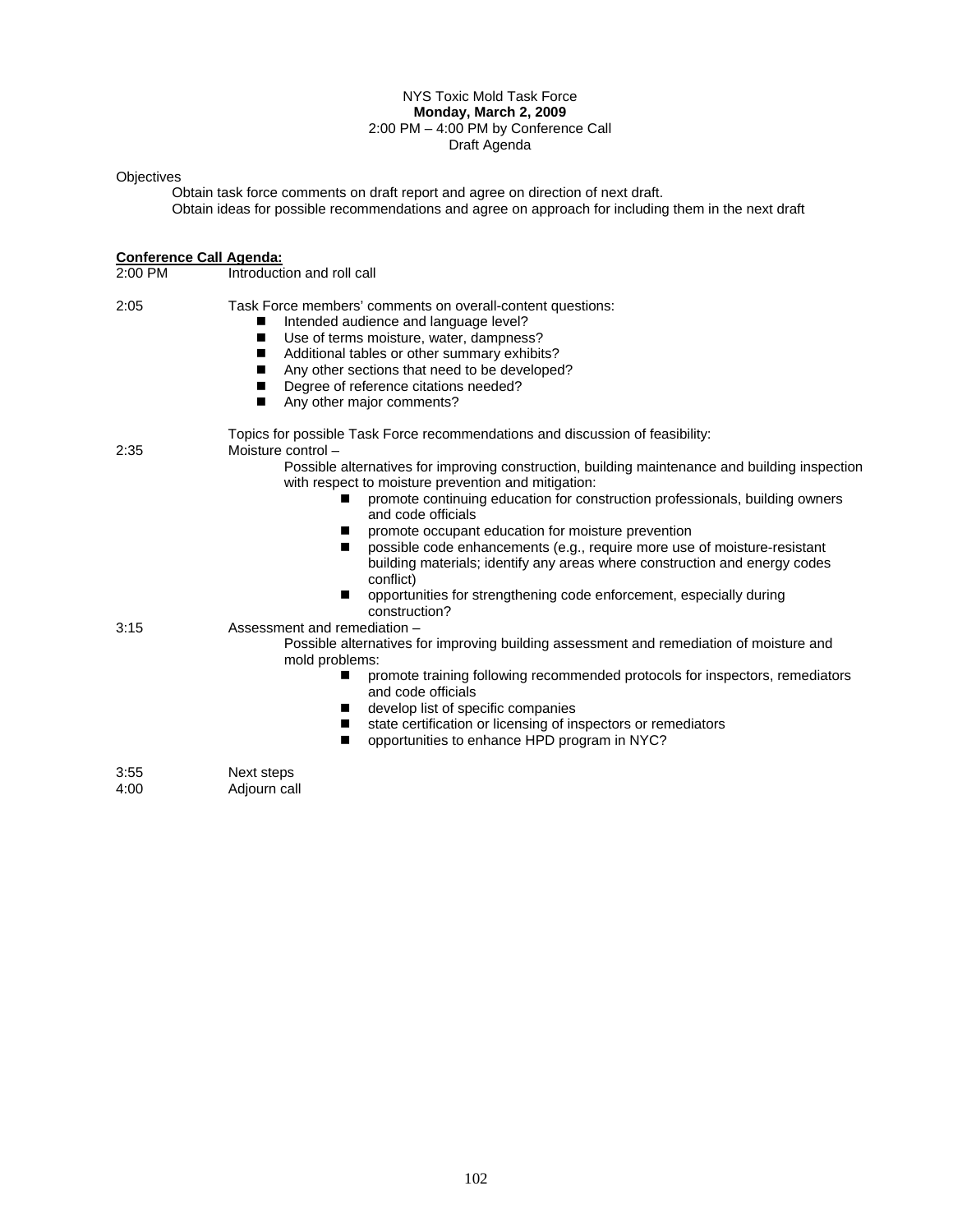#### NYS Toxic Mold Task Force **Friday, August 28, 2009**  10:00 AM – 12:00 PM by Conference Call Draft Agenda

Objectives

Obtain task force comments on major additions, deletions, etc. in draft report. Obtain comments on the draft approach for conclusion and recommendation section.

### **Conference Call Agenda:**

| 10:00 AM          | Introduction and roll call                                                                                                                                                                                                                                                                        |
|-------------------|---------------------------------------------------------------------------------------------------------------------------------------------------------------------------------------------------------------------------------------------------------------------------------------------------|
| 10:05             | Task Force members' comments on overall-content questions:<br>Additions?<br>Deletions?<br>■<br>Any other major comments?                                                                                                                                                                          |
| 10:30             | Approach to the content of the conclusions and recommendations section<br>Description<br>Comments, suggestions, etc. on approach                                                                                                                                                                  |
| 11:00             | Discussion of specific sections of the conclusions and recommendations<br>Major Conclusions - Additions?<br><b>Education and Outreach</b><br>Codes<br>Quantitative Exposure Limits<br>Assessment and Remediation Guides<br><b>Inspection and Remediation Services</b><br>Research<br>Other issues |
| 11:55<br>12:00 PM | Next steps<br>Adjourn call                                                                                                                                                                                                                                                                        |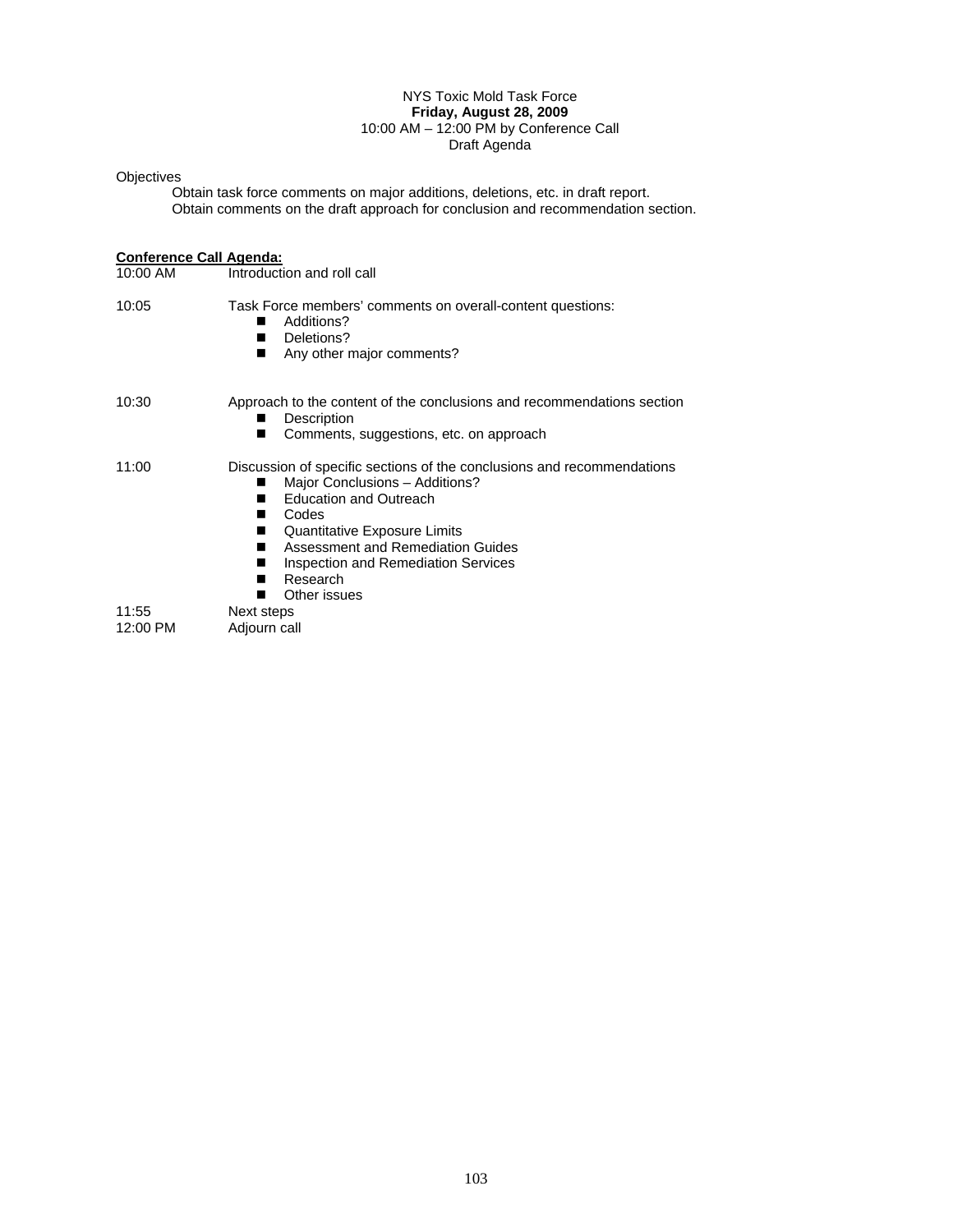#### NYS Toxic Mold Task Force **Friday, October 30, 2009**  10:00 AM – 12:00 PM by Conference Call Draft Agenda

**Objectives** 

Obtain final comments on the draft approach for conclusions and recommendations.

### **Conference Call Agenda:**

- 10:00 AM Introduction and roll call
- 10:05 Any further comments on overall content or organization?
- 10:15 Discussion of conclusions and recommendations related to mold assessment and remediation guidance or regulation
- 11:00 Discussion of other conclusions and recommendations
	- Health effects<br>■ Education and
	- Education and Outreach<br>■ Codes
	- Codes
	- Quantitative Exposure Limits
	- Research
	- **Delay** Other issues
- 11:55 Next steps
- 12:00 PM Adjourn call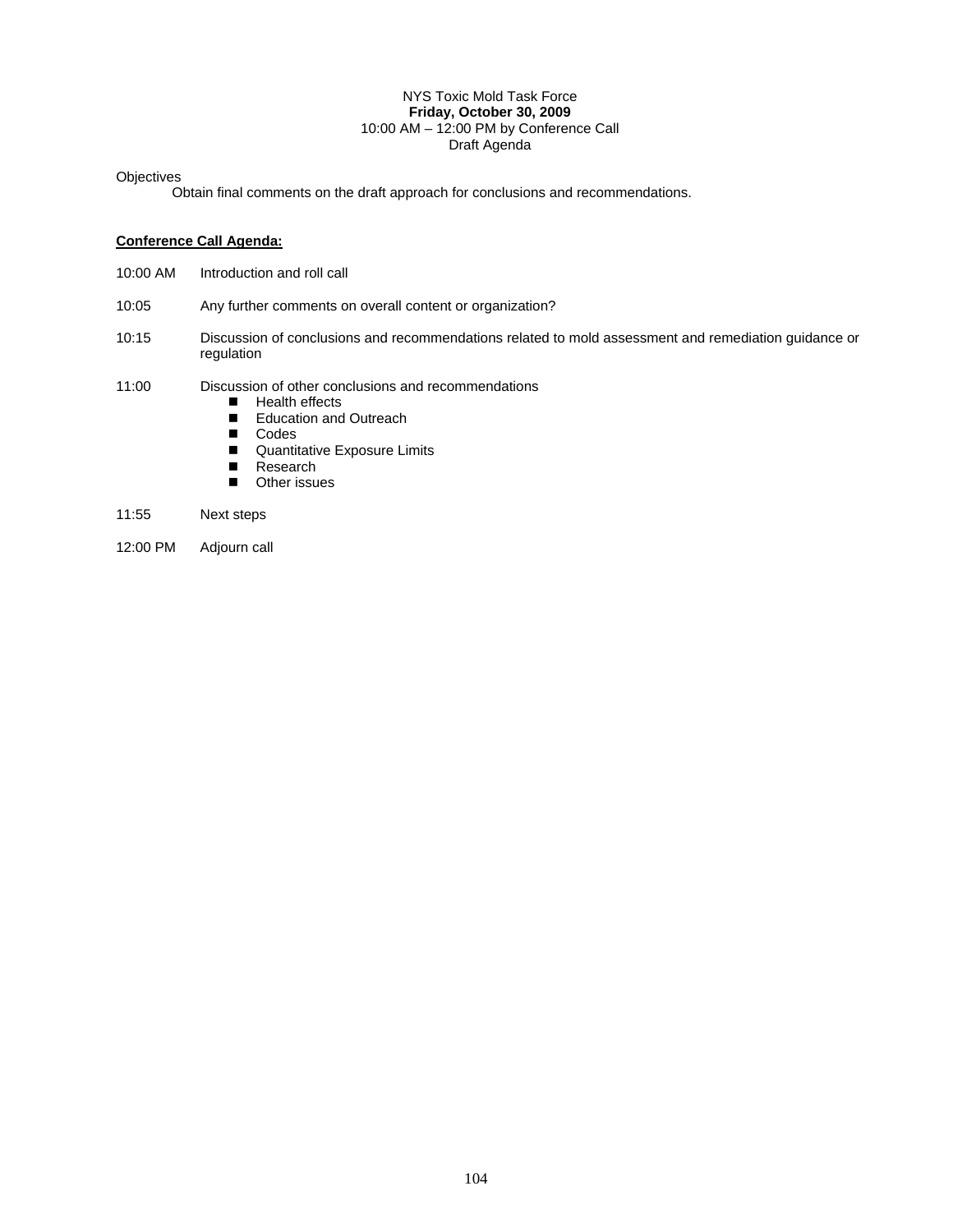# *C. Summary of task force scope for the tasks listed in Public Health Law Section 1384*

Tasks (a) through (f) of Public Health Law Section 1384 were accomplished by the Task Force by obtaining and synthesizing relevant information from numerous sources, including peer-reviewed scientific publications, expert-panel reports, web-based materials, government records and technical documentation from private organizations. Data gaps limited the Task Force's ability to fully address some elements of the tasks in (a) through (f). The information considered by the Task Force for each of the law's tasks is briefly listed below (section referred to in the task bullets are sections in this report):

# "Toxic mold" (Section II.A)

The law makes reference in some tasks to "toxic mold" and "mold" in others, but "toxic mold" is not defined in the law and has no scientifically-accepted definition as a separate category of mold. To be inclusive, all types of molds were considered by the Task Force to be relevant to each of the law's tasks.

# Health effects tasks (Section II.B)

"(a) assess, based on scientific evidence, the nature, scope and magnitude of the adverse environmental and health impacts caused by toxic mold in the state; (b) measure, based on scientific evidence, the adverse health effects of exposure to molds on the general population, including specific effects on subgroups identifiable as being at greater risk of adverse health effects when exposed to molds"

The nature and scope of adverse health effects from mold exposure in the general population and in groups at increased risk were evaluated and summarized qualitatively by considering the strength of evidence from published health studies. Factors that contribute to increased risk of adverse health effects from mold exposure were identified. Data were sought that quantify adverse health effects from mold exposures and the extent of impacts from water-damage and resulting mold growth on buildings in NYS.

# Actions by governments and other entities (Section II.C)

"(c) identify actions taken by state, and local governments, and other entities"

The Task Force considered actions relevant to mold problems in buildings, including development and enforcement of building construction and maintenance codes; education and outreach activities; credentialing of mold assessment and remediation services; development of guidance documents for mold assessment and remediation; and research activities.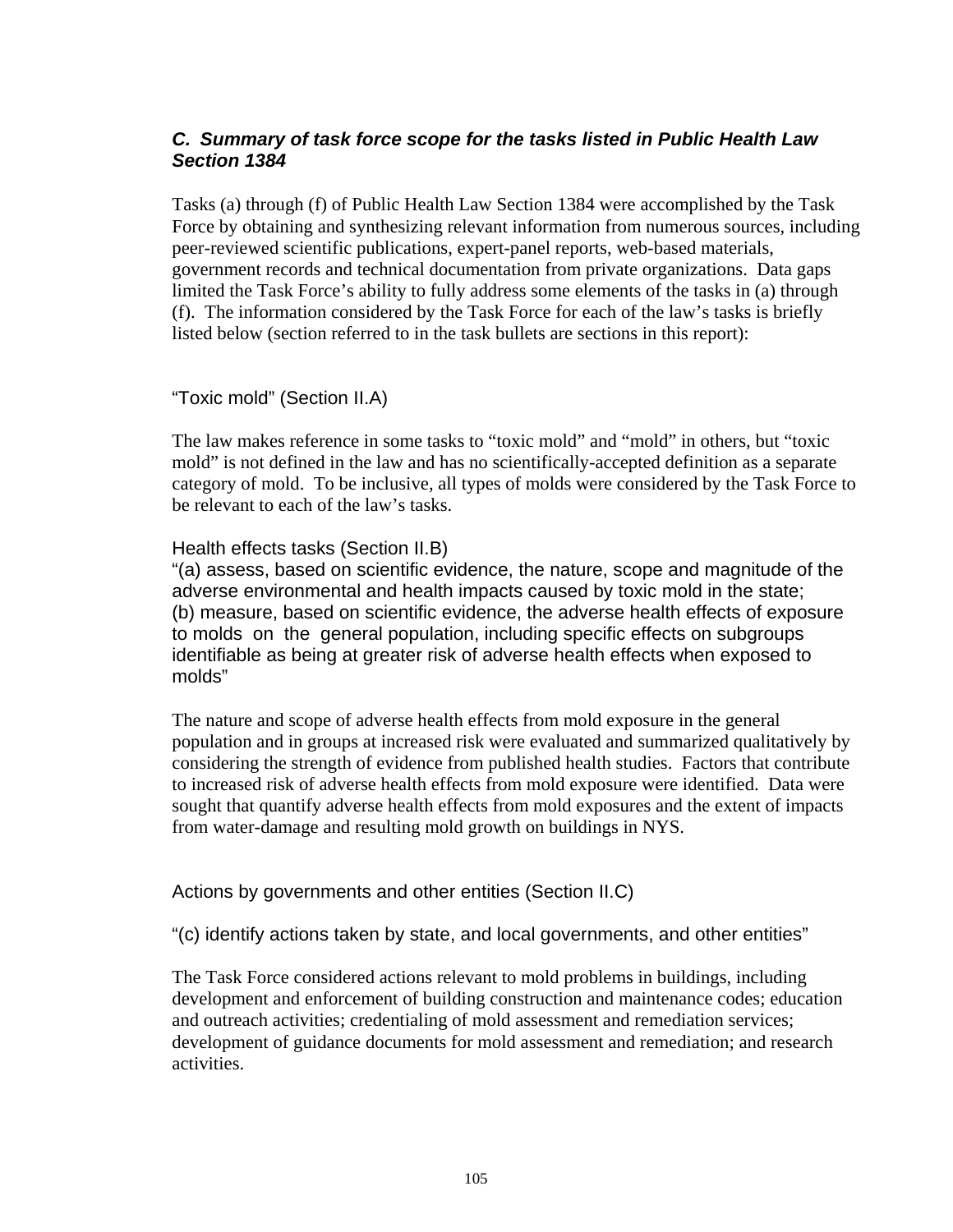Exposure limits (Section II.D)

"(d) assess the latest scientific data on exposure limits to mold in indoor environments"

The Task Force considered information relevant to the collection of mold exposure data and whether such data can be used to set reliable quantitative, health-based mold exposure limits in buildings. Information was also sought regarding the use of qualitative building assessment and clearance approaches.

Mold control and mitigation (Section II.E)

"(e) determine methods for the control of mold in a cost-effective and environmentally sound manner and identify measures to mitigate mold"

The Task Force evaluated information on the effectiveness of prevention and remediation approaches for mold problems in buildings including narrative guidance on controlling moisture sources and removal of mold-contaminated building materials; evidence for effectiveness of surface disinfectants and evidence of mold and moisture intervention effectiveness to improve occupant health status.

Task Force report

"(f) prepare a report to the governor and the legislature that assesses the current body of knowledge on toxic mold, provides the status of toxic mold in the state, and assesses the feasibility of any further actions to be taken by the legislature or state agencies as recommended by the task force."

Each section of the Task Force report assesses what relevant information is available and draws conclusions based on a synthesis of that information. NYS-related information relevant to each section of the report is included, when available. A discussion of feasibility accompanies actions recommended by the Task Force.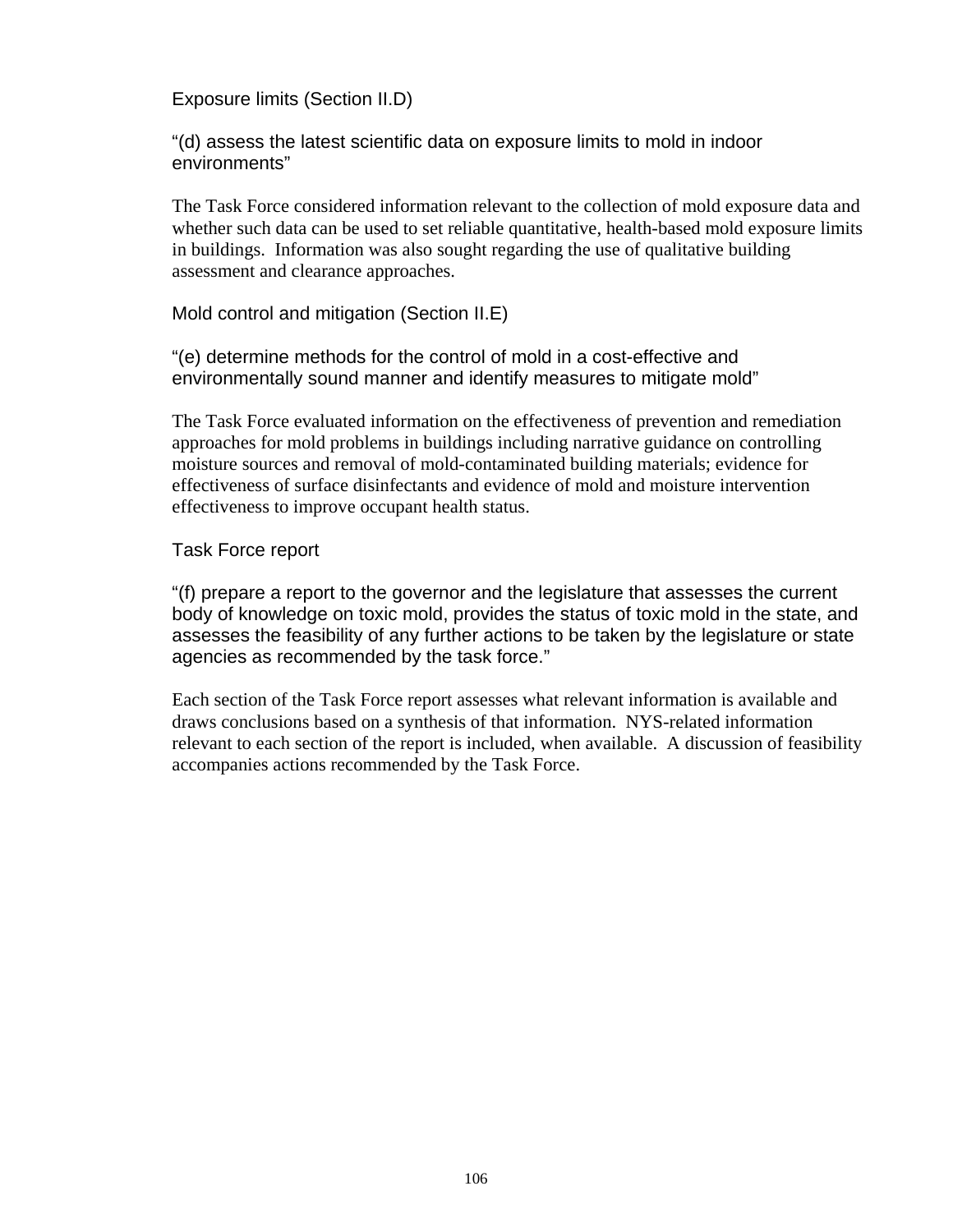# *D. Examples of consensus industry technical standards and guidelines that address building assessment and remediation or the performance of construction materials or buildings with respect to moisture or mold growth*

| <b>Reference</b>                                                                   | <b>Title</b>                                                                                                                                      |  |  |  |
|------------------------------------------------------------------------------------|---------------------------------------------------------------------------------------------------------------------------------------------------|--|--|--|
| <b>Designation</b>                                                                 |                                                                                                                                                   |  |  |  |
| American Industrial Hygiene Association http://www.aiha.org                        |                                                                                                                                                   |  |  |  |
| <b>AIHA MOLD</b><br><b>GUIDELINE</b>                                               | Assessment, Remediation and Post-remediation Verification of Mold in Buildings                                                                    |  |  |  |
| <b>AIHA HVAC</b><br><b>WORKBOOK</b>                                                | Indoor Air Quality and HVAC Workbook                                                                                                              |  |  |  |
| <b>AIHA AIR QUALITY</b>                                                            | The Industrial Hygienist's Guide to Indoor Air Quality Investigations                                                                             |  |  |  |
|                                                                                    | <b>ASTM International http://www.astm.org</b>                                                                                                     |  |  |  |
| <b>ASTM C 1338</b>                                                                 | Standard Test Method for Determining Fungi Resistance of Insulation Materials and Facings                                                         |  |  |  |
| ASTM D 2020                                                                        | Standard Test Methods for Mildew (Fungus) Resistance of Paper and Paperboard                                                                      |  |  |  |
|                                                                                    | Standard Test Method for Resistance to Growth of Mold on the Surface of Interior Coatings in                                                      |  |  |  |
| ASTMD 3273                                                                         | an Environmental Chamber                                                                                                                          |  |  |  |
| ASTM D 4300                                                                        | Standard Test Methods for Ability of Adhesive Films to Support or Resist the Growth of Fungi                                                      |  |  |  |
| ASTM D 4445                                                                        | Standard Test Method for Fungicides for Controlling Sapstain and Mold on Unseasoned                                                               |  |  |  |
|                                                                                    | Lumber (Laboratory Method)                                                                                                                        |  |  |  |
| ASTM D 1151                                                                        | Standard Practice for Effect of Moisture and Temperature on Adhesive Bonds                                                                        |  |  |  |
| ASTM D 1860                                                                        | Moisture and Creosote - Type Preservative in Wood                                                                                                 |  |  |  |
| ASTM D 2065                                                                        | Standard Test Method for Determination of Edge Performance of Composite Wood Products                                                             |  |  |  |
|                                                                                    | under Surfactant Accelerated Moisture Stress                                                                                                      |  |  |  |
| ASTM D 2118                                                                        | Assigning a Standard Commercial Moisture Content                                                                                                  |  |  |  |
| ASTM D 2247                                                                        | Standard Practice for Testing Water Resistance of Coatings In 100% Relative Humidity                                                              |  |  |  |
| ASTM D 2987                                                                        | Standard Test Method for Moisture Content of Asbestos Fiber                                                                                       |  |  |  |
| ASTM D 4442                                                                        | Standard Test Method for Direct Moisture Content Measurement of Wood and Wood-Base<br>Materials                                                   |  |  |  |
| ASTM D 4502                                                                        | Test Method of Heat and Moisture Resistance of Wood-Adhesive Joint                                                                                |  |  |  |
| ASTM D 4610                                                                        | Standard Guide for Determining the Presence of and Removing Microbial (Fungal or Algal)<br>Growth on Paint and Related Coatings                   |  |  |  |
| ASTM D 4933                                                                        | Standard Guide for Moisture Conditioning of Wood and Wood-Based Materials                                                                         |  |  |  |
| ASTM D 6403                                                                        | Test Method for Determining Moisture in Raw and Spent Materials                                                                                   |  |  |  |
| <b>ASTM MNL 18</b>                                                                 | Moisture Control in Buildings                                                                                                                     |  |  |  |
| <b>ASTM MNL 40</b>                                                                 | Moisture Analysis and Condensation Control in Building Envelopes                                                                                  |  |  |  |
| <b>ASTM E 2267</b>                                                                 | Standard Guide for Specifying and Evaluating Performance of Single Family Attached and<br>Detached Dwellings - Indoor Air Quality (IAQ)           |  |  |  |
| ASTM D 5157                                                                        | Standard Guide for Statistical Evaluation of Indoor Air Quality Models                                                                            |  |  |  |
|                                                                                    | Standard Guide for Using Probability Sampling Methods in Studies of Indoor Air Quality in                                                         |  |  |  |
| ASTM D 5791                                                                        | <b>Buildings</b>                                                                                                                                  |  |  |  |
| ASTM D 6245                                                                        | Standard Guide for Using Indoor Carbon Dioxide Concentrations to Evaluate Indoor Air                                                              |  |  |  |
|                                                                                    | <b>Quality and Ventilation</b>                                                                                                                    |  |  |  |
| ASTM D7391                                                                         | Standard Test Method for Categorization and Quantification of Airborne Fungal Structures in<br>an Inertial Impaction Sample by Optical Microscopy |  |  |  |
| ASTM STP 1205                                                                      | Modeling Of Indoor Air Quality and Exposure                                                                                                       |  |  |  |
|                                                                                    | Guide for Assessment of Fungal Growth in Buildings                                                                                                |  |  |  |
| ASTM WK3792                                                                        | (work item in progress as of August, 2009)                                                                                                        |  |  |  |
| American Conference of Governmental and Industrial Hygienists http://www.acgih.org |                                                                                                                                                   |  |  |  |
| <b>ACGIH INDOOR</b>                                                                |                                                                                                                                                   |  |  |  |
| <b>AIR QUALITY</b>                                                                 | Indoor Air Quality 2nd Edition                                                                                                                    |  |  |  |
| <b>ACGIH Bioaerosols</b>                                                           | <b>Bioaerosols: Assessment and Control</b>                                                                                                        |  |  |  |
|                                                                                    | American Society of Heating, Refrigerating and Air-Conditioning Engineers http://www.ashrae.org                                                   |  |  |  |
| <b>ASHRAE STD 55</b>                                                               | Thermal Environmental Conditions for Human Occupancy                                                                                              |  |  |  |
| <b>ASHRAE STD 62</b>                                                               | Ventilation for Acceptable Indoor Air Quality                                                                                                     |  |  |  |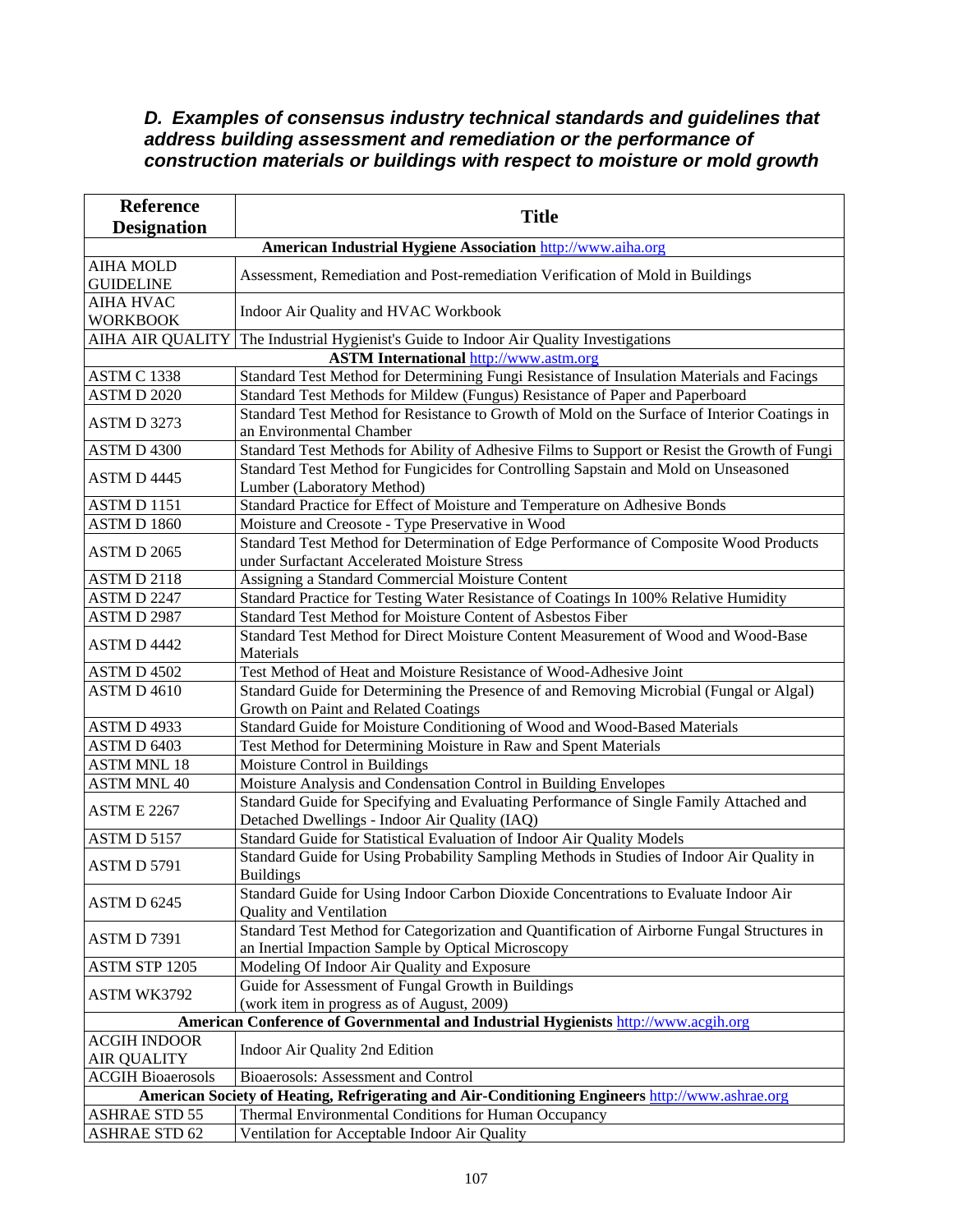| <b>Reference</b>                                                                         | <b>Title</b>                                                                                |  |  |
|------------------------------------------------------------------------------------------|---------------------------------------------------------------------------------------------|--|--|
| <b>Designation</b>                                                                       |                                                                                             |  |  |
|                                                                                          | American Association of Textile Chemists and Colorists http://www.aatcc.org                 |  |  |
| AATCC 100                                                                                | Assessment of Antibacterial Finishes on Textile Materials                                   |  |  |
| AATCC 30                                                                                 | Antifungal Activities Assessment on Textile Materials: Mildew and Rot Resistance of Textile |  |  |
|                                                                                          | Materials                                                                                   |  |  |
| Sheet Metal and Air Conditioning Contractors' National Association http://www.smacna.org |                                                                                             |  |  |
| SMACNA 1637                                                                              | Indoor Air Quality - A System Approach 3rd Edition                                          |  |  |
| Technical Association of the Pulp and Paper Industry http://www.tappi.org                |                                                                                             |  |  |
| Fungus Resistance of Paper & Paperboard<br>TAPPI T <sub>487</sub>                        |                                                                                             |  |  |
|                                                                                          |                                                                                             |  |  |
| ANSI/Greenguard Environmental Institute http://www.greenguard.org/Default.aspx?tabid=115 |                                                                                             |  |  |
| $ANSI/GEI -$                                                                             | ANSI/GREENGUARD Environmental Institute. Mold And Moisture Management Standard              |  |  |
| <b>MMS1001</b><br>For New Construction                                                   |                                                                                             |  |  |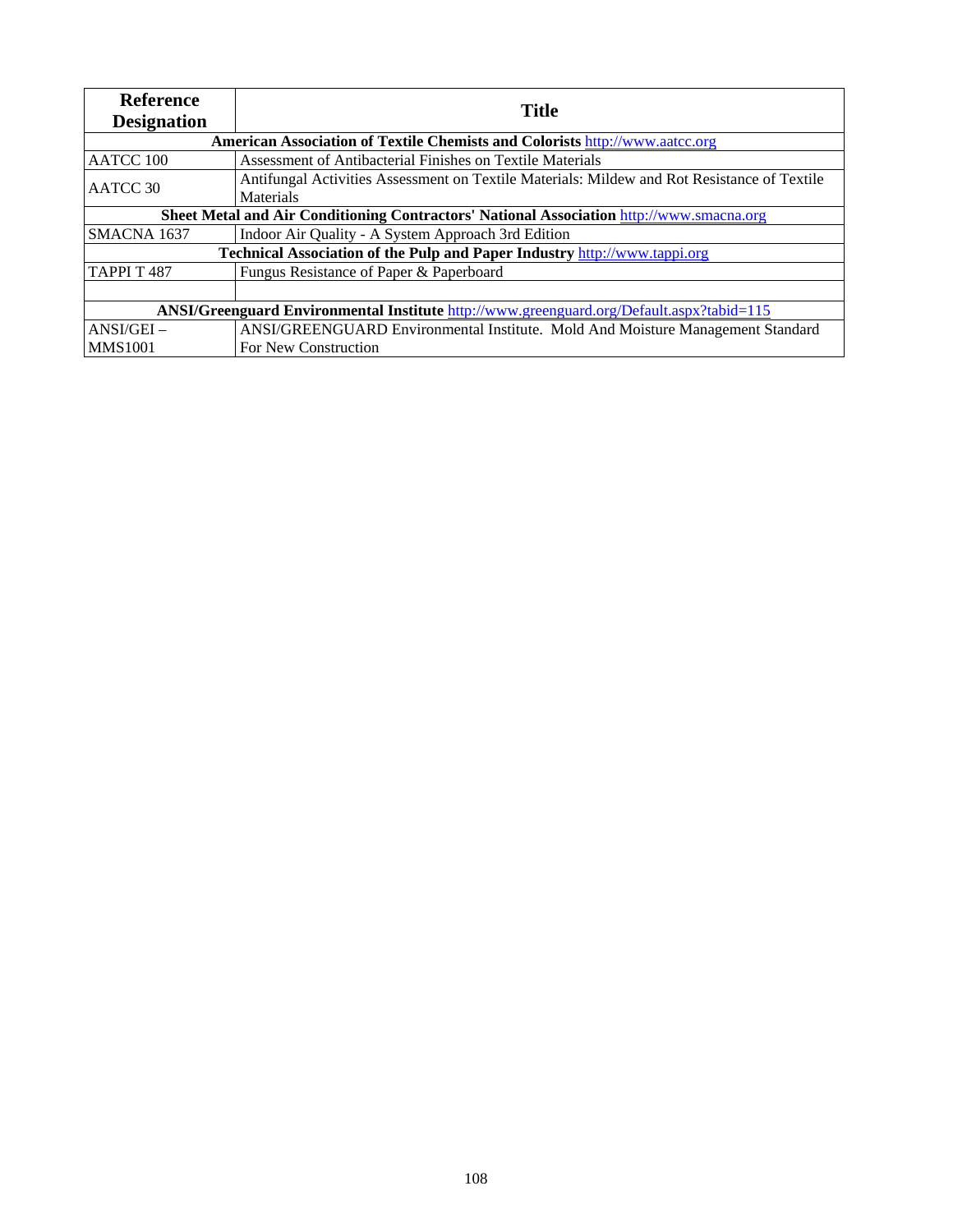# *E. Organizations offering training certificates or certification for mold assessment and remediation*

The following list was developed from internet searches conducted in 2008 for organizations offering mold assessment and remediation credentials or training. It is not intended to be comprehensive, but provides examples of the types of credential-granting organizations that existed at the time the report was being prepared. This list may include some organizations that provide both training and also credentials they refer to as certification. Ideally, certification is done by organizations that are independent of any training provider. The nature, scope and quality of training or credentialing services provided by the organizations listed here have not been thoroughly investigated and could differ substantially from each other. This list does not imply endorsement of any of the listed organizations.

- National Environmental Trainers http://www.natlenvtrainers.com
- National Association of Mold Professionals http://www.moldpro.org
- Indoor Air Quality Association http://www.iaqa.org
- Mold Inspection Consulting and Remediation Organization http://www.moldcareer.com
- Institute of Inspection Cleaning and Restoration Certification http://www.iicrc.org
- Professional Certification Institute http://www.certifiedmoldinspectors.com
- Southeastern Mold Institute http://www.moldclass.com
- American Council for Accredited Certifications (formerly American Indoor Air Quality Council) http://www.acac.org
- Professional Home Inspection Institute (& PMII) http://www.moldinspectioninstitute.com
- Restoration Industry Association http://www.ascr.org
- American Society of Home Inspectors (ASHI) http://www.ashi.org
- National Air Duct Cleaners Association (NADCA) http://www.nadca.com
- National Association of Home Inspectors (NAHI) http://www.nahi.org
- National Association of Certified Home Inspectors (NACHI) http://www.nachi.org
- National Environmental Health Association (NEHA) http://www.neha.org
- American Board of Industrial Hygiene (ABIH) http://www.abih.org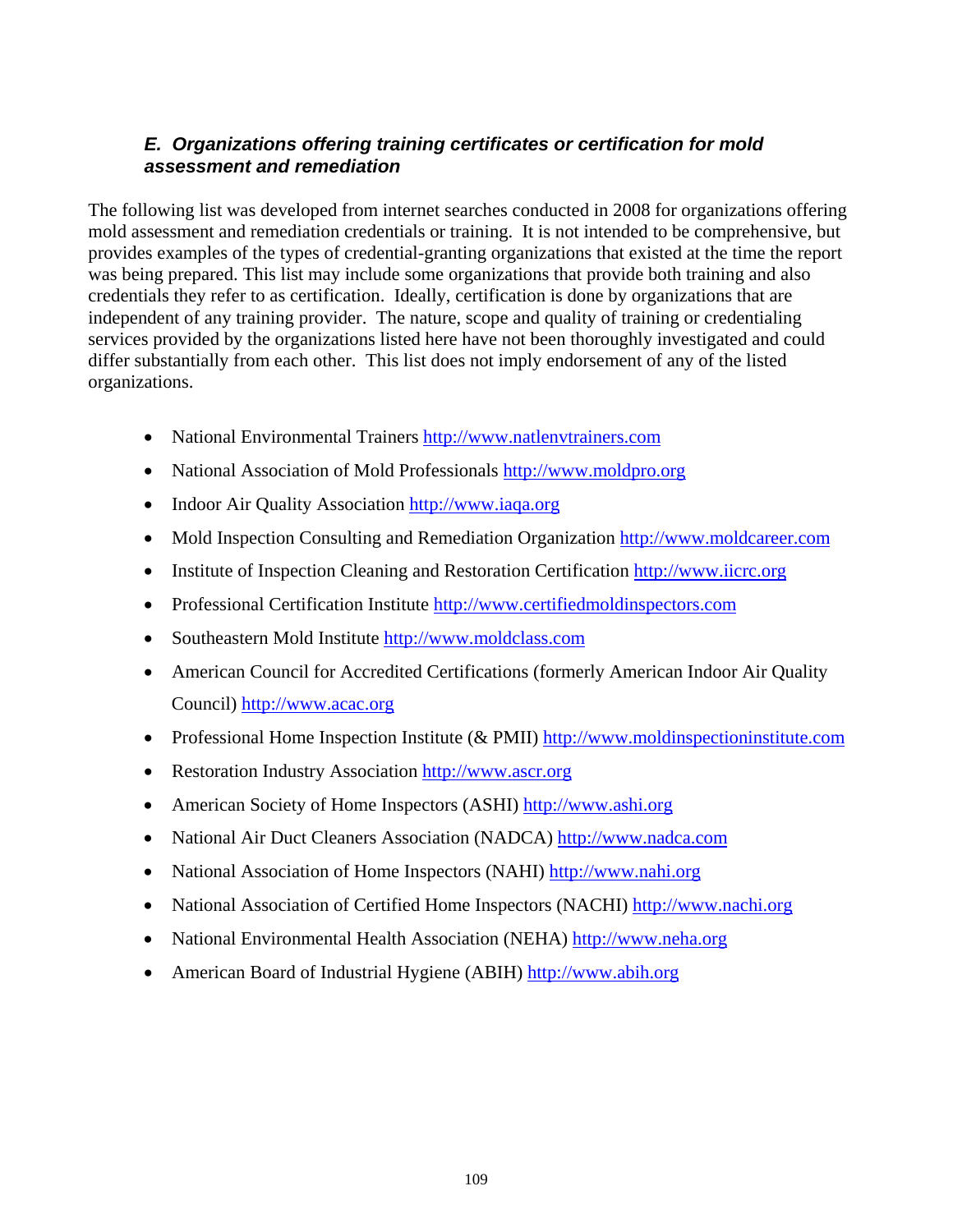# *F. Summary of mold-related outreach and education materials or programs from state health departments and other organizations*

| <b>State</b> | Agency/<br>Organization                                        | <b>Date</b>    | <b>Title</b>                                      | <b>Type of Material</b>                                                                | <b>Topic Area</b>                                                                                                                    | <b>Key Messages</b>                                                                                            | <b>Web Address</b>                                                      | <b>Comments</b>                          |
|--------------|----------------------------------------------------------------|----------------|---------------------------------------------------|----------------------------------------------------------------------------------------|--------------------------------------------------------------------------------------------------------------------------------------|----------------------------------------------------------------------------------------------------------------|-------------------------------------------------------------------------|------------------------------------------|
| <b>NY</b>    | <b>New York State</b><br>Department of<br>Health               | 2005           | <b>Mold Fact Sheet</b>                            | Fact sheet                                                                             | Overview of mold; health<br>effects; prevention;<br>remediation                                                                      | Extensive mold growth indoors<br>is a potential problem; prevent<br>mold growth; eliminate<br>moisture sources | http://www.health.state.ny.us/e<br>nvironmental/indoors/air/mold<br>htm | also links to other<br>related materials |
| <b>NY</b>    | New York City<br>Department of<br>Health and Mental<br>Hygiene | 2008           | <b>Facts About Mold</b><br><b>Mold Guidelines</b> | Fact sheet<br>Detailed guidance for<br>assessment and<br>remediation of indoor<br>mold | Fact sheet: Overview of<br>mold; health effects;<br>prevention; remediation<br>Guidelines: Building<br>assessment and<br>remediation | Extensive mold growth indoors<br>is a potential problem; prevent<br>mold growth; eliminate<br>moisture sources | http://www.nyc.gov/html/doh/ht<br>ml/epi/mold.shtml                     | also links to other<br>related materials |
|              | CDC<br>(also NIOSH)                                            | 2010           | Mold                                              | Main portal site<br>links to multiple<br>related web pages<br>and documents            | Health effects,<br>prevention, remediation                                                                                           | Extensive mold growth indoors<br>is a potential problem; prevent<br>mold growth; eliminate<br>moisture sources | http://www.cdc.gov/mold/defau<br>It.htm                                 |                                          |
|              | EPA                                                            | 2010           | <b>Mold and Moisture</b>                          | Main portal site<br>links to multiple<br>related web pages<br>and documents            | Health effects,<br>prevention, remediation                                                                                           | Extensive mold growth indoors<br>is a potential problem; prevent<br>mold growth; eliminate<br>moisture sources | http://www.epa.gov/mold/                                                |                                          |
|              | EPA                                                            | August<br>2008 | Indoor Air Quality in Large<br><b>Buildings</b>   | Web page listing of<br>resources/<br>publications                                      | Building assessment and<br>remediation                                                                                               |                                                                                                                | http://www.epa.gov/iaq/largebl<br>$\frac{dg}{g}$                        | HTML/PDF                                 |

Note: Links to these materials were live as of May, 2010.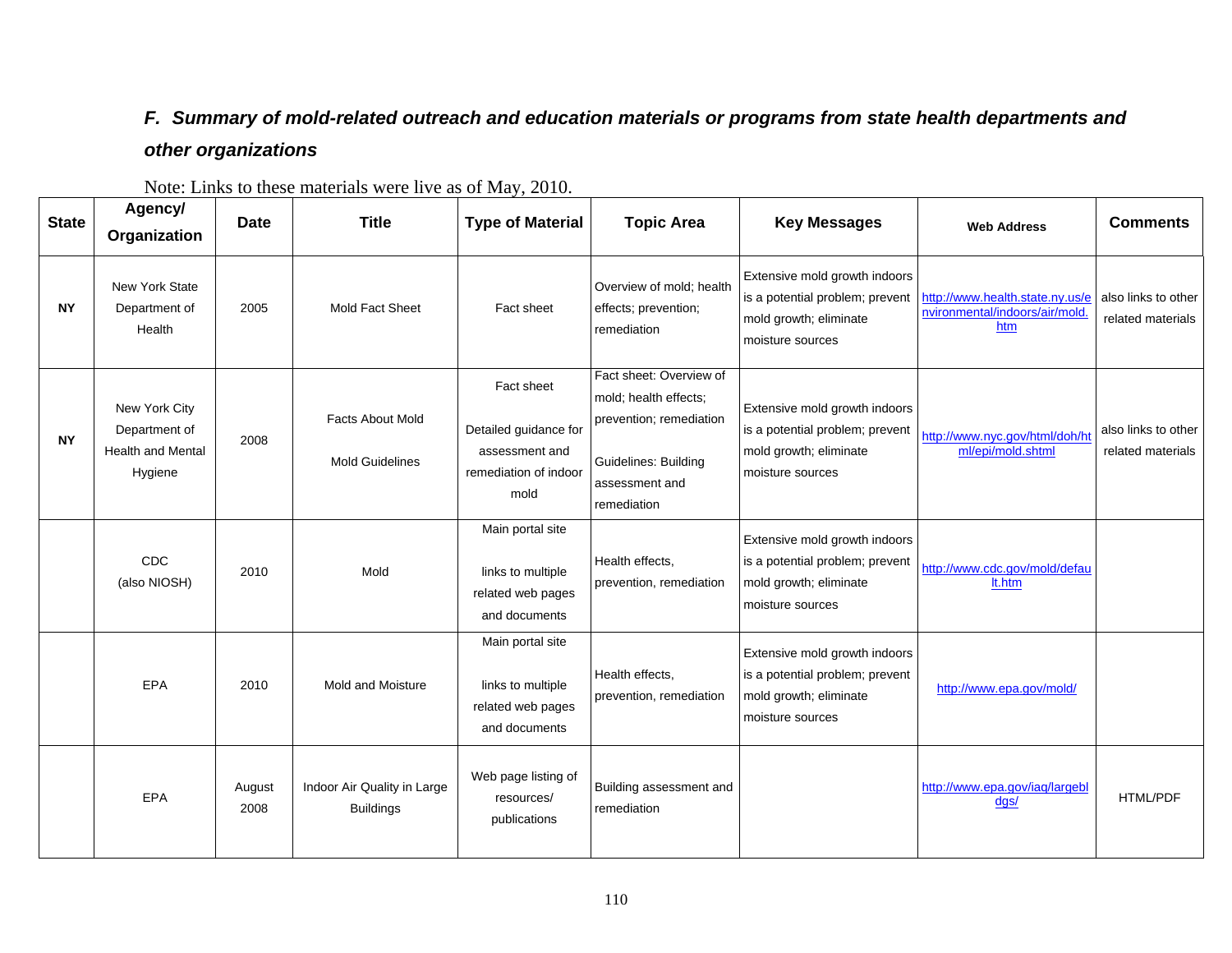| <b>State</b> | Agency/<br>Organization                                                           | Date              | <b>Title</b>                                                                                                                                           | <b>Type of Material</b>                    | <b>Topic Area</b>                                                                                                                                              | <b>Key Messages</b>                                                                                            | <b>Web Address</b>                                                   | <b>Comments</b>                         |
|--------------|-----------------------------------------------------------------------------------|-------------------|--------------------------------------------------------------------------------------------------------------------------------------------------------|--------------------------------------------|----------------------------------------------------------------------------------------------------------------------------------------------------------------|----------------------------------------------------------------------------------------------------------------|----------------------------------------------------------------------|-----------------------------------------|
|              | EPA                                                                               | Not<br>provided   | A Brief Guide to Mold,<br>Moisture, and Your Home                                                                                                      | Guide (20 page)<br>(English and Spanish)   | Info and guidance for<br>homeowners and renters<br>on mold cleanup and<br>prevention                                                                           | Extensive mold growth indoors<br>is a potential problem; prevent<br>mold growth; eliminate<br>moisture sources | http://www.epa.gov/mold/mold<br>guide.html                           | HTML/PDF                                |
|              | EPA                                                                               | March 2001        | Mold Remediation in<br><b>Schools and Commercial</b><br><b>Buildings</b>                                                                               | Guide (54 page)                            | Investigating, evaluating,<br>and remediating<br>moisture and mold<br>problems. Remediation<br>checklist.                                                      | Extensive mold growth indoors<br>is a potential problem; prevent<br>mold growth; eliminate<br>moisture sources | http://www.epa.gov/mold/mold<br>remediation.html                     | <b>HTML/PDF</b>                         |
|              | U Conn Health<br>Center - Div of<br>Occupational and<br>Environmental<br>Medicine | September<br>2004 | Guidance for Clinicians on<br>the Recognition and<br>Management of Health<br><b>Effects Related to Mold</b><br><b>Exposure and Moisture</b><br>Indoors | Guide developed in<br>cooperation with EPA | <b>Illustrative Clinical</b><br>Experience; fungus and<br>Mold; health effects;<br>recognition and mgmt of<br>related illness:<br>environmental<br>assessment; |                                                                                                                | http://www.oehc.uchc.edu/clin<br>ser/MOLD%20GUIDE.pdf                | <b>PDF</b><br>(excellent<br>appendices) |
|              | Navy and Marine<br>Corps - Public<br><b>Health Center</b>                         | Not<br>provided   | <b>Mold Remediation Wheel</b>                                                                                                                          | One page resource<br>quide on remediation  | Cleanup                                                                                                                                                        | Dry out wet materials; clean or<br>remove and discard moldy<br>materials                                       | http://www-<br>nehc.med.navy.mil/Downloads<br>/IH/IHFOM/MR_wheel.pdf | PDF (easy to<br>read visual)            |
|              | US Dept of Labor<br><b>OSHA</b>                                                   | Not<br>provided   | A Brief Guide to Mold in the<br>Workplace                                                                                                              | Web page                                   | Overview of mold; health<br>effects; prevention;<br>remediation;                                                                                               |                                                                                                                | http://www.osha.gov/dts/shib/s<br>hib101003.html                     | HTML/PDF                                |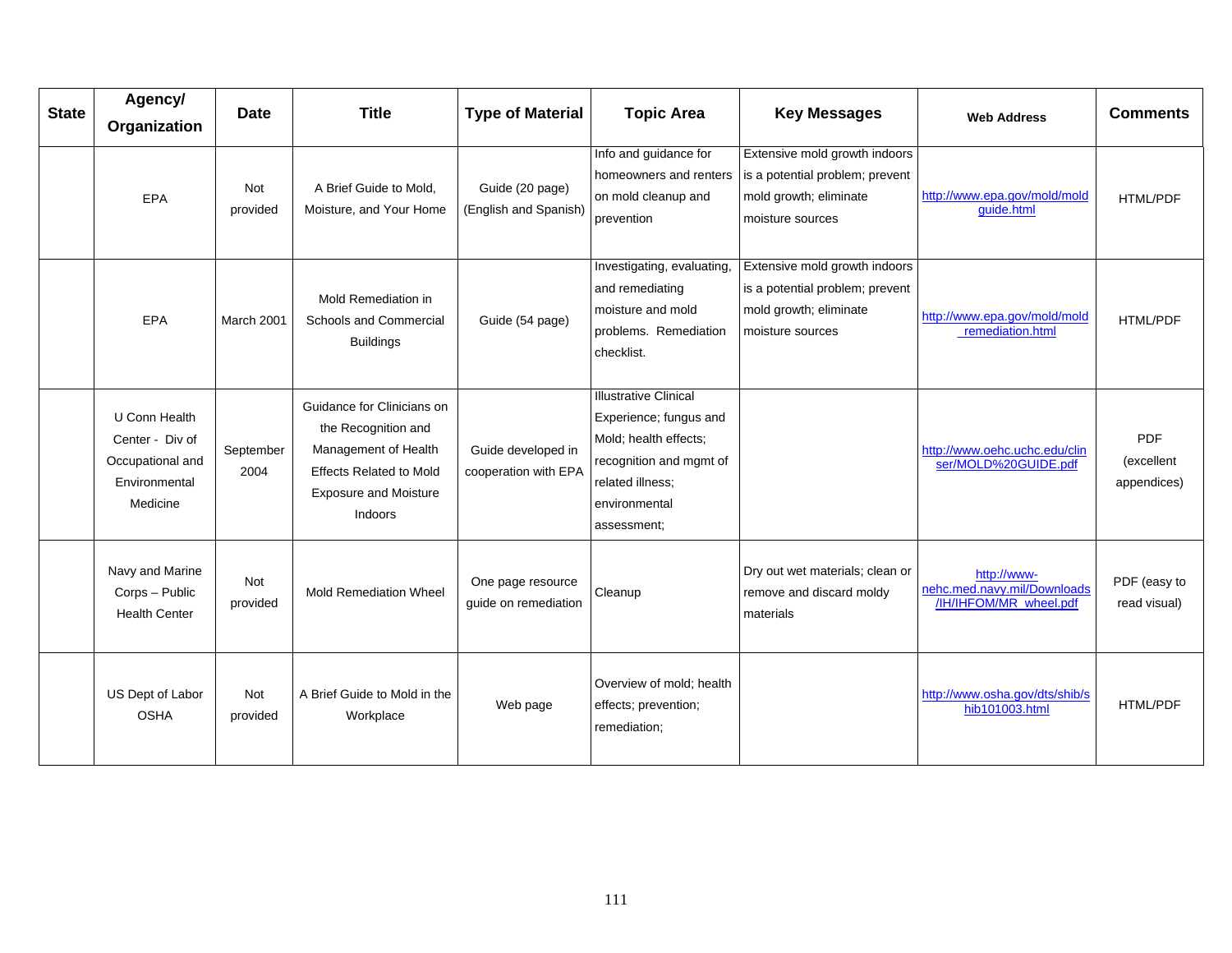| <b>State</b> | Agency/<br>Organization                               | <b>Date</b>      | <b>Title</b>                                                       | <b>Type of Material</b>        | <b>Topic Area</b>                                                                                        | <b>Key Messages</b>                                                                                                                                             | <b>Web Address</b>                                                            | <b>Comments</b> |
|--------------|-------------------------------------------------------|------------------|--------------------------------------------------------------------|--------------------------------|----------------------------------------------------------------------------------------------------------|-----------------------------------------------------------------------------------------------------------------------------------------------------------------|-------------------------------------------------------------------------------|-----------------|
| <b>AL</b>    | Alabama<br>Department of<br><b>Public Health</b>      | Not<br>provided  | Facts about mold                                                   | Information web page           | mold problems in homes-<br>health concerns and<br>advice on finding and<br>removing mold                 | All molds harmful, don't test,<br>cleanup mold, eliminate<br>moisture                                                                                           | http://adph.org/IAQ/Default.as<br>p?id=1597#health                            | PDF/html        |
| AK           | Arkansas<br>Department of<br>Health                   | March 2003       | Mold in Your Indoor<br>Environment                                 | Feature column                 | Be aware mold can grow<br>indoors and take<br>measure to prevent<br>growth                               | Mold everywhere, eliminate<br>moisture, mold not problem for<br>everyone-just sensitive<br>individuals                                                          | http://www.healthyarkansas.co<br>m/news/boozman_briefings_0<br>3/feb28_03.pdf | <b>PDF</b>      |
| AZ           | Arizona Department<br>of<br><b>Health Services</b>    | December<br>2004 | Indoor Air Quality Info Sheet<br>Mold in My Home: What Do<br>I Do? | Information sheet (4-<br>page) | Mold and water damage,<br>health concerns, mold<br>detection, cleanup and<br>removal                     | Mold is health concern, don't<br>test, control moisture, cleanup,<br>don't use ozone                                                                            | http://azdhs.gov/phs/oeh/invsu<br>rv/air_qual/pdf/moldfact.pdf                | <b>PDF</b>      |
| CA           | California<br>Department of<br><b>Health Services</b> | 2006             | Mold in My Home: What do<br>$1$ do?                                | Web page                       | For homeowners with<br>water damage, health<br>concerns, guidelines<br>prevention, detection,<br>cleanup | Mold everywhere, problem<br>when high levels indoors,<br>don't test - look for moisture<br>evidence and odor, don't use<br>ozone to cleanup                     | http://www.cal-iaq.org/cal-<br>iaq%20moldinformation.htm                      | <b>HTML</b>     |
| CA           | California<br>Department of<br><b>Health Services</b> | <b>July 2001</b> | Mold in My School: What do<br>Ido?                                 | Q&A                            | For school administrators<br>and managers                                                                | Mold can grow within 48hrs<br>with water; anyone can be<br>affected; symptoms could be<br>non-mold related, list of do's<br>and don'ts on<br>prevention/cleanup | http://www.cal-iaq.org/cal-<br>iaq%20moldinformation.htm                      | <b>PDF</b>      |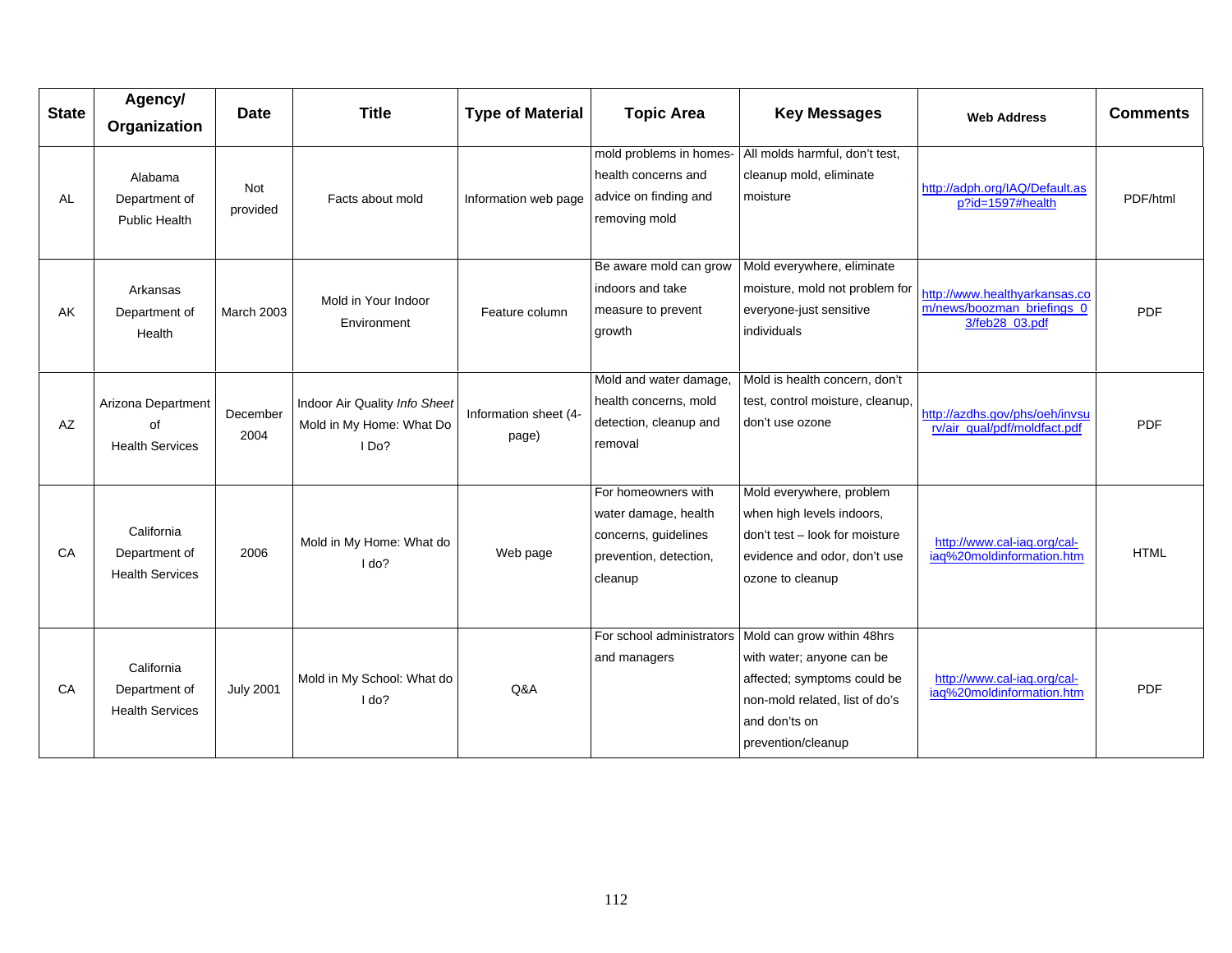| <b>State</b> | Agency/<br>Organization                                                                                             | <b>Date</b>      | <b>Title</b>                                                                         | <b>Type of Material</b>                           | <b>Topic Area</b>                                                                      | <b>Key Messages</b>                                                                                        | <b>Web Address</b>                                                               | <b>Comments</b> |
|--------------|---------------------------------------------------------------------------------------------------------------------|------------------|--------------------------------------------------------------------------------------|---------------------------------------------------|----------------------------------------------------------------------------------------|------------------------------------------------------------------------------------------------------------|----------------------------------------------------------------------------------|-----------------|
| CA           | California<br>Department of<br>Public Health                                                                        | November<br>2005 | Molds in Indoor Workplaces                                                           | Q&A                                               | Information for workers<br>about mold concerns in<br>the workplace                     | Mold can be in workplace,<br>what evidence to look for,<br>report mold problems in<br>workplace, resources | http://www.cal-iag.org/cal-<br>iaq%20moldinformation.htm                         | <b>PDF</b>      |
| CA           | California Research<br><b>Bureau</b>                                                                                | January<br>2006  | Indoor Mold: A General<br>Guide to Health Effects,<br>Prevention, and<br>Remediation | Report in response to<br>A.B. 284<br>$(85$ pages) | <b>Background information</b><br>on mold prepared for CA<br>State Assembly member      | See report for details                                                                                     | http://www.cal-<br>iaq.org/index.html                                            | <b>PDF</b>      |
| <b>CA</b>    | Environmental<br>Health<br>Investigations<br><b>Branch</b><br>California<br>Department of<br><b>Health Services</b> | November<br>2000 | Stachybotrys chartarum - a<br>mold that may be found in<br>water-damaged homes       | 5-page technical<br>information sheet             | <b>Background information</b><br>on SC, exposure health<br>concerns and<br>remediation | See report for details                                                                                     | http://www.ehib.org/papers/sta<br>chygp00.doc                                    | <b>PDF</b>      |
| CA           | California Dept of<br>Health Services-<br><b>EH Investigations</b><br><b>Branch</b>                                 | December<br>2000 | Misinterpretation of<br>Stachybotrys Serology                                        | Technical fact sheet /<br>Q&A                     | Issues related to<br>laboratory analysis for<br>SC exposure                            | See report for details                                                                                     | http://www.ehib.org/paper.jsp?<br>paper_key=STACHYBOTRYS<br>MISINTERP_2000       | <b>PDF</b>      |
| CA           | California Dept of<br>Health Services-<br><b>EH Investigations</b><br><b>Branch</b>                                 | April 1998       | Health Effects of Toxin-<br>Producing Indoor Molds in<br>CA                          | Technical article for<br>health professionals     | mechanism of action;<br>route of exposure; cases<br>from the medical<br>literature     | See report for details                                                                                     | http://www.ehib.org/html_entit<br>y.jsp?bcc=papers&paper_key<br>$=MOLDS CA$ 1998 | <b>PDF</b>      |
| CO           | Colorado<br>Department of<br>Public Health and<br>Environment                                                       | August<br>2002   | <b>Mold Information Sheet</b>                                                        | Information sheet                                 | General audience fact<br>sheet / Q&A about mold<br>and it's concern for<br>health      | Molds multiply indoors with<br>moisture; health symptoms;<br>detection and cleanup                         | http://www.cdphe.state.co.us/d<br>c/envtox/index.html                            | <b>PDF</b>      |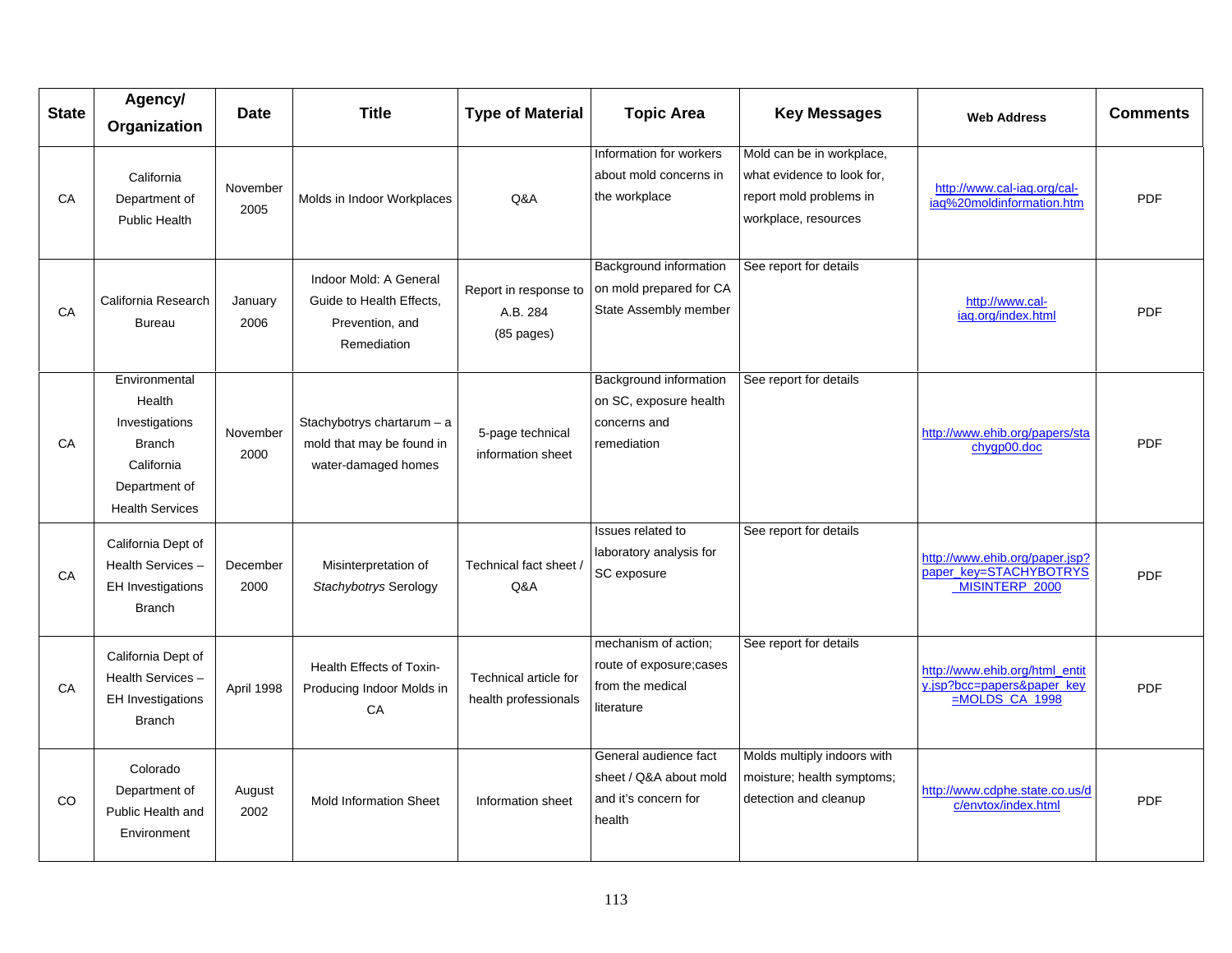| <b>State</b> | Agency/<br>Organization                     | <b>Date</b>      | <b>Title</b>                                                  | <b>Type of Material</b>                   | <b>Topic Area</b>                                                                                               | <b>Key Messages</b>                                                                                                               | <b>Web Address</b>                                                                                 | <b>Comments</b> |
|--------------|---------------------------------------------|------------------|---------------------------------------------------------------|-------------------------------------------|-----------------------------------------------------------------------------------------------------------------|-----------------------------------------------------------------------------------------------------------------------------------|----------------------------------------------------------------------------------------------------|-----------------|
| CT           | Connecticut Dept of<br><b>Public Health</b> | <b>June 2007</b> | Mold in the Home: Health<br>Concerns                          | Fact sheet                                | Information and<br>quidance for<br>homeowners about mold                                                        | Water problem; all mold is a<br>concern; don't' test; guidelines<br>for cleanup                                                   | http://www.ct.gov/dph/cwp/vie<br>w.asp?a=3140&q=387466&dp<br>hNav_GID=1828&dphPNavCtr<br>$=$ #Mold | <b>PDF</b>      |
| <b>CT</b>    | Connecticut Dept of<br>Public Health        | August<br>2006   | Indoor Air Quality Testing<br>Should Not Be The First<br>Move | Fact sheet                                | Information for teachers.<br>parents, school admin<br>about not testing for<br>mold                             | No mold standards;<br>interpretation difficult; what to<br>do instead of testing                                                  | http://www.ct.gov/dph/cwp/vie<br>w.asp?a=3140&q=387466&dp<br>hNav_GID=1828&dphPNavCtr<br>$=$ #Mold | <b>PDF</b>      |
| <b>CT</b>    | <b>Connecticut Dept of</b><br>Public Health | March 2007       | Get the Mold Out: Mold<br>Cleanup Guidance for<br>Residences  | Fact sheet                                | Mold assessment and<br>abatement for<br>homeowners                                                              | Who should evaluate mold<br>problem and do the abatement<br>work                                                                  | http://www.ct.gov/dph/cwp/vie<br>w.asp?a=3140&q=387466&dp<br>hNav_GID=1828&dphPNavCtr<br>$=$ #Mold | <b>PDF</b>      |
| <b>CT</b>    | Connecticut Dept of<br><b>Public Health</b> | Not<br>provided  | <b>Guidelines for Mold</b><br><b>Abatement Contractors</b>    | Guidance document<br>$(14 \text{ pages})$ | Guidelines for<br>professional abatement<br>contractors doing work in<br><b>CT</b>                              | See publication for details                                                                                                       | http://www.ct.gov/dph/cwp/vie<br>w.asp?a=3140&q=387466&dp<br>hNav_GID=1828&dphPNavCtr<br>$=$ #Mold | <b>PDF</b>      |
| <b>DE</b>    | Delaware Health<br>and Social Services      | <b>July 2004</b> | Mold in Your Home                                             | Information sheet                         | For people with mold<br>problems in their home<br>health concerns and<br>advice of finding and<br>removing mold | Mold not good indoors; all<br>molds are bad; investigate<br>don't test                                                            | http://www.dhss.delaware.gov/<br>dph/hsp/i-<br>moldinyourhome.html                                 | HTML/PDF        |
| <b>DE</b>    | Delaware Health<br>and Social Services      | May 2008         | Inside Healthy Homes -<br>Mold                                | Short Q&A                                 | Where mold can be<br>found, should you test,<br>what to do if mold found                                        | Mold result of moisture<br>problem; testing not<br>recommended; check RH in<br>home; take actions to reduce<br>excessive moisture | http://www.dhss.delaware.gov/<br>dph/hsp/hhinsidemold.html                                         | <b>HTML/PDF</b> |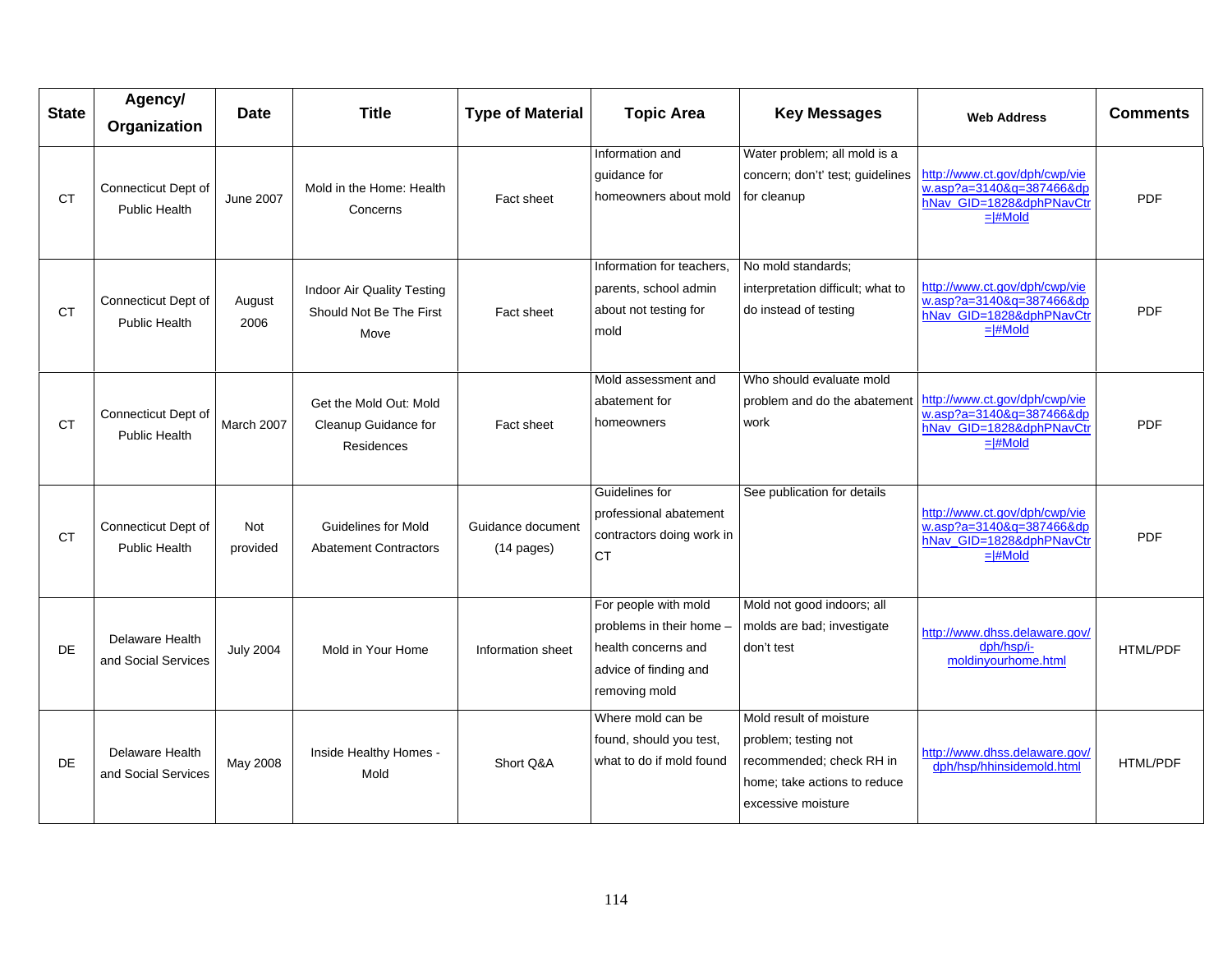| <b>State</b> | Agency/<br>Organization                                             | <b>Date</b>            | <b>Title</b>                                 | <b>Type of Material</b>                                                     | <b>Topic Area</b>                                                                                          | <b>Key Messages</b>                                                                                                                                                         | <b>Web Address</b>                                                                                                         | <b>Comments</b> |
|--------------|---------------------------------------------------------------------|------------------------|----------------------------------------------|-----------------------------------------------------------------------------|------------------------------------------------------------------------------------------------------------|-----------------------------------------------------------------------------------------------------------------------------------------------------------------------------|----------------------------------------------------------------------------------------------------------------------------|-----------------|
| <b>FL</b>    | Florida Department<br>of Health                                     | Not<br>provided        | Indoor Mold and Health: A<br>fungus Among Us | 8-page fact sheet/<br>Q&A                                                   | Answer common<br>question/concern mold,<br>how affects health;<br>prevention and removal                   | Molds common indoors;<br>control moisture; mold always<br>indoors but don't let grow; see<br>and smell not test mold; other<br>black molds not SC; bleach<br>not needed     | http://www.doh.state.fl.us/envir<br>onment/community/indoor-<br>air/Indoor_Mold_and_Health.p<br>df                         | HTML/PDF        |
| <b>FL</b>    | Florida Solar<br>Energy Center-<br>University of Central<br>Florida | <b>Not</b><br>provided | <b>Mold Growth</b>                           | <b>Technical fact sheet</b>                                                 | What is mold and factors<br>contributing to<br>moisture/mold in<br>buildings                               | Mold caused by moisture<br>problem; can be related to<br>building materials/construction                                                                                    | http://www.fsec.ucf.edu/en/con<br>sumer/buildings/basics/moldgr<br>owth.htm                                                | HTML/PDF        |
| GA           | Georgia<br>Department of<br><b>Human Resources</b>                  | <b>Not</b><br>provided | What Can I do About Mold<br>in My Home?      | Tri-fold pamphlet                                                           | What is mold, causes,<br>how affects health,<br>cleanup, prevention                                        | Molds natural; need moisture;<br>can grow on anything; allergy<br>symptoms most common                                                                                      | http://health.state.ga.us/pdfs/e<br>nvironmental/misc/IndoorAirBr<br>ochure.pdf                                            | <b>PDF</b>      |
| HI           | State of Hawaii<br>Department of<br>Health                          | February<br>2008       | How to Clean Mold from<br>Your House         | 2-page fact sheet                                                           | What causes mold<br>problems in buildings,<br>basic mold cleanup, what<br>to know about floods and<br>mold | All indoor molds bad; dry<br>water damaged areas within<br>48 hrs, mold problem with<br>flooding                                                                            | http://hawaii.gov/health/enviro<br>nmental/noise/radiationsection<br>/iagsection/iagsection/pdf/mol<br>dremoval.pdf        | <b>PDF</b>      |
| ID           | Idaho Department<br>of Health and<br>Welfare                        | 2007                   | Indoor Environment: Mold<br>Know the Facts   | Main portal site<br>links to multiple<br>related web pages<br>and documents | see below                                                                                                  |                                                                                                                                                                             | http://www.healthandwelfare.id<br>aho.gov/Health/Environmental<br>Health/IndoorEnvironment/Mol<br>d/tabid/940/Default.aspx |                 |
| ID           | Idaho Department<br>of Health and<br>Welfare                        | August<br>2003         | Mold in Our Homes                            | Fact sheet                                                                  | What is mold, how can<br>you tell if problem, health<br>effects, should you test,<br>how to prevent        | Many potential moisture<br>sources indoors; if see or<br>smell - have problem; testing<br>not recommended; correct<br>moisture to fix mold; take care<br>when cleaning mold | http://healthandwelfare.idaho.<br>gov/Portals/0/Health/Environm<br>entalHealth/Mold in our<br>Homes.pdf                    | <b>PDF</b>      |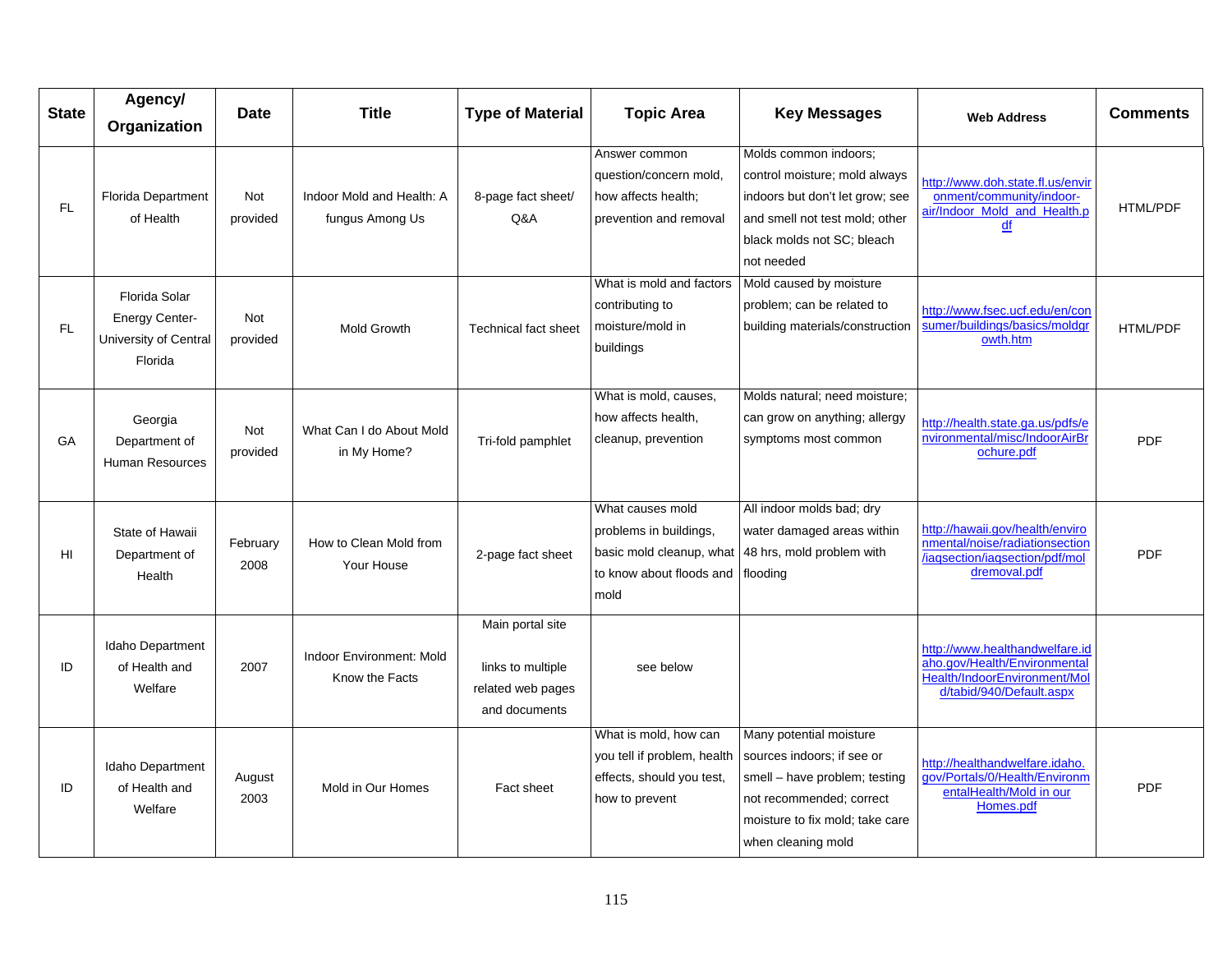| <b>State</b> | Agency/<br>Organization                        | Date            | <b>Title</b>                                 | <b>Type of Material</b> | <b>Topic Area</b>                                                                                                                                                         | <b>Key Messages</b>                                                                                                                                                                                                                                                                                             | <b>Web Address</b>                                                                                                         | <b>Comments</b>                                                                   |
|--------------|------------------------------------------------|-----------------|----------------------------------------------|-------------------------|---------------------------------------------------------------------------------------------------------------------------------------------------------------------------|-----------------------------------------------------------------------------------------------------------------------------------------------------------------------------------------------------------------------------------------------------------------------------------------------------------------|----------------------------------------------------------------------------------------------------------------------------|-----------------------------------------------------------------------------------|
| ID           | Idaho Department<br>of Health and<br>Welfare   | August<br>2003  | Mold and Moisture<br>Problems in Crawlspaces | Fact sheet              | Why crawlspaces are<br>problem, addressing<br>and during construction,<br>cold climate concerns,<br>alternatives to<br>crawlspace                                         | Moisture can be problem in<br>crawlspace; take steps to<br>problem in existing home   prevent moisture problems;                                                                                                                                                                                                | http://www.healthandwelfare.id<br>aho.gov/Health/Environmenta<br>Health/IndoorEnvironment/Mol<br>d/tabid/940/Default.aspx  | link to general<br>mold IAQ page;<br>follow specific<br>links to PDF<br>documents |
| ID           | Idaho Department<br>of Health and<br>Welfare   | Not<br>provided | Mold in Rentals                              | Fact sheet              | Information to help<br>renters with mold<br>problems in their<br>apartment, tenant rights<br>and responsibilities<br>related to moisture<br>damage and mold.              | Many potential moisture<br>sources; some people more<br>susceptible to health<br>problems; immediately notify<br>landlord if moisture/mold<br>problems; take caution when<br>cleaning mold;                                                                                                                     | http://www.healthandwelfare.id<br>aho.gov/Health/Environmental<br>Health/IndoorEnvironment/Mol<br>d/tabid/940/Default.aspx | link to general<br>mold IAQ page;<br>follow specific<br>links to PDF<br>documents |
| IL.          | <b>Illinois Department</b><br>of Public Health | Not<br>provided | Mold and Your Health                         | Fact sheet              | How can be exposed to<br>mold, how it affects<br>health, mycotoxins,                                                                                                      | Mold can cause health effects;<br>mold can produce VOCs;<br>testing a person for exposure<br>not advised; person can be<br>tested for mold allergy; consult<br>doctor if persistent health<br>problems                                                                                                          | http://www.idph.state.il.us/env<br>health/factsheets/mold.htm                                                              | <b>PDF</b>                                                                        |
| IL.          | <b>Illinois Department</b><br>of Public Health | August<br>2003  | Mold and Mildew                              | Tri-fold pamphlet       | What mold needs to<br>grow, sources of<br>moisture indoors,<br>possible health effects,<br>should you test, how to<br>cleanup, reducing<br>exposure while cleaning<br>up. | Most surfaces can grow mold;<br>multiple moisture sources<br>available; some people more<br>sensitive; large amounts<br>spores present is concern;<br>testing not recommended;<br>some water damage material<br>should be discarded; stop<br>moisture problem before<br>cleanup; take caution during<br>cleanup | http://www.idph.state.il.us/env<br>health/pdf/moldmildew.pdf                                                               | <b>PDF</b>                                                                        |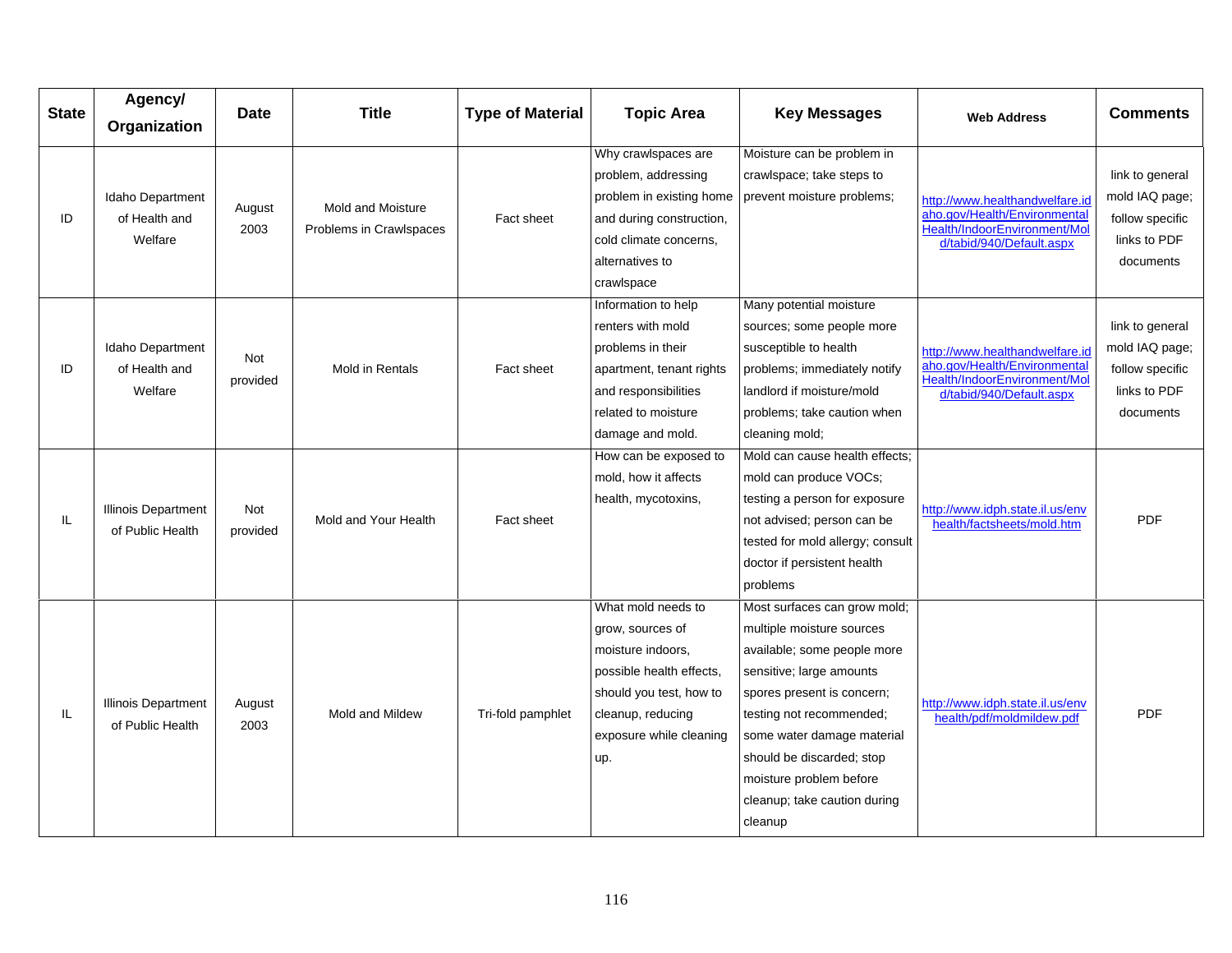| <b>State</b> | Agency/<br>Organization                                                                                    | Date             | <b>Title</b>                                                                              | <b>Type of Material</b> | <b>Topic Area</b>                                                                                                               | <b>Key Messages</b>                                                                                                                                                                                                                                                                                                                                            | <b>Web Address</b>                                                 | <b>Comments</b> |
|--------------|------------------------------------------------------------------------------------------------------------|------------------|-------------------------------------------------------------------------------------------|-------------------------|---------------------------------------------------------------------------------------------------------------------------------|----------------------------------------------------------------------------------------------------------------------------------------------------------------------------------------------------------------------------------------------------------------------------------------------------------------------------------------------------------------|--------------------------------------------------------------------|-----------------|
| IL           | <b>Illinois Department</b><br>of Financial and<br>Professional<br>Regulation -<br>Division of<br>Insurance | December<br>2002 | Mold Facts and<br>Homeowners Insurance                                                    | Fact sheet              | Information for renters,<br>business owners and<br>homeowners about mold<br>and how insurers<br>respond to problems             | Mold can be a problem<br>indoors; any mold is a<br>concern; not all causes of<br>water damage/ mold covered<br>under insurance; some<br>insurance companies have<br>started excluding mold<br>coverage; important to take<br>steps to prevent mold                                                                                                             | http://insurance.illinois.gov/Ho<br>melnsurance/mold.asp           | <b>PDF</b>      |
| <b>KS</b>    | Kansas Department<br>of Health and<br>Environment                                                          | April 2000       | Be Concerned, Not Alarmed<br>About Mold, Say Health<br>Officials                          | Press release           | Increased media focus<br>Stachybotrys, should you<br>be concerned about<br>mold, guideline to follow<br>if household mold found | Presence of black mold does<br>not mean it's toxic mold, if no<br>health symptoms identify/<br>eliminate moisture source first;<br>if health symptoms, consult<br>physician; if chronic lung<br>illness, don't use humidifiers;<br>clean with dilute bleach<br>solution; no need to take<br>special precautions when<br>handling SC contaminated<br>materials. | http://www.kdheks.gov/news/w<br>eb_archives/2000/068.htm           | <b>HTML/PDF</b> |
| KS           | Kansas Department<br>of Health and<br>Environment                                                          | May 2007         | Kansas Department of<br><b>Health and Environment</b><br>Offers Advice on Mold<br>Cleanup | Press release           | Advice for property<br>owners on controlling<br>mold after storms and<br>flooding                                               | After flooding, dry surfaces<br>thoroughly and quickly; clean<br>first with soapy solution; dry<br>area using fans and<br>dehumidifiers, if surface<br>remain wet too long - may<br>need to replace them;<br>individuals can handle small<br>mold cleanup, large clean may<br>need professional.                                                               | http://www.kdheks.gov/news/w<br>eb_archives/2007/05142007a.<br>htm | HTML/PDF        |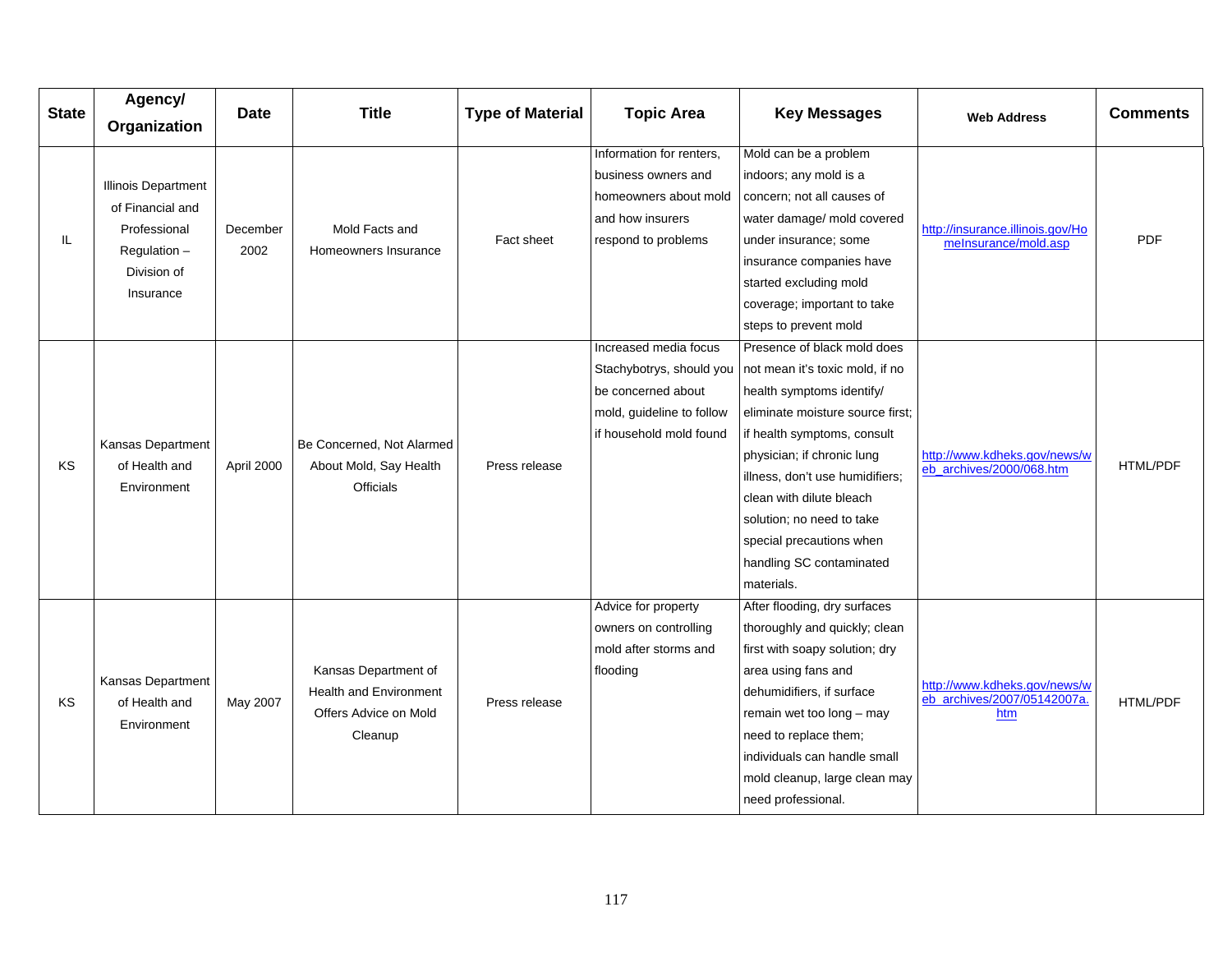| <b>State</b> | Agency/<br>Organization                                                 | <b>Date</b>      | <b>Title</b>                                                                                           | <b>Type of Material</b> | <b>Topic Area</b>                                                                                                                                 | <b>Key Messages</b>                                                                                                                                                                                                           | <b>Web Address</b>                                                                                                                                                                                                                                                                                 | <b>Comments</b> |
|--------------|-------------------------------------------------------------------------|------------------|--------------------------------------------------------------------------------------------------------|-------------------------|---------------------------------------------------------------------------------------------------------------------------------------------------|-------------------------------------------------------------------------------------------------------------------------------------------------------------------------------------------------------------------------------|----------------------------------------------------------------------------------------------------------------------------------------------------------------------------------------------------------------------------------------------------------------------------------------------------|-----------------|
| <b>KS</b>    | Kansas Department<br>of Health and<br>Environment                       | <b>July 2207</b> | Kansas Department of<br><b>Health and Environment</b><br>Officer Advice on Post-<br>Flood Mold Cleanup | Press release           | Advice for property<br>owners about post-<br>flooding mold cleanup                                                                                | Thoroughly and quickly dry out<br>wet surfaces after flood; mold<br>can grow on any surface,<br>especially sheetrock; use PPE<br>including N95 respirator;<br>porous materials must be<br>dried within 48 hrs                 | http://www.kdheks.gov/news/w<br>eb_archives/2007/07052007.h<br><u>tm</u>                                                                                                                                                                                                                           | <b>HTML/PDF</b> |
| KY           | <b>Cabinet for Health</b><br>and Family Services                        | August<br>2008   | Mold                                                                                                   | Web page                | Location; recognition;<br>exposure; testing;<br>cleanup; government<br>regulation                                                                 | Grow in moist areas; reduce<br>humidity; test w/kit or hire<br>consultant; wear protective<br>clothing when cleaning;<br>control moisture; molds<br>themselves are not toxic; state<br>has no law or regulation about<br>mold | http://chfs.ky.gov/dph/info/php<br>s/Mold.htm                                                                                                                                                                                                                                                      | <b>HTML/PDF</b> |
| <b>KY</b>    | Division for Air<br>Quality                                             | January<br>2008  | Mold<br>Information about Mold and<br>what to look for in your<br>home                                 | Web page/FAQ            | How common; concern;<br>testing; toxic mold;<br>health effects; detection;<br>remediation; hiring<br>professionals;<br>landlord/tenant            | Found everywhere; most<br>health effects temporary; no<br>need to test; no evidence<br>linking exposure with toxic<br>effects; detect by seeing and<br>smelling;                                                              | http://www.air.ky.gov/EPPCInt<br>ernet/Templates/MainTemplat<br>e_file.aspx?NRMODE=Publis<br>hed&NRORIGINALURL=%2fF<br>AQ%2fMold%2ehtm&NRNOD<br>EGUID=%7b84F6F970-AC28-<br>4471-ADF2-<br>456C1665A08A%7d&NRCAC<br>HEHINT=NoModifyGuest#who<br>dolcalltodealwithextensivemol<br>dgrowthinabuilding? | <b>HTML/PDF</b> |
| LA           | Dept of Health and<br>Hospitals - Center<br>for Environmental<br>Health | November<br>2005 | <b>MOLD</b><br>What You Need to Know<br>About Your Health and Your<br>Property                         | <b>Brochure</b>         | Overview; toxic/black<br>molds; health effects;<br>causes; remediation;<br>testing; cleanup; hiring<br>professionals; buying a<br>home; insurance | Control moisture; don't test; fix<br>problem; real estate agents<br>must disclose know "large "<br>defects in property                                                                                                        | http://www.dhh.louisiana.gov/o<br>ffices/publications/pubs-<br>205/Mold Brochure.pdf                                                                                                                                                                                                               | <b>PDF</b>      |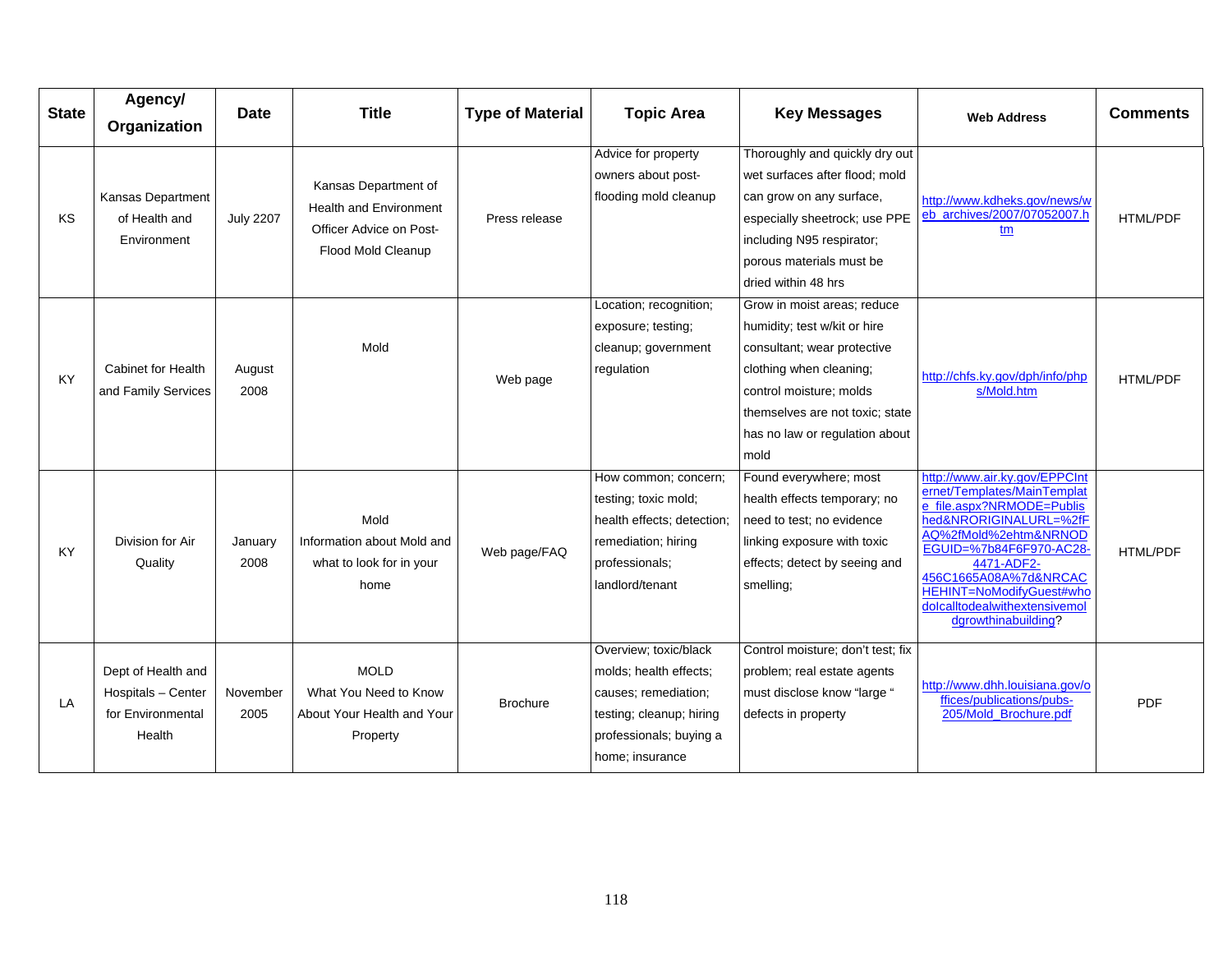| <b>State</b> | Agency/<br>Organization                       | <b>Date</b>      | <b>Title</b>                                                                                                                                                    | <b>Type of Material</b> | <b>Topic Area</b>                                                                      | <b>Key Messages</b>                                                                                                                                   | <b>Web Address</b>                                                                                                                                                                                                                                                                                                                                                                                             | <b>Comments</b> |
|--------------|-----------------------------------------------|------------------|-----------------------------------------------------------------------------------------------------------------------------------------------------------------|-------------------------|----------------------------------------------------------------------------------------|-------------------------------------------------------------------------------------------------------------------------------------------------------|----------------------------------------------------------------------------------------------------------------------------------------------------------------------------------------------------------------------------------------------------------------------------------------------------------------------------------------------------------------------------------------------------------------|-----------------|
| MA           | Office of Health and<br><b>Human Services</b> | 2008             | Preventing Mold Growth in<br><b>Massachusetts Schools</b><br>during Hot, Humid Weather                                                                          | Web page                | Molds in schools; dew<br>point; humidity reduction;<br>porous materials;<br>prevention | Liquid and vapor create mold;<br>monitor weather; reduce<br>humidity by mechanical<br>means; remove porous<br>materials; seal building                | http://www.mass.gov/?pageID<br>=eohhs2terminal&L=8&L0=Ho<br>me&L1=Consumer&L2=Com<br>munity+Health+and+Safety&L<br>3=Environmental+Health&L4=<br>Environmental+Exposure+Top<br>ics&L5=Indoor+Air+Quality&L<br>6=Sources+of+Indoor+Air+Pol<br>lution&L7=Mold%2c+Moisture<br>%2c+and+Mildew&sid=Eeohh<br>s2&b=terminalcontent&f=dph<br>environmental c mold preve<br>ntion_schools&csid=Eeohhs2                  | <b>HTML/PDF</b> |
| MA           | Office of Health and<br><b>Human Services</b> | 2008             | <b>Guidance Concerning</b><br>Remediation and<br>Prevention of Mold Growth<br>and Water Damage in<br>Public Schools/Buildings to<br><b>Maintain Air Quality</b> | Web page                | Guidelines to reduce<br>exposure to mold;<br>cleanup and prevention<br>table           | Remove contaminated<br>materials; do not convert<br>below grade space if it is<br>subject to dampness; evaluate<br>building; maintain HVAC<br>systems | http://www.mass.gov/?pageID<br>eohhs2terminal&L=8&L0=Ho<br>me&L1=Consumer&L2=Com<br>munity+Health+and+Safety&L<br>3=Environmental+Health&L4=<br>Environmental+Exposure+Top<br>ics&L5=Indoor+Air+Quality&L<br>6=Sources+of+Indoor+Air+Pol<br>lution&L7=Mold%2c+Moisture<br>%2c+and+Mildew&sid=Eeohh<br>s2&b=terminalcontent&f=dph<br>environmental c mold preve<br>ntion_guidance&csid=Eeohhs<br>$\overline{2}$ |                 |
| <b>MA</b>    | Dept of Public<br>Health                      | <b>July 2007</b> | Use of Moisture Measuring<br>Devices in Evaluating Water<br>Damage in Buildings                                                                                 | guidelines              | Instructions for moisture<br>measuring device                                          |                                                                                                                                                       | http://www.mass.gov/Eeohhs2<br>/docs/dph/environmental/iaq/m<br>oisture_measure_device.pdf                                                                                                                                                                                                                                                                                                                     | <b>PDF</b>      |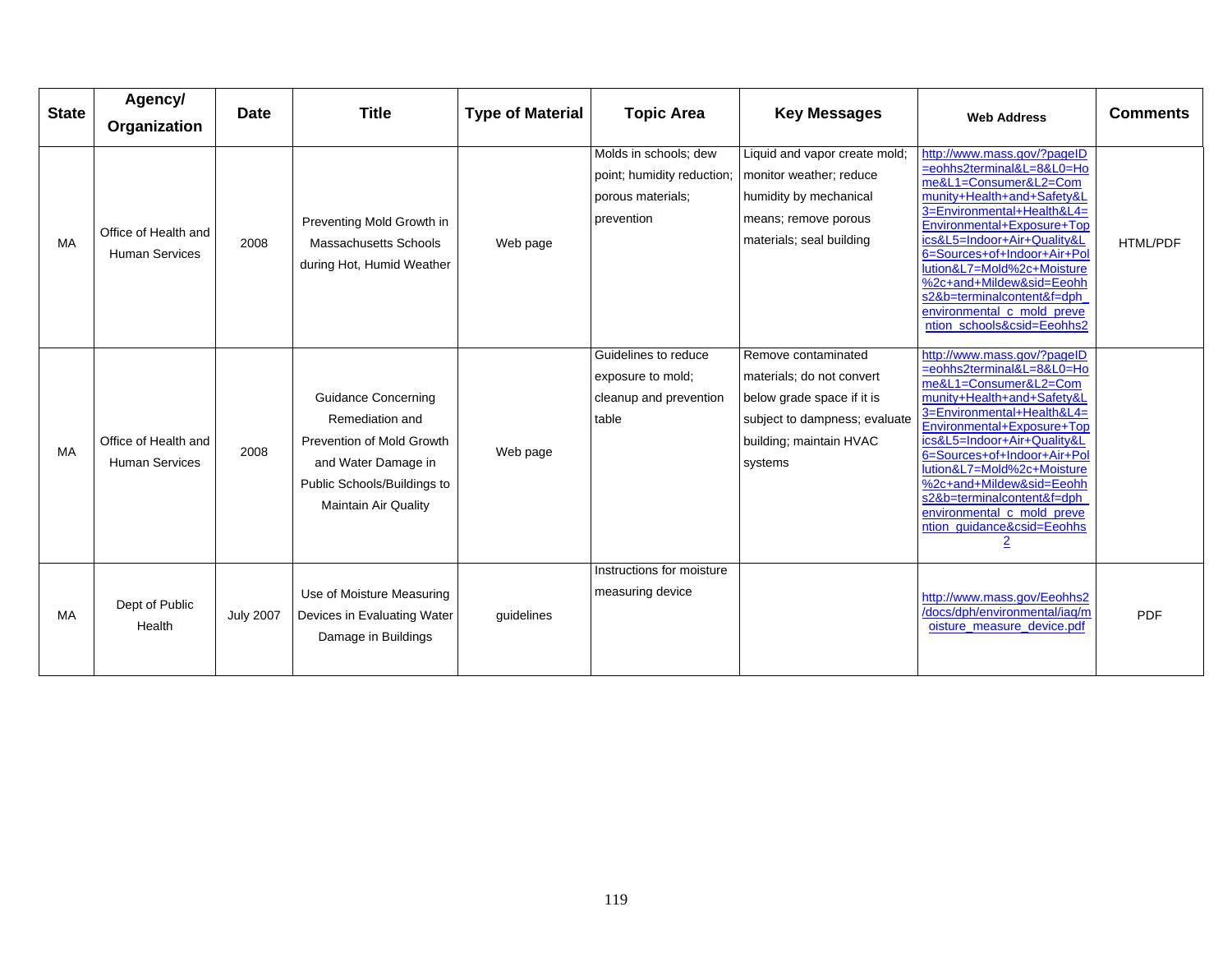| <b>State</b> | Agency/<br>Organization                       | <b>Date</b>      | <b>Title</b>                                                                                                                                                    | <b>Type of Material</b> | <b>Topic Area</b>                                                                      | <b>Key Messages</b>                                                                                                                                   | <b>Web Address</b>                                                                                                                                                                                                                                                                                                                                                                                            | <b>Comments</b> |
|--------------|-----------------------------------------------|------------------|-----------------------------------------------------------------------------------------------------------------------------------------------------------------|-------------------------|----------------------------------------------------------------------------------------|-------------------------------------------------------------------------------------------------------------------------------------------------------|---------------------------------------------------------------------------------------------------------------------------------------------------------------------------------------------------------------------------------------------------------------------------------------------------------------------------------------------------------------------------------------------------------------|-----------------|
| <b>MA</b>    | Office of Health and<br><b>Human Services</b> | 2008             | Preventing Mold Growth in<br><b>Massachusetts Schools</b><br>during Hot, Humid Weather                                                                          | Web page                | Molds in schools; dew<br>point; humidity reduction;<br>porous materials;<br>prevention | Liquid and vapor create mold;<br>monitor weather; reduce<br>humidity by mechanical<br>means; remove porous<br>materials; seal building                | http://www.mass.gov/?pageID<br>=eohhs2terminal&L=8&L0=Ho<br>me&L1=Consumer&L2=Com<br>munity+Health+and+Safety&I<br>3=Environmental+Health&L4=<br>Environmental+Exposure+Top<br>ics&L5=Indoor+Air+Quality&L<br>6=Sources+of+Indoor+Air+Pol<br>lution&L7=Mold%2c+Moisture<br>%2c+and+Mildew&sid=Eeohh<br>s2&b=terminalcontent&f=dph<br>environmental c mold preve<br>ntion_schools&csid=Eeohhs2                 | <b>HTML/PDF</b> |
| MA           | Office of Health and<br><b>Human Services</b> | 2008             | <b>Guidance Concerning</b><br>Remediation and<br>Prevention of Mold Growth<br>and Water Damage in<br>Public Schools/Buildings to<br><b>Maintain Air Quality</b> | Web page                | Guidelines to reduce<br>exposure to mold;<br>cleanup and prevention<br>table           | Remove contaminated<br>materials; do not convert<br>below grade space if it is<br>subject to dampness; evaluate<br>building; maintain HVAC<br>systems | http://www.mass.gov/?pageID<br>eohhs2terminal&L=8&L0=Ho<br>me&L1=Consumer&L2=Com<br>munity+Health+and+Safety&L<br>3=Environmental+Health&L4=<br>Environmental+Exposure+Top<br>ics&L5=Indoor+Air+Quality&L<br>6=Sources+of+Indoor+Air+Pol<br>lution&L7=Mold%2c+Moisture<br>%2c+and+Mildew&sid=Eeohh<br>s2&b=terminalcontent&f=dph<br>environmental_c_mold_preve<br>ntion_guidance&csid=Eeohhs<br>$\mathcal{P}$ |                 |
| MA           | Dept of Public<br>Health                      | <b>July 2007</b> | Use of Moisture Measuring<br>Devices in Evaluating Water<br>Damage in Buildings                                                                                 | guidelines              | Instructions for moisture<br>measuring device                                          |                                                                                                                                                       | http://www.mass.gov/Eeohhs2<br>/docs/dph/environmental/iaq/m<br>oisture_measure_device.pdf                                                                                                                                                                                                                                                                                                                    | <b>PDF</b>      |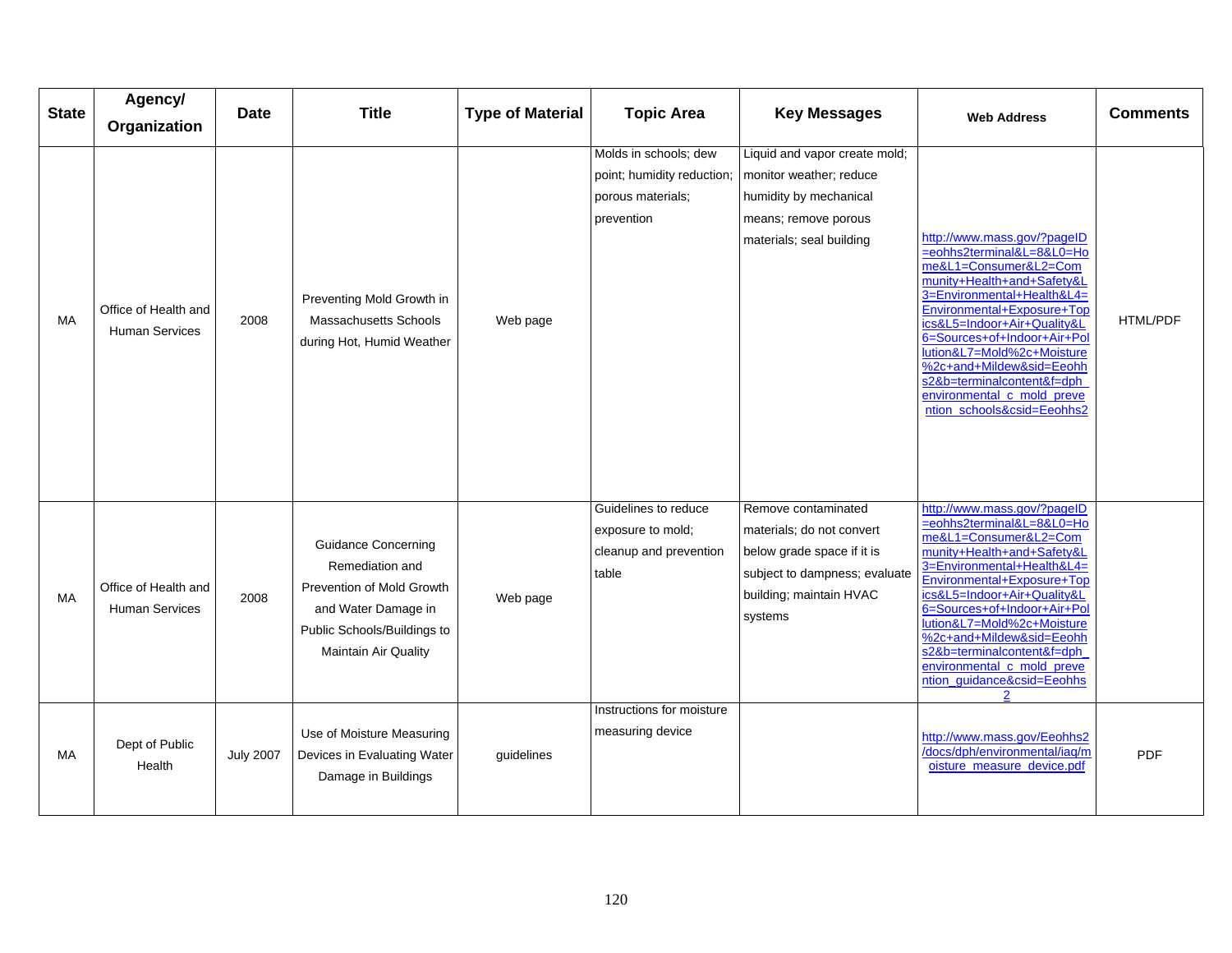| <b>State</b> | Agency/<br>Organization                    | <b>Date</b>      | <b>Title</b>                                       | <b>Type of Material</b> | <b>Topic Area</b>                                                                         | <b>Key Messages</b>                                                                                                                  | <b>Web Address</b>                                                               | <b>Comments</b> |
|--------------|--------------------------------------------|------------------|----------------------------------------------------|-------------------------|-------------------------------------------------------------------------------------------|--------------------------------------------------------------------------------------------------------------------------------------|----------------------------------------------------------------------------------|-----------------|
| <b>MD</b>    | Dept of the<br>Environment                 | Not<br>provided  | Mold Information Page                              | Web page                | links to resources on<br>health effects and<br>cleanup                                    | Links to other resources                                                                                                             | http://www.mde.state.md.us/Ci<br>tizensInfoCenter/Health/mold<br>information.asp | HTML/PDF        |
| <b>MD</b>    | Dept of Health and<br>Mental Hygiene       | <b>June 2007</b> | <b>Questions and Answers</b><br><b>About Molds</b> | Web page                | Location; health effects;<br>Stachybotrys chartarum;<br>cleanup                           | Found everywhere; most<br>harmless; don't test;                                                                                      | http://www.cha.state.md.us/oe<br>h/html/mold.html                                | HTML/PDF        |
| <b>ME</b>    | Maine Indoor Air<br><b>Quality Council</b> | Not<br>provided  | About Mold                                         | Web page                | Health effects;<br>remediation; testing;<br>resources for MDs                             | Health effects vary; eliminate<br>moisture; fix problem                                                                              | http://www.miaqc.org/Mold%2<br>OInformation.htm                                  | HTML/PDF        |
| MI           | Dept of Community<br>Health                | August<br>2006   | Molds in Your Home                                 | Pamphlet                | Growth, detection; health<br>effects; exposure;<br>prevention; testing;<br>cleanup        | Detect by seeing and smelling;<br>common health problems; fix<br>problem; no law                                                     | http://www.michigan.gov/docu<br>ments/mdch/Molds_home_17<br>9025 7.pdf           | <b>PDF</b>      |
| MI           | Dept of Community<br>Health<br>(MIOSHA)    | October<br>2006  |                                                    | Q & A                   | Air Contaminants: Mold -<br>remediation<br>requirements                                   | No standards to address<br>employee exposures to molds                                                                               | http://www.michigan.gov/docu<br>ments/cis/wsh_mold_173119<br>7.doc               | .doc            |
| MI           | Dept of Community<br>Health                | 2010             | All About Mold                                     | Fact sheet (3 page)     | Detection; varieties;<br>cleanup; health effects;<br>prevention; laws;<br>landlord/tenant | Detect by seeing and smelling;<br>don't test; fix problem;<br>exposure does not usually<br>cause health problem; control<br>moisture | http://www.michigan.gov/docu<br>ments/mdch/ALL_ABOUT_M<br>OLD MDCH 312221 7.pdf  | <b>PDF</b>      |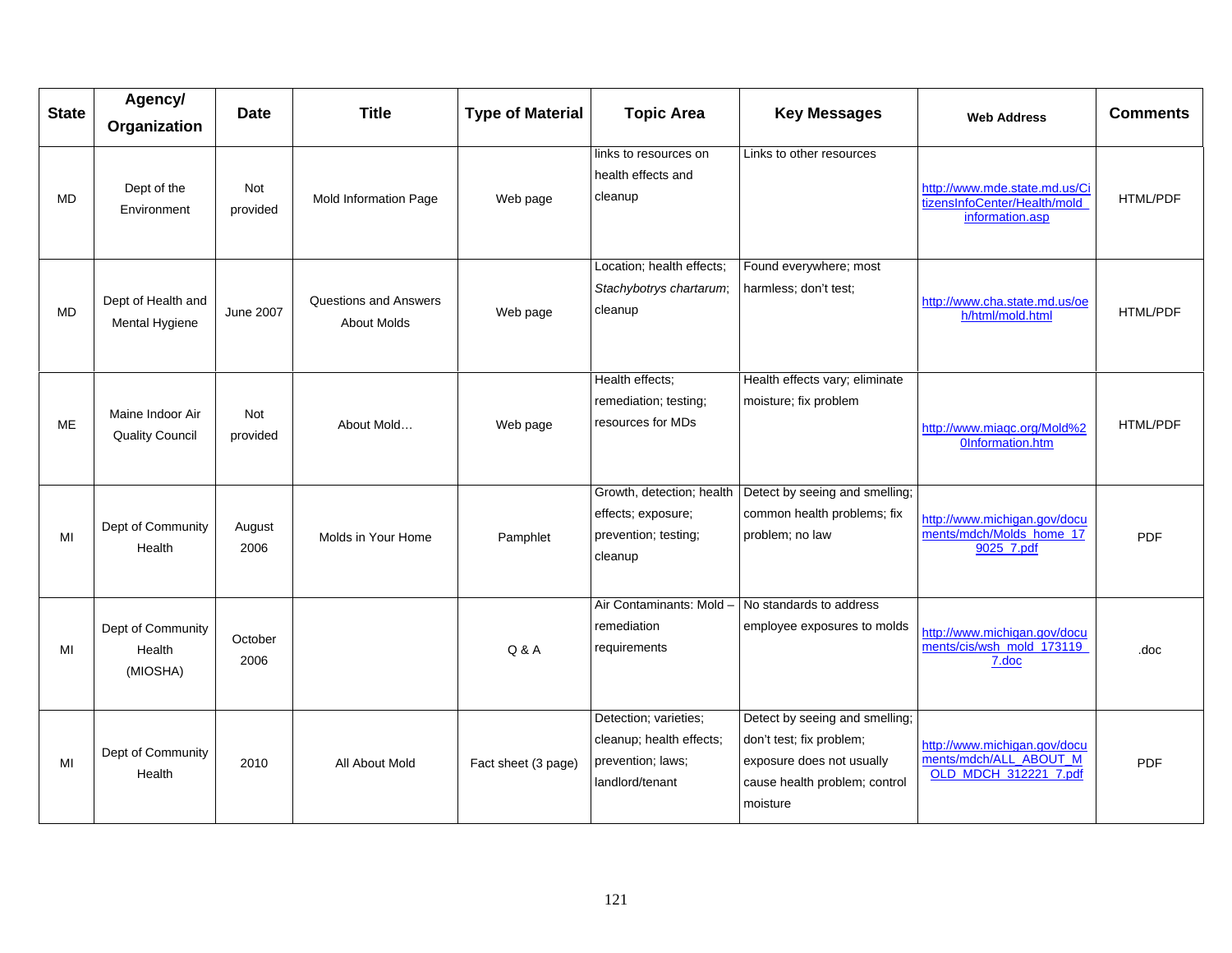| <b>State</b> | Agency/<br>Organization | <b>Date</b>      | <b>Title</b>                                                         | <b>Type of Material</b> | <b>Topic Area</b>                                                           | <b>Key Messages</b>                                                       | <b>Web Address</b>                                                                     | <b>Comments</b> |
|--------------|-------------------------|------------------|----------------------------------------------------------------------|-------------------------|-----------------------------------------------------------------------------|---------------------------------------------------------------------------|----------------------------------------------------------------------------------------|-----------------|
| MN           | Dept of Health          | April 2008       | Mold in Homes                                                        | Web page                | Health effects; home<br>investigation; cleanup<br>and removal               | Control moisture; those more<br>vulnerable at greater risk;<br>don't test | http://www.health.state.mn.us/<br>divs/eh/indoorair/mold/index.ht<br>ml                | HTML/PDF        |
| <b>MN</b>    | Dept of Health          | April 2008       | <b>Testing for Mold</b>                                              | Web page                | Limitations of testing;<br>finding a problem                                |                                                                           | http://www.health.state.mn.us/<br>divs/eh/indoorair/mold/moldtes<br>t.html             | HTML/PDF        |
| MN           | Dept of Health          | <b>June 2008</b> | Disaster Quick Tips: Mold                                            | Web page                | Links to resources for<br>flooding and mold<br>cleanup                      | Dry as soon as possible; use<br>protective equipment; clean or<br>dispose | http://www.health.state.mn.us/<br>divs/eh/emergency/natural/floo<br>ds/mold/index.html | <b>PDF</b>      |
| <b>MN</b>    | Dept of Health          | August<br>2008   | Mold in Rental Housing                                               | Web page                | Causes; concerns;<br>tenant action; rights;<br>public housing;<br>resources |                                                                           | http://www.health.state.mn.us/<br>divs/eh/indoorair/mold/renters.<br>htm               | HTML/PDF        |
| MN           | Dept of Health          | May 2010         | Guidelines for Selecting an<br>Indoor Air Quality<br>Consultant      | Fact sheet (5 page)     | Determining the need<br>and type of professional;                           | List of providers                                                         | http://www.health.state.mn.us/<br>divs/eh/indoorair/iagservicepro<br>vider.pdf         | <b>PDF</b>      |
| <b>MN</b>    | Dept of Health          | April 2008       | Investigating and<br>Remediating Mold in<br>Minnesota Public Schools | Web page                | Recommended best<br>practices in schools;<br>advice on mold in<br>schools   |                                                                           | http://www.health.state.mn.us/<br>divs/eh/indoorair/schools/mold<br>.html              | HTML/PDF        |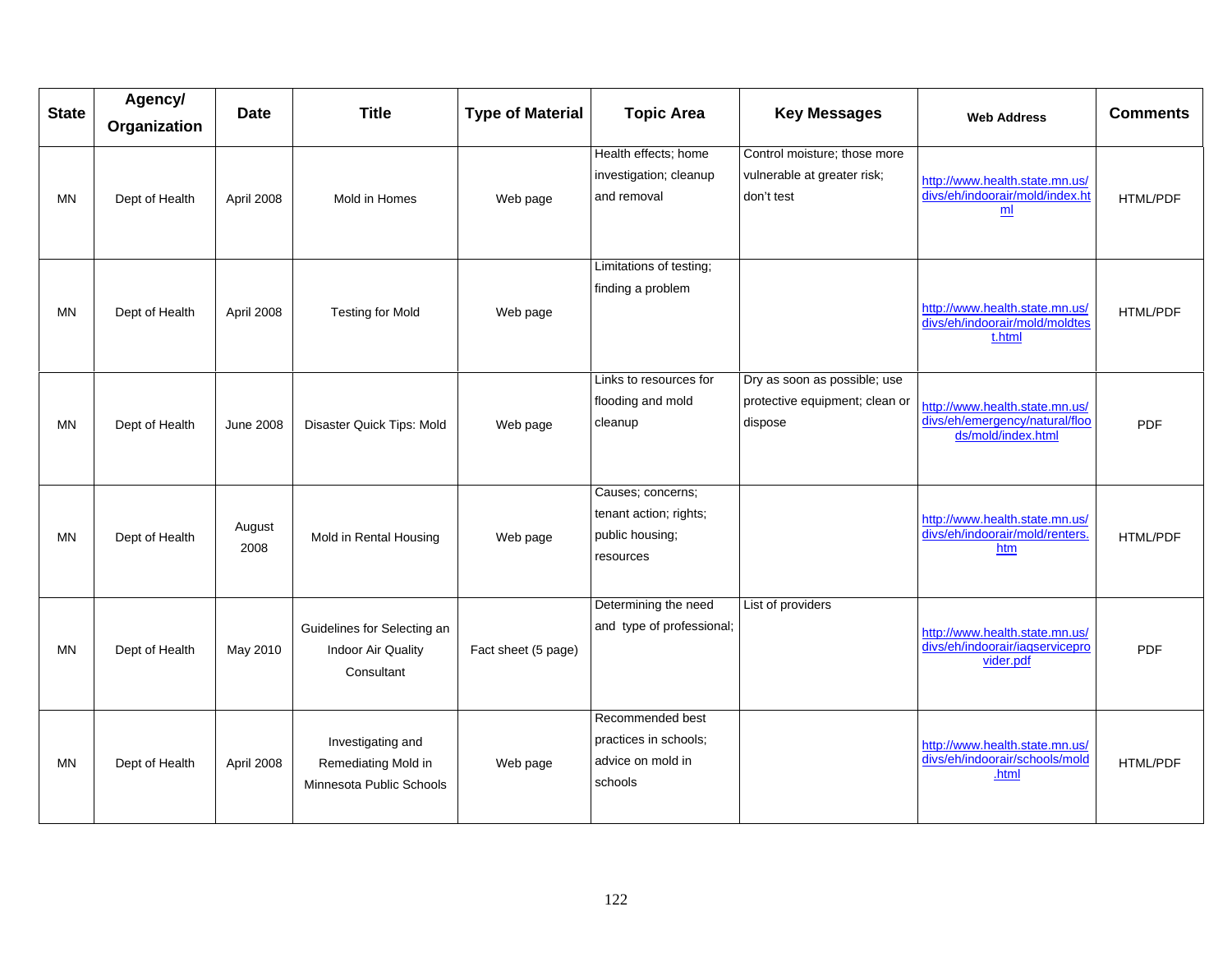| <b>State</b> | Agency/<br>Organization                                                                               | Date              | <b>Title</b>                                                       | <b>Type of Material</b>        | <b>Topic Area</b>                                                                                                      | <b>Key Messages</b>                                                                                            | <b>Web Address</b>                                                                   | <b>Comments</b> |
|--------------|-------------------------------------------------------------------------------------------------------|-------------------|--------------------------------------------------------------------|--------------------------------|------------------------------------------------------------------------------------------------------------------------|----------------------------------------------------------------------------------------------------------------|--------------------------------------------------------------------------------------|-----------------|
| <b>MO</b>    | Dept of Health and<br><b>Senior Services</b>                                                          | Not<br>provided   | Mold                                                               | Web page                       | Health effects;<br>remediation; cleanup;<br>what to wear; toxic black<br>mold; testing;                                | Control moisture; testing not<br>recommended;                                                                  | http://www.dhss.mo.gov/Indoo<br>rAir/mold.html                                       | HTML/PDF        |
| <b>MS</b>    | State Dept of Health                                                                                  | Not<br>provided   | Mold: Questions and<br>Answers                                     | Web page                       | Basic facts; health<br>effects; detection;<br>cleanup                                                                  | Sources; needs to be removed<br>even after disinfected; if you<br>can see or smell it, you have a<br>problem   | http://www.msdh.state.ms.us/<br>msdhsite/_static/43,0,230,331<br>html                | HTML/PDF        |
| <b>NC</b>    | Dept of Health and<br>Human Services-<br>Div of Public Health<br>Occupational and<br>Env Epidemiology | August<br>2005    | Mold and Human Health                                              | Fact sheet (20 page)           | Health effects; growth;<br>conditions;<br>cleanup/removal;hiring<br>consultant/contractor                              |                                                                                                                | http://www.epi.state.nc.us/epi/<br>pdf/Mold%20and%20Human%<br>20Health%208-18-05.pdf | <b>PDF</b>      |
| <b>ND</b>    | No. Dakota Dept of<br>Health                                                                          | <b>July 2006</b>  | Indoor Air Quality Info Sheet<br>Mold in My Home: What Do<br>I Do? | Information sheet (2)<br>page) | Water damage in the<br>home, health concerns<br>related to mold<br>exposure, mold<br>detection, cleanup and<br>removal | Mold cab be everywhere, can<br>cause negative health effects<br>and structural damage.<br>Detection. Clean-up. | http://www.ndhealth.gov/AQ/IA<br>Q/Biological/Mold/Mold%20in<br>%20My%20Home.pdf     | <b>PDF</b>      |
| <b>NE</b>    | Health and Human<br>Services System                                                                   | Not<br>provided   | Is Mold Affecting Your<br>Health?                                  | Tri-fold pamphlet              | Description; prevention;<br>testing; cleanup;                                                                          | Easily spread; symptoms; fix<br>problems; don't test                                                           | http://www.hhs.state.ne.us/pu<br>h/enh/moldaffect.pdf                                | <b>PDF</b>      |
| <b>NJ</b>    | Dept of Health and<br><b>Senior Services</b>                                                          | September<br>2004 | Mold Advisory Bulletin                                             | Fact Sheet (2 page)            | Health concerns;<br>identifying; testing;<br>remediation                                                               |                                                                                                                | http://www.state.nj.us/health/ie<br>p/documents/mold_bulletin.pdf                    | <b>PDF</b>      |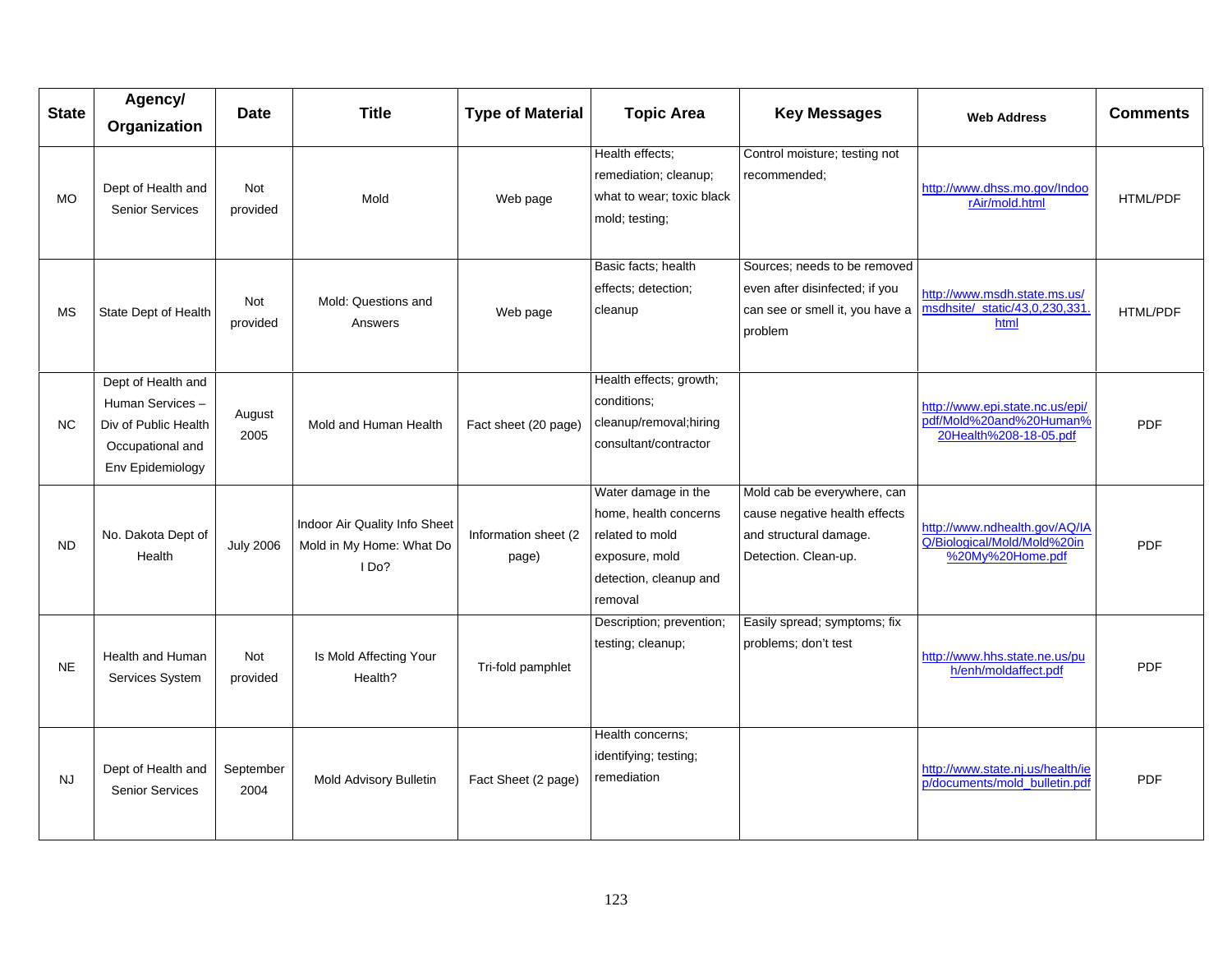| <b>State</b> | Agency/<br>Organization                                                                      | Date              | <b>Title</b>                                                                                         | <b>Type of Material</b>                                                                              | <b>Topic Area</b>                                                                                             | <b>Key Messages</b>                                                                                                  | <b>Web Address</b>                                                                     | <b>Comments</b> |
|--------------|----------------------------------------------------------------------------------------------|-------------------|------------------------------------------------------------------------------------------------------|------------------------------------------------------------------------------------------------------|---------------------------------------------------------------------------------------------------------------|----------------------------------------------------------------------------------------------------------------------|----------------------------------------------------------------------------------------|-----------------|
| <b>NM</b>    | Dept of Health                                                                               | January<br>2007   | Mold Exposure and Health                                                                             | Fact sheet (2 page)                                                                                  | Exposure methods;<br>health effects; microbial<br>volatile organic<br>compounds; mycotoxins;<br>medical tests | Eliminate moisture; health<br>effects usually only seen in<br>those w/chronic diseases or<br>weakened immune systems | http://www.health.state.nm.us/<br>eheb/rep/Mold/mold%20expos<br>ure%20and%20health.pdf | <b>PDF</b>      |
| <b>NM</b>    | Dept of Health<br>Office of Health<br>Emergency<br>Management                                | October<br>2006   | Clean-up and Safe Removal<br>of Mold-Contaminated<br><b>Building Materials after</b><br>Flood Damage | Cleanup Guide (2<br>page)                                                                            | Finding, cleaning,<br>remediating mold                                                                        | Recognize by sight and smell;<br>prevent moldy air from going<br>to rest of house                                    | http://www.health.state.nm.us/<br>ohem/documents/OEM%20mo<br>Id%20and%20flood.pdf      | <b>PDF</b>      |
| <b>NM</b>    | Dept of Health<br>Environmental<br>Heath Epidemiology<br><b>Bureau</b>                       | October<br>2005   | <b>MOLD</b><br><b>Frequently Asked Questions</b>                                                     | FAQ (2 page)                                                                                         | Testing; regulation;<br>tenant issues; workplace<br>issues; school                                            | State does not test, clean,<br>assess, regulate. Contact info                                                        | http://www.health.state.nm.us/<br>eheb/rep/Mold/Freq_Question<br>s.05.pdf              | <b>PDF</b>      |
| <b>OK</b>    | Oklahoma State<br>Dept of Health                                                             | Not<br>provided   | <b>Mold Facts</b>                                                                                    | Fact Sheet (3 page)                                                                                  | How molds grow,<br>exposure, neg health<br>effects, detection,<br>control, cleanup.                           | Fix problem. Cleanup guide<br>small and large surfaces.                                                              | http://www.ok.gov/health/docu<br>ments/MoldFactSheet.pdf                               | <b>PDF</b>      |
| <b>OR</b>    | Dept of Human<br>Services; Health<br>Services:<br>Environmental<br><b>Toxicology Program</b> | <b>July 2005</b>  | Fact Sheet: Household<br>Mold                                                                        | Fact Sheet which<br>includes compilation<br>of 30 pages from<br>variety of other states<br>resources | Molds in the home,<br>schools, causes,<br>symptoms, ventilation                                               |                                                                                                                      | http://www.oregon.gov/DHS/p<br>h/envtox/docs/Moldinfopacket<br>articles.pdf            | <b>PDF</b>      |
| <b>OR</b>    | Dept of Human<br><b>Services</b><br>Environmental<br><b>Toxicology Program</b>               | September<br>2007 |                                                                                                      | <b>Information Web</b><br>Page                                                                       | Mold conditions.<br>cleanup.                                                                                  | Can be harmful. Fix problem.<br>Avoid contact.                                                                       | http://www.oregon.gov/DHS/p<br>h/envtox/mold.shtml                                     | HTML/PDF        |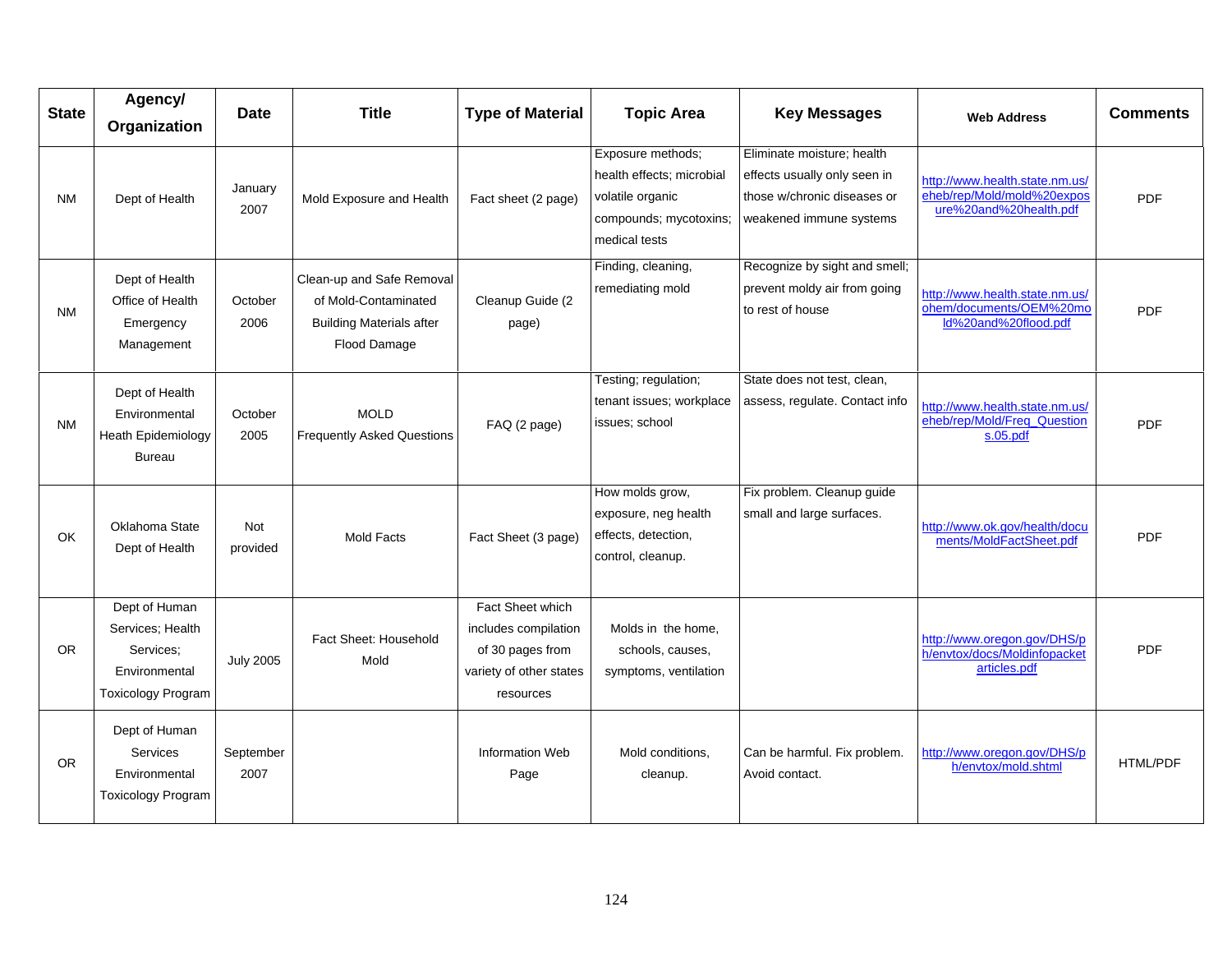| <b>State</b> | Agency/<br>Organization | <b>Date</b>     | <b>Title</b>                                                                                        | <b>Type of Material</b>                      | <b>Topic Area</b>                                                                                                                                                                           | <b>Key Messages</b>                                                                                                                 | <b>Web Address</b>                                                                                                                                          | <b>Comments</b>              |
|--------------|-------------------------|-----------------|-----------------------------------------------------------------------------------------------------|----------------------------------------------|---------------------------------------------------------------------------------------------------------------------------------------------------------------------------------------------|-------------------------------------------------------------------------------------------------------------------------------------|-------------------------------------------------------------------------------------------------------------------------------------------------------------|------------------------------|
| <b>PA</b>    | Dept of Health          | August<br>2006  | Pennsylvania Mold<br>Management Task Force<br>Report to the Pennsylvania<br><b>General Assembly</b> | Recommendations of<br><b>Mold Task Force</b> | Public education;<br>assessment and<br>remediation; licensing<br>and certification of mold<br>assessors and<br>remediators; insurance<br>coverage for mold<br>assessors and<br>remediators. |                                                                                                                                     | http://www.dsf.health.state.pa.<br>us/health/lib/health/injurypreve<br>ntion/MoldReport2006.pdf                                                             | <b>PDF</b>                   |
| <b>PA</b>    | Dept of Health          | October<br>2007 | Fungal (Mold)<br>Contamination in Indoor<br><b>Environments FAQ</b>                                 | Web page of<br>frequently asked<br>questions | Symptoms; health<br>effects; cleanup                                                                                                                                                        | Bldg. materials with mold must<br>be remediated ASAP; people<br>with health problems should<br>see physician; prompt<br>remediation | http://www.portal.state.pa.us/p<br>ortal/server.pt/community/envi<br>ronmental_health/14143/funga<br>(mold) contamination in ind<br>oor_environments/557068 | HTML/PDF                     |
| <b>RI</b>    | Dept of Health          | Not<br>provided | Some Facts about Mold                                                                               | Flyer                                        | Testing; Cleanup; health<br>effects; sources; control                                                                                                                                       | Eliminate source; reduce<br>moisture; people with<br>respiratory illness or weak<br>immune system should not<br>clean up            | http://www.health.ri.gov/enviro<br>nment/risk/Mold.php                                                                                                      | PDF (English and<br>Spanish) |
| <b>RI</b>    | Dept of Health          | 1998 - 2008     | Indoor Air Quality<br>Mold, Mildew, Fungus and<br>Other Indoor Air Quality<br>Problems              | Web page $-$<br>compilation of<br>resources  | General info; cleanup;<br>water/flood damage                                                                                                                                                |                                                                                                                                     | http://www.health.state.ri.us/e<br>nvironment/risk/mold_indoor.p<br>hp                                                                                      |                              |
| SD           | Dept of Health          | Not<br>provided | Mold In Your Environment                                                                            | Web page                                     | Overview of mold; health<br>effects; prevention;                                                                                                                                            | Mold found everywhere; grow<br>in damp places; clean mold;<br>fix problem                                                           | http://doh.sd.gov/DiseaseFact<br>s/Mold.aspx                                                                                                                | HTML/PDF                     |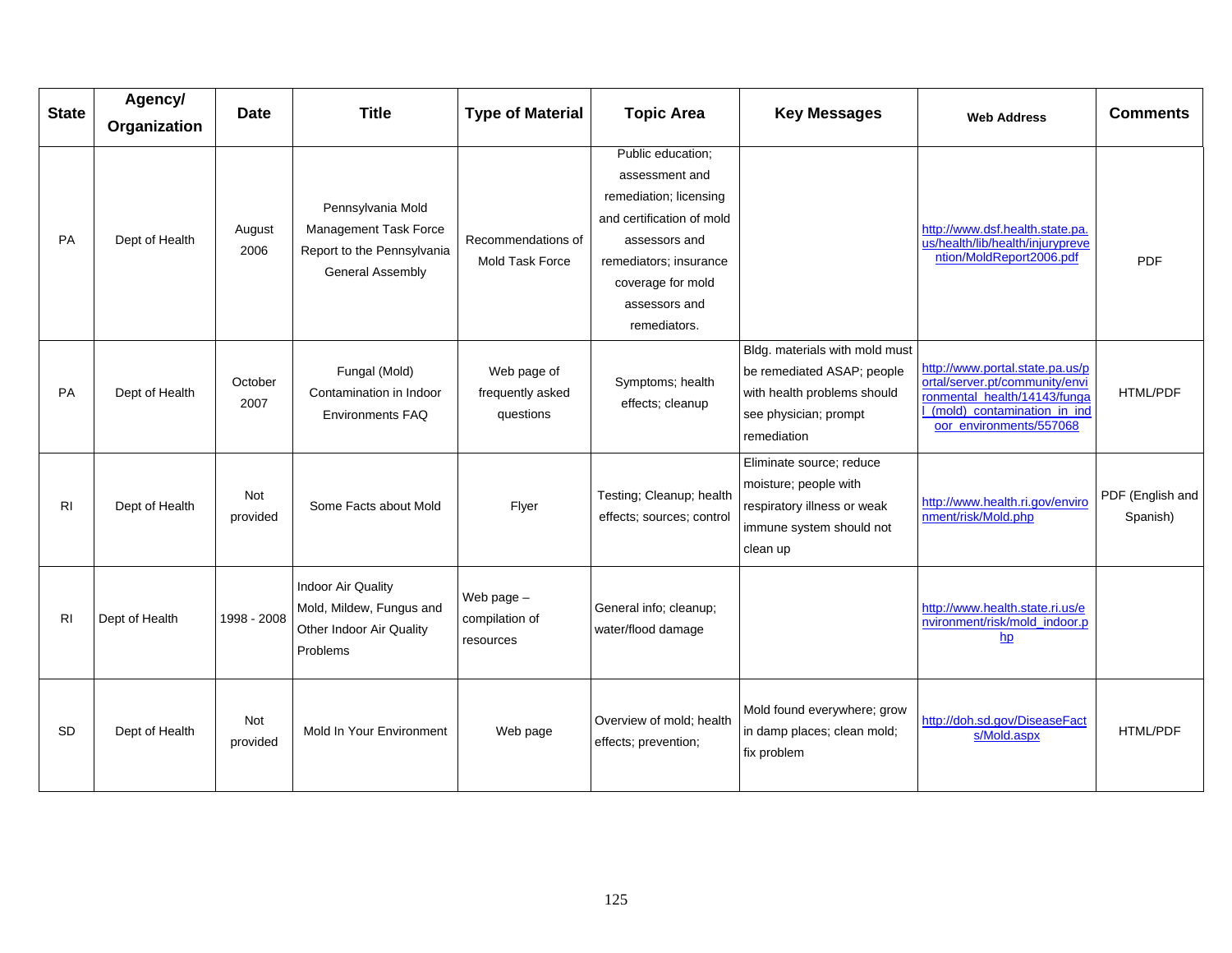| <b>State</b> | Agency/<br>Organization          | Date             | <b>Title</b>                                                                                                                | <b>Type of Material</b>              | <b>Topic Area</b>                                                                                                                         | <b>Key Messages</b>                                                                                             | <b>Web Address</b>                                                                                        | <b>Comments</b> |
|--------------|----------------------------------|------------------|-----------------------------------------------------------------------------------------------------------------------------|--------------------------------------|-------------------------------------------------------------------------------------------------------------------------------------------|-----------------------------------------------------------------------------------------------------------------|-----------------------------------------------------------------------------------------------------------|-----------------|
| <b>TN</b>    | Dept of Health                   | Not<br>provided  | Mold                                                                                                                        | Fact Sheet (3 pages)                 | Mold basics; health<br>effects; prevention;<br>cleanup; schools and<br>work                                                               | Molds found anywhere; spores<br>spread easily; mold not toxic;<br>not necessary to test;<br>prevention; cleanup | http://health.state.tn.us/Ceds/<br>mold.pdf                                                               | <b>PDF</b>      |
| <b>TX</b>    | Dept of State Health<br>Services | <b>July 2004</b> | <b>Consumer Mold Information</b><br>Sheet Regulation of Mold<br>Assessment and<br>Remediation in Texas                      | Information Sheet (2)<br>page)       | Regulation of mold<br>cleanup businesses;<br>mold assessment;<br>clearance criteria;<br>remediation                                       | Mold remediation protocol;<br>certificate of mold remediation;                                                  | http://www.dshs.state.tx.us/mo<br>Id/docs/consumerinfo.doc                                                | <b>HTML</b>     |
| <b>TX</b>    | Dept of State Health<br>Services | May 2007         | Indoor Air Quality Program<br>Protecting Your Home From<br>Mold                                                             | Web page                             | How molds damage<br>homes; health effects;<br>protection; inspection;<br>prevention; signs of mold<br>growth                              | Keep home clean and dry;<br>identify and correct high<br>moisture conditions; inspect<br>home regularly         | http://www.dshs.state.tx.us/iaq<br>/protect.shtm                                                          | HTML/PDF        |
| <b>TX</b>    | Dept of State Health<br>Services | March 2005       | Mold Reduction and<br><b>Remediation Task Force</b><br>Report to the Texas<br><b>Residential Construction</b><br>Commission | <b>Task Force</b><br>recommendations | Avoiding and mitigating<br>mold occurrences:<br>reduce mold exposure in<br>homes; recognition;<br>construction standards<br>and practices |                                                                                                                 | http://www.trcc.state.tx.us/publ<br>ications/resources/Mold%20T<br>ask%20Force%20Final.pdf                | <b>PDF</b>      |
| VA           | Dept of Health                   | <b>July 2008</b> | Mold                                                                                                                        | Web page                             | How molds affect people;<br>controlling moisture; who<br>to contact                                                                       | Health effects; no way to<br>eliminate all mold; eliminate<br>source; fix problem; prevent<br>condensation      | http://www.vdh.virginia.gov/epi<br>demiology/DEE/otherzoonosis<br>/Mold.htm                               | <b>HTML/PDF</b> |
| VA           | Dept of Health                   | October<br>1999  | <b>Frequently Asked Questions</b><br>About Flooding, Molds, and<br>Health                                                   | FAQ fact sheet (4<br>page)           | Identification; health<br>effects; control;<br>remediation; exposure<br>risk;                                                             |                                                                                                                 | http://www.vdh.virginia.gov/epi<br>demiology/DEE/PublicHealthT<br>oxicology/documents/pdf/mold<br>Q&A.PDF | <b>PDF</b>      |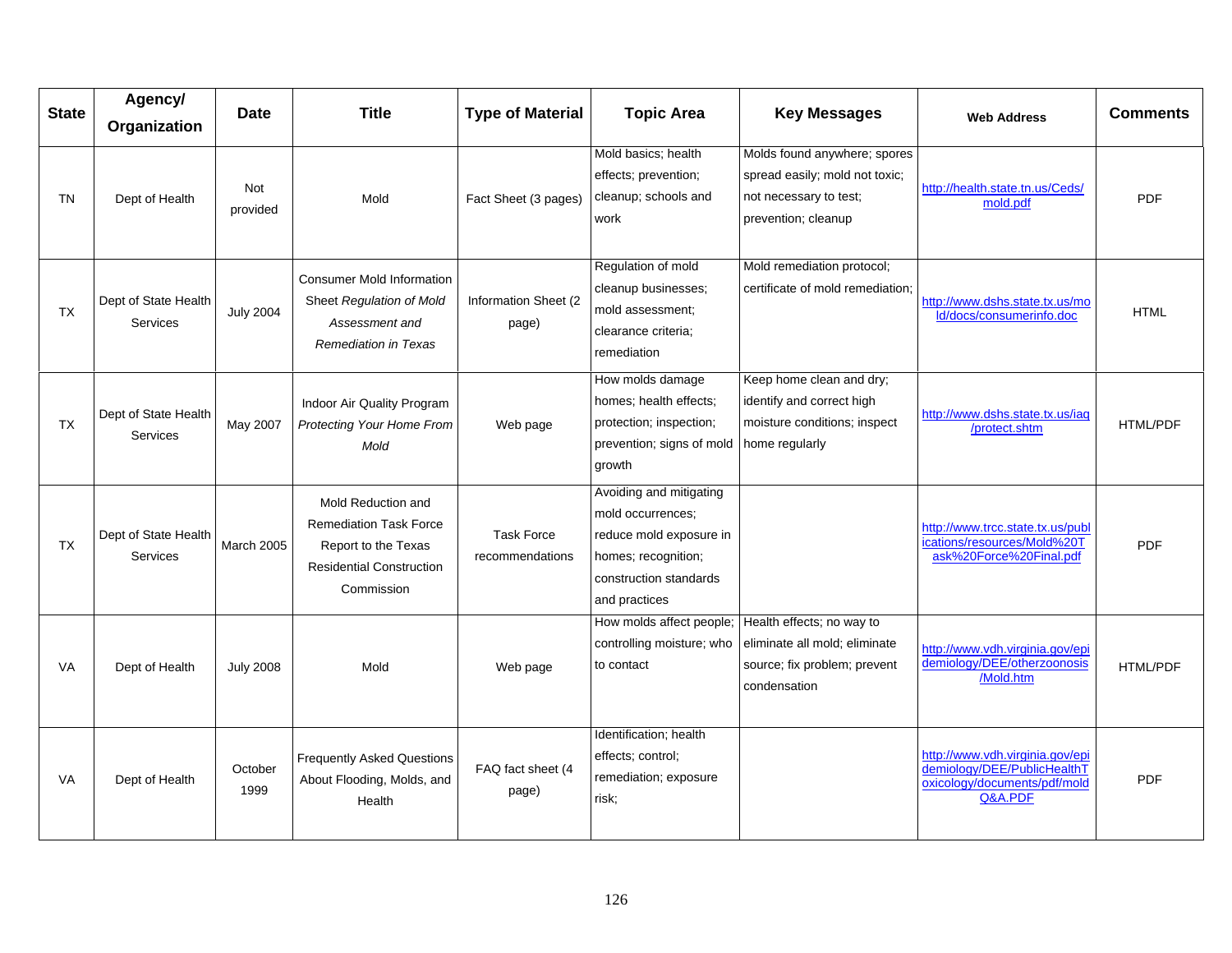| <b>State</b> | Agency/<br>Organization                                                     | <b>Date</b>      | <b>Title</b>                                                 | <b>Type of Material</b>                              | <b>Topic Area</b>                                                                                      | <b>Key Messages</b>                                                                                  | <b>Web Address</b>                                        | <b>Comments</b> |
|--------------|-----------------------------------------------------------------------------|------------------|--------------------------------------------------------------|------------------------------------------------------|--------------------------------------------------------------------------------------------------------|------------------------------------------------------------------------------------------------------|-----------------------------------------------------------|-----------------|
| VT           | Dept of Health                                                              | 2005             | Mold and Air Quality                                         | Web page                                             | Health effects; growing<br>conditions; testing;<br>carpets; precautions;<br>removal                    | Not much about relationship<br>between mold and health<br>problems; needs right mix of<br>conditions | http://healthvermont.gov/envir<br>o/indoor_air/Mold.aspx  | HTML/PDF        |
| <b>WA</b>    | Dept of Health<br>Div of Env Health -<br>Office of Env Health<br>and Safety | <b>June 2008</b> | Got Mold? Frequently<br><b>Asked Questions About</b><br>Mold | Web page FAQ<br>(English and Spanish                 | Mold growth; exposure;<br>health effects; testing;<br>control; cleanup;<br>landlord/tenant             |                                                                                                      | http://www.doh.wa.gov/ehp/ts/l<br>AQ/Got_Mold.html        | <b>PDF</b>      |
| <b>WA</b>    | Dept of Health<br>Div of Env Health -<br>Office of Env Health<br>and Safety | Feb 2010         | Landlords are Required to<br>Notify Tenants about Mold       | Web page                                             | Info for landlords on<br>legislation compliance                                                        |                                                                                                      | http://www.doh.wa.gov/ehp/ts/l<br>AQ/renter.htm           | <b>PDF</b>      |
| WI           | Dept of Health<br>Services                                                  | <b>June 2008</b> | Mold: Information for<br><b>Wisconsin Residents</b>          | Web page subdivided<br>9 individual subject<br>areas | Mold in your home;<br>landlord/tenant;<br>contractor hiring tips;<br>prof/technical info               |                                                                                                      | http://dhs.wisconsin.gov/eh/Hlt<br>hHaz/fs/MoldFAQs.htm   | HTML/PDF        |
| <b>WV</b>    | Dept of Health and<br>Human Resources                                       | <b>June 2004</b> | Getting Rid of Mold After<br>Flooding                        | Fact sheet (2 page)                                  | Health concern; locating;<br>protection;<br>cleanup/removal;                                           |                                                                                                      | http://www.wvdhhr.org/bhhf/flo<br>od%5Fweb%5Fold/mold.pdf | <b>PDF</b>      |
| <b>WV</b>    | Dept of Health and<br><b>Human Resources</b>                                | March 2000       | Mold in my Home: What Do<br>I Do?                            | Indoor Air Quality Info<br>Sheet (4 pages)           | Info about water damage<br>to the home; health<br>concerns related to mold<br>exposure; mold detection |                                                                                                      | http://www.wvdhhr.org/rtia/pdf/<br>iaq%5Finfo%5Fsheet.pdf | <b>PDF</b>      |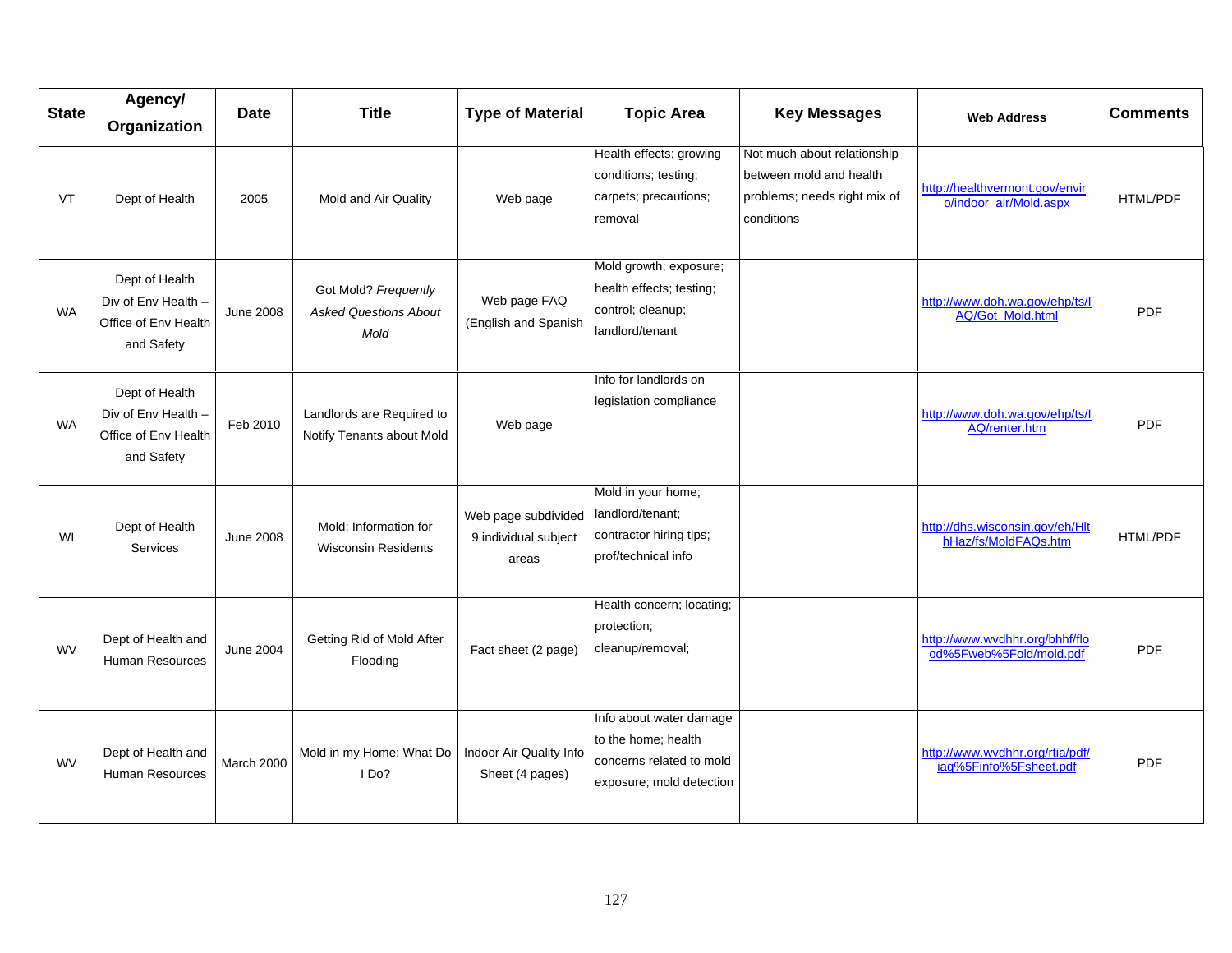# *G. Recommendations from other recent state task force reports on mold and building IAQ issues*

Note: The following material is reproduced *verbatim* from the original reports for informational purposes. The Task Force has not reviewed or edited the information contained within these quoted materials for accuracy (e.g., web site addresses).

## California

Indoor Mold. A General Guide to Health Effects, Prevention, and Remediation Report in Response to A.B. 284, Chapter 550, Statutes of 2001 California Research Bureau (California State Library) January 2006. *[selected text from pages 53-54]* 

### 7. Policy Options

...The Legislature might wish to consider some issues discussed in this report for future legislation or inquiry.

EPIDEMIOLOGICAL ANALYSIS AND HEALTH IMPACT STUDIES There is a need for continuing study of the possible effects on human health of indoor mold and other water-damage-related contamination.

The Legislature could consider authorizing or requesting public health officials to conduct epidemiological analysis of possible mold-related illnesses when conditions (such as post-flood conditions) provide sufficient cases for meaningful analysis. The Legislature might likewise consider requesting scientific researchers in public institutions of higher education to undertake analysis of health impacts of exposures to mold and mold byproducts indoors, with emphasis on conditions encountered in California.

## **LICENSING**

Where water damage has caused mold growth, homeowners and building managers may need to turn to outside contractors for inspection, assessment, and remediation. Currently, California has no requirements for licensing or certification of mold inspectors or remediators as such. Some other states have such requirements.

The Legislature might wish to evaluate whether similar licensing or certification programs are appropriate for California and might help homeowners and building managers to secure qualified assistance when needed to assess or remediate a mold problem.

#### LISTING OF SERVICE PROVIDERS

The Minnesota Department of Health publishes a list of providers of mold testing services and other air-testing services. (See www.health.state.mn.us/divs/eh/indoorair/ contractors.pdf). The Legislature might wish to authorize an agency of the State of California to develop a comparable list of service providers for California, encompassing one or more of the following: air quality services, mold assessment, mold remediation.

That could be done even without licensing of service providers and without certification of licensed contractors specifically to provide the named services, although some standards are appropriate for placement on the published list to assure at least a minimum level of competence.

The Legislature could consider authorizing a State agency to develop procedures and policies and to carry out the task.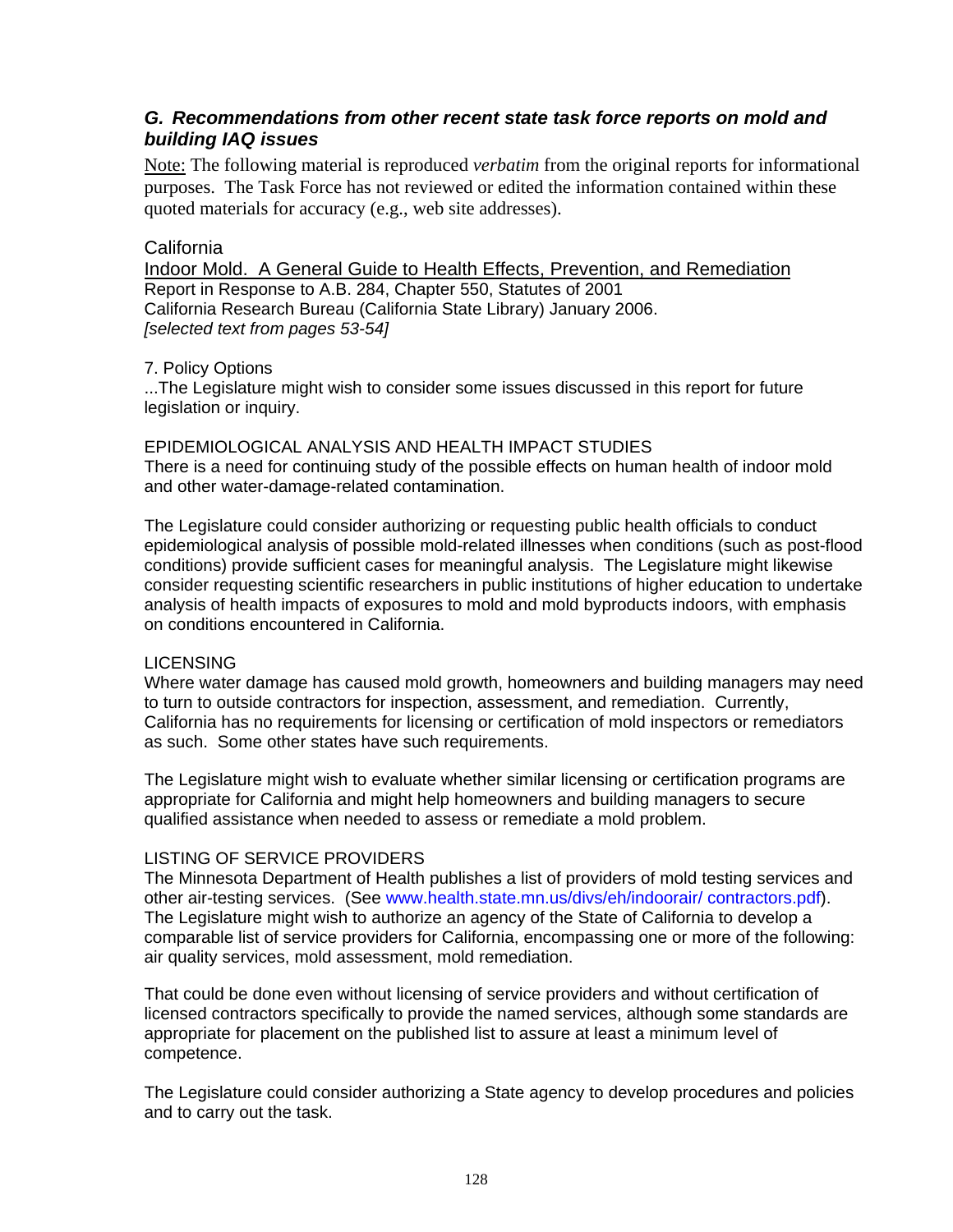### BUILDING STANDARDS

Indoor water damage and dampness are damaging and costly and can pose health risks.

The Legislature might wish to examine or request appropriate review of building standards to identify changes that can help to prevent leaks and chronic dampness in buildings.

Issues to be examined might include strengthening architectural and engineering emphasis on dampness control and leak prevention, strengthening methods to assure that waterproofing measures are properly installed during construction, and assuring that energy efficiency measures do not result in indoor water accumulation.

### EXPLICIT HAZARD WARNING REQUIREMENTS

Molds (and other microbial contaminants) present risks to persons working in contaminated environments. Those risks are different from the chemical risks typically addressed by workplace hazard communications.

The Legislature might wish to consider enacting a requirement that workers and building occupants be advised explicitly of hazards posed by mold and other microbial contamination affecting work areas.

That could be accomplished by requiring that the HESIS "Molds in Indoor Workplaces" flier or comparable information be posted in workplaces along with other normal workplace health and safety communications. Alternatively, this need might be met through administrative regulation on the subject of workplace health and safety notices.

### REVIEW OF RENTERS' RIGHTS

Renters can face the results of water damage in the form of mold and other microbial contamination even after the cause, such as a plumbing leak, has been repaired. Although current California law and regulation provide certain rights to renters when repair or maintenance is required, the Legislature might wish to initiate an inquiry as to whether the specified rights encompass cleanup and repair of such results of water damage as well as repair of the cause itself, and if not, to address that omission.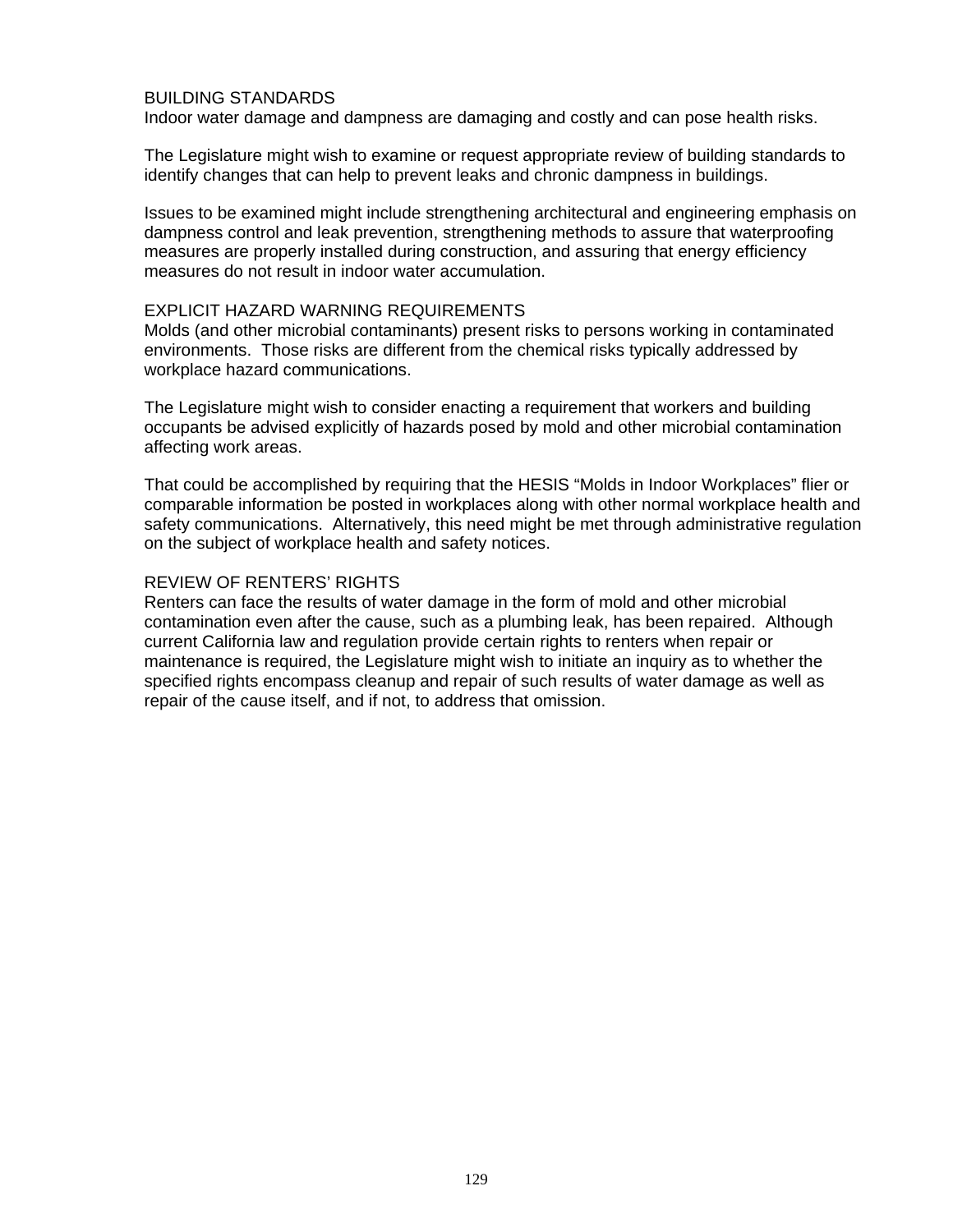# Texas Mold Reduction and Remediation. Task Force Report Report to the Texas Residential Construction Commission, March 2005

*[selected text from page 2]* 

The task force recommends the commission consider implementing programs that:

• Reinforce the provisions of the IRC [International Code Council's International Residential Code] that specifically address limiting moisture intrusion;

• Encourage the protection of construction materials stored on the job site from long term or intense exposure to moisture prior to installation;

• Recommend Builders/Remodelers and homeowners follow the most current Texas Department of Health rules and other industry guidelines in the assessment and remediation of mold growth when found in the residential environment;

• Postpone identifying quantified permissible limits on mold and microbial volatile organic compounds in indoor residential environments until the scientific communities studying the science of health impacts on humans are able to accurately establish permissible limits of mold exposure; and

• Educate homeowners about how to identify mold in a home, techniques to prevent mold growth, and recommended remediation practices.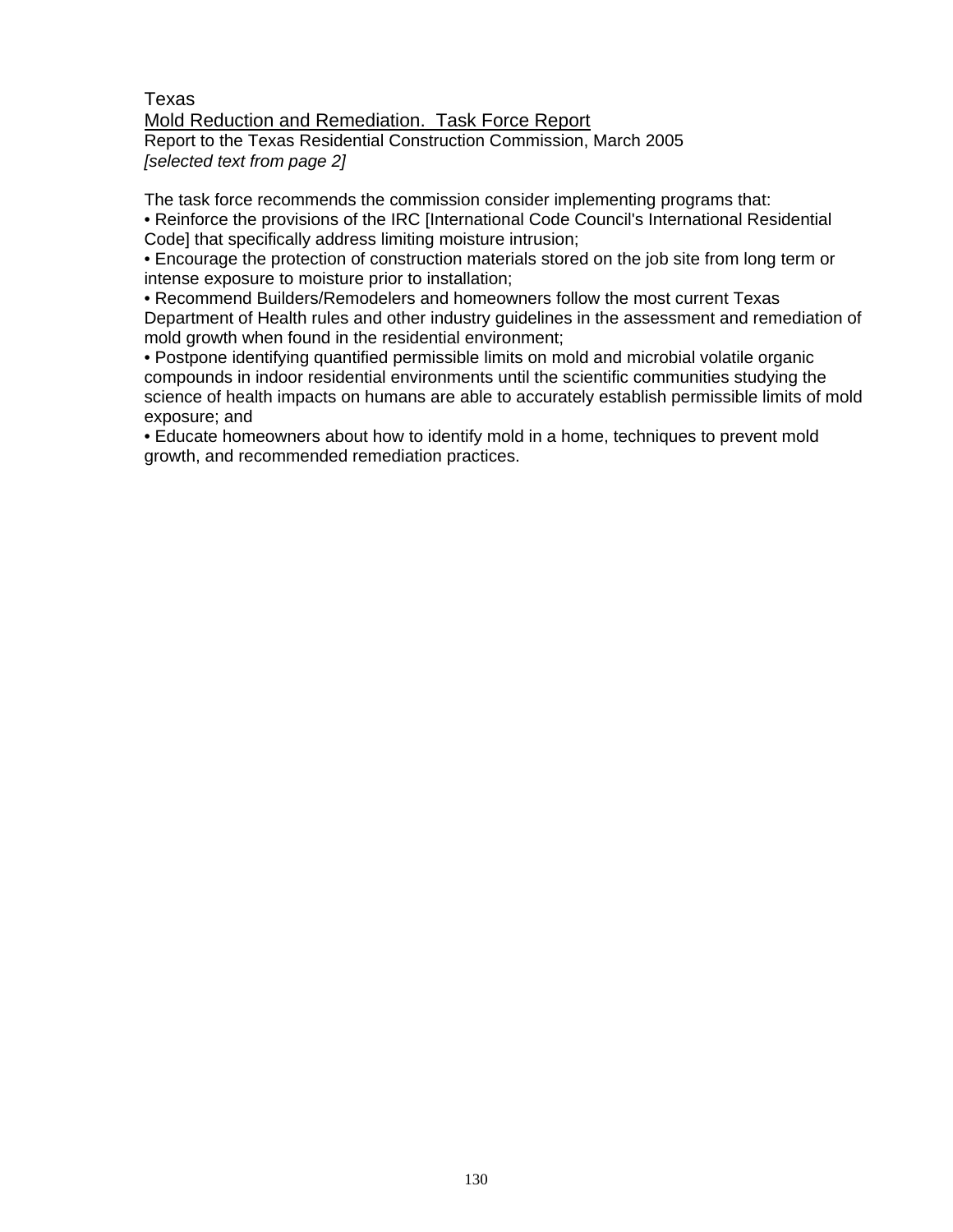## **Pennsylvania** Pennsylvania Mold Management Task Force Report to the Pennsylvania General Assembly August 2006 *[selected text from page 2]*

The following provides a brief summary of the recommendations made with respect to each of the four critical areas. More detailed information regarding each of these topics is contained within the report.

### PUBLIC EDUCATION

• Develop a central mold information website.

• Develop a public education media campaign.

• Develop print materials to be made available at public locations throughout the Commonwealth.

• Distribute information at events where large numbers of the general public come together.

• Incorporate mold control education into the integrated pest management curriculum required to be taught in Pennsylvania schools.

• Amend the Pennsylvania Right to Know Act to require the maintenance and disclosure of information concerning biological substances present on site and known to the owner/employer.

### ASSESSMENT AND REMEDIATION

• Adopt the 2000 New York City Department of Health & Mental Hygiene Guidelines on Assessment and Remediation of Fungi in Indoor Environments (NYC Guidelines) in their entirety when mold assessment and/or mold remediation take place in the indoor environment. • Adopt the NYC Guidelines as minimum standards and that additional, more stringent practices be utilized if deemed necessary by the competent professional conducting an assessment or overseeing remediation.

LICENSING AND CERTIFICATION OF MOLD ASSESSORS AND REMEDIATORS • Evaluate the feasibility of Commonwealth licensing for both mold assessors and remediators by an advisory group of experts representing all potential stakeholders.

## INSURANCE COVERAGE OF MOLD ASSESSORS AND REMEDIATORS

• Recommend that assessment and remediation contractors carry commercial general liability insurance, contractors pollution liability insurance (for remediation work), and professional liability insurance (for assessment) insuring them against their general business activities and any negligence in performing their service.

• Promote public education campaigns stressing that home and business owners should require that assessment and service contractors have the type of coverage listed above before commencing work.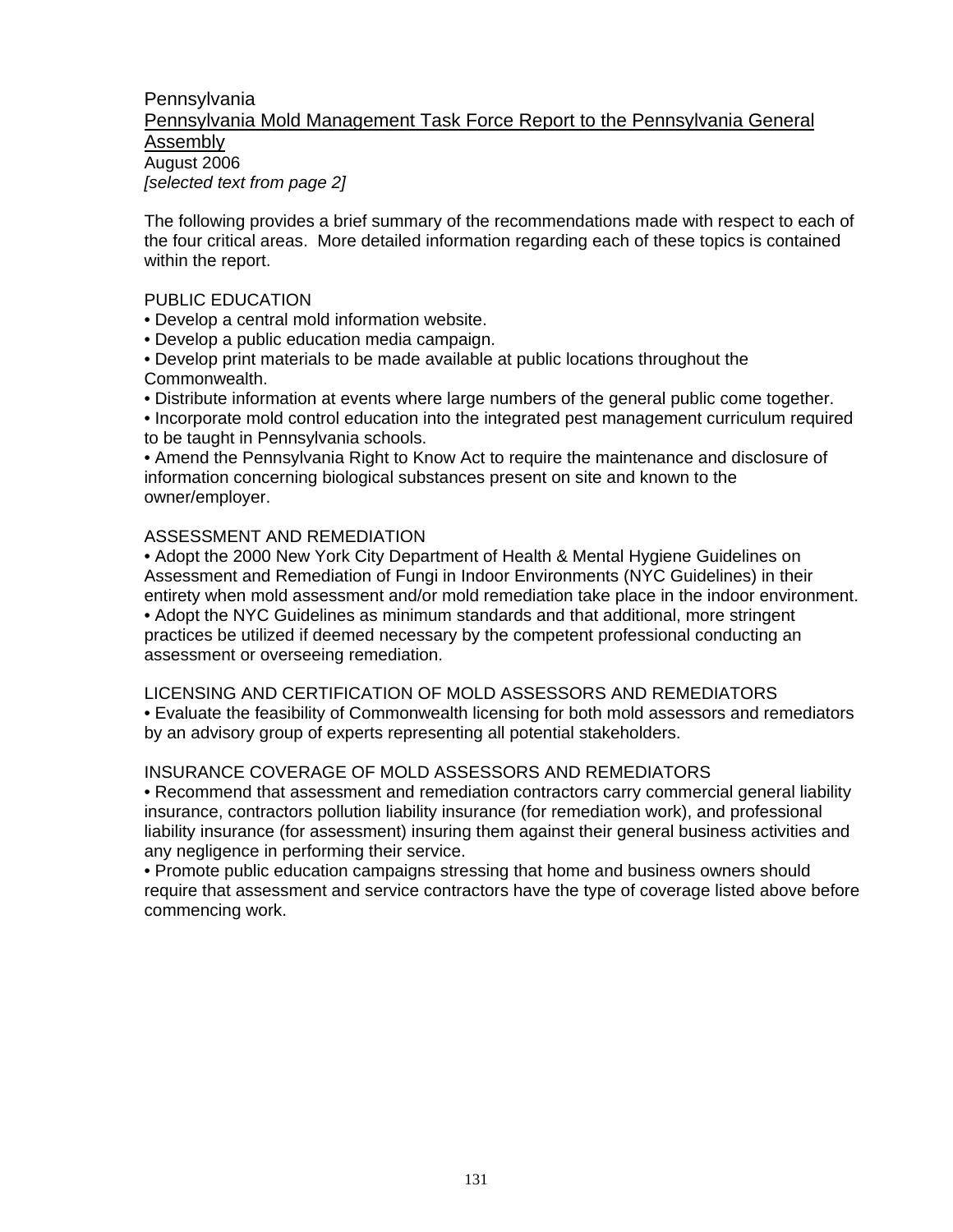Maine

Report of the Mold in Maine Buildings Task Force. Including Recommendations Regarding Mold and Moisture in Maine Buildings

Maine Department of Health & Human Services and Maine Department of Environmental Protection, January 2007

*[selected text from pages 2-3]* 

## **Priority Recommendations:**

• Maine should publish the availability of guidelines and standards for: 1) the assessment of mold problems in Maine buildings, 2) the remediation of mold contamination from Maine buildings, 3) the education and certification of mold assessment and remediation professionals, and 4) worker protection. Preference should be given to ANSI accredited standards, independent third-party certifications, and federal guidelines. Strategies to communicate the availability of this information to professionals and members of the general public must also be considered. An additional staff position should be created within the Department of Health and Human Services, Maine Center for Disease Control (Maine CDC) specifically to address mold issues.

• Add mandatory moisture control provisions to the Maine Model Building Code, including

- -- flashing of all windows and doors;
- -- insulation and waterproofing of all basement concrete (walls *and* floor); and
- -- placement of vapor diffusion retarders on the warm in winter side of insulation surfaces (e.g., walls, ceilings, and floors).

 • In cases where project mold assessment and remediation services are provided by the same company, contractors should be required to provide owners/agents with a signed disclosure statement regarding the potential for conflict of interest in providing both mold assessment and remediation services.

• Tenants rights laws and guidance must be strengthened by requiring mediation between tenants and landlords in mold/moisture disputes, prior to requiring the tenant to pursue legal action against the landlord as is currently the case under the Maine Warranty of Habitability Act, 14 M.R.S.A. § 6021.

• Add a provision to 17 MRSA c. 91 that specifically grants authority to the Local Health Officer for the purpose of investigating mold as a public or private nuisance.

• Maine should add a provision to 10 MRSA c.219-A *Home Construction Contracts* within §1487 that requires contractors performing mold remediation or home construction activities to disclose any training received and certifications held by the project supervisor. An additional Assistant Attorney General position within the Office of the Attorney General could be created and funded to enforce the Home Construction Contract Act and related consumer protection laws with a focus on responding to consumer complaints related to mold assessment, mold remediation, and substandard building construction and renovation.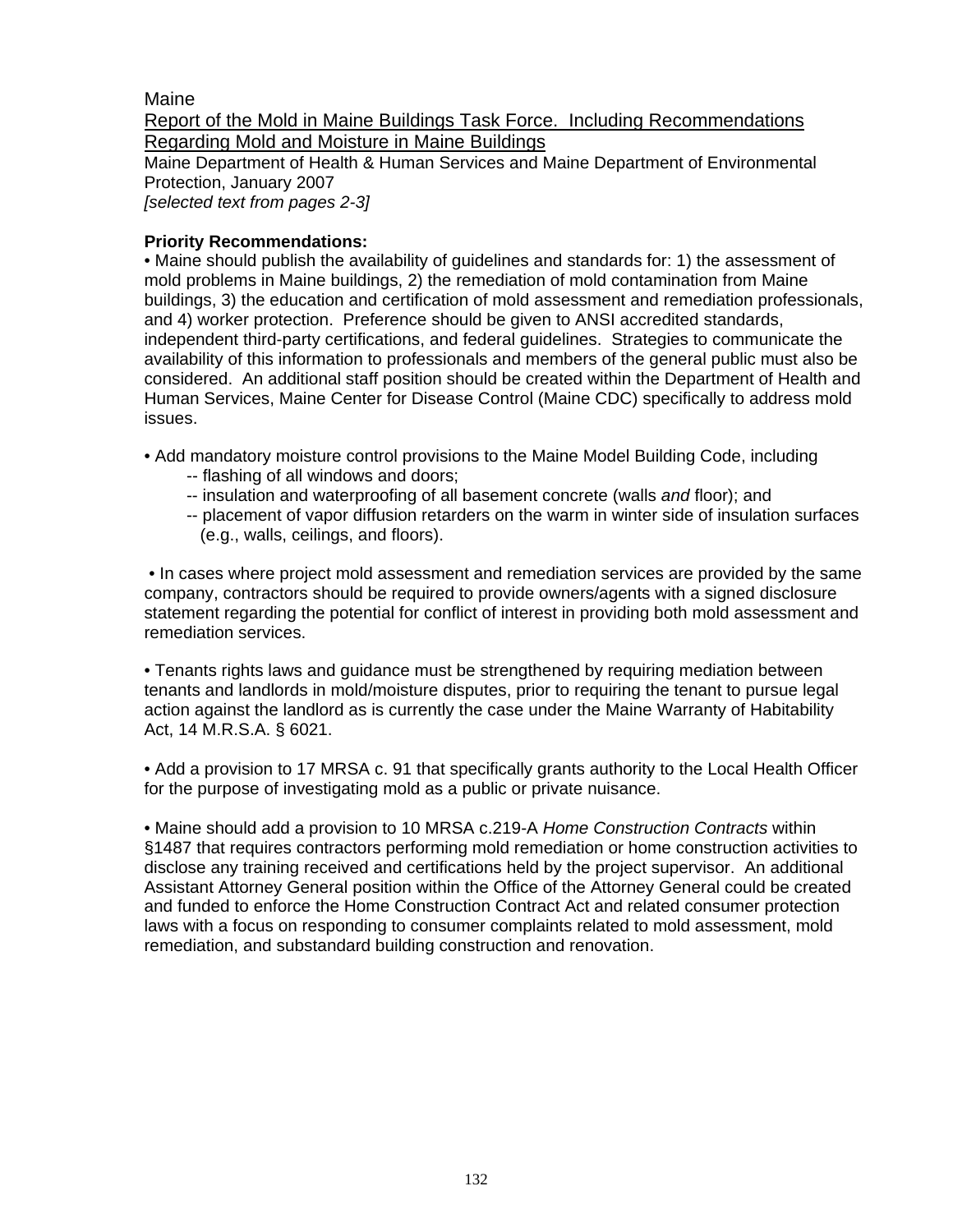# *H. Mold assessment consultant recommendations for exposure limits or clearance criteria used to evaluate indoor mold sampling data from building-investigation reports submitted to NYSDOH for review.*

This table provides thumbnail descriptions of mold-related indoor air quality investigation reports issued to homeowners or building owners/managers by private consultants that NYSDOH staff were asked to review. They are compiled here primarily to demonstrate the diversity of qualitative and quantitative criteria that have been used by private mold assessment consultants as a basis for making recommendations about mold remediation actions or building clearance decisions. They are not intended to fully evaluate indoor air quality conditions in these buildings or the consultant's assessment practices.

#### Terms and abbreviations used in this table:

 $CFU =$  colony forming units (a measure of mold or bacteria counts from environmental samples)

CFU/g = colony forming units per gram of sample material collected

CFU/in2 = colony forming units per square inch of surface sampled

CFU/m3 = colony forming units per cubic meter of air sampled

NA = information not available

Surface sample = sample collected by wiping or swabbing a surface or using sticky tape to lift a sample from a surface Bulk sample = sample collected of a piece of building material such as drywall, carpeting or ceiling tile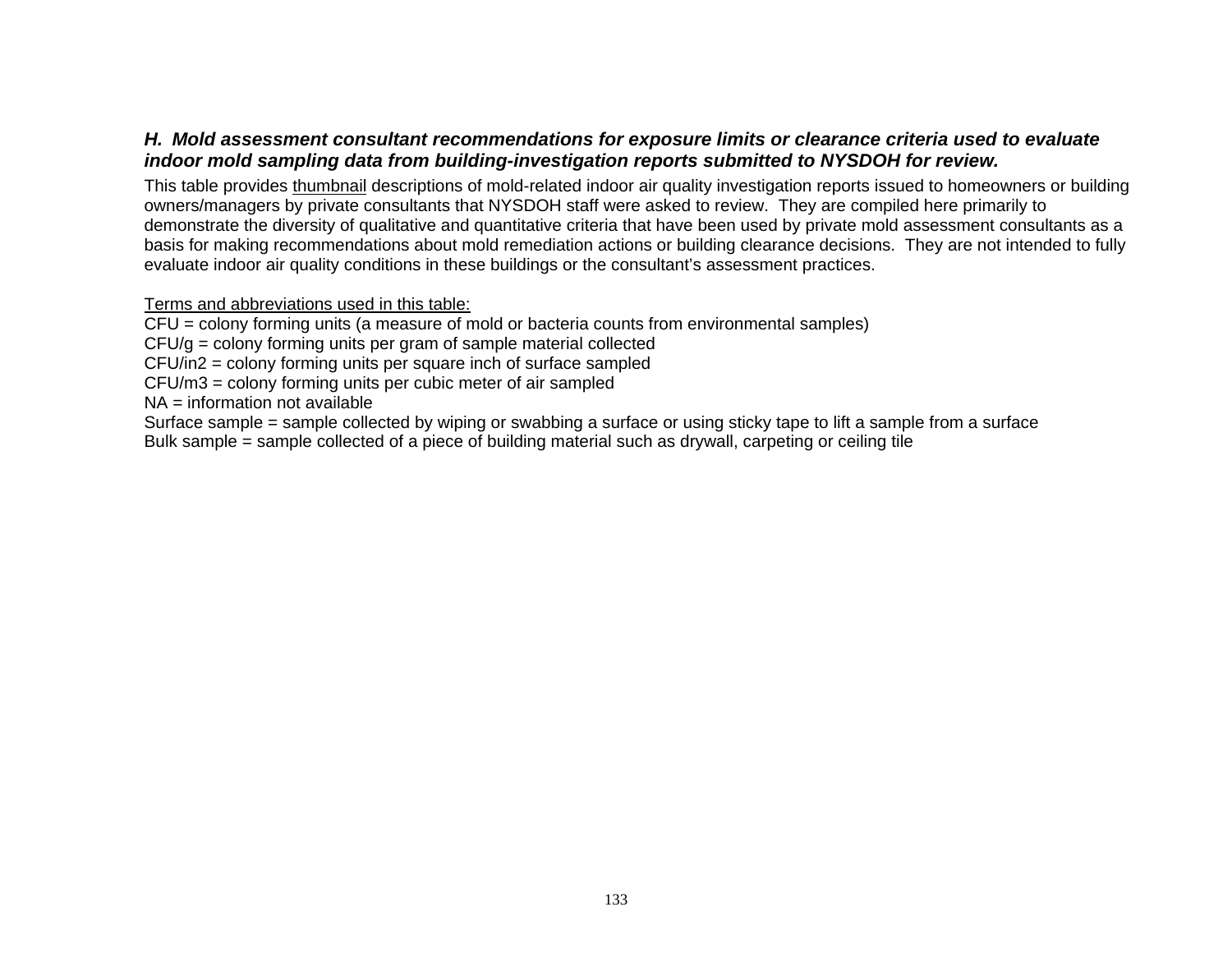| <b>Building type</b><br>(Year) | <b>Sample Methods</b>                                                                                                 | <b>Air Criteria</b>                                                                                                                          | <b>Surface or Bulk</b><br><b>Criteria</b>                | Interpretation and basis of<br>recommendations                                                                                                                                                                                                                                                                    |
|--------------------------------|-----------------------------------------------------------------------------------------------------------------------|----------------------------------------------------------------------------------------------------------------------------------------------|----------------------------------------------------------|-------------------------------------------------------------------------------------------------------------------------------------------------------------------------------------------------------------------------------------------------------------------------------------------------------------------|
| 9 School survey<br>(1995)      | Air - not described<br>Surface - 'nutrient<br>swab' without<br>further details                                        | fungi > 'ambient' level<br>bacteria > 'ambient' level<br>air levels reported as<br>CFU (no volume)                                           | nutrient swab $> 250$<br>CFU (area unspecified)          | any air level above ambient<br>considered elevated; some ambient<br>fungal results were zero                                                                                                                                                                                                                      |
| School (1996)                  | Air - Anderson<br>volumetric impactor<br>Bulk - nutrient<br>surface swabs                                             | elevated:<br>bacteria > 4500 $CFU/m3$<br>fungi vary from 1000 -<br>10,000 CFU/m3<br>depending on season<br>also compare to ambient<br>levels | elevated:<br>250 CFU (area<br>unspecified)               | repeated sampling found elevated air<br>levels of bacteria, compared to<br>ambient levels<br>recommendations to repair roof leaks,<br>remove stained ceiling tiles and clean<br>rooms with a disinfectant not directly<br>related to sampling results                                                             |
| School (1997)                  | Air - Anderson<br>volumetric impactor                                                                                 | none given                                                                                                                                   | <b>NA</b>                                                | qualitative conclusion of no presence<br>of toxigenic molds or pathogenic<br>bacteria indicated<br>recommendations to improve<br>maintenance practices and regularly<br>re-evaluate air quality unrelated to<br>sampling results                                                                                  |
| School (1997)                  | Air - Anderson<br>volumetric impactor<br>bulk - viable counts<br>from suspension;<br>direct microscopy;<br>tape lifts | 200 CFU/m3 'generally<br>accepted as action level'<br>for fungi and bacteria                                                                 | < 10,000 CFU/g 'will<br>not normally cause a<br>problem' | 'populations indoors should be<br>quantitatively lower but qualitatively<br>similar to outdoor levels'<br>stated action levels 'will not normally<br>cause a problem for the respiratory<br>susceptible population'<br>recommendations to reduce dust in<br>carpets and remove visible mold<br>growth on surfaces |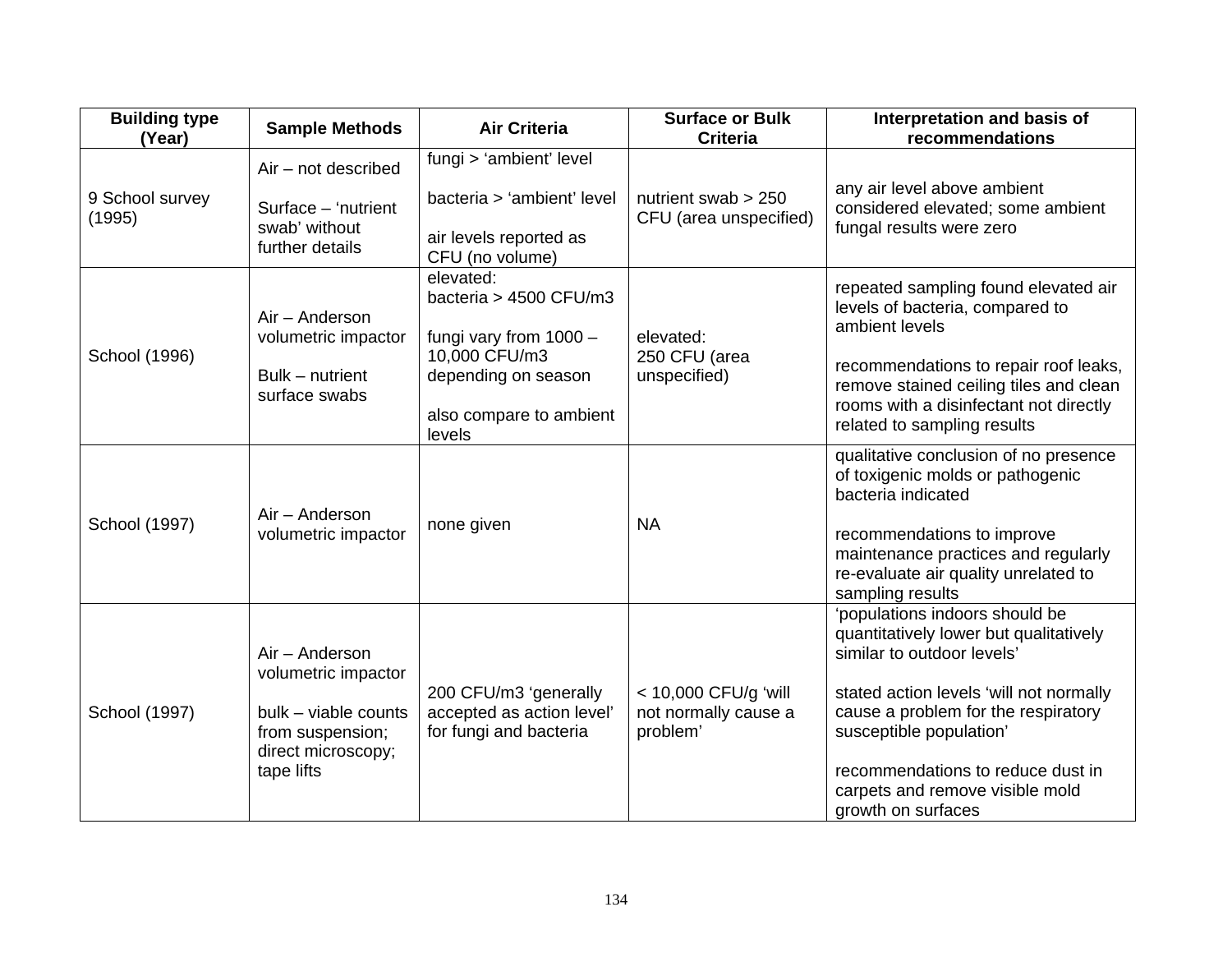| <b>Building type</b><br>(Year) | <b>Sample Methods</b>                                                             | <b>Air Criteria</b>                                                                                                                                                                                    | <b>Surface or Bulk</b><br><b>Criteria</b>                                                                              | Interpretation and basis of<br>recommendations                                                                                                                                                                      |
|--------------------------------|-----------------------------------------------------------------------------------|--------------------------------------------------------------------------------------------------------------------------------------------------------------------------------------------------------|------------------------------------------------------------------------------------------------------------------------|---------------------------------------------------------------------------------------------------------------------------------------------------------------------------------------------------------------------|
| School (1997)                  | Air - Anderson<br>volumetric impactor<br>bulk - viable counts<br>from suspension  | 200 CFU/m3 'generally<br>accepted as action level'<br>for fungi and bacteria                                                                                                                           | < 10,000 CFU/g 'will<br>not normally cause a<br>problem'                                                               | 'populations indoors should be<br>quantitatively lower but qualitatively<br>similar to outdoor levels'<br>stated action levels 'will not normally<br>cause a problem for the respiratory<br>susceptible population' |
| State govt (1998)              | bulk - viable counts<br>from suspension;<br>tape lifts                            | <b>NA</b>                                                                                                                                                                                              | bulk:<br>$<$ 10,000 CFU/g and $<$<br>129 CFU/in2 'will not<br>normally cause a<br>problem'<br>tape lift:<br>none given | 'populations indoors should be<br>quantitatively lower but qualitatively<br>similar to outdoor levels'<br>stated action levels 'will not normally<br>cause a problem for the respiratory<br>susceptible population' |
| County govt (1999)             | Not described                                                                     | fungi $> 150 - 200$<br>CFU/m3 "as well as type<br>isolated"<br>total bacteria $> 500 -$<br>1000 CFU/m3 "as well as<br>type isolated"                                                                   | <b>NA</b>                                                                                                              | identify amplification sites<br>some fungal samples reported<br>'elevated' although all well below<br>outdoor levels                                                                                                |
| School (2000)                  | Air - Anderson<br>volumetric impactor<br>Bulk - materials<br>with visible scaling | acceptable:<br>indoor/outdoor ratio $<$ 2<br>as well as types of<br>organisms isolated<br>fungal amplification:<br>$> 150 - 200$ CFU/m3<br>bacterial upper<br>acceptable limit:<br>$500 - 1000$ CFU/m3 | none given                                                                                                             | air levels similar to outdoor, but<br>considered elevated<br>'unfavorable' fungi in bulk samples<br>recommendations to find and correct<br>water problems and remove soiled<br>materials                            |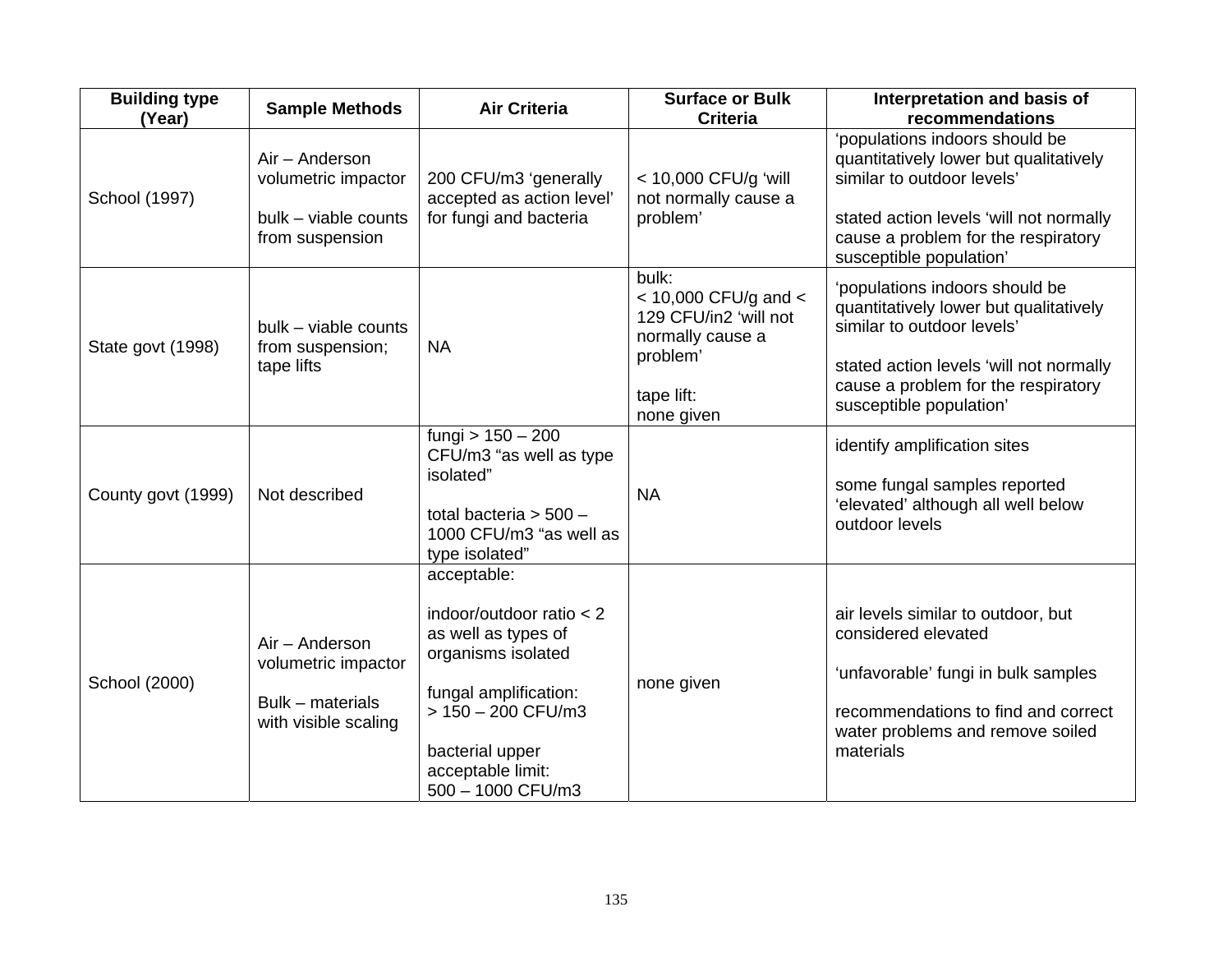| <b>Building type</b><br>(Year) | <b>Sample Methods</b>                                                                                                                                                                                 | <b>Air Criteria</b>                                                                                                                                                                                                                                                      | <b>Surface or Bulk</b><br><b>Criteria</b>                  | Interpretation and basis of<br>recommendations                                                                                                                                                                                                                                                                                                                                                                                                                                                                                                                                                                                                                                                                                              |
|--------------------------------|-------------------------------------------------------------------------------------------------------------------------------------------------------------------------------------------------------|--------------------------------------------------------------------------------------------------------------------------------------------------------------------------------------------------------------------------------------------------------------------------|------------------------------------------------------------|---------------------------------------------------------------------------------------------------------------------------------------------------------------------------------------------------------------------------------------------------------------------------------------------------------------------------------------------------------------------------------------------------------------------------------------------------------------------------------------------------------------------------------------------------------------------------------------------------------------------------------------------------------------------------------------------------------------------------------------------|
| School (2002)                  | Air - Anderson<br>volumetric impactor<br>Air -- Zefon Air-O-<br>Cell volumetric<br>spore trap<br>Bulk - unspecified<br>bulks; surface<br>swabs; surface tape<br>lifts<br>(2 different<br>consultants) | consultant 1:<br>none given<br>consultant 2:<br>general reference to<br>evaluate concentrations<br>from spore-trap counts:<br>$low: < 900$ spores/m3<br>moderate: 900 - 2500<br>elevated: 2500 - 25,000<br>high: $> 25,000$<br>also compare inside vs.<br>outdoor levels | consultant 1:<br>none given<br>consultant 2:<br>none given | complaint driven by known water<br>intrusion in newly constructed building<br>consultant 1:<br>recommendations for repeated<br>mitigation and re-sampling based on<br>any detection of Stachybotrys or<br>Aspergillus versicolor in any sample<br>consultant 2:<br>indicated many limitations with<br>interpreting bioaerosol sampling<br>results<br>visual inspection identified small<br>isolated areas of suspected fungal<br>growth<br>concluded air concentrations were low<br>compared to outdoors and mostly<br>similar species<br>results of baseline assessment<br>'confirmno significant sources of<br>fungal growth'<br>with foregoing conclusions,<br>recommended thorough<br>microbiological investigation of entire<br>school |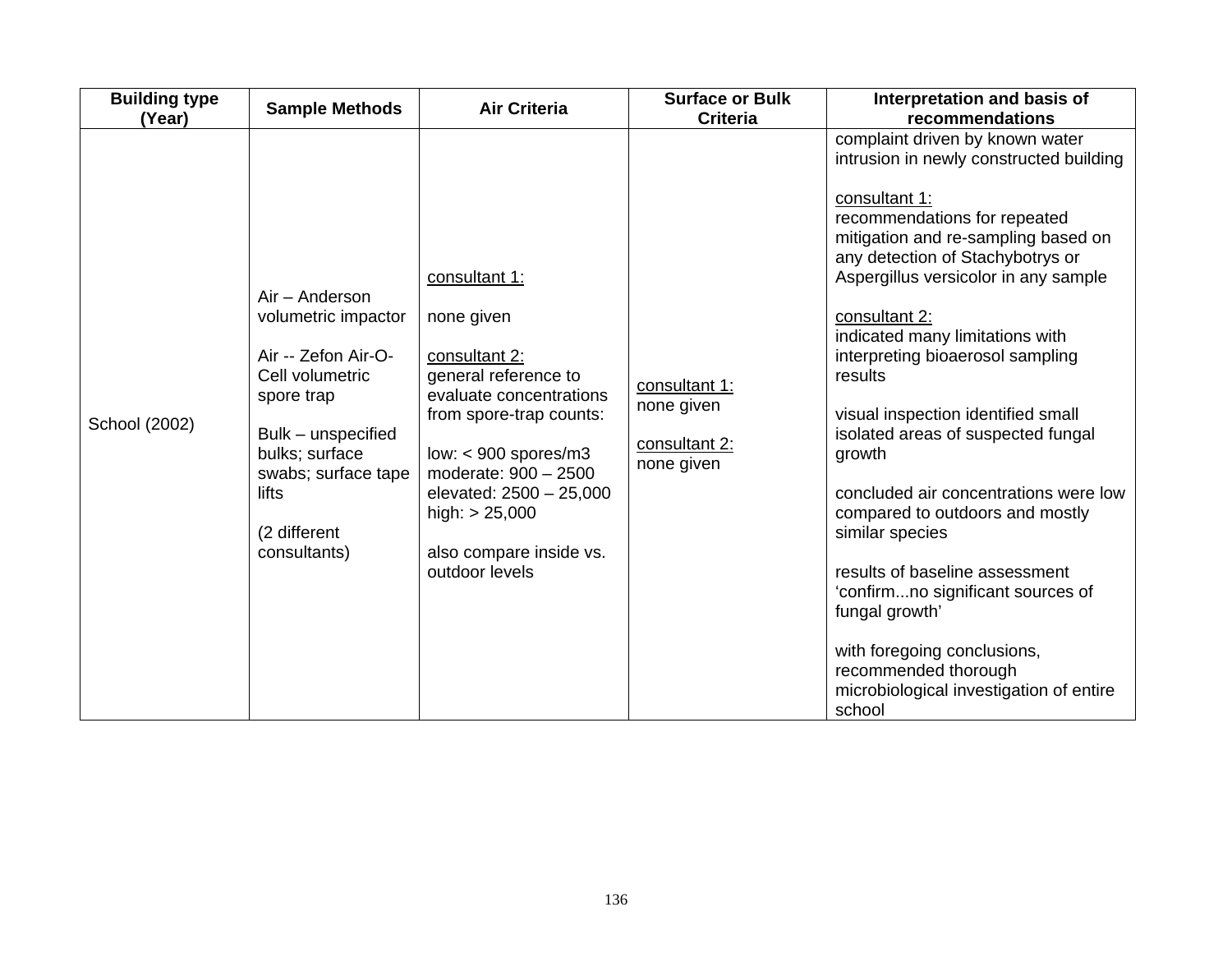| <b>Building type</b><br>(Year) | <b>Sample Methods</b>                                                           | <b>Air Criteria</b> | <b>Surface or Bulk</b><br><b>Criteria</b> | Interpretation and basis of<br>recommendations                                                                                                                                                                                                                                                                                                                                                                                                                                                                      |
|--------------------------------|---------------------------------------------------------------------------------|---------------------|-------------------------------------------|---------------------------------------------------------------------------------------------------------------------------------------------------------------------------------------------------------------------------------------------------------------------------------------------------------------------------------------------------------------------------------------------------------------------------------------------------------------------------------------------------------------------|
| State govt (2002)              | Air -- Anderson<br>volumetric impactor<br>Bulk - surface tape<br>lifts          | none given          | none given                                | complaint driven by known water<br>intrusion and odors from wet carpet<br>samples collected 'to determine the<br>presence of fungi'<br>if fungi determined to be present, a<br>visual examination and sampling<br>evaluation proposed to 'delineate the<br>extent of the fungi'<br>air samples unable to verify fungi<br>above background because of open<br>windows<br>fungi found in tape lifts<br>more air and surface samples<br>proposed to 'allow for a more<br>definitive analysis of the fungal<br>problem' |
| Residence (2003)               | Air -- Zefon Air-O-<br>Cell volumetric<br>spore trap<br>Bulk - surface<br>swabs | none given          | none given                                | subjective judgment that total counts<br>were generally low, but some higher<br>than background; more investigation<br>needed<br>qualitative listing of detected genera in<br>air and bulk/surface samples<br>'characteristics' of detected genera<br>including toxigenic and indicators of<br>water damage                                                                                                                                                                                                         |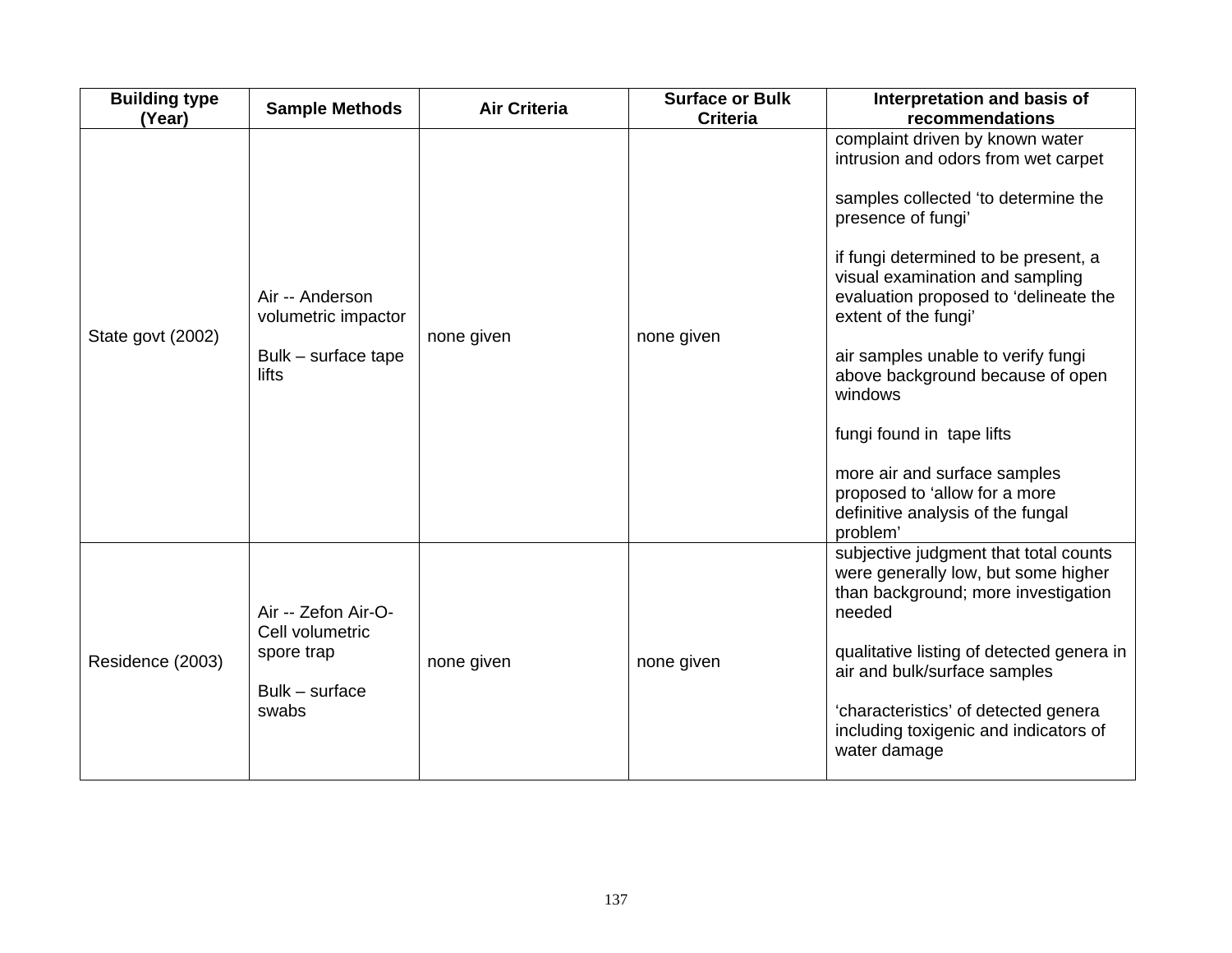| <b>Building type</b><br>(Year) | <b>Sample Methods</b>                                                                                                | <b>Air Criteria</b> | <b>Surface or Bulk</b><br><b>Criteria</b> | Interpretation and basis of<br>recommendations                                                                                                                                                                                                                                                                                                                          |
|--------------------------------|----------------------------------------------------------------------------------------------------------------------|---------------------|-------------------------------------------|-------------------------------------------------------------------------------------------------------------------------------------------------------------------------------------------------------------------------------------------------------------------------------------------------------------------------------------------------------------------------|
| School (2003)                  | $Air$ – Cycles-D<br>volumetric spore<br>trap<br>Bulk – unspecified<br>bulks; surface<br>swabs; surface tape<br>lifts | none given          | none given                                | qualitative listing of detected genera in<br>air and bulk/surface samples<br>'characteristics' of detected genera<br>including allergenic, toxigenic and<br>pathogenic<br>subjective judgment that levels of<br>mold and fungus species considered<br>low for the time of year<br>detailed mitigation plan to fix known<br>roof leaks and remove wet/moldy<br>materials |
| School (2003)                  | Air -- Anderson<br>volumetric impactor<br>Bulk – surface<br>swabs                                                    | none given          | none given                                | no interpretation; only raw data                                                                                                                                                                                                                                                                                                                                        |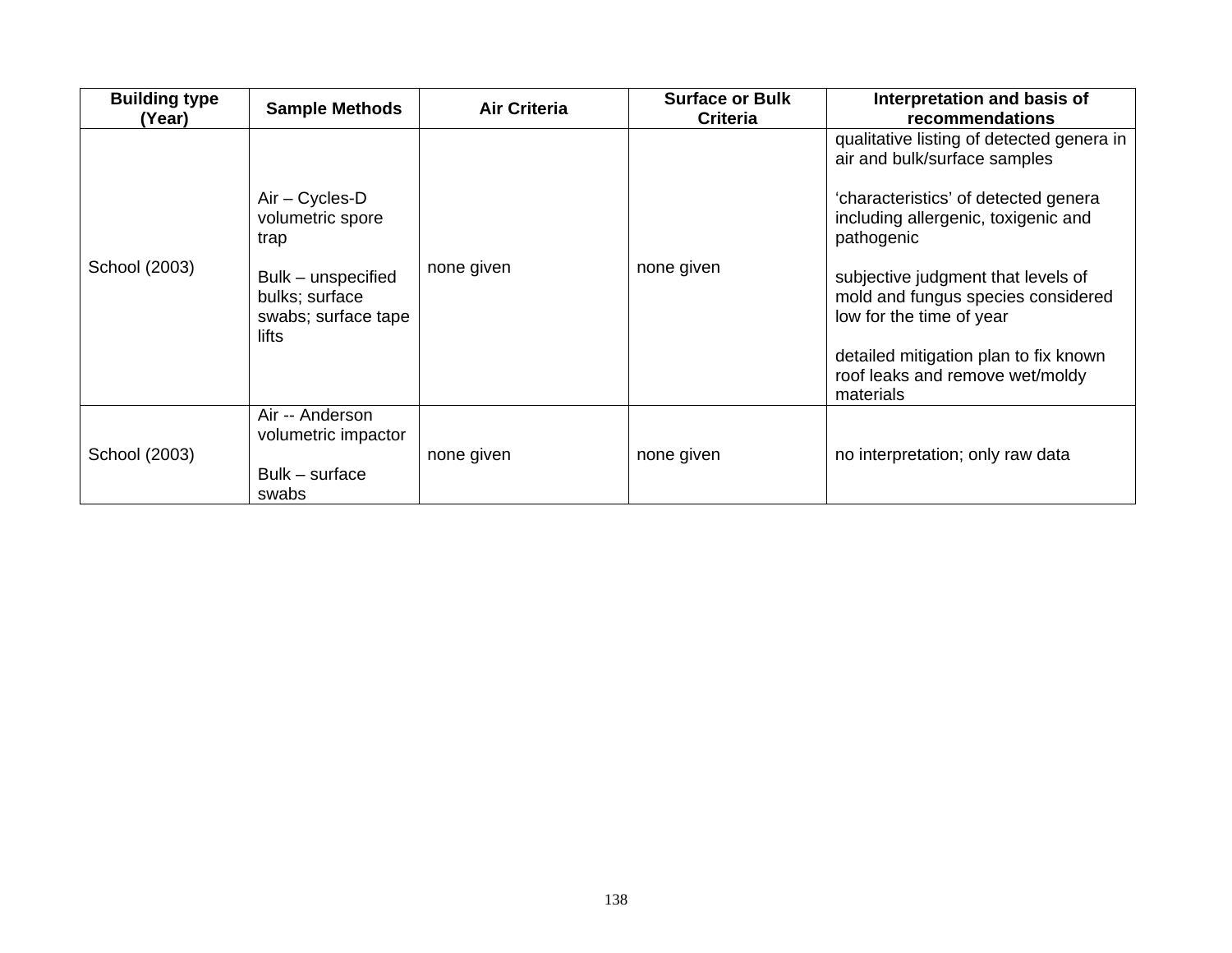| <b>Building type</b><br>(Year) | <b>Sample Methods</b>                                                                                                                                                 | <b>Air Criteria</b>                                                                                                                                                                                                                                                                                                                                                                  | <b>Surface or Bulk</b><br><b>Criteria</b>                                                                                                                                                                                                                                                              | Interpretation and basis of<br>recommendations                                                                                                                                                                                                                                                                                                                |
|--------------------------------|-----------------------------------------------------------------------------------------------------------------------------------------------------------------------|--------------------------------------------------------------------------------------------------------------------------------------------------------------------------------------------------------------------------------------------------------------------------------------------------------------------------------------------------------------------------------------|--------------------------------------------------------------------------------------------------------------------------------------------------------------------------------------------------------------------------------------------------------------------------------------------------------|---------------------------------------------------------------------------------------------------------------------------------------------------------------------------------------------------------------------------------------------------------------------------------------------------------------------------------------------------------------|
| School (2004)                  | Air - Anderson<br>volumetric impactor<br>Air -- Zefon Air-O-<br>Cell volumetric<br>spore trap<br>Bulk - unspecified<br>bulks; surface<br>swabs; surface tape<br>lifts | 'industry acceptable<br>reference ranges':<br>fungi & bacteria: < 200<br>CFU/m3 (lower range)<br>< 1000 CFU/m3 (upper<br>range)<br>total spore trap mold<br>counts $<$ 1000 spores/m3<br>$>1000$ spores/m3 = high<br>infiltration/possible<br>growth<br>$> 5000$ spores/m3 =<br>active indoor<br>growth/inadequate<br>housekeeping<br>$>10,000$ spores/m3 =<br>contamination present | industry acceptable<br>reference ranges':<br>bulk: < 10,000 CFU/g<br>swab: < 750 CFU/in2<br>OR $<$ 10,000 per wipe<br>for fungi and bacteria<br>tape lift:<br>rare: $1 - 5$ spores<br>few: $6 - 10$ spores<br>moderate: $11 - 50$<br>spores<br>$many:$ > 50 spores<br>loaded: too numerous<br>to count | strict acceptable/unacceptable<br>interpretation based on industry<br>reference values<br>no reference to indoor/outdoor<br>comparisons<br>no reference to visual inspection<br>results                                                                                                                                                                       |
| School (2004)                  | Air -- Zefon Air-O-<br>Cell volumetric<br>spore trap<br>Bulk - surface<br>swabs                                                                                       | none given                                                                                                                                                                                                                                                                                                                                                                           | none given                                                                                                                                                                                                                                                                                             | one air sample considered 'elevated'<br>for fungi compared to outdoor sample<br>one surface swab considered<br>'elevated' for bacteria - no<br>comparison value given<br>recommendations to fix known water<br>leaks, remove moldy source materials<br>and conduct periodic bioaerosol<br>monitoring for air quality assessment<br>based on visual assessment |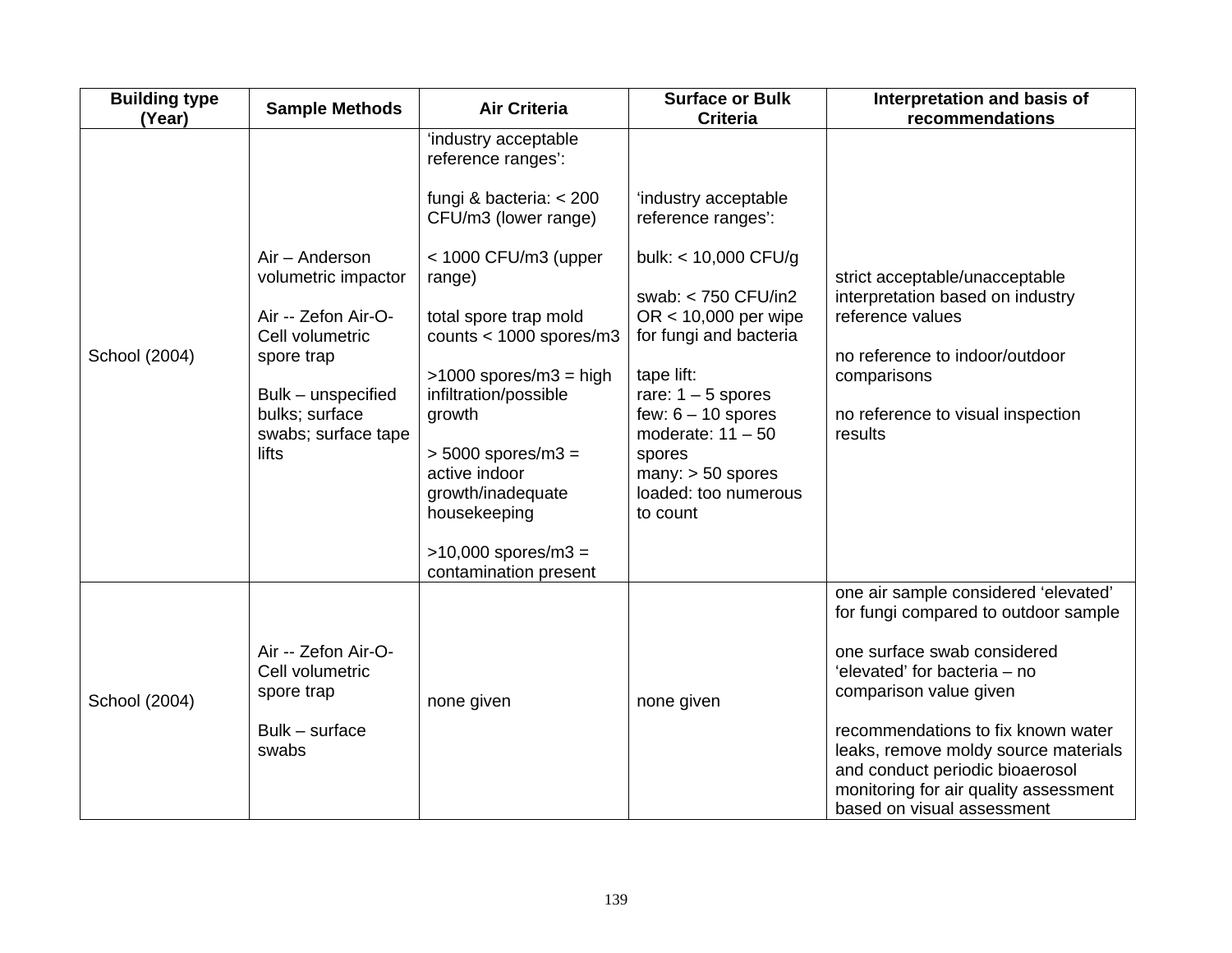| <b>Building type</b> | <b>Sample Methods</b>                                                                                                                                               | <b>Air Criteria</b>                                                                                                                                                                                                                                                                                                                                                                                                                                                                                                                                                                              | <b>Surface or Bulk</b>                                                                                                                                                                                                                                                                                                                                                            | Interpretation and basis of                                                                                                                                                                                                                                                                                                                                                                                                                                          |
|----------------------|---------------------------------------------------------------------------------------------------------------------------------------------------------------------|--------------------------------------------------------------------------------------------------------------------------------------------------------------------------------------------------------------------------------------------------------------------------------------------------------------------------------------------------------------------------------------------------------------------------------------------------------------------------------------------------------------------------------------------------------------------------------------------------|-----------------------------------------------------------------------------------------------------------------------------------------------------------------------------------------------------------------------------------------------------------------------------------------------------------------------------------------------------------------------------------|----------------------------------------------------------------------------------------------------------------------------------------------------------------------------------------------------------------------------------------------------------------------------------------------------------------------------------------------------------------------------------------------------------------------------------------------------------------------|
| (Year)               |                                                                                                                                                                     |                                                                                                                                                                                                                                                                                                                                                                                                                                                                                                                                                                                                  | <b>Criteria</b>                                                                                                                                                                                                                                                                                                                                                                   | recommendations                                                                                                                                                                                                                                                                                                                                                                                                                                                      |
| School (2005)        | Air - Zefon Air-O-<br>Cell volumetric<br>spore trap<br>Air - Anderson<br>volumetric impactor<br>Bulk - unspecified<br>dust and bulk<br>materials + surface<br>swabs | 'generally accepted'<br>limits for acceptable<br>spore-trap levels:<br><500 spores/m3<br>Aspergillus/Penicillium<br>as 'professional limit for<br>clearing buildings'<br>< 1000 spores/m3 for<br>individual spore types<br>< 0 (sic) spores/m3 for<br>Stachybotrys<br>'generally accepted'<br>limits for Anderson<br>results as unacceptable<br>conditions:<br>presence of 'certain<br>pathogens such as<br>Aspergillus fumigatus<br>and certain toxigenic<br>fungi such as<br>Stachybotrys'<br>> 50 CFU/m3 any fungal<br>species<br>dominance indoors of<br>species not predominant<br>outdoors | 'generally accepted'<br>limits:<br>normal: $0 - 10,000$<br>CFU/g<br>borderline: $10,000 -$<br>100,000 CFU/g<br>elevated: 100,000 -<br>200,000/g<br>infested: >200,000<br>CFU/g<br>categories also<br>dependent on presence<br>of unspecified<br>'indicator' species<br>surface swabs:<br>normal: <2500 CFU/in2<br>boderline: 2500 - 7500<br>CFU/in2<br>elevated: >7500<br>CFU/in2 | an odor from storage room prompted<br>visual investigation that found no<br>signs of water damage or mold<br>growth, but did identify soiled cleaning<br>equipment and a refrigerator in need<br>of cleaning<br>nearly 80 samples collected<br>recommended further investigation<br>and follow-up sampling in areas with<br>elevated Pen/Asp counts<br>recommended fixing water intrusions<br>and removing any mold source<br>materials; primarily from a crawlspace |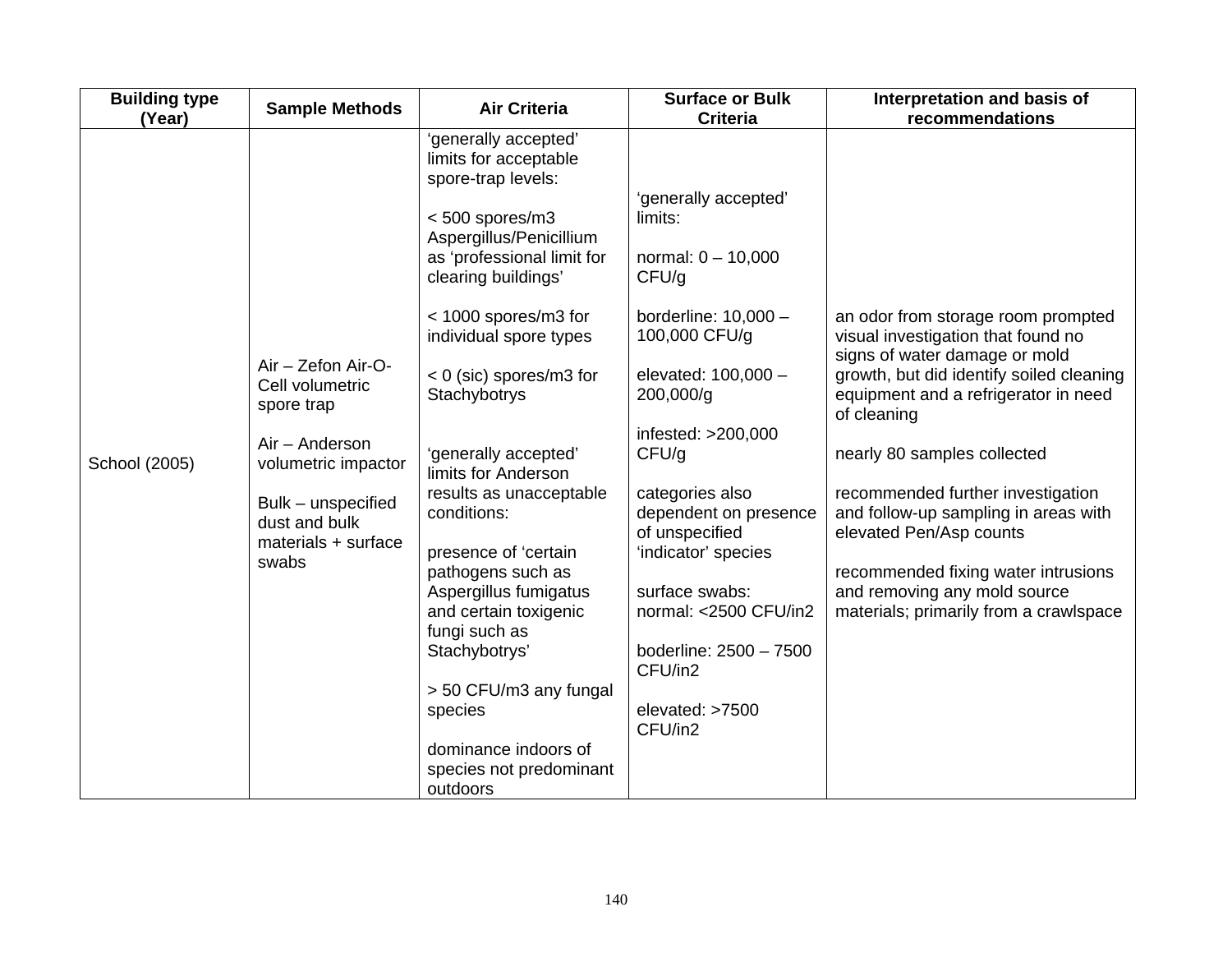| <b>Building type</b><br>(Year) | <b>Sample Methods</b>                                                                                              | <b>Air Criteria</b> | <b>Surface or Bulk</b><br><b>Criteria</b> | Interpretation and basis of<br>recommendations                                                                                                                                                                                                                            |
|--------------------------------|--------------------------------------------------------------------------------------------------------------------|---------------------|-------------------------------------------|---------------------------------------------------------------------------------------------------------------------------------------------------------------------------------------------------------------------------------------------------------------------------|
| State govt (2006)              | Air - Zefon Air-O-<br>Cell volumetric<br>spore trap                                                                | none given          | <b>NA</b>                                 | comparison with outdoor levels and<br>species<br>conclusions of possible fungal<br>reservoirs based on subjective<br>judgment and not directly attributable<br>to air sampling interpretation                                                                             |
| Hospital (2006)                | Air - Zefon Air-O-<br>Cell volumetric<br>spore trap (fungi)<br>Air - Anderson<br>volumetric impactor<br>(bacteria) | none given          | <b>NA</b>                                 | no interpretation; only raw data                                                                                                                                                                                                                                          |
| Residence (2007)               | Air - Zefon Air-O-<br>Cell volumetric<br>spore trap                                                                | none given          | <b>NA</b>                                 | comparison of one sample from<br>bedroom with one 'control' sample<br>from kitchen<br>post-remediation 'clearance' sampling<br>compared 5 room samples with<br>outdoor sample<br>no mitigation recommendations<br>depended on sampling results or their<br>interpretation |
| County govt (2007)             | Air - Zefon Air-O-<br>Cell volumetric<br>spore trap                                                                | none given          | <b>NA</b>                                 | first 2 sets: no interpretation; only raw<br>data<br>third set: presence of Stachybotrys<br>spores basis for recommending<br>evacuating space although 'cursory<br>visual assessment' found 'no obvious<br>growth'                                                        |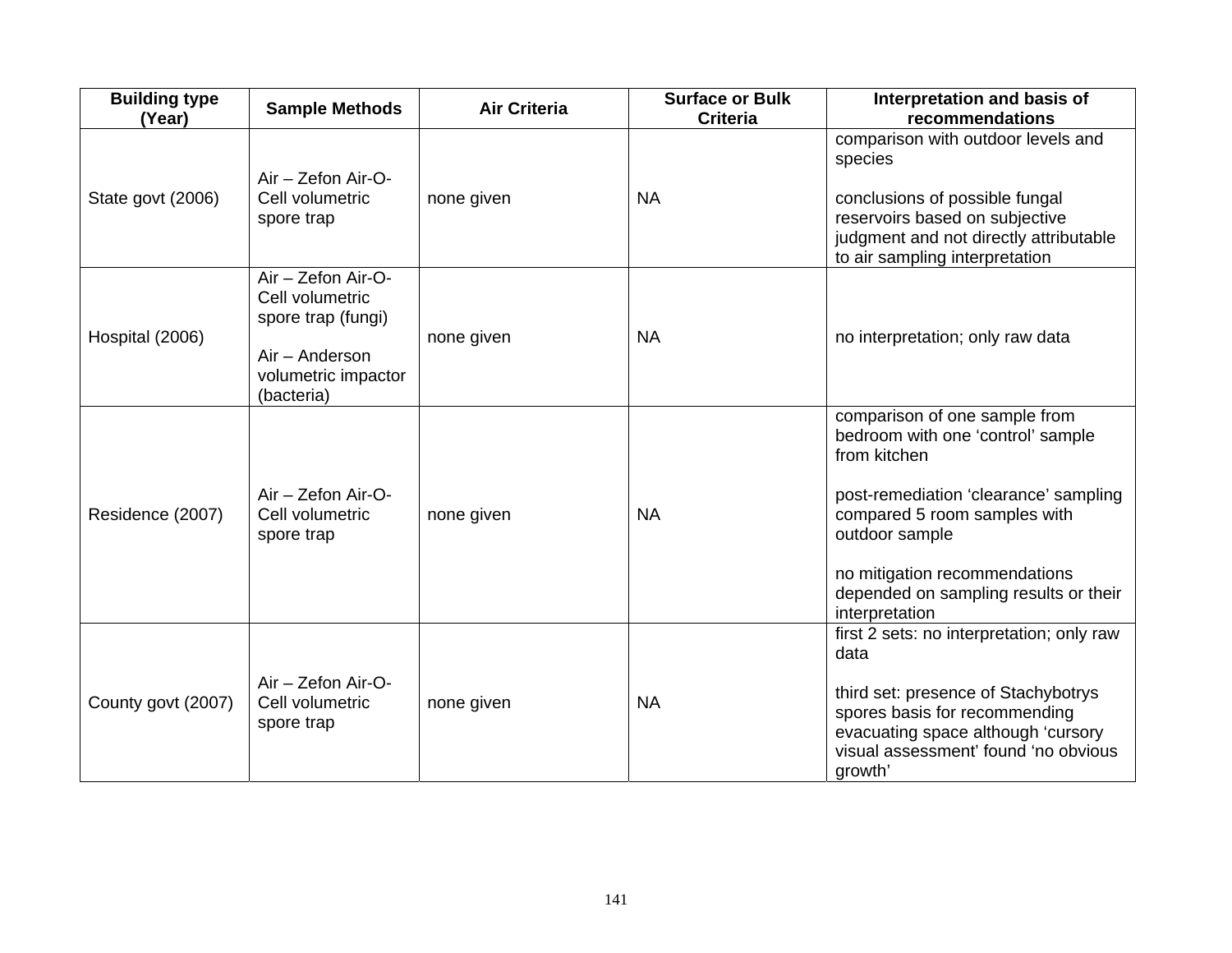| <b>Building type</b><br>(Year) | <b>Sample Methods</b>                                                     | <b>Air Criteria</b>                                                                                                                                                                                      | <b>Surface or Bulk</b><br><b>Criteria</b> | Interpretation and basis of<br>recommendations                                                                                                                                                                                                                                           |
|--------------------------------|---------------------------------------------------------------------------|----------------------------------------------------------------------------------------------------------------------------------------------------------------------------------------------------------|-------------------------------------------|------------------------------------------------------------------------------------------------------------------------------------------------------------------------------------------------------------------------------------------------------------------------------------------|
| Hospital (2008)                | Air -- unspecified<br>'bioaerosol testing'<br>Bulk – surface<br>swab      | none given                                                                                                                                                                                               | none given                                | visual inspection identified mold<br>source behind baseboard<br>subjective judgment of no indoor air<br>impact<br>no mitigation recommendations<br>depended on sampling results or their<br>interpretation                                                                               |
| Residence (2009)               | Air - Z5 volumetric<br>spore trap<br>Bulk - unspecified<br>surface sample | $< 500$ spores/m3<br>Aspergillus/Penicillium<br>as 'professional limit for<br>clearing buildings'<br>$> 1000$ spores/m3<br>Aspergillus/Penicillium<br>as indication of potential<br>mold growth problems | none given                                | air levels considered elevated<br>visual inspection identified visible<br>water damage and mold growth<br>mitigation recommendations based on<br>cleaning or eliminating source<br>materials<br>no mitigation recommendations<br>depended on sampling results or their<br>interpretation |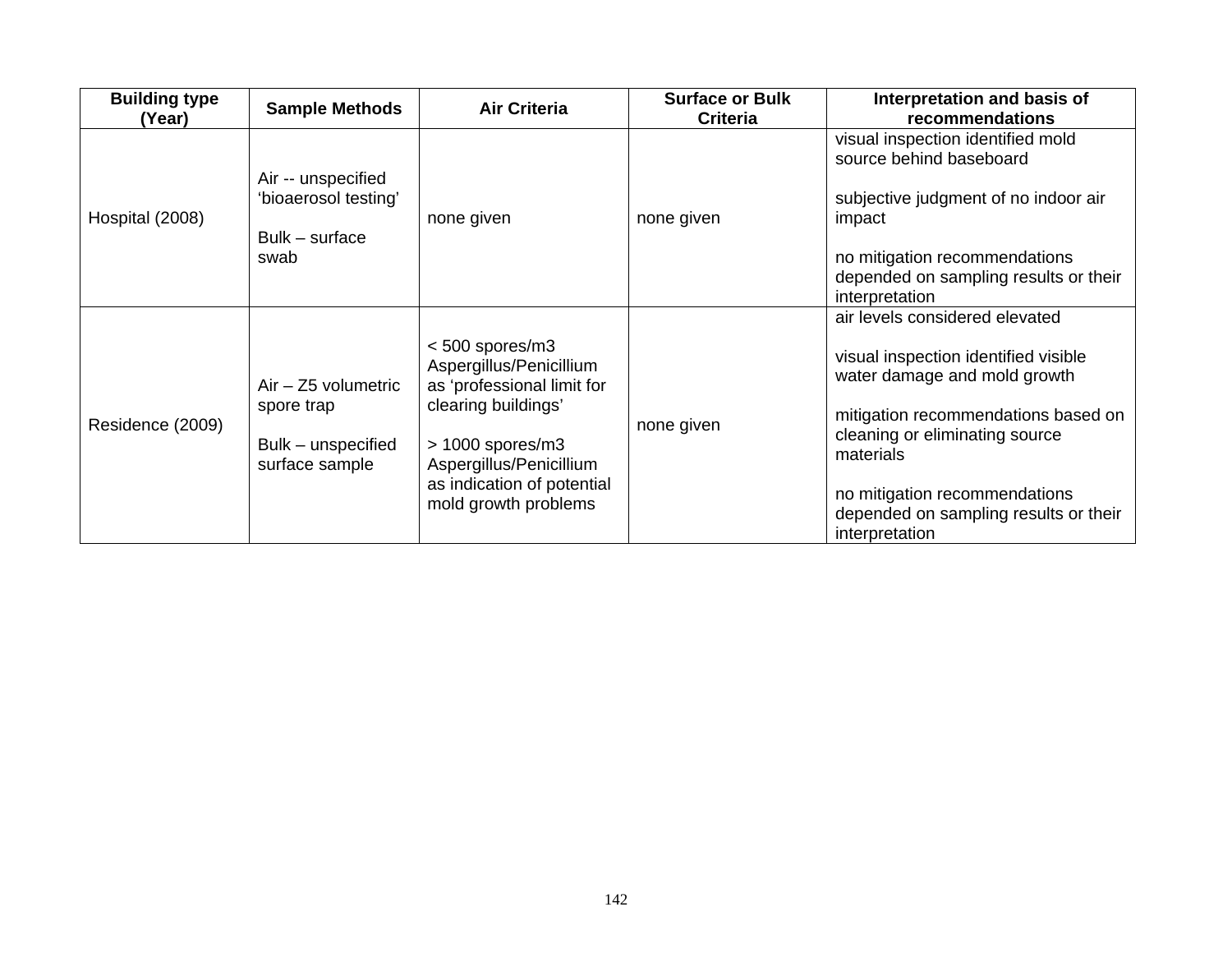# *I. World Health Organization: G***uidelines for indoor air quality: dampness and mould** *(2009). Executive summary.*

 This document presents World Health Organization (WHO) guidelines for the protection of public health from health risks due to dampness, associated microbial growth and contamination of indoor spaces. The guidelines are based on a comprehensive review and evaluation of the accumulated scientific evidence by a multidisciplinary group of experts studying health effects of indoor air pollutants as well as those specialized in identification of the factors that contribute to microbial growth indoors.

 available. Exposure to microbial contaminants is clinically associated with respiratory symptoms, allergies, asthma Problems of indoor air quality are recognized as important risk factors for human health in both low-income and middle- and high-income countries. Indoor air is also important because populations spend a substantial fraction of time within buildings. In residences, day-care centres, retirement homes and other special environments, indoor air pollution affects population groups that are particularly vulnerable due to their health status or age. Microbial pollution involves hundreds of species of bacteria and fungi that grow indoors when sufficient moisture is and immunological reactions.

 The microbial indoor air pollutants of relevance to health are widely heterogeneous, ranging from pollen and spores of plants coming mainly from outdoors, to bacteria, fungi, algae and some protozoa emitted outdoors or indoors. They also include a wide variety of microbes and allergens that spread from person to person. There is strong evidence regarding the hazards posed by several biological agents that pollute indoor air; however, the WHO working group convened in October 2006 concluded that the individual species of microbes and other biological agents that are responsible for health effects cannot be identified. This is due to the fact that people are often exposed to multiple agents simultaneously, to complexities in accurately estimating exposure and to the large numbers of symptoms and health outcomes due to exposure. The exceptions include some common allergies, which can be attributed to specific agents, such as house-dust mites and pets.

The presence of many biological agents in the indoor environment is due to dampness and inadequate ventilation. Excess moisture on almost all indoor materials leads to growth of microbes, such as mould, fungi and bacteria, which subsequently emit spores, cells, fragments and volatile organic compounds into indoor air. Moreover, dampness initiates chemical or biological degradation of materials, which also pollutes indoor air. Dampness has therefore been suggested to be a strong, consistent indicator of risk of asthma and respiratory symptoms (e.g. cough and wheeze). The health risks of biological contaminants of indoor air could thus be addressed by considering dampness as the risk indicator.

 health effects of indoor exposure is presented in Chapter 4, based on a review of epidemiological studies and of Health hazards result from a complex chain of events that link penetration of water indoors, excessive moisture to biological growth, physical and chemical degradation, and emission of hazardous biological and chemical agents. The review of scientific evidence that supports these guidelines follows this sequence of events. The issues related to building dampness and its effect on indoor exposure to biological and non-biological pollutants are summarized in Chapter 2, which also addresses approaches to exposure assessment. An important determinant of dampness and biological growth in indoor spaces is ventilation, and this issue is discussed in Chapter 3. The evidence for the clinical and toxicological research on the health effects of dampness and mould. The results of the epidemiological and toxicological studies are summarized in the appendices.

The background material for the review was prepared by invited experts and discussed at a WHO working group meeting, convened in Bonn, Germany, 17– 18 October 2007. The conclusions of the working group discussion are presented in Chapter 5 and are reproduced in this executive summary, as follows.

- Some evidence suggests increased risks of allergic rhinitis and asthma. Although few intervention studies were Sufficient epidemiological evidence is available from studies conducted in different countries and under different climatic conditions to show that the occupants of damp or mouldy buildings, both houses and public buildings, are at increased risk of respiratory symptoms, respiratory infections and exacerbation of asthma. available, their results show that remediation of dampness can reduce adverse health outcomes.
- There is clinical evidence that exposure to mould and other dampness-related microbial agents increases the risks of rare conditions, such as hypersensitivity pneumonitis, allergic alveolitis, chronic rhinosinusitis and allergic fungal sinusitis.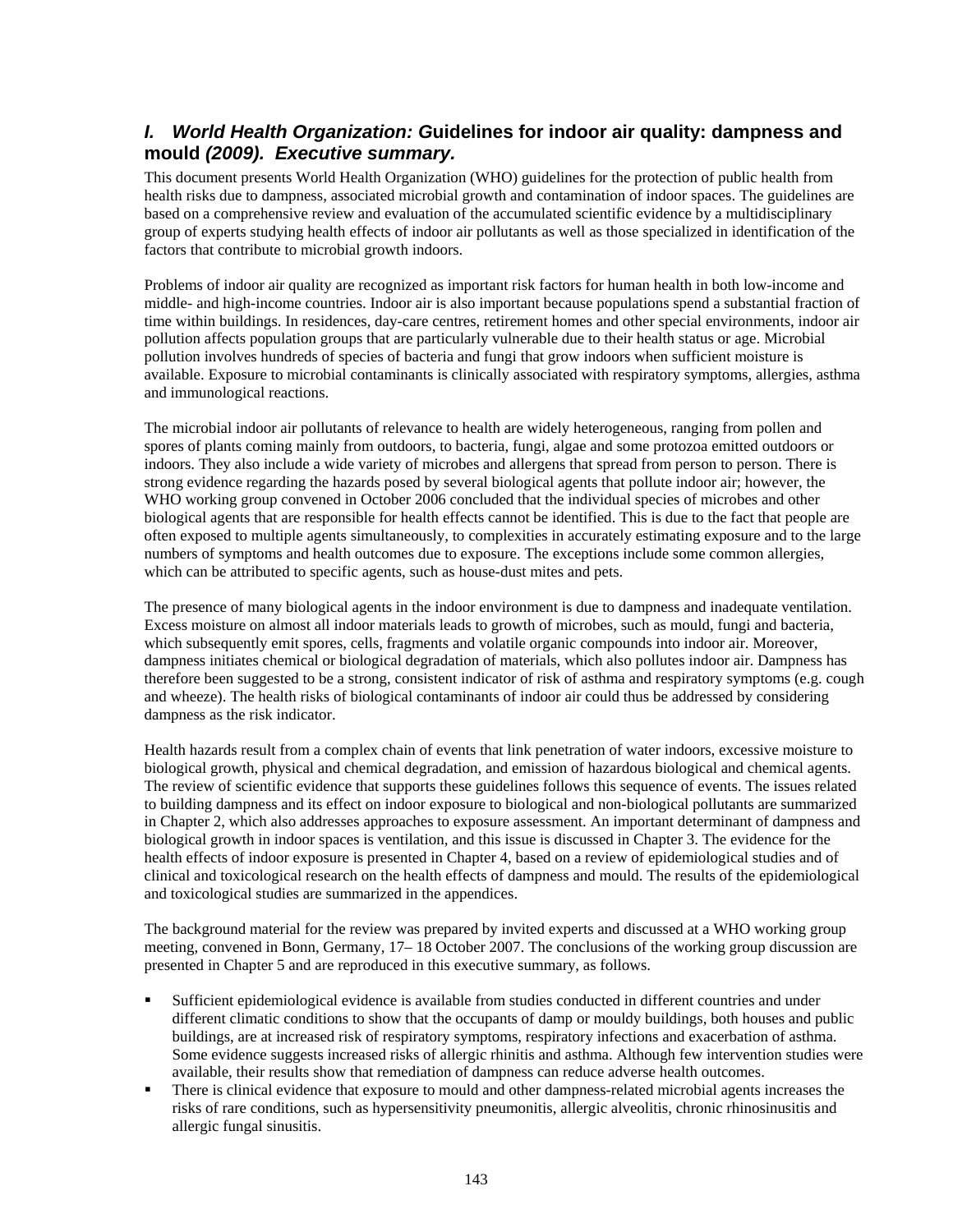- Toxicological evidence obtained in vivo and in vitro supports these findings, showing the occurrence of diverse inflammatory and toxic responses after exposure to microorganisms isolated from damp buildings, including their spores, metabolites and components.
- While groups such as atopic and allergic people are particularly susceptible to biological and chemical agents in damp indoor environments, adverse health effects have also been found in nonatopic populations.
- The increasing prevalences of asthma and allergies in many countries increase the number of people susceptible to the effects of dampness and mould in buildings.

The conditions that contribute to the health risk were summarized as follows.

- The prevalence of indoor dampness varies widely within and among countries, continents and climate zones. It is estimated to affect 10–50 percent of indoor environments in Europe, North America, Australia, India and Japan. In certain settings, such as river valleys and coastal areas, the conditions of dampness are substantially more severe than the national averages for such conditions.
- The amount of water on or in materials is the most important trigger of the growth of microorganisms, including fungi, actinomycetes and other bacteria.
- Microorganisms are ubiquitous. Microbes propagate rapidly wherever water is available. The dust and dirt normally present in most indoor spaces provide sufficient nutrients to support extensive microbial growth. While mould can grow on all materials, selection of appropriate materials can prevent dirt accumulation, moisture penetration and mould growth.
- not been identified conclusively, but an excess level of any of these agents in the indoor environment is a Microbial growth may result in greater numbers of spores, cell fragments, allergens, mycotoxins, endotoxins, β-glucans and volatile organic compounds in indoor air. The causative agents of adverse health effects have potential health hazard.
- Microbial interactions and moisture-related physical and chemical emissions from building materials may also play a role in dampness-related health effects.
- **Building standards and regulations with regard to comfort and health do not sufficiently emphasize** requirements for preventing and controlling excess moisture and dampness.
- Apart from its entry during occasional events (such as water leaks, heavy rain and flooding), most moisture enters a building in incoming air, including that infiltrating through the building envelope or that resulting from the occupants' activities.
- Allowing surfaces to become cooler than the surrounding air may result in unwanted condensation. Thermal bridges (such as metal window frames), inadequate insulation and unplanned air pathways, or cold water plumbing and cool parts of air-conditioning units can result in surface temperatures below the dew point of the air and in dampness.

On the basis of this review, the following guidelines were formulated.

- Persistent dampness and microbial growth on interior surfaces and in building structures should be avoided or minimized, as they may lead to adverse health effects.
- visible mould, perceived mouldy odour and a history of water damage, leakage or penetration. Thorough Indicators of dampness and microbial growth include the presence of condensation on surfaces or in structures, inspection and, if necessary, appropriate measurements can be used to confirm indoor moisture and microbial growth.
- As the relations between dampness, microbial exposure and health effects cannot be quantified precisely, no quantitative health-based guideline values or thresholds can be recommended for acceptable levels of contamination with microorganisms. Instead, it is recommended that dampness and mould-related problems be prevented. When they occur, they should be remediated because they increase the risk of hazardous exposure to microbes and chemicals.
- Well-designed, well-constructed, well-maintained building envelopes are critical to the prevention and control of excess moisture and microbial growth, as they prevent thermal bridges and the entry of liquid or vapourphase water. Management of moisture requires proper control of temperatures and ventilation to avoid excess humidity, condensation on surfaces and excess moisture in materials. Ventilation should be distributed effectively throughout spaces, and stagnant air zones should be avoided.
- Building owners are responsible for providing a healthy workplace or living environment free of excess moisture and mould, by ensuring proper building construction and maintenance. The occupants are responsible for managing the use of water, heating, ventilation and appliances in a manner that does not lead to dampness and mould growth. Local recommendations for different climatic regions should be updated to control dampness-mediated microbial growth in buildings and to ensure desirable indoor air quality.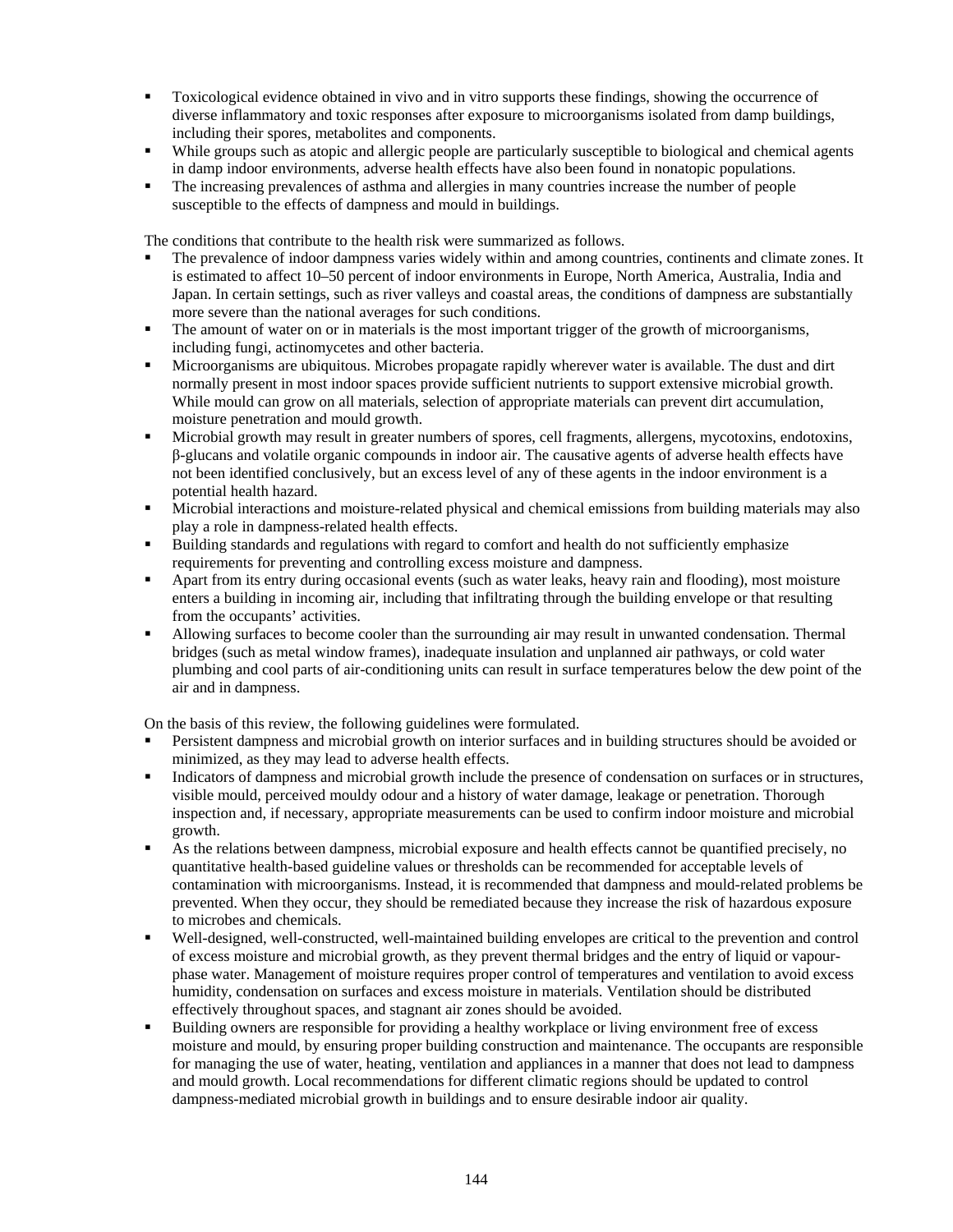Remediation of the conditions that lead to adverse exposure should be given priority to prevent an additional contribution to poor health in populations who are already living with an increased burden of disease. **•** Dampness and mould may be particularly prevalent in poorly maintained housing for low-income people.

 The guidelines are intended for worldwide use, to protect public health under various environmental, social and characteristics that prevent the occurrence of adverse health effects associated with dampness or mould. The groups and propose feasible approaches for reducing health risks due to dampness and microbial contamination. economic conditions, and to support the achievement of optimal indoor air quality. They focus on building guidelines pertain to various levels of economic development and different climates, cover all relevant population Both private and public buildings (e.g. offices and nursing homes) are covered, as dampness and mould are risks everywhere. Settings in which there are particular production processes and hospitals with high-risk patients or sources of exposure to pathogens are not, however, considered.

 development, human capacities and resources. The guidelines recommended by WHO acknowledge this While the guidelines provide objectives for indoor air quality management, they do not give instructions for achieving those objectives. The necessary action and indicators depend on local technical conditions, the level of heterogeneity. In formulating policy targets, governments should consider their local circumstances and select actions that will ensure achievement of their health objectives most effectively.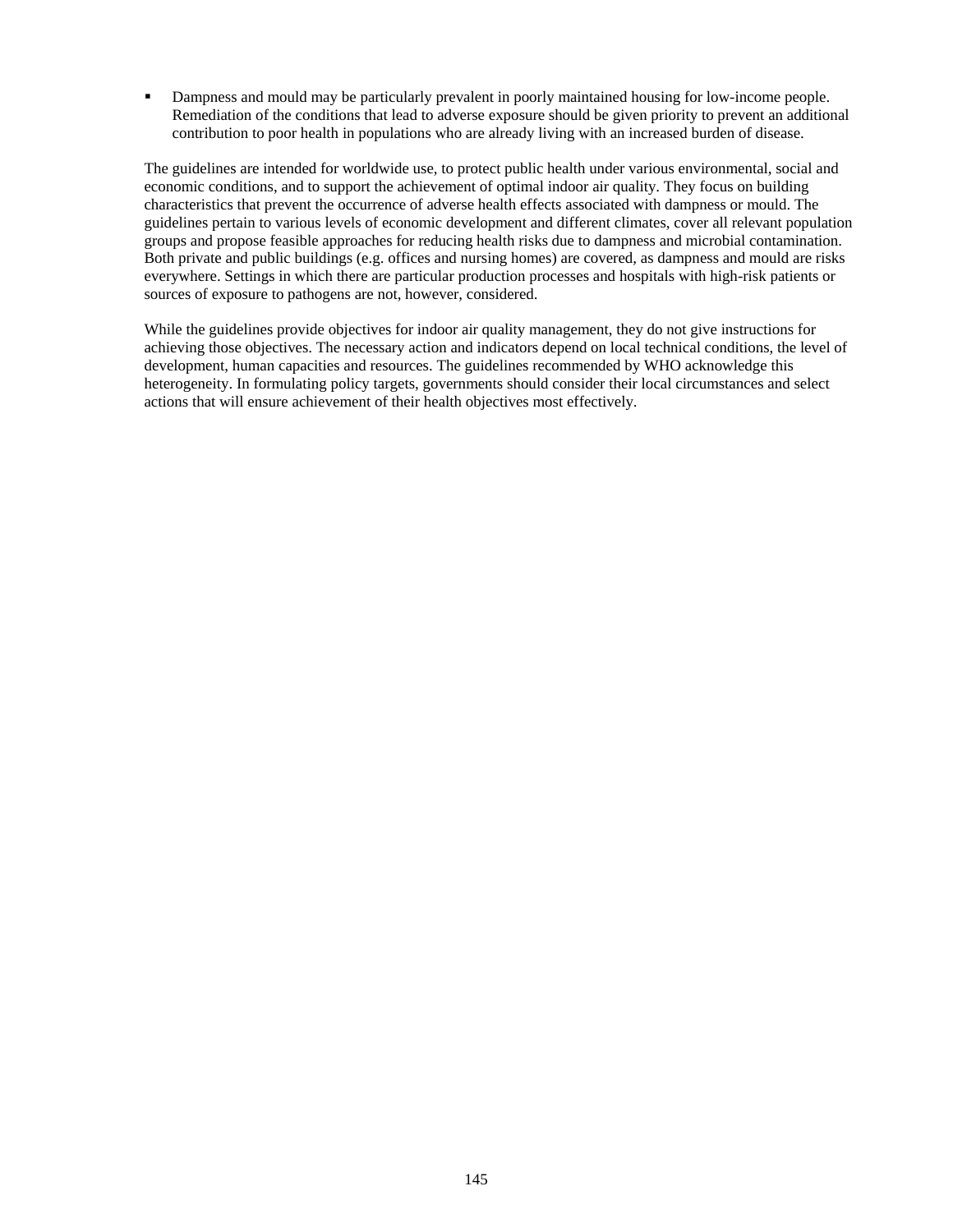# *J. Specific ideas to consider related to task force conclusions and recommendations*

#### Codes

- Improve attic design standards to prevent ice dams
- Require that mold resistant materials be used in basements; e.g., materials that achieve the highest mold resistance figures using ASTM D3273 or ASTM D3274
- Include a specific inspection milestone or check off for moisture prevention detailing in new construction
- **Provide more specific authority to issue violations for dampness and/or mold** problems based on property maintenance/habitability for rental properties, particularly outside of NYC

#### Education & Outreach

- Seek opportunities for outreach via landlords to tenants; lenders to building buyers; lenders to builders
- **Develop a central mold information website**
- **Develop a public education media campaign**
- Distribute information at events where large numbers of the general public come together
- Incorporate moisture and mold prevention and mitigation education into integrated pest management training
- Work with professional associations (e.g., AIA) to identify and disseminate architectural detailing standards that avoid moisture problems in buildings
- **Promote the moisture control guidance in the EPA/ASHRAE Indoor Air Quality** Guide: Best Practices for Design, Construction, and Commissioning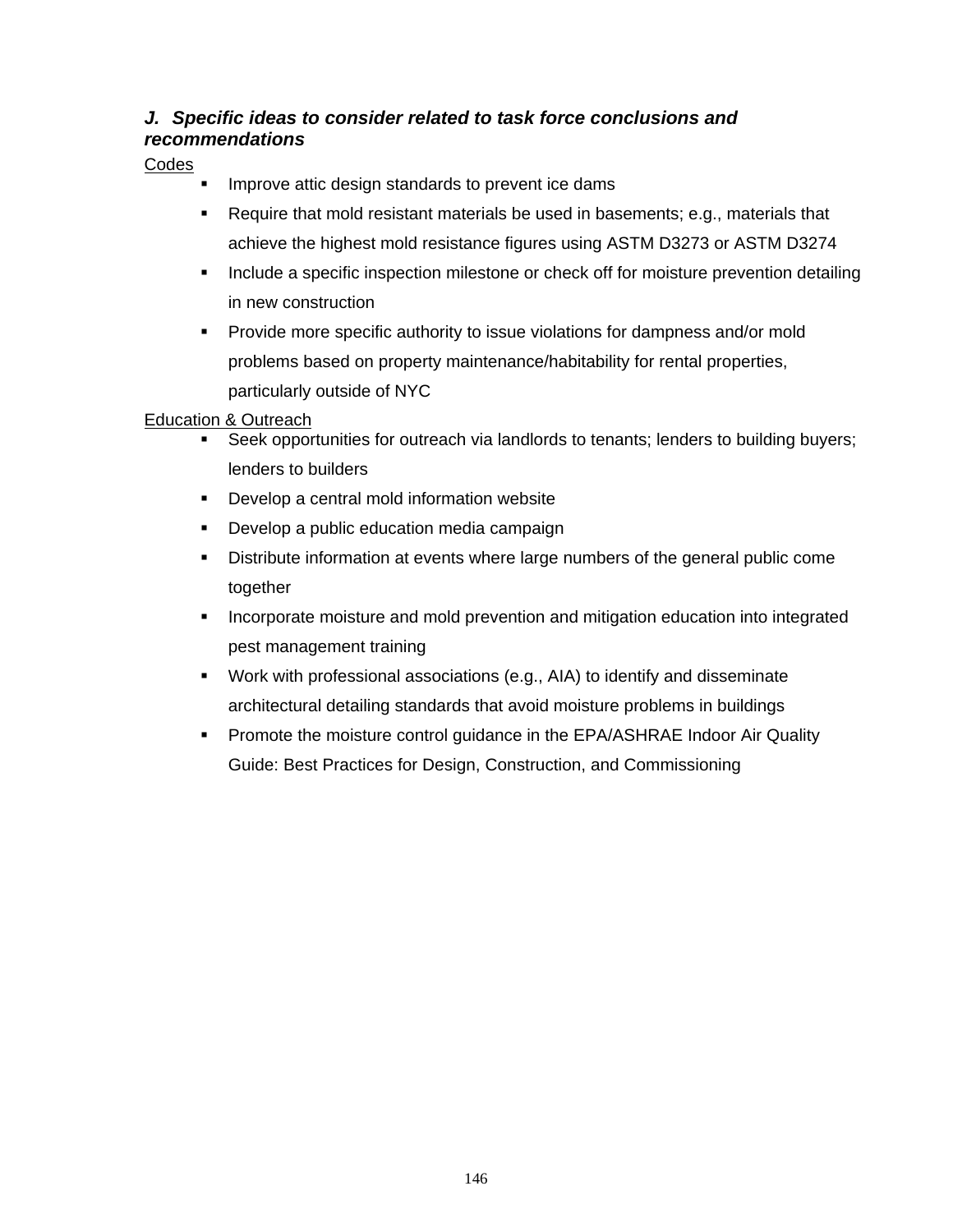# *K. Background information on certification, training and licensing programs for assessment and remediation services and public education programs*

# **Certification, Training and Licensing programs**

**NYS Asbestos Worker Training Certification Program -** Regulates approval of asbestos training providers in NYS so that workers receive training and skills to remove or contain asbestos properly.

1. Reviews and approves applications, including all curricula and instructors for training providers who meet qualifications.

- 2. Conducts compliance audits of approved trainers.
- 3. Maintains a list of accredited training providers and course dates.

 For calendar years 2002 and 2003 program staff conducted more than 60 audits per year of training programs. The of the courses are audited. As a result of the audits, about 220 compliance violations were issued, resulting in the audits are targeted to high volume and suspect providers. About 3,500 courses are given every year and about 2% suspension of three providers and the revocation of accreditation of one provider. The Department made three referrals to the NYS Office of the Attorney General for serious issues on non-compliance (falsifying certificates, failure to administer final exams and failure to perform hands-on training).

For State Fiscal Years 2002-03 and 2003-04 this program was funded at \$573,000 and \$579,000, respectively, including five full-time equivalents, travel, supplies, equipment and training**.** 

**NYS Department of Labor, Asbestos Control Program (ACB)** - Oversees the abatement of toxic hazards associated with asbestos fiber during the rehabilitation, reconstruction or demolition of buildings and other structures originally constructed with asbestos or asbestos containing materials. The Bureau enforces the New York State Labor Law and Industrial Code Rule 56 (Asbestos). Requirements of this code include the licensing of contractors, certification of all persons working on asbestos projects, filing of notifications of large asbestos projects and pre-demolition survey of buildings to identify any asbestos, which may be present, to ensure proper abatement of asbestos materials. The Bureau includes staff from central office and 4 district offices in NYS. The program is currently funded at \$3,500,000 and including 30.6 full-time equivalents and non- personnel service costs.

 issued 20,511 certificates and 1221 licenses. In calendar year 2008 the bureau collected \$417,352 in penalties. During the state fiscal year 2007-08, the Licensing and Certification Unit of the Bureau received, processed and Latest 3 month activity report for the bureau showed 2,372 notifications, 117 complaints, 978 inspections and 480 violations.

 persons who perform mold remediation services. The license is required for removal, cleaning, sanitizing, **Louisiana -** Requires licensure and regulation via licensing by the State Licensing Board of Contractors for demolition or other treatment for prevention of mold growth.

- 1. Adopt rules/regulations to administer mold remediation
- 2. Issue, suspend modify revoke license to practice mold remediation
- 3. Report violations to the attorney general
- 4. Maintain an up-to-date list of licensees

5. Adopt minimum standard of practice to conduct mold remediation (18 years old, high school education or equivalent, approved training/course work)

**Texas-** Provides for training and licensing for mold assessment and remediation services to ensure that persons conducting mold assessment and remediation services in Texas are properly trained and licensed and are following minimum standards to protect the health of workers and building occupants. Focus is to provide oversight and education of the regulated community while providing information services to the general public. Conduct a statewide education and outreach program on the importance of and ways to improve air quality in buildings, including ways to recognize, prevent, control and mitigate mold occurrence (develop and distribute information, education programs, informational or educational exhibits, and other methods of education or communication that dept. considers appropriate).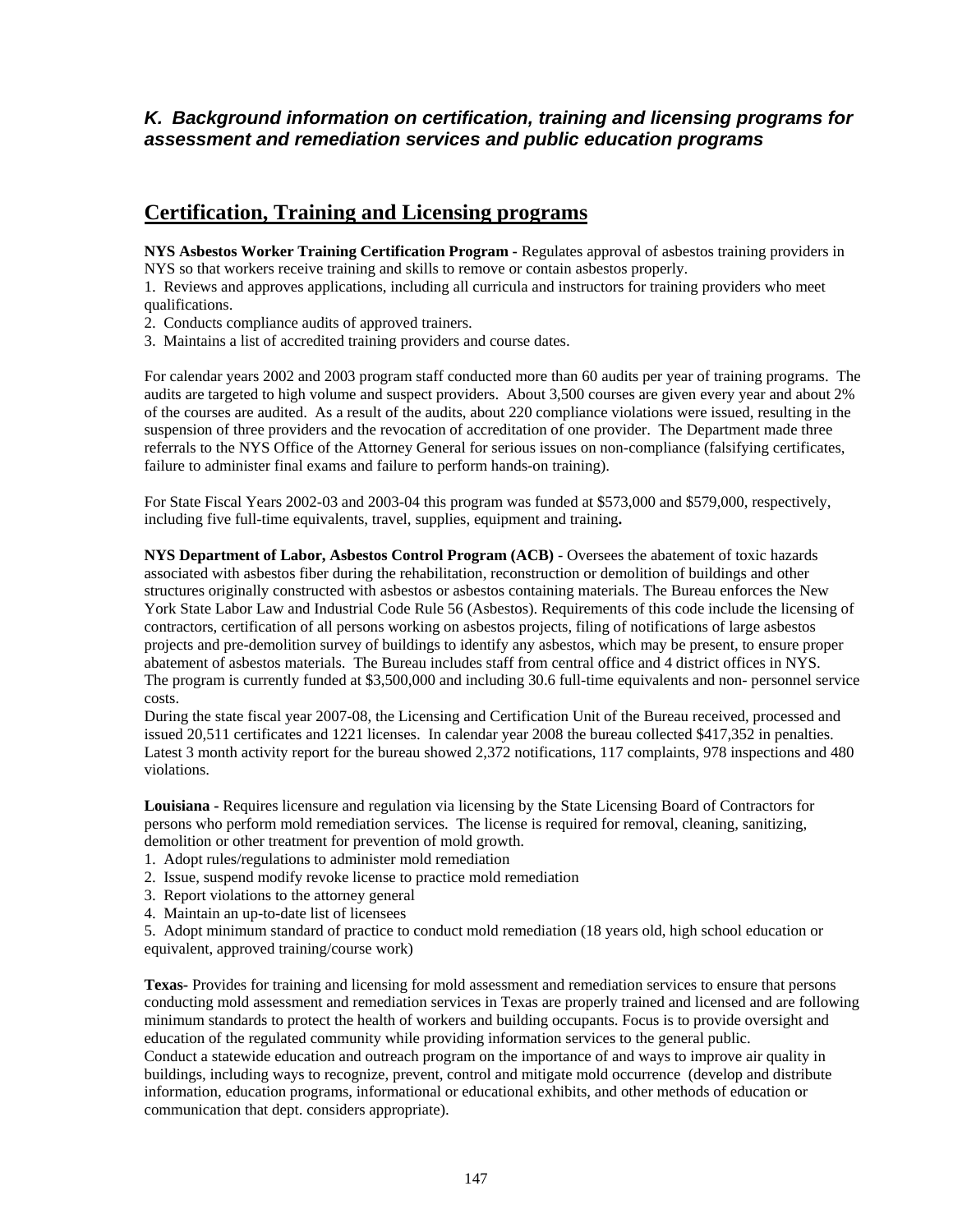- 1. License persons or companies conducting mold assessment/remediation
- 2. Review/approve mold training programs; providers are accredited after approval of programs
- 3. Notification of mold remediation projects, field inspectors conduct inspection of notified projects
- 4. Perform investigations of remediation projects and investigate complaints for possible violations
- 5. Conduct enforcement activities. Penalty monies do not come back to the program, but go into the general fund
- 6. Includes fees for licenses, registration and exams.

Texas staff estimate that 10 FTEs are used for this program. Mold notification projects 1,057 Site Inspections 428 Complaints 57 Penalties (11 months) 134 Number of active credentials (e.g. technicians, consultants, workers, contractors) (as of 10/09) 4,192.

# **Public Education**

# **Tobacco**

 *-2010 is \$55.1 million.* Three key programmatic strategies: community action, public health communication and **New York Tobacco Control Program (NY TCP) -** *established in 2000, current funding level for fiscal year 2009*  cessation intervention approaches. These components are supported by surveillance, evaluation and statewide coordination.

 from workplaces, including bars and restaurants and has increased the cigarette excise tax. **Community Action:** Change the community environment to support the tobacco-free norm, change community attitudes about tobacco and denormalize tobacco use. Efforts focused on increasing policy changes have shown to be beneficial by measuring the number of municipalities and community organizations that are instituting tobacco control policies and resolutions. NYS has implemented comprehensive smoke-free air laws to eliminate smoking

 **Public Health Communication:** Uses mass media, public relations and media advocacy to motivate tobacco awareness of counter marketing advertisements increase from 5.9 percent in 2003 to 52.8 percent in 2007 among smokers statewide. Evidence suggests the increase in awareness translates into increased quit attempts. In fiscal year 2008 the media budget was about 25 percent of the overall TCP budget. users to stop, promote smoke-free homes and cars, promote effective tobacco control community policies, expose tobacco industry propaganda and reduce the social acceptability of tobacco use. New Yorkers confirmed

 **Cessation Approaches:** Work with health care organizations and provider to implement systems to screen patients for tobacco use and prompt providers to offer advice and assistance to quit. Provides cessation support and is declining faster in NYS than nationally. The percentage of NYS smokers who indicate they intend to attempt to quit in the next 30 days has increased by 50 percent from 2003 (26 percent) to 2008 (39 percent). The percentage services through hotline and other venues. Trends in smoking cessation provide further evidence that cigarette use of smokers who have made an attempt to quit in the past 12 months increased from 46 percent in 2003 to 59 percent in 2008.

# **Lead**

**Prevention of Childhood Lead Poisoning** - *\$15.6 million targeted for primary prevention initiative (includes NYC) over 3 years.* 

Funding was used to undertake a targeted primary prevention initiative (targeted to houses built before 1978). NYSDOH identified 15 counties with high incidence of childhood lead poisoning (accounts for 79 percent of 2005–2007 elevated blood lead level cases reported statewide. As of June 30, 2009, the following was accomplished:

Education and outreach to at-risk populations and general community. Work with local advisory groups or coalitions to build community awareness. *Reached over 9,000 household through direct outreach and referral,*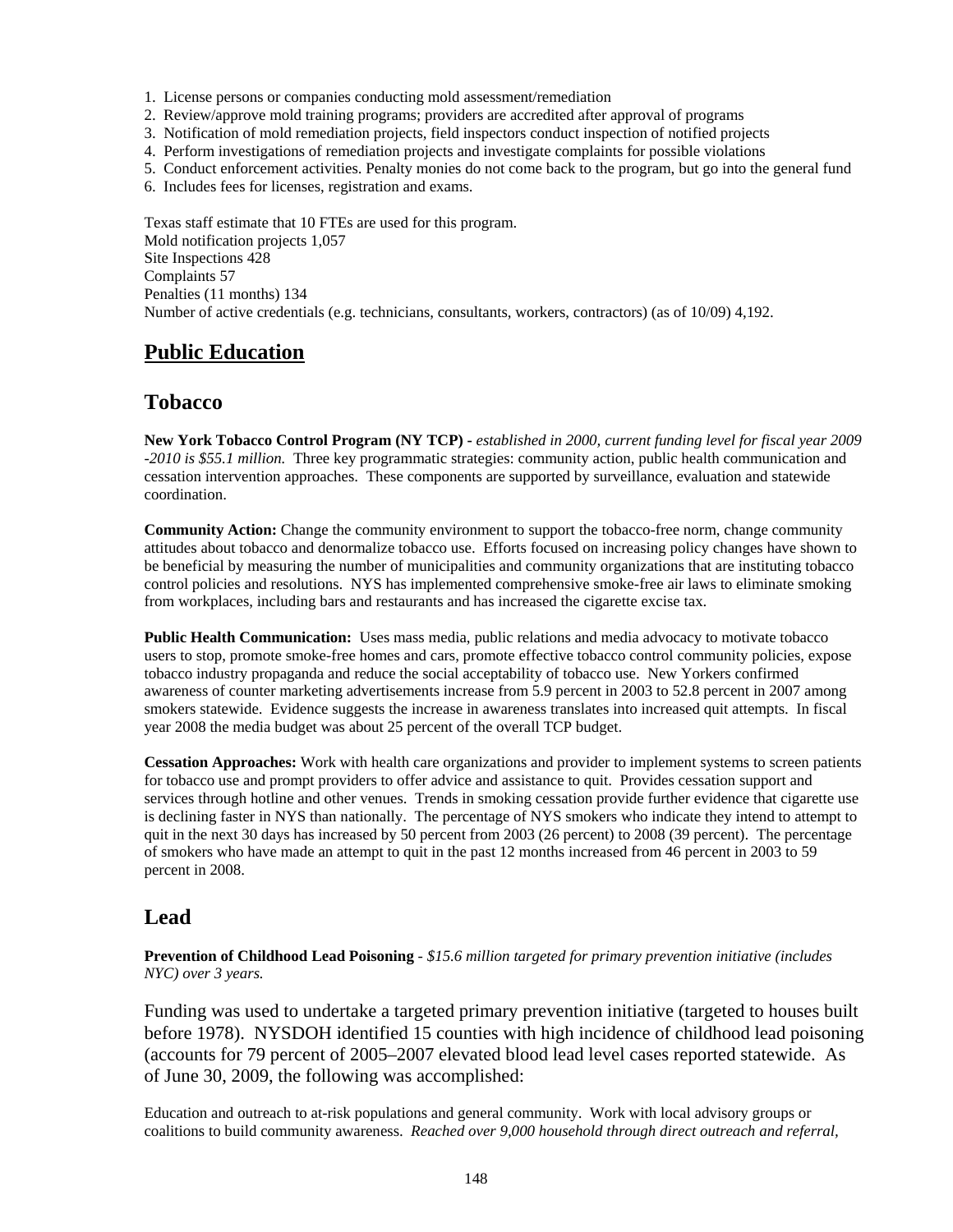*nearly 32,000 individuals through informational meetings and other events. Mass media coverage reached nearly 12 million across the twelve participating counties.* 

 Coordinate referral services. *Conducted home visits for almost 1,914 children age six and under, and referred 541 children (60 percent lived in home with identified lead hazards) for blood-lead testing.* 

 *units for lead-based paint: more than half (½) were found to have a presumptive lead hazards and almost a third*  Build relationships with local housing agencies and community organizations. *Investigated over 2,984 housing had some confirmed hazards. Created at least 459 lead-safe housing units.* 

Promote training for contractors, landlords, tenants and do-it-yourselfers. *Trained over 1,310 property owners, contractors and do-it-yourselfers in lead-safe work practices*.